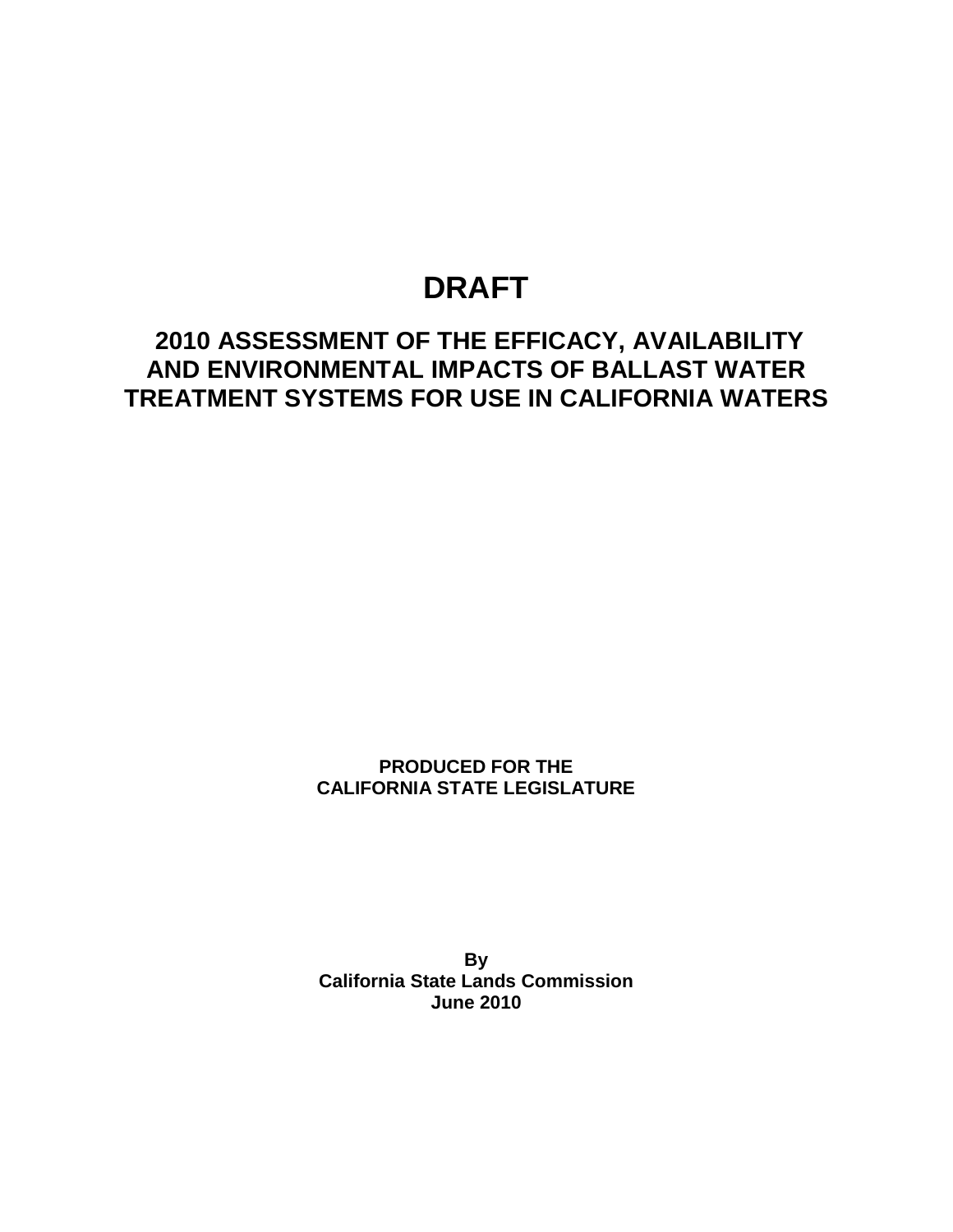## <span id="page-1-0"></span>**EXECUTIVE SUMMARY**

The Coastal Ecosystems Protection Act (Act) of 2006 expanded the Marine Invasive Species Act of 2003 to more effectively address the threat of nonindigenous species introduction through ballast water discharge. The Act charged the California State Lands Commission (Commission) to implement performance standards for the discharge of ballast water and to prepare a report assessing the efficacy, availability and environmental impacts, including water quality, of currently available ballast water treatment technologies. The performance standards regulations were adopted in October 2007, and subsequent ballast water treatment technology assessment reports was approved by the Commission in December 2007 (see Dobroski et al. 2007) and December 2008 (see Dobroski et al. 2009a). This report summarizes the Commission's conclusions on the advancement of ballast water treatment technology development and evaluation during 2009 and the first half of 2010 and discusses ongoing activities of the Commission's Marine Invasive Species Program regarding the implementation of California's performance standards for the discharge of ballast water.

Progress continues to be made in the development and assessment of treatment systems since previous technology assessment reports (see Dobroski et al. 2007, Dobroski et al. 2009a). Both the quantity and the quality of the recently received data on system performance attest to this fact. The field of treatment technology performance evaluation, however, continues to lag behind the rapidly evolving ballast water treatment industry. Scientific methods to assess the concentration of certain types of viable organisms present in ballast water discharge still must be developed or refined so that Commission staff may rapidly assess vessel compliance with the ballast water performance standards.

California's standards for bacteria and viruses pose a significant challenge. While methods exist to quantify total counts of bacteria and viruses (or virus-like particles) in a sample of ballast water, no techniques are available to assess the viability of all bacteria and viruses, as is required by the California performance standards. The best available technique for bacterial assessment involves the use of a subset or proxy group of

ii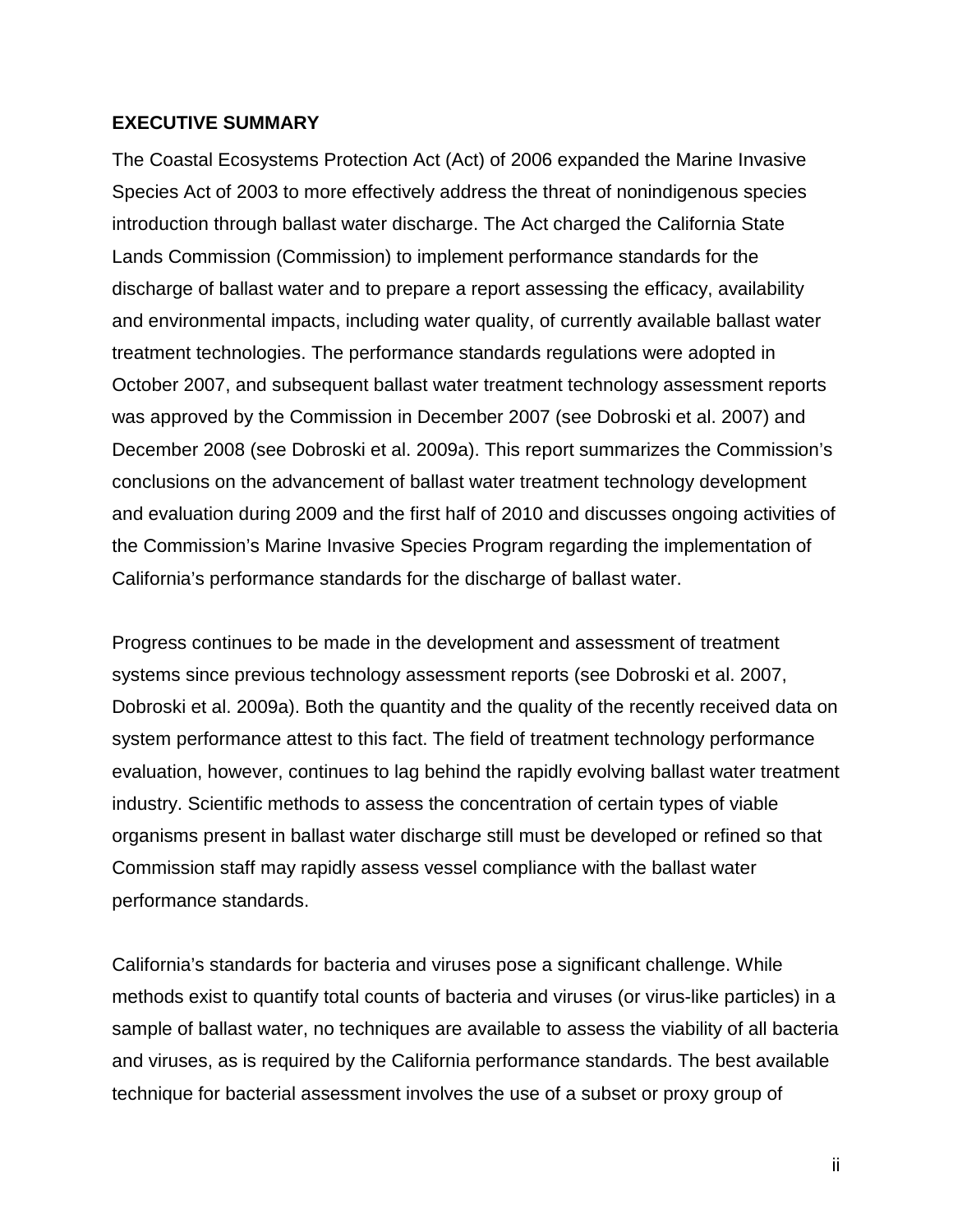organisms to represent treatment of bacteria as a whole. While this technique is not without some debate, it is scientifically supported by many experts in microbiology and technology assessment (see Dobroski et al. 2009a, Appendix A). The viruses pose a greater challenge. Without strong evidence for the selection of proxy organisms in this size class, Commission staff believes that there are no acceptable methods for verification of compliance with the total viral standard at this time, and that the Commission should proceed with assessment of technologies for the remaining organism size classes in the standards.

Based on the available information and using best assessment techniques, Commission staff reviewed 46 ballast water treatment systems for this report and believes that at least eight treatment systems have demonstrated the **potential** to comply with the Commission's performance standards. Efficacy data for these systems indicate that at least one test met or exceeded California's performance standard for every testable organism/size class, during either land-based or shipboard testing. In addition, three of the eight systems show the potential to meet California's performance standards under more rigorous evaluation criteria. These three passed more than 50% of the time over multiple tests (three or more) at either the land-based or shipboard scale. Additional systems are close to demonstrating the potential for meeting California's standards, and Commission staff are awaiting data from the latest system performance verification testing on these systems.. No system has yet met California's standards 100% of the time for either land-based or shipboard testing. However, Commission staff have consulted with the vendors of systems that have demonstrated the potential to comply with California's standards, and at this time, two vendors (Ecochlor and Qingdao Headway Tech.), are willing to self-certify that their systems will meet California's standards. Evaluations in this report do not constitute endorsement, approval, or guarantee that a ballast water treatment system will meet California's standards for all vessels and all scenarios. The Commission does not have the authority to approve systems.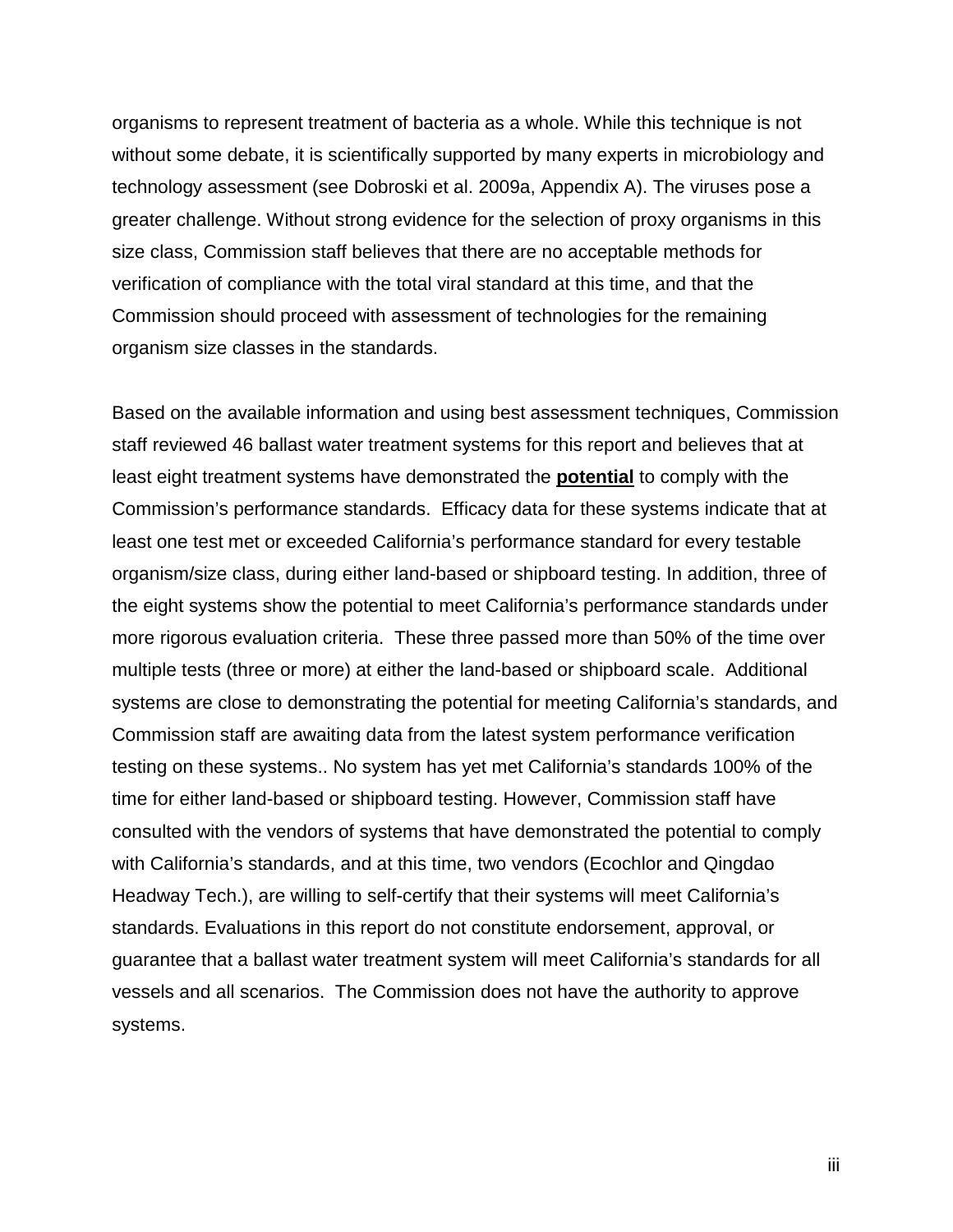All eight of the systems that have demonstrated the potential to meet California's standards are currently commercially available. Seven of these systems are marketed as having the capability to treat ballast water at pump rates over 2000  $\mathsf{m}^3\!$ hr, which would accommodate over 80% of the vessels that operate in California with ballast water capacity over 5000 MT. The manufacturers of six systems attest that their products will operate at much higher pump rates. All three of the systems that show potential for meeting the standards under more rigorous consistency criteria can accommodate much higher pump rates of 4500 m<sup>3</sup>/hr or more.

Treatment vendors and vessel operators will also need to assess the potential water quality impacts from treatment systems prior to operation in California waters. All ballast water discharges from vessels must comply with the U.S. Environmental Protection Agency's (EPA) National Pollution Discharge Elimination System (NPDES) Vessel General Permit for Discharges Incidental to the Normal Operation of Vessels, and the California-specific provisions added to the Vessel General Permit through the Clean Water Act Section 401 certification process. Commission staff recommends that treatment vendors also consult the Marine Invasive Species Program's "Ballast Water Treatment Technology Testing Guidelines," which were developed in conjunction with the State Water Resources Control Board (Water Board) and provide additional guidance on relevant California water quality control plans and objectives for vessels intending to discharge treated effluent in State waters. Based on the available data it is clear that not all treatment systems will meet the EPA water quality objectives, particularly for chlorine residuals. Currently, California defers to the EPA Vessel General Permit for regulation of chlorine residuals in discharged ballast water. The eight systems that show the potential to meet California's standards have undergone some toxicity testing, and have received environmental approvals from the International Maritime Organization and/or the State of Washington. Vessel owners and operators will need to consult with the EPA and the Water Board to better assess the potential for water quality impacts from treatment system usage in California waters.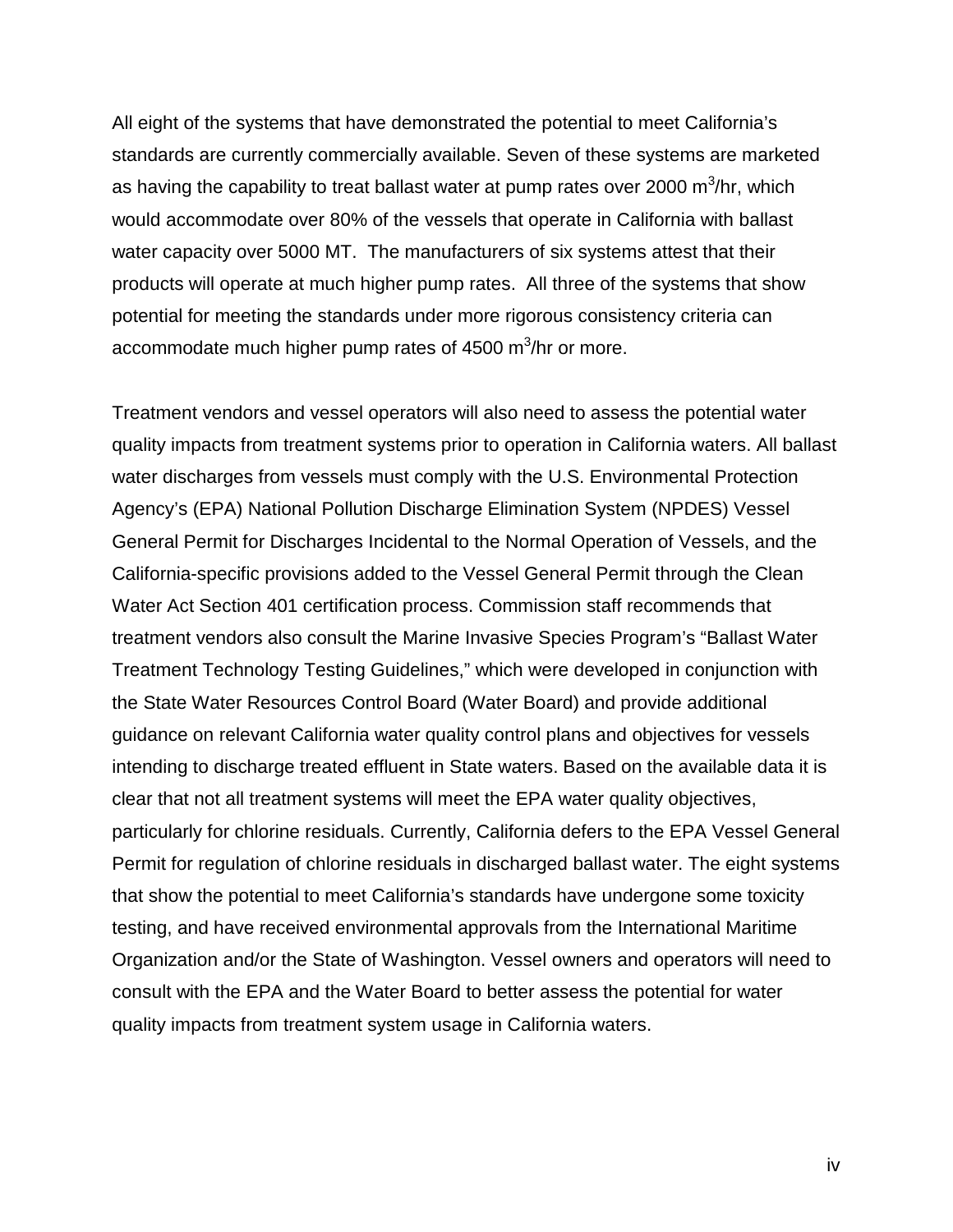The Commission is preparing to implement the performance standards for new vessels with a ballast water capacity greater than 5000 MT in 2012. This review indicates that systems are available to meet California's performance standards. Commission staff is working closely with the shipping industry and treatment vendors to ensure a smooth transition to the new standards.

At this time, Commission staff recommends that the Legislature allow the implementation of standards for new vessels with a ballast water capacity over 5000 MT to proceed on January 1, 2012. In addition, and in order to ensure full implementation and compliance verification as performance standards move forward, Commission staff also recommend that the Legislature: 1) Support staff involvement with the development of performance standards and evaluation of treatment technologies at the federal and international levels; and 2) Maintain the accessibility and funding levels of the Marine Invasive Species Control Fund, so research can be supported and methods developed for compliance verification as vessels with treatment systems begin to arrive to California in 2011.

Staff will conduct another assessment of available treatment technologies by July 1, 2012 in anticipation of the implementation of the performance standards for existing vessels with a ballast water capacity between 1500 and 5000 MT in 2014.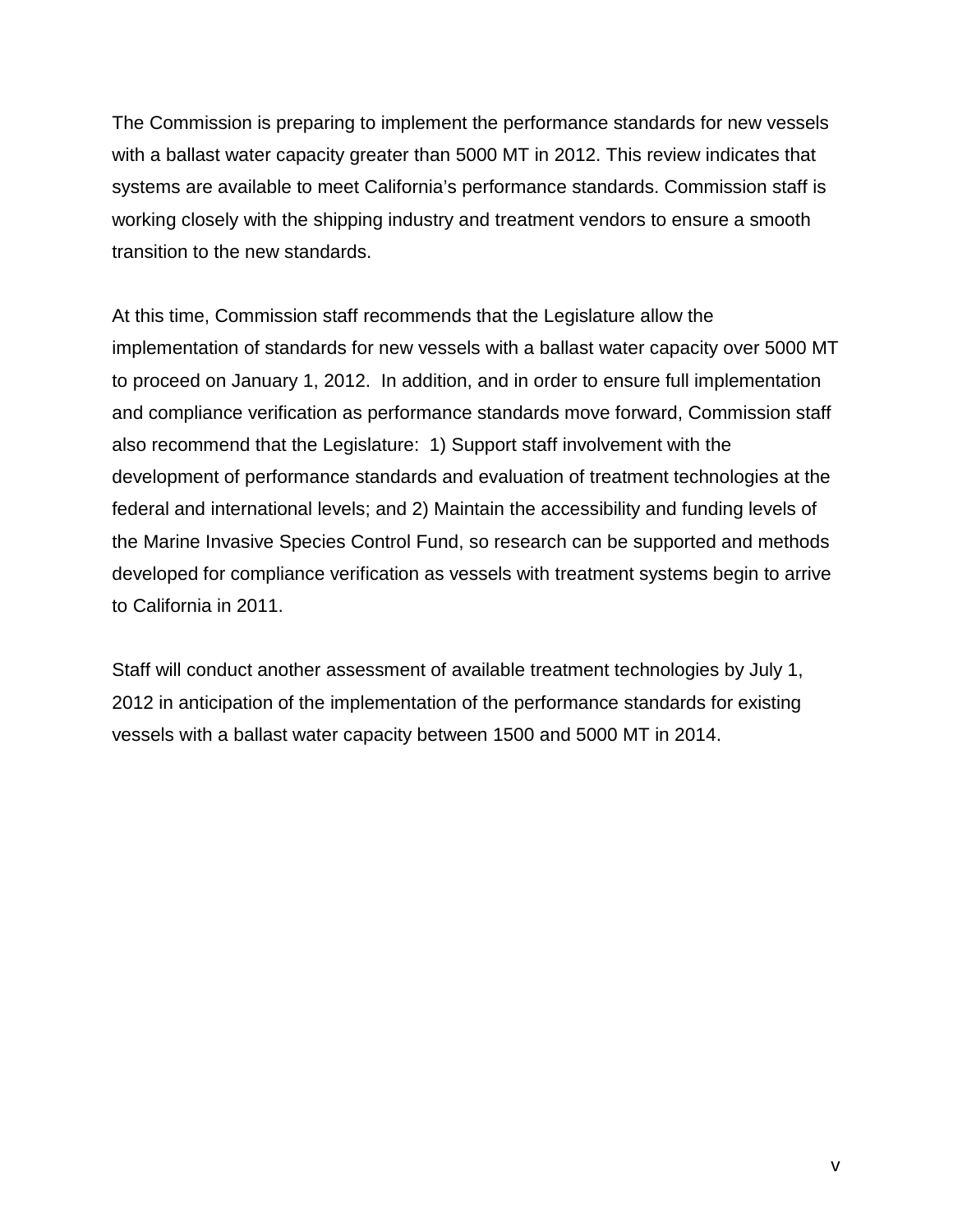# <span id="page-5-0"></span>**TABLE OF CONTENTS**

| APPENDIX A: BALLAST WATER TREATMENT SYSTEM     |     |
|------------------------------------------------|-----|
| APPENDIX B: ADVISORY PANEL MEMBERS AND MEETING | 126 |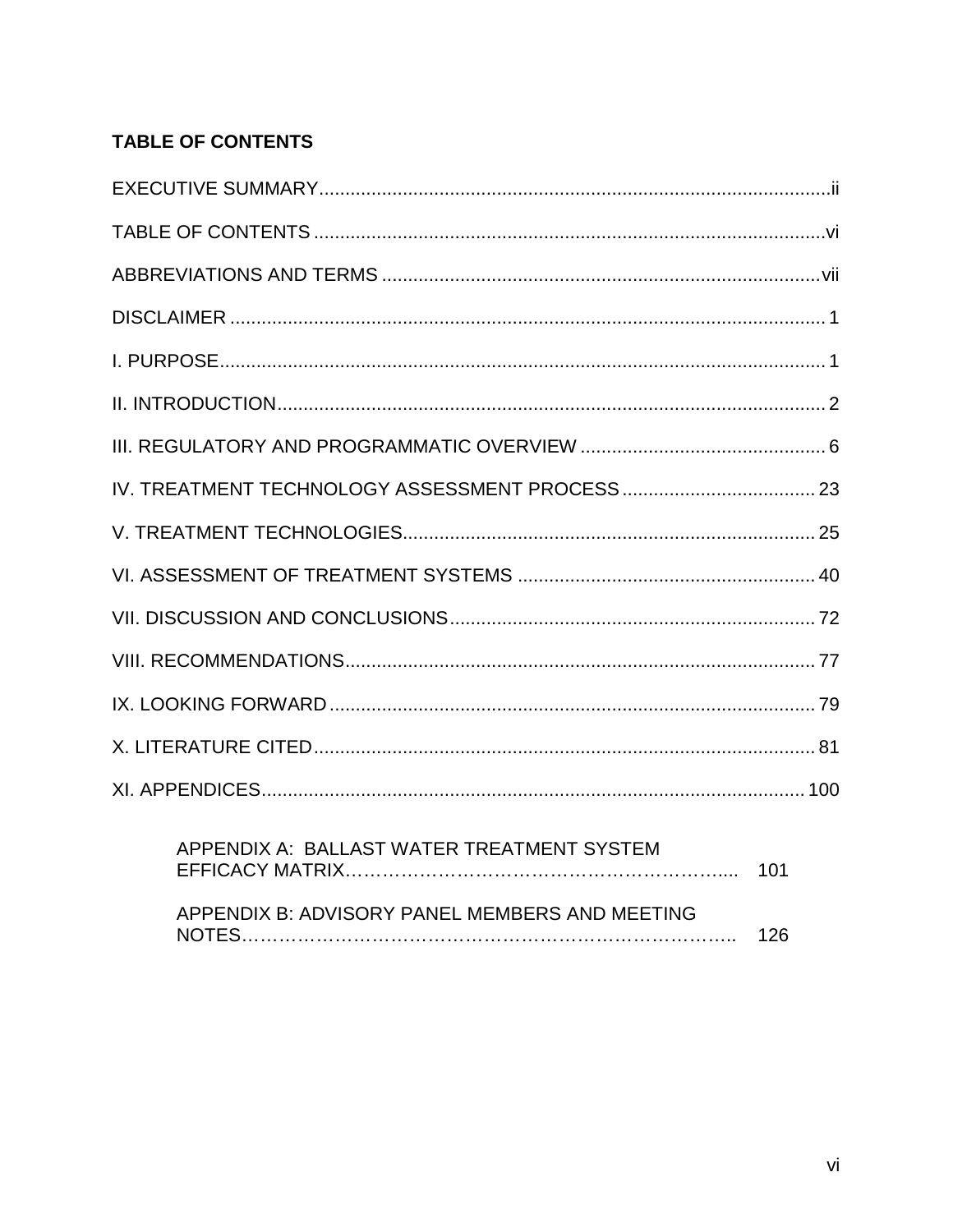## <span id="page-6-0"></span>**ABBREVIATIONS AND TERMS**

| Act                    | <b>Coastal Ecosystems Protection Act</b>                      |
|------------------------|---------------------------------------------------------------|
| <b>CCR</b>             | <b>California Code of Regulations</b>                         |
| <b>CFR</b>             | <b>Code of Federal Regulations</b>                            |
| <b>CFU</b>             | <b>Colony-Forming Unit</b>                                    |
| <b>CSLC/Commission</b> | California State Lands Commission                             |
| Convention             | International Convention for the Control and Management of    |
|                        | <b>Ships' Ballast Water and Sediments</b>                     |
| <b>CWA</b>             | <b>Clean Water Act</b>                                        |
| EEZ                    | <b>Exclusive Economic Zone</b>                                |
| <b>EPA</b>             | United States Environmental Protection Agency                 |
| <b>ETV</b>             | <b>Environmental Technology Verification Program</b>          |
| <b>FIFRA</b>           | Federal Insecticide, Fungicide, and Rodenticide Act           |
| <b>GESAMP-BWWG</b>     | Joint Group of Experts on the Scientific Aspects of Marine    |
|                        | <b>Environmental Protection - Ballast Water Working Group</b> |
| <b>IMO</b>             | <b>International Maritime Organization</b>                    |
| <b>MEPC</b>            | <b>Marine Environment Protection Committee</b>                |
| Michigan DEQ           | Michigan Department of Environmental Quality                  |
| ml                     | <b>Milliliter</b>                                             |
| <b>MPCA</b>            | <b>Minnesota Pollution Control Agency</b>                     |
| МT                     | <b>Metric Ton</b>                                             |
| <b>NIS</b>             | Nonindigenous Species                                         |
| nm                     | <b>Nautical Mile</b>                                          |
| <b>NPDES</b>           | National Pollution Discharge Elimination System               |
| <b>NRL</b>             | <b>Naval Research Laboratory</b>                              |
| <b>PRC</b>             | <b>Public Resources Code</b>                                  |
| <b>Staff</b>           | <b>Commission staff</b>                                       |
| <b>STEP</b>            | <b>Shipboard Technology Evaluation Program</b>                |
| <b>TRC</b>             | <b>Total Residual Chlorine</b>                                |
| μm                     | Micrometer (one millionth of a meter)                         |
| <b>USCG</b>            | <b>United States Coast Guard</b>                              |
| <b>UV</b>              | <b>Ultraviolet Irradiation</b>                                |
| <b>VGP</b>             | Vessel General Permit for Discharges Incidental to the        |
|                        | Normal Operation of Commercial Vessels and Large              |
|                        | <b>Recreational Vessels</b>                                   |
| <b>Water Board</b>     | California State Water Resources Control Board                |
| <b>WDFW</b>            | Washington Department of Fish and Wildlife                    |
| <b>WDNR</b>            | <b>Wisconsin Department of Natural Resources</b>              |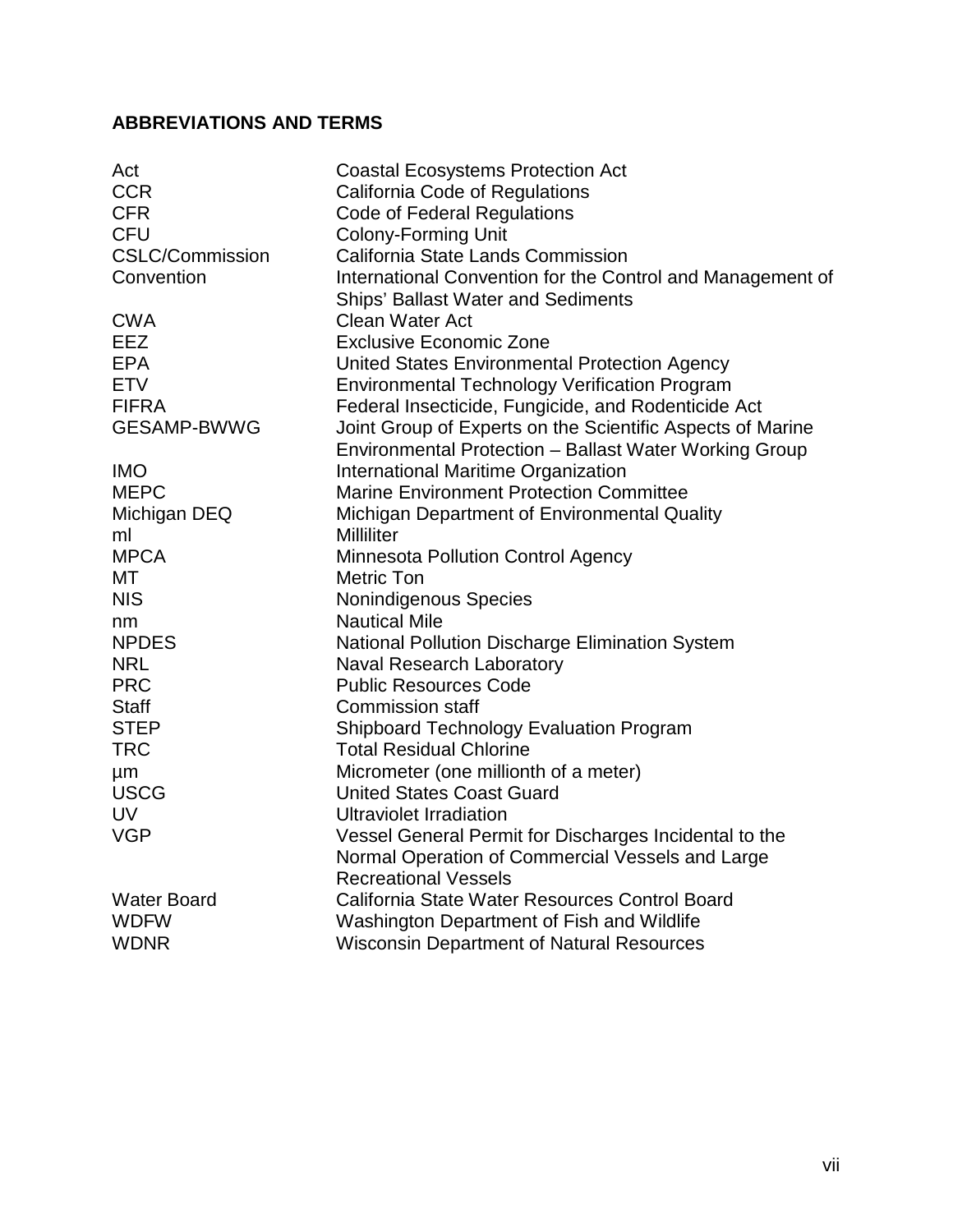### <span id="page-7-0"></span>**DISCLAIMER**

This report provides information regarding the ability and availability of ballast water treatment systems to meet California's performance standards for the discharge of ballast water. This report does not constitute an endorsement or approval by the California State Lands Commission (Commission) of any treatment system or system manufacturer. It is the responsibility of the vessel owner/operator to select treatment systems that will ensure that ballast water discharges are in compliance with California's performance standards for preventing species introductions and all other applicable laws, regulations and permits.

## <span id="page-7-1"></span>**I. PURPOSE**

This report was prepared for the California Legislature pursuant to Public Resources Code (PRC) Section 71205.3. Among its provisions, PRC Section 71205.3 requires the Commission to adopt performance standards for the discharge of ballast water and to prepare and submit to the Legislature, "a review of the efficacy, availability, and environmental impacts, including the effect on water quality, of currently available technologies for ballast water treatment systems." California's performance standards for the discharge of ballast water were approved in 2007 (see California Code of Regulations (CCR), Title 2, Division 3, Chapter 1, Article 4.7). The Commission completed an initial ballast water treatment technology assessment report in 2007 (see Dobroski et al. 2007) and a revised report in 2009 (see Dobroski et al. 2009a). Additional reports are due to the California Legislature 18 months prior to each of the implementation dates for California's performance standards (see Tables III-1 and III-2). This report fulfills the legislative mandate to assess the availability of ballast water treatment technologies prior to the January 1, 2012 implementation of performance standards for newly built vessels with a ballast water capacity greater than 5000 metric tons (MT). The report summarizes Commission conclusions on the advancement of ballast water treatment technology development and discusses progress by Commission staff in implementing California's performance standards for the discharge of ballast water.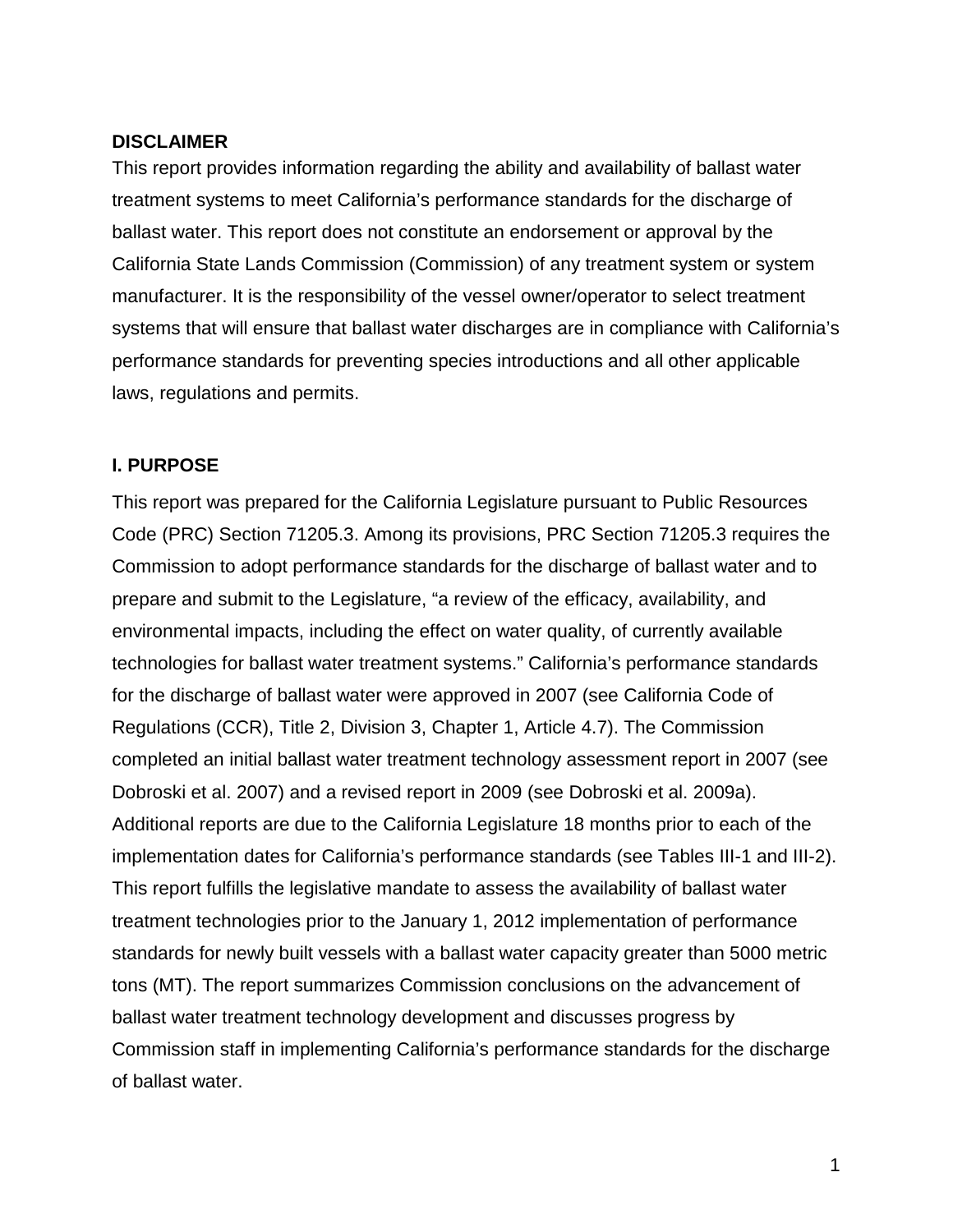#### <span id="page-8-0"></span>**II. INTRODUCTION**

#### **Nonindigenous Species and their Impacts**

Also known as "introduced," "invasive," "exotic," "alien," or "aquatic nuisance species," nonindigenous species (NIS) are organisms that have been transported by human activities to a region where they did not occur historically, and have established reproducing populations in the wild (Carlton 2001). Once established, NIS can have serious human health, economic and environmental impacts in their new environment. One of the most infamous examples is the zebra mussel (*Dreissena polymorpha*), which was introduced from the Black Sea to the Great Lakes in the mid-1980s (Carlton 2008) and was discovered in California in 2008 (California Department of Fish and Game 2008). This tiny striped mussel attaches to hard surfaces in dense populations that clog municipal water systems and electric generating plants, costing approximately \$1 billion a year in damage and control for the Great Lakes alone (Pimentel et al. 2005). In San Francisco Bay, the overbite clam (*Corbula amurensis*) is believed to be a major contributor to the decline of several pelagic fish species in the Sacramento-San Joaquin River Delta by reducing the plankton food base of the ecosystem (Feyrer et al. 2003, Sommer et al. 2007). In addition, many human pathogens and contaminant indicator microorganisms have been found in ballast tanks. These include human cholera (*Vibrio cholerae* O1 and O139) (Ruiz et al. 2000), the microorganisms that cause paralytic shellfish poisoning (Hallegraeff 1998), human intestinal parasites (*Giardia lamblia, Cryptosporidium parvum, Enterocytozoon bieneusi*) and microbial indicators for fecal contamination (*Escherichia coli* and intestinal enterococci) (Reid et al. 2007).

In marine, estuarine and freshwater environments, NIS may be transported to new regions through various human activities including aquaculture, the aquarium and pet trade, and bait shipments (Cohen and Carlton 1995, Weigle et al. 2005). In coastal habitats commercial shipping is an important transport mechanism, or "vector," for invasion. In one study, shipping was responsible for, or contributed to, approximately 80% of invertebrate and algae introductions to North America (Fofonoff et al. 2003, see also Cohen and Carlton 1995 for San Francisco Bay). Ballast water was a possible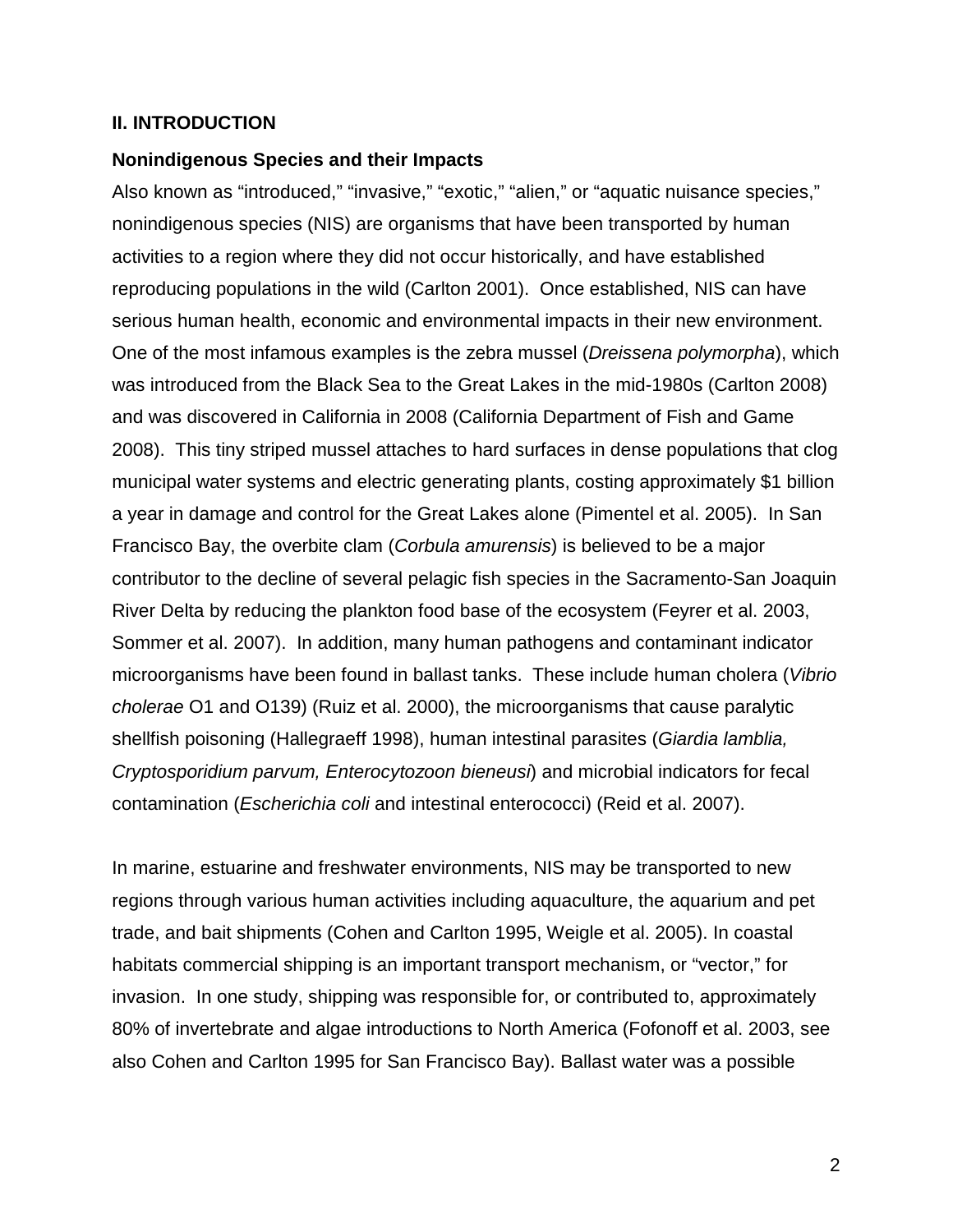vector for 69% of those shipping introductions, making it a significant ship-based introduction vector (Fofonoff et al. 2003).

Ballast water is necessary for many functions related to the trim, stability, maneuverability, and propulsion of large oceangoing vessels (National Research Council 1996). Vessels take on, discharge, or redistribute water during cargo loading and unloading, as they take on and burn fuel, encounter rough seas, or transit through shallow coastal waterways. Typically, a vessel takes on ballast water after its cargo is unloaded in one port to compensate for the weight imbalance, and will later discharge that water when cargo is loaded in another port. This transfer of ballast water from "source" to "destination" ports results in the movement of many organisms from one region to the next. In this fashion, it is estimated that more than 7000 species are moved around the world on a daily basis (Carlton 1999).

### **Ballast Water Management**

Attempts to eradicate NIS after they have become widely distributed are often costly and unsuccessful (Carlton 2001). Between 2000 and 2006, over \$7 million was spent to eradicate the Mediterranean green seaweed (*Caulerpa taxifolia*) from two small embayments in southern California (Woodfield 2006). Unsuccessful eradication attempts for nuisance NIS generally evolve into control efforts that typically represent an expensive and continual economic commitment. Approximately \$10 million is spent annually to control the sea lamprey (*Petromyzon marinus*) in the Great Lakes (Lovell and Stone 2005). Over \$10 million has been spent to control the zebra mussel and quagga mussel in California waters since the species were first found in 2007 (Ellis, S., pers. comm. 2010). By the end of 2010, over \$12 million will have been spent in San Francisco Bay to control the Atlantic cordgrass (*Spartina alterniflora*) (Spellman, M., pers. comm. 2008). These costs reflect only a fraction of the cumulative expense over time, as species control is an unending process. Prevention is therefore considered the most desirable way to address the NIS issue.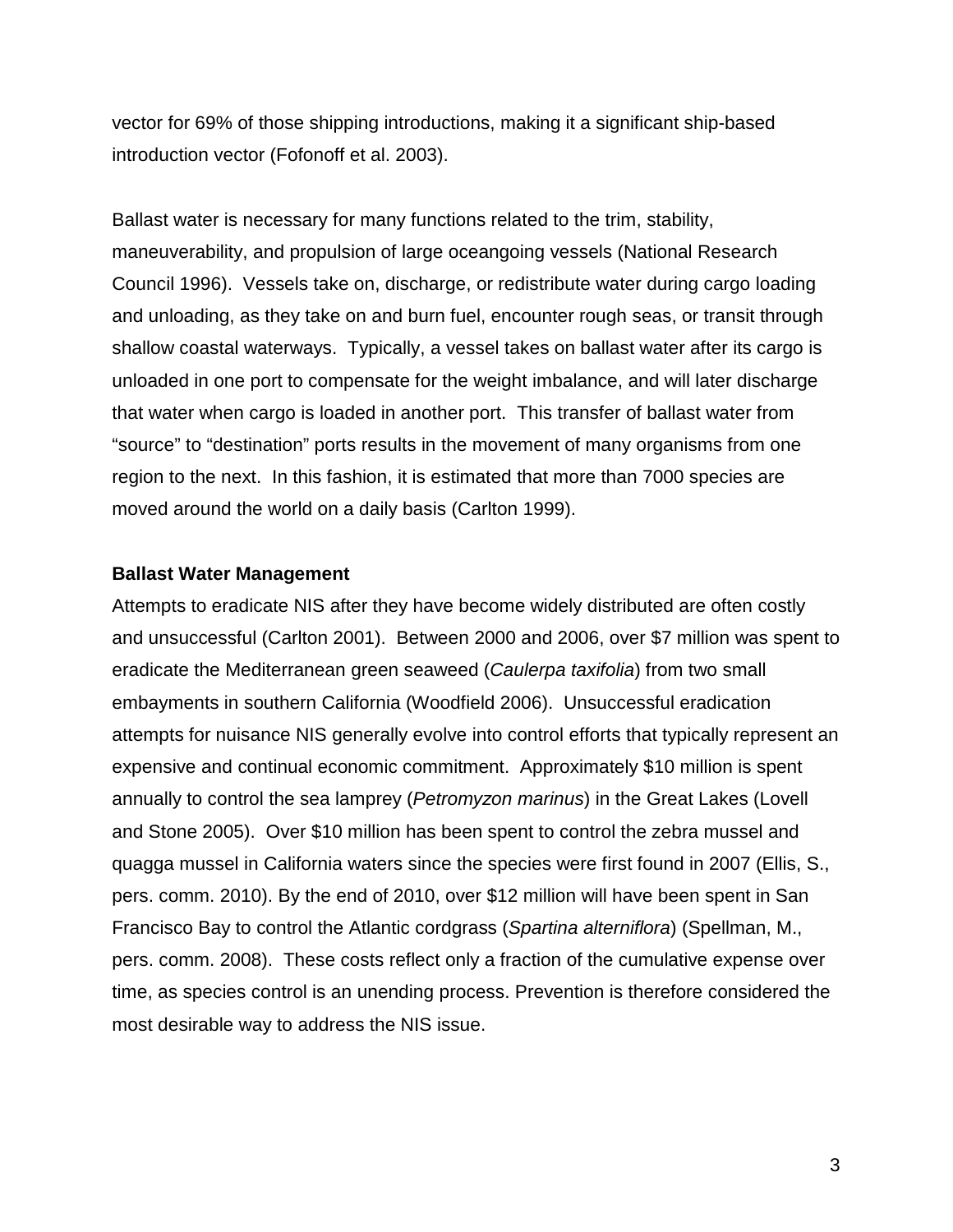For the vast majority of commercial vessels, ballast water exchange is the primary management technique to prevent or minimize the transfer of coastal (including bay/estuarine) organisms. During exchange, the biologically rich water that is loaded while a vessel is in port or near the coast is exchanged with the comparatively speciesand nutrient-poor waters of the mid-ocean (Zhang and Dickman 1999). Coastal organisms adapted to the conditions of bays, estuaries and shallow coasts are not expected to survive and/or be able to reproduce in the mid-ocean due to the differences in biology (competition, predation, food availability) and oceanography (temperature, salinity, turbidity, nutrient levels) between the two regions (Cohen 1998). Mid-ocean organisms are likewise not expected to survive in coastal waters (Cohen 1998).

#### **Performance Standards for the Discharge of Ballast Water**

Ballast water exchange is generally considered an interim tool because of its variable efficacy and operational limitations. Studies indicate that the effectiveness of ballast water exchange at eliminating organisms in tanks ranges widely from 50-99% (Cohen 1998, Parsons 1998, Zhang and Dickman 1999, USCG 2001, Wonham et al. 2001, MacIsaac et al. 2002). When performed properly, exchange has been considered an effective tool to reduce the risk of coastal species invasions (Ruiz and Reid 2007). However, new research demonstrates that the percentage of ballast water exchanged does not necessarily correlate with a proportional decrease in organism abundance (Choi et al. 2005, Ruiz and Reid 2007). Some vessels are regularly routed on short voyages or voyages that remain within 50 nautical miles (nm) of shore, and in such cases, the exchange process may create a delay or require a vessel to deviate from the most direct route. Such deviations can extend travel distances, increasing vessel costs for personnel time and fuel consumption.

In some circumstances, ballast water exchange may not be possible without compromising vessel or crew safety. For example, vessels that encounter adverse weather or experience equipment failure may be unable to conduct ballast water exchange safely. Unmanned barges are incapable of conducting exchange without transferring personnel onboard, a procedure that can present unacceptable danger if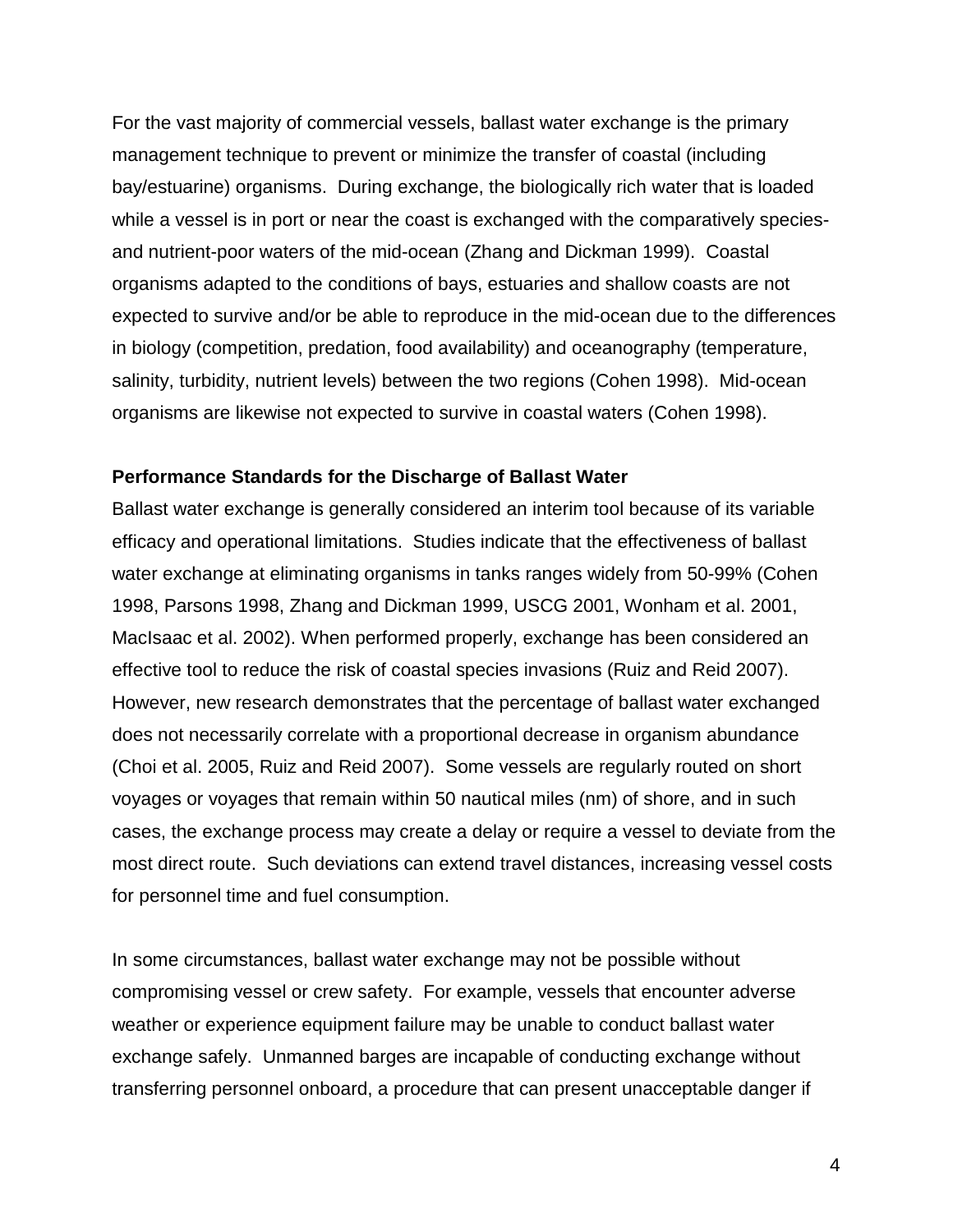attempted in the exposed conditions of the open ocean. In recognition of these challenges, state and federal ballast water regulations allow vessels to forego exchange should the master or person in charge determines that it would place the vessel, its crew, or its passengers at risk. Though the provision is rarely invoked in California, the handful of vessels that use it may subsequently discharge unexchanged ballast into state waters, presenting a risk of NIS introduction.

Regulatory agencies and the commercial shipping industry have therefore looked toward the development of effective ballast water treatment technologies as a promising management option. For regulators, such systems would provide NIS prevention, including in situations where exchange may be unsafe or impossible. Technologies that eliminate organisms more effectively than mid-ocean exchange could provide a consistently higher level of protection to coastal ecosystems from NIS. For the shipping industry, the use of effective ballast water treatment systems might allow voyages to proceed along the shortest routes, in all operational scenarios, thereby saving time and money.

Until very recently, financial investment in the research and development of ballast water treatment systems had been limited, and the advancement of ballast water treatment technologies had been slow. Many barriers have hindered the development of technologies, including equipment design limitations, the cost of technology development, and the lack of guidelines for testing and evaluating performance. Perhaps most importantly, some shipping industry representatives, technology developers and investors considered the absence of a specific set of ballast water performance standards as a primary deterrent to progress. Performance standards would set benchmark levels for organism discharge that a technology would be required to achieve for it to be deemed acceptable for use in eliminating the threat of species introductions. Such targets were needed so developers could design technologies to meet the standards (MEPC 2003). Without standards, investors were reluctant to devote financial resources towards conceptual or prototype systems because they had no indication that their investments might ultimately meet future regulations. For the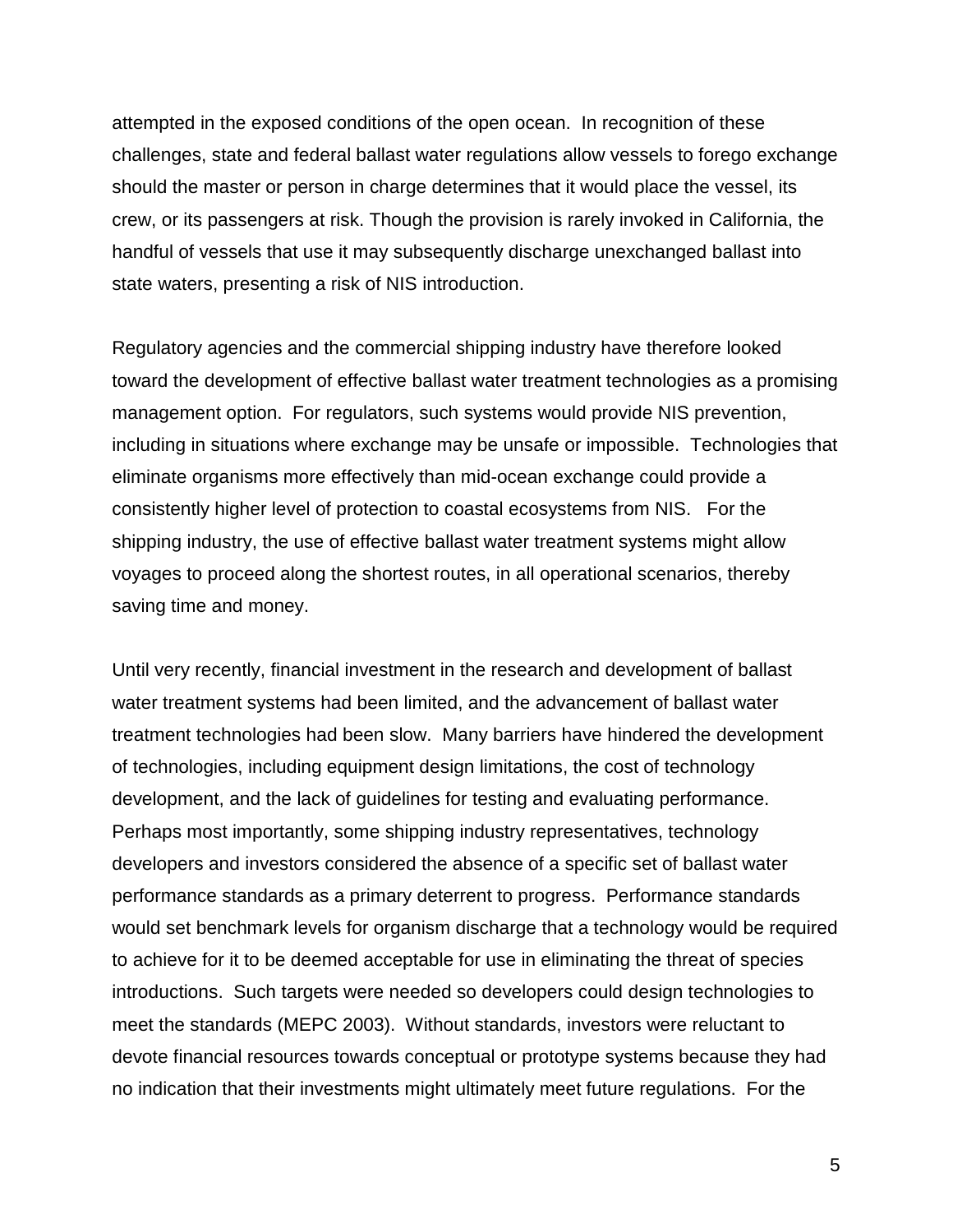same reason, vessel owners were hesitant to allow installation and testing of prototype systems onboard operational vessels. It was argued that the adoption of performance standards would address these fears, and accelerate the advancement of ballast treatment technologies. Thus in response to the slow progress of ballast water treatment technology development and the need for effective ballast water treatment options, many state, federal and international regulatory agencies have adopted or are in the process of developing performance standards for ballast water discharges.

## <span id="page-12-0"></span>**III. REGULATORY AND PROGRAMMATIC OVERVIEW**

A thorough evaluation of the availability of ballast water treatment technologies requires an understanding of the regulatory framework associated with the development and implementation of performance standards for the discharge of ballast water, including knowledge of mechanisms for the testing and evaluation of treatment systems to meet those standards. Currently, there are no formally adopted international, federal or state programs that include performance standards, guidelines or protocols to verify the performance of treatment technologies, and methods to sample and analyze discharged ballast water for compliance purposes. California, other U.S. states, the federal government, and the international community have recently made great strides towards the development of a standardized approach for the management of discharged ballast water. However, existing legislation, standards and guidelines still vary by jurisdiction. The following is a summary of current performance standards-related laws, regulations and permits, and a review of current and proposed processes for treatment system evaluation and compliance verification.

## **International Maritime Organization**

In February 2004, after several years of development and negotiation, International Maritime Organization (IMO) Member States adopted the International Convention for the Control and Management of Ships' Ballast Water and Sediments (Convention) (see IMO 2005). Among its provisions, the Convention imposes performance standards for the discharge of ballast water (Regulation D-2) with an associated implementation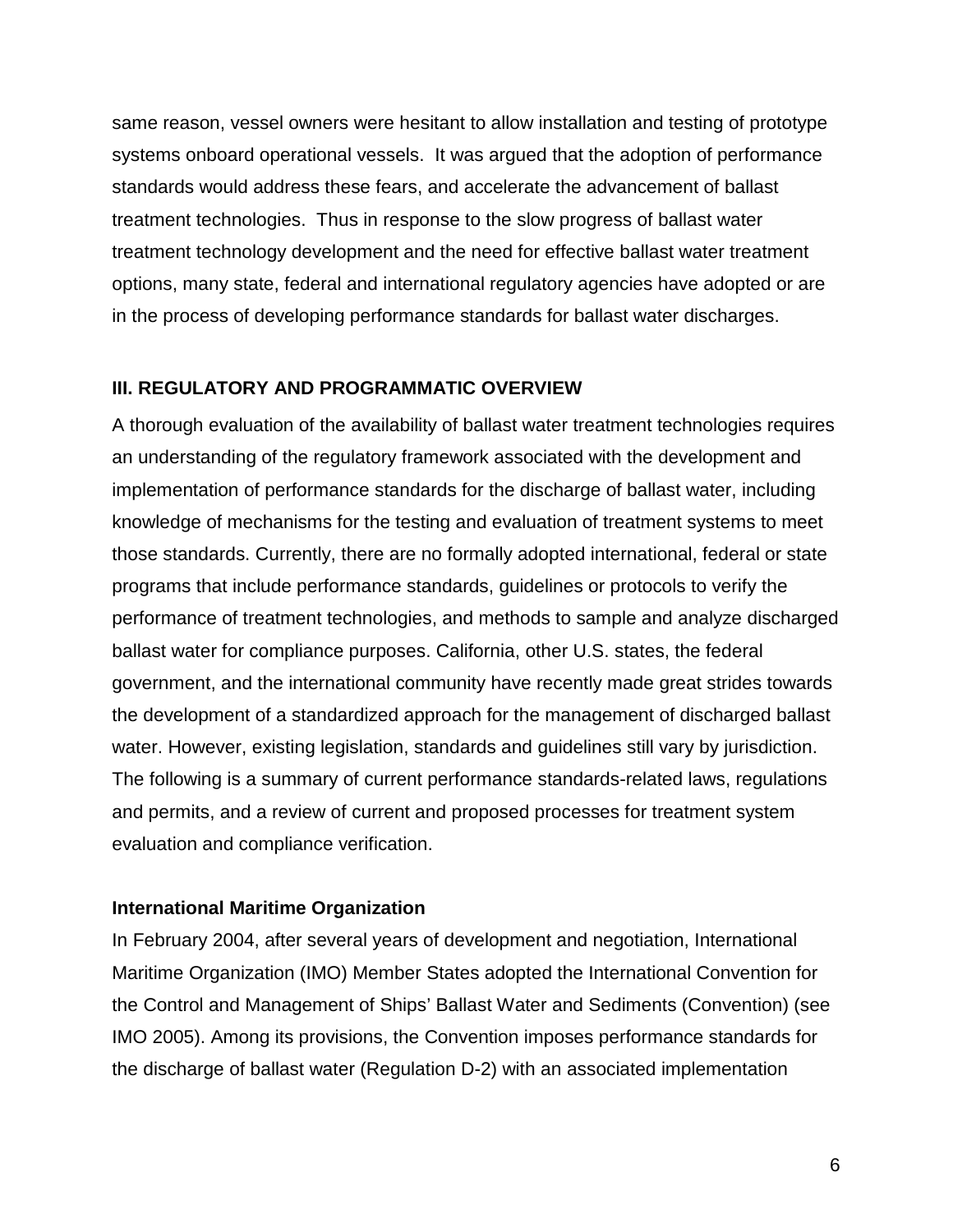schedule based on vessel ballast water capacity and date of construction (Tables III-1 and III-2).

The Convention will enter into force 12 months after ratification by 30 countries representing 35% of the world's commercial shipping tonnage (IMO 2005). As of May 31, 2010, twenty-five countries representing 24.28% of the world's shipping tonnage have signed the convention (IMO 2010). The Convention cannot be enforced upon any ship until it is ratified and enters into force (IMO 2007). Because the Convention was not ratified in time to enter into force before the first performance standards implementation date in 2009, the IMO General Assembly adopted Resolution A.1005(25) (IMO 2007). The resolution delays the date by which new vessels built in 2009 with a ballast water capacity of less than 5000 MT must comply with Regulation D-2 from 2009 until the vessel's second annual survey, but no later than December 31, 2011 (IMO 2007). The resolution also calls for the IMO Marine Environment Protection Committee (MEPC) to address the impending implementation date for vessels constructed in 2010 (IMO 2007). In September 2009, another draft resolution was put forth to encourage the installation of ballast water treatment systems on new build ships based on the existing implementation dates even though the Convention has not yet been ratified (MEPC 2009j). That resolution was adopted at the  $60<sup>th</sup>$  meeting of the MEPC in March, 2010. However, since the conditions of the resolution are not mandatory, the implementation dates for all other vessel size classes and construction dates remain the same as originally proposed (Table III-2).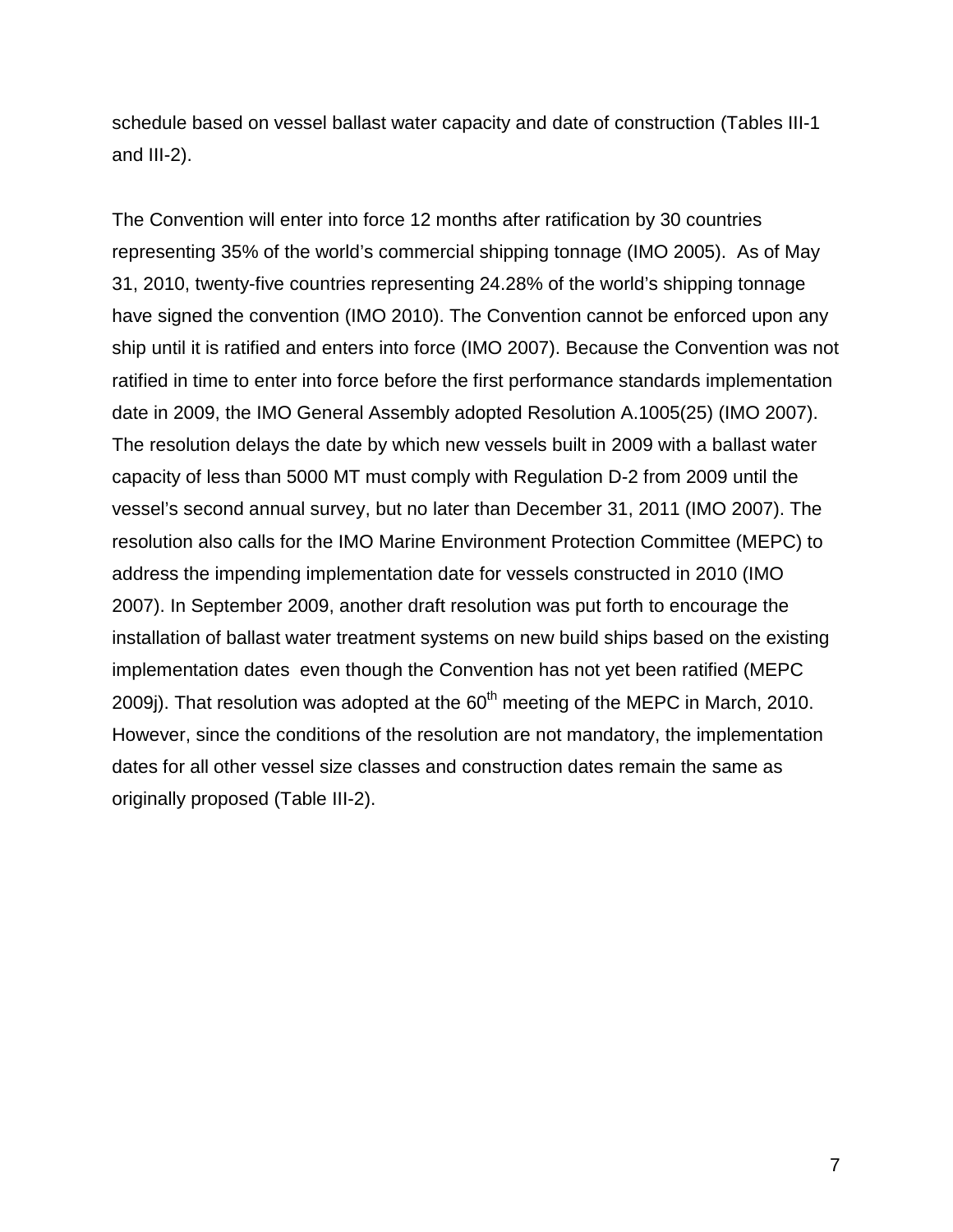| <b>Organism Size Class</b>        | <b>IMO Regulation D-2<sup>[1]</sup></b> | California <sup>[1,2]</sup>         |  |  |
|-----------------------------------|-----------------------------------------|-------------------------------------|--|--|
| <b>Organisms greater</b>          | < 10 viable organisms                   | No detectable living                |  |  |
| than 50 $\mu$ m <sup>[3]</sup> in | per cubic meter                         | organisms                           |  |  |
| minimum dimension                 |                                         |                                     |  |  |
| Organisms $10 - 50 \mu m$         | < 10 viable organisms                   | $< 0.01$ living organisms           |  |  |
| in minimum                        | per ml[4]                               | per ml                              |  |  |
| dimension                         |                                         |                                     |  |  |
| Living organisms less             |                                         | $<$ 10 <sup>3</sup> bacteria/100 ml |  |  |
| than 10 um in                     |                                         | $< 104$ viruses/100 ml              |  |  |
| minimum dimension                 |                                         |                                     |  |  |
|                                   |                                         |                                     |  |  |
| Escherichia coli                  | $<$ 250 cfu <sup>[5]</sup> /100 ml      | < 126 cfu/100 ml                    |  |  |
|                                   |                                         |                                     |  |  |
| Intestinal enterococci            | < 100 cfu/100 ml                        | < 33 cfu/100 ml                     |  |  |
|                                   |                                         |                                     |  |  |
| <b>Toxicogenic Vibrio</b>         | $<$ 1 cfu/100 ml or                     | $<$ 1 cfu/100 ml or                 |  |  |
| cholerae                          | $<$ 1 cfu/gram wet weight               | $<$ 1 cfu/gram wet weight           |  |  |
| (O1 & O139)                       | zooplankton samples                     | zoological samples                  |  |  |

**Table III-1.** Ballast Water Treatment Performance Standards

**(O1 & O139)** zooplankton samples zoological samples [1] See Table III-2 below for dates by which vessels must meet California and IMO Ballast Water Performance Standards.

<sup>[2]</sup> Final discharge standard for California, beginning January 1, 2020, is zero detectable living organisms for all organism size classes.

 $[3]$  Micrometer – one-millionth of a meter

 $[4]$  Milliliter – one-thousandth of a liter

<sup>[5]</sup> Colony-forming unit – a measure of viable bacterial numbers

| <b>Ballast Water Capacity</b><br>of Vessel | <b>Standards apply to new</b><br>vessels in this size class<br>constructed on or after | Standards apply to all<br>other vessels in this size<br>class beginning in <sup>1</sup> |
|--------------------------------------------|----------------------------------------------------------------------------------------|-----------------------------------------------------------------------------------------|
| < 1500 metric tons                         | 2009 (IMO) <sup>2</sup> /2010 (CA)                                                     | 2016                                                                                    |
| $1500 - 5000$ metric tons                  | 2009 (IMO) <sup>2</sup> /2010 (CA)                                                     | 2014                                                                                    |
| > 5000 metric tons                         | 2012                                                                                   | 2016                                                                                    |

| Table III-2. Implementation Schedule for Performance Standards |  |
|----------------------------------------------------------------|--|
|----------------------------------------------------------------|--|

 $<sup>1</sup>$  In California, the standards apply to vessels in this size class as of January 1 of the year of compliance.</sup> The IMO Convention applies to vessels in this size class no later than the first intermediate or renewal survey, whichever occurs first, after the anniversary date of delivery of the ship in the year of compliance (IMO 2005).

 $2$  IMO has pushed back the initial implementation of the performance standards for vessels constructed in 2009 in this size class until the vessel's second annual survey, but no later than December 31, 2011 (IMO 2007).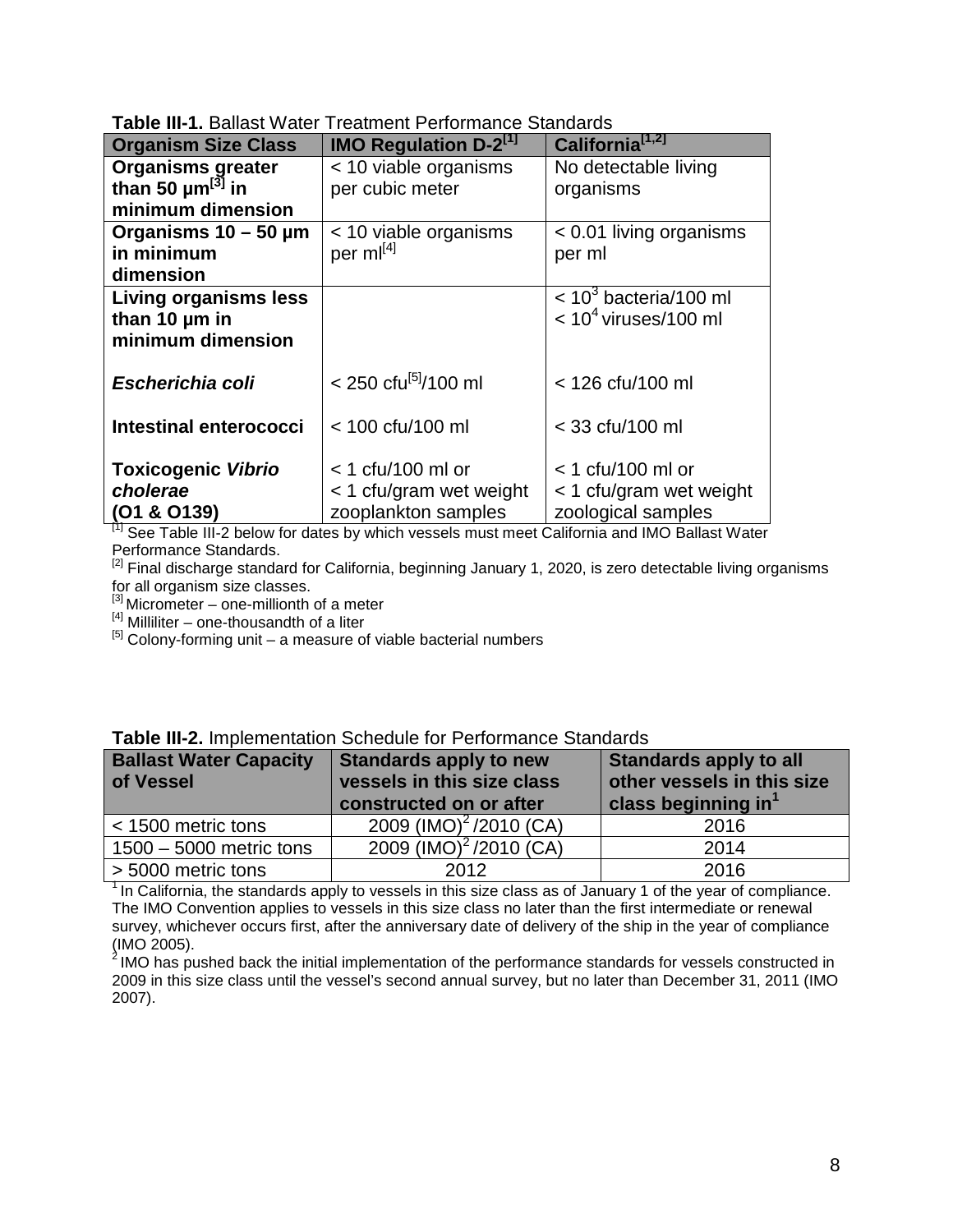In order to ensure globally uniform application of the requirements of the Convention, the IMO MEPC has adopted 14 implementation guidelines (Everett, R., pers. comm. 2010). Most relevant to this report, Guideline G8, "Guidelines for Approval of Ballast Water Management Systems" (MEPC 2008i), and Guideline G9, "Procedure for Approval of Ballast Water Management Systems That Make Use of Active Substances" (MEPC 2008f), work together to create a framework for the evaluation of treatment systems by the MEPC and Flag State Administration (the country or flag under which a vessel operates) (Figure III-1). Flag States (not the IMO) may grant approval (also known as "Type Approval") to treatment systems that are in compliance with the Convention's Regulation D-2 performance standards based upon recommended procedures detailed in Guideline G8 for full-scale land-based and shipboard testing. A treatment system may not be used by a vessel party to the Convention to meet the D-2 standards unless that system is Type Approved.

In addition to receiving Type Approval from the Flag State Administration, ballast water treatment systems using "active substances" must first be approved by the IMO MEPC based upon procedures developed by the organization (IMO 2005). An active substance is defined by IMO as, "…a substance or organism, including a virus or a fungus, that has a general or specific action on or against Harmful Aquatic Organisms and Pathogens" (IMO 2005). For all intents and purposes, an active substance is a chemical or reagent (e.g. chlorine, ozone) that kills organisms in ballast water. The IMO approval pathway for treatment systems that use active substances is more rigorous than the evaluation process for technologies that do not. As required by Guideline G9, technologies utilizing active substances must go through a two-step "Basic" and "Final" approval process. Active substance systems that apply for Basic and Final Approval are reviewed for environmental, ship, and personnel safety by the IMO Joint Group of Experts on the Scientific Aspects of Marine Environmental Protection (GESAMP) – Ballast Water Working Group (BWWG) in accordance with the procedures detailed in Guideline G9. The MEPC may grant Basic or Final Approval based upon the recommendation of the GESAMP-BWWG.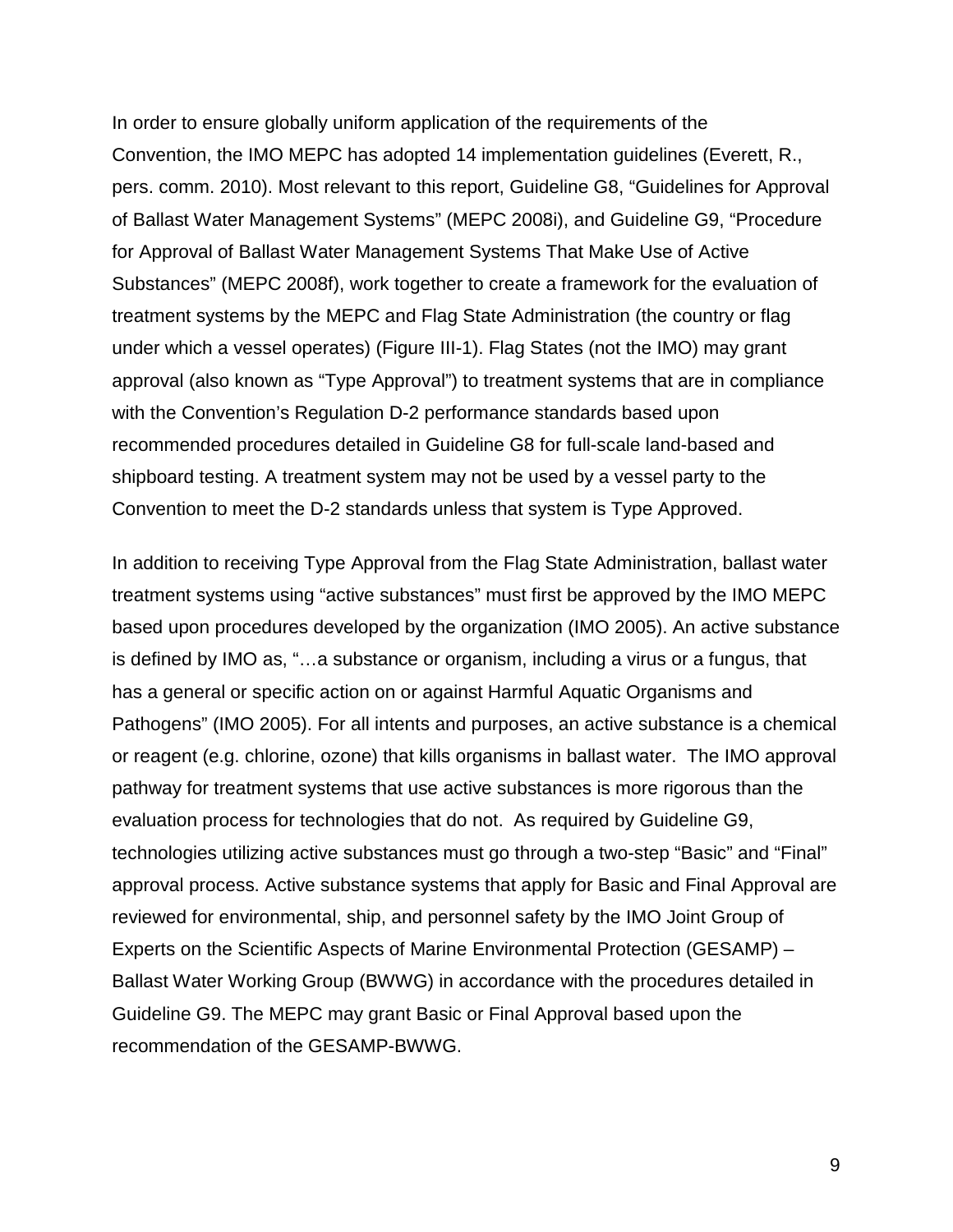

\* Includes chemical disinfectants, e.g. chlorine, CIO<sub>2</sub>, ozone

<sup>†</sup> Includes techniques not employing chemicals, e.g. deoxygenation, ultrasound



The entire IMO evaluation process, including approval for systems using active substances has been estimated to take between six months and two years to complete (Everett, R., pers. comm. 2007, Lloyd's Register 2007). Once a ballast water treatment system has acquired Type Approval (and the Convention is ratified and in force), the system is deemed acceptable by parties to the Convention for use in international waters in compliance with Regulation D-2.

Because the U.S. has not signed on to the Convention, the U.S. has neither reviewed nor submitted applications to IMO on behalf of any U.S. treatment technology vendors. Until the Convention is both signed by the U.S. and enters into force through international ratification, no U.S. federal agency has the authority (unless authorized by Congress) to manage a program to review treatment technologies and submit applications on their behalf to IMO. United States treatment vendors may approach IMO through association with other IMO Member States, and several have or are in the process of doing so. However, until the U.S. signs on to the Convention, and the Convention is ratified and enters into force, the U.S. is not party to the Convention requirements. Hence, vessels calling on U.S. ports have no authority to use systems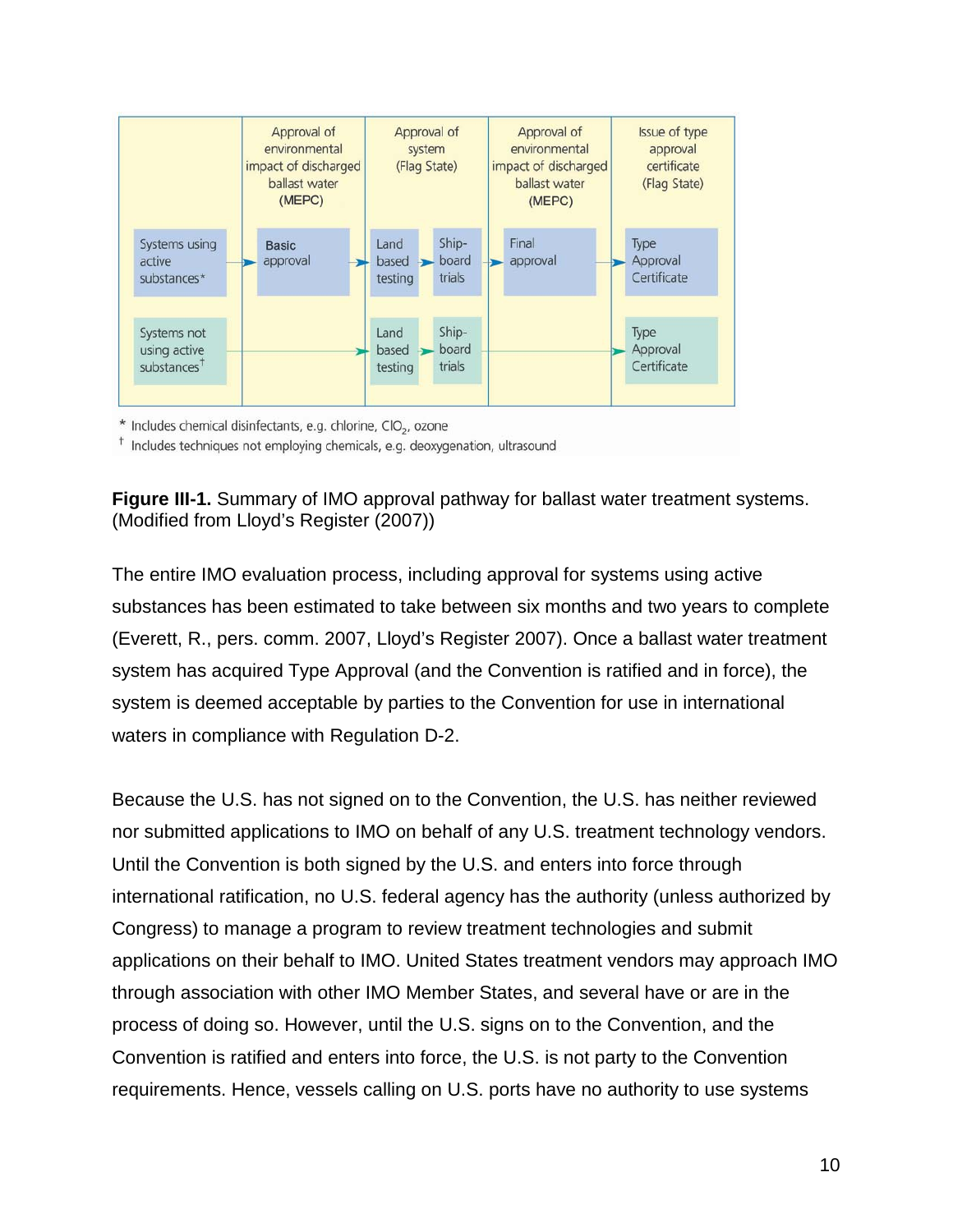approved through the IMO Type Approval process to meet U.S. ballast water management requirements.

One additional guideline related to the implementation of the IMO Convention is relevant to California's ballast water management program. Guideline G2, the "Guidelines for Ballast Water Sampling," provides valuable information, in the absence of U.S. federal guidance, on the location of shipboard sampling points and equipment necessary to collect ballast water samples to assess compliance with the IMO Regulation D-2 performance standards. Guideline G2 defines the preferred sampling point (i.e. the place in the ballast water piping where the sample is taken) and sampling facilities (i.e. the equipment installed to take the sample) for sample collection (BLG 2008). In order to maintain international uniformity, Commission staff based California's regulations governing the collection of ballast water samples on IMO Guideline G2 (see pg. 18, California Legislation and Implementation of Performance Standards, for details).

### **U.S. Federal Legislation and Programs**

Ballast water discharges in the United States are regulated by both the United States Coast Guard (USCG) and the United States Environmental Protection Agency (EPA). Prior to February 6, 2009, ballast water was regulated solely by the USCG through regulations found in Title 33 of the Code of Federal Regulation (CFR) Part 151. The USCG regulations, developed under authority of the Nonindigenous Aquatic Nuisance Prevention and Control Act of 1990, which was revised and reauthorized as the National Invasive Species Act of 1996, require ballast water management (i.e. ballast water exchange) for vessels entering U.S. waters from outside of the 200 nm Exclusive Economic Zone (EEZ) of the U.S. Vessels may use onboard treatment systems to meet the current ballast water management requirements if that system is at least as effective as exchange and is approved by the Commandant of the USCG. However, a target has not been developed to define the efficiency of exchange, preventing any evaluation of treatment systems against the efficacy of ballast water exchange. Without a specific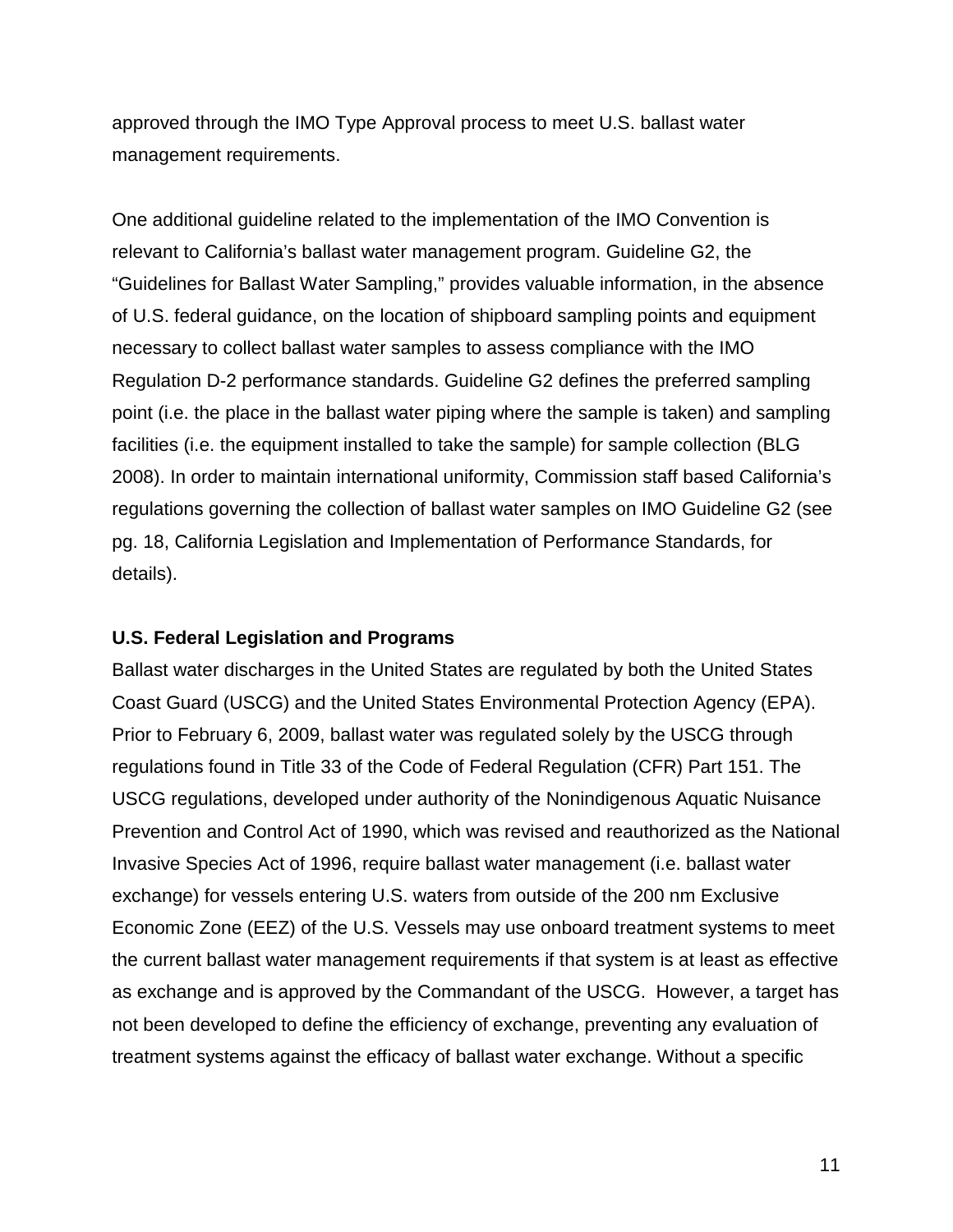target (or performance standard), the USCG has been unable to move forward on the approval of any treatment systems.

On August 28, 2009, the USCG proposed regulations that would establish federal performance standards for living organisms in ships' ballast water discharged in U.S. waters. The proposed regulations would amend 33 CFR Part 151 to include a twophase ballast water discharge standard and associated implementation schedule. Phase one would require vessels to meet the IMO D-2 standard – a standard roughly 1000 times weaker than California's standards - by 2012, and phase two would require that discharged ballast comply with a standard 1000 times more stringent than IMO – roughly equivalent to California's standards - by 2016. The implementation of the phase two standard is contingent upon a review of the availability of technologies to meet that standard. The proposed regulations would also establish a program to approve ballast water management systems for use in U.S. waters. The public comment period closed on December 4, 2009. The USCG received thousands of comments on the contents of the proposed regulations, and it is possible that the proposed regulation could undergo substantial change before the final rule is issued. At this time, no date has been set for the release of the final regulation.

On February 6, 2009, the EPA joined USCG in the regulation of ballast water in U.S. waters. The EPA regulates ballast water, and other discharges incidental to normal vessel operations, through the Clean Water Act (CWA). This requirement stems from a 2003 lawsuit filed by Northwest Environmental Advocates et al. against the EPA in U.S. District Court, Northern District of California, challenging a regulation originally promulgated under the CWA (Nw. Envtl. Advocates v. U.S. EPA, No. C 03-05760 SI, 2006 U.S. Dist. LEXIS 69476 (N.D. Cal. Sept. 18, 2006)). The regulation at issue, 40 CFR Section 122.3(a), exempted effluent discharges "incidental to the normal operations of a vessel," including ballast water, from regulation under the National Pollution Discharge Elimination System (NPDES). The plaintiffs sought to have the regulation declared *ultra vires,* or beyond the authority of the EPA, under the CWA. On March 31, 2005, the District Court granted judgment in favor of Northwest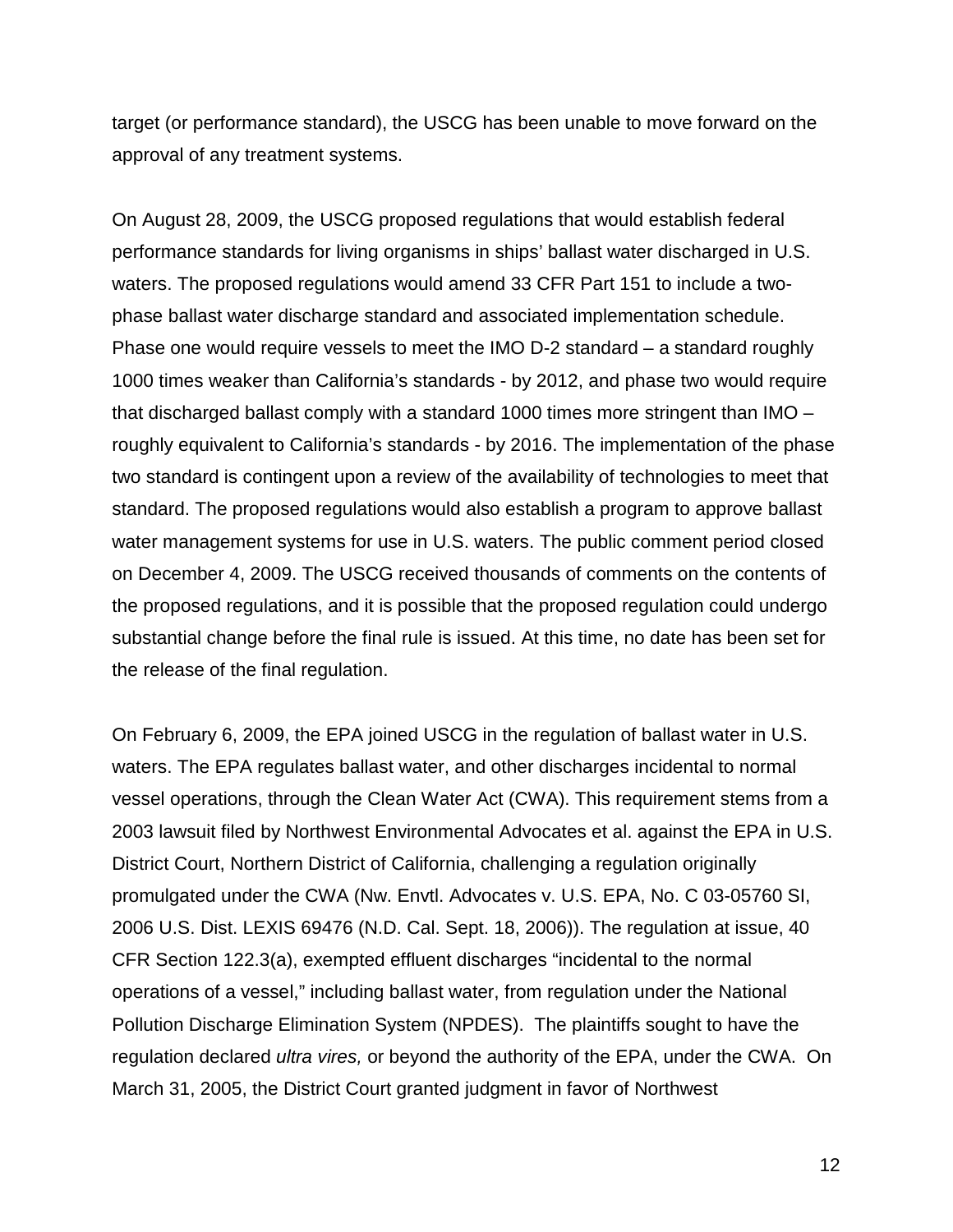Environmental Advocates et al., and on September 18, 2006 the Court issued an order revoking the exemptive regulation (40 CFR Section 122.3(a)) as of September 30, 2008. EPA filed an appeal with the Ninth Circuit U.S. Court of Appeals but was denied in July 2008 (Nw. Envtl. Advocates v. U.S. EPA, No. 03-74795, 2008 U.S. App. LEXIS 15576 (9th Cir. Cal. July 23, 2008)).

In June 2008, EPA released for public comment the draft NPDES "Vessel General Permit for Discharges Incidental to the Normal Operation of Commercial Vessels and Large Recreation Vessels" (VGP). In September 2008, the District Court granted a motion to delay the vacature of the 122.3(a) regulation from September 30 to December 19, 2008. The implementation of the permit was later delayed to February 6, 2009 to provide the regulated community with additional time to comply.

Under the VGP, all vessels greater than 300 gross registered tons, or with a ballast water capacity greater than 8 cubic meters, must submit a Notice of Intent with EPA in order to receive permit coverage. Vessels greater than 79 feet but less than 300 tons receive automatic permit coverage. In large part, the VGP maintains the current regulation of ballast water discharges by the USCG through 33 CFR Part 151. The VGP does not currently include performance standards for the discharge of ballast water. Performance standards may be included in the next iteration of the permit in 2013 based on the outcome of the USCG rulemaking on ballast water performance standards, or if they are proposed independently by EPA. In either case, EPA would have to determine if treatment technologies are commercially available and economically achievable to meet standards in order to include them in the 2013 VGP.

The EPA VGP and the USCG regulations do not relieve vessel owners/operators (permittees) of the responsibility of complying with applicable state laws and/or regulations. Many states with authority to implement the CWA have added specific provisions, including performance standards, for vessel discharges in state waters to the EPA's general permit through the CWA Section 401 certification process. Thus we do not expect to see any impact from the implementation of the NPDES permit on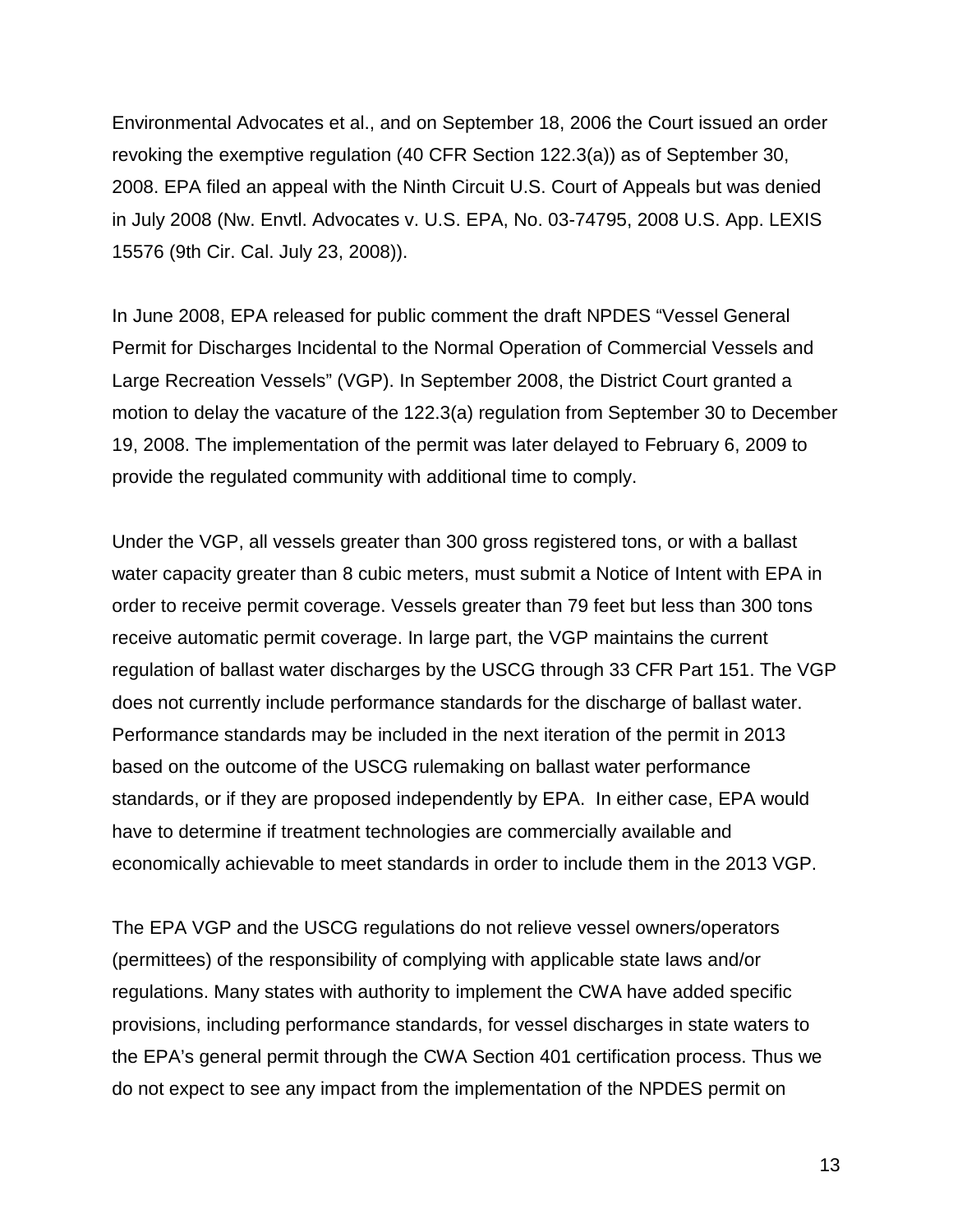individual states' ability to implement performance standards for the discharge of ballast water in state waters, including California. Vessels will, however, have to comply with both state and federal regulations for ballast water management under the VGP and the USCG regulations. This may result in vessels having to exchange ballast water to comply with federal management requirements under the VGP and USCG regulations and also treat ballast water to comply with state regulations. Federal legislation may be required to clarify this potentially confusing situation.

While the federal implementation of performance standards for the discharge of ballast water remains uncertain, two federal programs have been working to support the development of treatment technologies and facilitate the testing and evaluation of those systems: 1) The USCG Shipboard Technology Evaluation Program (STEP), and 2) The EPA's Environmental Technology Verification (ETV) program.

The USCG STEP is intended to facilitate the development of ballast water treatment technologies. Vessel owners and operators accepted into STEP may install and operate specific experimental ballast water treatment systems on their vessels for use in U.S. waters. In order to be accepted, treatment technology developers must assess the efficacy of systems for removing biological organisms, residual concentrations of treatment chemicals, and water quality parameters of the discharged ballast water (USCG 2004). STEP provides incentives for vessel operators and treatment developers to test promising new technologies. Vessels accepted into the program are authorized to operate the system to comply with existing USCG ballast water management requirements and will be grandfathered for operation under future ballast water discharge standards for the life of the vessel or the treatment system, whichever is shorter. As of June 2010, six vessels have been accepted into STEP (USCG 2010). The lengthy STEP review process and recent uncertainties regarding testing protocols have delayed significant testing on STEP vessels thus far, however, the USCG has plans to streamline the review process for future applicants (USCG 2008). USCG plans to continue STEP even after the implementation of performance standards, as the STEP will serve to facilitate system shipboard testing for USCG approval, and will continue to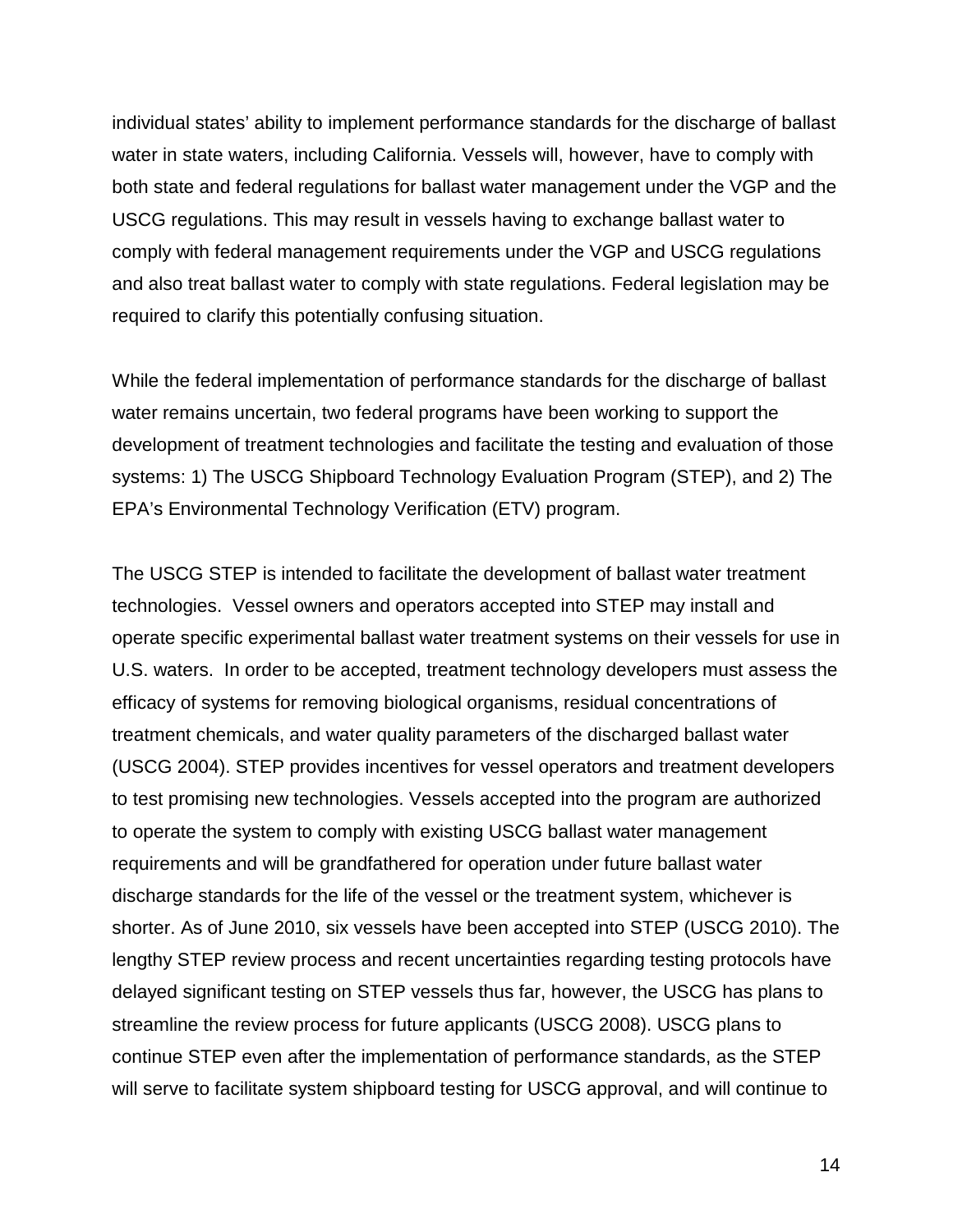promote vessel access for the research and development of promising experimental technologies (Moore, B., pers. comm. 2010; Everett, R., pers. comm. 2010).

The EPA ETV program is an effort to accelerate the development and marketing of environmental technologies. The USCG and the EPA established a formal agreement to implement an ETV program focused on ballast water management. Under this agreement, the ETV program developed a draft protocol in 2004 for verification of the performance of ballast water treatment technologies. Subsequently, the USCG established an agreement with the Naval Research Laboratory (NRL) to evaluate, refine, and validate this protocol and the test facility design required for its use. This validation project resulted in the construction of a model ETV Ballast Water Treatment System Test Facility at the NRL Corrosion Science and Engineering facility in Key West, Florida. The innovative research conducted at the NRL facility is intended to result in technical procedures for testing ballast water treatment systems for the purpose of approval and certification. Based on the information collected during the evaluation of the 2004 draft protocol, ETV staff, in consultation with an advisory panel (of which Commission staff is a member), is currently developing a revised final treatment technology verification protocol, which was released in draft form for public comment in March 2010.

## **U.S. State Legislation and Programs**

States have taken two approaches to the implementation of ballast water management and specifically performance standards for the discharge of ballast water. Some states have specific authority granted by state legislation to establish performance standards either by regulation or permit. Other states have added specific provisions establishing performance standards to the VGP through the Section 401 certification process. The following is a summary of ballast water performance standards by state and how each has approached implementation.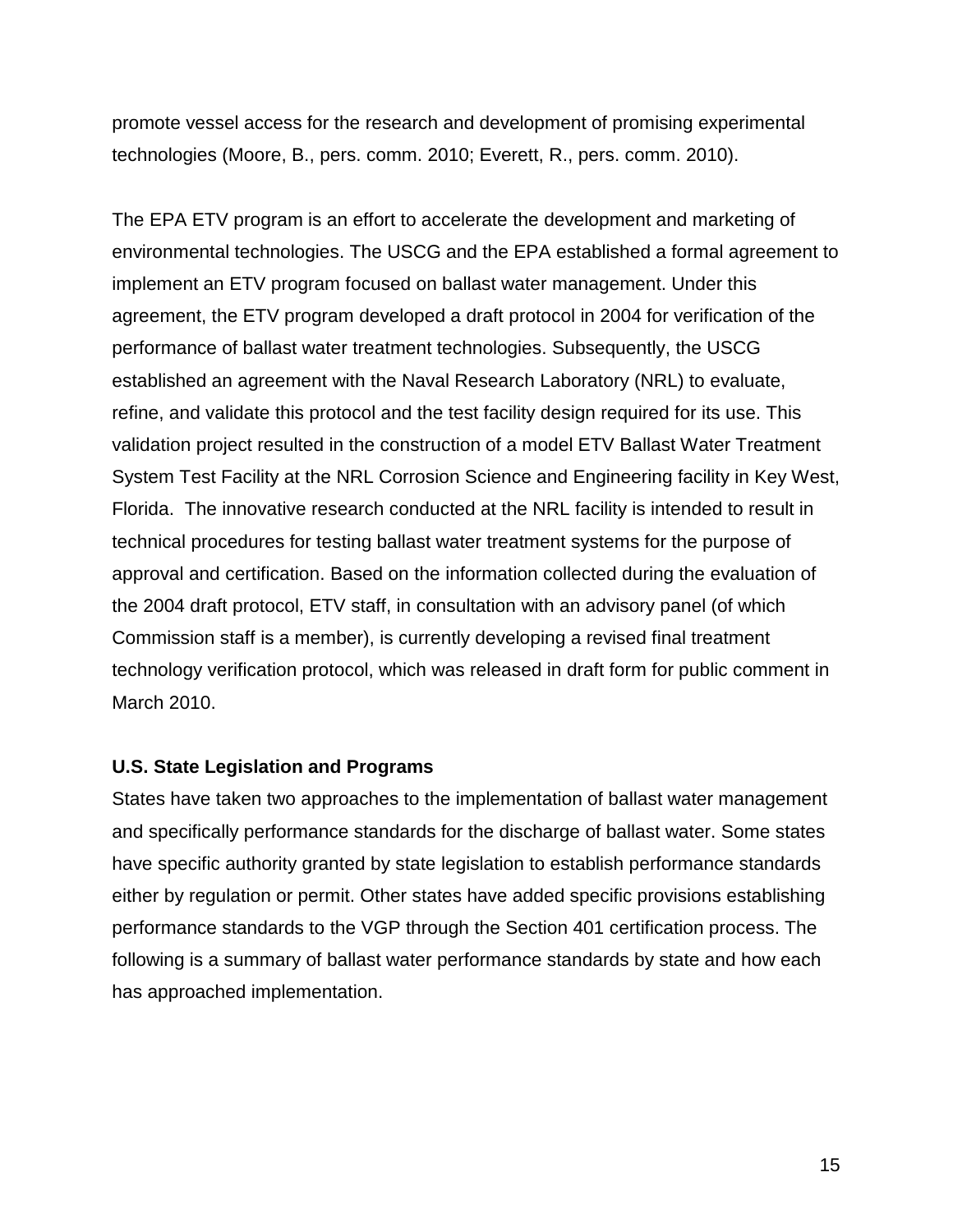### *CWA Section 401 Certifications Under the Vessel General Permit (VGP)*

Section 401 of the Clean Water Act requires states to approve federal permits and allows states to add requirements, if necessary, above and beyond those present in the federal permit. A number of states established ballast water management programs in 2009 through the VGP. States that specifically included the establishment of performance standards in their 401 certification include: Illinois, Indiana, New York, Ohio, and Pennsylvania. Illinois, Indiana and Ohio require vessels to comply with the IMO D-2 standard (see Table III-1) by 2012 for newly built vessels or 2016 for existing vessels. Pennsylvania established a two-phase standard that requires vessels built prior to 2012 to install treatment systems that meet the IMO D-2 standard by 2012, and vessels built on or after 2012 to meet California's performance standards (roughly equivalent to1000 times the IMO D-2 standard). Finally, New York will require all vessels to install treatment systems that meet a standard roughly equivalent to 100 times the IMO D-2 standard by 2012. Vessels constructed on or after 2013 must install systems that meet California's performance standards.

# *Non-VGP State Ballast Water Programs that Include Performance Standards Michigan*

Michigan passed legislation in June 2005 (Act 33, Public Acts of 2005) requiring a permit for the discharge of any ballast water from oceangoing vessels into the waters of the state beginning January 2007. Through the general permit (Permit No. MIG140000) developed by Michigan Department of Environmental Quality (DEQ), any ballast water discharged must first be treated by one of four methods (hypochlorite, chlorine dioxide, ultraviolet radiation preceded by suspended solids removal, or deoxygenation) that have been deemed environmentally sound and effective in preventing the discharge of NIS. In state waters, vessels must use treatment technologies in compliance with applicable requirements and conditions of use as specified by Michigan DEQ. Vessels using technologies not listed under the Michigan general permit may apply for individual permits if the treatment technology used is deemed, "environmentally sound and its treatment effectiveness is equal to or better at preventing the discharge of aquatic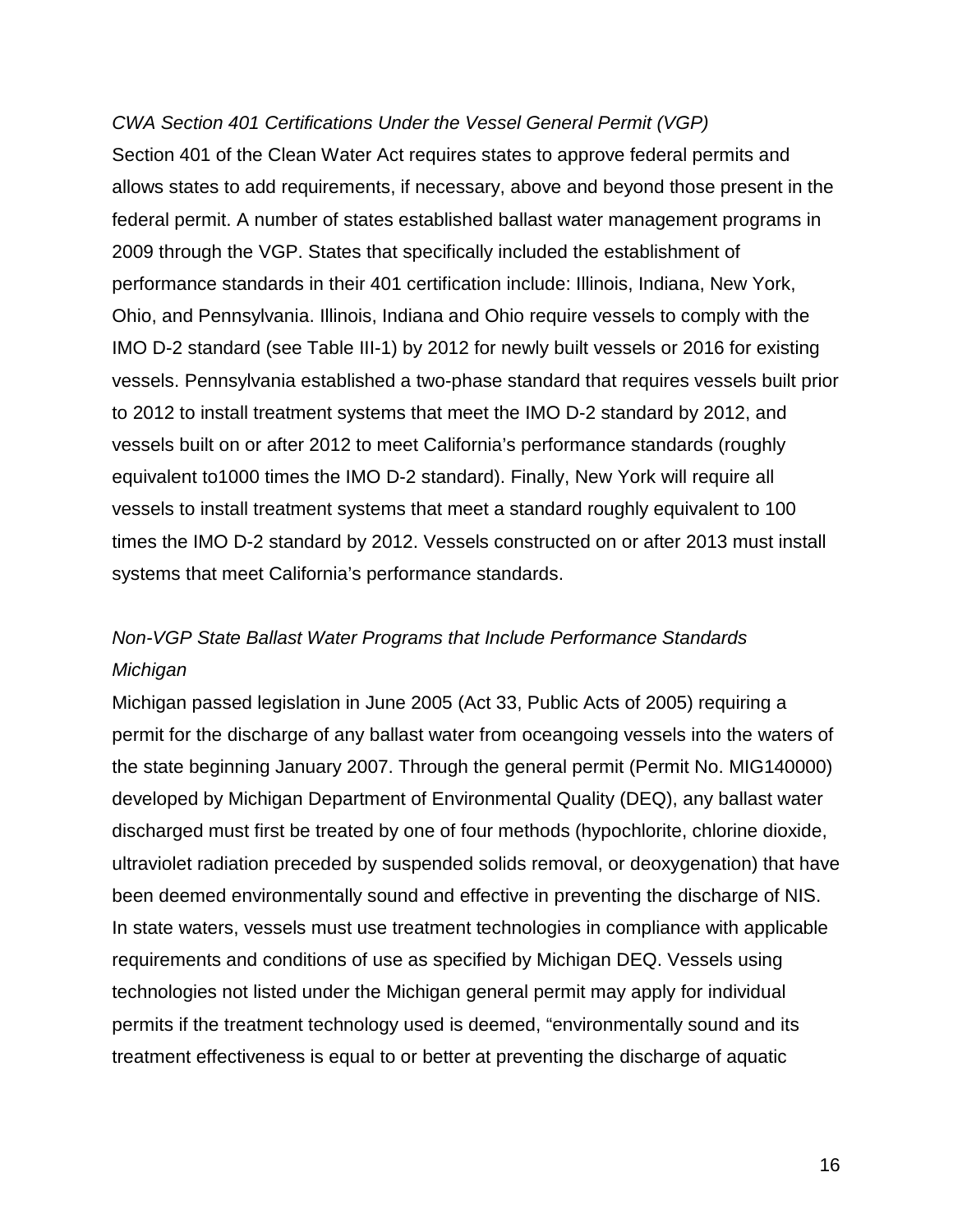nuisance species as the ballast water treatment methods contained in [the general] permit," (Michigan DEQ 2006).

#### *Minnesota*

Effective July 1, 2008, Minnesota state law (S.F. 3056) requires vessels operating in state waters to have both a ballast water record book and a ballast water management plan onboard that has been approved by the Minnesota Pollution Control Agency (MPCA) (MPCA 2008). Additionally, based on the authority in Minn. Stat. 115.07, Minn. R. 7001.0020, subp. D, and Minn. R. 7001.0210, and to implement the recently enacted legislation, the MPCA approved a State Disposal System general permit for ballast water discharges into Lake Superior and associated waterways in September 2008 (MPCA 2008). Under the permit, all vessels (oceangoing and lakes-only) transiting Minnesota waters must comply immediately with approved best management practices. No later than January 1, 2012, new vessels will be required to comply with the IMO D-2 performance standards for the discharge of ballast water (see Table III-1), and existing vessels will be required to comply with those standards no later than January 1, 2016 (MPCA 2008).

#### *Washington*

The Washington Department of Fish and Wildlife (WDFW), in consultation with their stakeholder Ballast Water Work Group, completed a comprehensive rewrite of the state's ballast water management regulations, which became effective on July 26, 2009. The new rules and information on the state program can be found at: [http://wdfw.wa.gov/fish/ballast/ballast.htm.](http://wdfw.wa.gov/fish/ballast/ballast.htm) WDFW has initiated new rulemaking to adopt permanent concentration-based standards. A priority for WDFW is to adopt standards that help bring the national and/or U.S. Pacific coast states into greater management consistency. The WDFW no longer independently approves treatment systems for use in state waters and now relies on regional, national or international approvals. Systems previously approved under the interim regulations will remain approved for their original period of use. WDFW staff expects the new standards to be adopted in early 2011 (Pleus, A., pers. comm. 2010).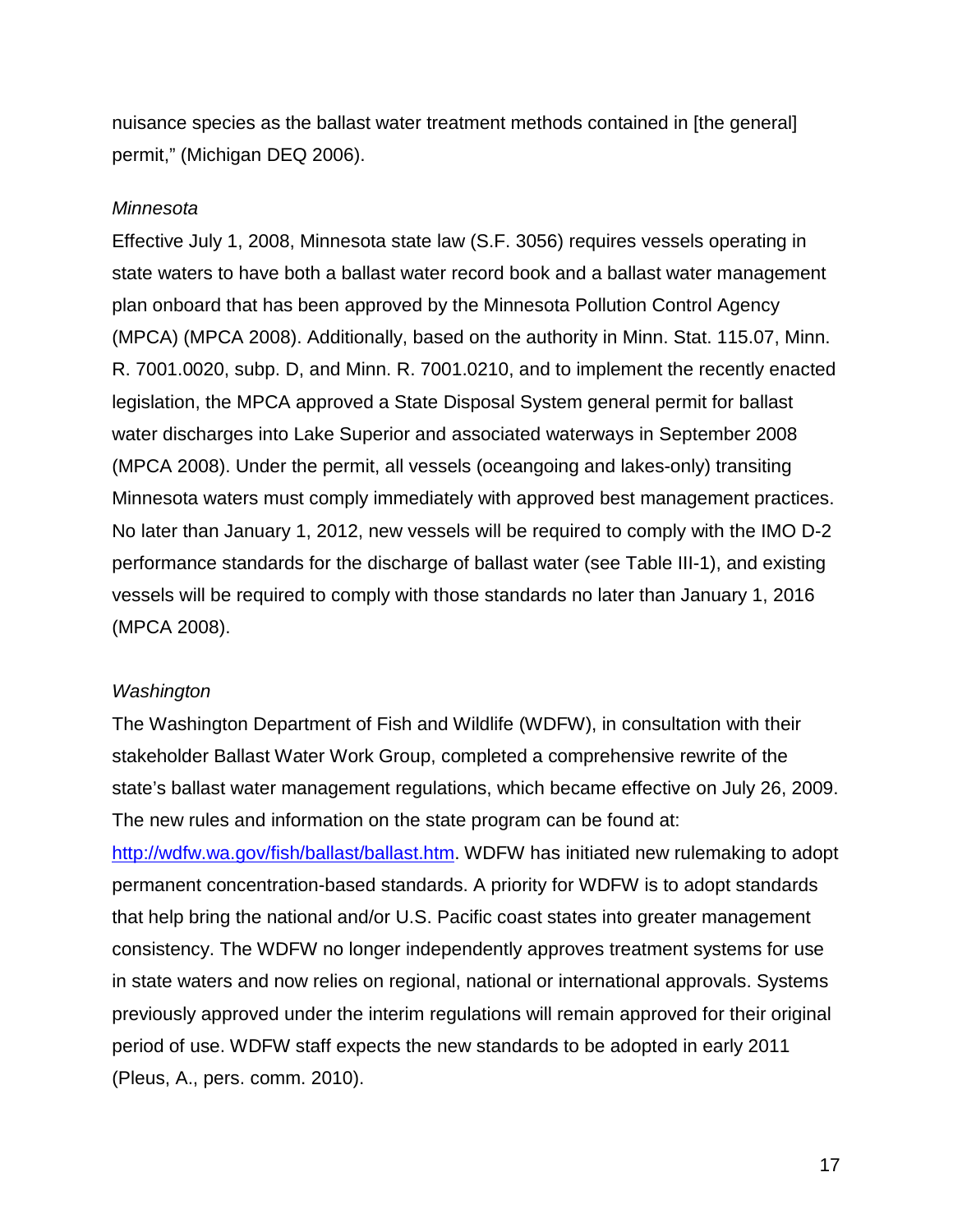### *Wisconsin*

As of February 1, 2010, vessels that discharge ballast in Wisconsin waters must comply with the General Permit to Discharge under the Wisconsin Pollutant Discharge Elimination System. The permit was established by the Wisconsin Department of Natural Resources (WDNR) under authority provided by Chapter 283, Wisconsin Statutes. Among its provisions, the permit sets ballast water performance standards roughly equivalent to 100 times the IMO D-2 standard. All vessels constructed on or after 2012 must meet the Wisconsin Standard set forth in the permit. Existing vessels have until 2014 to comply. Prior to the implementation of the standards, WDNR will conduct an assessment of the availability of treatment systems to meet the Wisconsin standards. If the WDNR determines that treatment technologies are commercially unavailable, the permit requires vessels to comply with the IMO D-2 standard in place of the Wisconsin Standard. The existing implementation schedule remains the same.

## **California Legislation and the Implementation of Performance Standards** *Review of Legislation*

California's Marine Invasive Species Act of 2003 directed the Commission to recommend performance standards for the discharge of ballast water to the State Legislature in consultation with the State Water Resources Control Board (Water Board), the USCG and a technical advisory panel (see PRC Section 71204.9). The legislation directed that standards should be selected based on the best available technology economically achievable, and should be designed to protect the beneficial uses of the waters of the State.

In 2005, Commission staff convened a cross-interest, multi-disciplinary panel consisting of regulators, research scientists, industry representatives and environmental organizations and facilitated discussions over the selection of performance standards. Many sources of information were used to guide the performance standards selection including: biological data on organism concentrations in exchanged and un-exchanged ballast water, theories on coastal invasion rates, standards considered or adopted by other regulatory bodies, and available information on the efficacy and costs of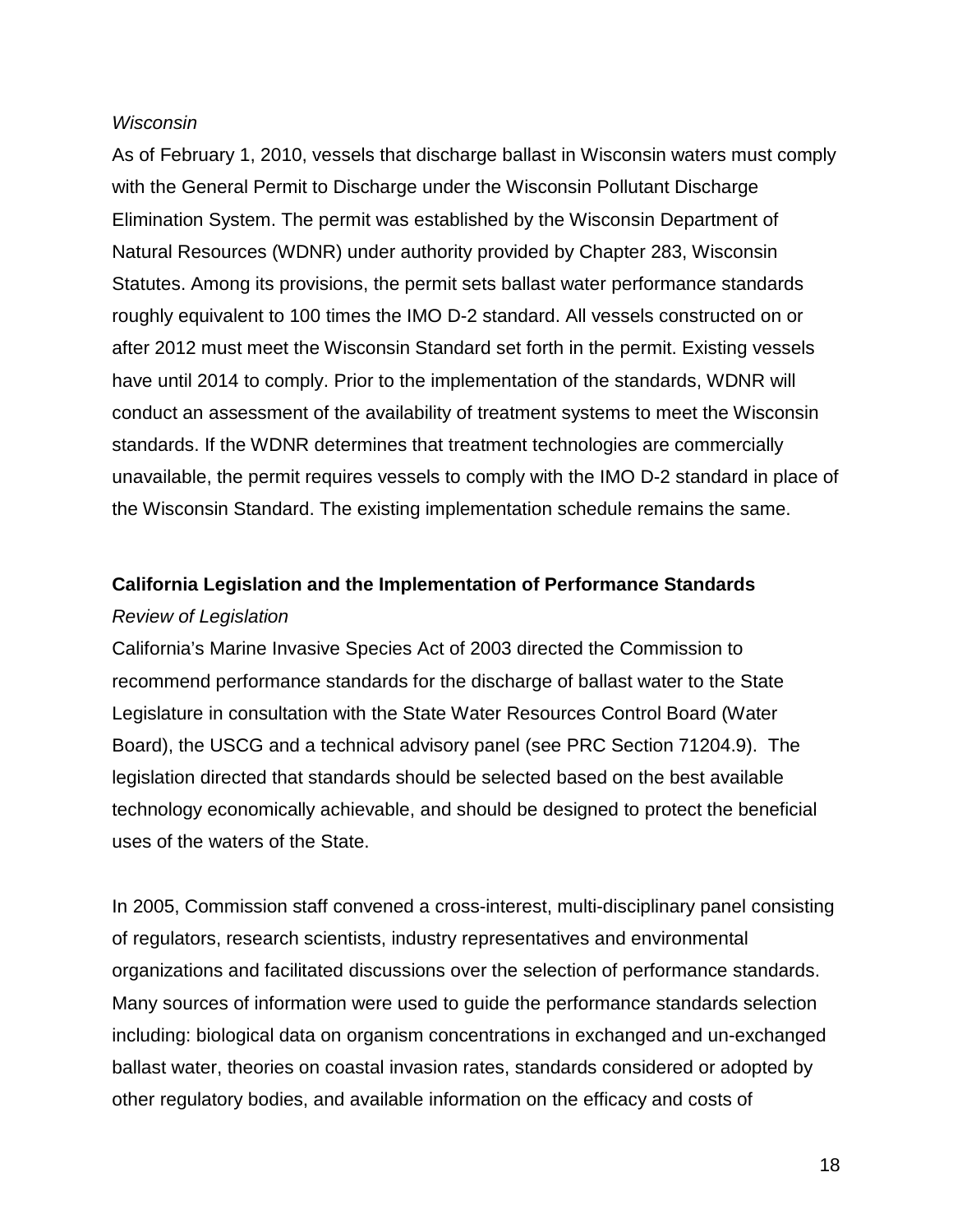experimental treatment technologies. Though all sources and panel members provided some level of insight, none could provide solid guidance for the selection of a specific set of standards that would reduce or eliminate the introduction and establishment of NIS. At a minimum, it was determined that reductions achieved by the selected performance standards should improve upon the status quo and decrease the discharge of viable ballast organisms to a level below quantities observed following legal ballast water exchange. Additionally, the technologies used to achieve these standards should function without introducing chemical or physical constituents to the treated ballast water that may result in adverse impacts to receiving waters. Beyond these general criteria, however, there was no concrete support for the selection of a specific set of standards. This stems from the key knowledge gap that invasion risk cannot be predicted for a particular quantity of organisms discharged in ballast water (MEPC 2003), with the exception that zero organism discharge equates to zero risk.

The Commission ultimately put forward performance standards recommended by the majority of the Panel because they encompassed several desirable characteristics: 1) A significant improvement upon ballast water exchange; 2) In-line with the best professional judgment of scientific experts that participated in the development of the IMO Convention; and 3) Approached a protective zero discharge standard. The proposed interim standards were based on organism size classes (Table III-1). The standards for the two largest size classes of organisms (greater than 50 micrometers ( $\mu$ m = one-millionth of a meter) in minimum dimension and  $10 - 50 \mu$ m in minimum dimension) were significantly more protective than those proposed by the IMO Convention. The majority of the Panel also recommended standards for organisms less than 10 µm including human health indicator species and total counts of living bacteria and viruses. The recommended bacterial standards for human health indicator species, *Escherichia coli* and intestinal enterococci*,* are identical to those adopted by the EPA in 1986 for recreational use and human health safety (EPA 1986). The implementation schedule proposed for the interim standards was similar to the IMO Convention (Table III-2). A final discharge standard of zero detectable organisms was recommended by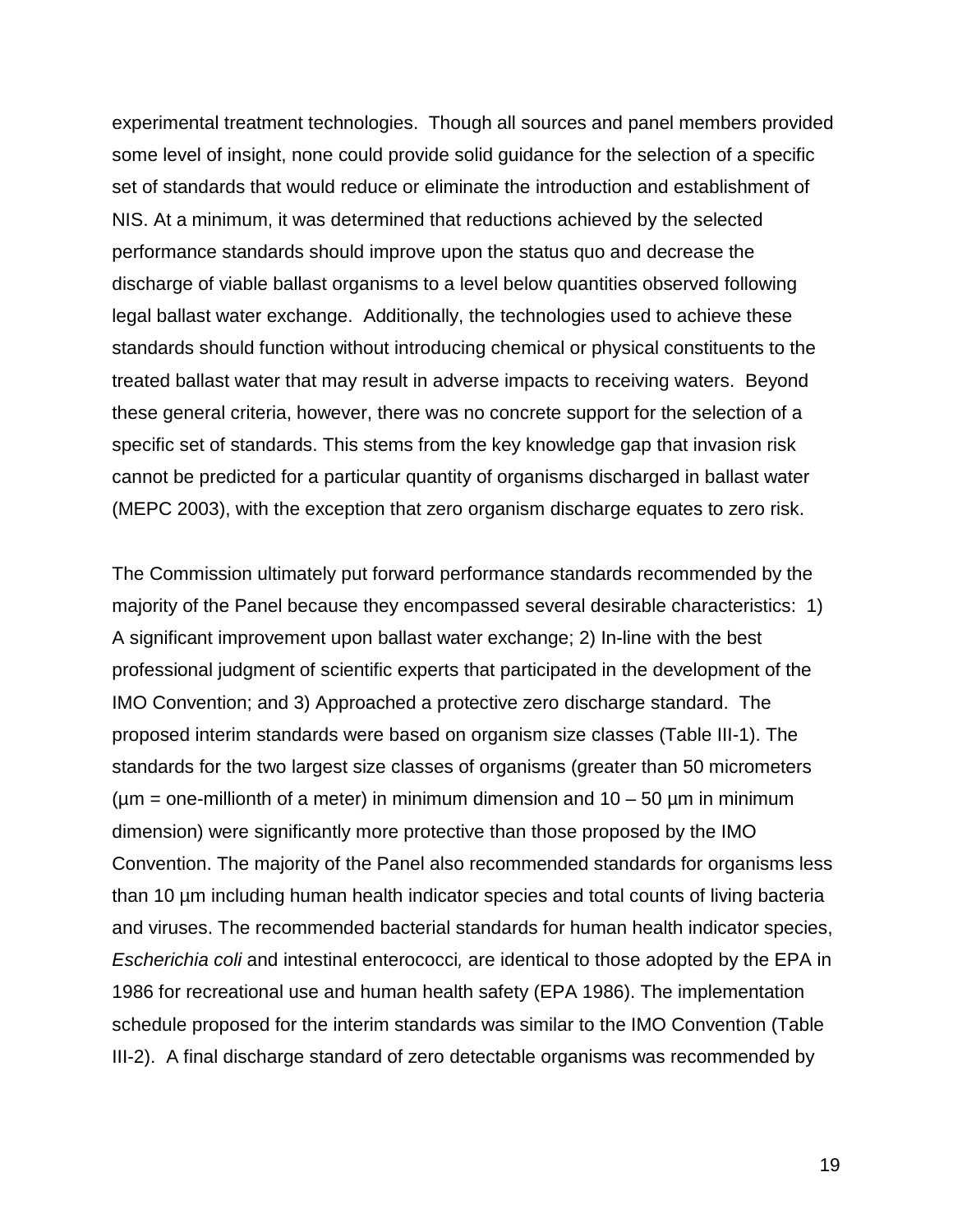the majority of the Panel. The Commission included an implementation deadline of 2020 for this final discharge standard.

The Commission submitted the recommended standards and information on the rationale behind its selection in a report to the State Legislature in January of 2006 (see Falkner et al. 2006). By the fall of that same year, the Legislature passed the Coastal Ecosystems Protection Act (Chapter 292, Statutes of 2006) directing the Commission to adopt the recommended standards and implementation schedule through the California rulemaking process by January 1, 2008. The Commission completed that rulemaking in October, 2007 (see 2 CCR § 2291 *et seq*.).

In anticipation of the implementation of the interim performance standards, the Coastal Ecosystems Protection Act also directed the Commission to review the efficacy, availability and environmental impacts of currently available ballast water treatment systems by January 1, 2008. The review and resultant report was approved by the Commission in December, 2007 (see Dobroski et al. 2007). Additional reviews must be completed 18 months prior to the implementation dates for all other vessel classes and 18 months before the implementation of the final discharge standard on January 1, 2020 (see Table III-2 for full implementation schedule). During any of these reviews, if it is determined that existing technologies are unable to meet the discharge standards, the report must describe why they are not available.

The first technology assessment report (Dobroski et al. 2007) determined that technologies would not be available to meet California's discharge standards for new vessels with a ballast water capacity under 5000 MT by the original 2009 implementation date. In response, the Legislature passed Senate Bill 1781 in 2008 (Chapter 696, Statutes of 2008). Senate Bill 1781 amended PRC Section 71205.3(a)(2) and delayed the implementation of the interim performance standards for new vessels with a ballast water capacity of less than 5000 MT from January 1, 2009 to January 1, 2010. Senate Bill 1781 also required an additional assessment of available ballast water treatment technologies by January 1, 2009 (see Dobroski et al. 2009a) prior to the new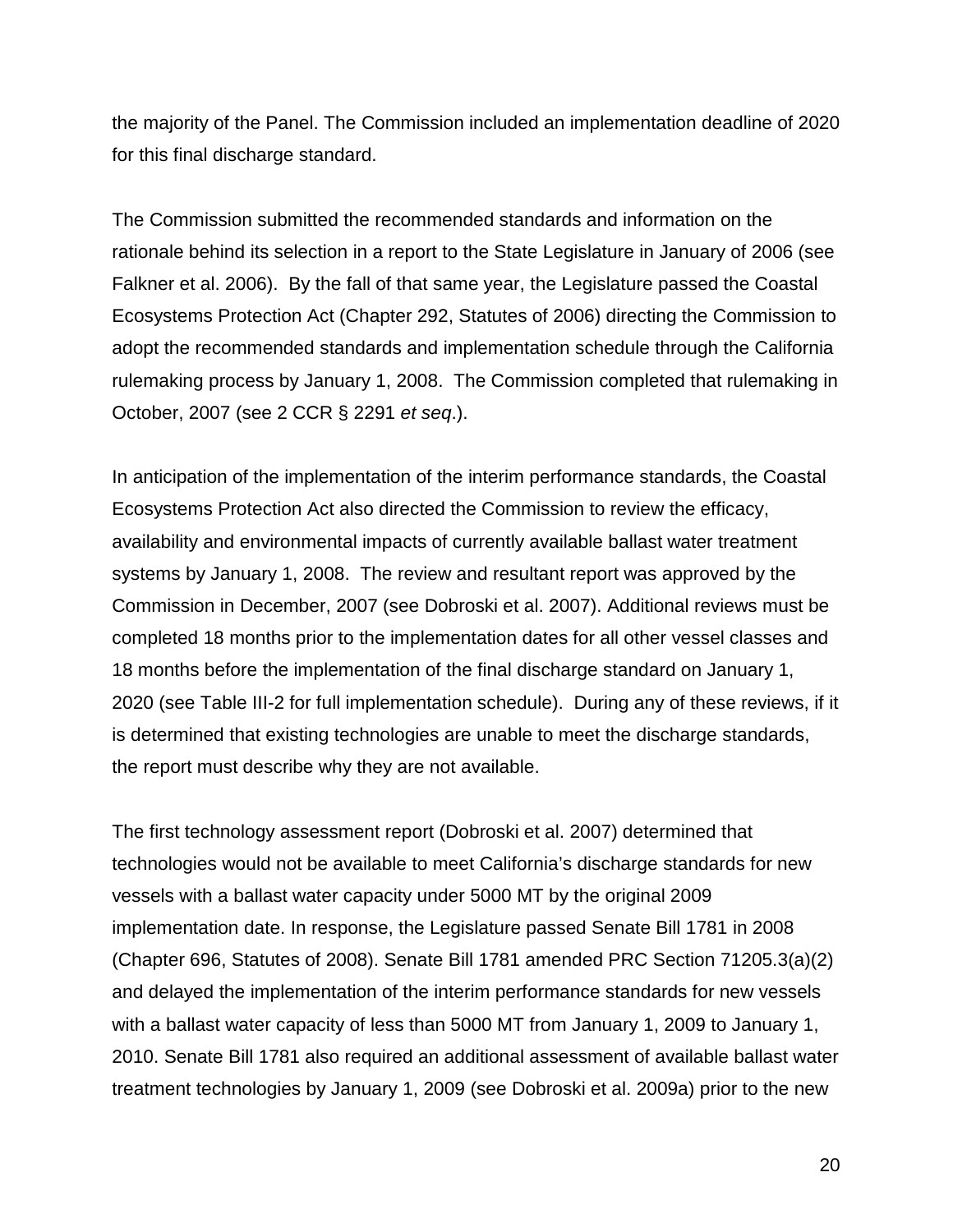2010 implementation date. Dobroski et al. (2009a) determined that technologies that demonstrated the potential to meet California's performance standards were available. The report recommended that the Commission proceed with the initial implementation of the performance standards in 2010.

#### *Implementing California's Performance Standards*

As of January 1, 2010, newly built vessels (vessels for which construction began on or after January 1, 2010) with a ballast water capacity of less than 5000 MT that discharge ballast in California waters must comply with California's performance standards. Vessel construction often takes a year or more, and it is anticipated that the first vessels that must meet the performance standards will not begin to arrive in California until sometime during 2011. Commission staff have consulted with vendors to determine if treatment systems have been or will be purchased in order to meet this first implementation date. At this time, staff are not aware of any specific purchases. Many vessels in the midst of construction are leaving dedicated space for a ballast water treatment system so it may be installed at the last possible moment to ensure that the system purchased is the most up-to-date available. Commission staff are in the process of preparing protocols to assess compliance with the performance standards and will be ready to begin inspection of vessels once new build vessels that fall under the 2010 implementation date arrive in California waters.

As discussed in Dobroski et al. (2007, 2009a), the Commission does not have the authority to approve ballast water treatment systems for use in California waters. Therefore, Commission staff will focus on dockside inspection of vessels for verification of compliance with the performance standards (in accordance with PRC Section 71206). Vessel inspections will consist of both an administrative review of applicable ballast water management plans and reporting documents as well as the collection of ballast water samples for analysis.

Vessels must currently keep an up-to-date ballast water management plan on board as well as copies of all ballast water reporting forms submitted to the Commission within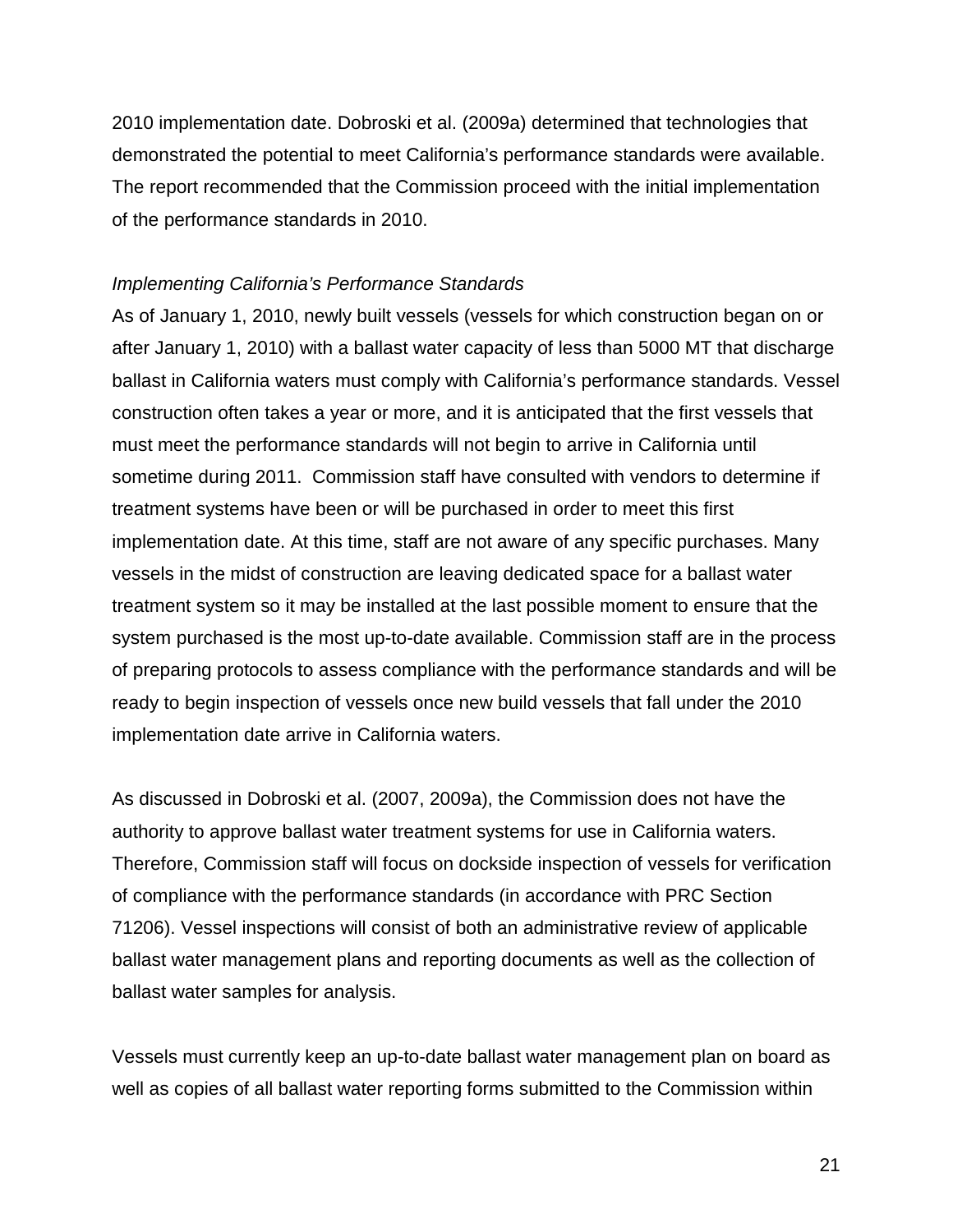the past two years. Dobroski et al. (2009a) recommended that additional authority be granted to the Commission in order to allow for the collection of specific information about the installation and use of ballast water treatment systems on vessels operating in California waters. This information is necessary to monitor the effective implementation of California's performance standards. In response to the recommendation in Dobroski et al. (2009a), Assembly Bill 248 (Chapter 317, Statutes of 2009) was passed in the fall of 2009, which provides the Commission with the authority to request the aforementioned information on forms to be developed by the Commission. Commission staff is currently in the process of adopting those forms through the rulemaking process.

During an inspection, once Commission staff has reviewed applicable vessel paperwork, a ballast water sample will be drawn from vessels intending to discharge in California waters. California's performance standards are a discharge standard, and thus samples must be drawn from the vessel's ballast water discharge piping. Most vessels do not have the equipment to take samples of ballast water from the discharge line. Therefore, the Commission developed regulations in the fall of 2009 that require vessels to install sampling ports (i.e. sampling facilities) as near to the point of discharge as practicable (2 CCR § 2297). In order to maintain international uniformity, the regulations are based on the IMO Guideline G2 for ballast water sampling with additional input provided by the USCG. The regulations establish design specifications for in-line sampling facilities and set requirements for where the sampling facilities should be installed on the discharge line (i.e. the sampling point). Vessels must install the sampling facilities by the same year that they must comply with California's performance standards.

Commission staff is currently in the process of refining procedures for analysis of the samples collected from the discharge line. Commission staff is working in consultation with technical experts and will make use of the best available scientific techniques to assess viable organism concentration for each of the standards. One issue of concern has been the development of sampling methods and procedures that will verify vessel compliance with an acceptable level of legal and scientific confidence (see King and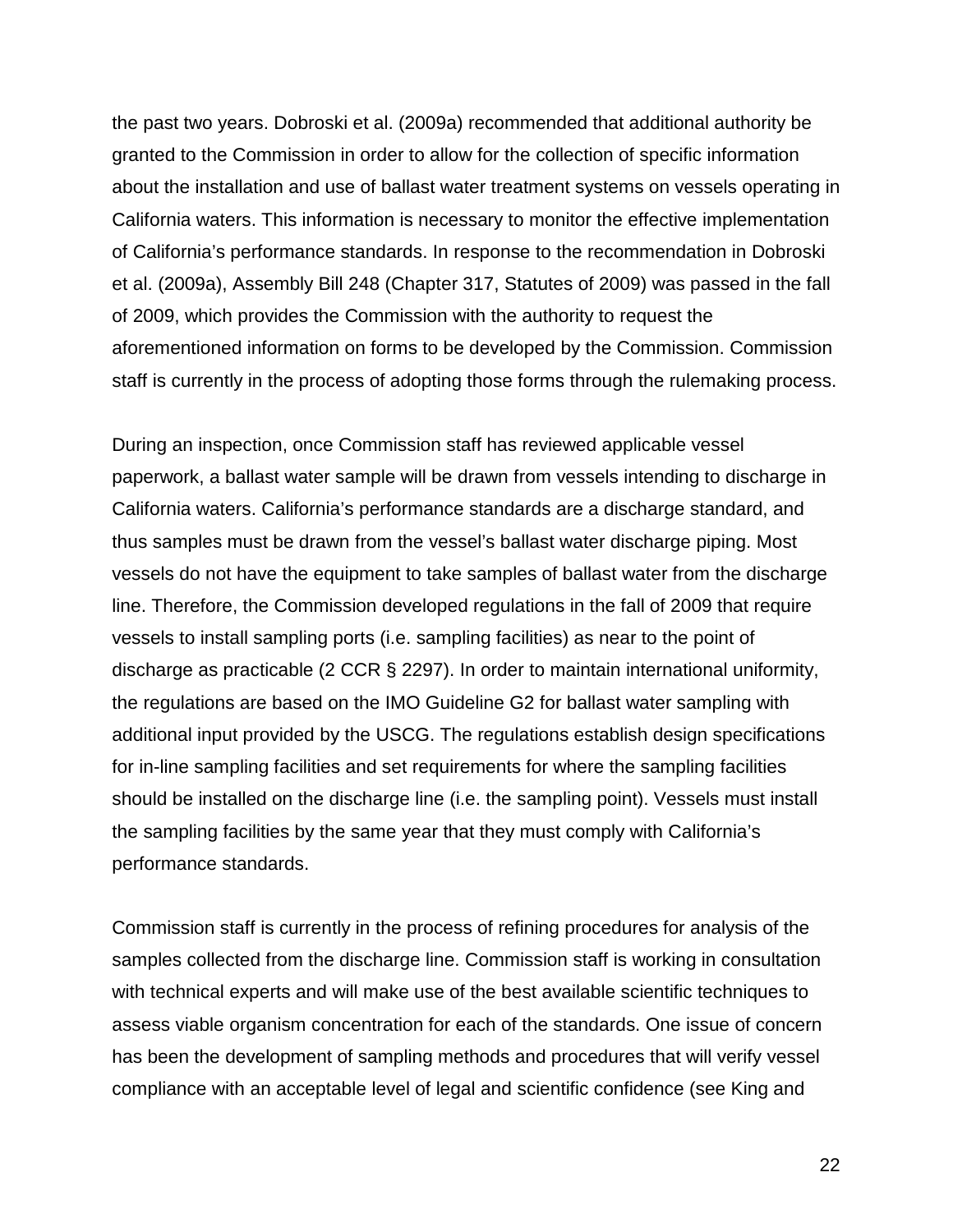Tamburri 2009). The bulk of these arguments are aimed at performance standards for the greater than 50 µm organism size class, specifically for standards that are defined as a given number of live organisms per cubic meter (e.g. IMO and proposed USCG standards). While sampling large volumes of ballast water (i.e. many cubic meters) are necessary to attain adequate statistical confidence to verify a given number of viable organisms are indeed present in each cubic meter, this argument is not necessarily appropriate for California's (as well as New York and Pennsylvania's) performance standards. California's performance standard for the greater than 50 µm organism size class is defined as "no detectable living organisms" and is technically not bound by any volumetric units or the confidence limits associated with those units. Therefore Commission staff believes it is appropriate to sample as large a volume as is feasible (whether that is 50 liters, 500 liters, 5000 liters, or any volume in-between) in order to verify compliance with California's unit-less performance standard. Although it is important to ensure that a reasonable volume of water is sampled during compliance verification, sampling methods must balance the desire for statistical confidence with practical, rapid, and relatively easy techniques for shipboard inspection. As the precision of sampling equipment and analytical techniques improve, Commission staff will regularly discuss sampling methodologies with other states, the federal government and the international community to stay up-to-date on advances in the technology to conduct compliance verification.

Finally, Commission staff will continue to gather information about treatment system development, installation, and use on board vessels, particularly as the standards are implemented for existing vessels and vessels with larger ballast water capacities. This information will guide the development of new regulations which take into account development within the rapidly advancing ballast water treatment technology industry.

## <span id="page-29-0"></span>**IV. TREATMENT TECHNOLOGY ASSESSMENT PROCESS**

Public Resources Code (PRC) Section 71205.3 directs the Commission to prepare, "a review of the efficacy, availability, and environmental impacts, including the effect on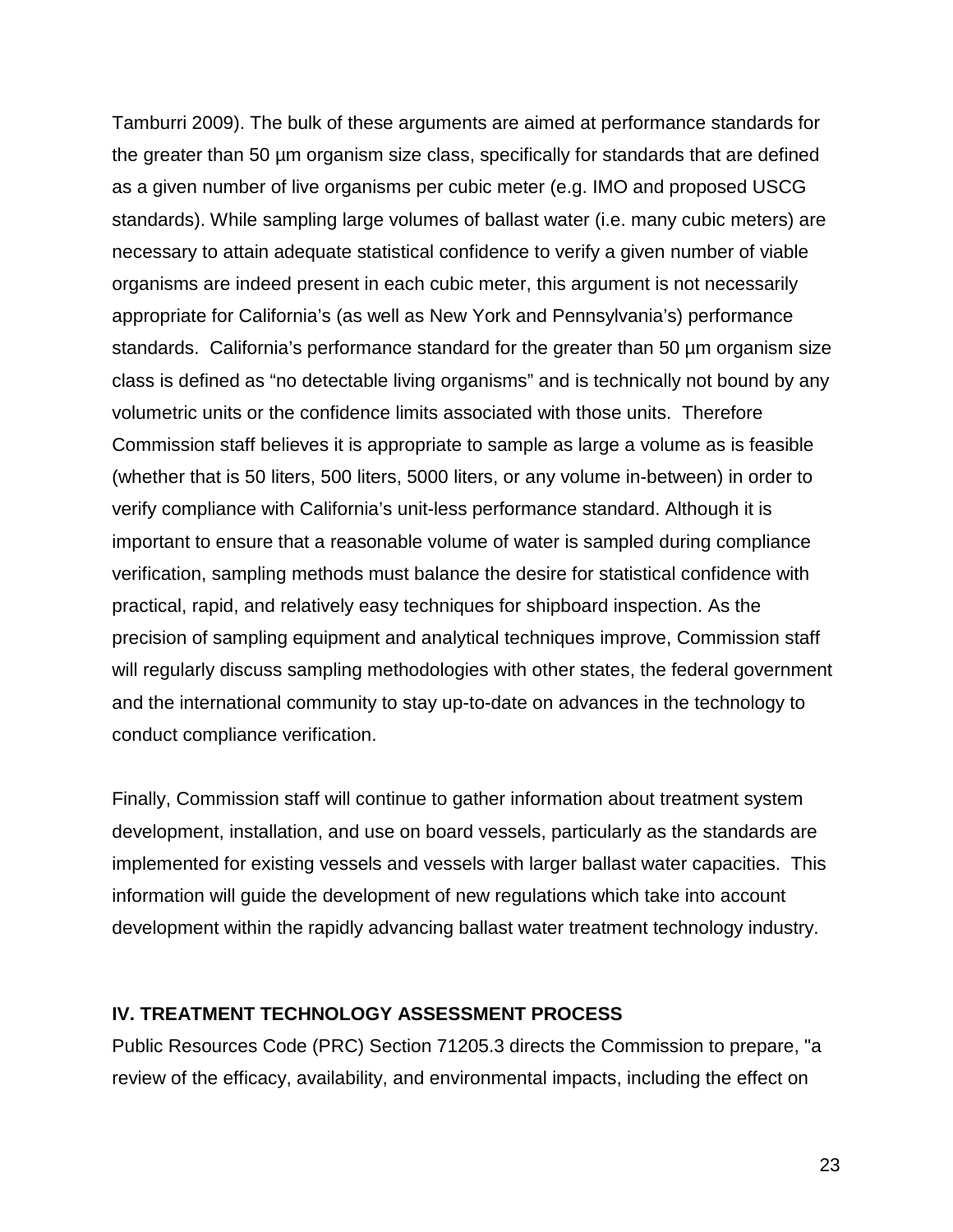water quality, of currently available technologies for ballast water treatment systems." In accordance with the law, the Commission has consulted with, "the State Water Resources Control Board, the United States Coast Guard, and the stakeholder advisory panel described in subdivision (b) of [PRC] Section 71204.9." This stakeholder panel also provided guidance in the development of the performance standards report to the California Legislature (Falkner et al. 2006).

During the preparation of the initial technology assessment report (Dobroski et al. 2007), Commission staff received input from a small technical workgroup prior to consulting with the stakeholder advisory panel. The workgroup met in May 2007 to assess the current availability of treatment systems, the efficacy of those systems, and any potential environmental and water quality impacts. This group included individuals with expertise in ballast water treatment technology development, water quality and biological monitoring and evaluation, naval architecture and engineering, and technology efficacy analysis (see Dobroski et al. 2007 for workshop participants and summary). The conclusions drawn during the workshop in 2007 have continued to provide valuable guidance and direction in the preparation of subsequent reports.

As with previous reports (Dobroski et al. 2007, 2009a), Commission staff conducted an exhaustive literature search to prepare this report. Staff focused its review on recently available scientific articles, performance verification reports, and water quality impact analyses from independent testing organizations. Staff also contacted treatment technology vendors in order to gather the most up-to-date information about system development, testing and approvals. On several occasions, staff held meetings inperson with technology vendors. These face-to-face gatherings have proved to be extremely valuable opportunities to inform vendors about California's performance standards requirements and to engage in dialogue about system performance verification testing and the Commission's technology assessment reports.

Due to a rapid increase in the availability of new data on treatment system performance in mid-2009, and a desire by industry to receive updates on the latest technology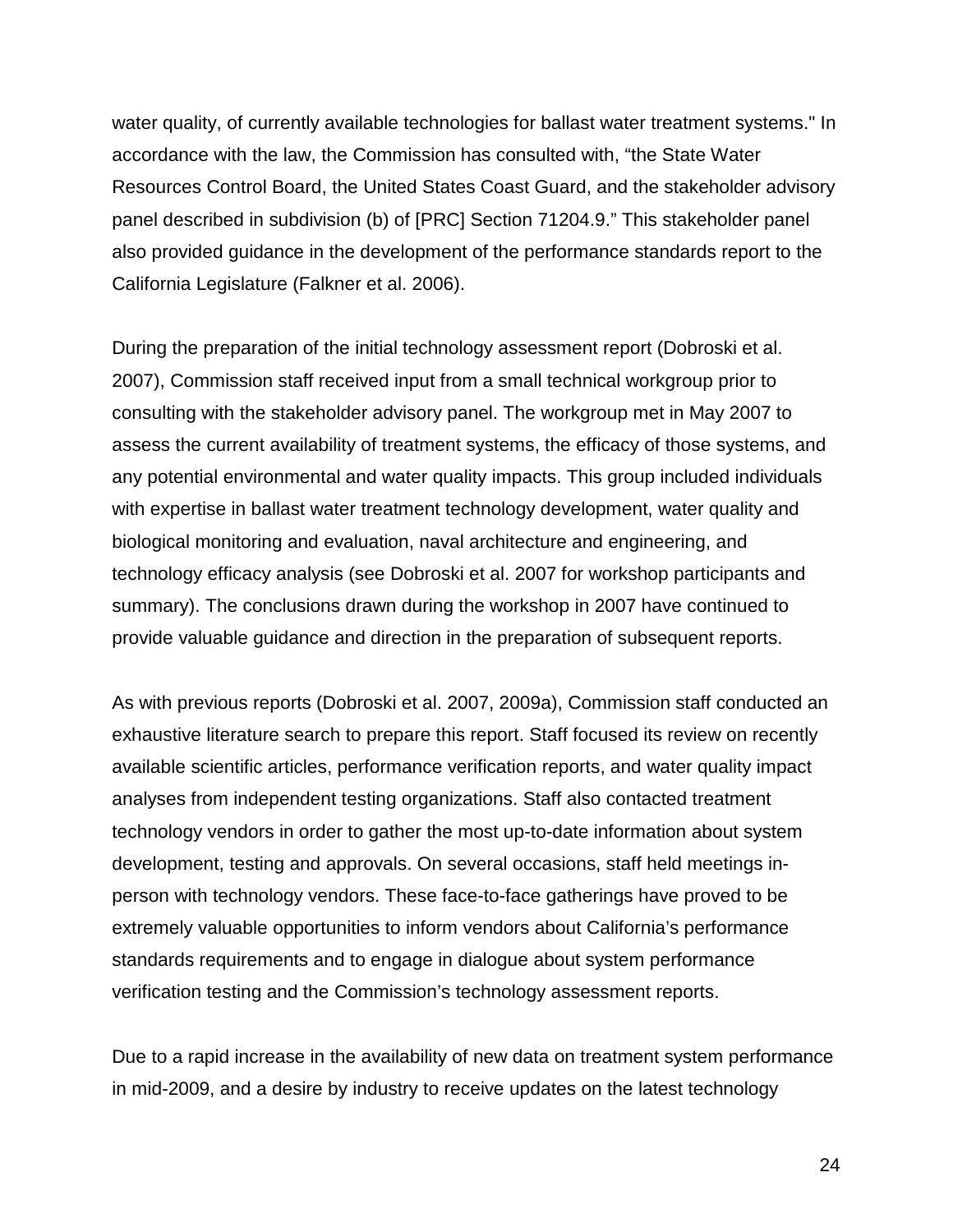developments, Commission staff conducted an interim assessment of available treatment technologies in October 2009 (see Dobroski et al. 2009b). The technology update was not legislatively mandated, and was not reviewed by the technical advisory panel. The update was intended as a resource for stakeholders interested in ballast water treatment systems for use in California waters. It also provided Commission staff with an opportunity to begin identifying and focusing on issues of concern for this 2010 legislatively mandated report.

For the preparation of this report, Commission staff compiled available data to develop a treatment system matrix (see Tables V-1, VI-1, VI-3, VI-4, VI-5, VI-6, VII-1 and Appendix A). The 2010 report addresses the availability of treatment systems for vessels with a ballast water capacity greater than 5000 MT. Industry has expressed concern about whether or not treatment systems will be able to effectively treat ballast water on these high volume/high flow rate vessels. Therefore, Commission staff included relevant data on treatment systems' maximum capacities and flow rates for this report. The data was summarized relative to the ballast water capacities and pump flow rates of the vessel fleet operating in California waters in order to determine if systems both meet California's performance standards and are available for this largest size class of vessels. As with previous reports, Commission staff also gathered the latest data on environmental impacts, including effects on water quality, and the economics of treatment system installation and operation. Upon completion of the data analysis, Commission staff drafted a preliminary report for review by the Commission's stakeholder advisory panel (see Appendix B for list of panel members), the Water Board and USCG. The advisory panel met in April 2010 to discuss the current report (see Appendix B for meeting notes). Advisory panel discussions were considered by staff to help guide the development of this final report.

## <span id="page-31-0"></span>**V. TREATMENT TECHNOLOGIES**

The goal of ballast water treatment is to remove or kill organisms entrained in ballast water. Given the long history and use of wastewater treatment technologies, the design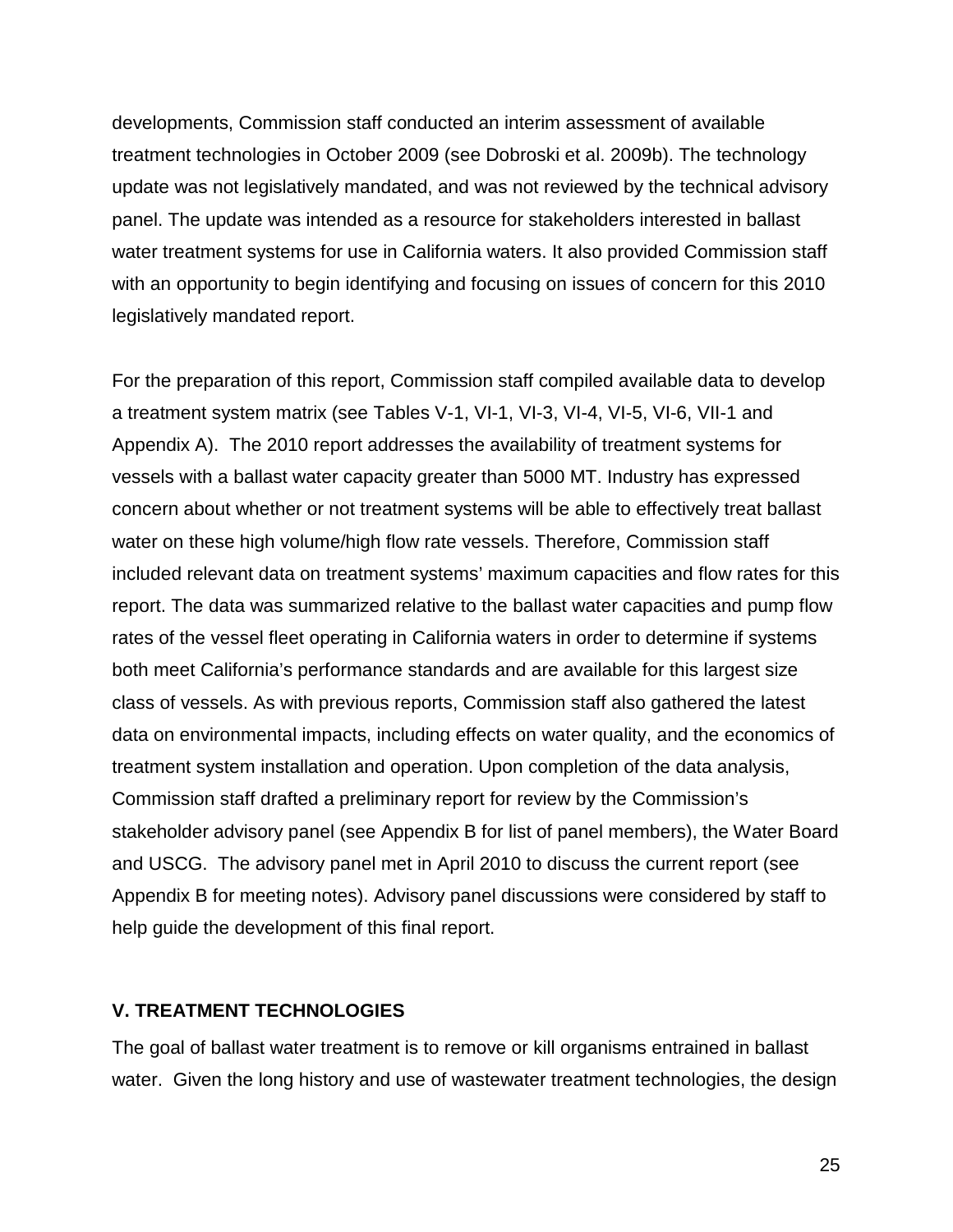and production of ballast water treatment systems may seem simple. However, transferring such technological concepts to mobile, space- and energy-limited vessels has proven complex in practice. A system must be effective under a wide range of challenging environmental conditions including variable temperature, salinity, nutrients and suspended solids. It must also function under difficult operational constraints including high flow-rates of ballast water pumps, large water volumes, and variable retention times (time ballast water is held in tanks). Treatment systems must be capable of eradicating a wide variety of organisms ranging from viruses and microscopic bacteria, to free-swimming plankton, and must operate so as to minimize or prevent impairment of the water quality conditions of the receiving waters. The development of effective treatment systems is further complicated by the variability of vessel types, shipping routes and port geography.

Two general platform types have been explored for the development of ballast water treatment technologies. Shoreside ballast water treatment occurs at a land-based facility following transfer from a vessel. Shipboard treatment occurs onboard vessels through the use of technologies that are integrated into the ballasting system. Shipboard treatment systems are attractive because they allow flexibility to manage ballast water during normal operations, while shoreside treatment may be a good option for vessels with small ballast water capacities and/or dedicated port calls.

Shoreside treatment of ballast water is an appealing option, particularly from a regulatory perspective. Permitting and inspection of a fixed shoreside facility is significantly easier than the regulation of discharges from mobile sources such as vessels. Shoreside treatment also provides an option for treatment technologies and methods that are not feasible onboard vessels due to space and/or energy constraints, such as reverse osmosis. Shoreside treatment facilities could be staffed by trained wastewater engineers instead of ships' crew, who may not be specifically trained in the operation and maintenance of water treatment facilities. Additionally, in the event that a shipboard treatment system fails or sea conditions prevent ballast water exchange,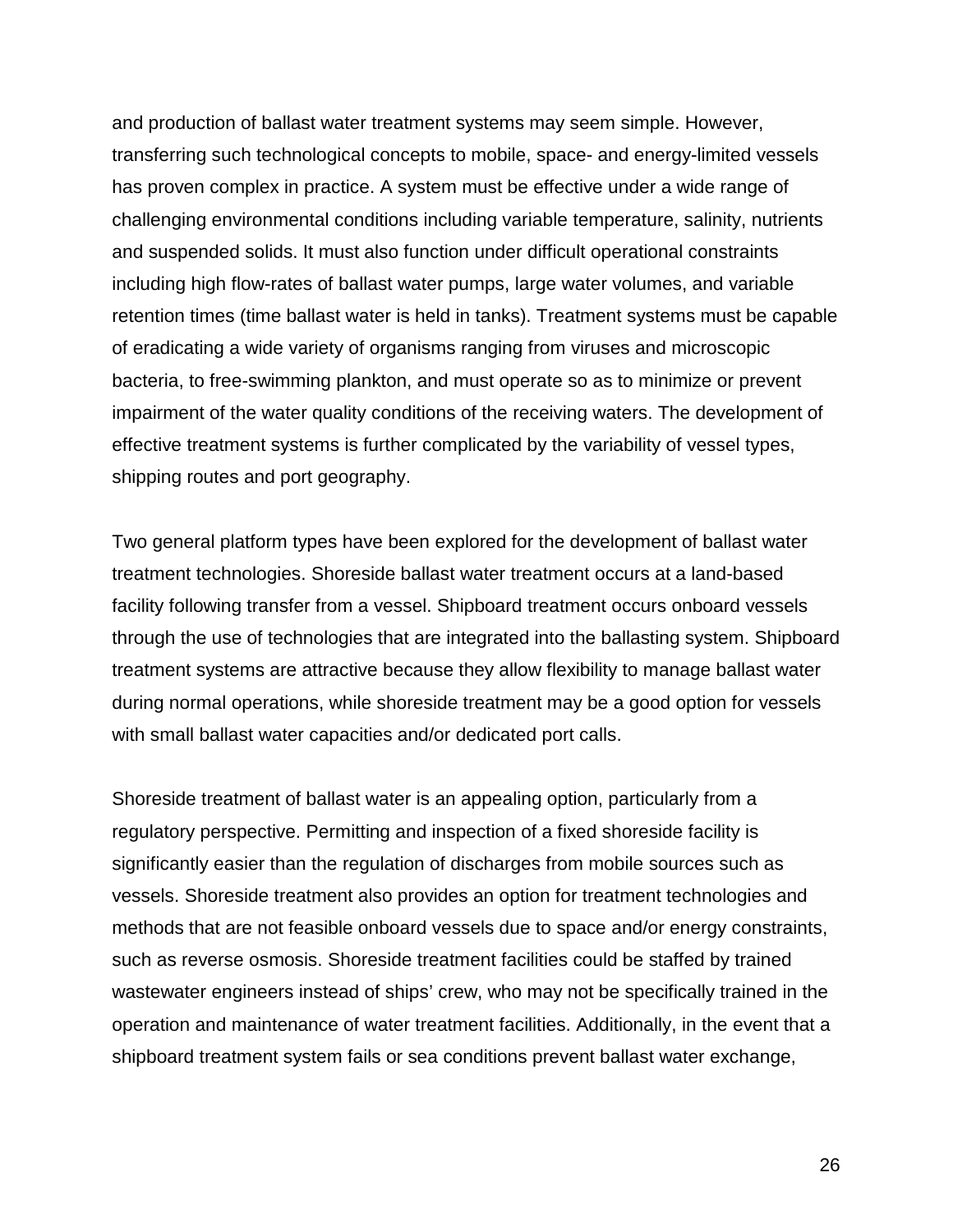shoreside or barge-mounted treatment facilities could provide an important facility where unmanaged ballast water could be held or treated.

Shoreside treatment does pose several challenges, however. Vessels must have the appropriate piping or attachment mechanism to establish a connection with a shoreside facility. An international standard would be necessary to standardize the design of these connections in order to ensure that ships could connect to shoreside facilities throughout the world. Additionally, vessels must be able to discharge ballast at a rate that prevents vessel delays. The cost of these retrofits may be prohibitive (CAPA 2000). Additionally, current wastewater treatment plants are not equipped to treat saline water (Water Board 2002, Moore, S., pers. comm. 2005). If existing municipal facilities are to be used for the purposes of ballast water treatment, they will need to be modified, and a new extensive network of piping and associated pumps will be required to distribute ballast water from vessels at berth to the treatment plants. The establishment of new piping and facilities dedicated to ballast water treatment, while technically feasible, would require the acquisition of land for facility construction, and this would be complex and costly in California's densely populated coastal and port areas. Furthermore, shoreside treatment is not feasible for vessels that must take on or discharge ballast water while underway, for example, if the vessel must adjust its draft to navigate through a shallow channel or under a bridge.

To date only limited feasibility studies have been conducted on shoreside treatment (see references in Falkner et al. 2006). A recent study by McMullin et al. (2008) assessed the feasibility of shoreside treatment at the Port of Milwaukee. The authors concluded that shoreside treatment is a feasible alternative to shipboard treatment, but only under certain conditions. Since vessels must be retrofitted to allow the connection of shoreside pumps to the vessel's ballasting piping, an international standard would likely need to be created. Additionally, procedures would need to be developed for each vessel to maintain its stability and ensure safe deballasting rates during cargo loading. Finally, due to space constraints, the authors determined that the most cost-effective and practical approach to shoreside treatment at the Port of Milwaukee would likely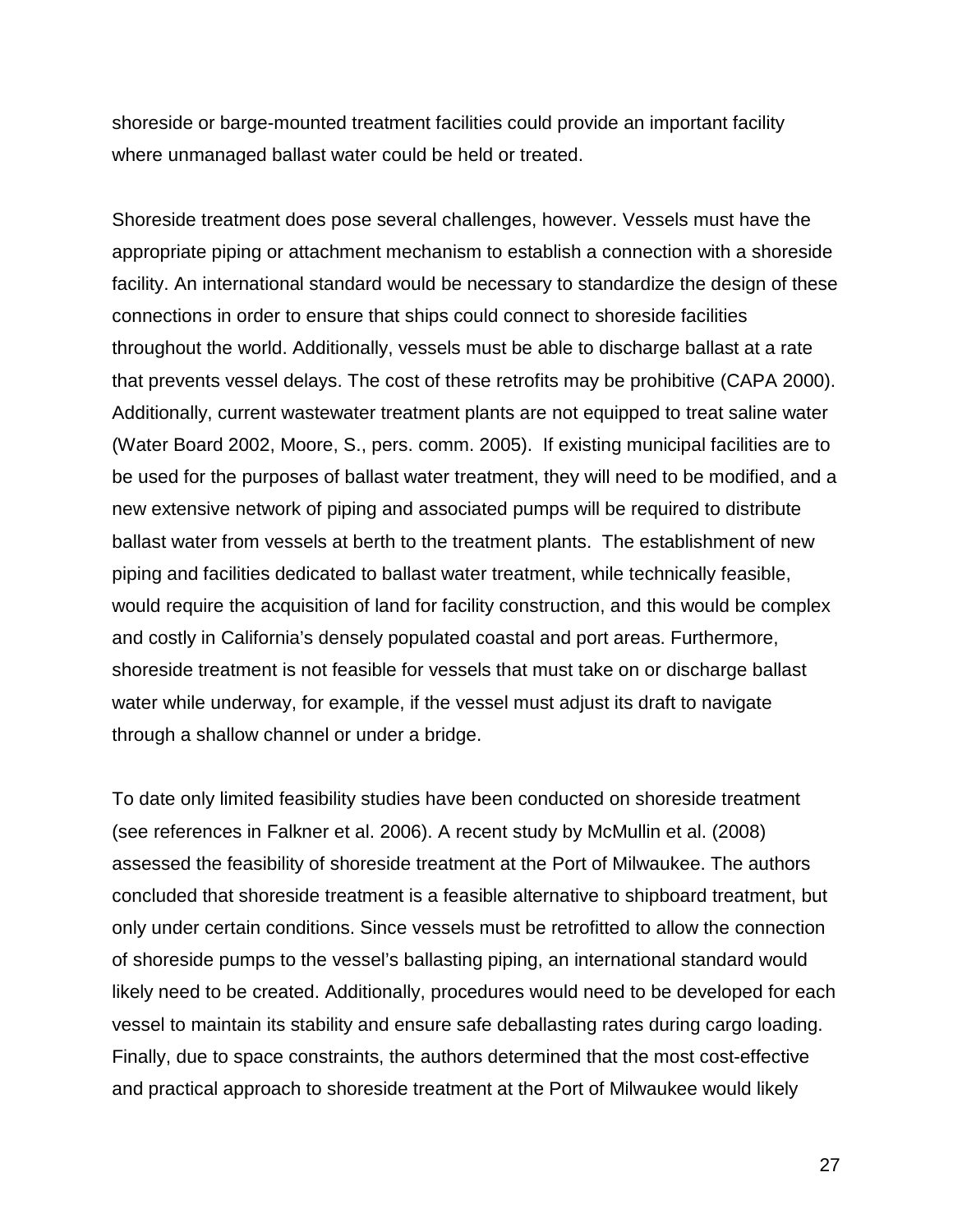require vessels to discharge ballast to a barge to store or treat the ballast before disposal to land-based facilities. The authors caution against the extrapolation of the report's conclusions to port areas outside of Milwaukee, as each unique region presents its own set of challenges.

In California, shoreside treatment may be a good option for unique terminals such as those with limited but regular vessel calls (e.g. cruise ships). Nonetheless, one study specific to cruise ships indicated that due to the operational practices of cruise ships – many do not deballast in California - and with the current ballast water management and environmental regulatory requirements in California and the Port of San Francisco, there is little demand for shoreside treatment except in emergency situations (Bluewater Network 2006). Additional studies are necessary to determine the feasibility of and demand for shoreside treatment for other vessel types and across the State as a whole. These may include assessments by those involved in the wastewater treatment sector on whether existing technologies could meet California's performance standards. Because the vast majority of time, money, and effort in the development of ballast water treatment technologies during recent years has been focused on shipboard treatment systems, we will focus on shipboard systems for the remainder of this report.

Shipboard systems allow for greater flexibility during vessel operations. Vessels may treat and discharge ballast while in transit, and thus will not need to coordinate vessel port arrival time with available space and time at shoreside treatment facilities. As with shoreside treatment, however, shipboard treatment systems face their own set of challenges. They must be engineered to conform to a vessel's structure, ensure crew safety, and withstand the vibrations and movements induced by the vessel's engine and rough seas. Additionally, shipboard systems must be effective under transit times that range from less than 24 hours to several weeks, and must treat ballast water in compliance with the water quality requirements of recipient regions.

The timing and location of shipboard ballast water treatment can be varied according to the needs of the treatment system and the length of vessel transit. Ballast water may be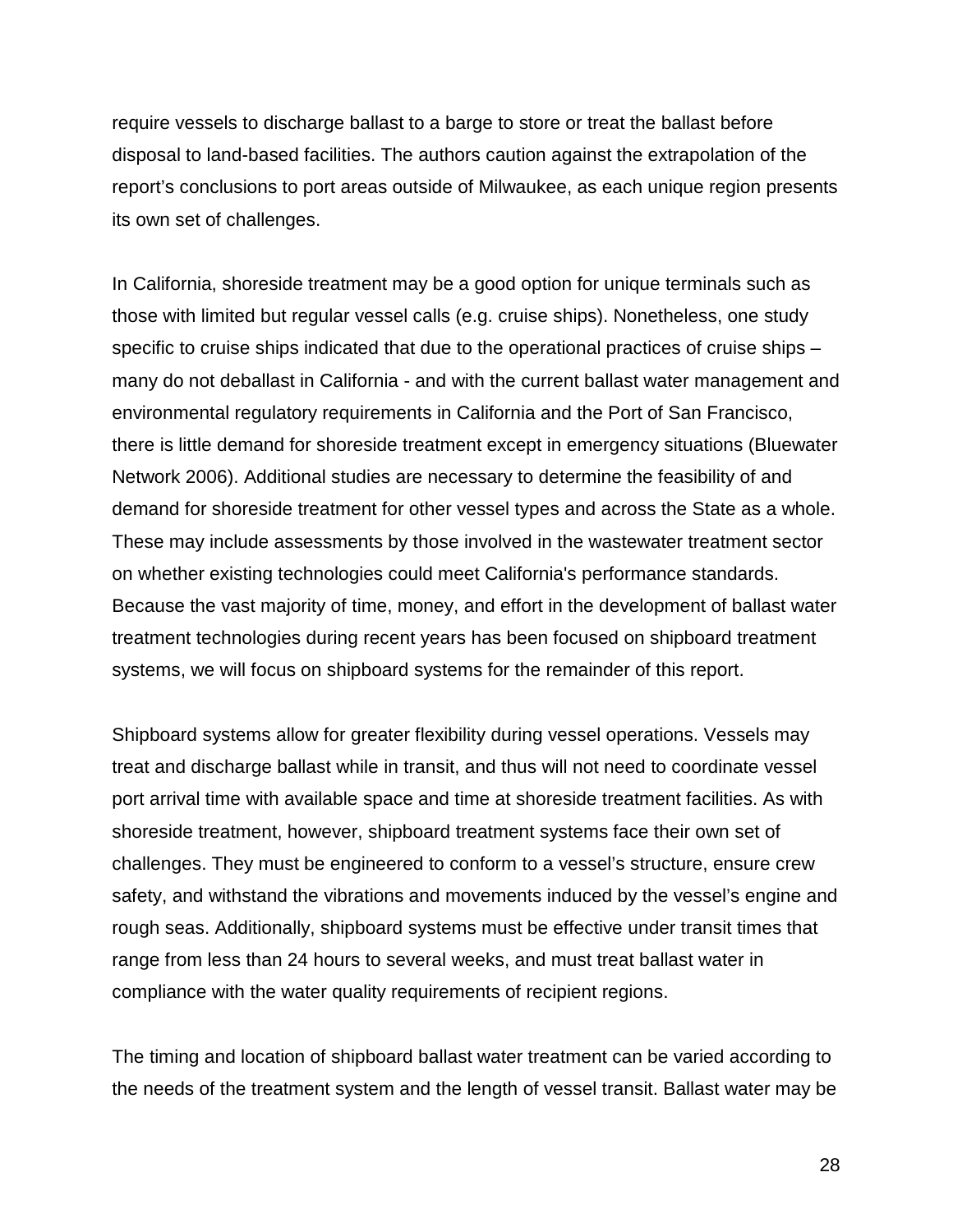treated in the pipe (in-line) during uptake or discharge or in the ballast tanks during the voyage (in tank). While mechanical separation (such as filtration) generally occurs during ballast uptake in order to remove large organisms and sediment particles before they enter the ballast tanks, other forms of treatment may occur at any point. Some treatment systems treat ballast water at multiple points during the voyage, such as during uptake and discharge.

Because of the wide range of variables associated with shipboard ballast water treatment, the identification of a single treatment technology for all NIS, ships, and water conditions is unlikely. Each technology may meet the objective of killing or inactivating NIS in a slightly different manner and each could potentially impact the water quality of the receiving environment through the release of chemical residuals or alterations to temperature, salinity, and/or turbidity. Thus a suite of treatment technologies will undoubtedly need to be developed to treat ballast water industry-wide and across all ports and environments.

## **Treatment Methods**

The development of ballast water treatment systems that are effective, environmentally friendly and safe for vessels and crew has been a complex, costly and time consuming process. At the root of many treatment systems are methods that are already in use to some degree by the wastewater treatment industry. A preliminary understanding of these treatment methods forms the basis for more detailed analysis and discussion of ballast water treatment systems. The diverse array of water treatment methods currently under development for use in ballast water treatment can be broken down into five major categories: mechanical, chemical, physical, biological and combination.

## *Mechanical Treatment*

Mechanical treatment traps and removes mid- and large-sized particles from ballast water. Mechanical treatment typically takes place upon ballast water uptake in order to limit the number of organisms and amount of sediment that may enter ballast tanks.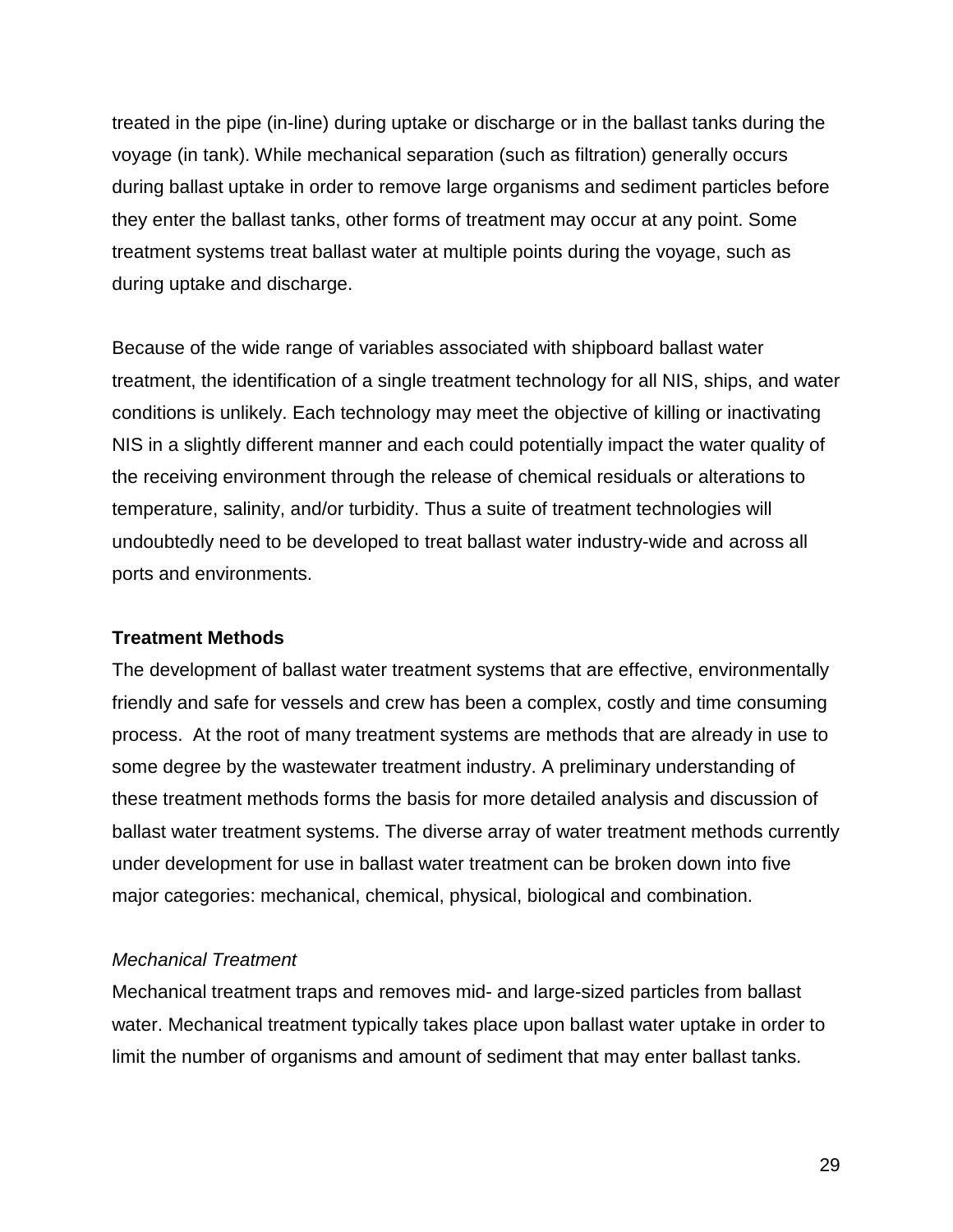Common options for mechanical treatment include filtration and hydrocyclonic separation.

Filtration works by capturing organisms and particles as water passes through a porous screen or filtration medium, such as sand or gravel. The size of organisms trapped by the filter depends on the mesh size in the case of screen or disk filters, or on the size of the interstitial space for filtration media. In ballast water treatment, screen and disk filtration is more commonly used over filter media, however, there has been some interest in the use of crumb rubber as a filtration medium in recent studies (Tang et al. 2006, 2009). Typical mesh size for ballast water filters ranges from 25 to 100 µm (Parsons and Harkins 2002, Parsons 2003). Most filtration-based technologies also use a backwash process that removes organisms and sediment that become trapped on the filter and clog it. Backwash systems can discharge particles and organisms at the port of origin before the vessel gets underway. Filter efficacy is a function not only of initial mesh size, but also of water flow rate and backwashing frequency.

Hydrocyclonic separation, also known as centrifugation, relies on density differences to separate organisms and sediment from ballast water. Hydrocyclones create a vortex that cause heavier particles to move toward the outer edges of the cyclonic flow where they are trapped in a weir-like device and can be discharged before entering the ballast tanks (Parsons and Harkins 2002). Hydrocyclones used in ballast water treatment generally trap particles in the 50 to 100 µm size range (Parsons and Harkins 2002). One challenge associated with hydrocylone use, however, is that many small aquatic organisms have a density similar to sea water and are thus difficult to separate.

#### *Chemical Treatment*

A variety of chemicals (i.e. active substances) are available to kill organisms in ballast water. While the vast majority of chemicals are biocides, some chemicals function to clump or coagulate organisms in order to assist with their mechanical removal. Chemical treatment may take place during ballast uptake, vessel transit, or discharge.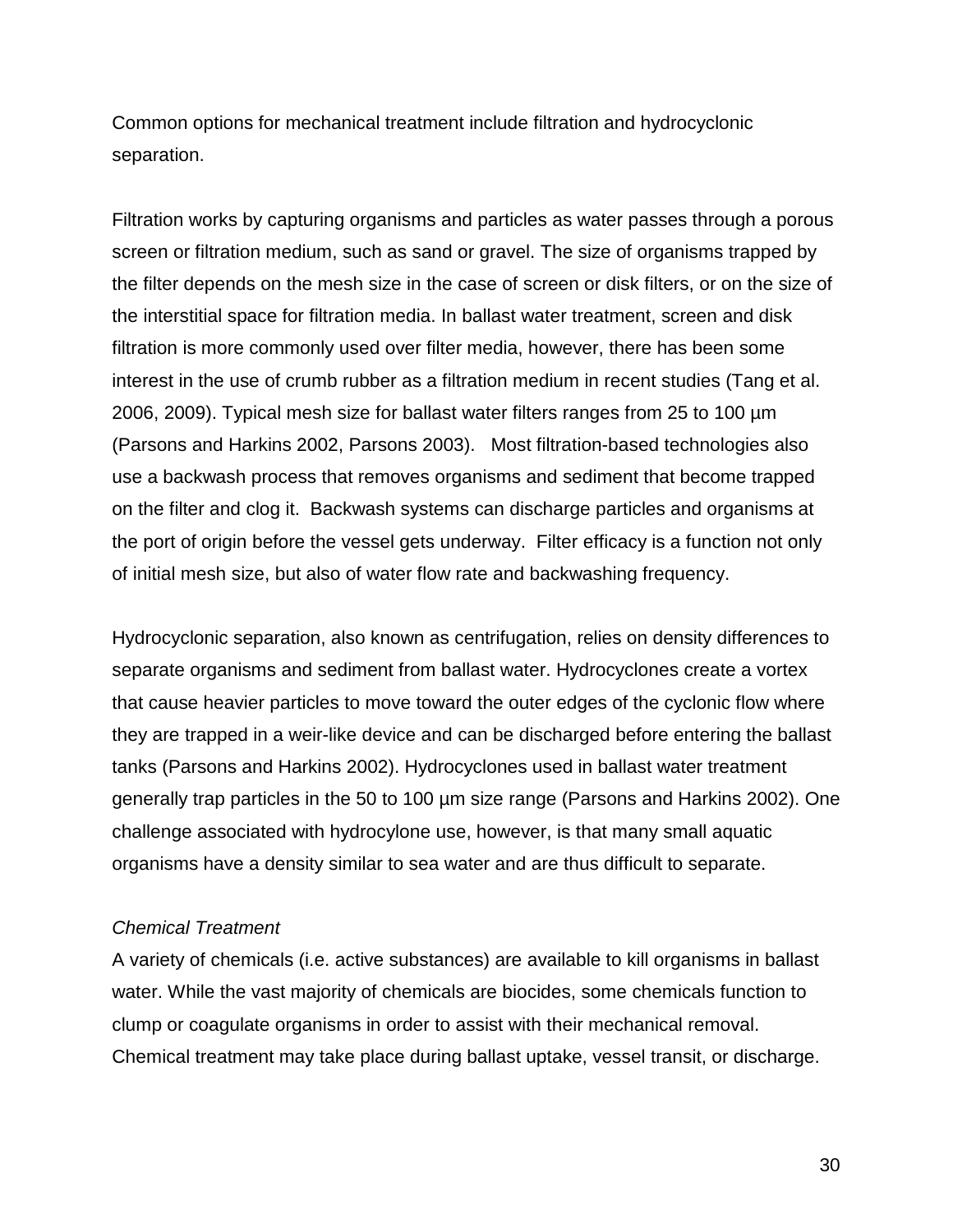Chemicals may be stored onboard in liquid or gas form, or they may be generated on demand through electrochemical processes.

Chemicals used in ballast water treatment can generally be classified into two major categories: oxidizing and non-oxidizing. Oxidizing agents (e.g. chlorine, chlorine dioxide, bromine, hydrogen peroxide, peroxyacetic acid, ozone) are commonly used in the wastewater treatment sector and work by destroying cell membranes and other organic structures (National Research Council 1996, Faimali et al. 2006). Electrochemical oxidation combines electrical currents with naturally occurring reactants in seawater and/or air (e.g. salt, oxygen) to produce killing agents. For example, electrochemical oxidation can produce products such as hydroxyl radicals, ozone or sodium hypochlorite that are capable of damaging cell membranes. Non-oxidizing biocides, including Acrolein<sup>®</sup>, gluteraldehyde, and menadione (Vitamin K3), are reported to work like pesticides by interfering with an organism's neural, reproductive or metabolic processes (National Research Council 1996, Faimali et al. 2006).

The ultimate goal of chemicals is to maximize organism mortality while minimizing environmental impact. Environmental concerns surrounding chemical use in ballast water focus on the impacts of residuals or byproducts in treated discharge on receiving waters. The effective use of chemicals in ballast water treatment requires a balance between the amount of time required to achieve inactivation of organisms, with the time needed for those chemicals and residuals to degrade or be neutralized to environmentally acceptable levels. Both of these times vary as a function of ballast water temperature, salinity, organic content and sediment load. As a result, certain chemicals may be more effective than others depending on ballast volume, voyage length, and water quality conditions. Additional concerns about chemical use specific to shipboard operation include corrosion of metals, personnel and ship safety, and vessel design limitations that impact the availability of space onboard for both chemical storage and equipment for dosing.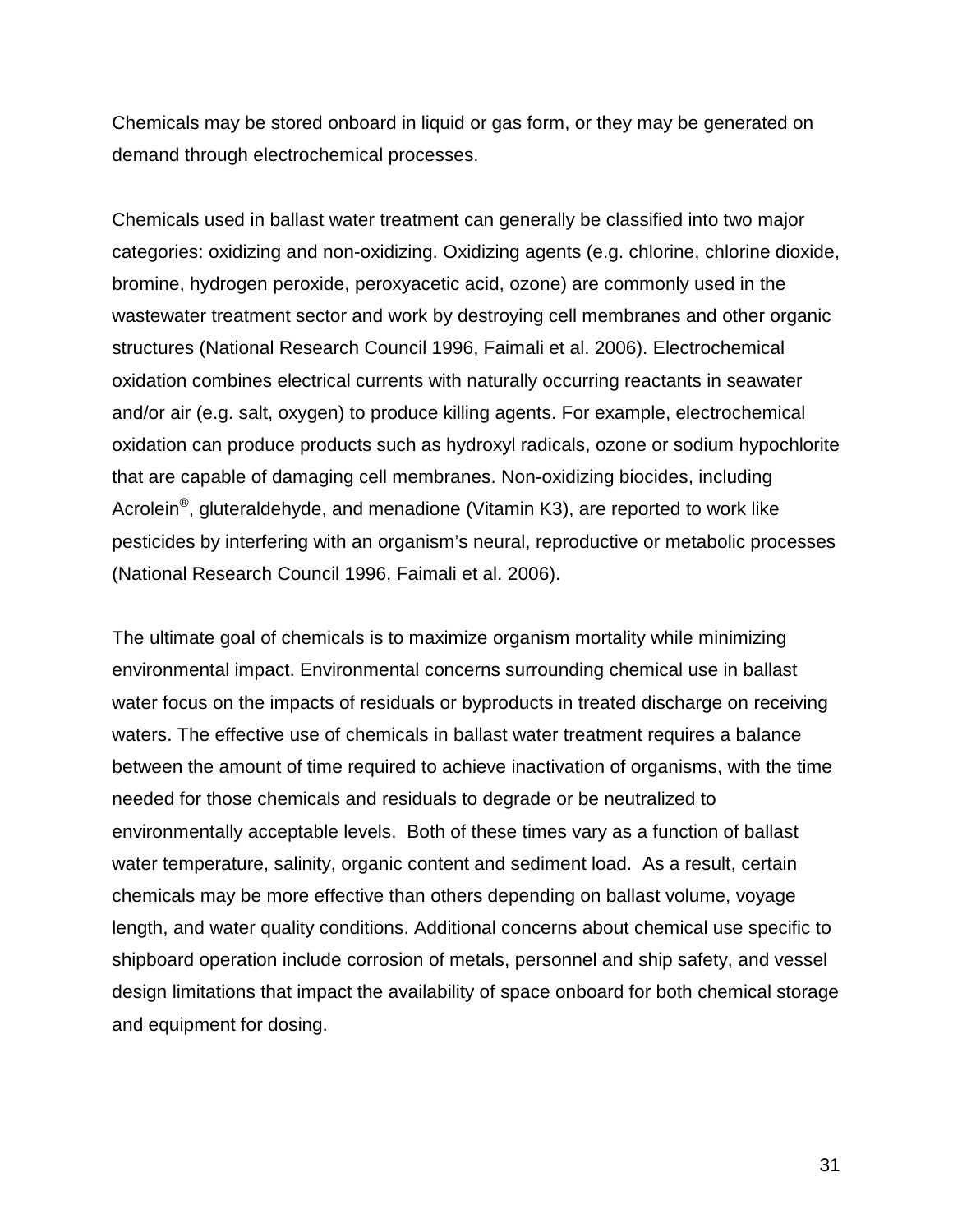#### *Physical Treatment*

Physical treatment methods include a wide range of non-chemical means to kill organisms present in ballast water. Like chemical treatment, physical treatment may occur on ballast uptake, during vessel transit or during discharge.

Rigby et al. (1999, 2004) discuss the use of waste heat from the ship's main engine as a mechanism to heat ballast water and kill unwanted organisms during vessel transit. However, it would be difficult to heat ballast water to a sufficient temperature to kill all species of bacteria due to lack of sufficient energy/heat available on a vessel (Rigby et al. 1999, Rigby et al. 2004). An alternative approach to heat treatment involves the use of microwaves (Balasubramanian et al. 2008). Currently such a treatment technology would be prohibitively expensive (up to  $$2.55/m^3$ ), but additional research and development may reduce costs to acceptable levels (Boldor et al. 2008).

Ultraviolet (UV) irradiation is another physical method of sterilization that is commonly used in waste water treatment. UV damages genetic material and proteins, disrupting reproductive and physiological processes and can be highly effective against pathogens (Wright et al. 2006). Both low-pressure and medium-pressure UV systems have been used to treat ballast water on vessels. The pairing of UV light and a catalyst (e.g. titanium dioxide) results in an advanced oxidative process that generates hydroxyl radicals - an effective killing agent.

Additional methods of physical treatment include ultrasound, cavitation and deoxygenation. Ultrasound (ultrasonic treatment) kills through high frequency vibration that creates microscopic bubbles that rupture cell membranes (Viitasalo et al. 2005). The efficacy of ultrasound varies based on the intensity of vibration and length of exposure. Cavitation is another physical treatment method that uses mechanical forces to generate and collapse microscopic bubbles that crush or implode organisms in ballast water. Deoxygenation involves the displacement or "stripping" of oxygen with another inert gas such as nitrogen or carbon dioxide. This process is primarily physical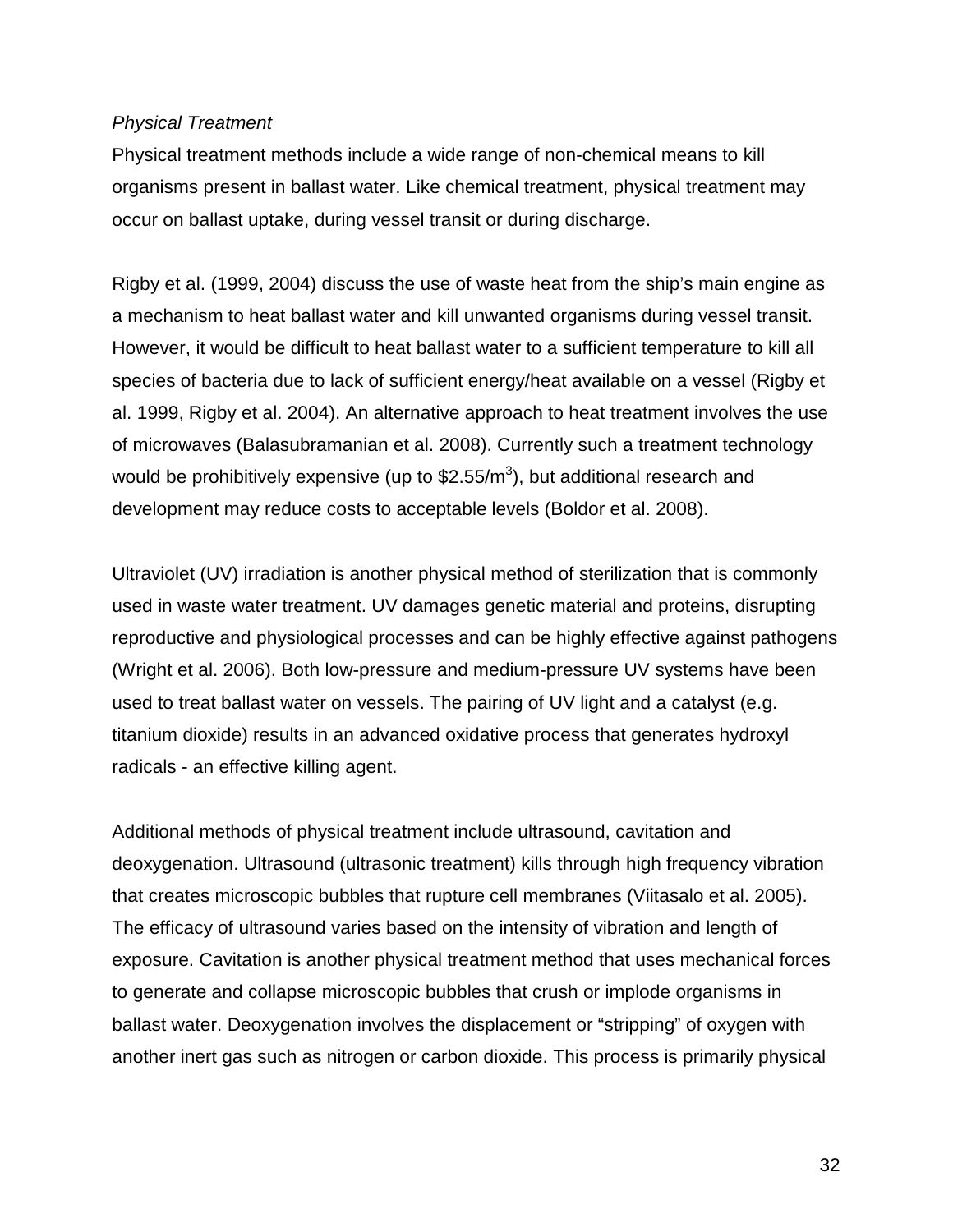in nature, although the addition of carbon dioxide may trigger a chemical response and result in a reduction in ballast water pH (Tamburri et al. 2006).

### *Biological Treatment*

By far, the least common method of ballast water treatment involves the use of biological organisms to directly kill or produce conditions that will kill organisms present in ballast water. These treatment organisms are considered an "active substance" according to the IMO definition (IMO 2005). One example of biological treatment is the use of yeast to produce low-oxygen (hypoxic) conditions in ballast tanks. In this instance, yeast cells extract the available oxygen in the ballast water tank during cell replication (Bilkovski, R., pers. comm. 2008). The resultant hypoxic environment is toxic to the remaining organisms in the ballast tank. Vendors of biological treatment systems will likely need to address how systems will meet the performance standards, as the organisms responsible for producing the desired killing effect on NIS may trigger noncompliance if detected at sufficient levels in the discharged ballast.

## *Combination Treatment*

The vast majority of ballast water treatment technologies kill organisms by combining mechanical, chemical, physical and/or biological treatment processes, and are categorized as "combination treatment" in this report. In combination treatment, any single treatment method may not be sufficient to treat the ballast water to required standards, but in combination the methods produce the desired result. For example, while filtration is rarely sufficient to remove organisms of all size classes from ballast water, and UV irradiation may be insufficient to deactivate dense clusters of organisms, paired together they may be an effective method of ballast water treatment. The most common combined treatment methods pair mechanical removal with physical or chemical process(es).

# **Treatment Systems**

Twenty-eight treatment technologies were reviewed in the first technology assessment report to the California Legislature (see Dobroski et al. 2007), and 30 treatment systems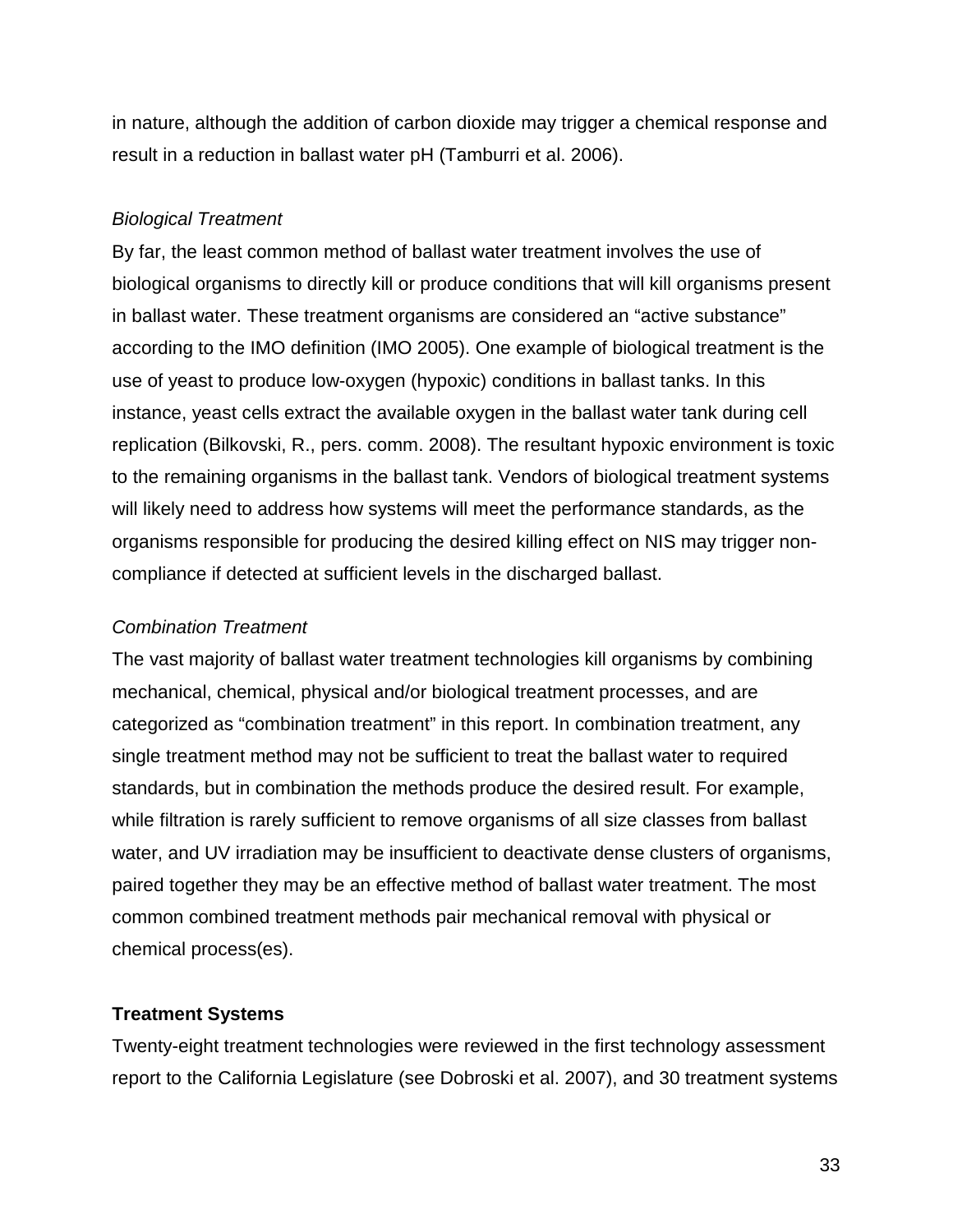were reviewed in 2009 (see Dobroski et al. 2009a). For this report, Commission staff compiled and reviewed information on 46 shipboard ballast water treatment systems from developers and vendors located in 16 countries (Table V-1).

Thirty-four of the treatment systems reviewed here utilize a combination of treatment methods, and 32 of those combine mechanical treatment with another treatment method(s). Aside from mechanical separation, the most common method used in ballast water treatment systems is chemical. Of the 46 systems reviewed, 28 use an active substance in the treatment process (Table V-1). Specifically:

- 13 systems use chlorine or the electrochemical generation of sodium hypochlorite
- 7 systems use ozone
- 3 use advanced oxidation or electrochemical processes that generate an array of oxidants including bromine, chlorine, and/or hydroxyl radicals
- 1 system uses chlorine dioxide
- 1 uses ferrate
- 3 systems use other chemicals including a coagulant or biocides not identified at this time

All of the systems that use active substances require IMO Basic and Final Approval prior to operating in compliance with the IMO Convention. These systems will also require additional scrutiny to ensure compliance with all applicable requirements of the EPA Vessel General Permit.

The next most commonly used method of ballast water treatment amongst the 48 systems reviewed is UV irradiation. Fifteen treatment systems use UV as a means to kill or deactivate organisms found in ballast water. All of these systems combine UV treatment with filtration and/or hydrocyclonic mechanical separation methods. Four of these systems have an additional treatment step involving another physical or chemical process.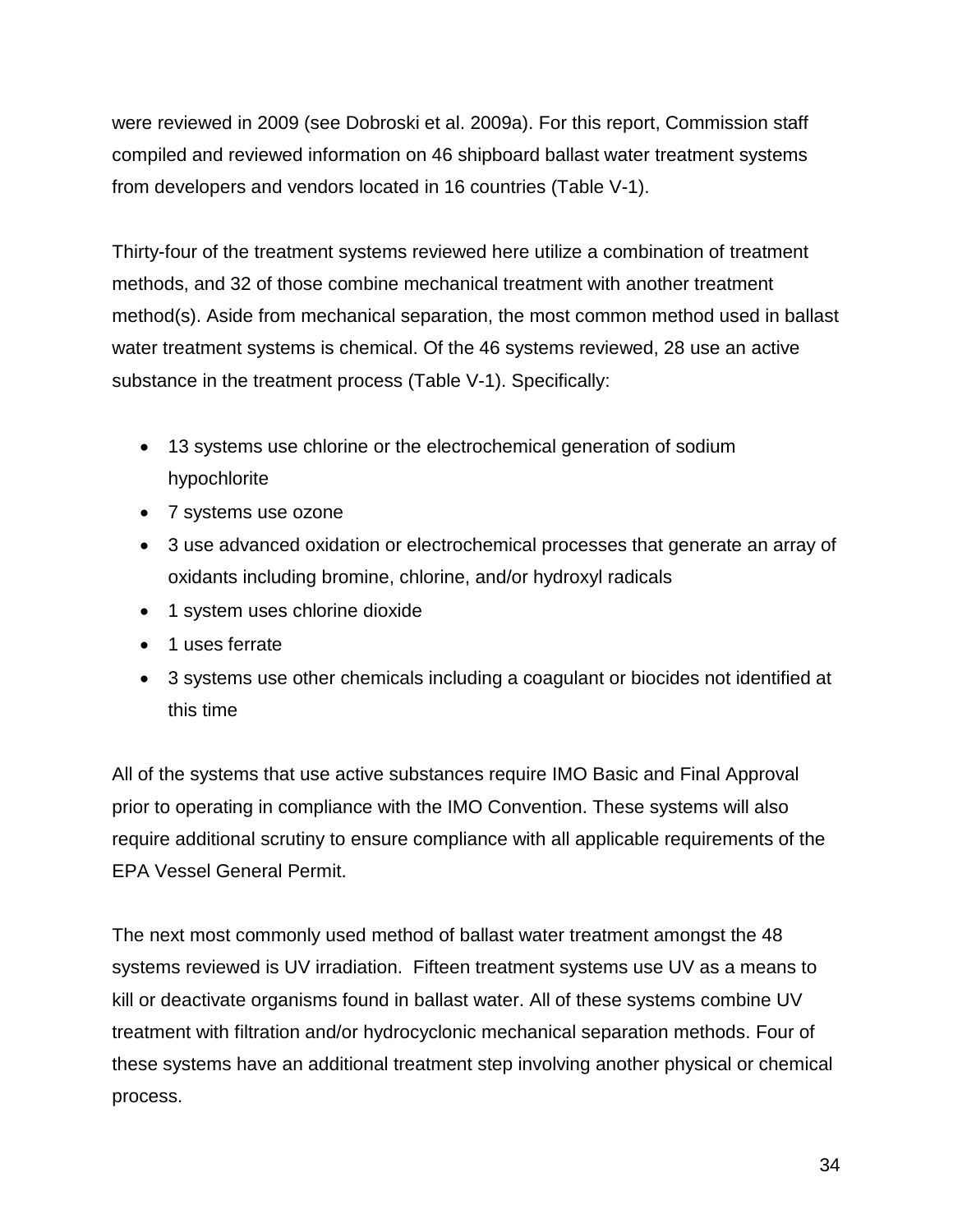Only five systems use deoxygenation as a treatment method. Other approaches to ballast water treatment include a heat treatment technology and one that uses electrical pulses to kill organisms (Table V-1).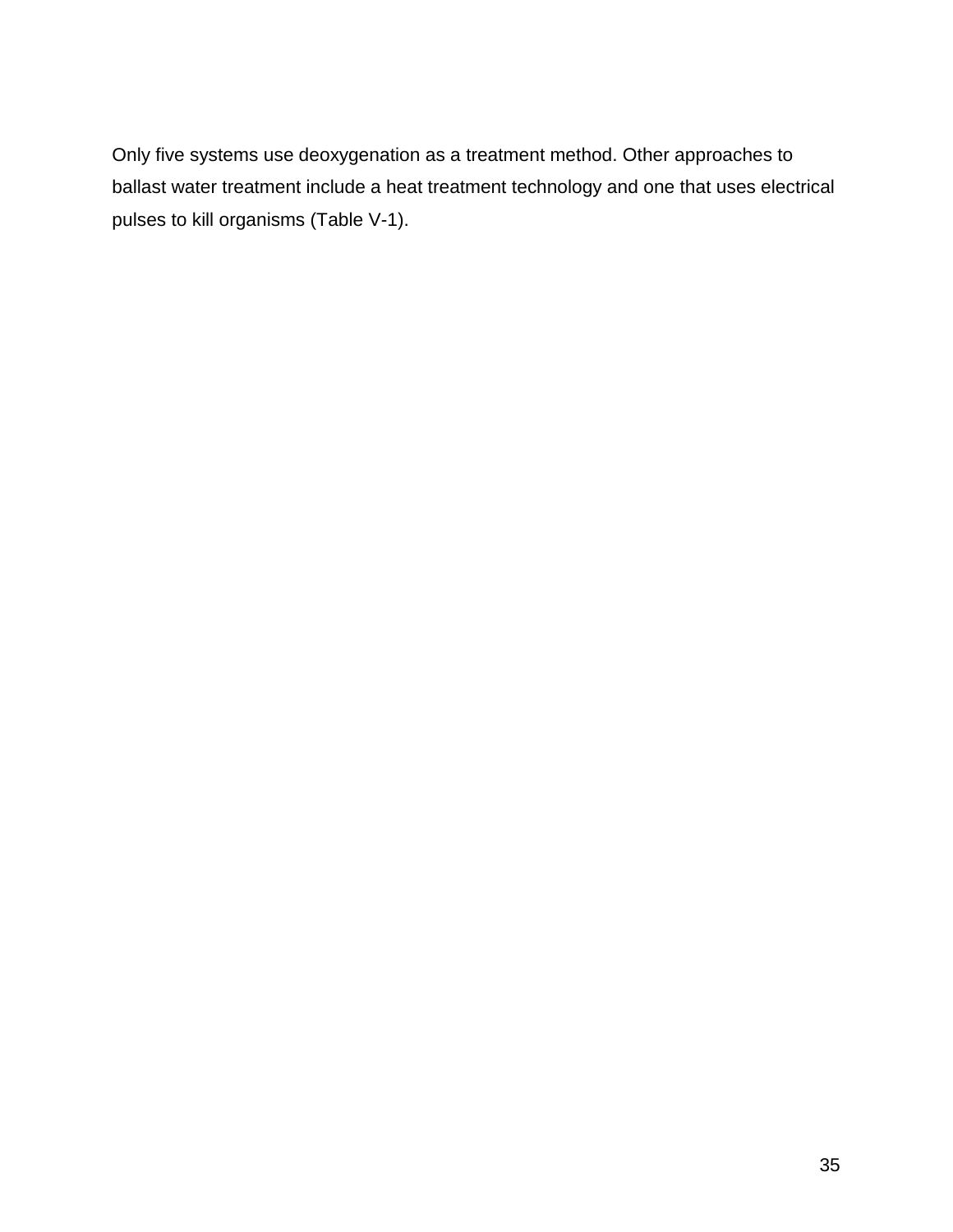| <b>Manufacturer</b>                                 | <b>Country</b>    | <b>System</b><br><b>Name</b>            | <b>Technology</b><br><b>Type</b> | <b>Technology Description</b>                                     | <b>Approvals</b>                                  |
|-----------------------------------------------------|-------------------|-----------------------------------------|----------------------------------|-------------------------------------------------------------------|---------------------------------------------------|
| 21 <sup>st</sup> Century Shipbuilding<br>Co. Ltd.   | Korea             | <b>Blue Ocean</b><br>Guardian           | combination                      | filtration + plasma + UV                                          | <b>IMO Basic</b>                                  |
| Alfa Laval                                          | Sweden            | PureBallast                             | combination                      | filtration + advanced oxidation<br>technology (hydroxyl radicals) | IMO Basic and Final,<br>Type Approval<br>(Norway) |
| <b>Aquaworx ATC GmbH</b>                            | Germany           | AquaTriComb                             | combination                      | filtration + ultrasound + $UV$                                    | <b>IMO Basic</b>                                  |
| atg UV Technology                                   | United<br>Kingdom |                                         | combination                      | hydrocyclone + UV                                                 |                                                   |
| <b>ATLAS-DANMARK</b>                                | <b>Denmark</b>    | <b>ABTS</b>                             | combination                      | filtration + biocide (ANOLYTE +<br>CATHOLYTE)                     |                                                   |
| Auramarine Ltd.                                     | Finland           | <b>Crystal Ballast</b>                  | physical                         | UV-C irradiation                                                  |                                                   |
| <b>Brillyant Marine LLC</b>                         | <b>USA</b>        |                                         | physical                         | electric pulse                                                    |                                                   |
| <b>Coldharbour Marine</b>                           | United<br>Kingdom |                                         | physical                         | deoxygenation                                                     |                                                   |
| COSCO/Tsinghua<br>University                        | China             | <b>Blue Ocean</b><br>Shield             | combination                      | hydrocyclone + filtration + UV                                    | <b>IMO Basic</b>                                  |
| <b>DESMI Ocean Guard A/S</b>                        | Denmark           | <b>DESMI Ocean</b><br><b>Guard BWMS</b> | combination                      | filtration + ozone + UV (advanced<br>oxidation process)           | <b>IMO Basic</b>                                  |
| Ecochlor                                            | <b>USA</b>        | Ecochlor<br><b>BWTS</b>                 | combination                      | filtration + biocide (chlorine dioxide)                           | IMO Basic, STEP <sup>1</sup>                      |
| EcologiQ                                            | USA/Canada        | <b>BallaClean</b>                       | biological                       | deoxygenation                                                     |                                                   |
| Electrichlor                                        | <b>USA</b>        | Model EL 1-3 B                          | chemical                         | electrolytic generation of sodium<br>hypochlorite                 |                                                   |
| Environmental<br>Technologies Inc. (ETI)            | <b>USA</b>        | <b>BWDTS</b>                            | combination                      | ozone + sonic energy                                              |                                                   |
| <b>Ferrate Treatment</b><br><b>Technologies LLC</b> | <b>USA</b>        | Ferrator                                | chemical                         | biocide (ferrate)                                                 |                                                   |

**Table V-1.** Ballast Water Treatment Systems Reviewed by Commission Staff

<sup>1</sup> STEP Approval is an experimental use approval that applies to the combination of one vessel and one treatment system. While STEP enrollment includes a rigorous technical and environmental screening it is not a type approval process.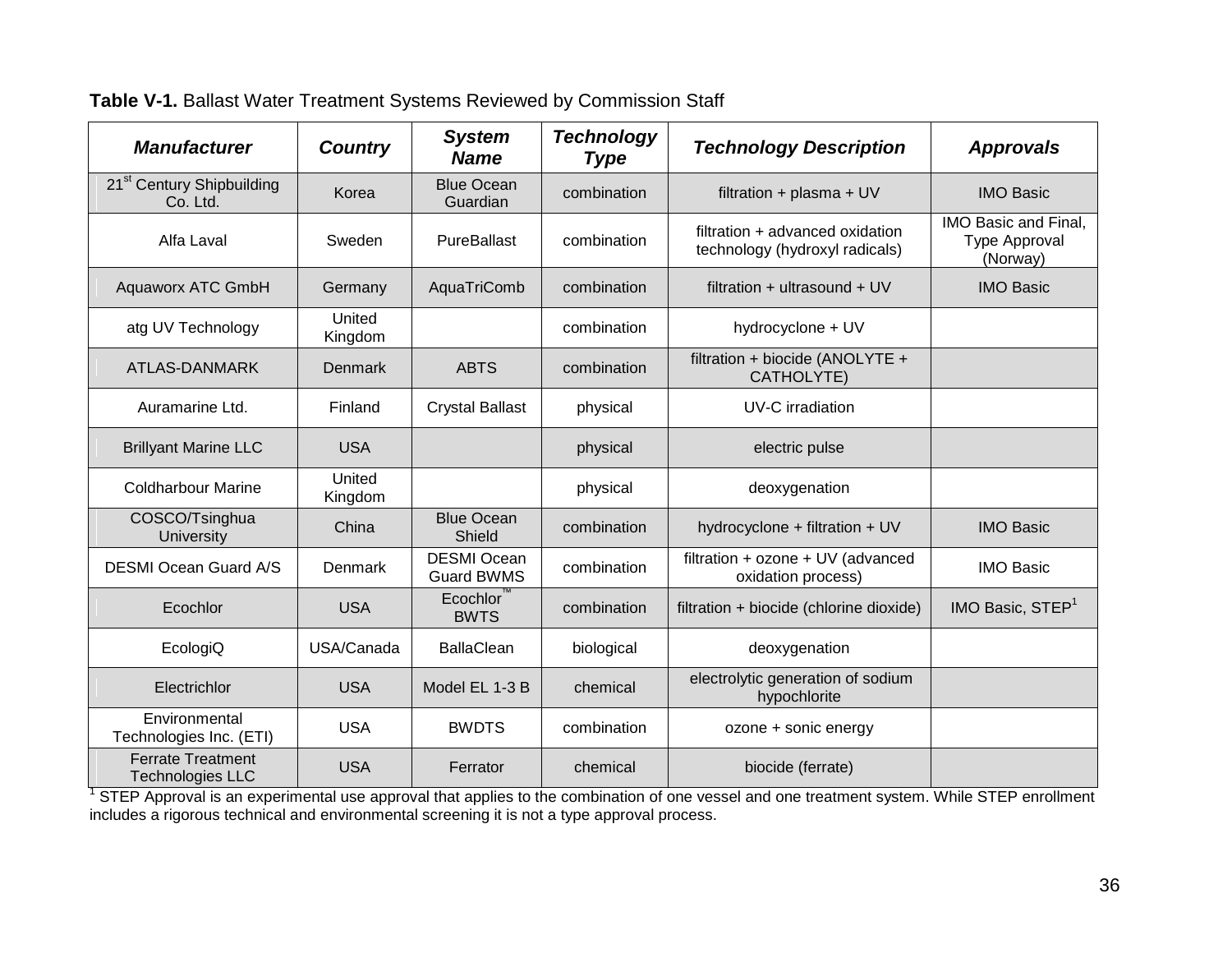| <b>Manufacturer</b>                      | <b>Country</b>   | <b>System Name</b>               | <b>Technology</b><br><b>Type</b> | <b>Technology</b><br><b>Description</b>                                                   | <b>Approvals</b>                                                     |
|------------------------------------------|------------------|----------------------------------|----------------------------------|-------------------------------------------------------------------------------------------|----------------------------------------------------------------------|
| Hamann Evonik<br>Degussa <sup>2</sup>    | Germany          | <b>SEDNA</b>                     | combination                      | hydrocyclone + filtration +<br>biocide (Peraclean Ocean)                                  | <b>IMO Basic and</b><br>Final, Type<br>Approval (Ger.)               |
| <b>Hamworthy Greenship</b><br>Ltd.       | U.K./Netherlands | <b>SEDINOX</b>                   | combination                      | hydrocyclone + electrolytic<br>chlorination                                               | IMO Basic and<br>Final                                               |
| Hi Tech Marine                           | Australia        | SeaSafe-3                        | physical                         | heat treatment                                                                            | <b>New South Wales</b><br>EPA                                        |
| Hitachi/Mitsubishi Heavy<br>Industries   | Japan            | ClearBallast                     | combination                      | coagulation + magnetic<br>separation + filtration                                         | IMO Basic and<br>Final                                               |
| <b>Hyde Marine</b>                       | <b>USA</b>       | <b>Hyde Guardian</b>             | combination                      | filtration $+$ UV                                                                         | WA Conditional,<br><b>Type Approval</b><br>(U.K.), STEP <sup>1</sup> |
| Hyundai Heavy<br>Industries Co. Ltd. (1) | Korea            | EcoBallast                       | combination                      | filtration + UV                                                                           | IMO Basic and<br>Final                                               |
| Hyundai Heavy<br>Industries Co. Ltd. (2) | Korea            | <b>HiBallast</b>                 | combination                      | filtration + electrochlorination +<br>neutralizing agent                                  | <b>IMO Basic</b>                                                     |
| JFE Engineering Corp./<br>Toagosei Group | Japan            | JFE-BWMS                         | combination                      | filtration + biocides (sodium<br>hypochlorite) and neutralizing<br>agent (sodium sulfite) | <b>IMO Basic and</b><br>Final                                        |
| Kwang San Co. Ltd.                       | Korea            | En-Ballast                       | combination                      | filtration + electrochlorination +<br>neutralizing agent (sodium<br>thiosulfate)          | <b>IMO Basic</b>                                                     |
| <b>MAHLE Industriefiltration</b><br>GmbH | Germany          | Ocean Protection<br>System (OPS) | combination                      | filtration $+$ UV                                                                         |                                                                      |
| <b>MARENCO</b>                           | <b>USA</b>       |                                  | combination                      | filtration $+$ UV                                                                         | <b>WA General</b><br>Approval                                        |
| Maritime Solutions Inc.                  | <b>USA</b>       |                                  | combination                      | filtration $+$ UV                                                                         |                                                                      |
| <b>Mexel Industries</b>                  | France           | Mexel®                           | chemical                         | biocide                                                                                   |                                                                      |

### **Table V-1 (Continued).** Ballast Water Treatment Systems Reviewed by Commission Staff

<sup>1</sup> STEP Approval is an experimental use approval that applies to the combination of one vessel and one treatment system. While STEP enrollment includes a rigorous technical and environmental screening it is not a type approval process.

 $2$  The Hamann system was temporarily removed from the market due to toxicity concerns (effective 1/31/10).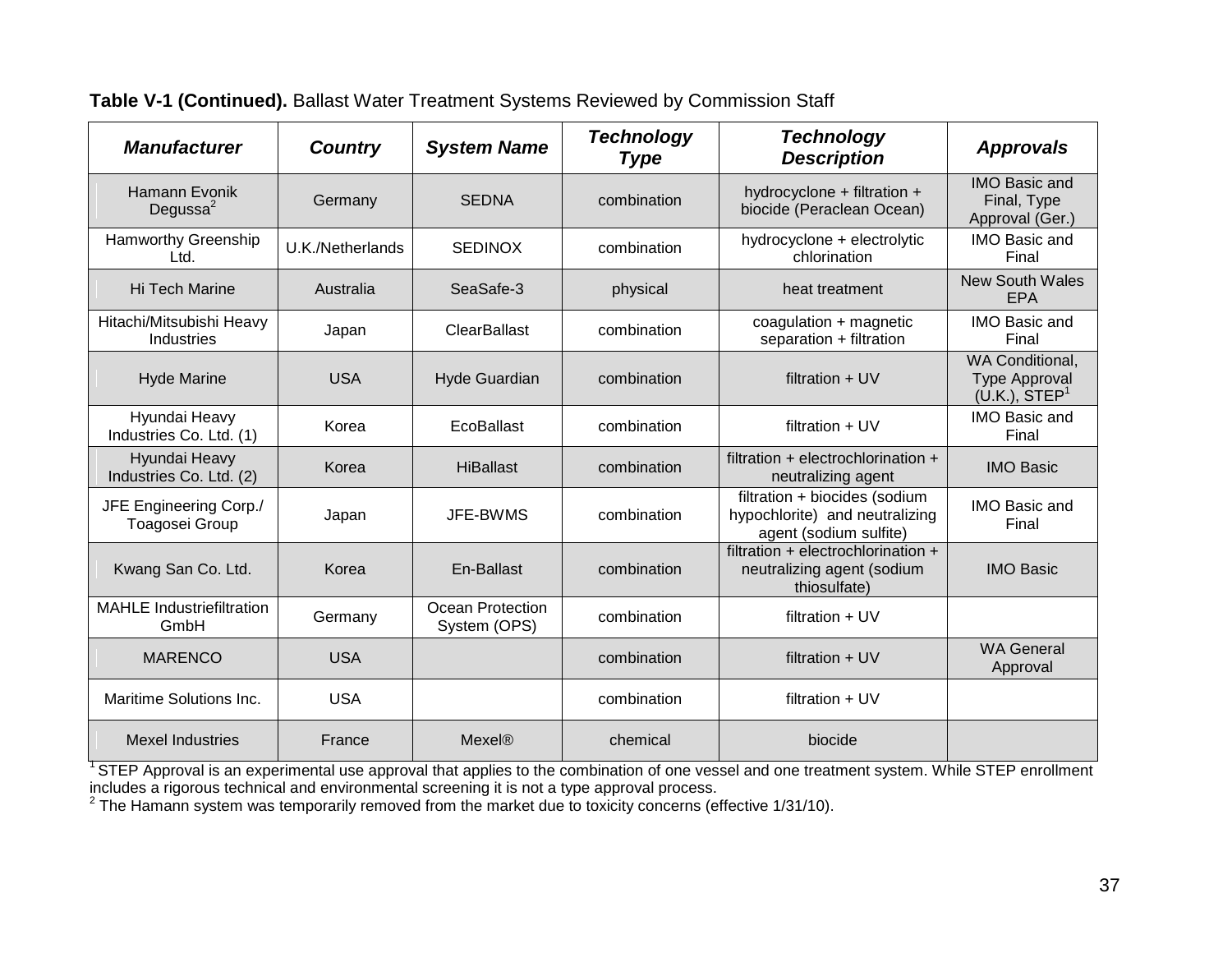| <b>Manufacturer</b>                     | <b>Country</b> | <b>System Name</b>                 | <b>Technology</b><br><b>Type</b> | <b>Technology Description</b>                                                   | <b>Approvals</b>                                        |
|-----------------------------------------|----------------|------------------------------------|----------------------------------|---------------------------------------------------------------------------------|---------------------------------------------------------|
| <b>MH Systems</b>                       | <b>USA</b>     | <b>BW</b> treatment<br>system      | combination                      | deoxygenation + carbonation                                                     |                                                         |
| Mitsui Engineering                      | Japan          | SP-Hybrid BWMS<br>Ozone            | combination                      | filtration + mechanical<br>treatment $+$ ozone $+$<br>neutralization            | <b>IMO Basic</b>                                        |
| <b>NEI</b>                              | <b>USA</b>     | Venturi Oxygen<br>Stripping (VOS)  | combination                      | deoxygenation + cavitation                                                      | <b>Type Approval</b><br>(Liberia), STEP <sup>1</sup>    |
| NK Co. Ltd.                             | Korea          | NK-03 BlueBallast<br>System        | chemical                         | ozone + neutralization<br>(thiosulfate)                                         | <b>IMO Basic and</b><br>Final, Type<br>Approval (Korea) |
| ntorreiro                               | Spain          | <b>Ballastmar</b>                  | combination                      | filtration + electrochlorination +<br>neutralization (sodium<br>metabisulphite) |                                                         |
| Nutech 03 Inc.                          | <b>USA</b>     | SCX 2000, Mark III                 | chemical                         | ozone                                                                           |                                                         |
| OceanSaver                              | Norway         | OceanSaver<br><b>BWMS</b>          | combination                      | filtration $+$ cavitation $+$ nitrogen<br>supersaturation +<br>electrodialysis  | <b>IMO Basic and</b><br>Final, Type<br>Approval (Nor.)  |
| OptiMarin                               | Norway         | <b>OptiMarin Ballast</b><br>System | combination                      | filtration $+$ UV                                                               | <b>Type Approval</b><br>(Norway)                        |
| Panasia Co. Ltd                         | Korea          | GloEn-Patrol                       | combination                      | filtration $+$ UV                                                               | <b>IMO Basic and</b><br>Final, Type<br>Approval (Korea) |
| Pinnacle Ozone<br>Solutions             | <b>USA</b>     | Aquatic<br>enhancement<br>system   | combination                      | filtration $+$ ozone $+$ UV                                                     |                                                         |
| Qingdao Headway Tech<br>Co. Ltd.        | China          | OceanGuard<br><b>BWMS</b>          | combination                      | filtration + electrocatalysis +<br>ultrasound                                   | <b>IMO Basic</b>                                        |
| <b>Resource Ballast</b><br>Technologies | South Africa   | <b>Unitor BWTS</b>                 | combination                      | cavitation + ozone + sodium<br>hypochlorite + filtration                        | IMO Basic and<br>Final                                  |
| <b>RWO Marine Water</b><br>Technology   | Germany        | CleanBallast                       | combination                      | filtration + advanced<br>electrolysis                                           | <b>IMO Basic and</b><br>Final                           |

### **Table V-1 (Continued).** Ballast Water Treatment Systems Reviewed by Commission Staff

<sup>1</sup> STEP Approval is an experimental use approval that applies to the combination of one vessel and one treatment system. While STEP enrollment includes a rigorous technical and environmental screening it is not a type approval process.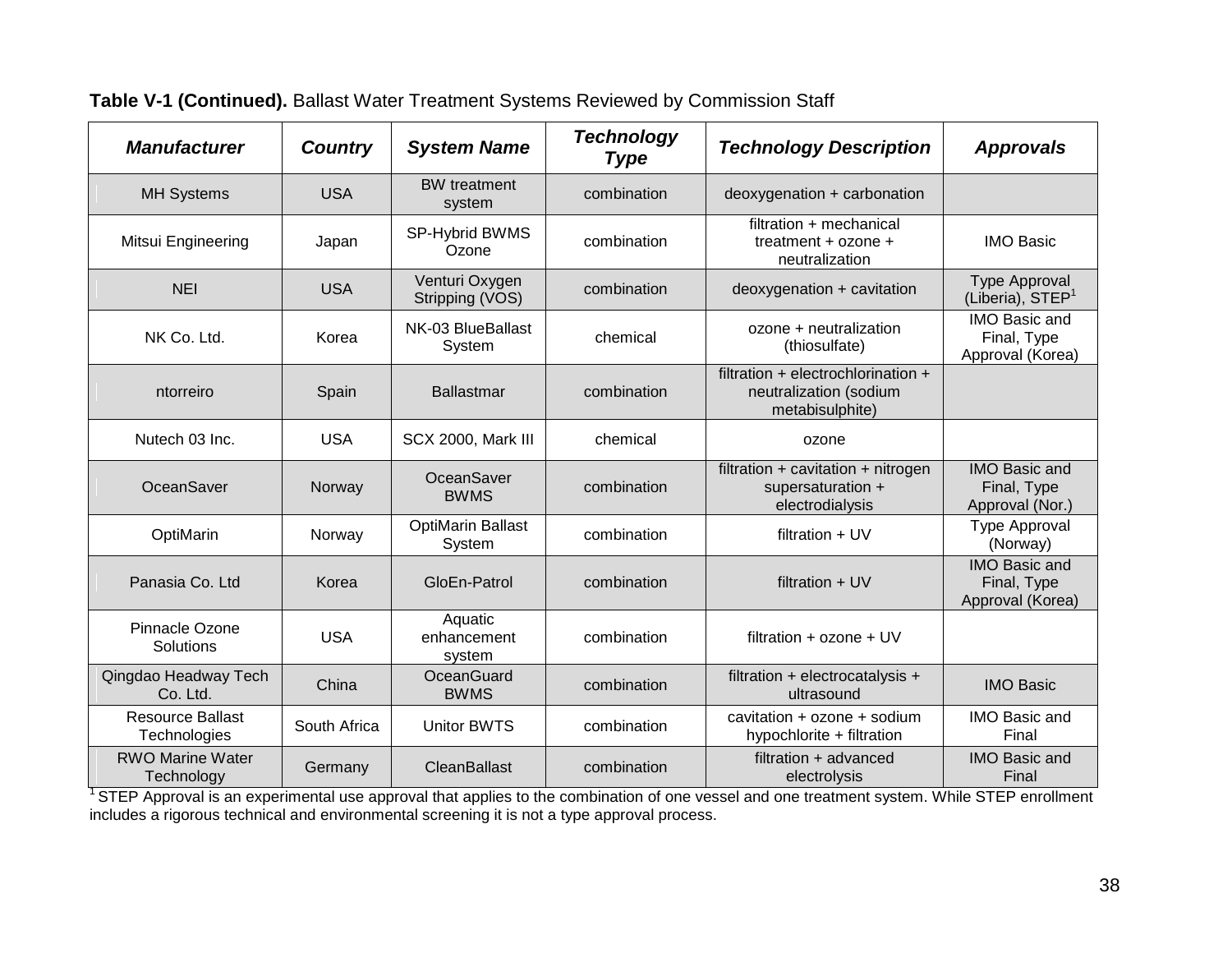| <b>Manufacturer</b> | <b>Country</b> | <b>System Name</b> | <b>Technology</b><br><b>Type</b> | <b>Technology Description</b>                                                                                | <b>Approvals</b>                                        |
|---------------------|----------------|--------------------|----------------------------------|--------------------------------------------------------------------------------------------------------------|---------------------------------------------------------|
| Severn Trent DeNora | <b>USA</b>     | <b>BalPure</b>     | chemical                         | filtration + electrolytic<br>generation of sodium<br>hypochlorite + neutralizing<br>agent (sodium bisulfite) | WA Conditional,<br>IMO Basic, STEP <sup>1</sup>         |
| <b>Siemens</b>      | UK/USA/Ger.    | <b>SiCure</b>      | combination                      | filtration + electrochlorination                                                                             | <b>IMO Basic</b>                                        |
| Sunrui CFCC         | China          | <b>BalClor</b>     | combination                      | filtration + electrochlorination +<br>neutralizing agent (sodium<br>thiosulfate)                             | <b>IMO Basic</b>                                        |
| Techcross Inc.      | Korea          | Electro-Cleen      | chemical                         | electrochemical oxidation +<br>neutralizing agent (sodium<br>thiosulfate)                                    | <b>IMO Basic and</b><br>Final, Type<br>Approval (Korea) |
| Wartsila            | Finland        |                    | combination                      | filtration $+$ UV                                                                                            |                                                         |

### **Table V-1 (Continued).** Ballast Water Treatment Systems Reviewed by Commission Staff

<sup>1</sup> STEP Approval is an experimental use approval that applies to the combination of one vessel and one treatment system. While STEP enrollment includes a rigorous technical and environmental screening it is not a type approval process.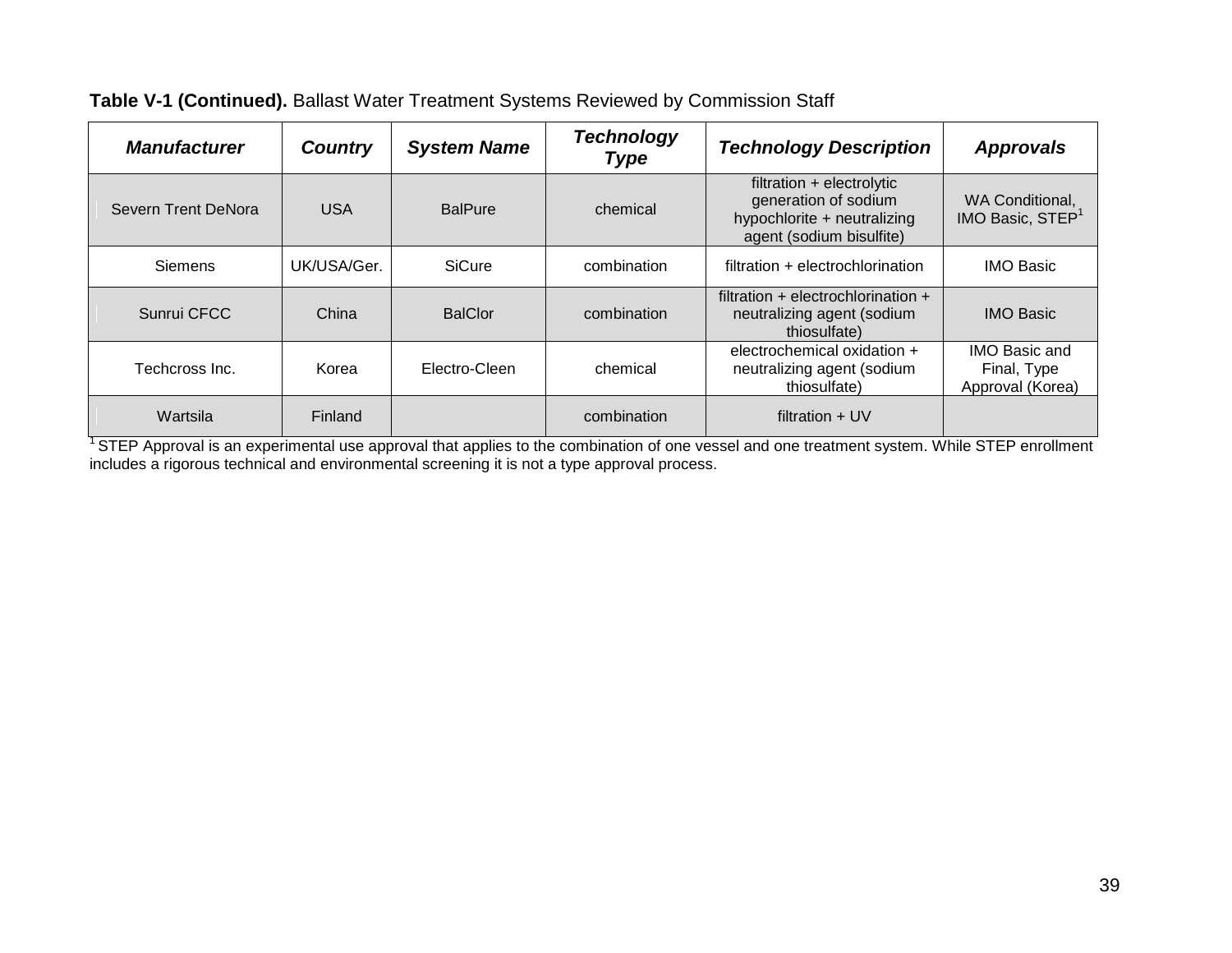### **VI. ASSESSMENT OF TREATMENT SYSTEMS**

The Coastal Ecosystems Protection Act required the adoption of regulations to implement performance standards for the discharge of ballast water. Over 80% of voyages to California ports report that they do not discharge ballast into California waters (Falkner et al. 2007). These vessels will comply with the performance standards simply by retaining all ballast onboard. Vessels that do discharge but use nontraditional sources for ballast water (such as freshwater from a municipal source) will likely meet the discharge standards without needing to use ballast water treatment systems. Vessels that utilize riverine, estuarine, coastal or ocean water as ballast, however, will require ballast treatment prior to discharge. For these vessels, this assessment of treatment system efficacy, availability, and environmental impacts (as required by PRC Section 71205.3(b)) is necessary to understand if systems will be available prior to the implementation of performance standards for newly built vessels with a ballast water capacity greater than 5000 MT in 2012.

### **Efficacy**

Treatment system performance (i.e. efficacy) can be defined as the extent to which a system removes or kills organisms in ballast water. For this report, Commission staff's specific focus is on ability of available treatment systems to meet or exceed California's performance standards for the discharge of ballast water (see Table III-1 for performance standards) for newly built vessels with a ballast water capacity greater than 5000 MT.

Previous reviews of treatment system efficacy (Dobroski et al. 2007, 2009a) faced several challenges. First and foremost, for many systems the lack of available data precluded any form of efficacy assessment. For systems with data available, inconsistent testing methodologies among systems, and occasionally between tests of a single system, made comparison of data nearly impossible. Results varied in scale (bench-top (i.e. laboratory) vs. pilot vs. full-scale) and location (dockside vs. shipboard),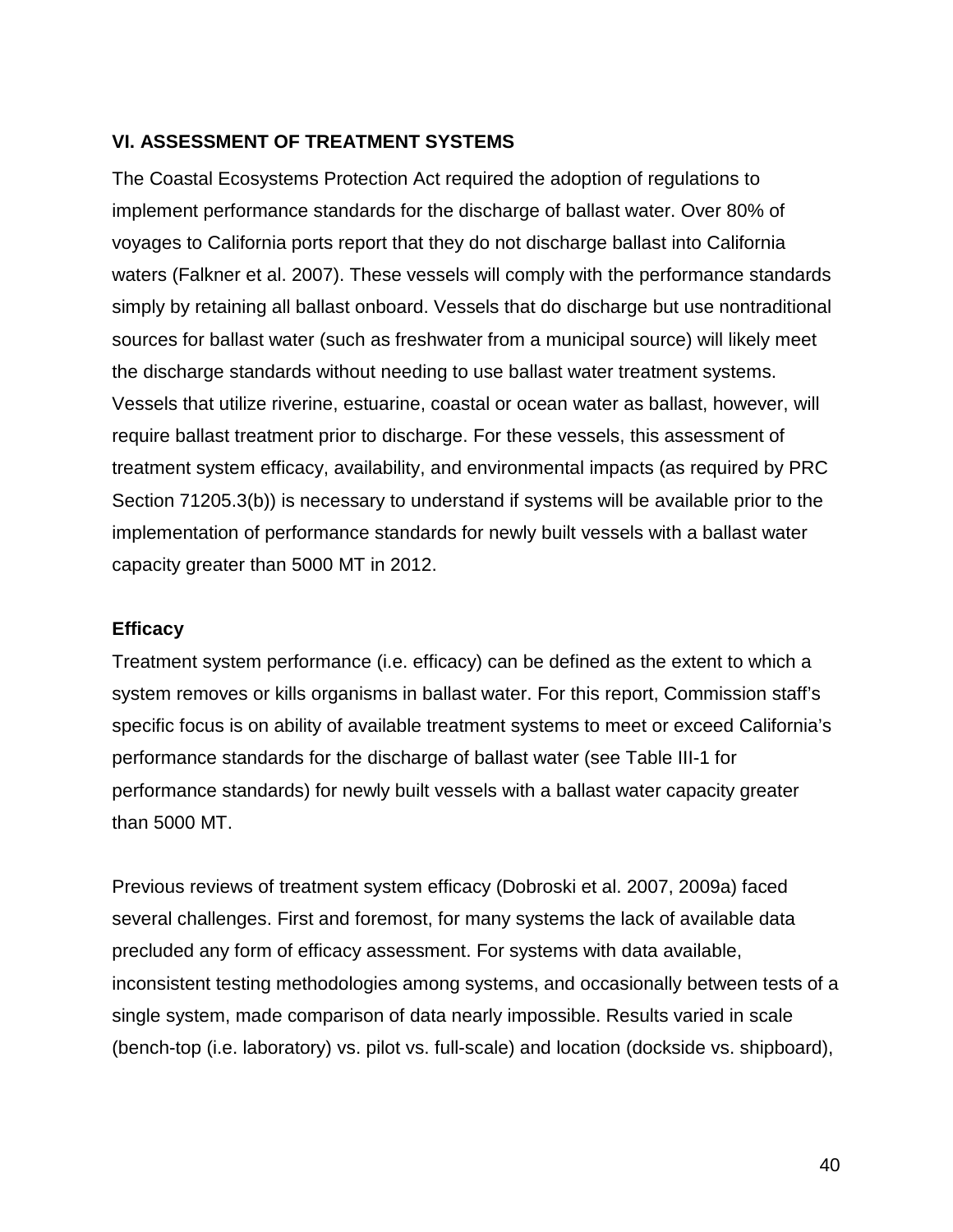and until recently, were often presented in metrics incomparable with California's standards (e.g. as percent reduction instead of concentration of organisms).

An additional challenge when evaluating the available data has been the wide range of data sources. For some systems, data have been provided by vendors in brochures, on the web, or in vendor-authored reports, that have not been evaluated by independent third-parties. Recently, staff has seen a surge in the availability of performance verification data gathered by independent, scientific testing organizations. These independent reports generally provide the most robust, comprehensive review of system performance and environmental acceptability. However, variability remains among scientific testing organizations in terms of the types of analytical and statistical tests in use and methods of data presentation. Commission staff are working with vendors and testing organizations to encourage the standardization of data analysis and presentation.

For this assessment, Commission staff are providing the California Legislature and interested stakeholders with all available sources of information on treatment technology development and operation, including both vendor-supplied and third-party data from all testing scales and locations (lab-based, land-based and shipboard). In all instances, citations are provided for the original source of the data (Table VI-1 and Appendix A). This information is presented so that interested parties can review and evaluate all of the available data and data sources in order to make an informed decision about whether a treatment system may or may not be sufficient for their needs.

Commission staff were able to collect efficacy data on 27 of the 46 treatment systems reviewed in this report (Tables VI-1 and VI-3, Appendix A). As a reference for stakeholders, laboratory data on system performance is summarized in Appendix A. With the exception of the evaluation of system performance for inactivating *Vibrio cholerae*, laboratory data is not used for evaluation purposes in this report because of the large difference in scale between the laboratory and land-based and shipboard investigations. Six systems have only laboratory data available for review. The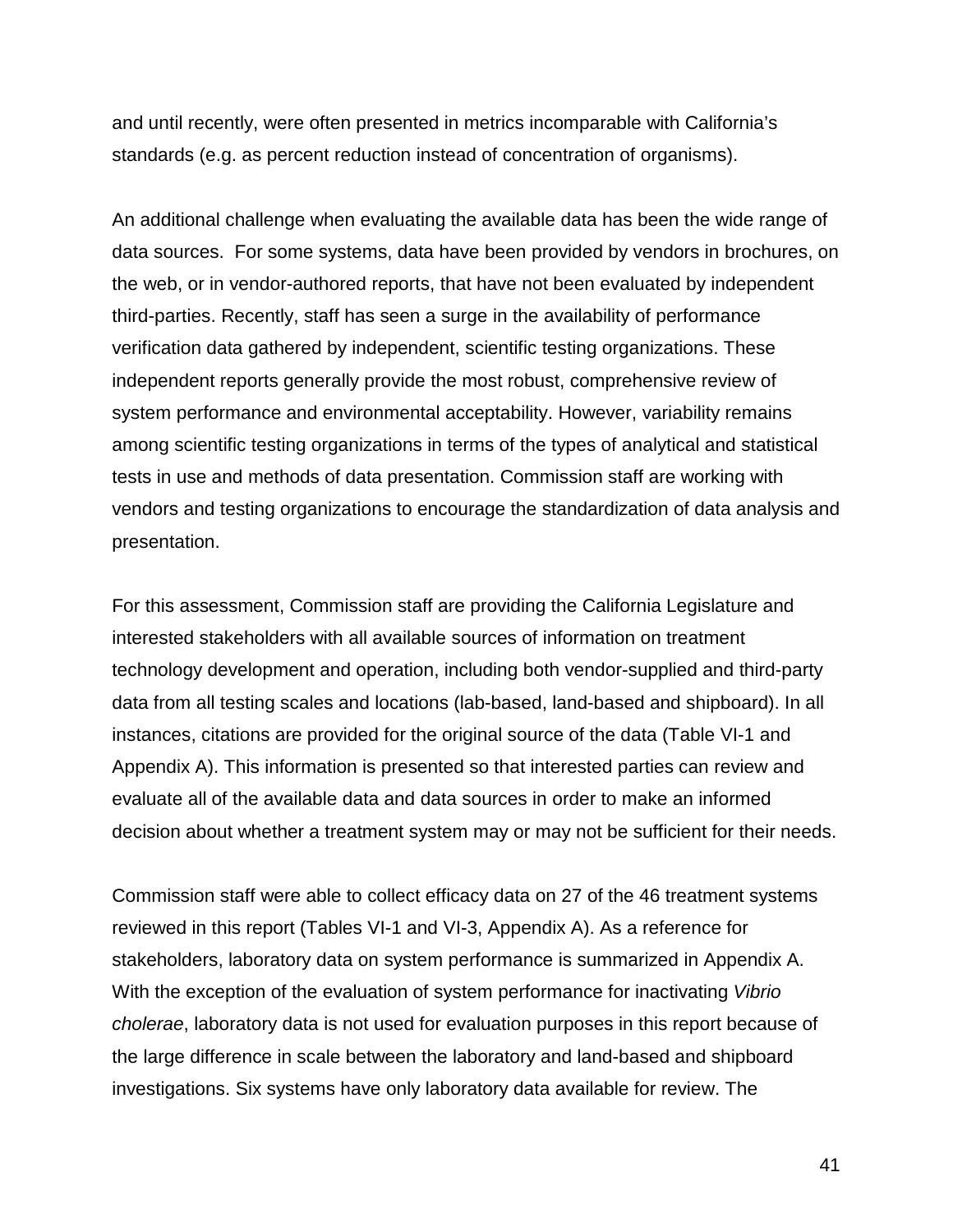remaining twenty-one systems have been assessed for potential compliance with California's standards using large scale land-based and/or shipboard data.

No available dataset on treatment system performance can represent the efficacy of that system on all vessel types or under all possible voyage conditions. Many systems have not yet undergone full-scale shipboard testing (see Appendix A for breakdown of data by type of testing facility), the number of tests performed varies from system to system, and those that have been tested on vessels may have only been assessed on one ship or one type of ship under limited testing scenarios. Water condition variables, such as salinity level, turbidity, and temperature can affect the ability of a system to kill organisms. Some systems require minimum ballast water "holding times" for optimal performance, while others appear to perform poorly on extended voyages. The density or diversity (types) of organisms found at the ballast uptake location can also affect system performance. In essence, a system that fails to meet California's standards under one scenario (e.g. short voyage duration) may meet the standards perfectly well under a different one (e.g. longer voyage duration). The reverse situation may also be true.

Because of the limitations of testing data and the variable conditions present in the "real world," this report examines treatment system performance data to determine whether or not systems have demonstrated the **potential** to comply with California's performance standards. The Commission does not have the authority to approve treatment systems for operation in California waters. Positive assessment for the purpose of this report does not guarantee system compliance when operated in California waters, nor does the report suggest or imply system approval. Vessel owners and operators should consult extensively with treatment system vendors to ensure that thorough system verification work has been conducted, and that the system is appropriate for the type and behavior of the vessel in question under normal ballasting conditions. Ultimately vessel owners/operators are responsible for complying with California's performance standards for the discharge of ballast water.

42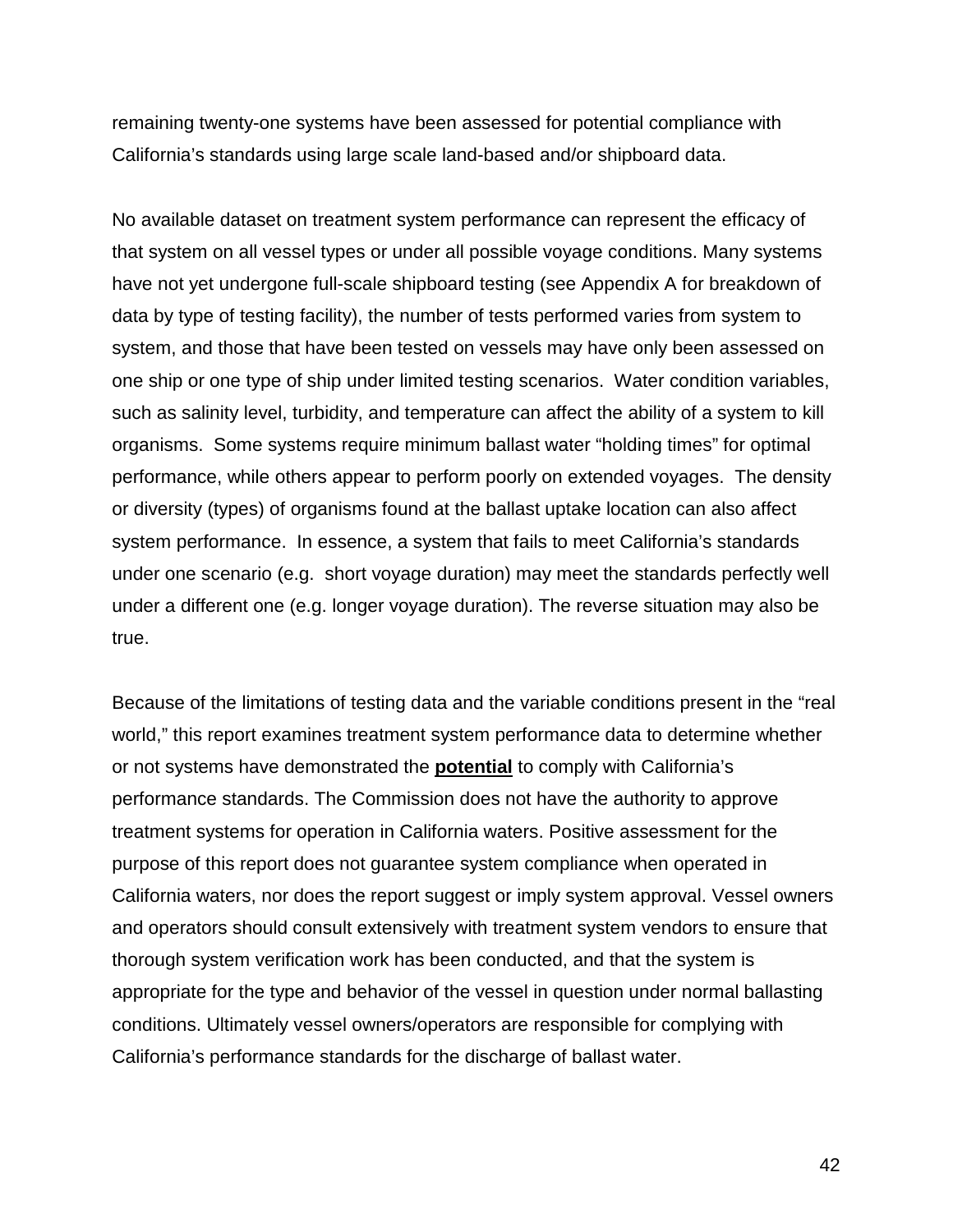Staff considered the best available data and methods for assessing organism concentration and viability for each of the organism size classes in California's standards (see Table III-1). The latest data have generally been presented according to organism size class, however, some older data, not updated since previous reports, have been presented by organism type (i.e. zooplankton, phytoplankton). In an effort to standardize results among reports, staff evaluated data on zooplankton abundance as representative of the largest size class of organisms (greater than 50 µm in size), and phytoplankton abundance was evaluated on par with organisms in the  $10 - 50$  µm size class. While these substitutions are not accurate in all instances (e.g. zooplankton species may be less than 50  $\mu$ m in size), they were used solely for the purpose of this report and are not applicable to vessel compliance verifications.

One challenge associated with the assessment of the bacteria and virus standards is that methods exist to quantify bacteria and viruses (or virus-like particles) in a sample of ballast water, however, no techniques are available to assess the viability of all bacteria and viruses, as is required by the California performance standards (see Dobroski et al. 2009a, Appendix A1 for discussions on this topic). To assess compliance with the bacterial standard, Commission staff used a representative group of organisms (culturable, aerobic, heterotrophic bacteria – hereafter culturable heterotrophic bacteria) to quantify potential compliance with the bacterial standard. Culturable heterotrophic bacteria were selected as a representative for the total bacterial concentration because, unlike total bacteria, there are reliable, widely-accepted standard methods to both enumerate and assess viability of these organisms.

Culturable heterotrophic bacteria are a well-studied group of bacteria, and research is being conducted to examine the relationship between their populations and the larger pool of bacterial species (Dobbs, F., pers. comm. 2008). Staff examined the ability of treatment system to reduce culturable heterotrophic bacteria to levels within the California standard of 1000 bacteria (in this case expressed as colony-forming units (CFU)) per 100 ml of ballast water. At an advisory panel meeting in 2008, panel members debated whether the culturable heterotrophic bacteria – a subset of all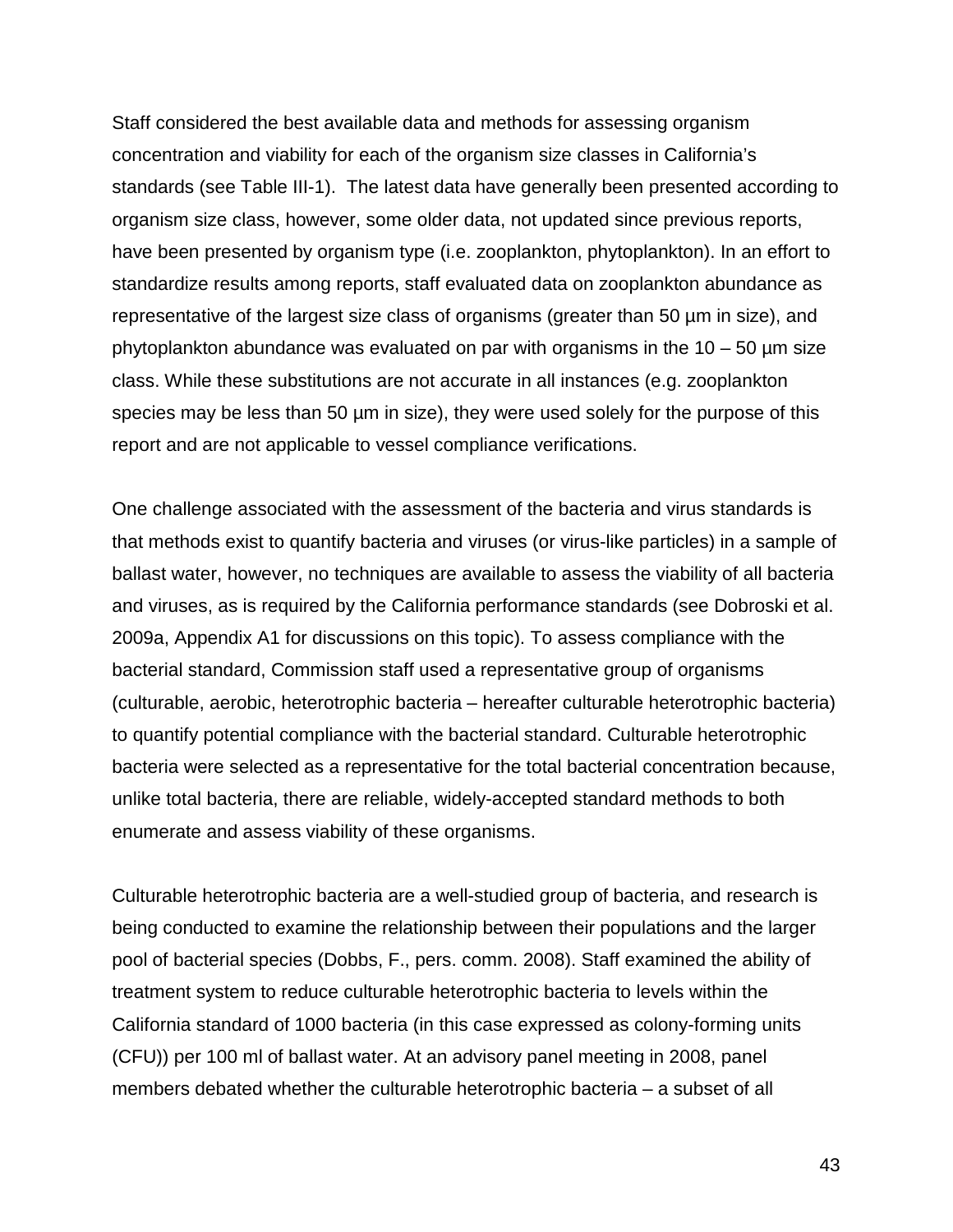bacteria species - should be held to a different standard than that written in the law (see Dobroski et al. 2009a, Appendix C for discussion). Because culturable heterotrophic bacteria represent only a portion of the total population of bacteria (Giovannoni et al. 2007), it was argued that they should be held to a standard in proportion to their relative abundance in nature (for example if heterotrophic bacteria represent 10% of the total population of bacteria, the standard for assessment using this proxy group might be more appropriate if set at 10% of 1000/100 ml or 100 CFU/100 ml). However, this approach to setting a standard requires the selection of a uniform method to culture and quantify bacteria in order to assess the percent of culturable bacteria relative to the total population of all bacteria. Based on techniques available in 1990, culturable bacteria represented 1/10,000<sup>th</sup> of the total bacterial community present in seawater (Giovannoni et al. 2007). Newer techniques have allowed scientist to culture anywhere from two to sixty percent of bacterial cells in a given water body (Giovannoni et al. 2007). Until such time that a scientific authority clearly establishes the percent composition of culturable heterotrophic bacteria in marine or freshwater, Commission staff will continue to analyze all data using best available techniques and the numerical standard found in the law.

Analysis of viruses remains challenging at this time. While several representative organisms exists for viruses, their relationship to the greater population of all viral species is more tenuous than for bacteria (confer Culley and Suttle 2007). For the purposes of this analysis, Commission staff believes that no widely accepted technique is available to quantify or reliably estimate virus concentrations, and thus systems were not evaluated for compliance with the viral standard. Staff will continue to monitor the development of new assessment techniques for all organism size classes and incorporate them into future technology assessment reports.

Taking into account the limitations of the available data, staff determined the potential for treatment systems to comply with California's performance standards using two approaches. The first assessment approach, presented in Table VI-1, provides a broad review of the data on system performance from both land-based and shipboard testing. The second assessment approach, presented in Table VI-3, takes a closer look at the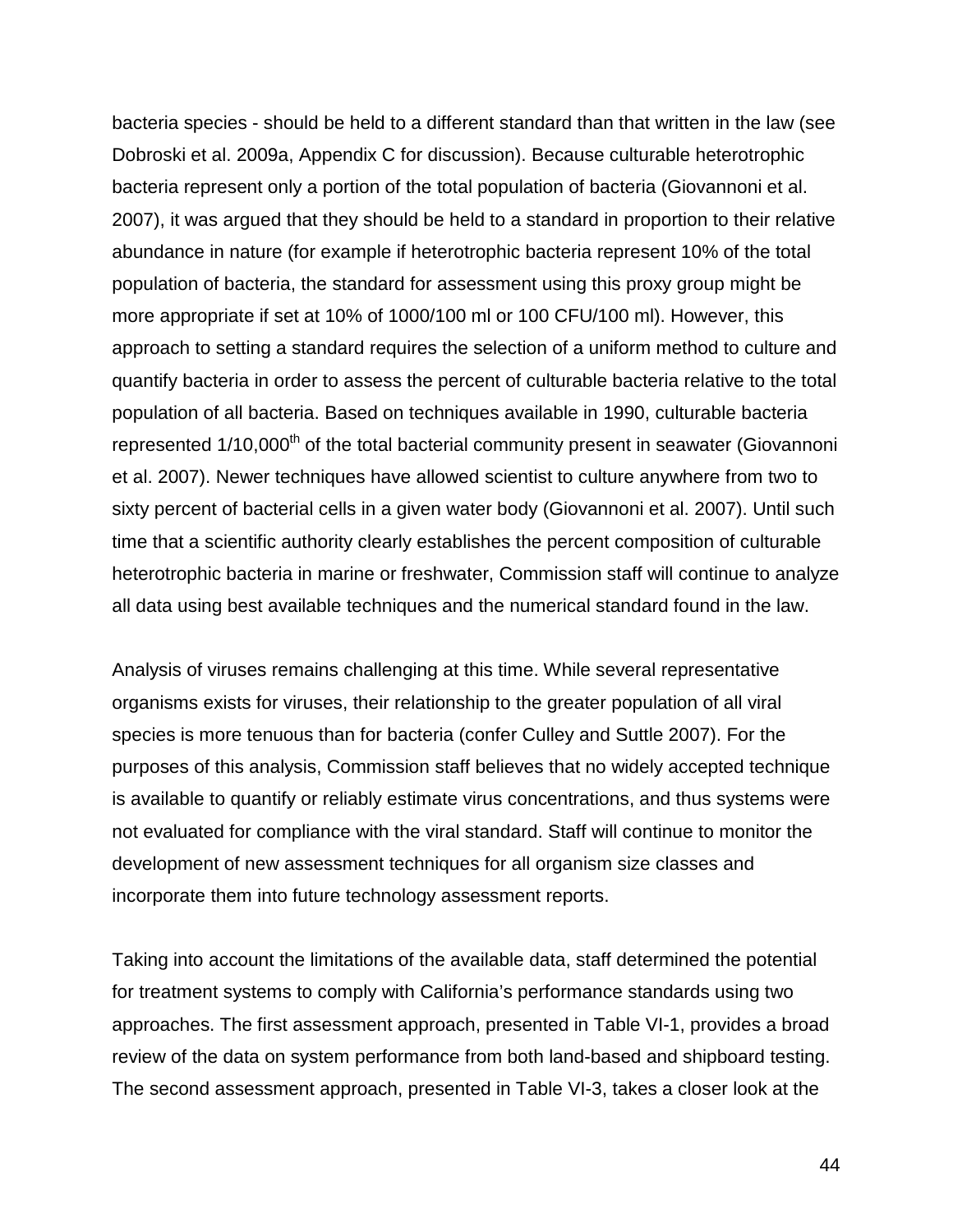performance, specifically the success rate of those systems at demonstrating potential to meet California's standards.

In the first broad-scale assessment (presented in Table VI-1), staff accepted one test (averaged across replicates) with data less than the standard as indicative of a system's **potential** to comply with that standard. While this criterion is optimistic, it does highlight the rapid and encouraging development of treatment technologies. This approach is slightly more stringent than that taken in previous reports (Dobroski et al. 2007, 2009a) when systems were only required to meet the standard in one test replicate in order to demonstrate potential compliance. Because of this change in approach, and because laboratory data is no longer included in this analysis, readers should be cautioned against comparing the results in Table VI-1 in this report with table(s) in previous reports.

Systems with at least one test (averaged across replicates) at either land-based or shipboard scale in compliance with the performance standard are scored with a "Y" for having demonstrated the **potential** to comply with California's standards (Table VI-1). Efficacy data with no tests demonstrating potential compliance with the standards are scored with a "N." Systems that presented data for a given size class in metrics not comparable to the standards (e.g. as percent reduction instead of organism concentration) are classified as "Unknown." Cells with hashing indicate lack of available data. The source(s) of the data for each system can be found in the Literature Cited section. See Appendix A for all laboratory data and for specifics about land-based and shipboard testing including number of tests and replicates for each system.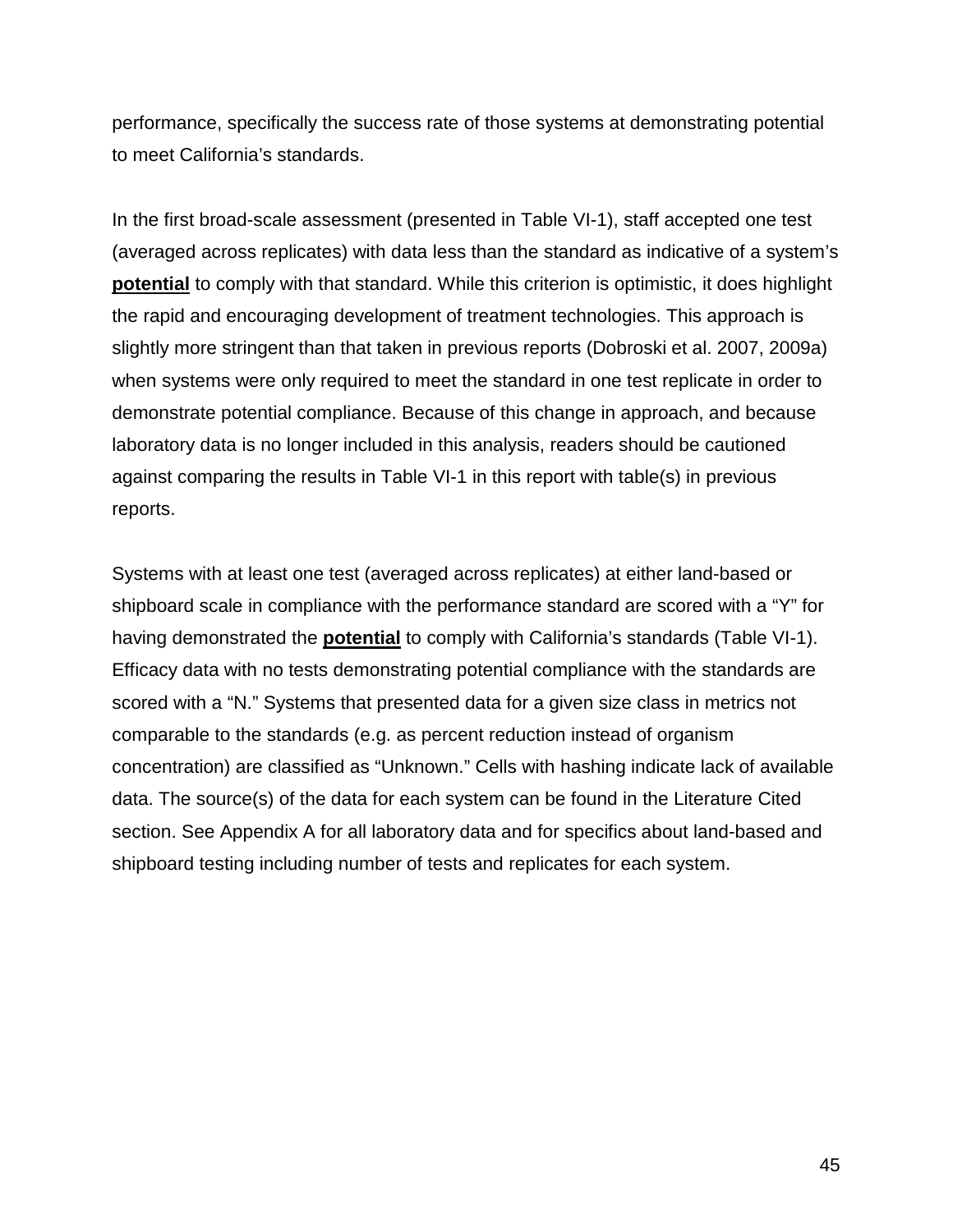### **Table VI-1.** Summary of systems with available results for assessment of efficacy

Systems with at least one land-based or shipboard test (averaged across replicates) in compliance with the performance standards are denoted by a "Y."Noncompliance is denoted by a "N," and those systems with data in metrics not directly comparable to the performance standards were designated as "Unknown." A cell with hashing indicates that no data was available. Information about systems having only lab-scale data is provided in Appendix A.

| Manufacturer                                                                                                                 | $> 50 \mu m$ | $10 - 50 \mu m$ | $< 10 \mu m$<br>(bacteria) <sup>1,2</sup> | E. coli        | Enterococci    | V. cholerae    | References <sup>3</sup> |
|------------------------------------------------------------------------------------------------------------------------------|--------------|-----------------|-------------------------------------------|----------------|----------------|----------------|-------------------------|
| 21st Century Shipbuilding                                                                                                    |              |                 | $\blacksquare$<br>$\blacksquare$          |                |                |                | Lab data only           |
| Alfa Laval                                                                                                                   |              |                 |                                           |                |                |                | 137, 138, 141           |
| Aquaworx ATC GmbH                                                                                                            |              |                 |                                           |                |                |                |                         |
| atg UV Technology                                                                                                            |              |                 |                                           |                |                |                |                         |
| <b>ATLAS-DANMARK</b>                                                                                                         |              |                 |                                           |                |                |                |                         |
| Auramarine Ltd.                                                                                                              |              | N               |                                           | $Y^4$          |                | $Y^4$          | 4,165                   |
| <b>Brillyant Marine LLC</b>                                                                                                  |              |                 |                                           |                |                |                |                         |
| <b>Coldharbour Marine</b>                                                                                                    |              |                 |                                           |                |                |                |                         |
| COSCO/Tsinghua Univ.                                                                                                         |              |                 |                                           |                |                |                |                         |
| DESMI Ocean Guard A/S                                                                                                        |              |                 |                                           |                |                |                |                         |
| Ecochlor                                                                                                                     | Y            |                 |                                           |                |                | $\mathsf{Y}^6$ | 76, 133, 148            |
| EcologiQ                                                                                                                     |              |                 |                                           |                |                |                |                         |
| Electrichlor                                                                                                                 |              |                 |                                           |                |                |                |                         |
| <b>ETI</b>                                                                                                                   |              |                 | N                                         |                |                |                | 73,74,75                |
| Ferrate Treatment Tech.                                                                                                      |              | П               |                                           |                |                |                | Lab data only           |
| <del>Hamann Evonik Degussa<sup>5</sup></del>                                                                                 | ¥            | ¥               | ¥                                         | $\mathsf{Y}^4$ | $\mathsf{Y}^4$ | $\mathsf{Y}^4$ | 132,166                 |
| Hamworthy Greenship                                                                                                          | Υ            | Y               | Y                                         | $Y^4$          | $Y^4$          | $Y^6$          | 48,167                  |
| Hi Tech Marine                                                                                                               | N            | Unknow n        | Y                                         | Y              |                |                | 32,51                   |
| Hitachi/Mitsubishi                                                                                                           |              |                 |                                           |                |                |                |                         |
| <b>Hyde Marine</b>                                                                                                           |              |                 |                                           |                |                |                | 134,192                 |
| Hyundai Heavy Ind. (1)                                                                                                       |              |                 |                                           |                |                |                | Lab data only           |
| Hyundai Heavy Ind. (2)                                                                                                       |              |                 |                                           |                |                |                | Lab data only           |
| JFE Eng.Corp./TG Corp.                                                                                                       |              |                 |                                           |                |                |                |                         |
| Kwang San Co. Ltd.                                                                                                           |              |                 |                                           |                |                |                | Lab data only           |
| Bacteria were assessed through examination of aerobic culturable heterotrophic bacteria (expressed as colony-forming units). |              |                 |                                           |                |                |                |                         |
| $2$ No methods exist to quantify and assess the viability of viruses at this time.                                           |              |                 |                                           |                |                |                |                         |
| <sup>3</sup> Numbered references can be found in Literature Cited section.                                                   |              |                 |                                           |                |                |                |                         |
| Concentration at intake was zero, non-detectable or unknown.                                                                 |              |                 |                                           |                |                |                |                         |
| $5$ Hamann system has been temporarily removed from the market due to toxicity concerns (effective $1/31/10$ ).              |              |                 |                                           |                |                |                |                         |
| Vibrio testing conducted on live cultures in a lab.                                                                          |              |                 |                                           |                |                |                |                         |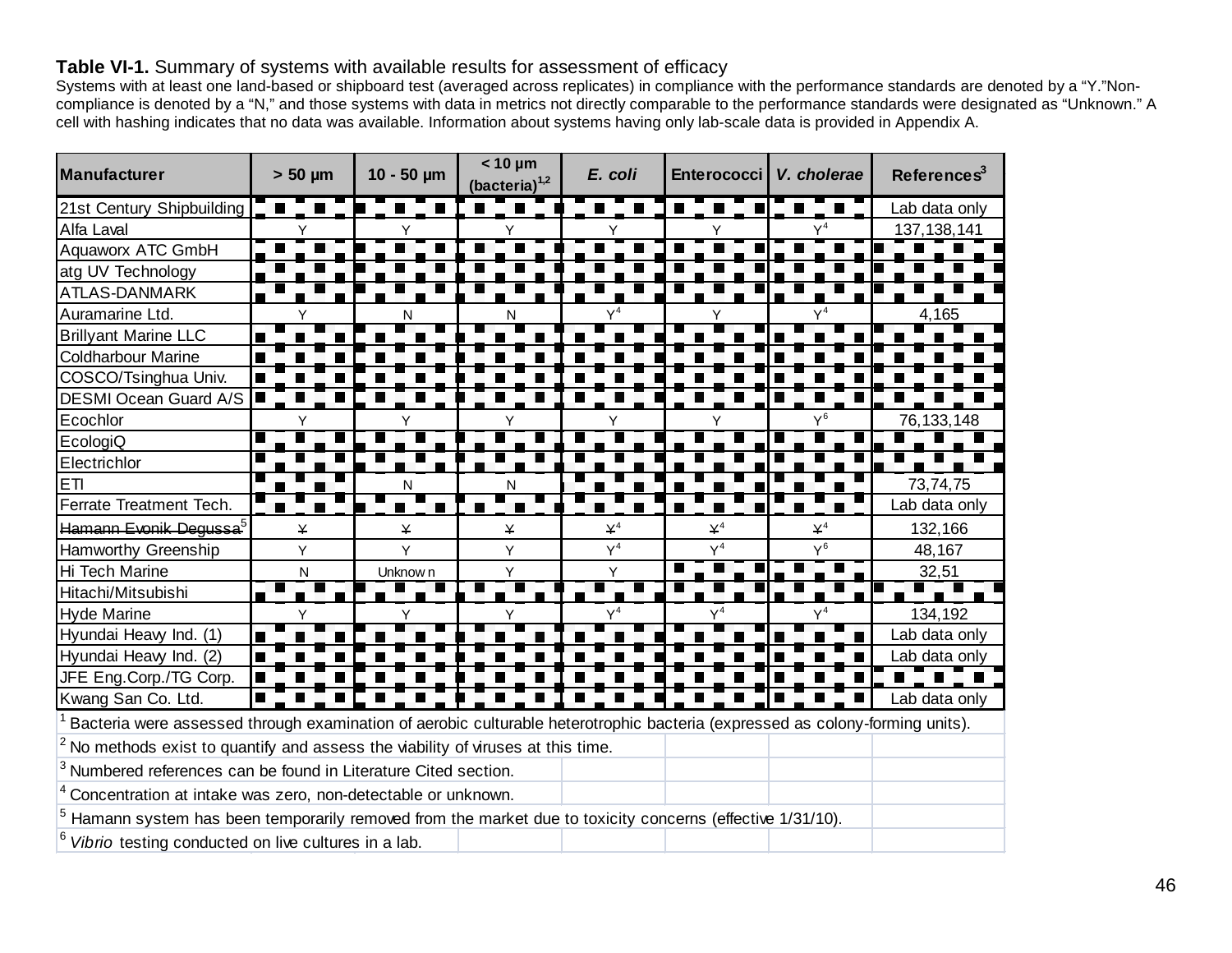### **Table VI-1 (contined).** Summary of systems with available results for assessment of efficacy

Systems with at least one land-based or shipboard test (averaged across replicates) in compliance with the performance standards are denoted by a "Y."Noncompliance is denoted by a "N," and those systems with data in metrics not directly comparable to the performance standards were designated as "Unknown." A cell with hashing indicates that no data was available. Information about systems having only lab-scale data is provided in Appendix A.

| Manufacturer                                                                                                                 | $> 50 \mu m$   | $10 - 50 \mu m$ | $< 10 \mu m$<br>$(bacteria)^{1,2}$ | E. coli        | Enterococci   V. cholerae |                | Reference <sup>3</sup> |
|------------------------------------------------------------------------------------------------------------------------------|----------------|-----------------|------------------------------------|----------------|---------------------------|----------------|------------------------|
| <b>MAHLE</b>                                                                                                                 | HI T           | a ka            | n T H                              |                |                           |                |                        |
| <b>MARENCO</b>                                                                                                               |                | Ν               |                                    |                |                           |                | 64,65,189              |
| Maritime Solutions Inc.                                                                                                      | N              | Ν               |                                    |                |                           |                | 79                     |
| <b>Mexel Industries</b>                                                                                                      |                |                 |                                    |                |                           |                |                        |
| <b>MH Systems</b>                                                                                                            |                |                 |                                    |                |                           |                | Lab data only          |
| Mitsui Engineering                                                                                                           | N              | Unknow n        | Unknow n                           | Unknow n       | Unknow n                  | Unknow n       | 56,58,59               |
| <b>NEI</b>                                                                                                                   | ٧              | Unknow n        | N                                  | $Y^4$          | Unknow n                  | $Y^4$          | 170, 171, 172          |
| NK Co. Ltd.                                                                                                                  |                |                 |                                    |                |                           |                |                        |
| ntorreiro                                                                                                                    | $\blacksquare$ |                 |                                    |                |                           |                |                        |
| Nutech 03 Inc.                                                                                                               | Υ              | N               | Y                                  | Y <sup>4</sup> | $Y^4$                     | Y <sup>4</sup> | 50,195                 |
| OceanSaver                                                                                                                   | Y              | Y               | Y                                  | $Y^4$          | $Y^4$                     | $Y^4$          | 139,176                |
| OptiMarin                                                                                                                    | Y              | Υ               |                                    | $Y^4$          | $Y^4$                     | $Y^4$          | 136,140                |
| Panasia Co. Ltd.                                                                                                             |                |                 |                                    |                |                           |                |                        |
| <b>Pinnacle Ozone Solutions</b>                                                                                              |                |                 |                                    |                |                           |                |                        |
| Qingdao Headway Tech.                                                                                                        | Y              | Y               |                                    | $Y^4$          | $Y^4$                     | $Y^4$          | 142,147                |
| Resource Ballast Tech.                                                                                                       | Y              | ${\sf N}$       |                                    | Y              | Y                         | $Y^4$          | 2,3                    |
| <b>RWO Marine Water Tech.</b>                                                                                                | Y              | Y               |                                    | Y              | Y                         | $Y^4$          | 30,31                  |
| Severn Trent DeNora <sup>5</sup>                                                                                             | Y              | Y               | Y                                  |                |                           |                | 49                     |
| Siemens                                                                                                                      | N              | N               | N                                  |                |                           | $Y^4$          | 78                     |
| Sunrui CFCC                                                                                                                  |                |                 |                                    |                |                           |                |                        |
| Techcross Inc.                                                                                                               | Υ              |                 |                                    | $Y^4$          | $Y^4$                     | $Y^4$          | 62,63                  |
| Wartsila                                                                                                                     | $\blacksquare$ |                 |                                    |                |                           |                |                        |
| Bacteria were assessed through examination of aerobic culturable heterotrophic bacteria (expressed as colony-forming units). |                |                 |                                    |                |                           |                |                        |
| $2$ No methods exist to quantify and assess the viability of viruses at this time.                                           |                |                 |                                    |                |                           |                |                        |
| <sup>3</sup> Numbered references can be found in Literature Cited section                                                    |                |                 |                                    |                |                           |                |                        |
| Concentration at intake was zero, non-detectable or unknown.                                                                 |                |                 |                                    |                |                           |                |                        |
| System has added a filter since this data was collected.                                                                     |                |                 |                                    |                |                           |                |                        |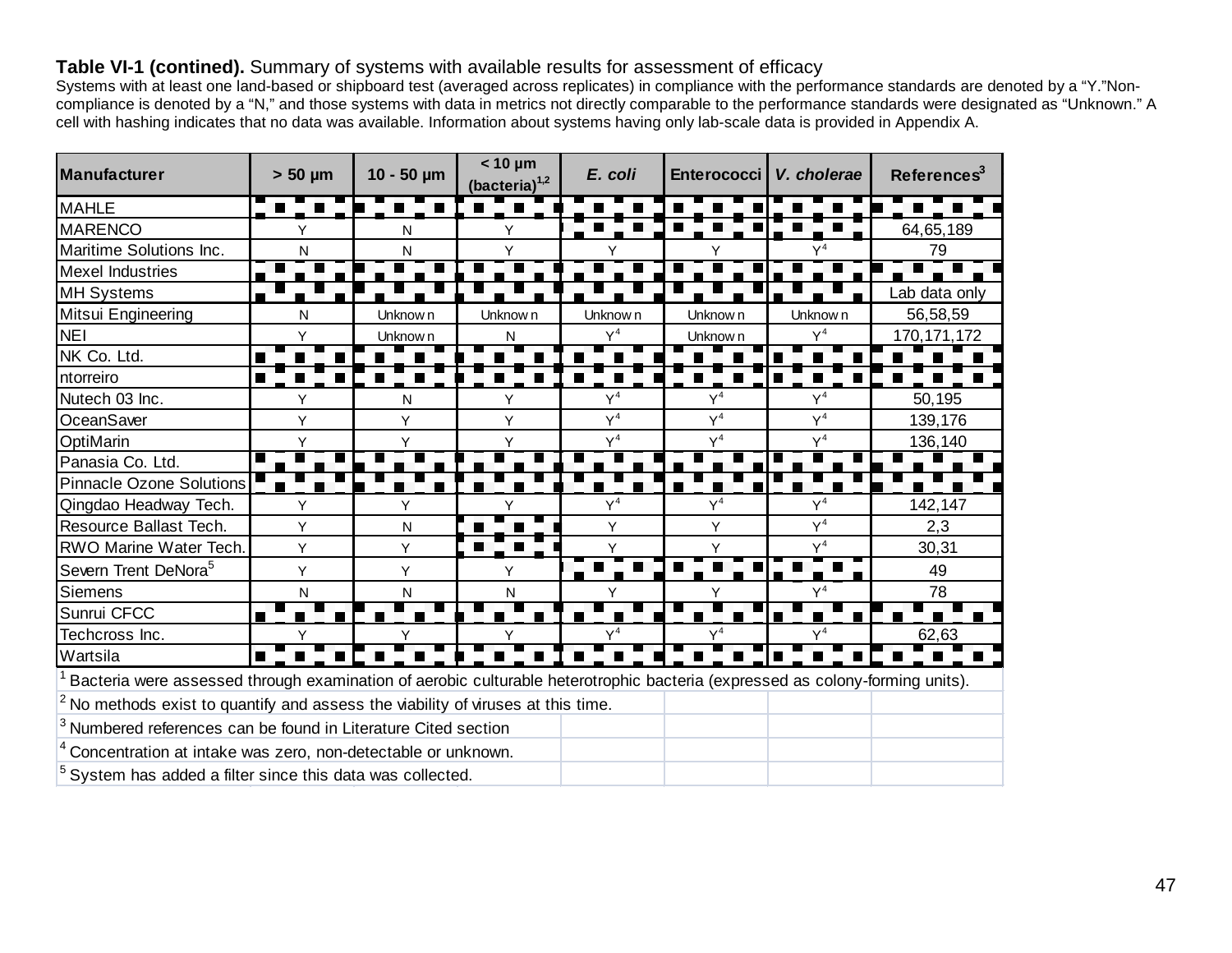Twenty-one treatment systems were reviewed for potential compliance with California's performance standards (Table VI-1). One system, produced by Hamann Evonick Degussa, was pulled from the market in January of 2010 due to toxicity concerns (see de Lafontaine et al. 2008, 2009 for toxicity data). The system's performance data and references are included in Tables VI-1, VI-3, VI-5 and VI-6 of this report for readers to examine. However, because it is currently not a practical option for installation on vessels, it is excluded from narratives and other tables that summarize the potential (efficacy) and availability of systems to meet California's standards.

In the largest organism size class (organisms greater than 50 µm in size), land-based or shipboard data was available for 20 systems, and 15 demonstrated the potential, in at least one test (averaged across replicates), to meet the required standard of no detectable living organisms in discharged ballast water (Table VI-2, Appendix A1). In the 10 – 50 µm size class, 21 systems were reviewed and 10 systems had at least one test that indicated compliance with the standard of less than 0.01 living organisms per ml (Appendix A2).

|                                                                                                     | <b>Organisms</b><br><b>Greater</b><br>than 50 | <b>Organisms</b><br>$10 - 50$ | <b>Organisms</b><br>less than<br>10<br>(bacteria) $1$ | <b>Escherichia</b><br>coli | <b>Intestinal</b><br>enterococci | <b>Vibrio</b><br>cholerae |
|-----------------------------------------------------------------------------------------------------|-----------------------------------------------|-------------------------------|-------------------------------------------------------|----------------------------|----------------------------------|---------------------------|
| Total #<br><b>Systems with</b><br>Data<br>Available <sup>2</sup>                                    | 20                                            | 21                            | 19                                                    | 18                         | 17                               | 17                        |
| <b>Number</b><br><b>Systems with</b><br><b>Potential to</b><br><b>Meet</b><br>Standard <sup>3</sup> | 15                                            | 10                            | 13                                                    | 16                         | 14                               | 15                        |

**Table VI-2.** Summary of potential treatment system performance (land-based and/or shipboard) with respect to California performance standards

<sup>1</sup> Bacteria examined using culturable heterotrophic bacteria.<br><sup>2</sup> Of out of the 46 total systems assessed in this report, only 27 had testing results available for review, and 21 of those provided results of land-based and/or shipboard testing. Not all 21 covered testing under each of the organism size classes. The total number of systems with results in a given size class is indicated in this category.

 $3$  This category reflects the number of systems with at least one test (averaged across replicates) demonstrating the potential to comply with the California performance standard (see Table III-1 for standards).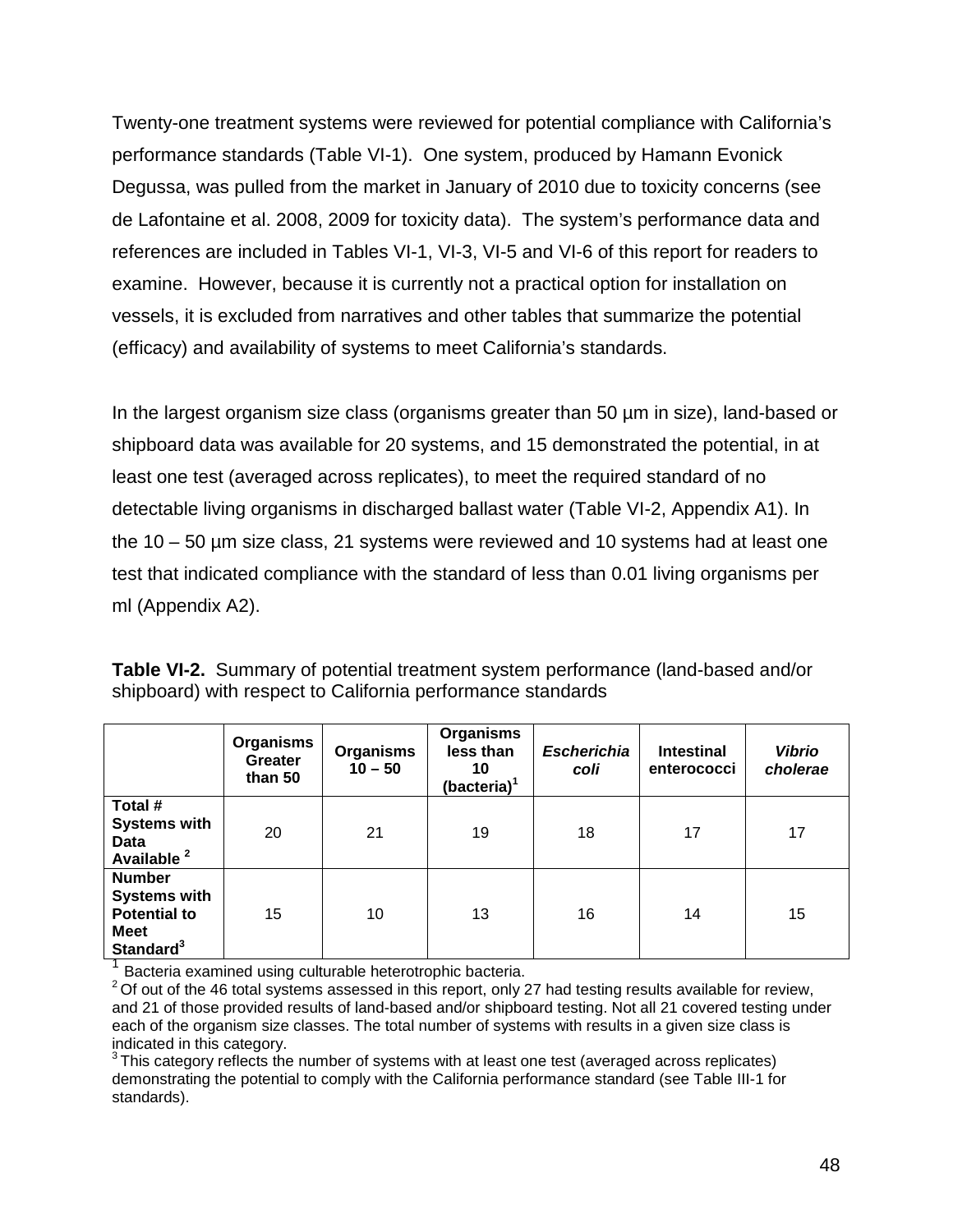The results of analyses for human health indicator species (*Escherichia coli*, intestinal enterococci and *Vibrio cholerae*) and organisms less than 10 µm (bacteria) are encouraging (see Table VI-2, Appendices A3-A6). Most treatment systems are succeeding in killing human health indicator species. Eighteen systems provided results of *E. coli* concentration in treated ballast water (Appendix A3), and 16 demonstrated potential compliance. Seventeen systems tested for the presence of intestinal enterococci, and fourteen systems demonstrated potential compliance. (Appendix A4).

The low, and sometimes non-detectable, natural concentration of *Vibrio cholerae* in coastal waters makes it difficult to adequately assess system performance at eliminating this species. In land-based and shipboard data examined for this evaluation, the ambient pre-treatment concentrations of *Vibrio cholerae* were frequently so low they could not be detected, or were not reported (see footnote 4 in Table VI-1). In such cases, post-treatment data did not necessarily demonstrate a system's ability or inability to kill the microbe. Those systems that conducted laboratory analysis for *Vibrio cholerae* examined the efficacy of systems at treating live cultures (spiked concentrations) of *Vibrio* that would otherwise not be naturally present in waters used for land-based or shipboard testing. Such laboratory data provides as much, if not more insight into systems' ability to kill *Vibrio* as does data from land-based or shipboard tests. Thus, the evaluation of *Vibrio* data here included results from two laboratory studies (as noted in Table VI-1 and Appendix A5). Seventeen systems examined treated ballast water for toxicogenic *Vibrio cholerae,* and fifteen systems demonstrated potential compliance with the California performance standard (Appendix A5).

Lastly, available data was analyzed for compliance with the bacterial standard of 1000 bacteria or CFU per 100 ml (Table VI-1, Appendix A6). Nineteen systems analyzed system performance at treating culturable heterotrophic bacteria, and 13 demonstrated potential compliance with the standard. As described earlier in this section, methods are not available to assess compliance with the viral standard at this time.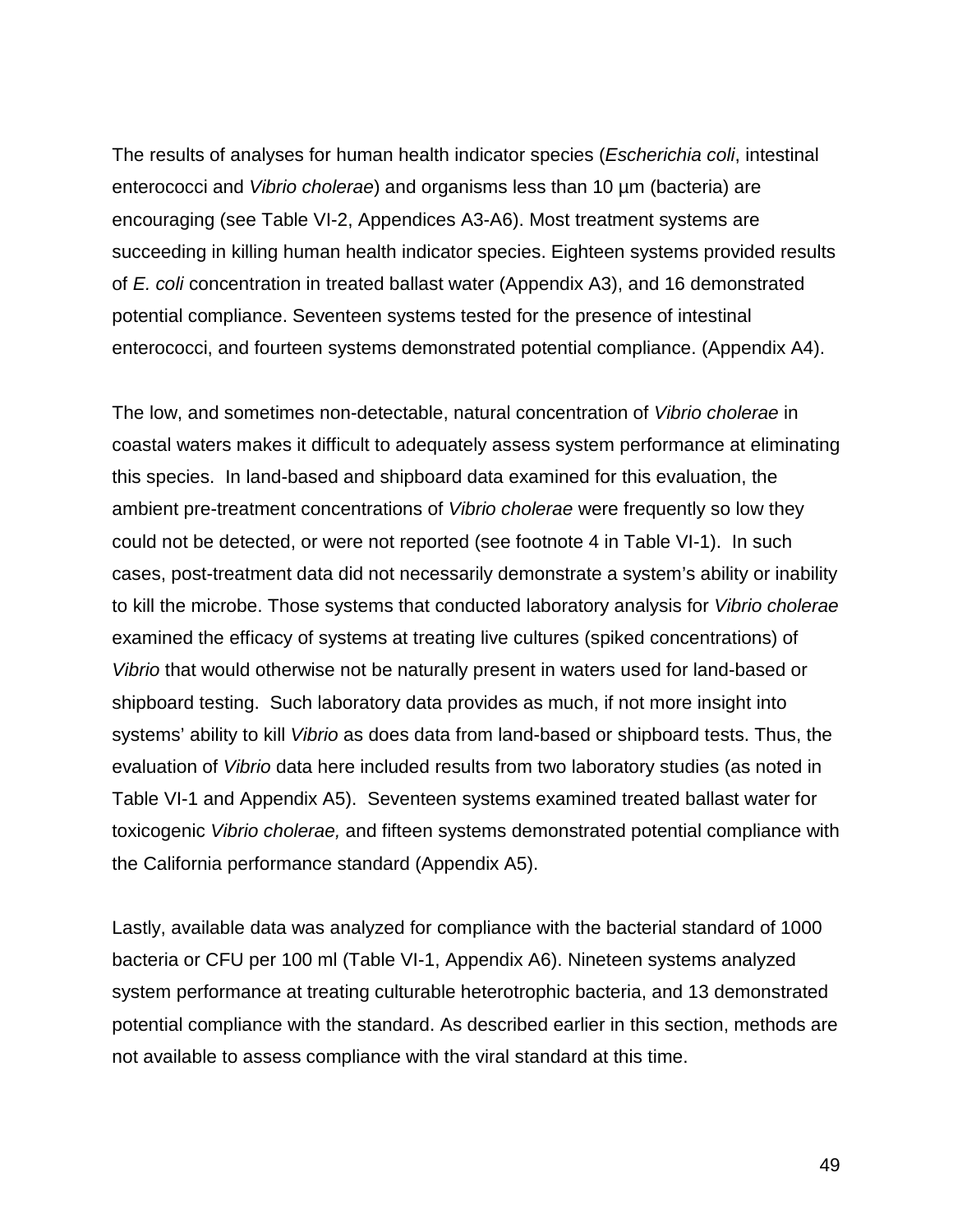Based on this first assessment approach, eight ballast water treatment systems have demonstrated the **potential** to comply with California's performance standards. These systems are Alfa Laval, Ecochlor, Hamworthy Greenship, Hyde Marine, OceanSaver, OptiMarin, Quingdao Headway Tech., and Techcross Inc. These eight systems have at least one test (averaged across replicates) that can meet each of California's performance standards, excluding the viral standard. Though data for the Hamann Evonik Degussa system also demonstrate the potential to meet California's performance standards using this first assessment approach, the system was pulled from the market in early 2010 and is currently not a viable option for use on ships.

Passage of a single land-based or shipboard test may not be sufficient as a sole indicator for which systems will or will not comply with California's standards when operated under the variable conditions present on vessels. This analysis does, however, provide a good summary of the development status of treatment systems, and this information should be used by stakeholders to further investigate treatment systems that may comply with California's performance standards. A positive assessment for the purpose of this report, however, does not constitute Commission approval or endorsement, nor does it relieve the vessel owner/operator of the responsibility for complying with California's performance standards for the discharge of ballast water. Potential treatment system customers should consult extensively with vendors to ensure that thorough system verification work has been conducted, and that the system is appropriate for the type of vessel of interest, under normal ballasting conditions.

A second, more rigorous assessment approach takes a closer look at the performance rates of those systems with available land-based and shipboard data (Table VI-3). The assessment presents the available data in fraction form, with the number of tests that demonstrated potential compliance with California's standards in the numerator, and the total number of tests in the denominator. This more detailed presentation provides the opportunity to discriminate between systems that have demonstrated higher rates of potential compliance versus those that may need to undergo additional testing or development to consistently meet California's performance standards.

50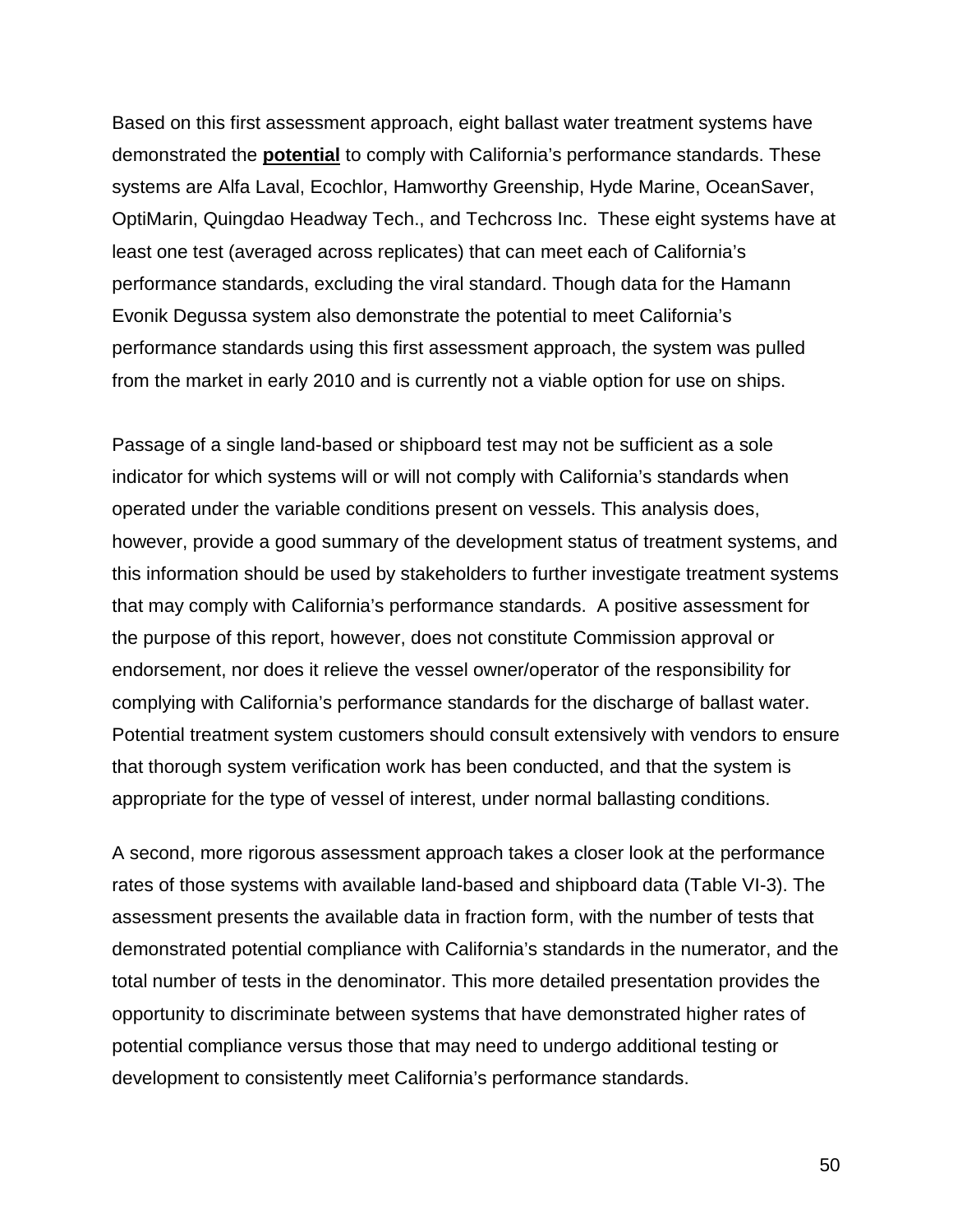| that have definitionaled potential to meet standard/total number tests conducted. Neierences for each system are ilsted in Table VP T. |                  | >50                       | $10 - 50$                |                                               | <10 (bacteria)           |                          | E. coli                   |                                               | <b>Enterococci</b>        |                                               |                           | <b>Vibrio</b>                                 |
|----------------------------------------------------------------------------------------------------------------------------------------|------------------|---------------------------|--------------------------|-----------------------------------------------|--------------------------|--------------------------|---------------------------|-----------------------------------------------|---------------------------|-----------------------------------------------|---------------------------|-----------------------------------------------|
|                                                                                                                                        | Land             | <b>Ship</b>               | Land                     | <b>Ship</b>                                   | Land                     | Ship                     | Land                      | <b>Ship</b>                                   | Land                      | <b>Ship</b>                                   | Land                      | <b>Ship</b>                                   |
| Alfa Laval                                                                                                                             | 8/10             | 1/4                       | $\overline{3}/10$        | 1/4                                           | 0/8                      | 2/2                      | 10/10                     | $4*/4$                                        | 10/10                     | $4*/4$                                        | $10^{*/}10$               | $4*/4$                                        |
| Auramarine                                                                                                                             | 4/6              | $\mathbb{L}^{\mathbb{L}}$ | 0/7                      | $\mathbb{L}^{\mathbb{L}}$                     | 0/2                      | $\mathbf{u}$             | $1*/1$                    | $\mathbf{L}$                                  | 1/1                       | $\overline{\phantom{a}}$                      | $1*/1$                    |                                               |
| Ecochlor                                                                                                                               | 8/15             | 1/1 <sup>1</sup>          | 9/11                     | 1/1 <sup>1</sup>                              | 8/11                     | 1/1 <sup>1</sup>         | 10/10                     | 1/1 <sup>1</sup>                              | 11/11                     | $\overline{\phantom{a}}$                      | $(1/1$ lab)               | Unk                                           |
| <b>ETI</b>                                                                                                                             |                  |                           | 0/3                      | $\mathord{\hspace{1pt}\text{--}\hspace{1pt}}$ | 0/3                      | $\overline{\phantom{a}}$ | $\mathbf{L}$              | $\overline{\phantom{a}}$                      | u.                        | $\overline{\phantom{a}}$                      | $\mathbf{L}$              | $-$                                           |
| Hamann <sup>2</sup>                                                                                                                    | 16/19            | 4/5                       | 17/18                    | 0/5                                           | 1/13                     | 3/4                      | 12/12                     | $4*/4$                                        | 12/12                     | $4*/4$                                        | $1*/1$                    | $\overline{\phantom{a}}$                      |
| Hamworthy                                                                                                                              | 5/5              | $\overline{\phantom{a}}$  | 3/5                      | $\mathord{\hspace{1pt}\text{--}\hspace{1pt}}$ | 2/5                      | $\overline{\phantom{a}}$ | $5*/5$                    | $\overline{\phantom{a}}$                      | $5*/5$                    | $\overline{\phantom{a}}$                      | $(2/3$ lab)               |                                               |
| Hi Tech                                                                                                                                | $\mathbf{u}$     | 0/2                       | $\overline{\phantom{a}}$ | Unk                                           | 5/6                      | $\overline{\phantom{a}}$ | 6/6                       | $\overline{\phantom{a}}$                      | $\mathbb{L}^{\mathbb{L}}$ | $\mathord{\hspace{1pt}\text{--}\hspace{1pt}}$ | $\mathbf{u}$              | $\mathord{\hspace{1pt}\text{--}\hspace{1pt}}$ |
| Hyde                                                                                                                                   | 1/10             | 3/3                       | 0/10                     | 1/3                                           | 5/10                     | 3/3                      | $10*/10$                  | $3^{*/3}$                                     | $10*/10$                  | $3^{*/3}$                                     | $\overline{\phantom{a}}$  | $3^{*/3}$                                     |
| <b>MARENCO</b>                                                                                                                         | 3/4              | $-$                       | 0/1                      | $\overline{\phantom{a}}$                      | 2/3                      | $\overline{a}$           | $\mathbf{L}$              | $\overline{\phantom{a}}$                      | $-$                       | $\overline{\phantom{a}}$                      | $\mathbf{u}$              | $-$                                           |
| <b>MSI</b>                                                                                                                             | 0/5              | $\overline{\phantom{a}}$  | 0/5                      | $\mathord{\hspace{1pt}\text{--}\hspace{1pt}}$ | 3/5                      | $\overline{a}$           | 5/5                       | $\overline{\phantom{a}}$                      | 5/5                       | $\overline{\phantom{a}}$                      | $5*/5$                    | $\mathbf{L}$                                  |
| Mitsui                                                                                                                                 | 0/4              | 0/1                       | Unk                      | Unk                                           | Unk                      | <b>Unk</b>               | Unk                       | $\mathord{\hspace{1pt}\text{--}\hspace{1pt}}$ | Unk                       | $\overline{\phantom{a}}$                      | Unk                       | $\mathbf{u}$                                  |
| <b>NEI</b>                                                                                                                             | 1/5              | 1/2                       | 0/1                      | Unk                                           | 0/2                      | 0/2                      | 0/1                       | $2^{*/2}$                                     | 0/1                       | Unk                                           | $\overline{\phantom{a}}$  | $2^{*/2}$                                     |
| <b>Nutech</b>                                                                                                                          | 0/3              | 2/3                       | 0/2                      | 0/3                                           | 3/3                      | 2/2                      | $\mathbf{L}$              | $3*/3$                                        | ш.,                       | $3^{*/3}$                                     | $\overline{\phantom{a}}$  | $3^{*/}3$                                     |
| OceanSaver                                                                                                                             | 2/14             | 1/3                       | $5/14$                   | $0/2$ , Unk                                   | 5/5                      | $\mathbf{u}$             | $14*/14$                  | $3^{*/3}$                                     | $9*/14$                   | $3^{*/3}$                                     | $14*/14$                  | $3^{*/3}$                                     |
| OptiMarin                                                                                                                              | 8/12             | 0/8                       | 6/12                     | 2/8                                           | 2/12                     | $\overline{\phantom{a}}$ | $12*/12$                  | $8*/8$                                        | $12*/12$                  | $8*/8$                                        | $12*/12$                  | $8*/8$                                        |
| Qingdao                                                                                                                                | 4/13             | 3/3                       | 8/13                     | 3/3                                           | 9/13                     | 3/3                      | $13*/13$                  | $3^{*/3}$                                     | $13*/13$                  | $3*/3$                                        | $13*/13$                  | $3^{*/3}$                                     |
| <b>RBT</b>                                                                                                                             | 3/3              | 0/2                       | 0/3                      | 0/2                                           | --                       | $\overline{\phantom{a}}$ | 3/3                       | $2^{*/2}$                                     | $\overline{\phantom{a}}$  | 2/2                                           | $3^{*/3}$                 | $2^{*/2}$                                     |
| <b>RWO</b>                                                                                                                             | 2/2              | $\mathbb{H}^{\mathbb{H}}$ | 1/2                      | $\overline{\phantom{a}}$                      | $\overline{\phantom{a}}$ | $\overline{\phantom{a}}$ | 2/2                       | $\overline{\phantom{a}}$                      | 2/2                       | $\mathord{\hspace{1pt}\text{--}\hspace{1pt}}$ | 2/2                       | $\overline{\phantom{a}}$                      |
| Severn Trent                                                                                                                           | 3/5 <sup>1</sup> | $\overline{\phantom{a}}$  | $2/5^{1}$                | $\overline{\phantom{a}}$                      | $4/4^{1}$                | $\overline{\phantom{a}}$ | $\mathbb{Z}^{\mathbb{Z}}$ | $\overline{\phantom{a}}$                      | u.                        | $\overline{\phantom{a}}$                      | $\mathbb{L}^{\mathbb{L}}$ | $\mathbf{u}$                                  |
| <b>Siemens</b>                                                                                                                         | 0/3              | $\overline{\phantom{a}}$  | 0/3                      | $\overline{\phantom{a}}$                      | 0/3                      | $\overline{\phantom{a}}$ | 3/3                       | $\overline{\phantom{a}}$                      | 3/3                       | $\mathord{\hspace{1pt}\text{--}\hspace{1pt}}$ | $3^{*/3}$                 | $\mathbf{u}$                                  |
| <b>Techcross</b>                                                                                                                       | 8/11             | 3/3                       | 9/11                     | 3/3                                           | 4/4                      | Unk                      | $10*/10$                  | $3^{*/3}$                                     | $11*/11$                  | $2^{*/2}$                                     | $11*/11$                  | $3^{*/3}$                                     |

**Table VI-3.** Detailed analysis of system performance at land-based (Land) and shipboard (Ship) testing scales.Data presented as number of tests that have demonstrated potential to meet standard/total number tests conducted. References for each system are listed in Table VI-1.

\* Concentration at intake was zero, non-detectable or unknown.

 $^{\rm 1}$  Vendor has added a filter since system testing was conducted.<br> $^{\rm 2}$ The Hamann system was removed from the market (effective 1/31/10).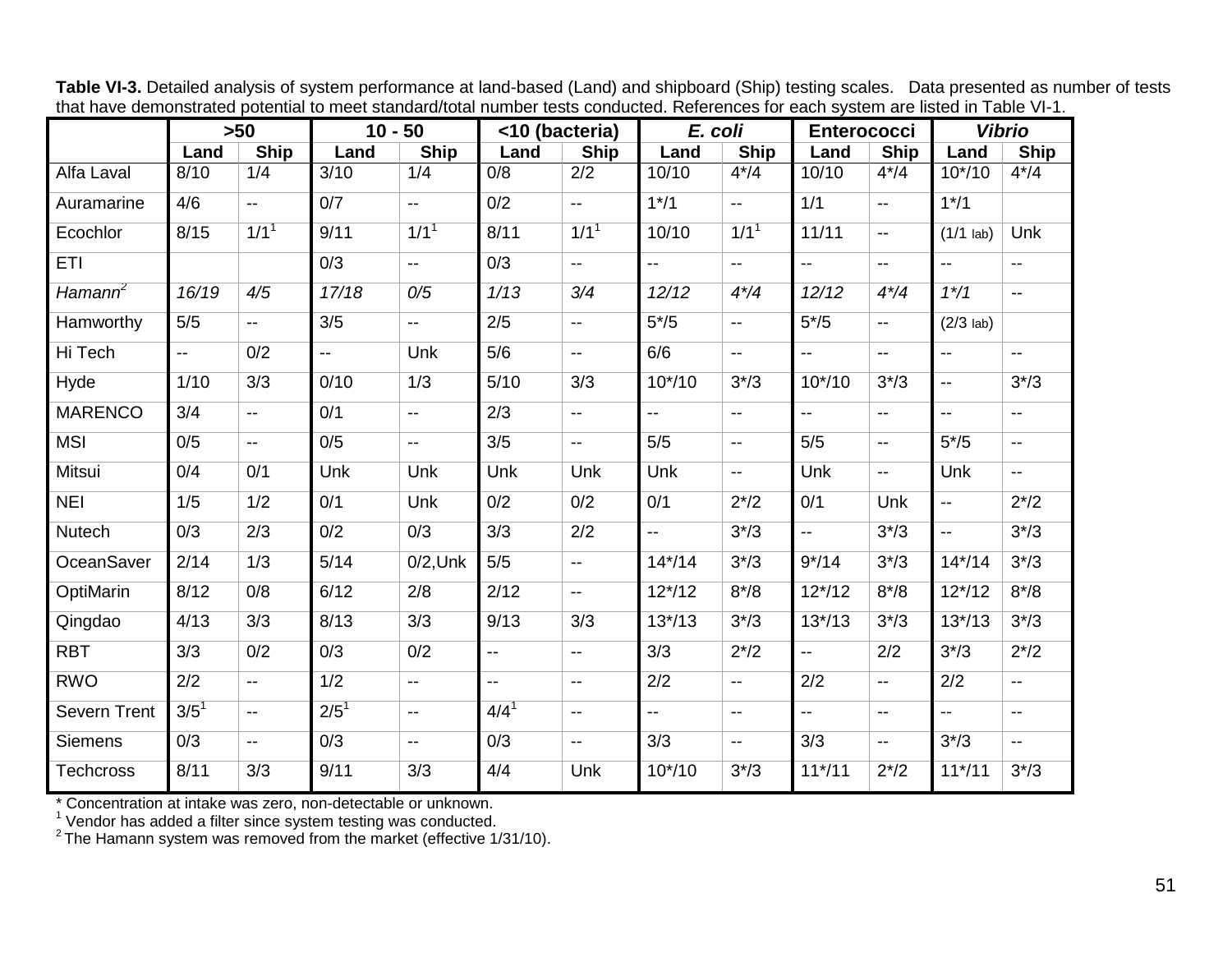The data presented in Table VI-3 are highly variable. Some systems reliably meet the standards during land-based testing, but fail to do so during shipboard testing. The reverse is also true. Others have demonstrated the potential to meet the standards in 100% of tests, but have only undergone one or two tests. As described earlier, much of the performance data for human health indicator species was collected when the initial pre-treatment concentration of microbes, particularly *Vibrio cholerae,* was zero, nondetectable or unknown. The IMO G8 Guidelines do not require testing organizations to "spike" testing water with microbes due to safety concerns. Testing can proceed in the absence of natural populations of these species. However, the conclusions drawn from these tests may be of questionable value because they do not demonstrate how effectively a system may eliminate such microbes under detectable concentration conditions. Conversely, data from laboratory tests that spike water with microbes before treatment provide valuable insight to the efficacy of systems to kill bacteria, *E. coli*, intestinal enterococci, and/or *Vibrio cholerae*.

In order to determine if systems are available to meet California standards on a consistent basis, Commission staff reviewed the data (Table VI-3) for systems that have conducted three or more tests per standard (land-based or shipboard) and have demonstrated the potential to meet each of the CA standards at least 50% of the time. Two treatment systems – Qingdao Headway Tech. and Techcross - meet these more rigorous criteria. Qingdao demonstrated the potential to meet California's standards in all shipboard tests (see Table VI-3), and Techcross demonstrated the potential to meet California's standards more than 70% of the time for all land-based tests. One additional system – Ecochlor – met the standard over 50% of the time for all organism classes during land-based testing, but was only tested once for *Vibrio cholerae* in the laboratory. Though this does not meet the more rigorous criteria of three tests or more, the laboratory test did involve evaluating system efficacy under spiked concentrations of *Vibrio* above levels present in the pre-treatment tests of other systems. As noted earlier, such laboratory testing provides as much, if not more insight into a system's ability to kill *Vibrio* as does data from land-based or shipboard tests. Thus, the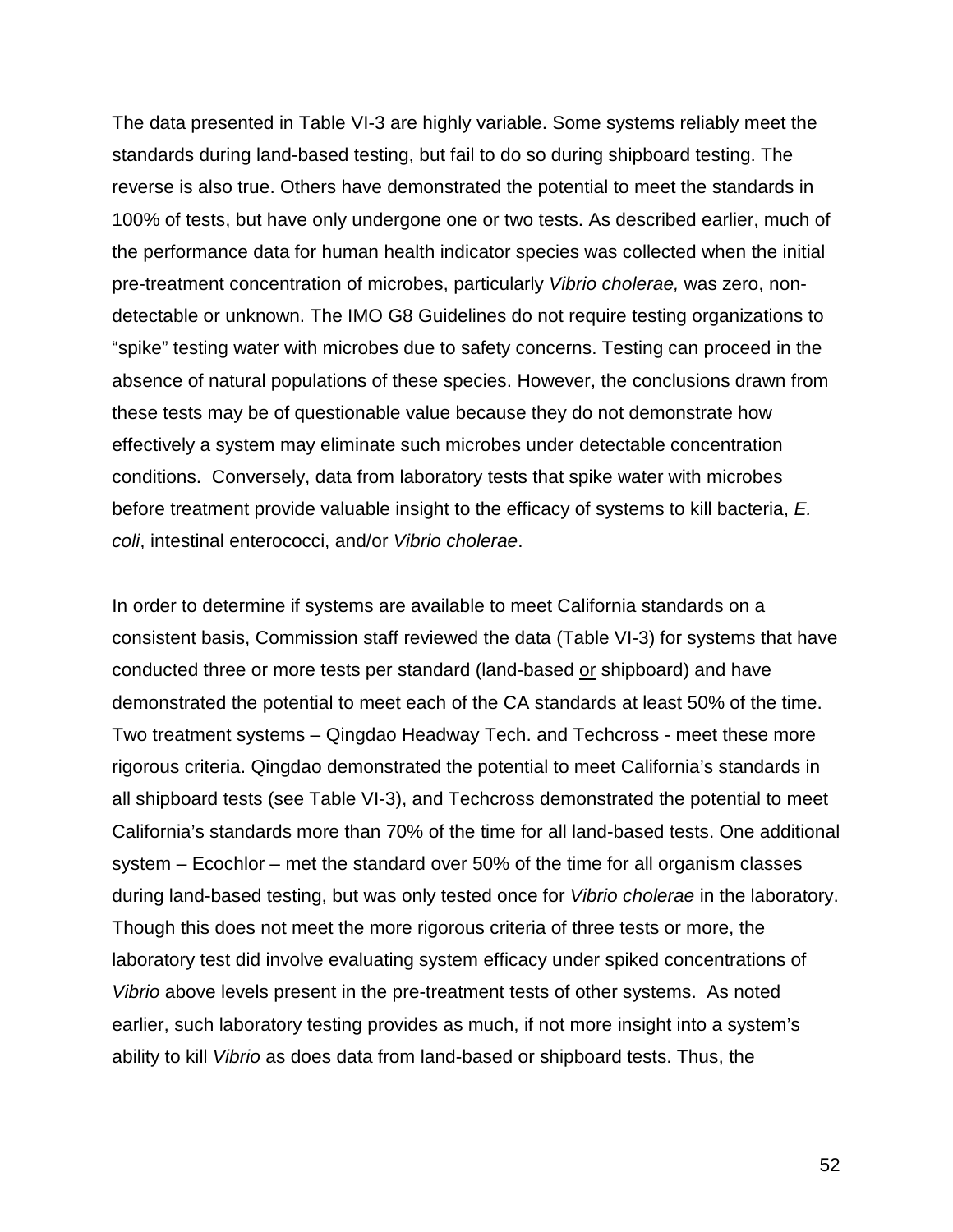Commission believes Ecochlor system also shows potential to meet California's standards under this more rigorous assessment.

Overall, this review of system performance indicates that progress is being made in the development of treatment systems to meet California's performance standards for the discharge of ballast water. Eight systems have demonstrated the potential (in at least one test) to meet California's performance standards (Table VI-1). A more stringent review indicates that two systems have demonstrated the potential to meet California's standards greater than 70% of the time over multiple tests. A third system meets all but the *Vibrio* standard greater than 50% of the time over multiple tests. However, that system did met the *Vibrio* standard in a single laboratory test using spiked concentrations of the bacteria above the pre-treatment levels present in land-based or shipboard tests of nearly all other systems. Thus, this third system also shows potential to meet California's standard using the more stringent assessment approach. No system has yet met California's standards 100% of the time for both land-based and shipboard testing. As noted repeatedly throughout this document, evaluations in this report do not constitute endorsement, approval, or guarantee that a ballast water treatment system will meet California's standards for all vessels and all scenarios. The Commission does not have the authority to approve treatment systems.

Commission staff have consulted with the vendors of systems that have demonstrated the potential to comply with California's standards, and at this time, two vendors (Ecochlor and Qingdao Headway Tech.), are willing to self-certify that their systems will meet California's standards. California does not require this certification for operation in California waters, but this certification may help assuage some concerns by vessel owners/operators about the availability of systems for use. Ultimately, however, vessel owners/operators must closely scrutinize the available data to ensure that systems will meet California's standards on a regular basis given the configuration of the vessel, piping/water flow requirements, normal transit routes and water quality conditions.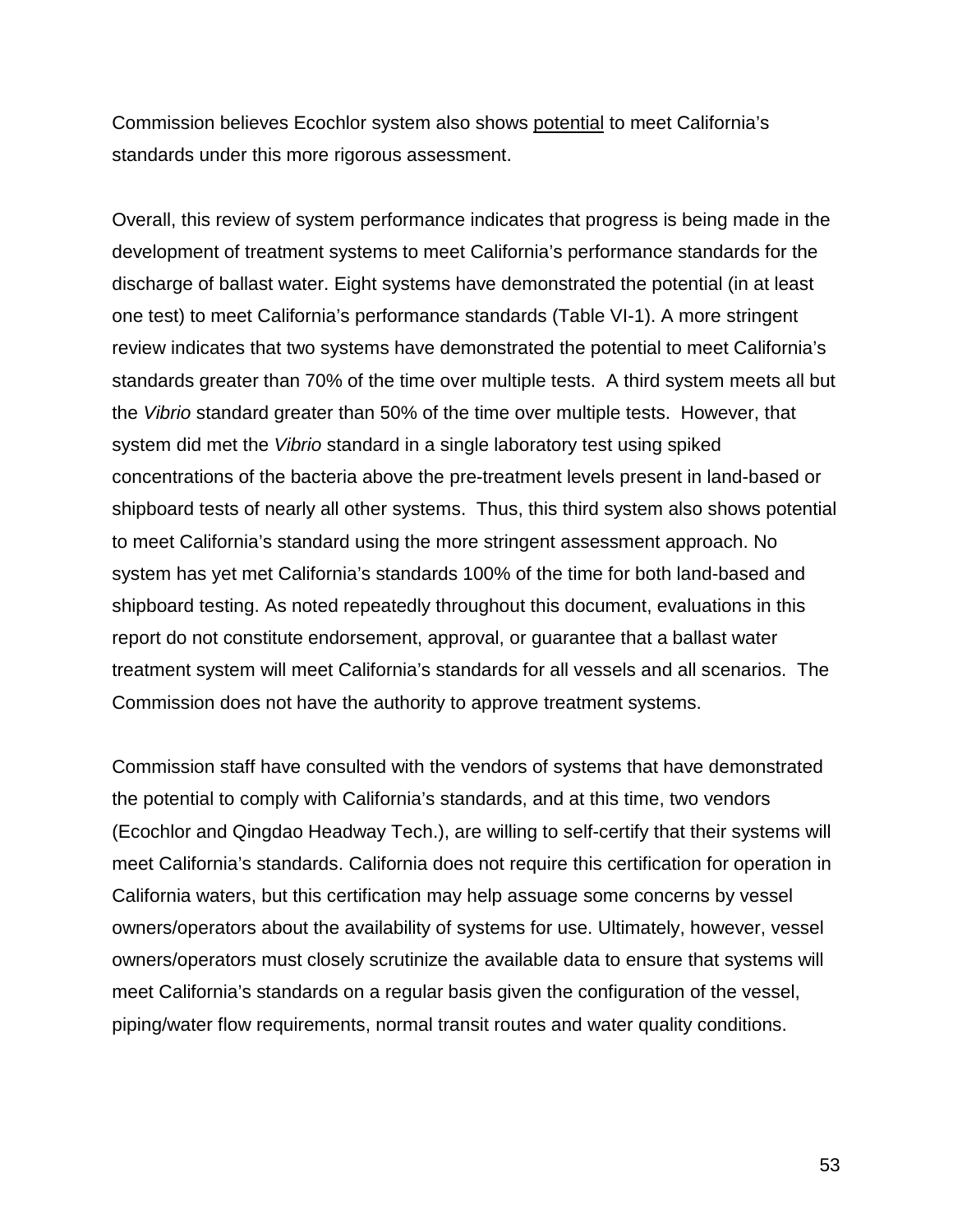# **Availability**

Many factors play into system availability including industry demand (i.e. how many ships need to buy systems) and commercial availability (i.e. are there enough systems being sold to meet industry demand). Of the eight systems that demonstrated the potential to meet California's standards, all eight are commercially available at this time (see Lloyd's Register 2010). As noted in the efficacy section, the Hamann Evonik Degussa system was pulled from the market in 2010 due to toxicity concerns. It is more difficult to gauge how many vessels with a ballast water capacity greater than 5000 metric tons will be built that will need to purchase systems for the implementation of the standards in 2012. As shown in Figure VI-1, the majority the vessels calling on California ports have a total ballast water capacity of greater than 5000 MT.



**Figure VI-1.** Number of unique vessels that arrived to California ports between January, 2000 and March, 2010 as a function of ballast water capacity (MT).

Between January 2000 and March 2010, 6353 unique vessels with a ballast water capacity greater than 5000 MT arrived at California ports (Figure VI-1). Presuming a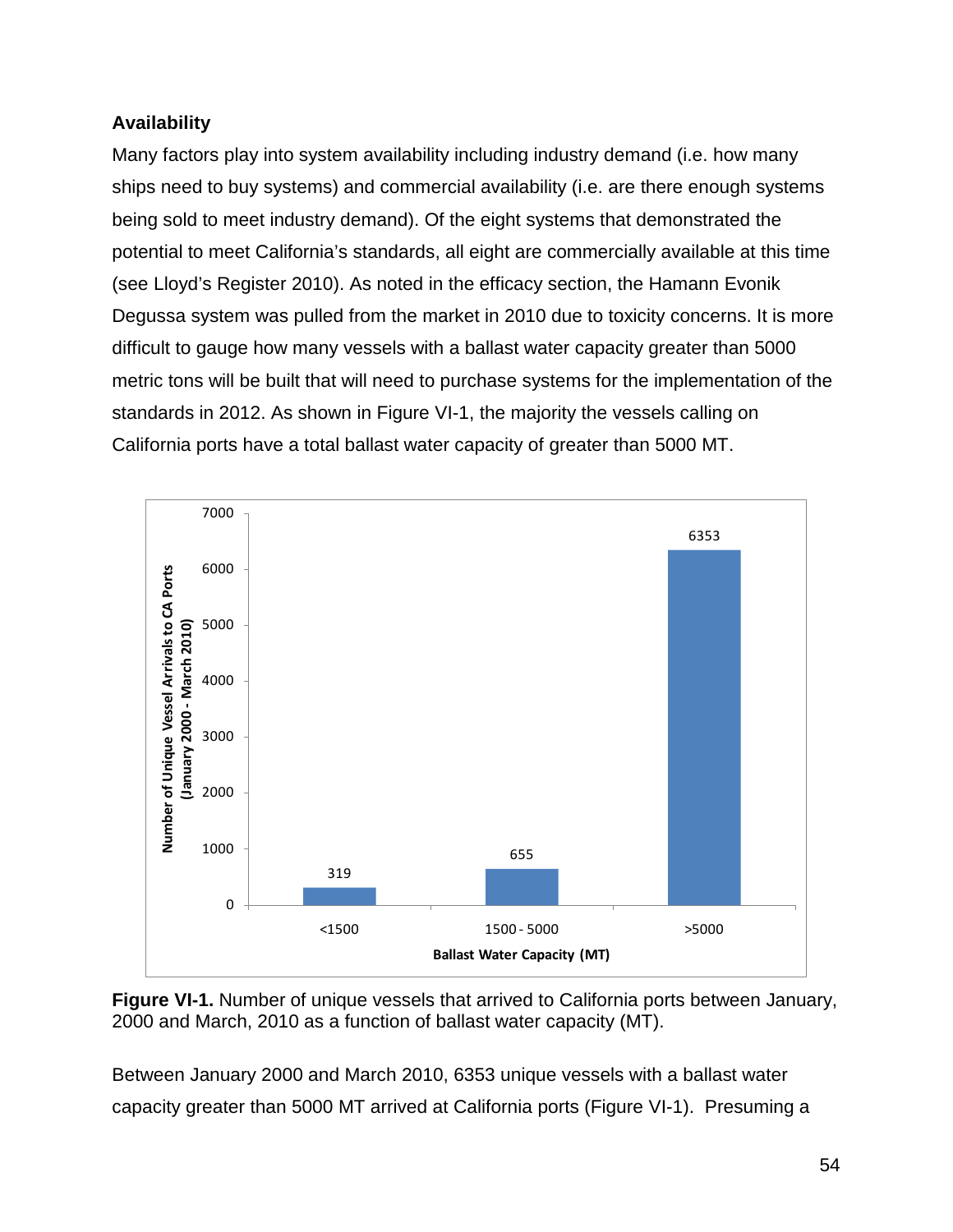20-year vessel replacement cycle (Reynolds, K., pers. comm. 2010), approximately 5% (=318) of these 6353 vessels may be replaced by new vessels and be required to meet the performance standards in 2012. As only 20% of vessels, on average, discharge ballast in California waters (Falkner et al. 2007), an even smaller number of vessels (~ 64) will likely require treatment system usage. Distributed among the eight treatment systems that have demonstrated the potential to comply with California's performance standards and are commercially available, that equates to about eight systems per treatment vendor. That number would certainly fall within treatment system manufacturing capabilities. For example, Alfa Laval sold over thirty treatment systems in the last year (Marinelink 2010). However, caution should be made in interpreting these statistics, as the number of vessels in production and visiting California waters may vary based on economic conditions, and not all treatment systems are equally appropriate for all vessels.

System support is as important as commercial availability. Following installation, system developers will need to have personnel and infrastructure in place to troubleshoot and fix problems that arise during system operation. Maritime trade is a global industry, and vessel operators will need to have global support for onboard machinery. The Lloyd's Register (2010) report does not address the issue of after-purchase support of systems. The initial influx of systems into the marketplace will no doubt challenge developers to provide adequate service. Larger companies entrenched in the maritime logistics or equipment industries may already be prepared to respond to technological challenges and emergencies as they arise, but smaller ballast water treatment vendors may face an initial period to ramp-up service and access to replacement parts. Vendors claim that service will be available worldwide. Only time will tell, however, how well existing support networks can deal with this influx of new machinery, and if system support services will be adequate as California's performance standards are implemented for vessels with a ballast water capacity greater than 5000 MT in 2012.

While commercial availability and industry demand are two important components of this assessment of availability, the specific purpose of this report is to assess the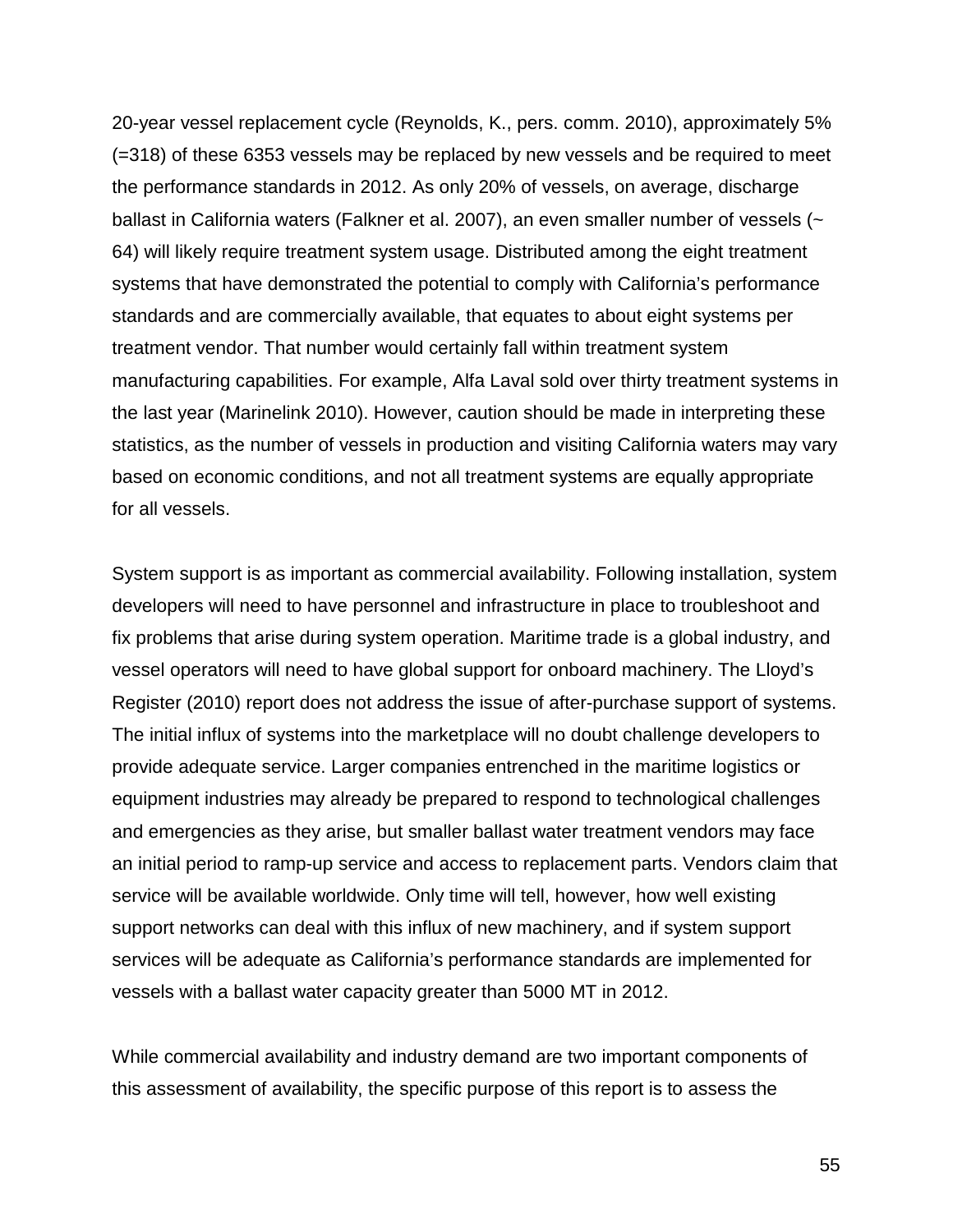availability of ballast water treatment systems for newly built vessels with a ballast water capacity greater than 5000 metric tons. The 2009 technology assessment report (see Dobroski et al. 2009a) did not specifically address the capacity of systems to treat large volumes of water – as will be necessary for this upcoming largest size class of vessels.

Systems must be able to treat all ballast on a vessel prior to discharge. For systems that treat on uptake and/or discharge - which includes all of the systems that have demonstrated the potential to meet California's standards (Table VI-4) – the total volumetric capacity of the vessel is not the determining factor. Instead, the treatment system must be able to keep pace with the flow rate of the vessel's ballast water pumps. Commission staff analyzed data on the number of ballast water pumps and the maximum pump rates for the fleet of vessels that call on California ports. It is difficult to pinpoint an average system treatment rate necessary for these vessels because, depending on a vessel's piping configuration, a vessel may need one system per pump or one system to treat water coming in or out from all pumps. Figures VI-2 and VI-3 illustrate the range of ballast water pump rates on vessels with a ballast water capacity of greater than 5000 MT that operate in California waters. The figures include both vessels that have discharged and have not discharged ballast in California waters, because all vessels have the potential to discharge ballast at some point either due to cargo operations or safety concerns. Figure VI-2 shows the maximum single pump rate per vessel, and Figure VI-3 shows the maximum combined pump rate per vessel.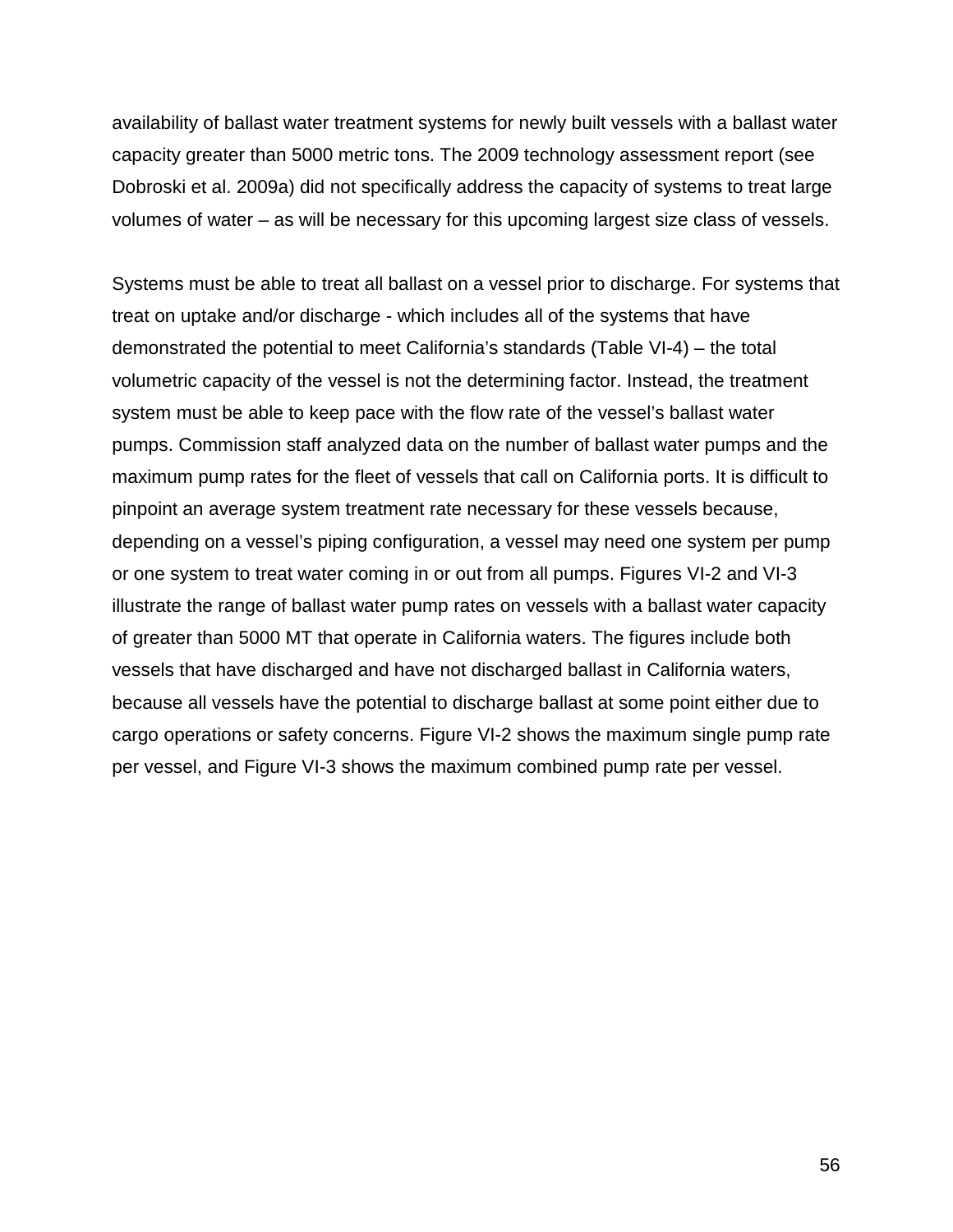**Table VI-4.** System Capacity and Timing of Treatment for Systems that Have Demonstrated Potential to Meet California's Performance Standards

| <b>System Manufacturer</b> | <b>Timing of Treatment</b>  | <b>Maximum System Capacity</b>          |
|----------------------------|-----------------------------|-----------------------------------------|
| Alfa Laval                 | Uptake and Discharge        | 2500 $m^3/h$                            |
| Ecochlor**                 | Uptake                      | Unlimited $($ >13000 m <sup>3</sup> /h) |
| <b>Hamworthy Greenship</b> | Uptake                      | 1000 m3/h per pump                      |
| <b>Hyde Marine</b>         | <b>Uptake and Discharge</b> | 6000 $m^3/h$                            |
| <b>OceanSaver</b>          | Uptake                      | Unlimited ( $>6000$ m <sup>3</sup> /h)  |
| OptiMarin                  | Uptake and Discharge        | 3000 $m^3/h$                            |
| Qingdao Headway            | <b>Uptake and Discharge</b> | 4500 $m^3/h$                            |
| Tech.**                    |                             |                                         |
| Techcross**                | Uptake and Discharge        | Unlimited (>5000 m3/h)                  |

\*\*Demonstrated potential to meet California's standards under more rigorous evaluation criteria: Showed potential more than 50% of the time in 3 or more tests.



**Figure VI-2.** Histogram of number of vessels with a total ballast water capacity greater than 5000 MT that have visited California ports and their maximum ballast water pump rate for any single pump (m $3/h$ ).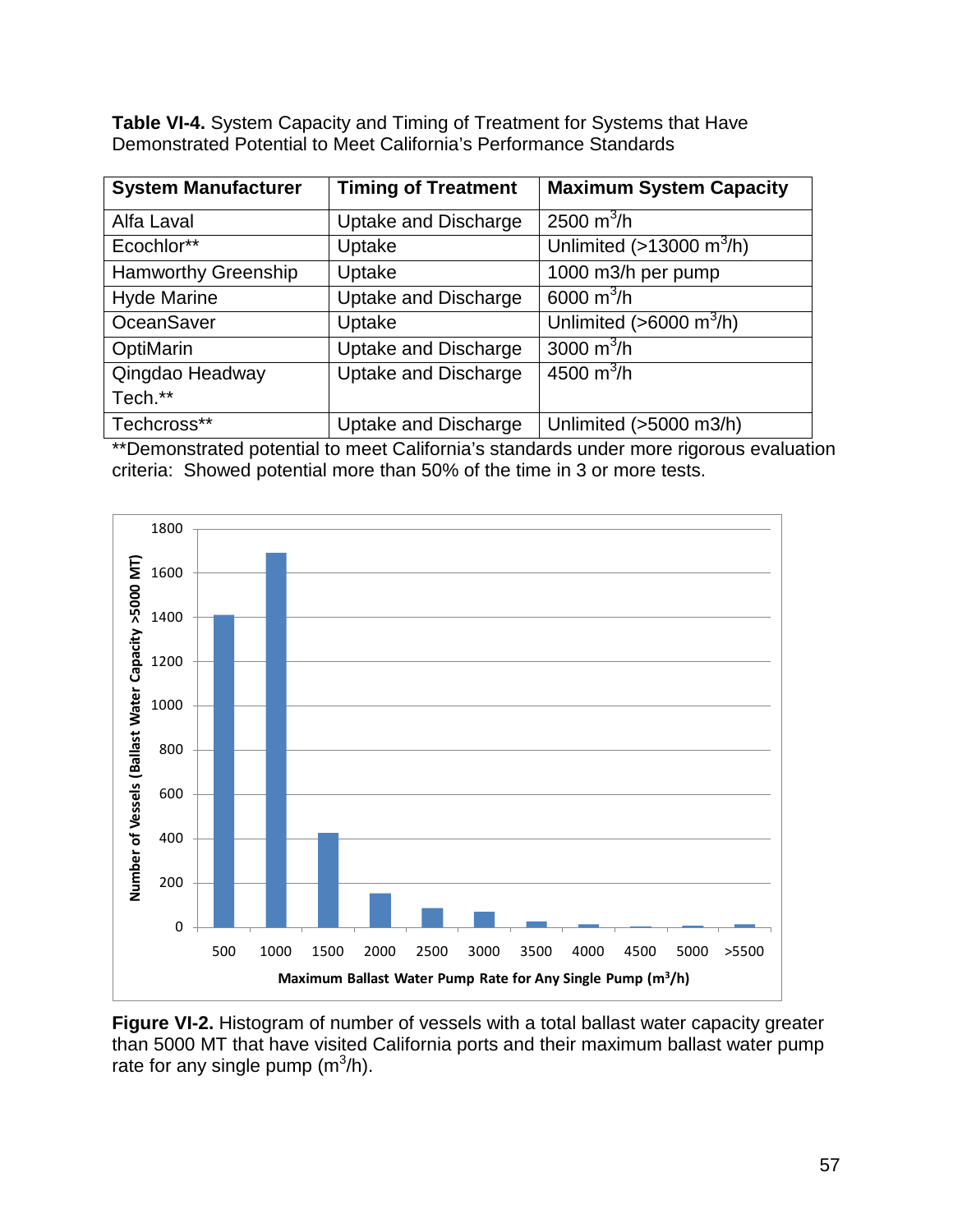

**Figure VI-3.** Histogram of number of vessels with a total ballast water capacity greater than 5000 MT that have visited California ports and their maximum combined ballast water pump rates (m<sup>3</sup>/h).

Taking into account both single and combined pump rates, the majority of vessels operating in California waters will need treatment systems that operate at rates between 250 and 3000 m<sup>3</sup>/h. A closer look at vessel pump rates reveals that treatment systems with a maximum rate of 2000 m<sup>3</sup>/h will accommodate over 80% of those vessels with a ballast water capacity of greater than 5000 MT that operate in California waters. Based on vendor supplied data (Table VI-4), seven of the treatment systems that have demonstrated the potential to meet California's performance standards are commercially available and are able to treat ballast water at a rate of 2000  $\text{m}^3\text{/h}$ . All three of the systems that show potential for meeting the standards under the more rigorous consistency criteria can accommodate much higher pump rates of 4500 m ${}^{3}/$ h or more. Many systems are modular, and vendors note that systems can be combined to accommodate a wide variety of flow rates. Therefore vessel owners and operators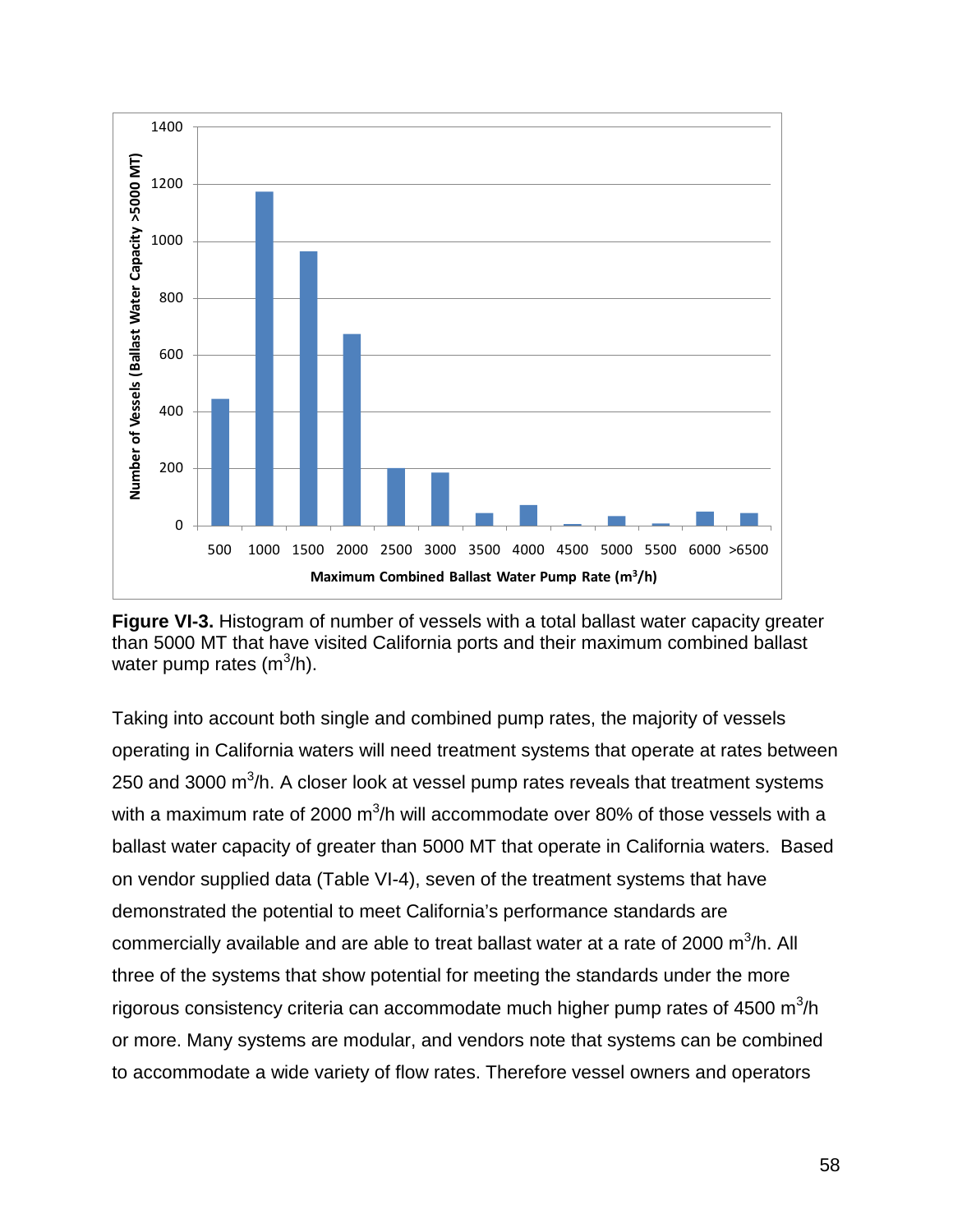should consult with treatment vendors to determine if systems are available to treat the appropriate flow rates given the piping and tank configurations of each vessel.

For systems that do not treat on uptake and/or discharge, total ballast water capacity, and not ballast pump flow rate, is the determining factor for system size. Of the 46 systems reviewed in this report, only six treat ballast in-tank during the voyage (see Lloyd's Register (2010) for additional information on timing of treatment), and none of these systems have demonstrated the potential to meet California standards. At this time there is insufficient information available to evaluate whether or not these systems will be able to accommodate the range of ballast water capacities of vessels operating in California waters. As these systems undergo additional testing, Commission staff will gather information in order to assess the ability of these systems to treat the largest size class of vessels operating in California waters.

#### **Environmental Regulation and Impact Assessment**

An effective ballast water treatment system must consistently comply with both performance standards for the discharge of ballast water and applicable environmental safety and water quality laws, regulations and permits. The discharge of treated ballast should not impair water quality so it impacts the beneficial uses of the State's receiving waters (e.g. recreation, fisheries, fish/wildlife habitat). The IMO, federal government and individual states have developed specific limits for discharge constituents and/or whole effluent toxicity evaluation procedures in order to protect the beneficial uses of waterways from harmful contaminants. Commission staff has drawn on the environmental review of ballast water treatment systems and active substance constituents from all levels of government (international, federal, state) in the assessment of environmental risk from the 46 treatment systems reviewed here.

#### *International*

As discussed in Section III (Regulatory Overview), the IMO has established an approval process through Guideline G9 for treatment technologies using active substances (i.e. chemicals) to ensure systems are safe for the environment, ship, and personnel. The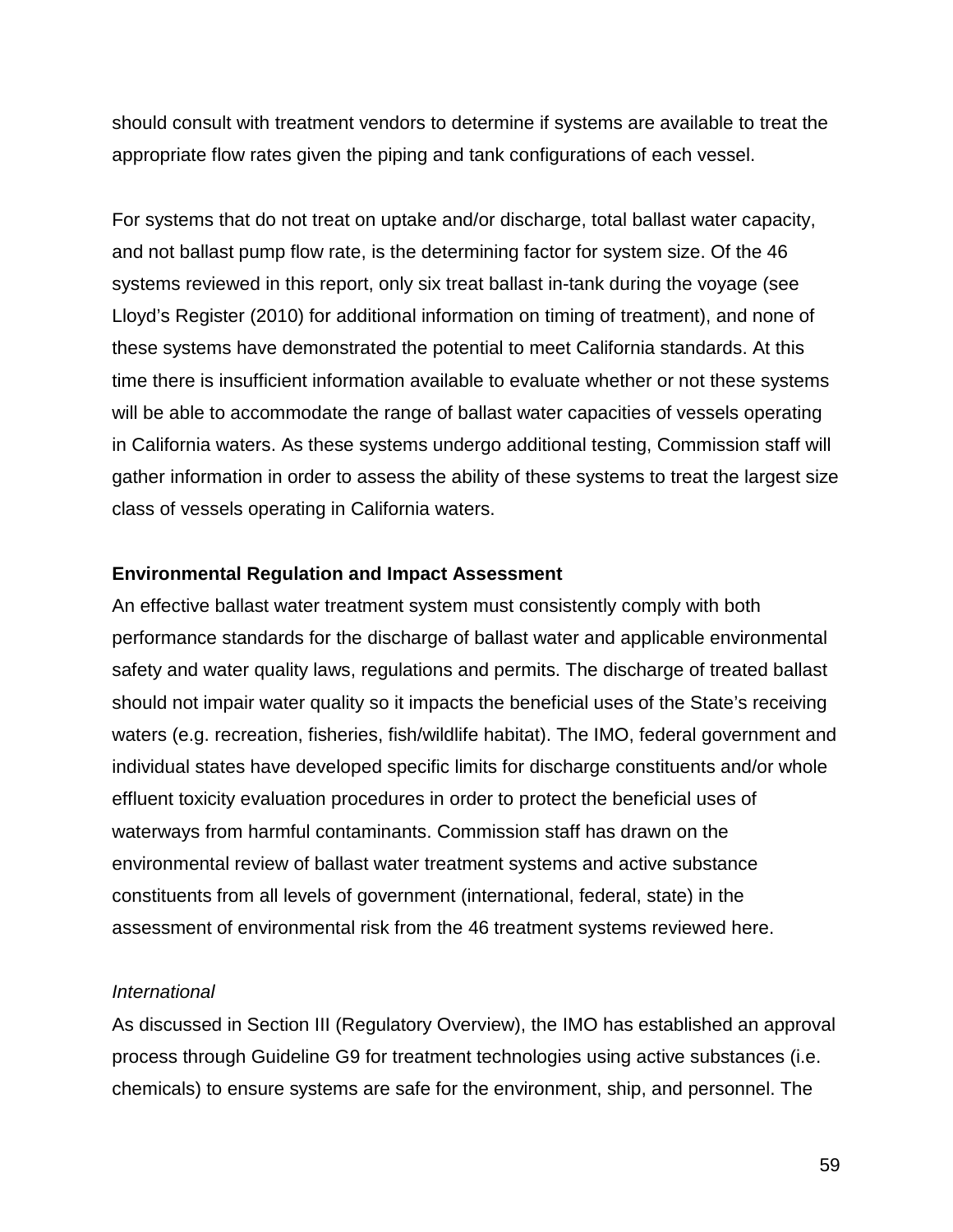two-step process is comprised of an initial "Basic Approval" utilizing laboratory test results to demonstrate basic environmental safety, followed by "Final Approval" based upon evaluation of the environmental integrity of the full-scale system. Guideline G9 of the Convention requires applicants to provide information identifying: 1) Chemical structure and description of the active substance and relevant chemical byproducts; 2) Results of testing for persistence (environmental half-life), bioaccumulation, and acute and chronic aquatic toxicity effects of the active substance on aquatic plants, invertebrates, fish, and mammals; and 3) An assessment report that addresses the quality of the tests results and a characterization of risk (MEPC 2008f). Systems that apply for Basic and Final Approval are reviewed by the IMO Joint Group of Experts on the Scientific Aspects of Marine Environmental Protection (GESAMP) – Ballast Water Working Group (BWWG) in accordance with the procedures detailed in Guideline G9. The Guideline does not address system efficacy, only environmental safety (MEPC 2008f).

#### *Federal*

Outside of the USCG's Shipboard Technology Evaluation Program (STEP), ballast water treatment systems are not currently approved for use in compliance with federal ballast water management requirements. Consequently, there is no formal environmental impacts assessment process (like that of IMO) for ballast water treatment systems at the federal level. EPA, however, recognizes that ballast water treatment systems will be used both experimentally at the federal level and in compliance with state ballast water management requirements, and has therefore included provisions in the VGP for discharges from vessels employing ballast water treatment systems.

The effluent limits and best management practices described in the VGP are specific to those treatment systems that make use of biocides. Under the permit, all biocides that meet the definition of a "pesticide" under the Federal Insecticide, Fungicide, and Rodenticide Act (FIFRA; 7 U.S. Code § 136 *et seq*.) must be registered for use with the EPA. Biocides generated onboard a vessel solely through the use of a "device" (as defined under FIFRA) do not require registration. Additionally, the permit sets a limit for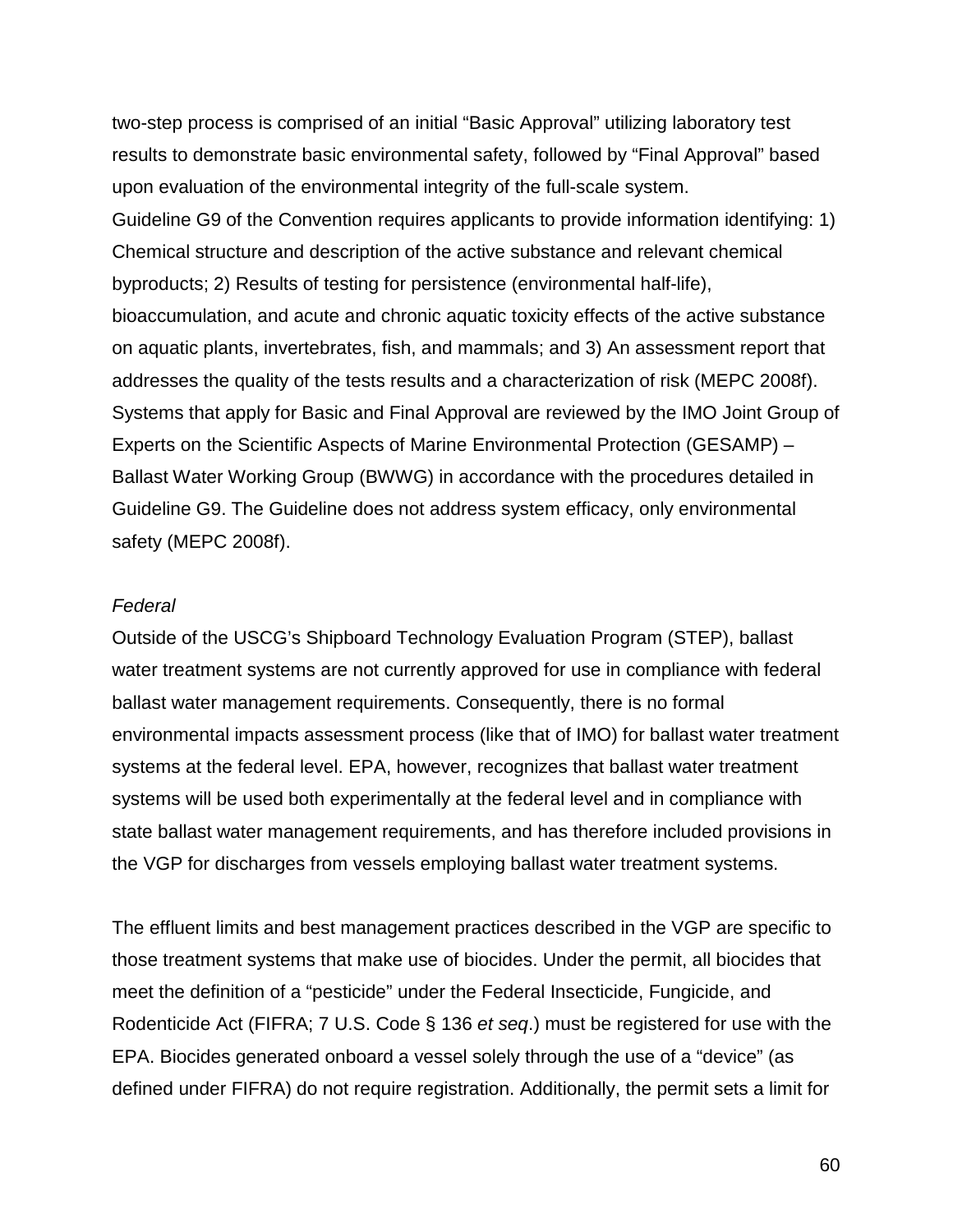Total Residual Chlorine (TRC; instantaneous maximum = 100 µg/l) in ballast water discharge, and states that discharges of other biocides or residuals must not "exceed acute water quality criteria as listed in EPA's 1986 Quality Criteria for Water [the Gold Book], or any subsequent revisions" (EPA 2008). Systems that use biocides or produce derivatives which lack applicable EPA Water Quality Criteria must conduct Whole Effluent Toxicity testing to determine chronic toxicity levels. Systems that do not meet the Water Quality Criteria or chronic toxicity limits may be required to cease discharging and must apply for coverage under an individual NPDES permit.

Vessels participating in the STEP must comply with the VGP and additionally conform to the environmental compliance requirements associated with STEP participation including: 1) Compliance with the National Environmental Policy Act process; 2) Due diligence by the applicant in providing requested biological and ecological information and obtaining necessary permits from regulatory agencies; and 3) A provision that systems found to have an adverse impact on the environment or present a risk to the vessel or human health will be withdrawn from the program (USCG 2006).

#### *States*

As discussed in Section III, several states established ballast water management programs and performance standards requirements through the Section 401 certification of the Vessel General Permit. This certification also provided states a mechanism to set water quality criteria for ballast water discharges. Chlorine was a toxicant of concern for many states, particularly those located on the Great Lakes. Several states chose to establish limits for Total Residual Chlorine (TRC) in ballast discharges that were substantially more stringent than the limit established by the VGP  $(= 100 \mu q/l)$ . Massachusetts, for example, set a TRC limit of 10  $\mu q/l$  in discharges from experimental treatment systems. Several states also established conditions requiring evaluation of acute and chronic impacts from treated discharges.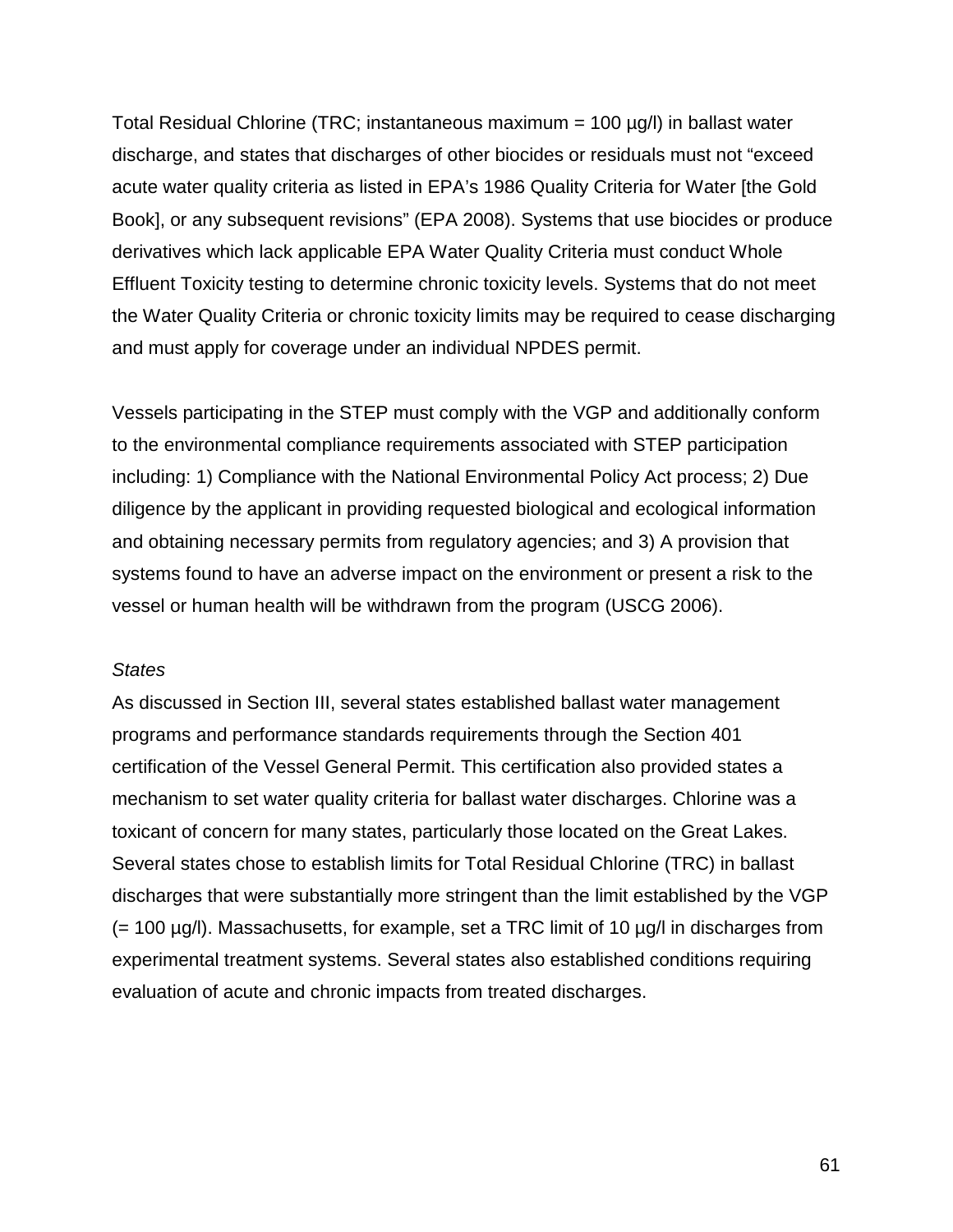#### *State of Washington*

The State of Washington's evaluation of environmental impacts from the discharge of treated ballast water has proved an invaluable resource to Commission staff. The Washington State Department of Ecology developed a framework for "Establishing the Environmental Safety of Ballast Water Biocides" in 2003, and revised it in 2008 to be included as Appendix H in the *Laboratory Guidance and Whole Effluent Toxicity Test Review Criteria* manual (Washington State Department of Ecology 2008, available at http://www.ecy.wa.gov/pubs/9580.pdf). Thus far, three systems have completed toxicity testing in accordance with Washington requirements (Table VI-5).

The tests used in the Washington State framework for evaluating ballast water biocides include EPA-approved acute and sensitive life stage toxicity tests on invertebrate, fish and algal species. One ISO test on growth inhibition of a marine diatom is also required in order to be consistent with international testing requirements. If treated ballast water might be discharged more than once in the same location during a week or in sensitive marine areas in the state, then EPA chronic tests or Washington State tests using Pacific herring may also be required to determine the biocide environmental safety. The results of the toxicity testing are used to set system discharge conditions such as maximum concentration or minimum degradation time (Washington State Department of Ecology 2008).

#### *California*

California does not have a formal environmental impact evaluation process for the discharge of ballast water that has undergone treatment. Vessels that discharge in California waters must comply with the applicable provisions of the EPA's VGP including any California-specific conditions added by the State Water Resources Control Board through the Section 401 certification process. California's Section 401 certification requires that vessel discharges contain no hazardous wastes as defined in California law or hazardous substances as listed in the certification letter (see Water Board 2009). Discharges may not contain an oily sheen, noxious liquid substance residues, and detergents may not be used to disperse hydrocarbon sheens. For more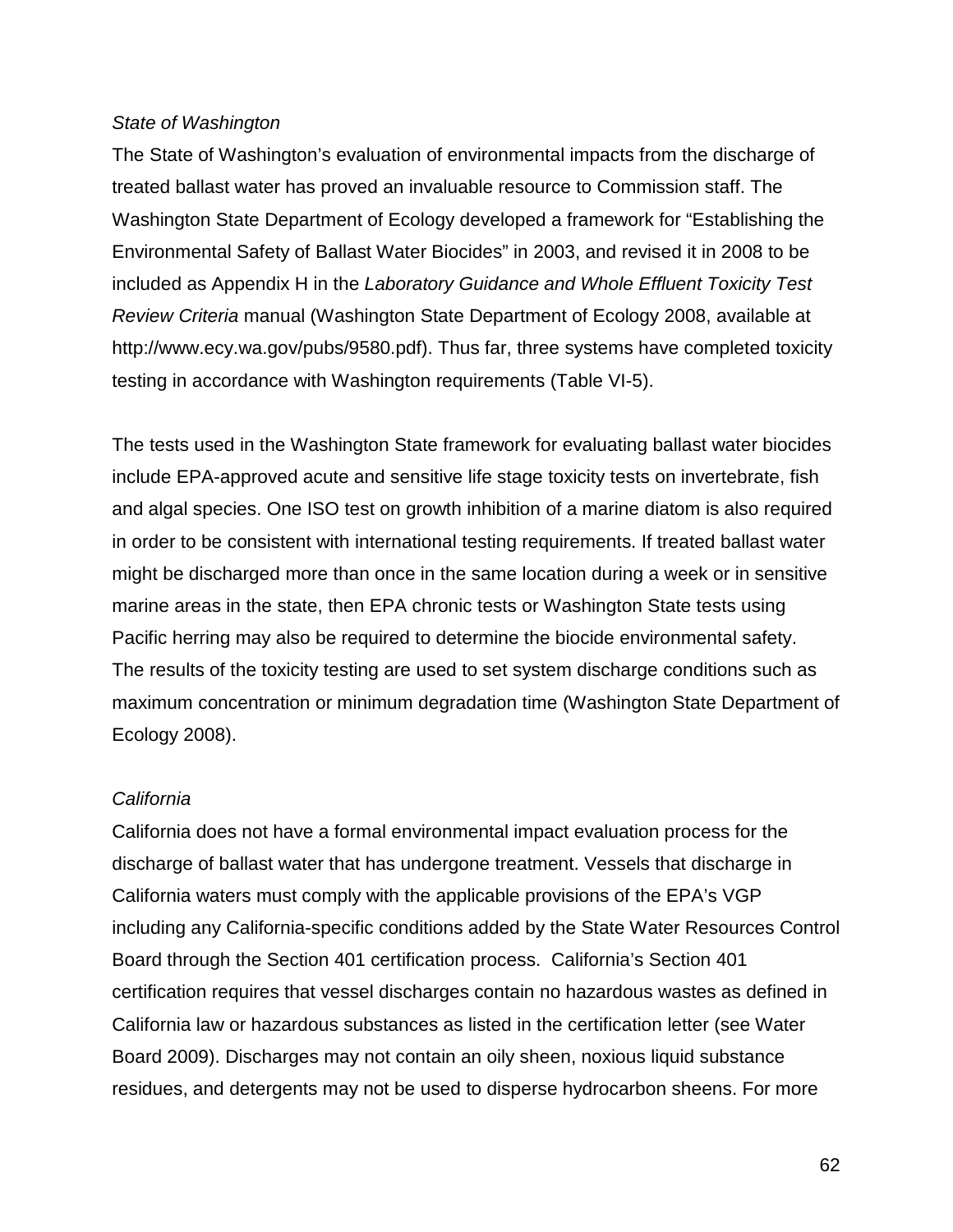information go to [http://www.swrcb.ca.gov/water\\_issues/programs/index.shtml](http://www.swrcb.ca.gov/water_issues/programs/index.shtml) and review the section on vessel discharges under the clean beaches/ocean programs.

#### *Environmental Assessment of Treatment Systems*

Staff has compiled environmental assessment reports and water quality data reported to the IMO, as well as information made available to the State of Washington and Commission staff, to assess available treatment systems for potential environmental impacts to California waters. The IMO active substance approval documents, in particular, have proved to be a valuable resource to assess a treatment system's broadscale environmental safety prior to comparison of specific system effluent constituents to the VGP and California water quality objectives.

Of the 46 treatment systems reviewed for this report, 28 use a biocide or chemical additive in the treatment process (Table VI-5), and will therefore require monitoring of discharges for chemical residuals. An assessment of the potential impacts from all possible chemicals and residuals associated with the use of these treatment technologies cannot be adequately addressed in this report and is the purview of the California Water Board and the EPA. Instead, Commission staff has focused this environmental assessment on total residual chlorine (TRC) concentrations in discharged ballast water because both the VGP and the Water Board (through the California Ocean Plan; see Water Board (2005)) have identified TRC as a particular concern due to its widespread toxicity to all organisms. Currently, California defers regulation of TRC in discharged ballast water to the EPA through the VGP. All vessels that discharge ballast in California waters must comply with the EPA VGP limit for TRC (= instantaneous maximum of 100 µg/l in discharged waters). Vendors and vessel owners/operators must consult with the Water Board and EPA to ensure that vessel discharges comply with all other applicable effluent requirements.

Table VI-5 lists the active substances and summarizes the status of environmental approvals/assessments for each of the technologies reviewed in this report. Where applicable, the available data has been analyzed to determine whether or not treated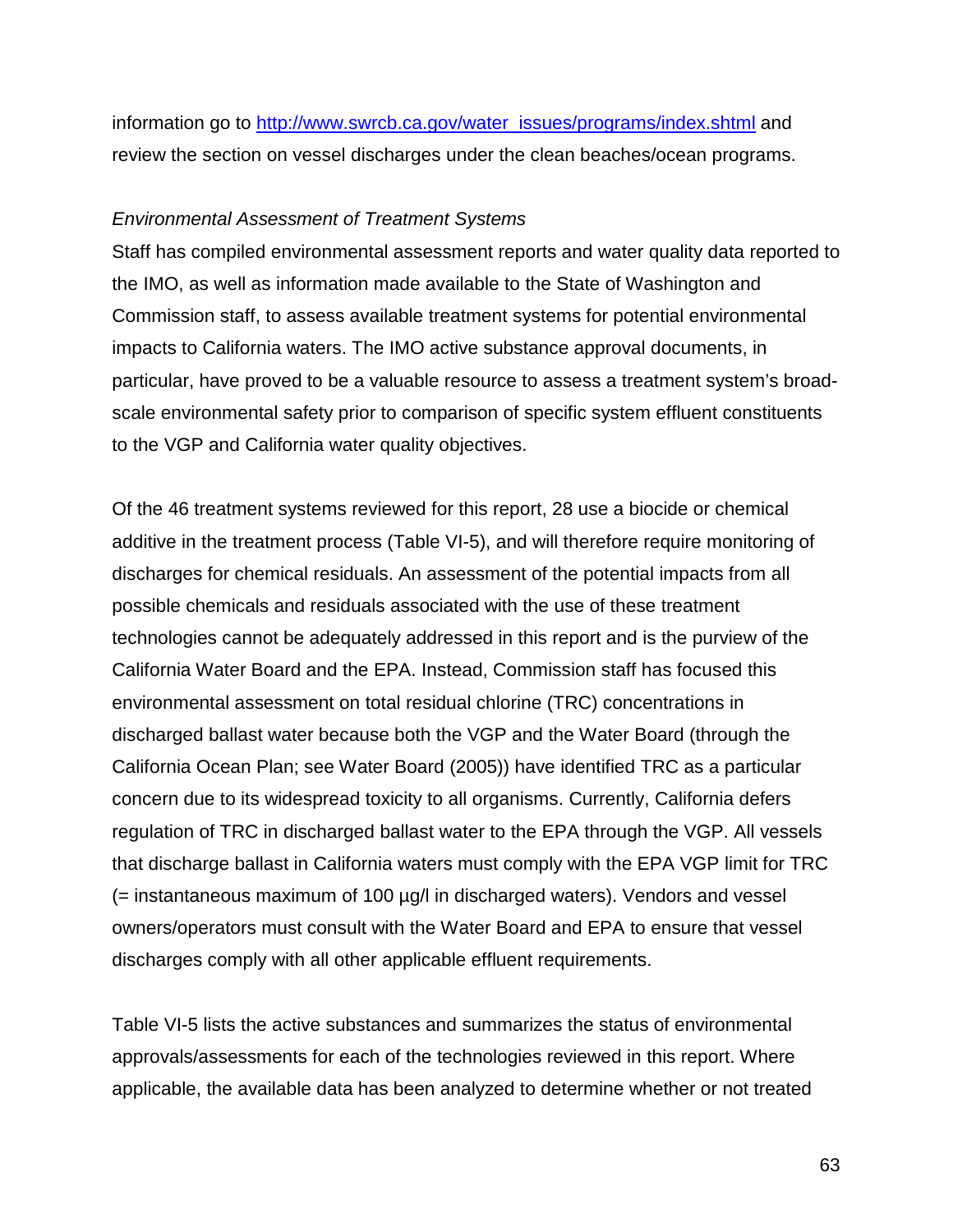ballast would comply with the EPA water quality objective for TRC in ballast water discharge (= instantaneous maximum of 100  $\mu$ g/l in discharged waters). Many systems have initiated toxicity testing of treated discharges and have applied to IMO for Basic and Final Approval. The IMO Basic Approval application, however, may include data from general literature review or laboratory analysis of system toxicity. Until such time that a system submits a full dossier of whole effluent toxicity data as required for IMO Final Approval, it will be difficult to anticipate the potential environmental impacts to California waters from the discharge of treated ballast from a fully functioning treatment system. Currently only twelve treatment systems have received Final Approval from IMO (Table V-1, VI-5).

The "pesticide" registration requirement under FIFRA is one mechanism to regulate and assess the impacts to U.S. federal waters from biocide use in treatment systems. The thorough chemical safety analysis and registration process required under FIFRA has been completed by two systems - Hamann Evonik Degussa (removed from the market in 2010) and Ecochlor (Albert, R., pers. comm. 2010). FIFRA, however, does not apply to chemicals that are generated onsite and used in place (e.g. generated and used by a vessel). Most treatment systems using biocides generate that chemical through onboard electrochemical processes, and thus will not be subject to FIFRA registration. This exception provides significant room for systems to operate in U.S. waters without any kind of federal biocide regulation except as provided by the VGP, and at this time, it is uncertain how EPA will enforce the permit's provisions.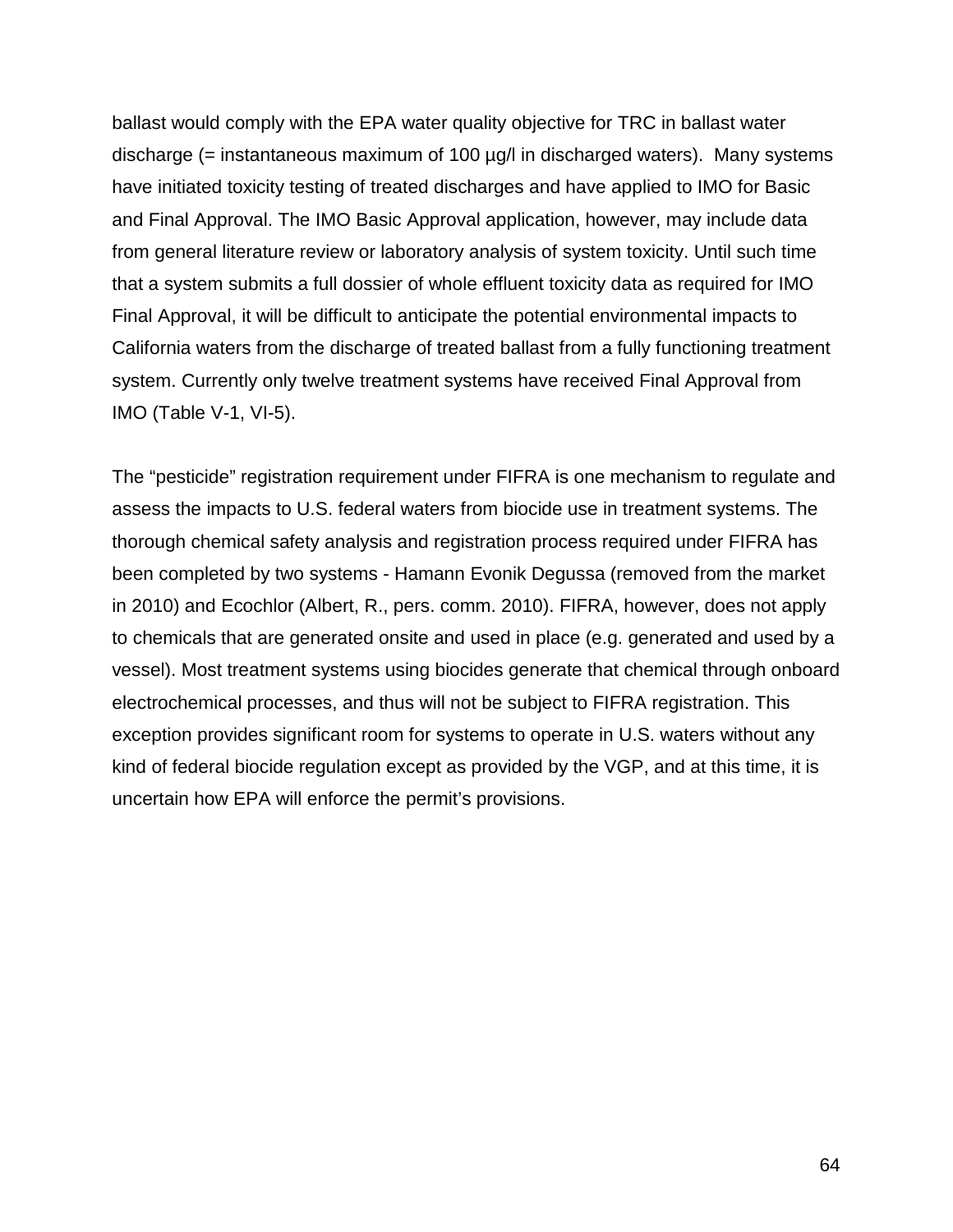| <b>Manufacturer</b>                              | <b>Active Substance</b>                                                                                                      | <b>Toxicity</b><br><b>Testing</b><br><b>Conducted</b> | <b>Environmental Related</b><br><b>Approvals</b>                 | <b>VGP TRC</b><br>Compliant?                             | <b>Source</b> |
|--------------------------------------------------|------------------------------------------------------------------------------------------------------------------------------|-------------------------------------------------------|------------------------------------------------------------------|----------------------------------------------------------|---------------|
| 21st Century Shipbuilding                        | superoxide, oxygen radical, hydroxyl radical,                                                                                | $\mathsf{X}$                                          | <b>IMO Basic</b>                                                 | (100 ug/l)<br>Y                                          | 117           |
|                                                  | electron, ozone                                                                                                              |                                                       |                                                                  |                                                          |               |
| Alfa Laval                                       | free radicals                                                                                                                | $\sf X$<br>$\overline{\mathsf{x}}$                    | <b>IMO Basic and Final</b>                                       | Y<br>$\overline{Y}$                                      | 86, 135, 137  |
| Aquaworx ATC Gmbh                                | n/a (UV, cavitation bubble)                                                                                                  |                                                       | <b>IMO Basic</b>                                                 |                                                          | 111           |
| atg UV Technology                                | $n/a$ (UV)                                                                                                                   |                                                       |                                                                  |                                                          |               |
| ATLAS-DANMARK                                    | hyplochlorous acid, ozone, hydrogen<br>peroxide, chlorine dioxide, hydrogen, sodium<br>hydroxide                             |                                                       |                                                                  |                                                          | 125           |
| Auramarine Ltd.                                  | $n/a$ (UV)                                                                                                                   | $\mathsf X$                                           |                                                                  |                                                          | 4             |
| <b>Brillyant Marine LLC</b>                      |                                                                                                                              |                                                       |                                                                  |                                                          |               |
| <b>Coldharbour Marine</b>                        | n/a (deoxygenation)                                                                                                          |                                                       |                                                                  |                                                          |               |
| COSCO/Tsinghua Univ.                             | $n/a$ (UV)                                                                                                                   | X                                                     | <b>IMO Basic</b>                                                 |                                                          | 105           |
| DESMI Ocean Guard A/S                            | hydroxyl radical, ozone                                                                                                      | X                                                     | <b>IMO Basic</b>                                                 |                                                          | 115           |
| Ecochlor                                         | chlorine dioxide                                                                                                             | X                                                     | IMO Basic, Rec WA Cond. <sup>1</sup>                             | Υ                                                        | 97,124        |
| EcologiQ                                         | yeast                                                                                                                        | $\sf X$                                               |                                                                  |                                                          | 6             |
| Electrichlor                                     | sodium hypochlorite                                                                                                          |                                                       |                                                                  |                                                          |               |
| <b>ETI</b>                                       | ozone                                                                                                                        | $\mathsf X$                                           |                                                                  |                                                          | 75            |
| Ferrate Treatment Tech.                          | ferrate                                                                                                                      |                                                       |                                                                  |                                                          |               |
| Hamann Evonik Degussa <sup>2</sup>               | Peraclean Ocean (peracetic acid, hydrogen<br>peroxide, acetic acid)                                                          | $\mathsf{X}$                                          | IMO Basic & Final, EPA<br>Reg., Rec. WA Conditional <sup>1</sup> |                                                          | 90,132        |
| <b>Hamworthy Greenship</b>                       | free active chlorine, total residual chlorine                                                                                | X                                                     | <b>IMO Basic and Final</b>                                       | Y                                                        | 93,100,109    |
| Hi Tech Marine                                   | $n/a$ (heat)                                                                                                                 |                                                       | New South Wales EPA                                              |                                                          | 175           |
| Hitachi/Mitsubishi                               | triiron tetraoxide, poly aluminum chloride,<br>poly acrylamide sodium acrylate                                               | X                                                     | <b>IMO Basic and Final</b>                                       |                                                          | 88,108        |
| <b>Hyde Marine</b>                               | $n/a$ (UV)                                                                                                                   | $\mathsf X$                                           |                                                                  |                                                          |               |
| Hyundai Heavy Ind. (1)<br>EcoBallast             | $n/a$ (UV)                                                                                                                   | $\sf X$                                               | <b>IMO Basic and Final</b>                                       |                                                          | 107,114       |
| Hyundai Heavy Ind. (2)<br><b>HiBallast</b>       | chlorine, bromine, sodium hypochlorite,<br>sodium hypobromite, hypochlorous acid,<br>hypobromous acid,                       |                                                       | <b>IMO Basic</b>                                                 | <b>Detection limit</b><br>of tests above<br>EPA standard | 119           |
| JFE Eng. Corp./TG Group                          | sodium hypochlorite                                                                                                          | $\pmb{\times}$                                        | <b>IMO Basic and Final</b>                                       | Y                                                        | 100,116       |
| Blank cells indicate that data was not available |                                                                                                                              |                                                       |                                                                  |                                                          |               |
|                                                  | WA Dept. of Ecology Water Quality Program has recommended Conditional Approval of the system to WA Dept. Fish and            |                                                       |                                                                  |                                                          |               |
|                                                  | Wildlife. As of the writing of this report, approval has not been granted.                                                   |                                                       |                                                                  |                                                          |               |
|                                                  | $2$ The Hamann Evonik Degussa system was temporarily removed from the market in 2010 due to environmental concerns regarding |                                                       |                                                                  |                                                          |               |
|                                                  | the toxicity of Peraclean Ocean in freshwater and cold water (see de Lafontaine et al. 2008, 2009).                          |                                                       |                                                                  |                                                          |               |

| Table VI-5. Summary of environmental assessment and approval of treatment systems                                            |  |
|------------------------------------------------------------------------------------------------------------------------------|--|
| Note: Table does not address whether or not toxicity testing was performed in accordance with the EPA Vessel General Permit. |  |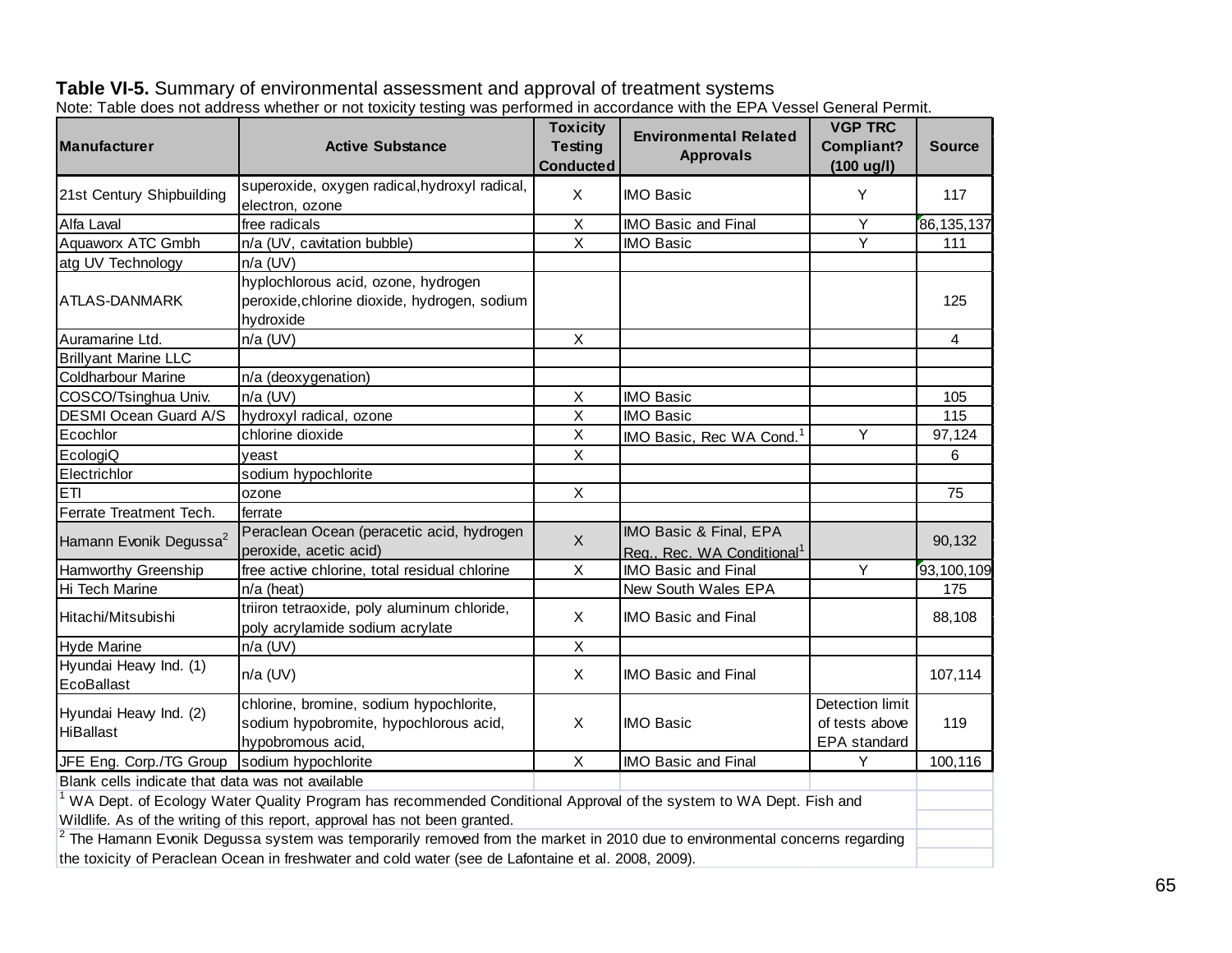| <b>Manufacturer</b>                              | <b>Active Substance</b>                                                                                           | <b>Toxicity</b><br><b>Testing</b> | <b>Environmental Related</b> | <b>VGP TRC</b><br>Compliant? | <b>Source</b> |
|--------------------------------------------------|-------------------------------------------------------------------------------------------------------------------|-----------------------------------|------------------------------|------------------------------|---------------|
|                                                  |                                                                                                                   | <b>Conducted</b>                  | <b>Approvals</b>             | $(100 \text{ ug/l})$         |               |
|                                                  | Cl <sub>2</sub> , hypochlorous acid, hypobromous acid,                                                            |                                   |                              | Detection limit              |               |
| Kwang San Co. Ltd.                               |                                                                                                                   | X                                 | <b>IMO Basic</b>             | of tests above               | 120           |
|                                                  | sodium hypochlorite, sodium hypobromite                                                                           |                                   |                              | <b>EPA</b> standard          |               |
| MAHLE Ind. GmbH                                  | $n/a$ (UV)                                                                                                        |                                   |                              |                              |               |
| <b>MARENCO</b>                                   | $n/a$ (UV)                                                                                                        |                                   |                              |                              |               |
| Maritime Solutions Inc.                          | $n/a$ (UV)                                                                                                        |                                   |                              |                              |               |
| <b>Mexel Industries</b>                          | yes, unknown                                                                                                      |                                   |                              |                              |               |
| <b>MH Systems</b>                                | n/a (deoxygenation)                                                                                               |                                   |                              |                              |               |
| Mitsui Engineering                               | ozone                                                                                                             | X                                 | <b>IMO Basic</b>             | N                            | 84, 104, 114  |
| <b>NEI</b>                                       | n/a (deoxygenation)                                                                                               | $\sf X$                           |                              |                              | 11            |
| NK Co. Ltd.                                      | ozone, total residual oxidant                                                                                     | X                                 | <b>IMO Basic and Final</b>   | Y                            | 98,106,114    |
| ntorreiro                                        | yes, unknown                                                                                                      |                                   |                              |                              |               |
| Nutech 03 Inc.                                   | ozone                                                                                                             | X                                 |                              | N                            | 195           |
| OceanSaver                                       | free and total residual oxidant                                                                                   | $\overline{\mathsf{x}}$           | <b>IMO Basic and Final</b>   | Y                            | 95, 101, 146  |
| OptiMarin                                        | $n/a$ (UV)                                                                                                        | X                                 |                              | Y                            | 136           |
| Panasia Co.                                      | $n/a$ (UV)                                                                                                        | $\overline{\mathsf{x}}$           | <b>IMO Basic and Final</b>   | Y                            | 91,94,110     |
| <b>Pinnacle Ozone Solutions</b>                  | ozone                                                                                                             |                                   |                              |                              |               |
| Qingdao Headway Tech                             | hydroxyl radical, hypochlorous acid,                                                                              | X                                 | <b>IMO Basic</b>             | Y                            | 121, 126, 147 |
|                                                  | hypochlorite, hydrogen peroxide                                                                                   |                                   |                              |                              |               |
| Resource Ballast Tech.                           | ozone, hydroxyl radicals, hypochlorite                                                                            | X                                 | <b>IMO Basic and Final</b>   | N                            | 87, 112, 124  |
| RWO Marine Water Tech.                           | hydroxyl radicals, free active chlorine                                                                           | $\mathsf{X}$                      | <b>IMO Basic and Final</b>   | $\mathsf{N}$                 | 89, 103, 114  |
|                                                  |                                                                                                                   |                                   | IMO Basic, Rec. WA           |                              |               |
| Severn Trent DeNora                              | sodium hypochlorite, sodium bisulfite                                                                             | $\pmb{\times}$                    | Conditional <sup>1</sup>     | Y                            | 49,122        |
| <b>Siemens</b>                                   | sodium hypochlorite, sodium hypobromite,                                                                          |                                   |                              |                              |               |
|                                                  | oxygenated species, oxygen, hydrogen                                                                              | X                                 | <b>IMO Basic</b>             | Y                            | 78,113        |
| Sunrui CFCC                                      | hypochlorite, hypobromite, chloramines,                                                                           |                                   |                              |                              |               |
|                                                  | bromamines                                                                                                        | X                                 | <b>IMO Basic</b>             |                              | 118           |
| Techcross Inc.                                   | hypochlorite, hypobromite, ozone, hydroxyl                                                                        |                                   |                              |                              |               |
|                                                  | radicals, hydrogen peroxide                                                                                       | X                                 | <b>IMO Basic and Final</b>   | Y                            | 83,96,100     |
| Wartsila                                         | $n/a$ (UV)                                                                                                        |                                   |                              |                              |               |
| Blank cells indicate that data was not available |                                                                                                                   |                                   |                              |                              |               |
|                                                  | WA Dept. of Ecology Water Quality Program has recommended Conditional Approval of the system to WA Dept. Fish and |                                   |                              |                              |               |
|                                                  | Wildlife. As of the writing of this report, approval has not been granted.                                        |                                   |                              |                              |               |

#### **Table VI-5 (continued).** Summary of environmental assessment and approval of treatment systems Note: Table does not address whether or not toxicity testing was performed in accordance with the Vessel General Permit

66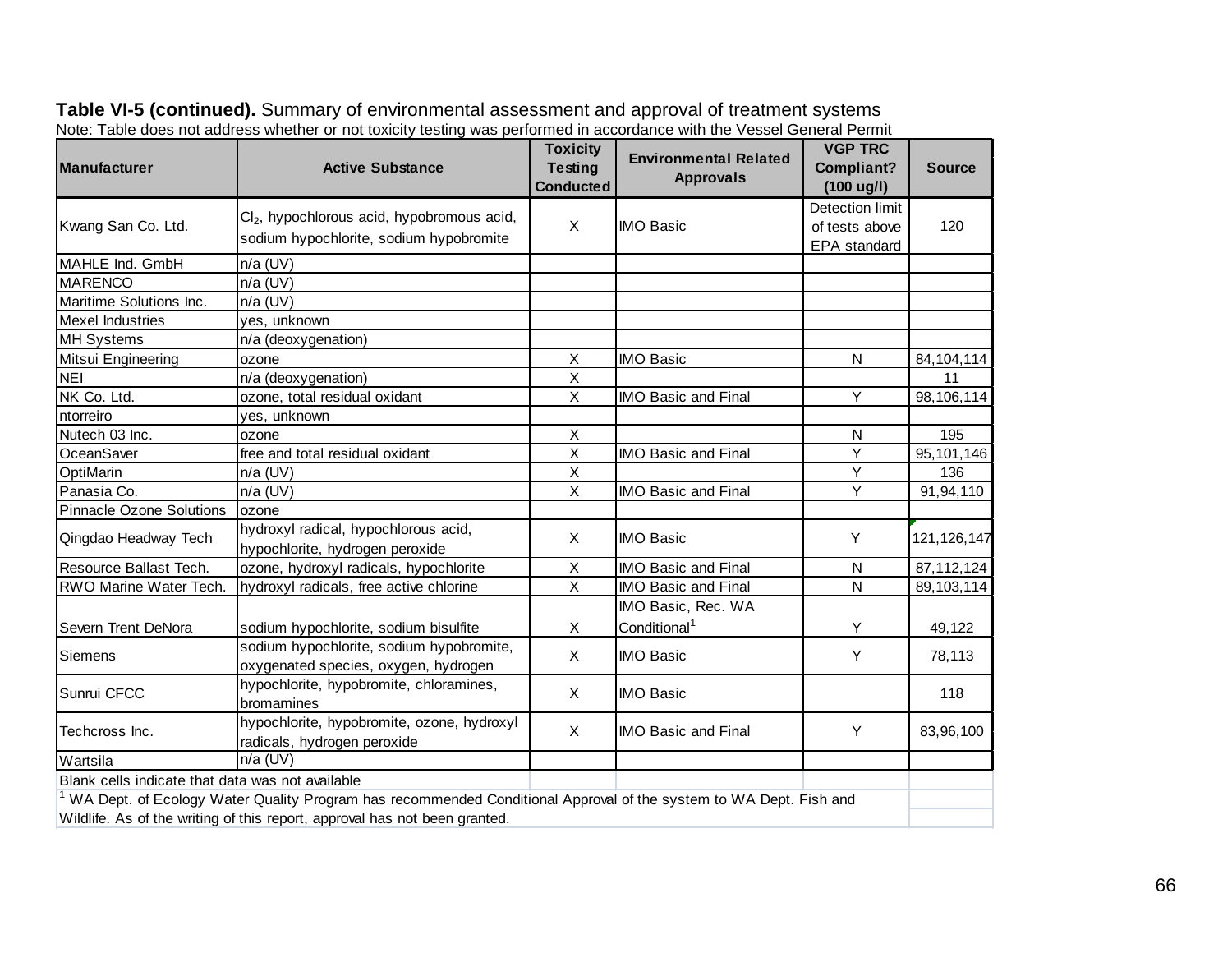A system's availability for use in California waters is dependent on its ability to meet all of the EPA's and California's environmental laws, regulations and permits for vessel discharges - not simply the performance standards. While it is the purview of the EPA and the Water Board to review and regulate the effluent from treatment systems used on vessels, Commission staff is working to educate technology vendors, particularly those from foreign countries, about the EPA's water quality objectives. Staff also encourages vendors to consult with the Water Board to ensure that systems meet California's Section 401 provisions in the VGP.

As a first step towards assessing system environmental impacts, staff has attempted to compile data on TRC in treated effluent because of its broad-scale toxicity, and because so many systems use chlorine and related byproducts in the treatment process. Of the 46 systems reviewed, 21 have data available for TRC in the treated effluent. Based on the available data, 14 appear to meet the EPA VGP objective (California defers to the EPA VGP for regulation of TRC in vessel discharges) of 100 µg/L or less of TRC (Table VI-5). Of the eight systems that demonstrated the potential to meet California's performance standards for the discharge of ballast water and that are commercially available, seven have data demonstrating TRC compliance with the EPA VGP objective. The only system without TRC data, Hyde, uses a filtration/UV system that should not generate any chlorine residuals. Clearly, not all treatment systems will meet California's and EPA's stringent water quality standards. However, it is difficult to assess at this time whether systems are simply unable to meet the standards or whether additional water quality data must be gathered from operation of full-scale systems under real world scenarios. Commission staff will continue to work with the Water Board, vessel owners/operators and technology vendors to ensure that systems are tested with California and federal water quality objectives in mind and that the information is made available to interested parties.

#### **Economic Impacts**

An assessment of the economic impacts associated with the implementation of performance standards and the use of treatment technologies requires consideration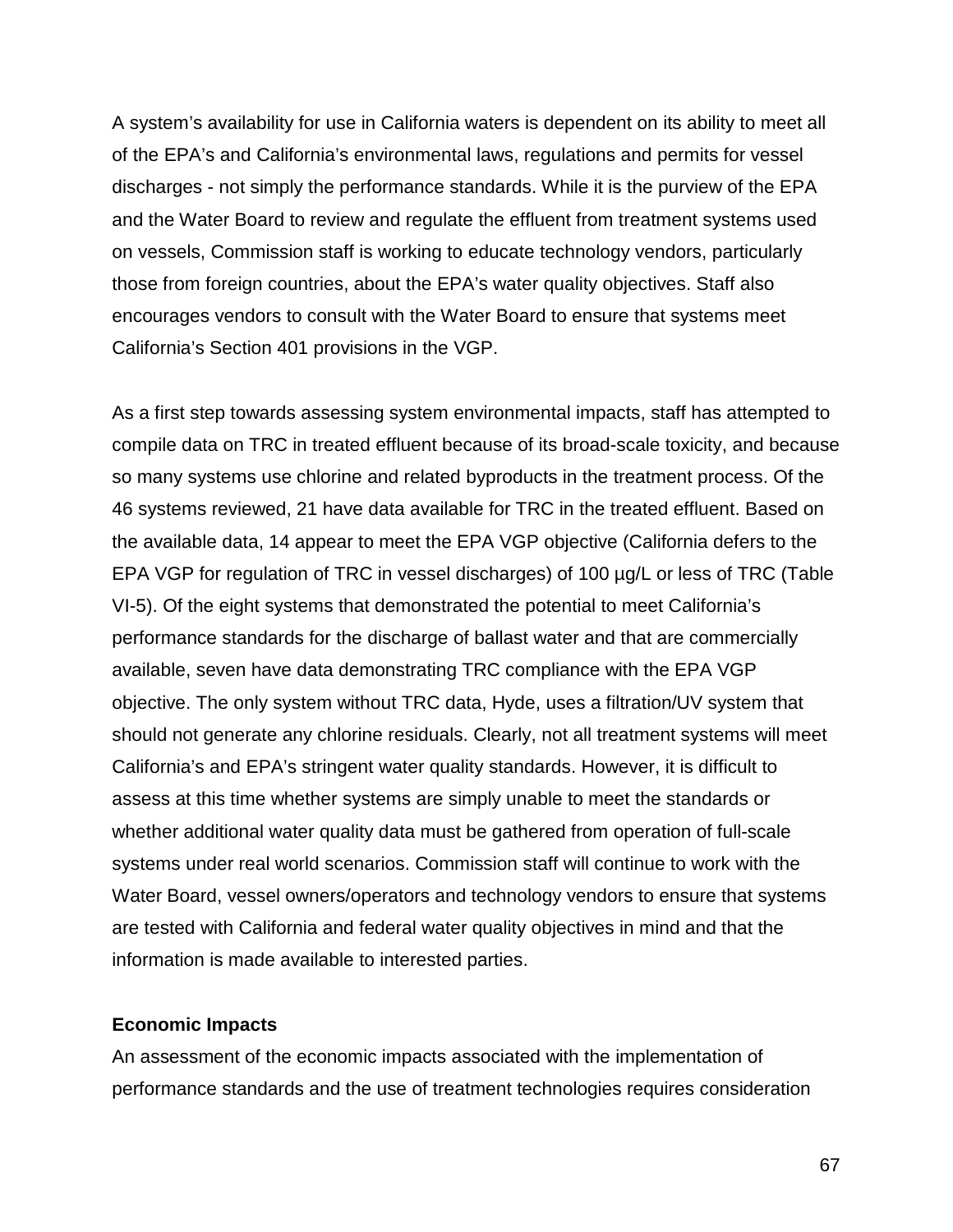not only of costs connected with the purchase, installation and operation of treatment systems, but also the costs of NIS introductions if performance standards are not met. As discussed in the Introduction (Section II), the U.S. has suffered major economic losses as a result of attempts to control and eradicate NIS (aquatic and terrestrial; Carlton 2001, Lovell and Stone 2005, Pimentel et al. 2005). NIS can also cause direct economic losses by reducing yield (i.e. aquaculture), reducing the value of commodities, increasing health care costs, or by reducing tourism-based revenues. For example, evidence strongly indicates that a toxogenic strain of *Vibrio cholera* was transported via ships from South America to the U.S. Gulf coast in 1991, resulting in the closure of Mobile Bay (Alabama) shellfish beds. Economic damages for the short-term localized closure are estimated at over \$700,000 (Lovell and Drake 2009). Prince Edward Island oyster operations in Canada lose approximately \$1.5 million annually due to mortality caused by the nonindigenous seaweed *Codium fragile* (Colautti et al. 2006). The rate of new introductions is increasing (Cohen and Carlton 1998, Ruiz and Carlton 2003) which suggests that economic impacts will likely increase as well.

California had the largest ocean-based economy in the U.S. in 2004, ranking number one for employment, wages and gross state product (NOEP 2010a). California's natural resources contribute significantly to the coastal economy. For example, in 2007 total landings of fish were over 380 million pounds, valued at more than \$120 million (NOEP 2010b). Squid, the top revenue-generating species in 2007, brought in almost \$30 million (NOEP 2010b). Millions of people visit California's coasts and estuaries each year, spending money on recreational activities that are directly related to the health of the ecosystem. Annually, over 150 million visits are made to California's beaches: approximately 20 million for recreational fishing, over 65 million for wildlife viewing, and over 5 million for snorkeling or scuba diving (Pendleton 2009). Direct expenditures for recreational beach activities alone likely exceed \$3 billion each year (Kildow and Pendleton 2006). In total, the tourism and recreation industries accounted for almost \$12 billion of California's gross state product in 2004 (NOEP 2007). NIS pose a threat to these and other components of California's ocean economy including fish hatcheries and aquaculture, recreational boating, and marine transportation.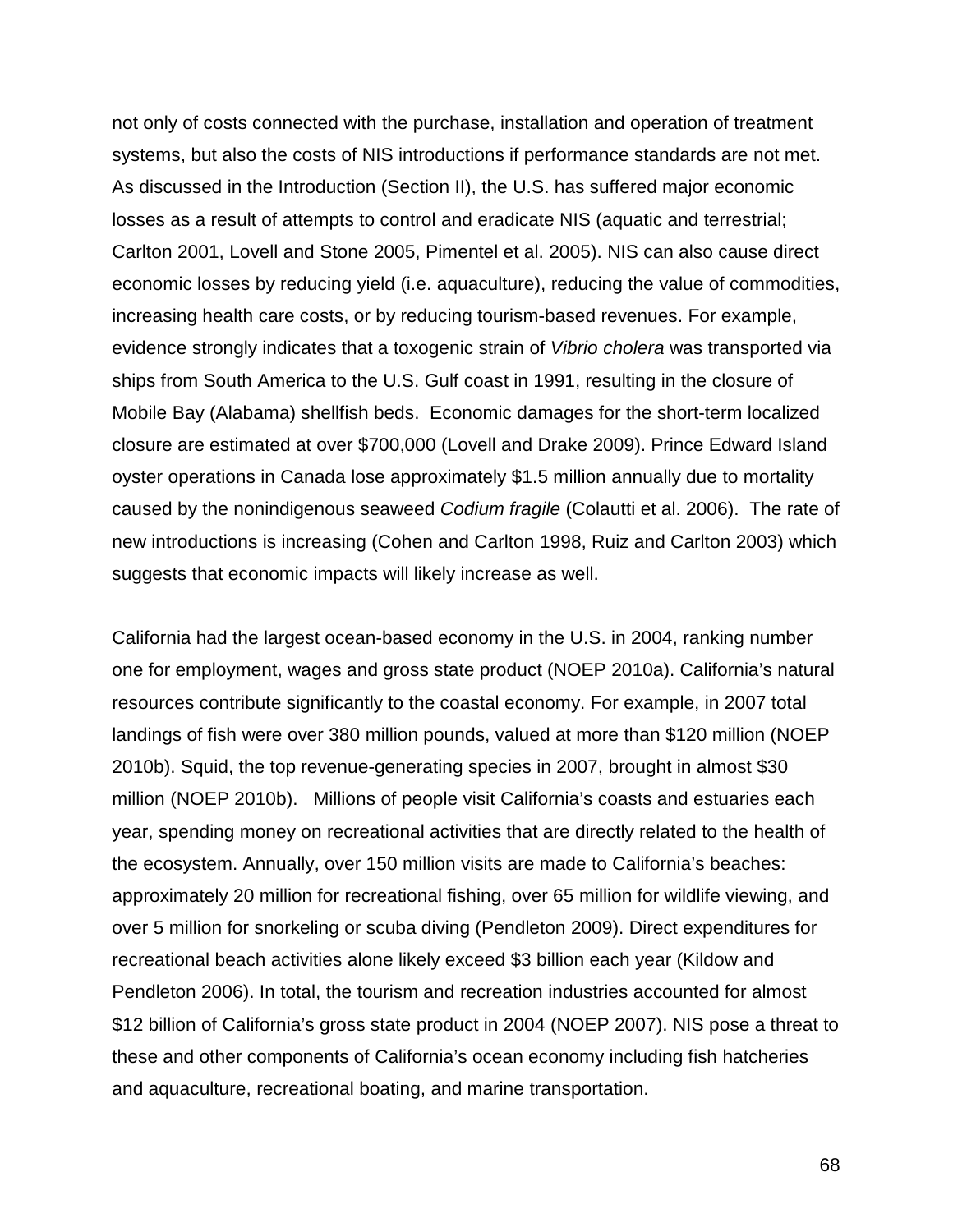The use of ballast water treatment technologies to combat NIS introductions will involve economic investment on the part of ship owners. This investment reflects not only initial capital costs for the equipment and installation, but also the continuing operating costs for replacement parts, equipment service and shipboard energy usage. Cost estimates are strongly linked to vessel-specific characteristics including ballast water capacity, ballast pump rates and available space. Additionally, the retrofit of vessels already in operation (existing vessels) with ballast water treatment technologies may cost significantly more than installation costs for newly built vessels due to: 1) The necessity to rework existing installations (plumbing, electric circuitry); 2) Non-optimal arrangement of equipment that may require equipment be broken into pieces and mounted individually; 3) Relocation of displaced equipment; and 4) Time associated with lay-up (Reynolds, K., pers. comm. 2007). Nonetheless, the use of these treatment technologies will help minimize or prevent future introductions of NIS and relieve some of the future economic impacts associated with new introductions.

Many treatment technology vendors are hesitant to release costs because system prices still represent research and development costs and do not reflect the presumably lower costs that would apply once systems are in mass production. In the 2010 Lloyd's Register report, only 22 of 41 technologies profiled provided estimates of system capital expenditures (equipment and installation) and half (20) provided estimates of system operating expenditures (parts, service, and energy usage; Table VI-6). Commission staff has also acquired some data on capital and operating costs. Capital expenditure costs are dependent on system size. A 200 cubic meters per hour (m $3/h$ ) capacity system may require an initial capital expenditure between \$20,000 and \$630,000 with an average cost of \$291,000 (Lloyd's Register 2007, Lloyd's Register 2010, Commission data from technology vendors 2007-2008) – down \$96,500 from 2009 (see Dobroski et al. 2009a). A 2000  $m^3$ /h capacity system ranges from \$50,000 to \$2,000,000 with an average cost of \$892,500 per system (Lloyd's Register 2007, Lloyd's Register 2010, Commission data from technology vendors 2007-2008). The average cost of the large capacity systems has not changed since Dobroski et al.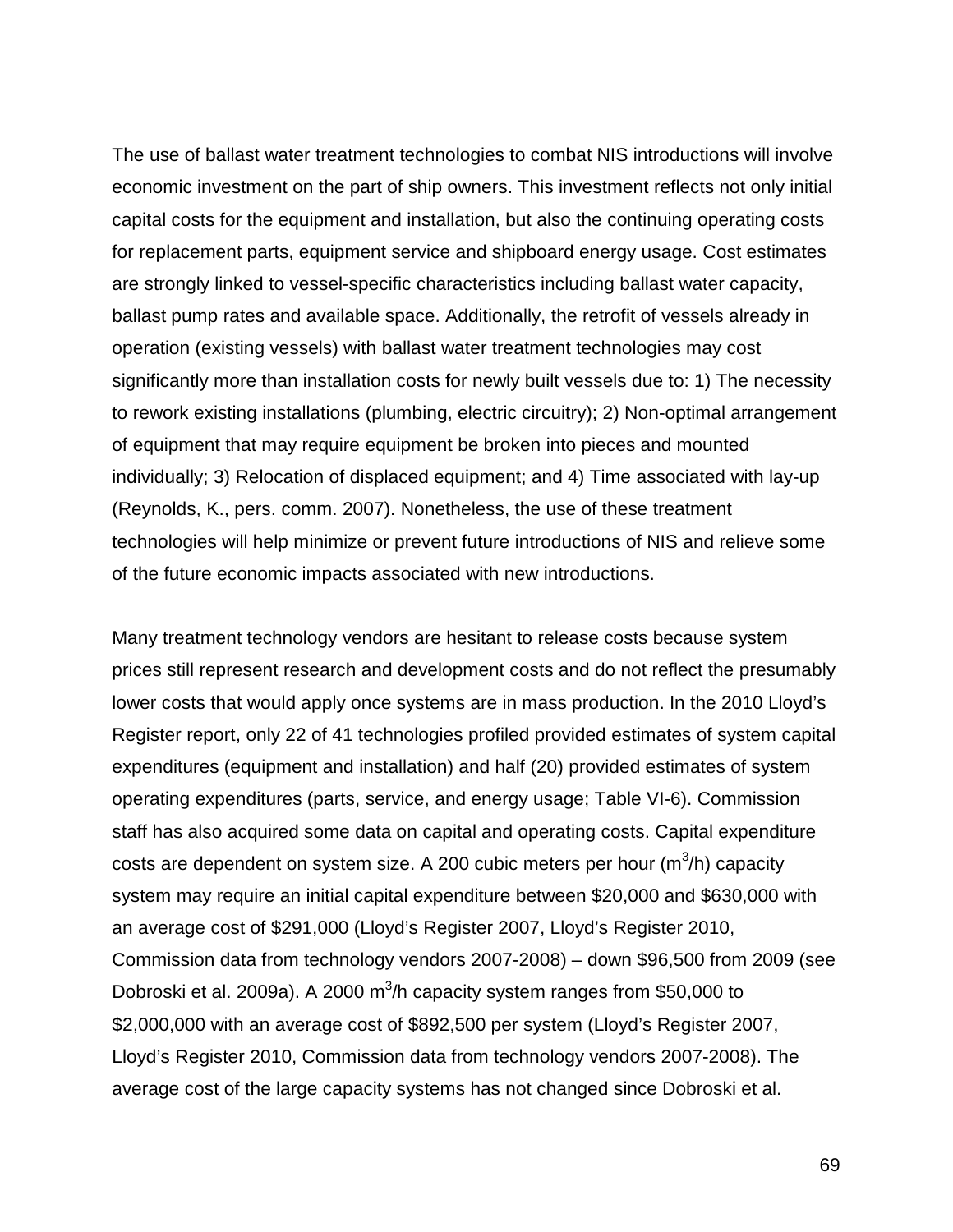(2009a). Operating costs range from negligible, assuming waste heat is utilized, to \$1.50 per  $m^3$  with an average of \$0.07 per  $m^3$  (Lloyd's Register 2007, Lloyd's Register 2010, Commission data from technology vendors 2007-2008) – down \$0.06 per  $m<sup>3</sup>$ since 2009 (see Dobroski et al. 2009a).

Treatment systems will likely increase the cost of a new vessel by 1-2%. For example, a new 8200 TEU (twenty-foot equivalent unit) container ship built by Hyundai Samho Heavy Industries costs approximately \$120 million per vessel (Pacific Maritime 2010). Installation of the most expensive treatment system currently available at \$2.0 million (as indicated in Table VI-6) would increase the cost of that vessel by 1.7%. Many treatment technology developers claim that their systems will last the life of the vessel, so the capital costs for treatment systems should be a one-time investment per vessel.

While the economic investment by the shipping industry in ballast water treatment technologies will be significant, when compared to the major costs to control and/or eradicate NIS, the costs to treat ballast water may be negligible. Treating ballast water with treatment technologies will help to prevent further introductions and lower future costs for control and eradication. Additional studies will be necessary to obtain actual economic impacts associated with treating ballast water.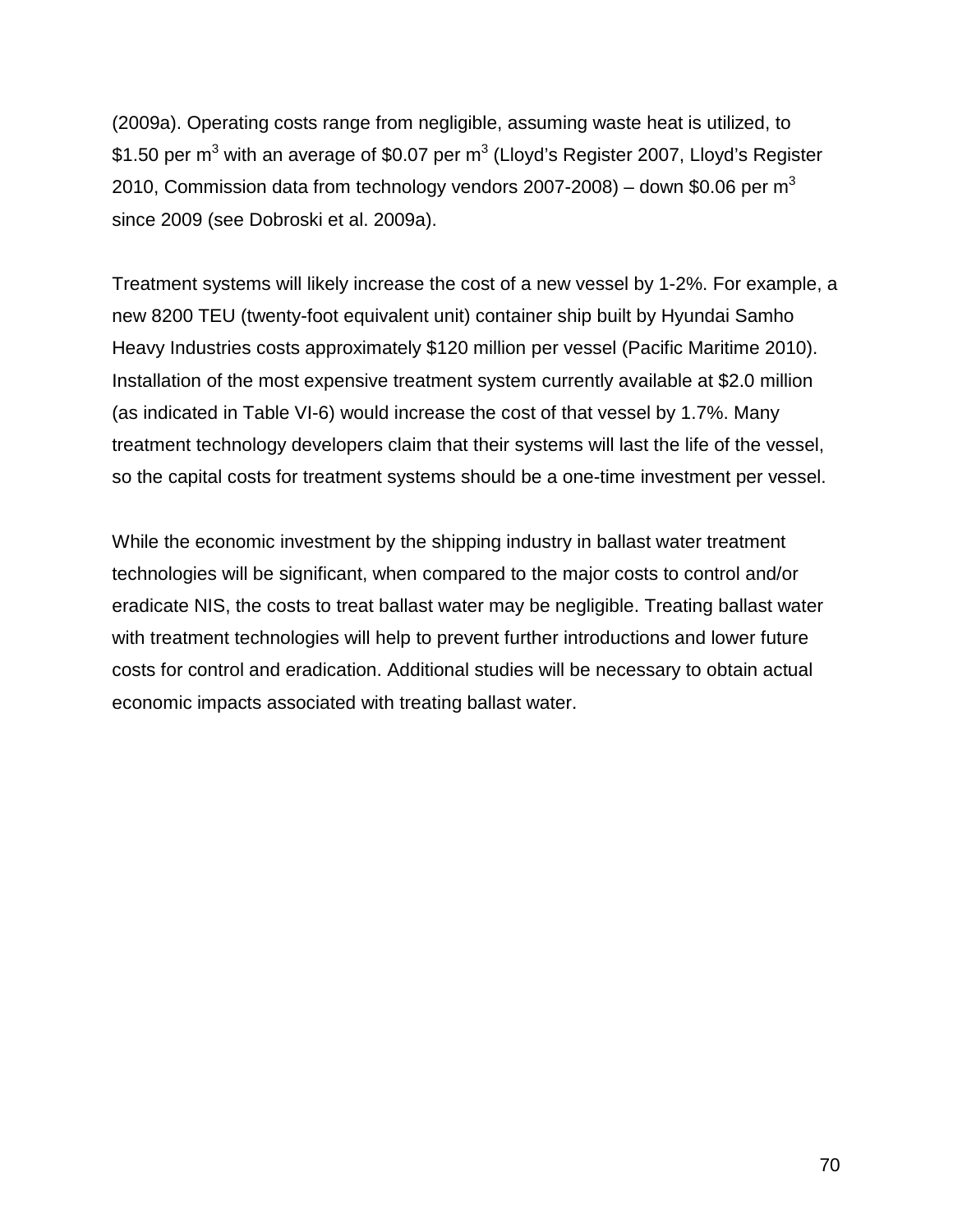**Table VI-6.** Summary of capital and operating cost data for select treatment systems. Unless otherwise noted, source of data is Lloyd's Register (2010).

| <b>Manufacturer</b>                            | <b>Capital Expenditure</b><br>(Equipment & Installation) | <b>Operating</b><br><b>Expenditure</b> |                                         |                                         |
|------------------------------------------------|----------------------------------------------------------|----------------------------------------|-----------------------------------------|-----------------------------------------|
|                                                | $200 \text{ m}^3/\text{h}$<br>(\$ in thousands)          | 2000 $m^3/h$<br>(\$ in thousands)      | <b>Other</b><br>(\$ in thousands)       | \$per~m3,<br>unless otherwise<br>noted) |
| 21 <sup>st</sup> Century Shipbuilding          |                                                          |                                        |                                         |                                         |
| Alfa Laval                                     |                                                          |                                        |                                         | $0.015^{1}$                             |
| <b>Aquaworx ATC</b>                            |                                                          |                                        |                                         |                                         |
| atg UV Technology                              |                                                          |                                        |                                         |                                         |
| <b>ATLAS-DANMARK</b>                           | 180                                                      | 850                                    |                                         |                                         |
| Auramarine Ltd.                                |                                                          |                                        |                                         | 0.040                                   |
| <b>Brillyant Marine LLC</b>                    | 300                                                      | 2000                                   |                                         |                                         |
| <b>Coldharbour Marine</b>                      |                                                          |                                        |                                         |                                         |
| COSCO/Tsinghua Univ.                           |                                                          |                                        |                                         |                                         |
| <b>DESMI Ocean Guard</b>                       |                                                          |                                        |                                         |                                         |
| Ecochlor                                       | 500                                                      | 800                                    |                                         | 0.080                                   |
| EcologiQ                                       |                                                          |                                        | < 50                                    | $1 - 1.501$                             |
| Electrichlor                                   | 350                                                      |                                        |                                         | .019                                    |
| ETI                                            |                                                          | 500                                    |                                         | cost of power                           |
| Ferrate Treatment Tech.                        |                                                          |                                        |                                         |                                         |
| Hamann Evonik Degussa                          |                                                          |                                        |                                         | 0.2                                     |
| <b>Hamworthy Greenship</b>                     |                                                          |                                        |                                         |                                         |
| Hi Tech Marine                                 | 150                                                      | 1600                                   | $16.5 - 300^1$<br>(equipment only)      | $\mathsf{nil}^2$                        |
| Hitachi/Mitsubishi                             |                                                          | 400                                    |                                         |                                         |
| <b>Hyde Marine</b>                             | 250                                                      | 1200                                   | $174 - 503$ <sup>1</sup>                | < .020                                  |
| Hyundai Heavy Industries<br>$(1)$ – Ecoballast |                                                          |                                        |                                         |                                         |
| Hyundai Heavy Industries<br>$(2)$ - HiBallast  |                                                          |                                        |                                         |                                         |
| JFE Eng. Corp./TG Corp.                        |                                                          |                                        |                                         | 0.053                                   |
| Kwang San Co. Ltd.                             |                                                          |                                        |                                         |                                         |
| <b>MAHLE</b>                                   |                                                          |                                        |                                         |                                         |
| <b>MARENCO</b>                                 | 145                                                      | 175                                    |                                         | $0.0006 - 0.001$                        |
| Maritime Solutions Inc.                        |                                                          |                                        |                                         |                                         |
| <b>Mexel Industries</b>                        | 20                                                       | 50                                     |                                         |                                         |
| <b>MH Systems</b>                              | 500                                                      | 1500                                   |                                         | 0.06                                    |
| Mitsui Engineering                             |                                                          |                                        | 100 <sup>1</sup><br>(installation only) | $0.15^3$                                |
| <b>NEI</b>                                     | 249                                                      | 670                                    |                                         | 0.13                                    |
| NK Co. Ltd.                                    | 250                                                      | 1000                                   |                                         | 0.007                                   |
| ntorreiro                                      |                                                          |                                        |                                         |                                         |
| Nutech 03 Inc.                                 | 250                                                      | 450                                    |                                         | 0.32                                    |
| OceanSaver                                     | 288                                                      | 1600                                   |                                         | 0.06 <sup>3</sup>                       |

<sup>1</sup> Source: Communications with technology vendors (2007-2008).<br><sup>2</sup> Assumes waste heat utilized

<sup>3</sup> Source: Lloyd's Register (2007)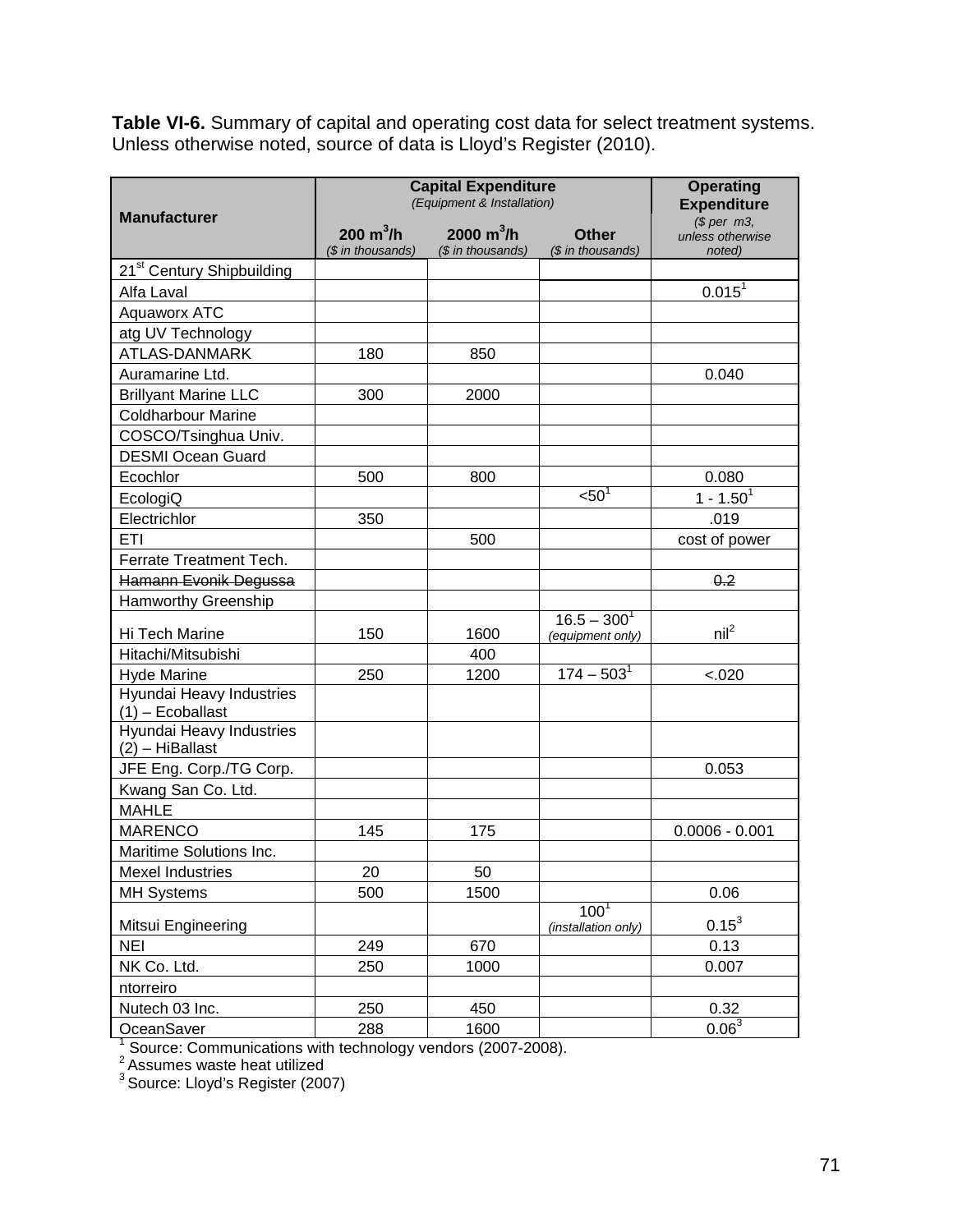**Table VI-6 (continued).** Summary of capital and operating cost data for select treatment systems. Unless otherwise noted, source of data is Lloyd's Register (2010).

| <b>Manufacturer</b>             | <b>Capital Expenditure</b><br>(Equipment & Installation) |                                   |                                   | Operating<br><b>Expenditure</b>           |  |
|---------------------------------|----------------------------------------------------------|-----------------------------------|-----------------------------------|-------------------------------------------|--|
|                                 | $200 \; \text{m}^3/\text{h}$<br>(\$ in thousands)        | 2000 $m^3/h$<br>$$$ in thousands) | <b>Other</b><br>(\$ in thousands) | $$$ per m3,<br>unless otherwise<br>noted) |  |
| OptiMarin                       | 290                                                      | 1280                              |                                   |                                           |  |
| Panasia Co. Ltd.                |                                                          |                                   |                                   |                                           |  |
| <b>Pinnacle Ozone Solutions</b> | 200                                                      | 500                               |                                   | 0.013                                     |  |
| Qingdao Headway Tech.           |                                                          |                                   |                                   | 0.0018                                    |  |
| Resource Ballast Tech.          | 275                                                      | 700                               |                                   |                                           |  |
| RWO Marine Water Tech.          |                                                          |                                   |                                   |                                           |  |
| Severn Trent DeNora             | 630                                                      | 975                               |                                   | 0.020                                     |  |
| <b>Siemens</b>                  | 500                                                      | 1000                              |                                   | $0.0085 - 0.010$                          |  |
| Sunrui CFCC                     |                                                          |                                   |                                   |                                           |  |
| Techcross Inc.                  | 200                                                      | 600                               |                                   | 0.003                                     |  |
| Wartsila                        |                                                          |                                   |                                   |                                           |  |

 $1$  Source: Communications with technology vendors (2007-2008).<br>
<sup>2</sup> Assumes waste heat utilized

3 Source: Lloyd's Register (2007)

#### **VII. DISCUSSION AND CONCLUSIONS**

Ballast water treatment is an emerging and quickly expanding industry. New technologies continue to be developed and existing ones refined in search of the most effective methods to reduce and/or eliminate the spread of nonindigenous species via ballast water release. While hurdles remain for the full implementation of all of California's performance standards, significant progress has been made in the development of treatment systems since the previous technology assessment reports (see Dobroski et al. 2007, 2009a). Both the quantity and the quality of the recently received data on system performance attest to this fact.

While treatment system performance data has improved in recent years, it is important to note that systems have undergone a relatively small number of tests, under a limited range of environmental conditions. This leads to inherent uncertainty regarding treatment system performance across the spectrum of potential variables, including ship type and source water properties (e.g. temperature, turbidity, salinity). This uncertainty is likely to persist over the next several years. Commission staff believe it is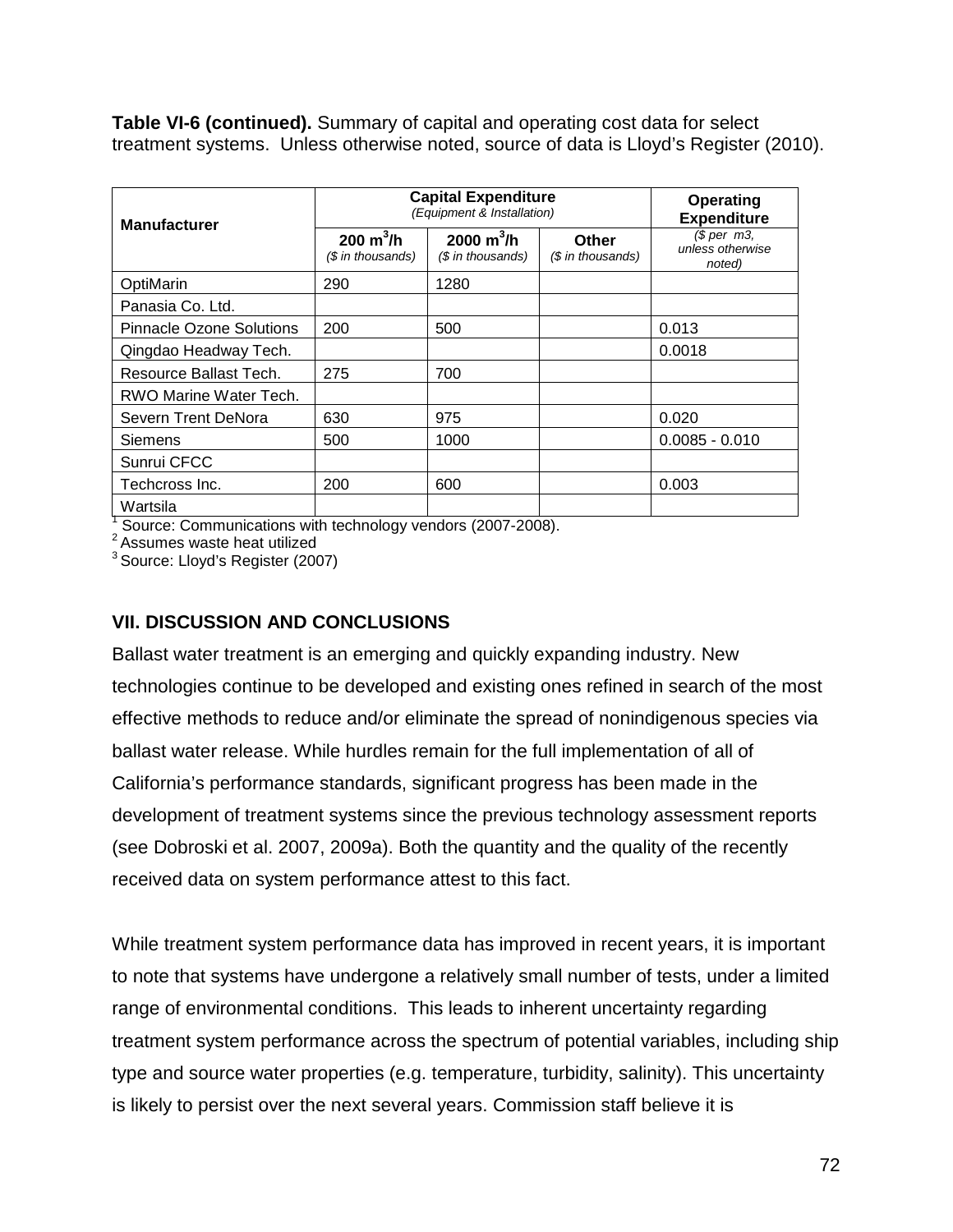unreasonable to expect that sample sizes and available data will increase adequately in the near future to demonstrate, with a high level of confidence, that treatment systems will consistently meet California's performance standards under every potential situation and under all circumstances. However, continuing to wait for such information will only serve to delay progress. Commission staff believe that, given the data currently available, multiple treatment systems have shown they can meet California's performance standards with acceptable consistency. Due to the inherent uncertainty regarding treatment system performance and evaluation, the utilization of adaptive management approach will be essential at all stages of implementation to move forward.

Like the ballast water treatment industry, the fields of treatment technology assessment and compliance verification are still evolving. Challenges remain in assessing system compliance with the standards for total bacteria and viruses standards. While there are currently widely-accepted methods for assessing viability for a subgroup of total bacteria, Commission staff believes that there are no acceptable methods for verification of compliance with the virus standard and that the Commission should proceed with assessment of technologies for the remaining six standards.

Based on the available information and using best assessment techniques, at least eight treatment systems have demonstrated the **potential** to comply with the Commission's performance standards (Table VII-1). Efficacy data for these systems indicate that at least one test met or exceeded California's performance standard for every testable organism/size category during either land-based or shipboard testing. Systems that met California's *Vibrio* standard in laboratory tests that involved spiked concentrations of the microbe above levels generally found in land- or ship-based testing were considered indicative of a system's performance at the land or shipboard scales. Three of the eight systems show the **potential** to meet California's performance standards under more rigorous evaluation criteria. These three passed more than 50% of the time over multiple tests (3 or more) at either the land or shipboard scale (Table VII-1). Additional systems are close to demonstrating the potential for meeting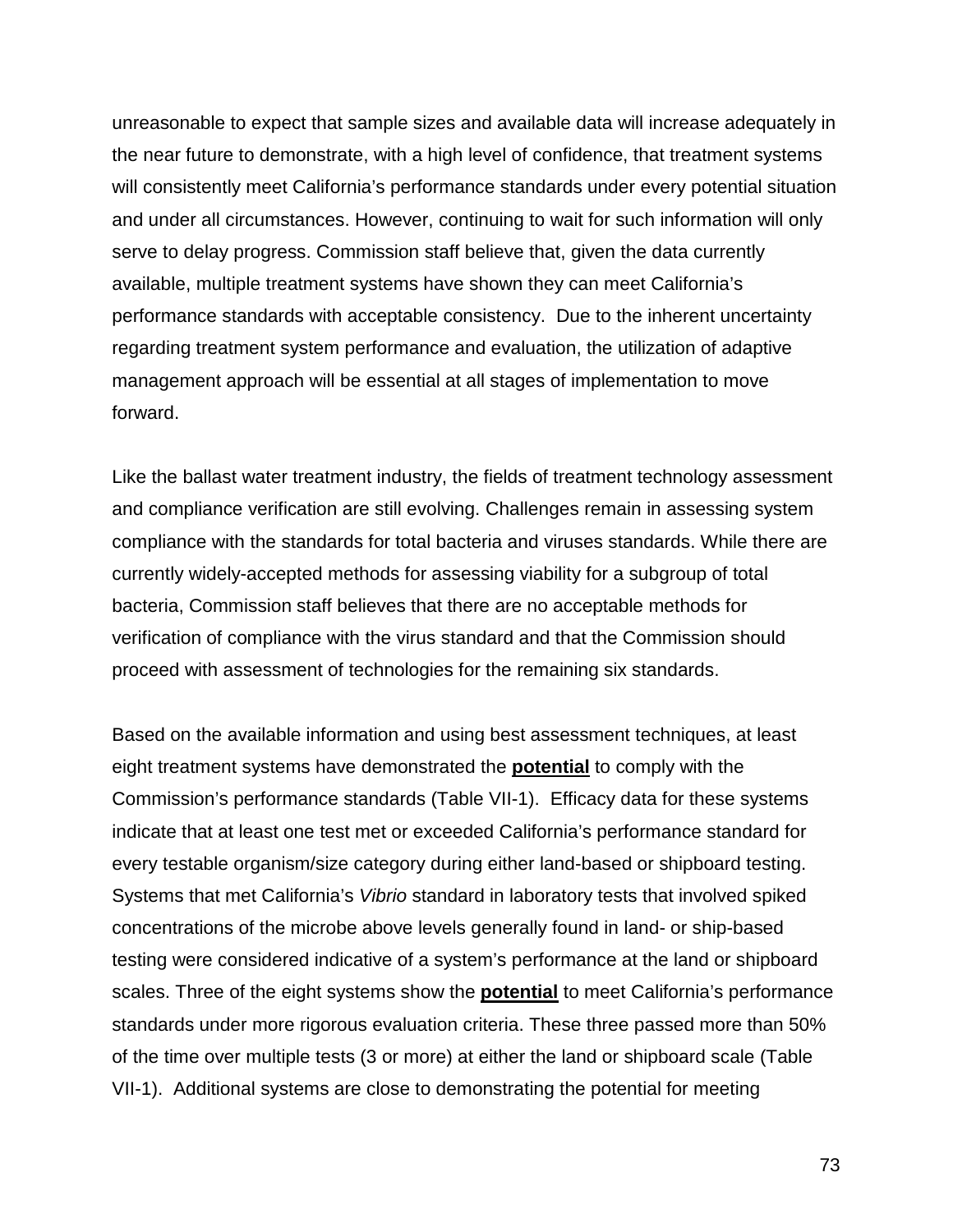California's standards, and Commission staff are awaiting data from these tests of system performance.

Current federal law will continue to require ballast water exchange as the primary management method. Thus, in order to comply with both California and federal law, many vessels that must discharge in California will need to first exchange ballast water according to federal requirements for distance from shore and depth, and utilize a ballast water treatment system to reduce organisms to levels at or below California's standards. Though seemingly duplicative, the execution of exchange along with or before treatment will likely serve to improve the efficacy of systems. The concentrations of organisms in the open ocean (where exchange will occur) will be lower than concentrations in nearshore areas. Since the shipboard and land-based data utilized for this report tested treatment systems with comparatively organism-rich water from nearshore areas, it is expected that system performance will be improved if open ocean exchange is conducted before treatment. Open ocean waters also generally exhibit lower levels of turbidity, organic matter, and human pathogens/pathogen indicators, which should also serve to improve system performance and reduce organism levels at discharge.

All eight of the systems that have demonstrated the potential to comply with California' standards (see Table VII-1) are currently commercially available. Seven should be able to treat at ballast water pump rates over 2000  $\text{m}^3\text{/hr}$ , which would accommodate over 80% of the vessels that operate in California with ballast water capacity over 5000 MT. The manufacturers of six systems attest that their products will operate at much higher pump rates. Of the three systems that show potential for meeting the standards under more rigorous consistency criteria, all can accommodate much higher pump rates of 4500 m $3/$ hr or more.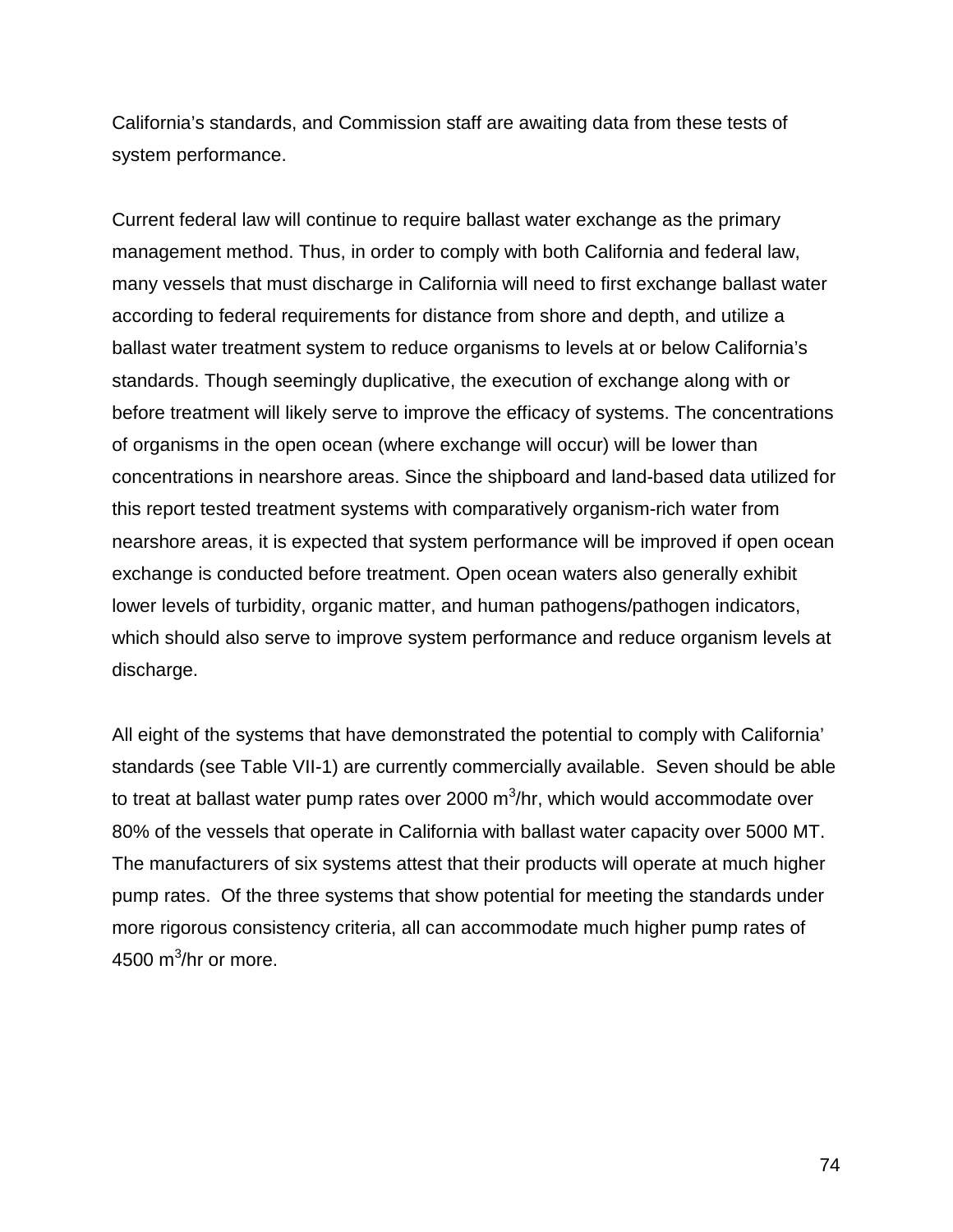**Table VII-1.** Summary of assessment for ballast water treatment systems with potential to meet California's performance standards. \*\*Denotes systems which demonstrated potential to meet standards more than 50% of the time over 3 or more tests. See tables V-1, VI-1, VI-3, VI-4, VI-5, VI-6, and Section VI text for more information.

| <b>System</b><br><b>Manufacturer</b> | <b>Max System</b><br><b>Capacity</b><br>(Pump Rate) | General<br><b>Approvals</b><br>(Non-California)                                | <b>Environmental</b><br><b>Approvals</b>                               | <b>VGP Total</b><br><b>Residual</b><br><b>Chlorine</b><br><b>Compliant</b> | Costs         |                                                      |                                              |
|--------------------------------------|-----------------------------------------------------|--------------------------------------------------------------------------------|------------------------------------------------------------------------|----------------------------------------------------------------------------|---------------|------------------------------------------------------|----------------------------------------------|
|                                      |                                                     |                                                                                |                                                                        |                                                                            | 200 $m^3$ /hr | <b>Initial</b><br>(\$ in Thousands)<br>2000 $m^3/hr$ | <b>Operating</b><br>$$$ per m <sup>3</sup> ) |
| Alfa Laval                           | 2500 $m^3$ /hr                                      | Type Approval<br>(Norway)                                                      | <b>IMO Basic &amp; Final</b>                                           | Yes                                                                        |               |                                                      | 0.015                                        |
| Ecochlor**                           | $>13,000 \text{ m}^3/\text{hr}$                     | USCG STEP <sup>1</sup> , WA<br>Conditional <sup>1</sup>                        | IMO Basic, USCG<br>STEP <sup>1</sup> , WA<br>Conditional <sup>1</sup>  | Yes                                                                        | 500           | 800                                                  | 0.080                                        |
| Hamworthy<br>Greenship               | 1000 $m^3$ /hr<br>(per pump)                        |                                                                                | <b>IMO Basic &amp; Final</b>                                           | Yes                                                                        |               |                                                      |                                              |
| <b>Hyde Marine</b>                   | 6000 $m^3/hr$                                       | WA Conditional <sup>1</sup> ,<br>Type Approval<br>(UK), USCG STEP <sup>1</sup> | (UV System)<br>USCG STEP <sup>1</sup> , WA<br>Conditional <sup>1</sup> | N/A                                                                        | $250^2$       | $1200^2$                                             | < 0.020                                      |
| OceanSaver                           | >6000 m <sup>3</sup> /hr                            | Type Approval<br>(Norway)                                                      | <b>IMO Basic &amp; Final</b>                                           | Yes                                                                        | 288           | 1600                                                 | 0.06                                         |
| OptiMarin                            | 3000 $m^3$ /hr                                      | Type Approval<br>(Norway)                                                      | (UV System)                                                            | Yes                                                                        | 290           | 1280                                                 |                                              |
| Quingdao<br>Headway<br>Tech**        | 4500 $m^3$ /hr                                      |                                                                                | <b>IMO Basic</b>                                                       | Yes                                                                        |               |                                                      | 0.0018                                       |
| Techcross**                          | $>5000 \text{ m}^3/\text{hr}$                       | Type Approval<br>(Korea)                                                       | <b>IMO Basic &amp; Final</b>                                           | Yes                                                                        | 200           | 600                                                  | 0.003                                        |

**<sup>1</sup>**USCG STEP and WA Conditional approvals require that systems demonstrate levels of efficacy and environmental acceptability. Acceptance into STEP constitutes an experimental use approval that applies to the combination of one vessel and one treatment system. STEP requires compliance with the EPA Vessel General Permit, the National Environmental Policy Act, and requires vessels to obtain other applicable permits. STEP is not a Type Approval process. Washington State Conditional Approval requires data from specific laborat <sup>2</sup> Additional initial costs for the Hyde Marine system not noted in table are \$174-503 thousand.

**NOTE:** These systems demonstrate the potential to meet California's performance standards, however, this does not constitute an approval or endorsement of any system. The California State Lands Commission does not have authority to approve systems.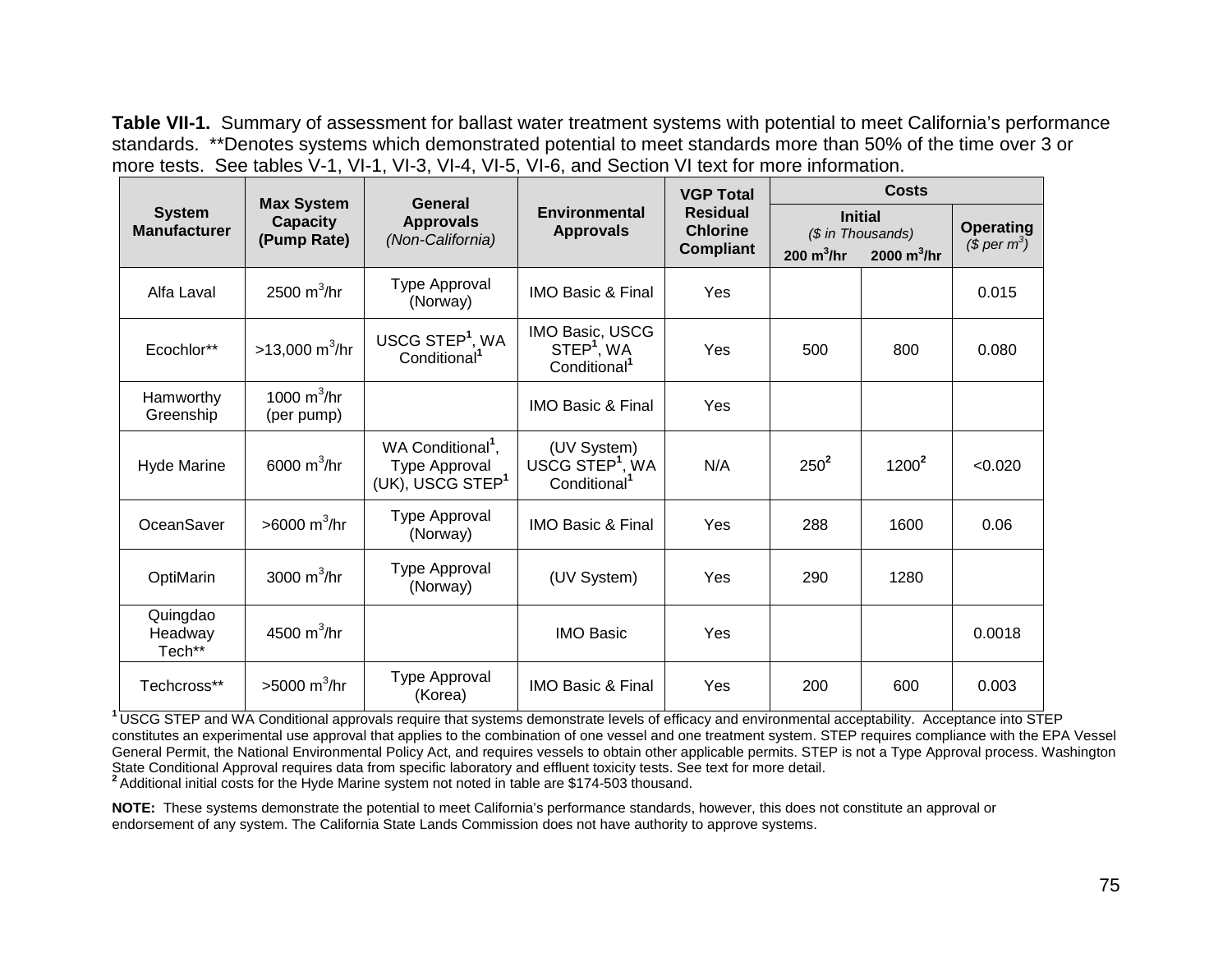The IMO approval pathway for systems utilizing active substances has been a resource for information about the potential environmental impacts from the discharge of treated ballast water. Overall, the number of systems that have received IMO Final Approval remains small at this time, however, and thus environmental impact analysis of whole effluent toxicity remains hampered by a lack of data. The data available on total residual chlorine concentration in treated ballast effluent makes it clear that not all systems will meet water quality standards set forth in the EPA Vessel General Permit. However, information gaps related to system impacts to receiving waters still exist. Commission staff continues to work with the Water Board to track the implementation of the Vessel General Permit in California and assess the acceptability of discharges under this new regulatory program. Ultimately, treatment vendors and vessel operators will need to consult with the EPA and the Water Board to assess the potential for water quality impacts and treatment system compliance with water quality requirements in federal and California waters.

Most of the eight treatment systems that demonstrate the potential to meet California's standards have received one or more approvals from other regulatory entities, which involve the demonstration of specific levels of efficacy and/or minimization of environmental impact. Four have received both IMO Basic and Final approval for the use of active substances. Two additional systems have received USCG STEP and Washington State Conditional approvals, which require certain levels of performance efficacy, and/or environmental toxicity testing. Available data indicate that seven systems meet the EPA VGP total residual chlorine limit, save one UV-based system which should not produce residuals (test data was not available). Though systems must ultimately meet all requirements of the US EPA and the California Water Board, in addition to California's performance standards, in order to operate in California waters, the available environmental data reviewed for this report is promising. While STEP, IMO and/or Washington Conditional approvals do not constitute authorization for use in California (California does not require these approvals nor will California provide approvals), approvals from other regulatory entities may allow operation of such systems on routes outside of California.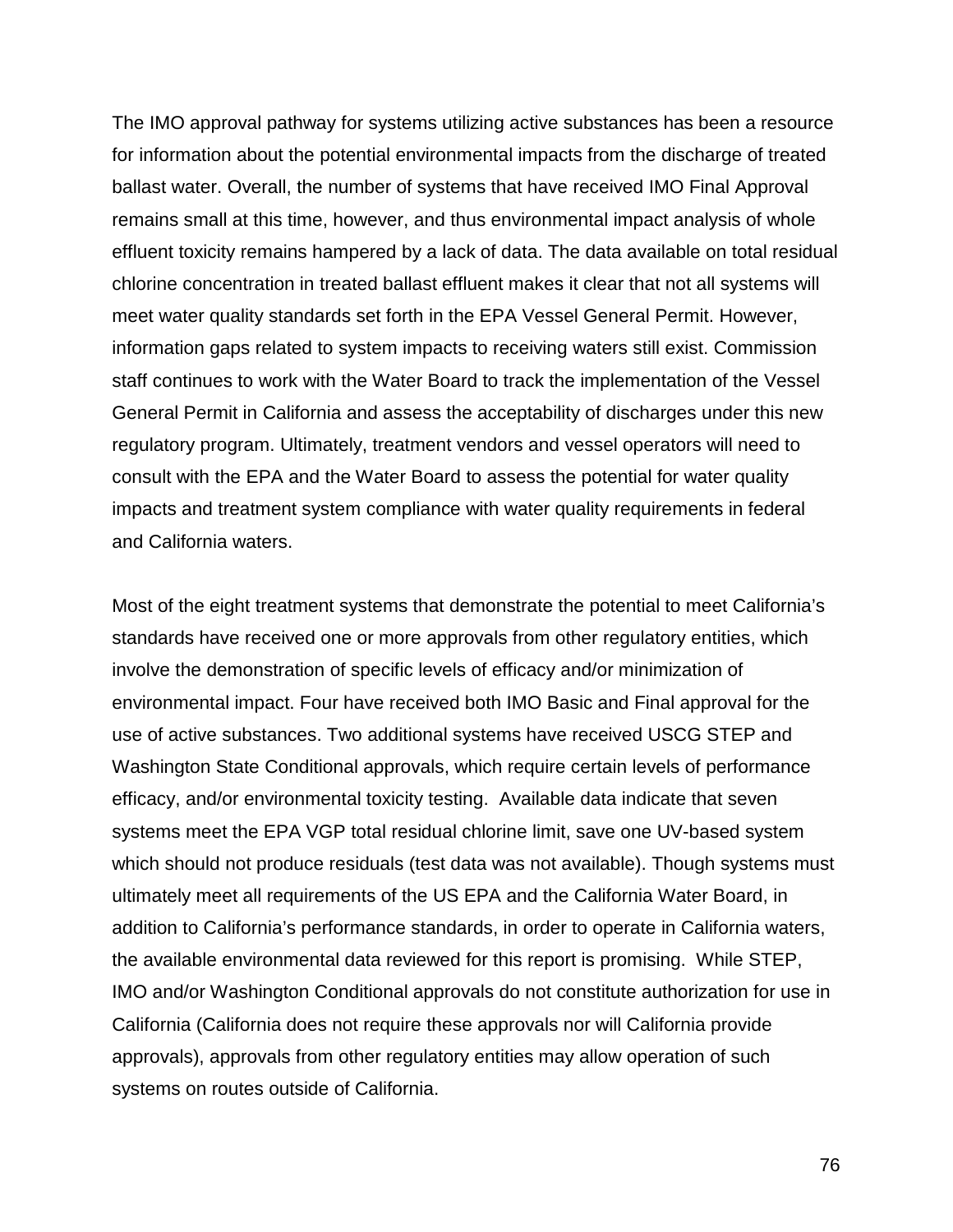#### **VIII. RECOMMENDATIONS**

**1. Move forward with January 1, 2012 implementation date of California's performance standards for new vessels with a ballast water capacity greater than 5000 MT.** 

Based on the available information, the Commission recommends that the implementation of performance standards for new vessels with a ballast water capacity greater than 5000 MT proceed on January 1, 2012. This review indicates that systems are available to meet California's performance standards, and those systems will be available for use on vessels with a ballast water capacity greater than 5000 MT. Commission staff is developing verification procedures to assess vessel compliance with the performance standards, and is working closely with the shipping industry and treatment vendors to ensure a smooth transition to the new standards. The Commission intends to proceed with the implementation of the standards as set forth in statute and in regulation. Staff will conduct another assessment of available treatment technologies by July 1, 2012 in anticipation of the 2014 implementation date for existing vessels (those built before 2010) with a ballast water capacity of between 1500 MT and 5000 MT.

## **2. Support Commission staff involvement with the development and implementation of performance standards at the federal and international levels.**

Commercial shipping is an international industry; any single ship may operate throughout several regions of the world. Ideally, performance standards that align both at the federal and international levels are preferable to a patchwork of standards adopted by individual states. Commission staff have been working with the federal government, including the U.S. Congress, USCG and EPA, on the development of federal performance standards and treatment technology performance verification protocols. Staff participates on both the EPA ETV program Ballast Water Technical Panel and Stakeholder Advisory Panel. These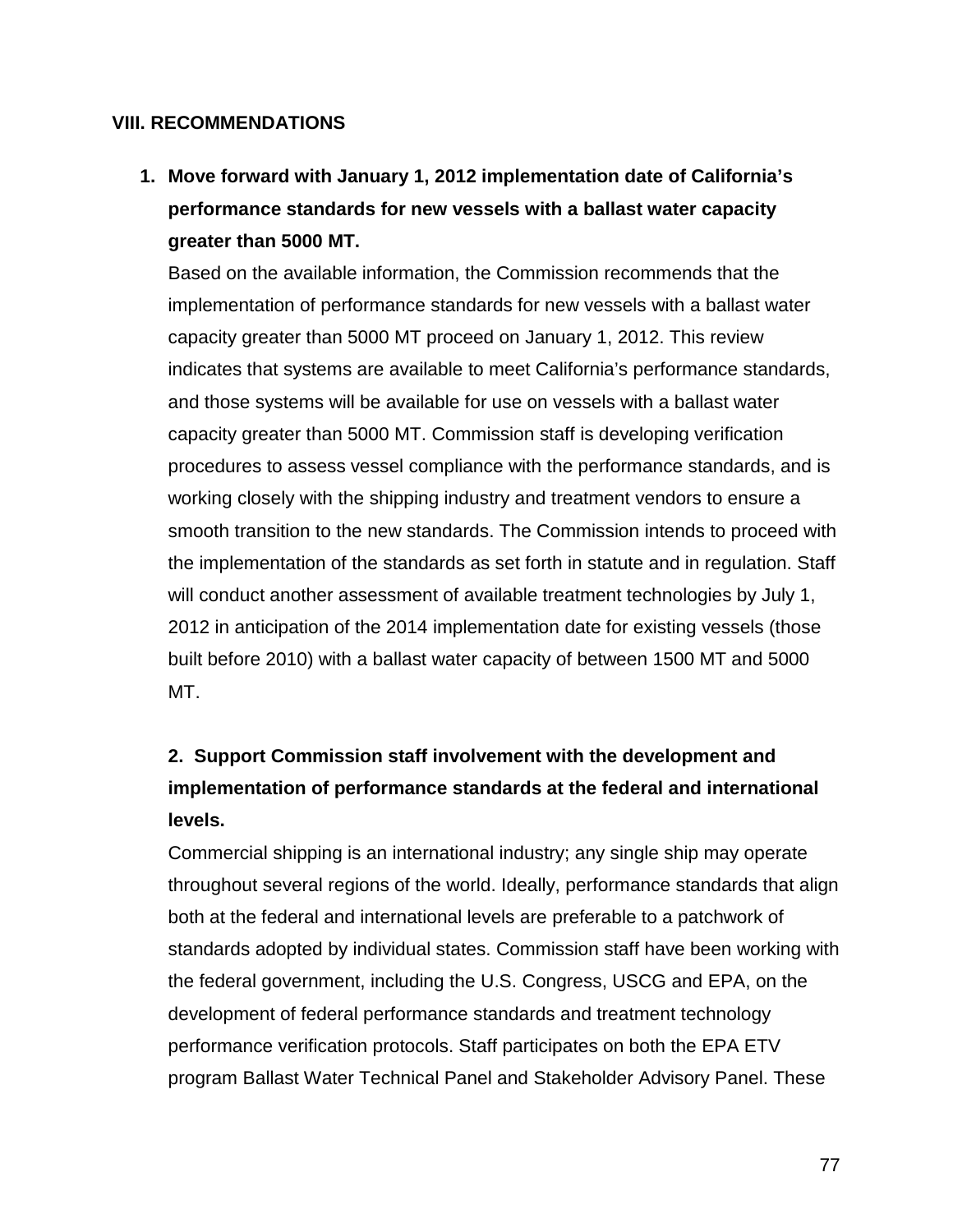panels are working with ETV program staff and the USCG to finalize the technology verification protocols for ballast water treatment systems. Additionally, due to California's role as a world leader in the implementation of ballast water management regulations, Staff has recently been invited to participate in meetings hosted by the European Union to discuss the future implementation of the IMO Convention and rules for ballast water management in European waters. Staff expects to be asked to provide information and guidance about the Commission's Marine Invasive Species Program during conferences and outreach events held throughout California, the U.S. and internationally.

The development of U.S. Federal and international policies and regulations related to performance standards frequently take place in locations outside of California (esp. Washington D.C.) and occasionally, at international venues. With ongoing prohibitions on out-of-state and out-of-country travel, Commission staff can often only participate in such discussions when it is possible to do so via teleconference. Often teleconferencing is not an option, and the development of federal or international policies simply move forward without input from California. When presentations over the telephone are possible, sound quality is poor, presentation via power point is problematic, and audience question and answer sessions are difficult. Engagement in discussion or dialogue in-person at meetings and conference is extremely effective. The Legislature is encouraged to support Commission Staff participation in such important meetings and conferences, particularly in instances where travel expenses are covered by third parties.

## **3. Maintain accessibility to Marine Invasive Species Program funds to address immediate research needs related to the development of methods to assess compliance with California's performance standards.**

Additional research is needed to develop new techniques and refine existing methods to assess treatment system performance and verify vessel compliance with California's performance standards. Scientific methods do not currently exist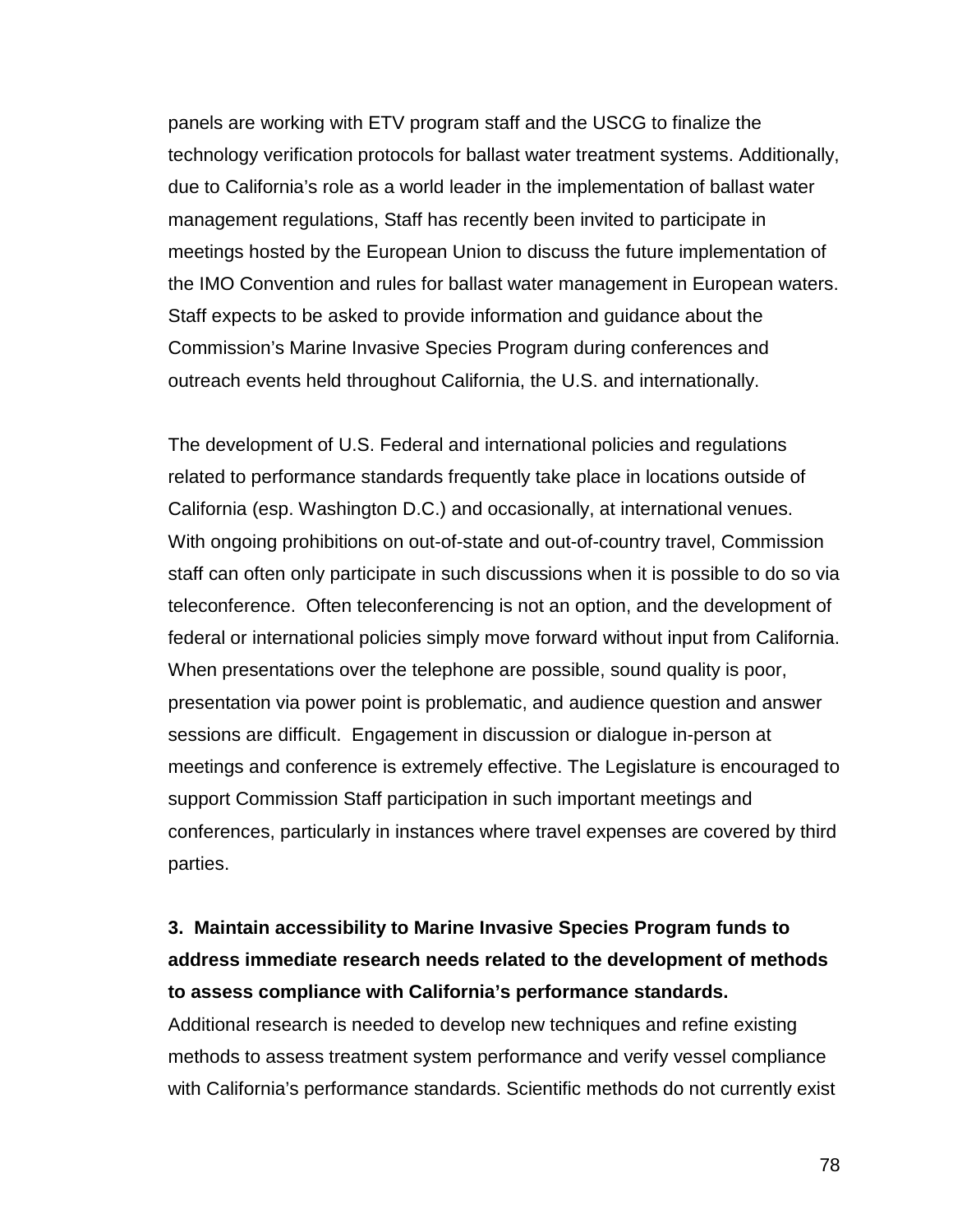to assess the viability and quantity of all living bacteria and viruses in ballast water samples. The development of these techniques is necessary for the full implementation and verification of California's performance standards. Sampling methods must balance the need for statistical confidence with practical, rapid, and relatively easy techniques for shipboard inspection. Research must be conducted to determine the most effective way of achieving adequate sampling confidence that are practicable for regulators and do not unduly burden vessel operators.

As performance standards are implemented, the need for practical and rapid onboard methods to assess compliance will quickly become critical. It is anticipated that vessels with operating treatment systems will begin arriving to the state as early as next year (2011). Though the Marine Invasive Species Program is funded through a programmatic fee and does not draw from the general fund, it has been subject to the same cuts that have applied to many California agencies. The legislature should ensure that MISP funds dedicated to priority research needs are not compromised, particularly given the current budget climate.

#### **IX. LOOKING FORWARD**

Ballast water treatment remains a burgeoning industry that will undergo significant development as the IMO, proposed federal, and California's performance standards are progressively implemented and as new vessel types are built. Staff is currently engaged with numerous activities to ensure the comprehensive implementation and enforcement of California's performance standards for the discharge of ballast water:

Staff is developing draft protocols for use by the Commission's marine safety personnel to verify vessel compliance with the performance standards. Commission staff has consulted with scientists and industry experts in order to select the best available methods for organism enumeration and viability assessment taking into account ease of use, cost effectiveness, accuracy and precision, acceptance by the scientific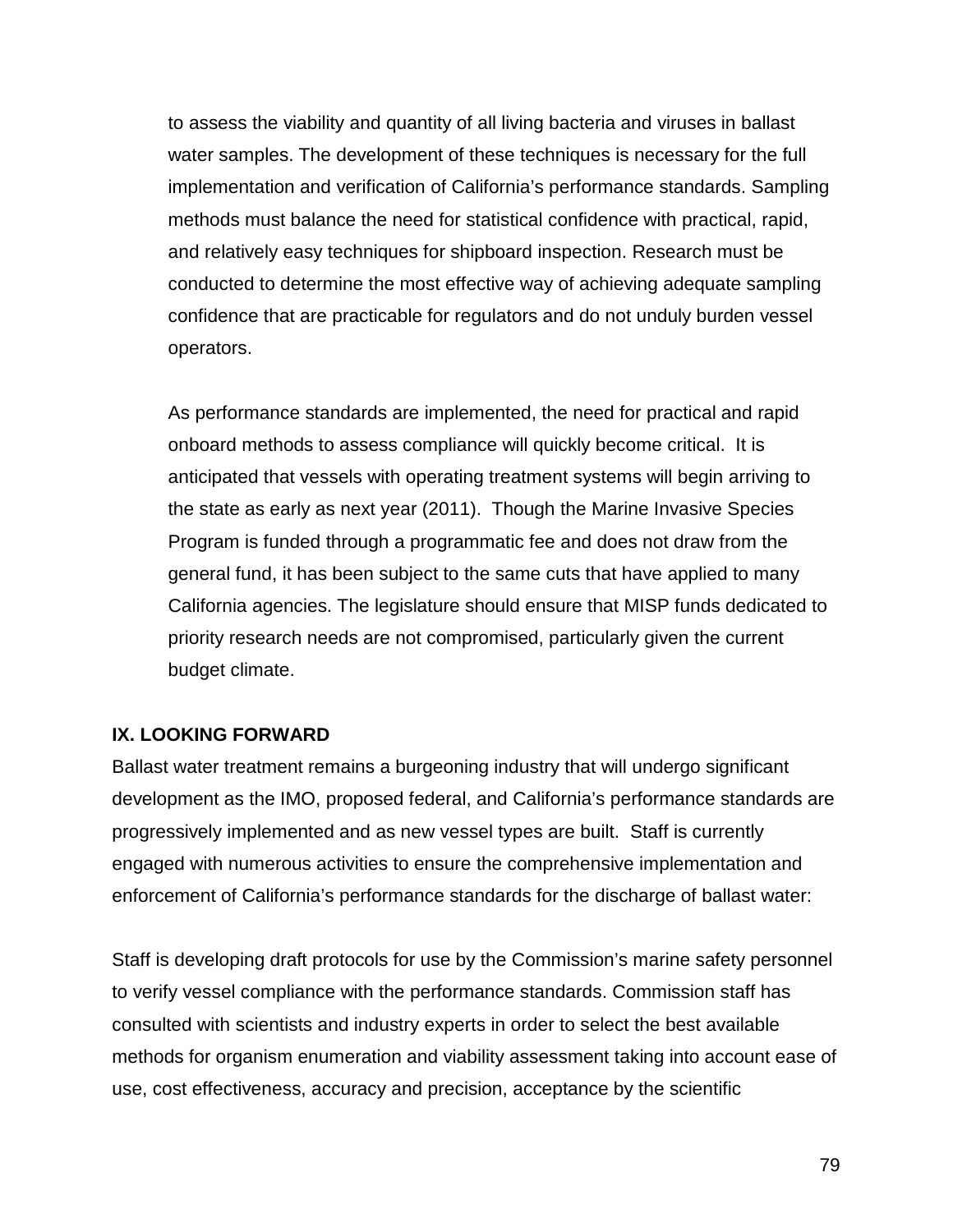community, and ability to withstand legal scrutiny. The draft compliance verification protocols describe administrative inspection procedures, including review of relevant reporting forms and ballast water logs, and methods for on-site sampling of ballast water discharges. The performance standards compliance protocols will be tested on vessels over the next several months in conjunction with regular vessel inspections conducted by the Commission's marine safety personnel. This process will be challenging, as few vessels that operate in California waters have installed ballast water treatment systems or sampling ports for collection of treated discharge samples. Commission staff will seek out every possible sampling opportunity in order to refine the draft protocols in preparation for the arrival of the first vessels that must meet California's performance standards. These vessels will likely arrive in California waters in 2011.

To augment the administrative component of the ballast water inspections, Commission staff has developed two ballast water treatment technology reporting forms. These forms will require information on ballast water treatment system installation and use in California waters. This information will be valuable to the Commission's marine safety personnel as they inspect ballast water treatment systems onboard vessels. The data will also be used by Commission staff to evaluate the implementation of the performance standards in California waters. Assembly Bill 248 (Chapter 317, Statutes of 2009) provided Commission staff with the authority to develop these forms. Staff met with an advisory panel to discuss the contents of the forms before implementing the forms via the California rulemaking process. The 45-day public comment period for the rulemaking closed in March, 2010. Based on comments, staff is in the process of revising the forms which will then require an additional comment period before going to the Commission for approval. Staff expects the final forms to be approved and adopted in at the end of 2010.

#### *Research Needs*

In addition to the aforementioned activities being conducted by Commission staff to implement California's performance standards, staff is also working with scientists and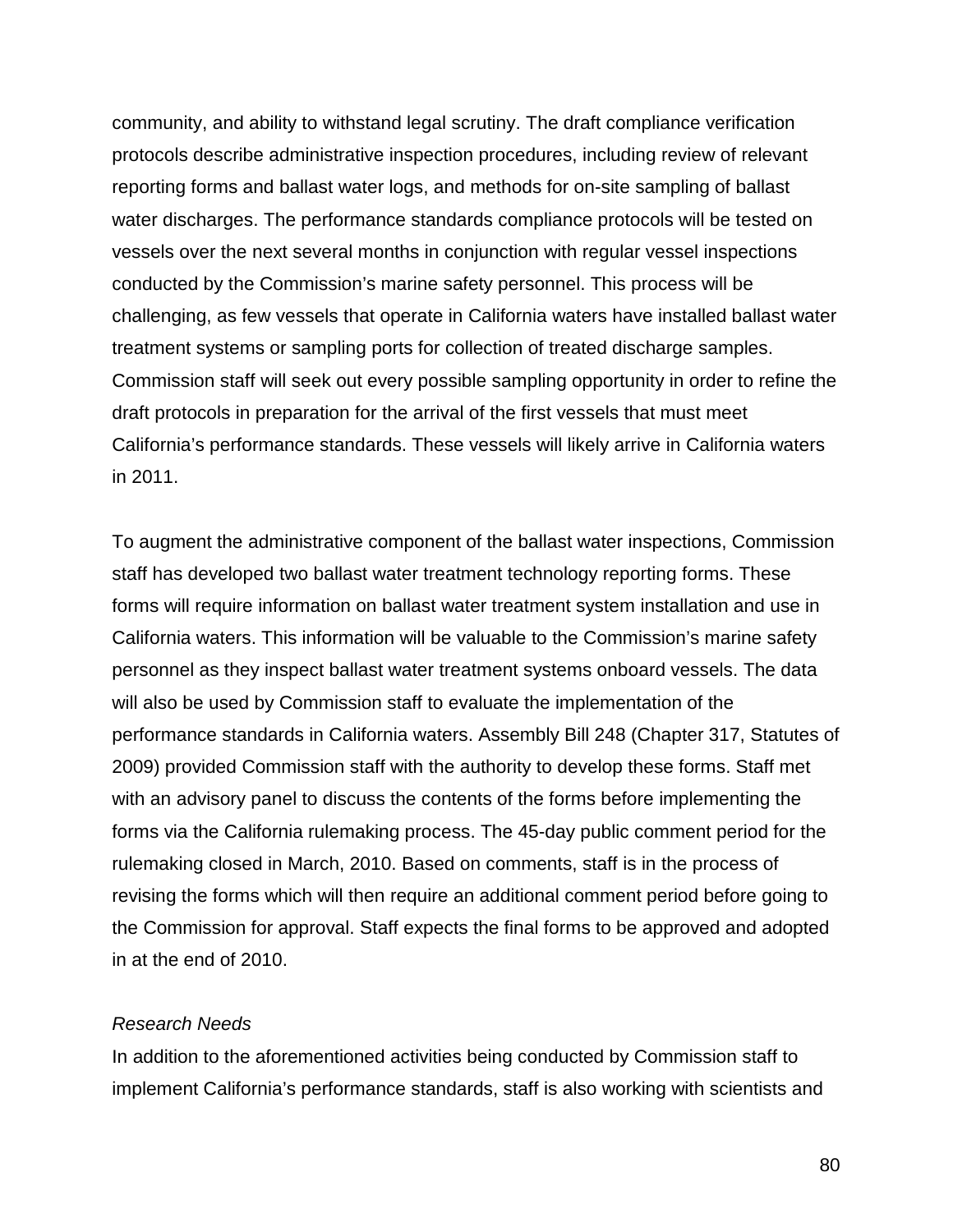industry experts to identify and address gaps in our understanding of ballast water treatment methods and system evaluation, particularly at the shipboard level. Eight systems evaluated in this report have demonstrated the potential to meet California's performance standards, but many systems still require further development and evaluation, and many have not yet been tested on vessels. The proposed USCG ballast water treatment system approval process will involve shipboard evaluation of treatment systems, and therefore vessel owners and operators must continue to make their vessels available for the shipboard testing of experimental treatment systems. A greater understanding of how treatment systems function on vessels will be particularly important as existing vessels, those built before 2010, will be retrofitted with treatment systems beginning in 2014 to comply with California's performance standards. Those technologies must be installable under limited space conditions, and must be able to integrate with the existing engineering of ships (piping, electrical, computer, etc.). Funding from state, federal and international organizations will be necessary to advance this important shipboard work.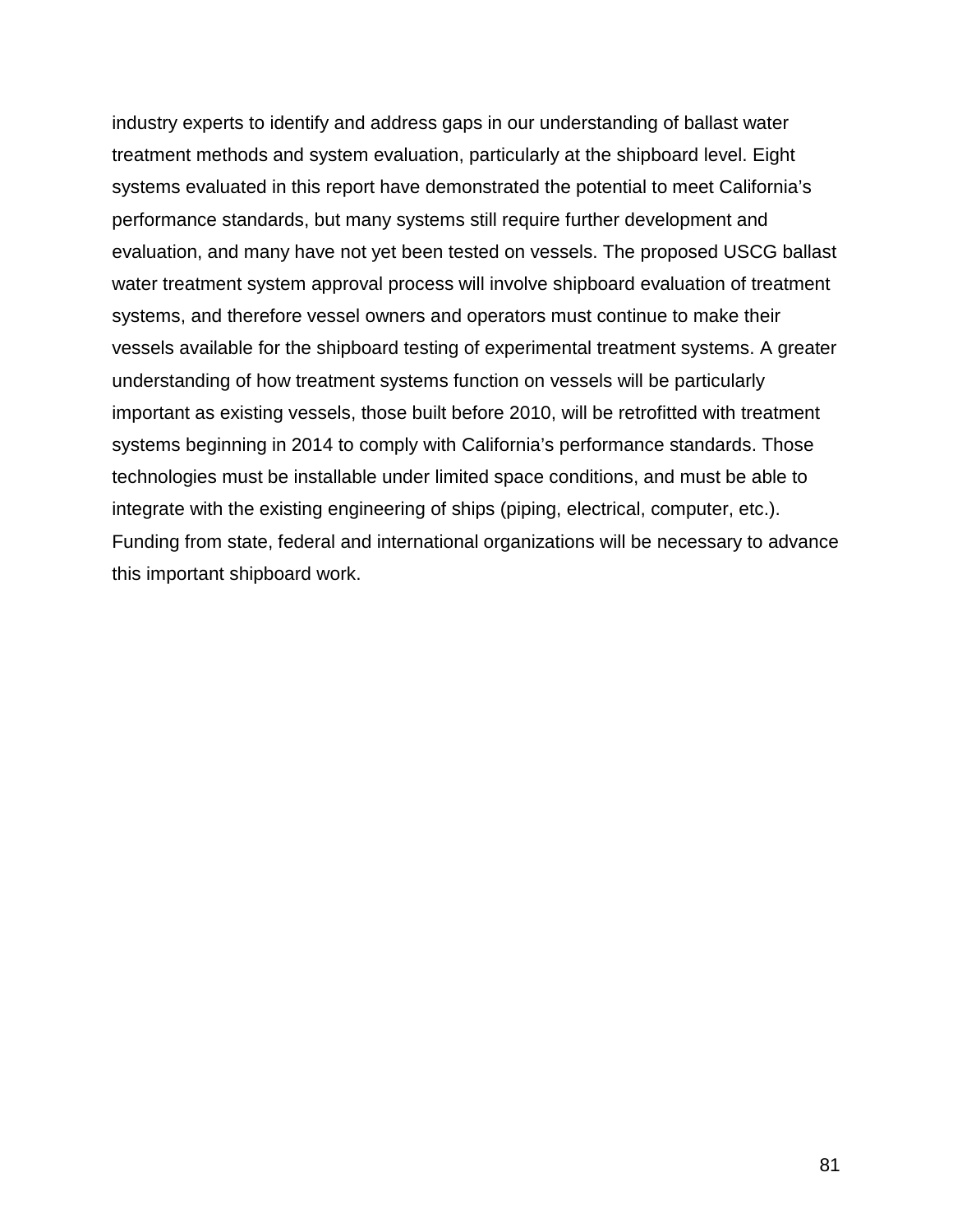### **X. LITERATURE CITED**

- 1. Albert, R. (personal communication, 30 March 2010 and 31 March 2010)
- 2. Anchor Environmental. 2009. Ship based test RBT reactor phytoplankton results. CK 96/0407094/23. 10 December 2009.
- 3. Anchor Environmental. 2010. Efficacy testing of the RBT reactor. CK 96/0407094/23.15 April 2010.
- 4. AuraMarine. 2010. California Performance Information Crystal Ballast™.
- 5. Balasubramanian, S., J. Ortego, K.A. Rusch, and D. Boldor. 2008. Efficiency of *Artemia* cysts removal as a model invasive spore using a continuous microwave system with heat recovery. Environmental Science and Technology, 42: 9363- 9369.
- 6. Bilkovski, R. (personal communication, 22 August 2008)
- 7. Bluewater Network. 2006. Treating ballast water from cruise ships at the Port of San Francisco: Options and Feasibility. 62 pp.
- 8. Boldor, D., S. Balasubramanian, S Purohit, and K.A. Rusch. 2008. Design and implementation of a continuous microwave heating system for ballast water treatment. Environmental Science and Technology, 42(11): 4121-4127.
- 9. BLG (IMO Sub-Committee on Bulk Liquids and Gases). 2008. Report to the Maritime Safety Committee and the Marine Environment Protection Committee. Annex 1 Draft MEPC Resolution – Guidelines for Ballast Water Sampling. BLG 12/17. 20 February 2008.
- 10. California Department of Fish and Game. 2008. Quagga and Zebra Mussels. Website: [http://www.dfg.ca.gov/invasives/quaggamussel/.](http://http/www.dfg.ca.gov/invasives/quaggamussel/) Accessed: 11 September 2008.
- 11. Candy, G. (personal communication, 14 August 2008)
- 12. CAPA (California Association of Port Authorities). 2000. Feasibility of onshore ballast water treatment at California ports. A study conducted on behalf of the California Association of Port Authorities (CAPA) pursuant to a Small Grant Assistance Agreement with the U.S. Environmental Protection Agency. September 2000. Prepared by URS Corporation/Dame and Moore.
- 13. Carlton, J.T. 1999. The scale and ecological consequences of biological invasions in the world's oceans. *In* Invasive Species and Biodiversity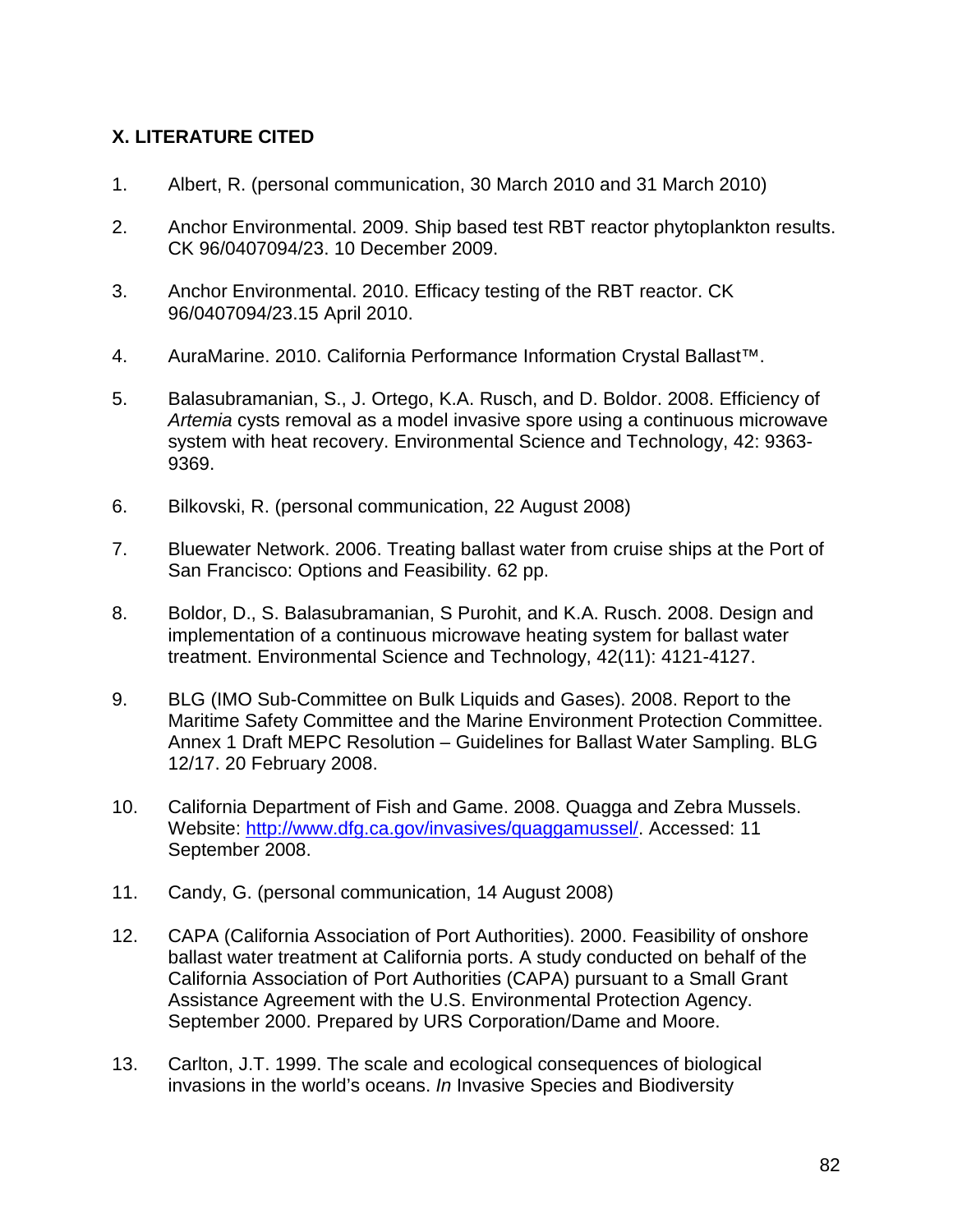Management. O. Sandulund, P. Schei, and A. Viken (Eds.) Kluwer Academic Publishers. Dordrecht, Netherlands. 195-212 pp.

- 14. Carlton, J.T. 2001. Introduced species in U.S. coastal waters: environmental impacts and management priorities. Pew Oceans Commission, Arlington, Virginia, 28 pp.
- 15. Carlton, J.T. 2008. The zebra mussel *Dreissena polymorpha* found in North America in 1986 and 1987. Journal of Great Lakes Research, 34:770-773.
- 16. Choi, K-H, W. Kimmerer, G. Smith, G.M. Ruiz, and K. Lion. 2005. Post-exchange zooplankton in ballast water of ships entering the San Francisco Estuary Journal of Plankton Research, 27:707-714.
- 17. Cohen, A.N. 1998. Ships' ballast water and the introduction of exotic organisms into the San Francisco Estuary: Current status of the problem and options for management. San Francisco Estuary Institute.
- 18. Cohen, A.N. and J.T. Carlton. 1995. Nonindigenous aquatic species in a United States estuary: A case study of the biological invasions of the San Francisco Bay and Delta, U.S. Fish and Wildlife Service.
- 19. Cohen, A.N. and J.T. Carlton. 1998. Accelerating invasion rate in a highly invaded estuary. Science, 279:555-558.
- 20. Colautti, R.I., Bailey, S.A., van Overdijk, C.D.A., Amundsen, K., and MacIsaac, H.J. 2006. Characterized and projected costs of nonindigenous species in Canada. Biological Invasions, 8:25-59.
- 21. Culley, A.I., and C.A. Suttle. 2007. Viral community structure. Chapter 36 (pp. 445-453) *In* Hurst, C.J. (ed.), Manual of Environmental Microbiology, Third Edition. ASM Press, Washington, D.C.
- 22. Daly, L.J., D. Reinhart, V. Sharma, L. Walters, A. Randall, and B. Hardman. 2005. Final Report. Laboratory-scale investigation of ballast water treatment using Ferrate. NOAA Award # NA04OAR4170147
- 23. de Lafontaine, Y., S-P Despatie, and C. Wiley. 2008. Effectiveness and potential toxicological impact of the PERACLEAN® Ocean ballast water treatment technology. Ecotoxicology and Environmental Safety, 71(2):355-369.
- 24. de Lafontaine, Y., S-P Despatie, É. Veilleux, and C. Wiley. 2009. Onboard ship evaluation of the effectiveness and the potential environmental effects of PERACLEAN® Ocean for ballast water treatment in very cold conditions. Environmental Toxicology, 24(1):49-65.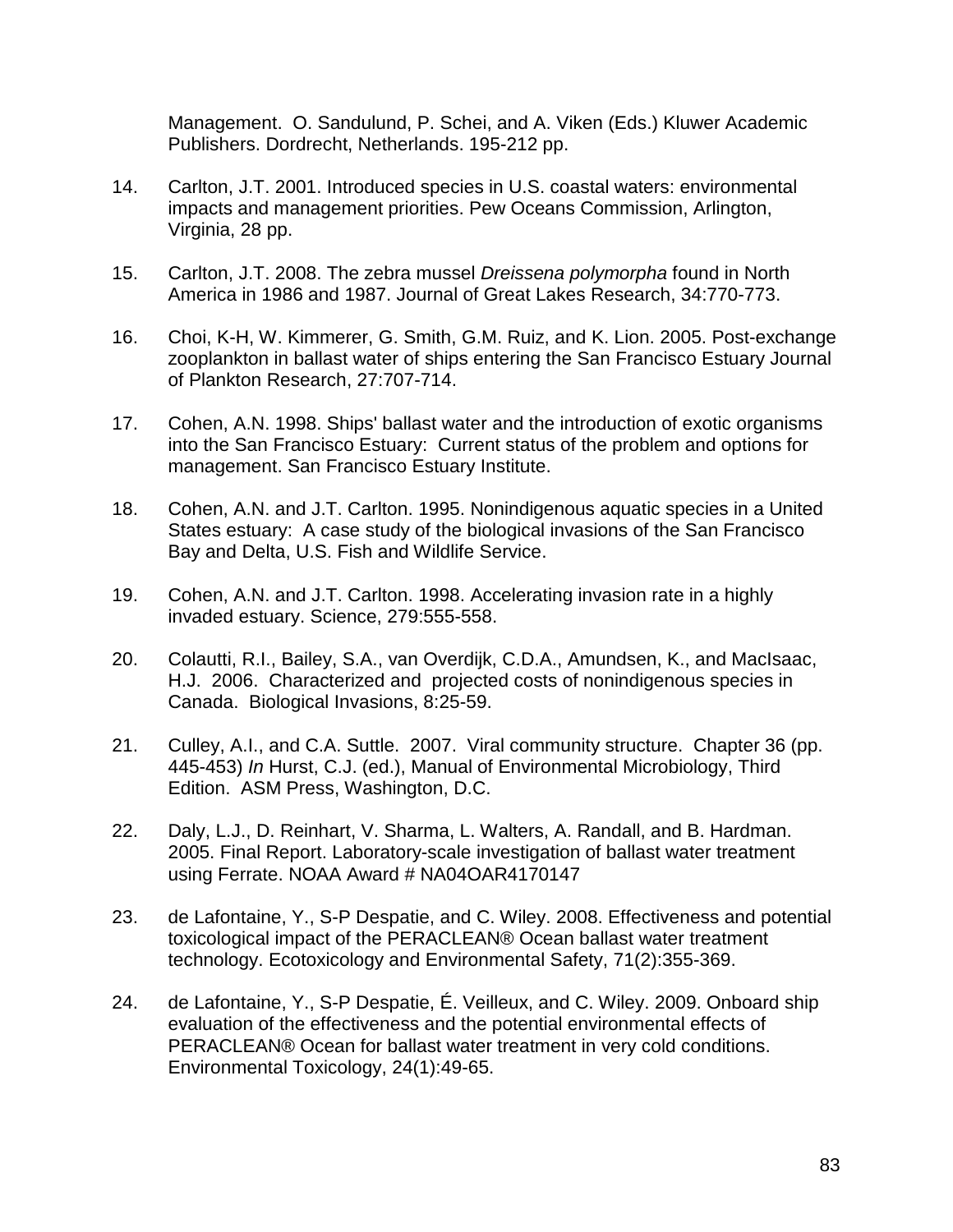- 25. Dobbs, F. (personal communication, 5 November 2008)
- 26. Dobroski, N., L. Takata, C. Scianni, and M. Falkner. 2007. Assessment of the Efficacy, Availability, and Environmental Impacts of Ballast Water Treatment Systems for Use in California Waters. Produced for the California State Legislature.
- 27. Dobroski, N., C. Scianni, D. Gehringer, and M. Falkner. 2009a. 2009 Assessment of the Efficacy, Availability, and Environmental Impacts of Ballast Water Treatment Systems for Use in California Waters. Produced for the California State Legislature.
- 28. Dobroski, N., C. Scianni, L. Takata, and M. Falkner. 2009b. October 2009 Update: Ballast Water Treatment Technologies for Use in California Waters. Prepared by the Californai State Lands Commission, Marine Invasive Species Program.
- 29. Dogterom, J., G.J. Jansen, and H.J. Wopereis. 2005. Study report. Greenship's Ballast Water Management System. Technologische werkplaats. Noordelijke Hogeschool Leeuwarden.
- 30. Echardt, J. and A. Kornmueller. 2009a. The advanced EctoSys elecvtrolysis as an integral part of a ballast water treatment system. Water Science and Technology, 60(9): 2227-2234.
- 31. Echardt, J. and A. Kornmueller. 2009b. The advanced EctoSys electrolysis as an integral part of a ballast water treatment system. Proceedings of the IWA  $5<sup>th</sup>$ Conference on Oxidation Technologies for Water and Wastewater Treatment, Mar 30 – Apr 1, 2009, Berlin.
- 32. Ecowise Environmental. 2003. Technical Report: HTM-AquaTherm® Disinfection Unit Study – Revised February 2003. Prepared by Danielle Baker. Reviewed by Dr. Therese Flapper. For Aerocycle Wastewater Solutions.
- 33. Ellis, S. (personal communication, 14 January 2010)
- 34. EPA (U.S. Environmental Protection Agency). 1986. Ambient water quality criteria for bacteria – 1986. EPA440/5-84-002. January 1986.
- 35. EPA (U.S. Environmental Protection Agency). 2008. National Pollutant Discharge Elimination System (NPDES) Proposed Vessel General Permit for Discharges Incidental to the Normal Operation of Commercial Vessels and Large Recreational Vessels (VGP).
- 36. Everett, R. (personal communication, 13 August 2007).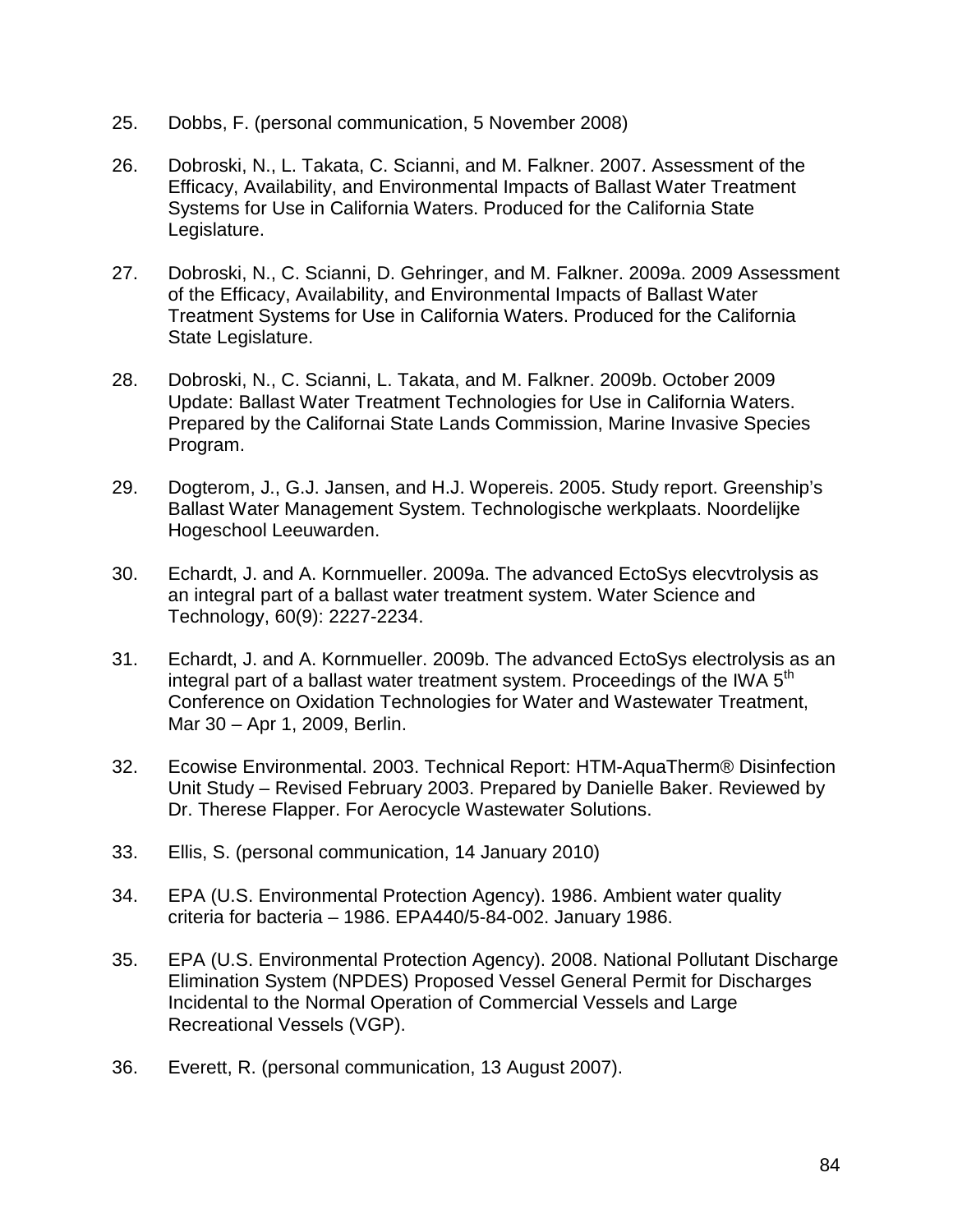- 37. Everett, R. (personal communication, 11 March 2010).
- 38. Faimali, M., F. Garaventa, E. Chelossi, V. Piazza, O.D. Saracino, F. Rubino, G.L. Mariottini, and L. Pane. 2006. A new photodegradable molecule as a low impact ballast water biocide: efficacy screening on marine organisms from different trophic levels. Marine Biology, 149:7-16.
- 39. Falkner, M., L. Takata, and S. Gilmore. 2006. California State Lands Commission Report on Performance Standards for Ballast Water Discharges in California. Produced for the California State Legislature.
- 40. Falkner, M., L. Takata, S. Gilmore, and N. Dobroski. 2007. 2007 Biennial Report on the California Marine Invasive Species Program. Produced for the California State Legislature.
- 41. Felbeck, H. 2009. Tests of the effects of "TriMix" on bacteria and invertebrates were run using *E. coli*, Enterococcus sp., sea urchin larvae, brine shrimp.
- 42. Feyrer, F., H.B. Matern, and P.B. Moyle. 2003. Dietary shifts in a stressed fish assemblage: Consequences of a bivalve invasion in the San Francisco estuary. Environmental Biology of Fishes, 67:277-288.
- 43. Fofonoff, P.W., G.M. Ruiz, B. Steves, and J.T. Carlton. 2003. In ships or on ships? Mechanisms of transfer and invasion for nonnative species to the coasts of North America. *In*: Ruiz, G.M. and J.T. Carlton (eds.) Invasive Species: Vectors and Management Strategies. Island Press, Washington D.C. p 152-182.
- 44. Fuchs, R. and I. de Wilde. 2004. Peraclean Ocean® A potentially environmentally friendly and effective treatment option for ballast water. *In*: Matheickal, J.T. and S. Raaymakers (eds.) 2004. [2nd International Ballast Water](http://globallast.imo.org/monograph%2015%20RandD%20Symposium.pdf)  [Treatment R&D Symposium,](http://globallast.imo.org/monograph%2015%20RandD%20Symposium.pdf) IMO London, 21-23 July 2003: Proceedings. GloBallast Monograph Series No. 15. IMO London.
- 45. Giovannoni, S.J., R.A. Foster, M.S. Rappé, and S. Epstein. 2007. New cultivation strategies bring more microbial plankton species into the laboratory. Oceanography, 20(2):62-69.
- 46. Gregg, M.D. and G.M. Hallegraeff. 2007. Efficacy of three commercially available ballast water biocides against vegetative microalgae, dinoflagellate cysts and bacteria. Harmful Algae, 6:567-584.
- 47. Hallegraeff, G.M. 1998. Transport of toxic dinoflagellates via ships' ballast water: bioeconomic risk assessment and efficacy of possible ballast water management strategies Marine Ecology Progress Series, 168:297-309.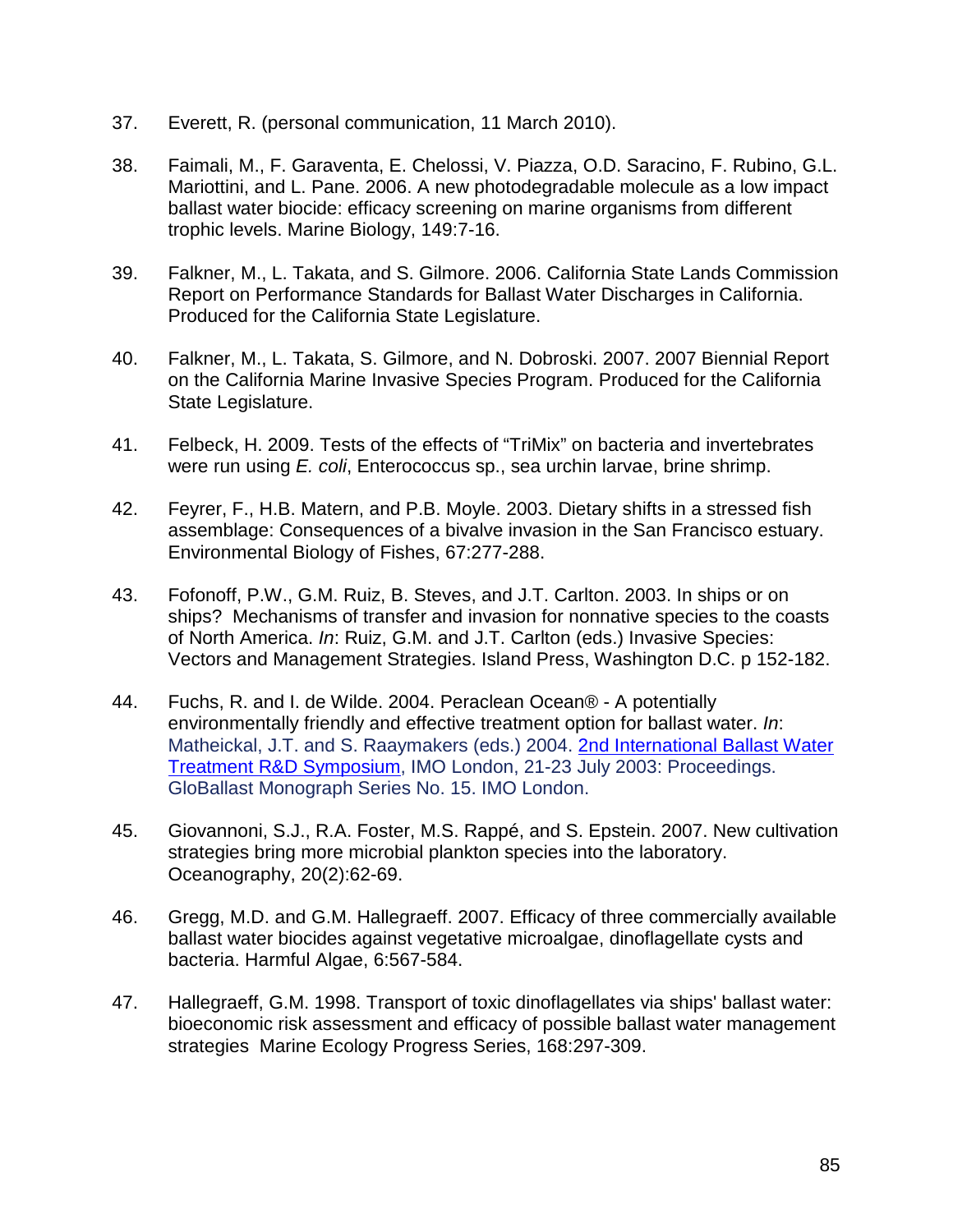- 48. Heida, M.R. and G.J. Jansen. Undated. Ballast Water Treatment: Killing studies of IMO monitoring micro-organisms. Research Institutes: Technologische werkplaats and Moordelijke Hogeschool Leeuwarden. 25 pp.
- 49. Herwig, R.P., J.R. Cordell, B.C. Nielsen, N.C. Ferm, D.J. Lawrence, J.C. Perrins, and A.C.E. Rhodes. 2006a. Final Report. Efficacy Testing of the Severn Trent De Nora Balpure® System. School of Aquatic and Fishery Sciences, University of Washington, Seattle, Washington. March 13, 2006.
- 50. Herwig, R.P., J.R. Cordell, J.C. Perrins, P.A. Dinnel, R.W. Gensemer, W.A. Stubblefield, G.M. Ruiz, J.A. Kopp, M.L. House, and W.J. Cooper. 2006b. Ozone treatment of ballast water on the oil tanker *S/T Tonsina*: chemistry, biology, and toxicity. Marine Ecology Progress Series, 324: 37-55.
- 51. Hi Tech Marine. 1997. Ballast water trial on M.V. Sandra Marie. 9<sup>th</sup> Mav 1997 Sydney to Hobart.
- 52. Husain, M., H. Felbeck, D. Altshuller, and C. Quirmbach. 2004. Ballast water treatment by de-oxygenation with elevated  $CO<sub>2</sub>$  for a shipboard installation – a potentially affordable solution. *In*: Matheickal, J.T. and S. Raaymakers (eds.) 2004. [2nd International Ballast Water Treatment R&D Symposium,](http://globallast.imo.org/monograph%2015%20RandD%20Symposium.pdf) IMO London, 21-23 July 2003: Proceedings. GloBallast Monograph Series No. 15. IMO London.
- 53. IMO (International Maritime Organization). 2005. Ballast Water Management Convention International Convention for the Control and Management of Ships' Ballast Water and Sediments. International Maritime Organization, London, p 138.
- 54. IMO (International Maritime Organization). 2007. Resolution A. 1005(25). Application of the international convention for the control and management of ships' ballast water and sediments, 2004. Adopted on 29 November 2007 (Agenda item 11).
- 55. IMO (International Maritime Organization). 2010. Summary of Status of Conventions as at 31 May 2010. Accessed: June 14, 2010. Website: [http://www.imo.org](http://www.imo.org/)
- 56. Japan Association of Marine Safety. 2007. Special Pipe Ballast Water Management System. Report of 1<sup>st</sup> on-board test (revised).
- 57. Jelmert, A. 1999. Testing the effectiveness of an integrated Hydro cyclone/UV treatment system for ballast water treatment. Accessed: 11/9/07, Website: www.optimarin.com/test1999Austevoll.htm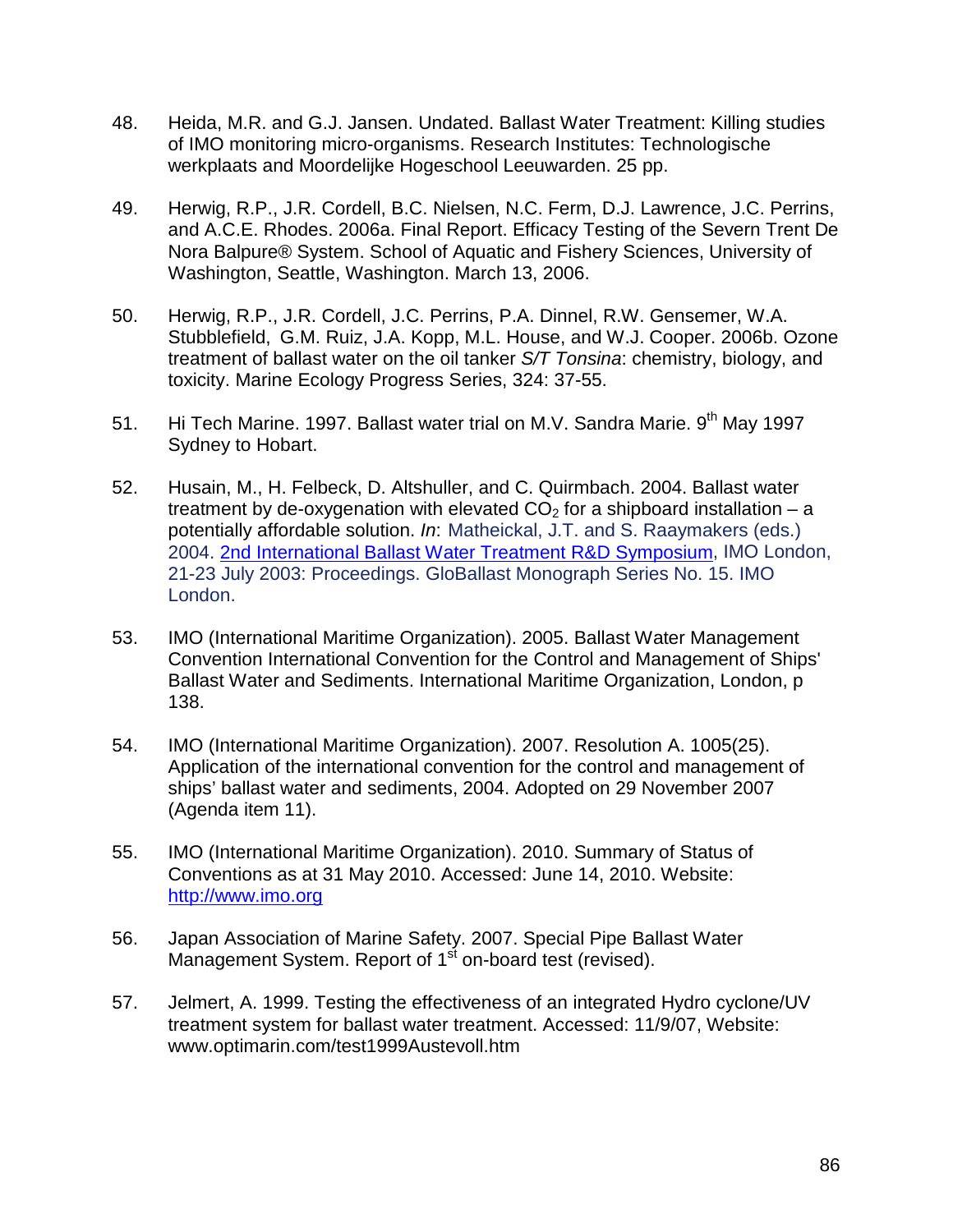- 58. Kikuchi, T. and Y. Fukuto. Development of the Special Pipe Hybrid System, one of the most promising ballast water management systems.
- 59. Kikuchi, T., K. Yoshida, S. Kino, and Y. Fukuyo. 2004. Progress report on the 'Special Pipe System' as a potential mechanical treatment for ballast water. *In*: Matheickal, J.T. and S. Raaymakers (eds.) 2004. [2nd International Ballast Water](http://globallast.imo.org/monograph%2015%20RandD%20Symposium.pdf)  [Treatment R&D Symposium,](http://globallast.imo.org/monograph%2015%20RandD%20Symposium.pdf) IMO London, 21-23 July 2003: Proceedings. GloBallast Monograph Series No. 15. IMO London.
- 60. Kildow, J. and Pendleton, L. 2006. The non-market value of beach recreation in California. Shore and Beach, 74: 34-37.
- 61. King, D.M. and M.N. Tamburri. 2009. Verifying compliance with U.S. ballast water discharge regulations. *Submitted to* Ocean Development and International Law.
- 62. KORDI (Korean Ocean Research and Development Institution). 2008. Preliminary Report for the Type Approval Test Used by Electro-Clean Ballast Water Management System. Project No. PI49300. 3 March 2008.
- 63. KORDI (Korean Ocean Research and Development Institution). 2009. Heterotrophic bacteria test results performed by KORDI during the land-based tests for the IMO final approval.
- 64. Lawrence, D.J., J.C. Perrins, N.C. Ferm, J.R. Cordell, and R.P. Herwig. 2006a. Phase 1 Test: Preliminary Report. Efficacy testing of the MARENCO ballast water treatment system.
- 65. Lawrence, D.J., J.C. Perrins, N.C. Ferm, J.R. Cordell, and R.P. Herwig. 2006b. Phase 2 Test: Preliminary Report. Efficacy testing of the MARENCO ballast water treatment system.
- 66. Lloyd's Register. 2007. Ballast water treatment technology. Current status. June 2007.
- 67. Lloyd's Register. 2010. Ballast water treatment technology. Current status. February 2010.
- 68. Lovell, S.J. and S.F. Stone. 2005. The Economic Impacts of Aquatic Invasive Species. Report No. Working Paper #05-02, US Environmental Protection Agency.
- 69. Lovell, S.J., and Drake, L.A. 2009. Tiny stowaways: Analyzing the economic benefits of a U.S. Envrionmental Protection Agency permit regulating ballast water discharges. Environmental Management, v. 42, p. 546-555.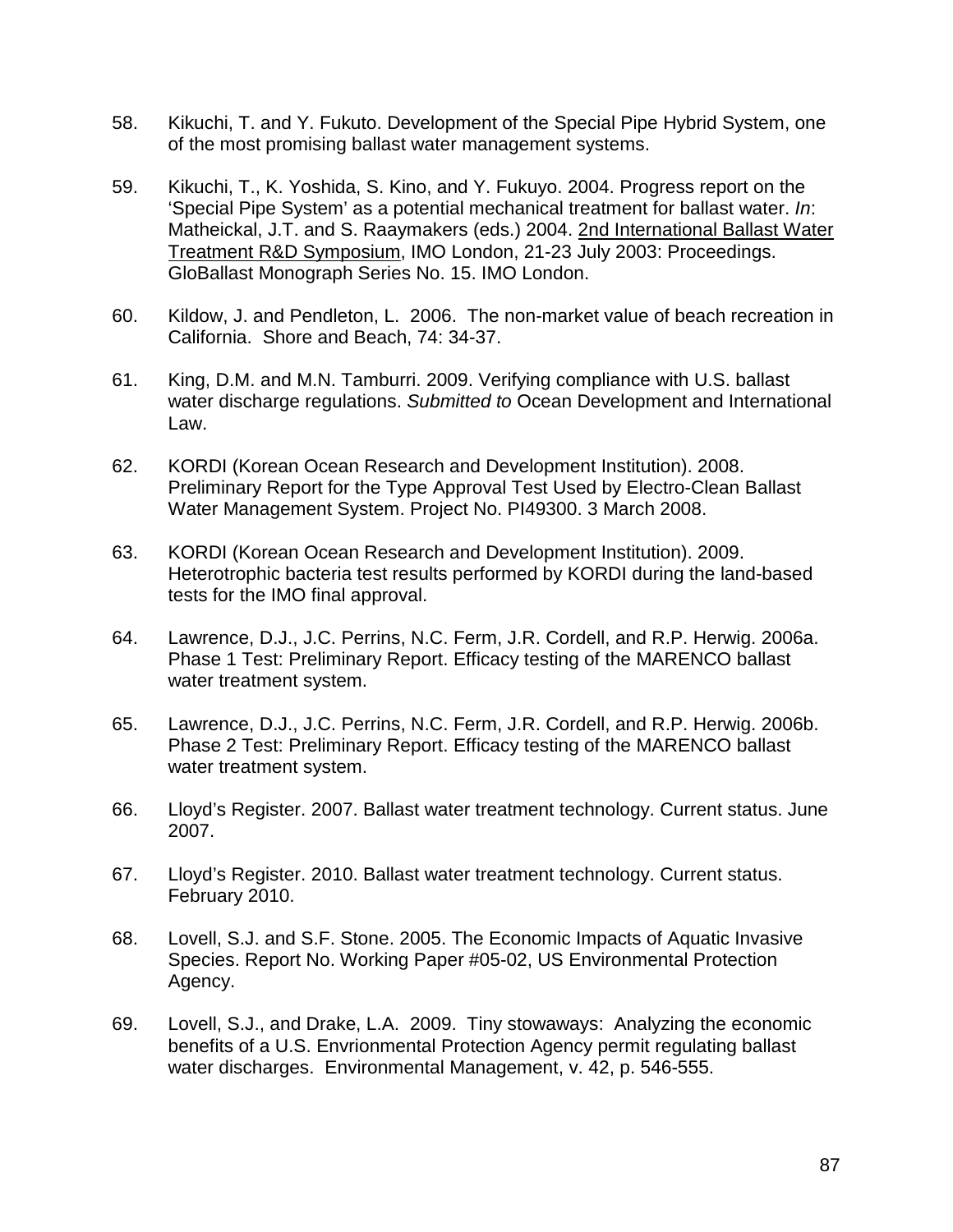- 70. Mackey, T.P. and D.A. Wright. 2002. A filtration and UV based ballast water treatment technology: Including a review of initial testing and lessons learned aboard three cruise ships and two floating test platforms. Paper presented at ENSUS 2002. Marine Science and Technology for Environmental Sustainability. University of Newcastle-upon-Tyne, School of Marine Science and Technology. Dec. 16-18, 2002.
- 71. MacIsaac, H.J., T.C. Robbins, and M.A. Lewis. 2002. Modeling ships' ballast water as invasion threats to the Great Lakes. Canadian Journal of Fisheries and Aquatic Sciences, 59:1245-1256.
- 72. Maddox, T.L. 2000. Final Report. Ballast water treatment and management with ozone and sonics. National Sea Grant NA96RG0478.
- 73. Maddox, T.L. 2004a. Phase II Final Report. Ballast water treatment and management with filtration, ozone, and sonics. National Sea Grant NA03OAR4170008.
- 74. Maddox, T.L. 2004b. Phase III Final Report. Field test demonstration of improved methods of ballast water treatment and monitoring utilizing filtration, ozone, and sonics. National Sea Grant NA04OAR4170150.
- 75. Maddox, T.L. 2005. Phase IV Final Report. Full scale, land based field test demonstration of improved methods of ballast water treatment and monitoring utilizing ozone and sonic energy. National Sea Grant NA05OAR4171070.
- 76. Maranda, L., R.G. Campbell, D.C. Smith, and C.A. Oviatt. 2005. Final Report. Summer field test of the Ecopod aboard the M/V Atlantic Compass. Graduate School of Oceanography. University of Rhode Island. Submitted October 31, 2005.
- 77. Marinelink. 2010. Alfa Laval's PureBallast for Australian Navy. Accessed: 6 May 2010. Website: [http://marinelink.com/News/Article/Alfa-Laval-s-PureBallast-for-](http://marinelink.com/News/Article/Alfa-Laval-s-PureBallast-for-Australian-Navy/333787.aspx)[Australian-Navy/333787.aspx.](http://marinelink.com/News/Article/Alfa-Laval-s-PureBallast-for-Australian-Navy/333787.aspx) Originally published: 29 March 2010.
- 78. Maritime Environmental Resource Center. 2009a. Land-based Evaluations of the Siemens Water Technologies SiCURE™ Ballast Water Management System. 6 November 2009. UMCES Technical Report Series: Ref. No. [UCMES] CBL 09- 13.
- 79. Maritime Environmental Resource Center. 2009b. Land-Based Evaluations of the Maritime Solutions, Inc. Ballast Water Treatment System. 20 November 2009. UMCES Technical Report Series: Ref. No. [UMCES] CBL 09-138.
- 80. McMullin, J., V. Loete, R. Larson, S. Sylvester, and D. Drew. 2008. Port of Milwaukee Onshore Ballast Water Treatment. 17 pp.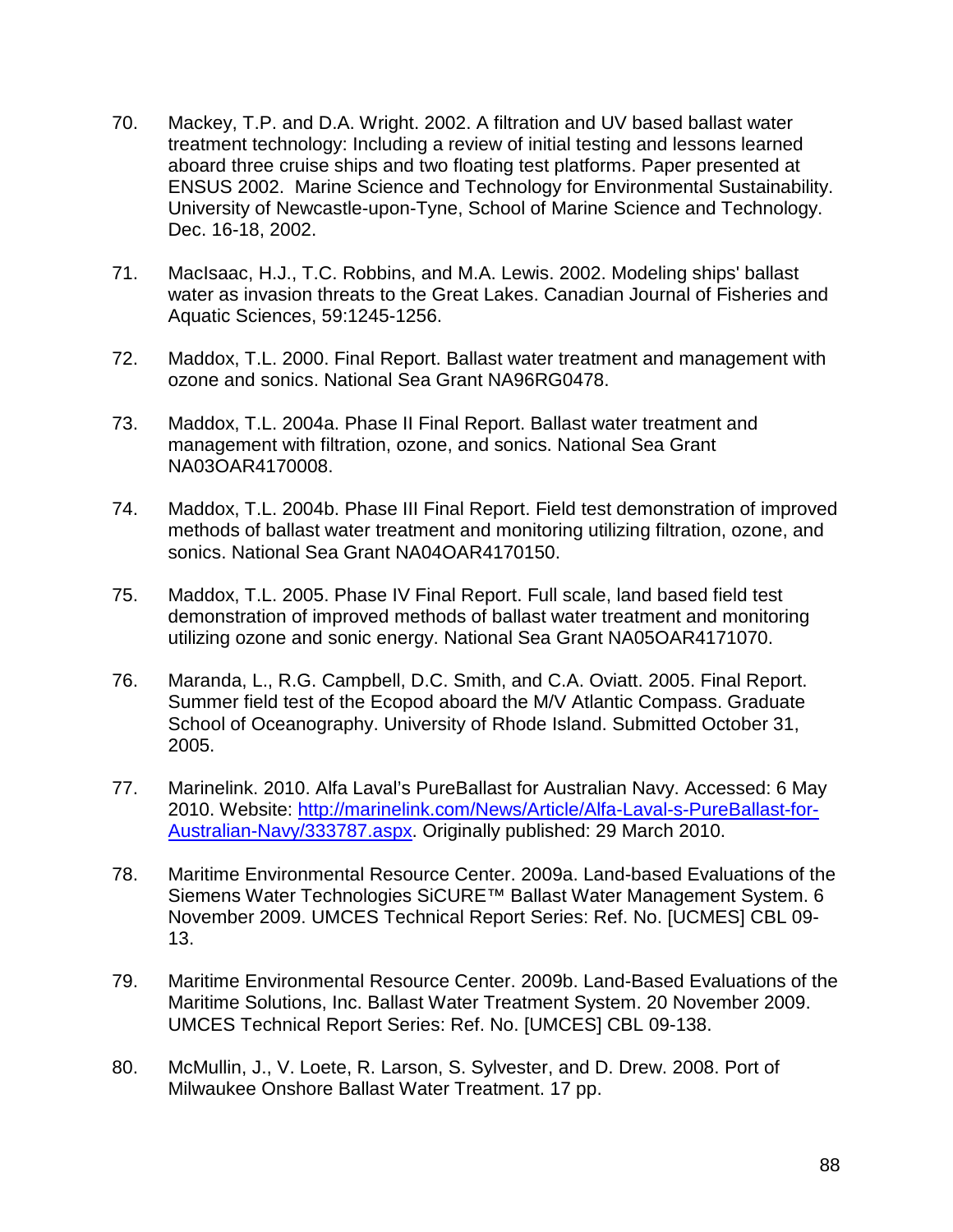- 81. MEPC (Marine Environment Protection Committee). 2003. Comments on draft regulation E-2. Concentrations of organisms delivered in ships' ballast water in the absence of any treatment: Establishing a baseline for consideration of treatment efficacy. MEPC 49/2/1. 23 May, 2003.
- 82. MEPC (Marine Environment Protection Committee). 2005a. Harmful aquatic organisms in ballast water: Information to be considered by the Review Group. Submitted by Sweden. MEPC 53/2/6. 15 April 2005.
- 83. MEPC (Marine Environment Protection Committee). 2005b. Application for basic approval of active substances used by Electro-Clean (electrolytic disinfection) ballast water management system. Submitted by Republic of Korea. MEPC 54/2/3. 16 December 2005.
- 84. MEPC (Marine Environment Protection Committee). 2006a. Basic Approval of Active Substances used by Special Pipe Ballast Water Management System (combined with Ozone treatment). Submitted by Japan. 55/2. 12 April 2006.
- 85. MEPC (Marine Environment Protection Committee). 2006b. Information (Update of MEPC 53/2/11 Annex 1) provided by Elga Berkefeld GMBH, Lückenweg, 5, 29227 Celle, Germany and its subsidiary RWO Marine Water Technology, Leerkämpe 3, 29259, Bremen, Germany. MEPC 55/2/17, Annex 1. 7 July, 2006.
- 86. MEPC (Marine Environment Protection Committee). 2006c. Application for Final Approval of Ballast Water Management System Using Active Substances. Submitted by Norway. 56/2/1. 15 December 2006.
- 87. MEPC (Marine Environment Protection Committee). 2007a. Basic Approval of Active Substances used by Resource Ballast Technologies Systems (Cavitation combined with Ozone and Sodium Hypochlorite treatment). Submitted by South Africa. 56/2/3. 6 April 2007.
- 88. MEPC (Marine Environment Protection Committee). 2007b. Application for Basic Approval of Active Substances used by Hitachi Ballast Water Purification System (ClearBallast). Submitted by Japan. 57/2/2. 7 September 2007.
- 89. MEPC (Marine Environment Protection Committee). 2007c. Application for Final Approval of a ballast water management system using Active Substances. Submitted by Germany. 57/2/3. 7 September 2007.
- 90. MEPC (Marine Environment Protection Committee). 2007d. Application for Final Approval of a ballast water management system using Active Substances. Submitted by Germany. 57/2/5. 7 September 2007.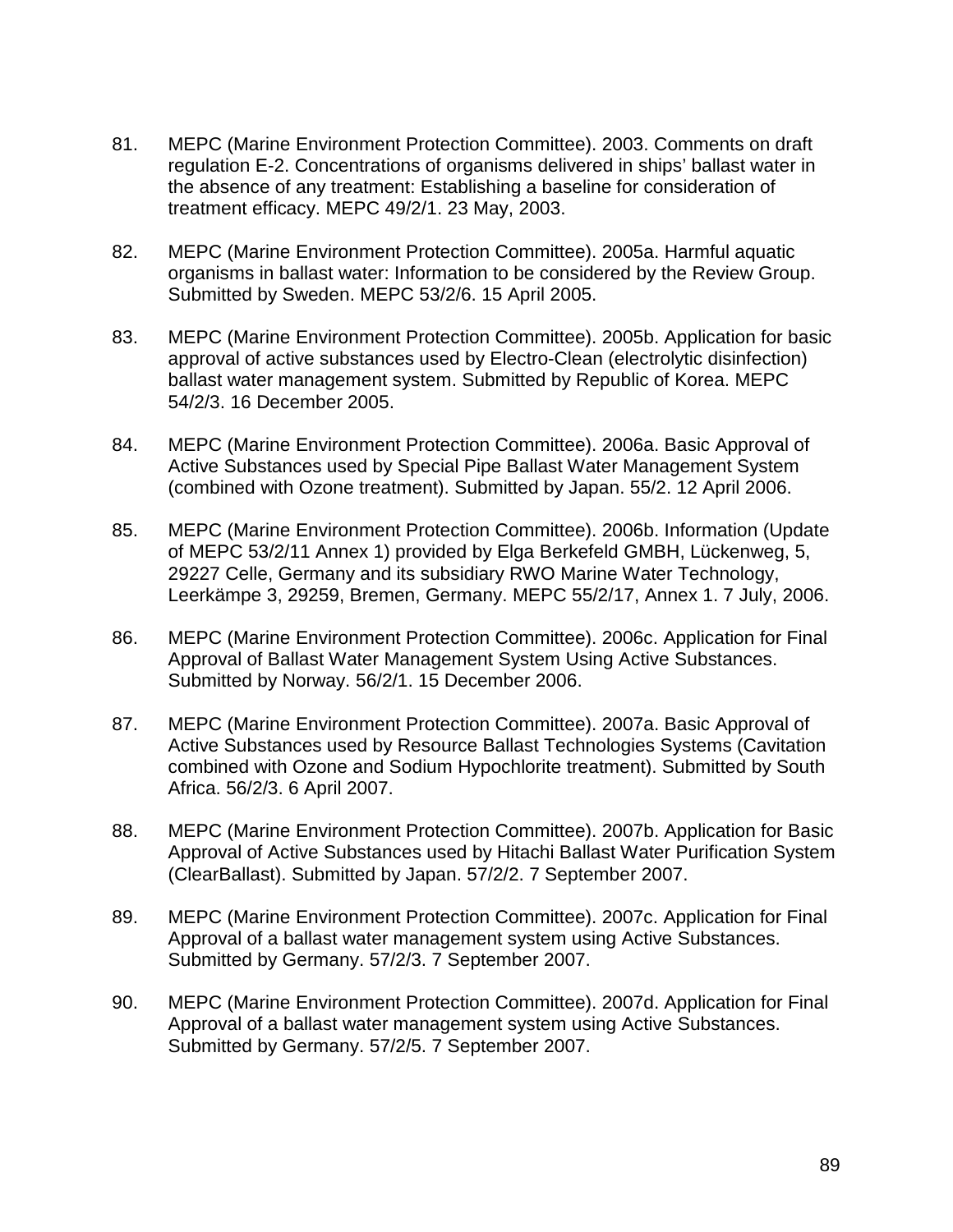- 91. MEPC (Marine Environment Protection Committee). 2007e. Basic Approval of Active Substance used by GloEn-Patrol™ Ballast Water Management System. Submitted by the Republic of Korea. 57/2/4. 7 September 2007.
- 92. MEPC (Marine Environment Protection Committee). 2007f. Report of the fourth meeting of the GESAMP-Ballast Water Working Group (GESAMP-BWWG). Note by the Secretariat. 57/2. 19 December 2007.
- 93. MEPC (Marine Environment Protection Committee). 2007g. Application for Basic Approval of a combined ballast water management system consisting of sediment removal and an electrolytic process using seawater to produce Active Substances (Greenship Ltd). Submitted by the Netherlands. 57/2/7. 20 December 2007.
- 94. MEPC (Marine Environment Protection Committee). 2008a. Report of the fifth meeting of the GESAMP-Ballast Water Working Group (GESMP-BWWG). Note by the Secretariat. 57/2/10. 25 January 2008.
- 95. MEPC (Marine Environment Protection Committee). 2008b. Application for Final Approval of the OceanSaver® Ballast Water Management System (OS BWMS). Submitted by Norway. 58/2/1. 19 March 2008.
- 96. MEPC (Marine Environment Protection Committee). 2008c. Application for Final Approval of the Electro-Clean System (ECS). Submitted by the Republic of Korea. 58/2. 20 March 2008.
- 97. MEPC (Marine Environment Protection Committee). 2008d. Application for Basic Approval of the Ecochlor® Ballast Water Treatment System. Submitted by Germany. 58/2/2. 20 March 2008.
- 98. MEPC (Marine Environment Protection Committee). 2008e. Application for Final Approval of the NK-O3 BlueBallast System (Ozone). Submitted by the Republic of Korea. 58/2/3. 21 March 2008.
- 99. MEPC (Marine Environment Protection Committee). 2008f. Procedure for approval of ballast water management systems that make use of active substances (G9). MEPC 57/21. Annex 1. Resolution MEPC.169(57). Adopted on 4 April 2008.
- 100. MEPC (Marine Environment Protection Committee). 2008g. Report of the sixth meeting of the GESAMP-Ballast Water Working Group. Note by the Secretariat. MEPC 58/2/7. 14 July 2008.
- 101. MEPC (Marine Environment Protection Committee). 2008h. Report of the seventh meeting of the GESAMP-Ballast Water Working Group. Note by the Secretariat. 58/2/8. 28 July 2008.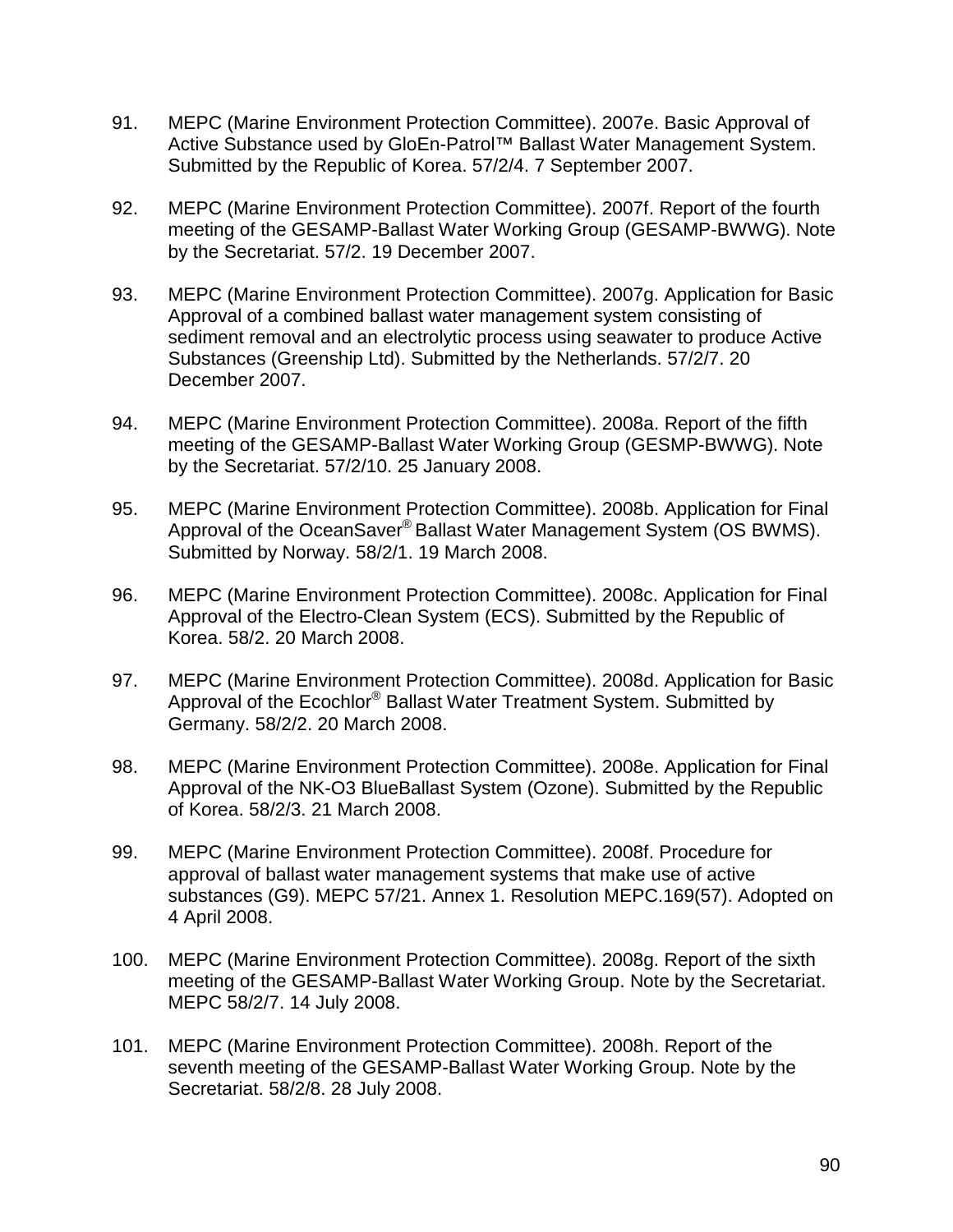- 102. MEPC (Marine Environment Protection Committee). 2008i. Guidelines for approval of ballast water management systems (G8). MEPC 58/23. Annex 4. Resolution MEPC.174(58). Adopted on 10 October 2008.
- 103. MEPC (Marine Environment Protection Committee). 2008j. Application for Final Approval of the RWO Ballast Water Management System (CleanBallast). Submitted by Germany. 59/2. 28 November 2008.
- 104. MEPC (Marine Environment Protection Committee). 2008k. Application for Final Approval of the Special Pipe Hybrid Ballast Water Management System (combined with Ozone treatment). Submitted by Japan. 59/2/1. 4 December 2008.
- 105. MEPC (Marine Environment Protection Committee). 2008l. Application for Basic Approval of the Blue Ocean Shield Ballast Water Management System. Submitted by China. 59/2/2. 5 December 2008.
- 106. MEPC (Marine Environment Protection Committee). 2008m. Application for Final Approval of the NK-O3 BlueBallast System (Ozone). Submitted by the Republic of Korea. 59/2/3. 8 December 2008.
- 107. MEPC (Marine Environment Protection Committee). 2008n. Application for Basic Approval of the HHI Ballast Water Management System (EcoBallast). Submitted by the Republic of Korea. 59/2/4. 9 December 2008.
- 108. MEPC (Marine Environment Protection Committee). 2008o. Application for Final Approval of the Hitachi Ballast Water Purification System (ClearBallast). Submitted by Japan. 59/2/5. 11 December 2008.
- 109. MEPC (Marine Environment Protection Committee). 2008p. Application for Final Approval of the Greenship Sedinox Ballast Water Management System. Submitted by the Netherlands. 59/2/6. 12 December 2008.
- 110. MEPC (Marine Environment Protection Committee). 2008q. Application for Final Approval of the GloEn-Patrol<sup>™</sup> Ballast Water Treatment System. Submitted by the Republic of Korea. 59/2/7. 16 December 2008.
- 111. MEPC (Marine Environment Protection Committee). 2008r. Application for Basic Approval of the AquaTriComb<sup>™</sup> Ballast Water Treatment System. Submitted by Germany. 59/2/8. 16 December 2008.
- 112. MEPC (Marine Environment Protection Committee). 2008s. Application for Final Approval of the Resource Ballast Technologies System (Cavitation combined with Ozone and Sodium Hypochlorite treatment). Submitted by South Africa. 59/2/10. 19 December 2008.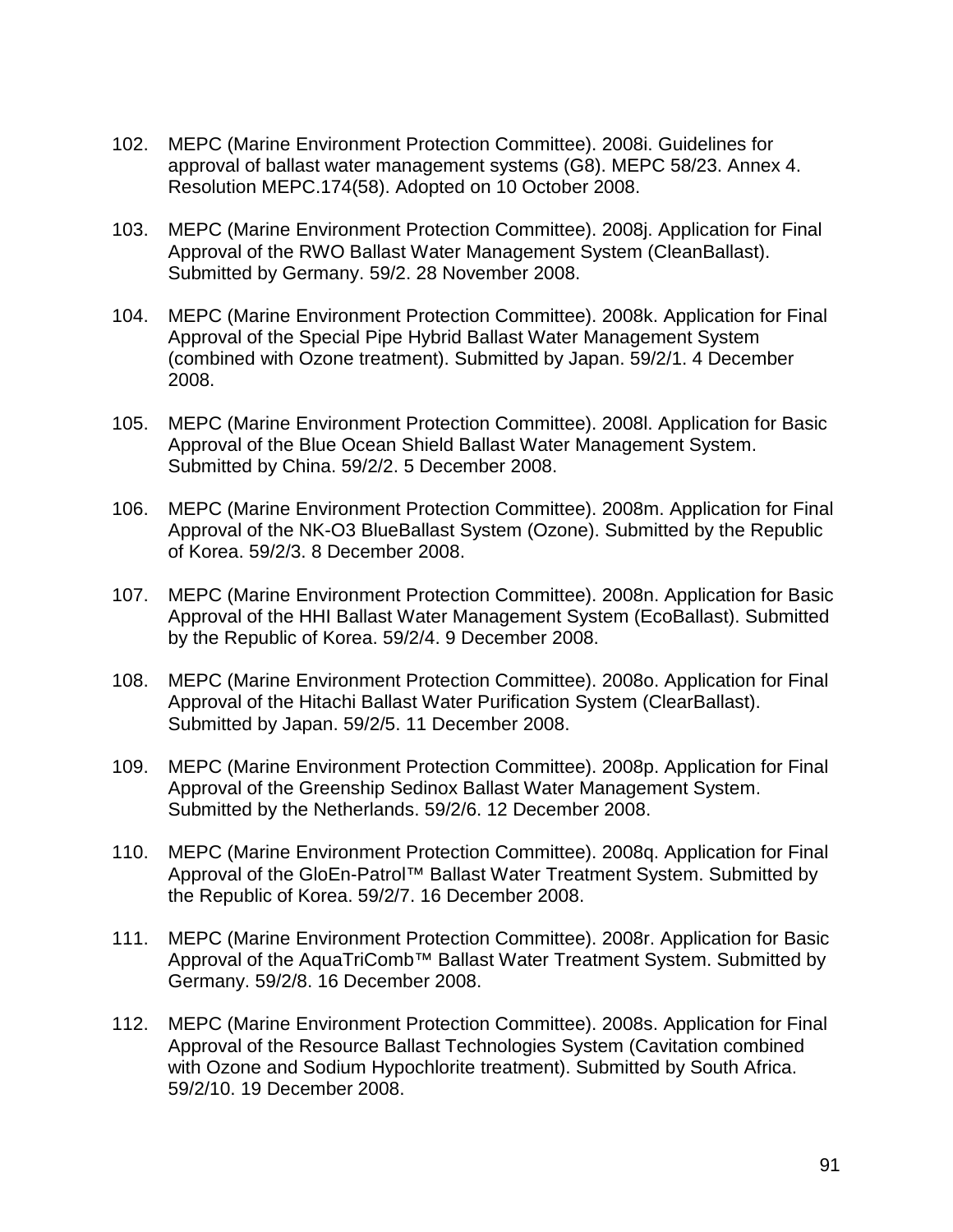- 113. MEPC (Marine Environment Protection Committee). 2008t. Application for Basic Approval of the Siemens SiCURE<sup>™</sup> Ballast Water Management System. Submitted by Germany. 59/2/11. 19 December 2008.
- 114. MEPC (Marine Environment Protection Committee). 2009a. Report of the eighth meeting of the GESAMP-Ballast Water Working Group. Note by the Secretariat. 59/2/16, Annex 4. 8 April 2009.
- 115. MEPC (Marine Environment Protection Committee). 2009b. Application for Basic Approval of the DESMI Ocean Guard Ballast Water Management System. Submitted by Denmark. 60/2/4. 19 August 2009.
- 116. MEPC (Marine Environment Protection Committee). 2009c. Application for Final Approval of the JFE Ballast Water Management System (JFE-BWMS) that makes use of "TG Ballastcleaner® and TG Environmentalguard®." Submitted by Japan. 60/2/2. 20 August 2009.
- 117. MEPC (Marine Environment Protection Committee). 2009d. Application for Basic Approval of Blue Ocean Guardian (BOG) Ballast Water Management System. Submitted by the Republic of Korea. 60/2/5. 24 August 2009.
- 118. MEPC (Marine Environment Protection Committee). 2009e. Application for Basic Approval of the Sunrui ballast water management system. Submitted by China. 60/2/3. 24 August 2009.
- 119. MEPC (Marine Environment Protection Committee). 2009f. Application for Basic Approval of the Hyundai Heavy Industries Co., Ltd. (HHI) Ballast Water Management System (HiBallast). Submitted by the Republic of Korea. 60/2/6. 24 August 2009.
- 120. MEPC (Marine Environment Protection Committee). 2009g. Application for Basic Approval of Kwang San Co., Ltd. (KS) Ballast Water Management System "En-Ballast." Submitted by Korea. 60/2/7. 25 August 2009.
- 121. MEPC (Marine Environment Protection Committee). 2009h. Application for Basic Approval of the OceanGuard™ Ballast Water Management System. Submitted by Norway. 60/2/8. 26 August 2009.
- 122. MEPC (Marine Environment Protection Committee). 2009i. Application for Basic Approval of the Severn Trent DeNora BalPure® Ballast Water Management System. Submitted by Germany. 60/2/9. 28 August 2009.
- 123. MEPC (Marine Environment Protection Committee). 2009j. Draft MEPC resolution on the installation of ballast water management systems on new ships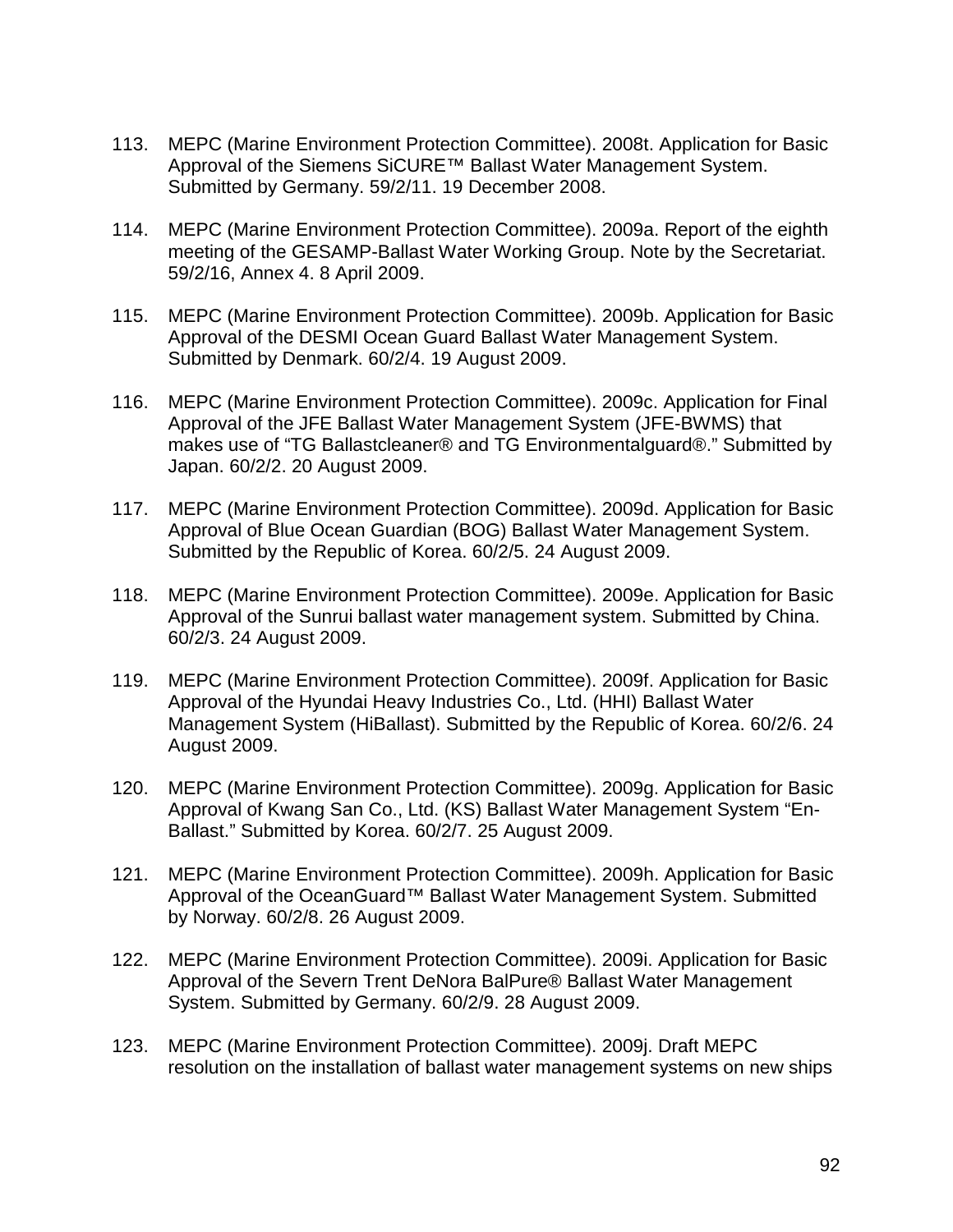in accordance with the application dates contained in the BWM Convention. Note by the Secretariat. 60/2/10. 23 September 2009.

- 124. MEPC (Marine Environment Protection Committee). 2009k. Report of the tenth meeting of the GESMP-Ballast Water Working Group. Note by the Secretariat. 60/2/11. 30 October 2009.
- 125. MEPC (Marine Environment Protection Committee). 2009l. Report of the eleventh meeting of the GESMP-Ballast Water Working Group. Note by the Secretariat. 60/2/12, Annex 4. 1 December 2009.
- 126. MEPC (Marine Environment Protection Committee). 2010. Report of the twelfth meeting of the GESAMP – Ballast Water Working Group. Note by the Secretariat. 60/2/16. 8 February 2010.
- 127. Michigan DEQ (Department of Environmental Quality). 2006. Ballast water control general permit. Port operations and ballast water discharge. Permit No. MIG140000. Issued 11 October 2006.
- 128. Moore, B. (personal communication, 11 March 2010)
- 129. Moore, S. (personal communication, 12 September 2005)
- 130. MPCA (Minnesota Pollution Control Agency). 2008. Ballast Water Discharge General Permit: FAQs for Vessel Owners and Operators. Water Quality/Surface Water #8.03. October 2008.
- 131. National Research Council. 1996. Stemming the Tide: Controlling Introductions of Nonindigenous Species by Ships' Ballast Water, Vol. National Academy Press, Washington, D.C.
- 132. NIOZ (Royal Netherlands Institute for Sea Research). 2008. Final report of the land-based testing of the SEDNA®-System, for Type Approval according to Regulation-D2 and the relevant IMO Guidelines (April – July 2007). Final report of the shipboard testing of the SEDNA®-System, for Type Approval according to Regulation-D2 and the relevant IMO Guidelines (June - December 2007). BSH/M5101.
- 133. NIOZ (Royal Netherlands Institute for Sea Research). 2009a. Final report of the land-based testing of the Ecochlor®-System, for type approval according to regulation-D2 and the relevant IMO Guideline (April – July 2008).
- 134. NIOZ (Royal Netherlands Institute for Sea Research). 2009b. Final report of the land-based testing of the Hyde-Guardian™-System, for Type Approval according to the Regulation D-2 and the relevant IMO Guideline (April – July 2008).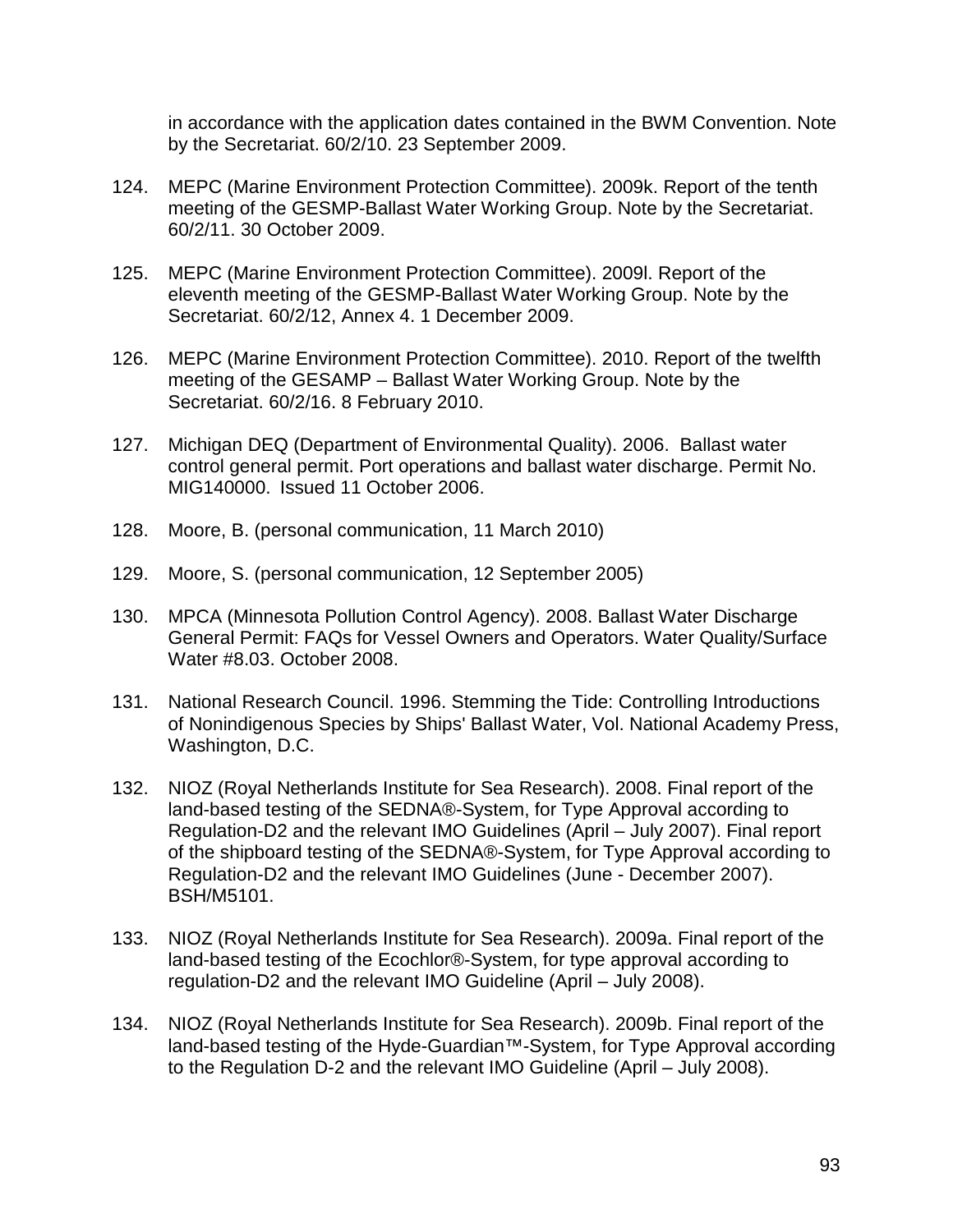- 135. NIVA (Norwegian Institute for Water Research). 2006. Full scale toxicity testing of the PureBallast System – preliminary Report.
- 136. NIVA (Norwegian Institute for Water Research). 2008a. Land based testing of the OptiMarin ballast water management system of OptiMarin AS – Treatment effect studies. Final Report. Report SNO 5659-2008.
- 137. NIVA (Norwegian Institute for Water Research). 2008b. Land based testing of the PureBallast Treatment System of AlfaWall AB – approved test cycles. Report SNO 5667-2008.
- 138. NIVA (Norwegian Institute for Water Research). 2008c. Shipboard testing of the PureBallast Treatment System of AlfaWall AB. Report SNO 5617-2008.
- 139. NIVA (Norwegian Institute for Water Research). 2008d. Land based testing of the OceanSaver ballast water management system of MetaFil AS – Final Report (report no: -272249). 28 January 2008.
- 140. NIVA (Norwegian Institute for Water Research). 2009a. Shipboard testing of the OptiMarin Ballast System of OptiMarin AS. Report SNO 5828-2009.
- 141. NIVA (Norwegian Institute for Water Research). 2009b. Additional shipboard testing of the PureBallast treatment System of AlfaLaval/Wallenius Water AB. Report SNO 5850-2009.
- 142. NIVA (Norwegian Institute for Water Research). 2010. Land based testing of the OceanGuard™ Ballast Water Management System of Qingdao Headway. Report SNO 5938-2010.
- 143. NOEP (National Ocean Economic Program). 2007. Ocean economy data. Accessed 9 November 2007. Website: http://noep.mbari.org/Market/ocean/oceanEcon.asp
- 144. NOEP (National Ocean Economics Program). 2010a. Ocean economy data. Accessed: 24 March 2010. Website: http://noep.mbari.org/Market/ocean/oceanEcon.asp
- 145. NOEP (National Ocean Economics Program). 2010b. Natural Resources Commercial fish species search. Accessed: 24 March 2010. Website: <http://noep.mbari.org/LMR/fishSearch.asp>
- 146. OceanSaver. 2008. FRO and TRO Neutralisation Study. November 2008. Project Team: J.J. Dale and E. Fraas, Mentum AS.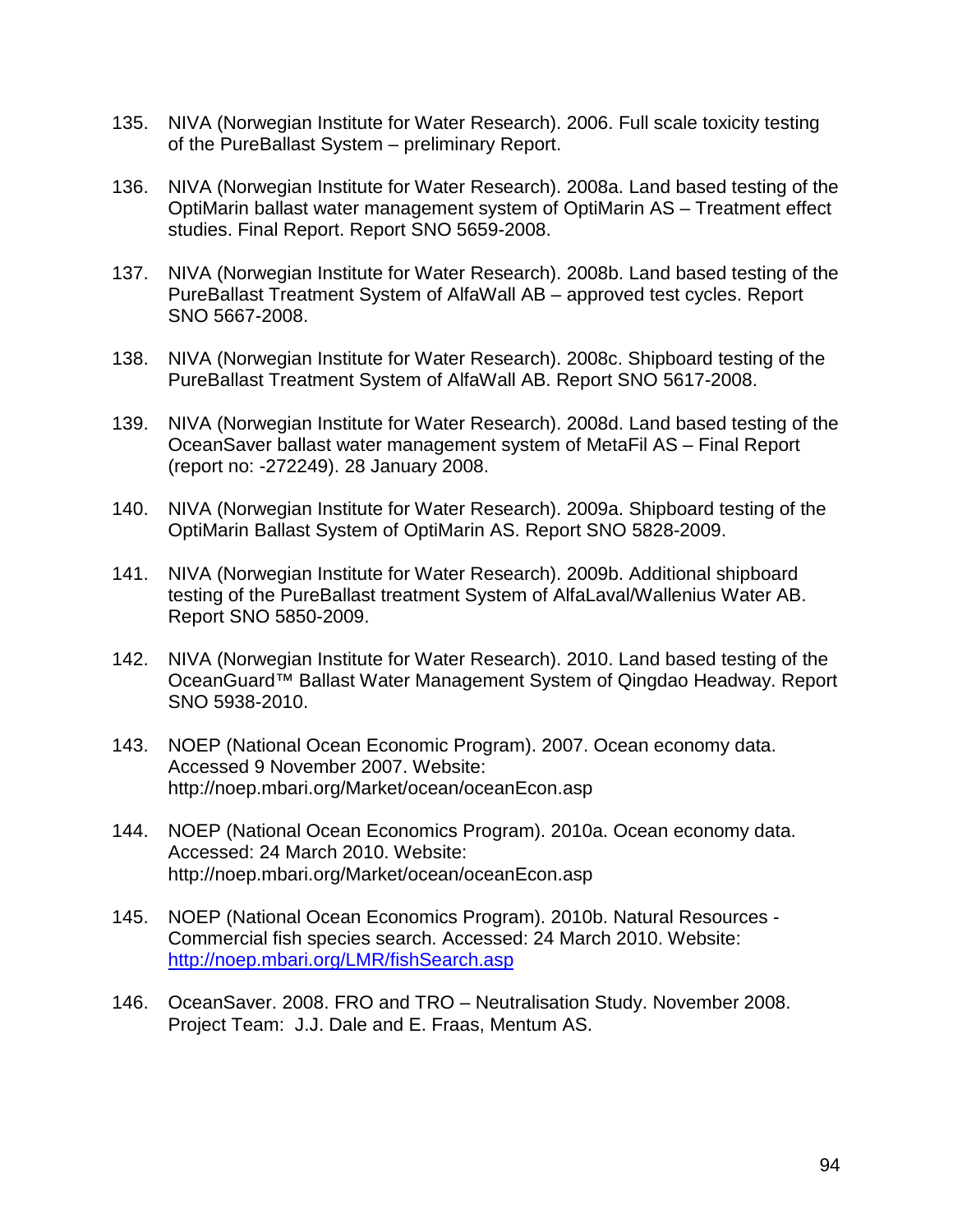- 147. Ocean University of China. 2010. Monitoring (Inspection Report). Shipboard Testing of OceanGuard™ Ballast Water Management System. OUC (Testing) No. HDJC2010-002.
- 148. Oviatt, C., P. Hargraves, R. Kelly, M. Kirs, L. Maranda, B. Moran, D. Outram, D. Smith, B. Sullivan, and K. Whitman. 2002. Toxicity of chlorine dioxide to ballast water flora and fauna in bench scale assays. Final Report to Ecochlor Inc. (Charles Goodsill, VP).
- 149. Pacific Maritime. 2010. ZIM takes new vessels. Volume 28, Number 2, pg 10.
- 150. Parsons, M.G. 1998. Flow-through ballast water exchange. SNAME Transactions, 106:485-493.
- 151. Parsons, M.G. 2003. Considerations in the design of the primary treatment for ballast systems. Marine Technology, 40:49-60.
- 152. Parsons, M.G. and R.W. Harkins. 2002. Full-Scale Particle Removal Performance of Three Types of Mechanical Separation Devices for the Primary Treatment of Ballast Water. Marine Technology, 39:211-222.
- 153. Pendleton, L. 2009. The economic value of coastal and estuary recreation. *In The Economic and Market Value of Coasts and Estuaries* : *What's at Stake?* pp. 140-175.
- 154. Perrins, J.C., J.R. Cordell, N.C. Ferm, J.L. Grocock, and R.P. Herwig. 2006. Mesocosm experiments for evaluating the biological efficacy of ozone treatment of marine ballast water. Marine Pollution Bulletin, 52: 1756-1767.
- 155. Pimentel, D., R. Zuniga, and D. Morrison. 2005. Update on the environmental and economic costs associated with alien-invasive species in the United States. Ecological Economics, 52:273-288.
- 156. Pleus, A. (personal communication, 7 April 2010)
- 157. Reid, D.F., T.H. Johengen, H. MacIssac, F. Dobbs, M. Doblin, L. Drake, G. Ruiz, and P. Jenkins. 2007. Identifying, verifying and establishing options for best management practices for NOBOB vessels. Prepared for: The Great Lakes Protection Fund, the U.S. Coast Guard, and the National Oceanic and Atmospheric Administration. 173 pp.
- 158. Reynolds, K. (personal communication, 2 August 2007)
- 159. Reynolds, K. (personal communication, 7 May 2010)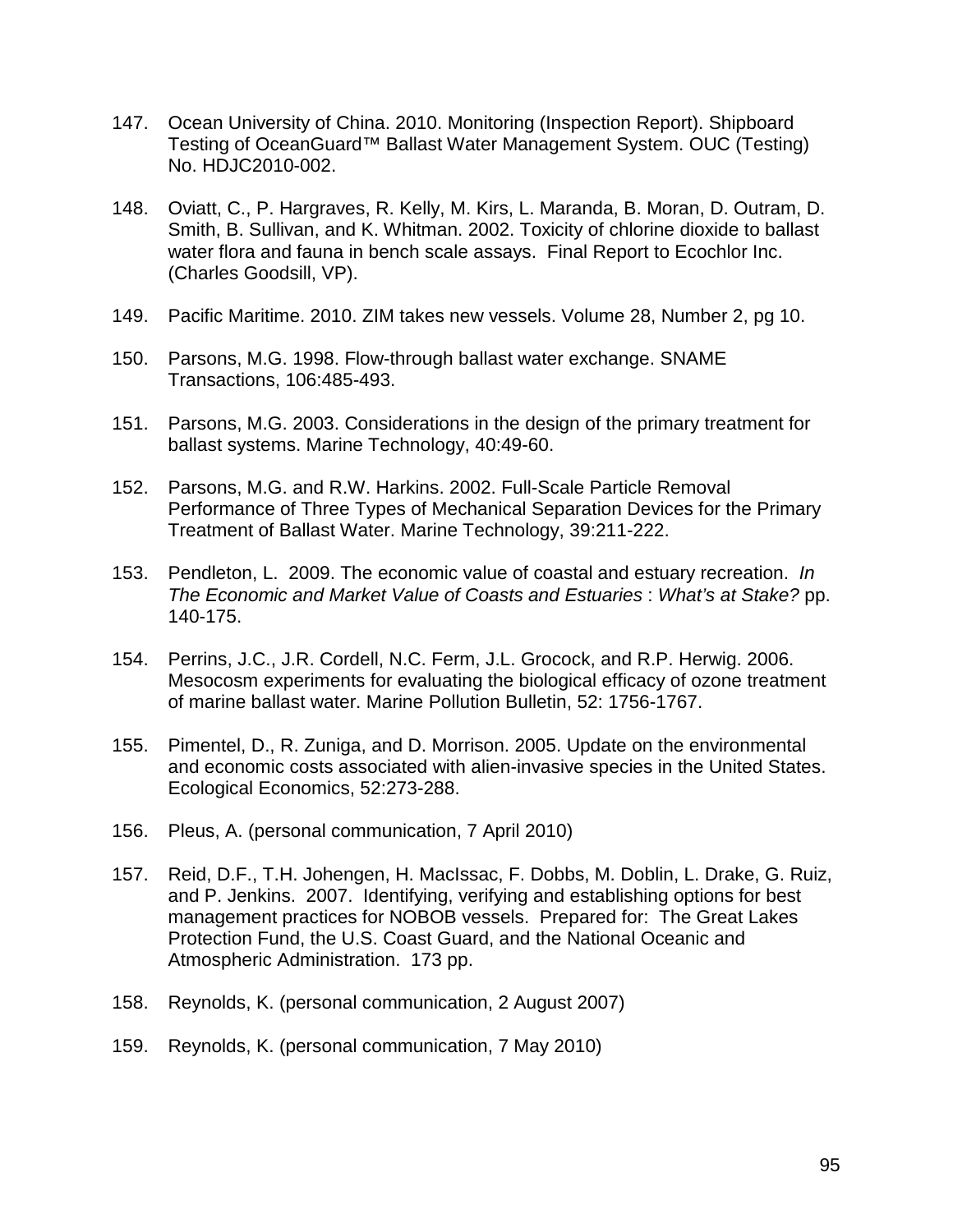- 160. Rigby, G.R., G.M. Hallegraeff, and C. Sutton. 1999. Novel ballast water heating technique offers cost-effective treatment to reduce the risk of global transport of harmful marine organisms. Marine Ecology Progress Series, 191:289-293.
- 161. Rigby, G., G.M. Hallegraeff, and A. Taylor. 2004. Ballast water heating offers a superior treatment option. Journal of Marine Environmental Engineering, 7:217- 230.
- 162. Ruiz, G.M. and J.T. Carlton. 2003. Invasion vectors: A conceptual framework for management. *In*: Ruiz, G.M and J.T. Carlton (eds.) Invasive Species: Vectors and management strategies. Island Press, Washington D.C., p 459-504.
- 163. Ruiz, G.M., T.K. Rawlings, F.C. Dobbs, L.A. Drake, T. Mullady, A. Huq, and R.R. Colwell. 2000. Global spread of microorganisms by ships. Nature, 408:49-50.
- 164. Ruiz, G.M. and D.F. Reid. 2007. Current State of Understanding about the Effectiveness of Ballast Water Exchange (BWE) in Reducing Aquatic Nonindigenous Species (ANS) Introductions to the Great Lakes Basin and Chesapeake Bay, USA: Synthesis and Analysis of Existing Information. NOAA Technical Memorandum GLERL-142.
- 165. Saaros, H. (personal communication, 14 March 2010 and 11 May 2010)
- 166. SGS Institut Fresenius, 2009, Report on the sample received on 1<sup>st</sup> April 2009. Test Report 1367519\_V 1.0. Prepared for Evonik Degussa GmbH.
- 167. Siefert, E. and K. Siers. 2007. Landbased test report Test cycle summary. Institut fur Umwelttechnik.
- 168. Sommer, T., C. Armor, R. Baxter, R. Breuer, L. Brown, M. Chotkowski, S. Culberson, F. Feyrer, M. Gingras, B. Herbold, W. Kimmerer, A. Mueller-Solger, M. Nobriga, and K. Souza. 2007. The collapse of pelagic fishes in the upper San Francisco estuary. Fisheries, 32(6): 270-277.
- 169. Spellman, M. (personal communication, 14 August 2008)
- 170. Tamburri, M.N., B.J. Little, G.M. Ruiz, J.S. Lee, and P.D. McNulty. 2004. Evaluations of Venturi Oxygen StrippingTM as a ballast water treatment to prevent aquatic invasions and ship corrosion. *In*: Matheickal, J.T. and S. Raaymakers (eds.) 2004. [2nd International Ballast Water Treatment R&D](http://globallast.imo.org/monograph%2015%20RandD%20Symposium.pdf)  [Symposium,](http://globallast.imo.org/monograph%2015%20RandD%20Symposium.pdf) IMO London, 21-23 July 2003: Proceedings. GloBallast Monograph Series No. 15. IMO London.
- 171. Tamburri, M.N. and G.M. Ruiz. 2005. Evaluations of a ballast water treatment to stop invasive species and tank corrosion. 2005 SNAME Maritime Technology Conference & Expo and Ship Production Symposium, Houston, TX.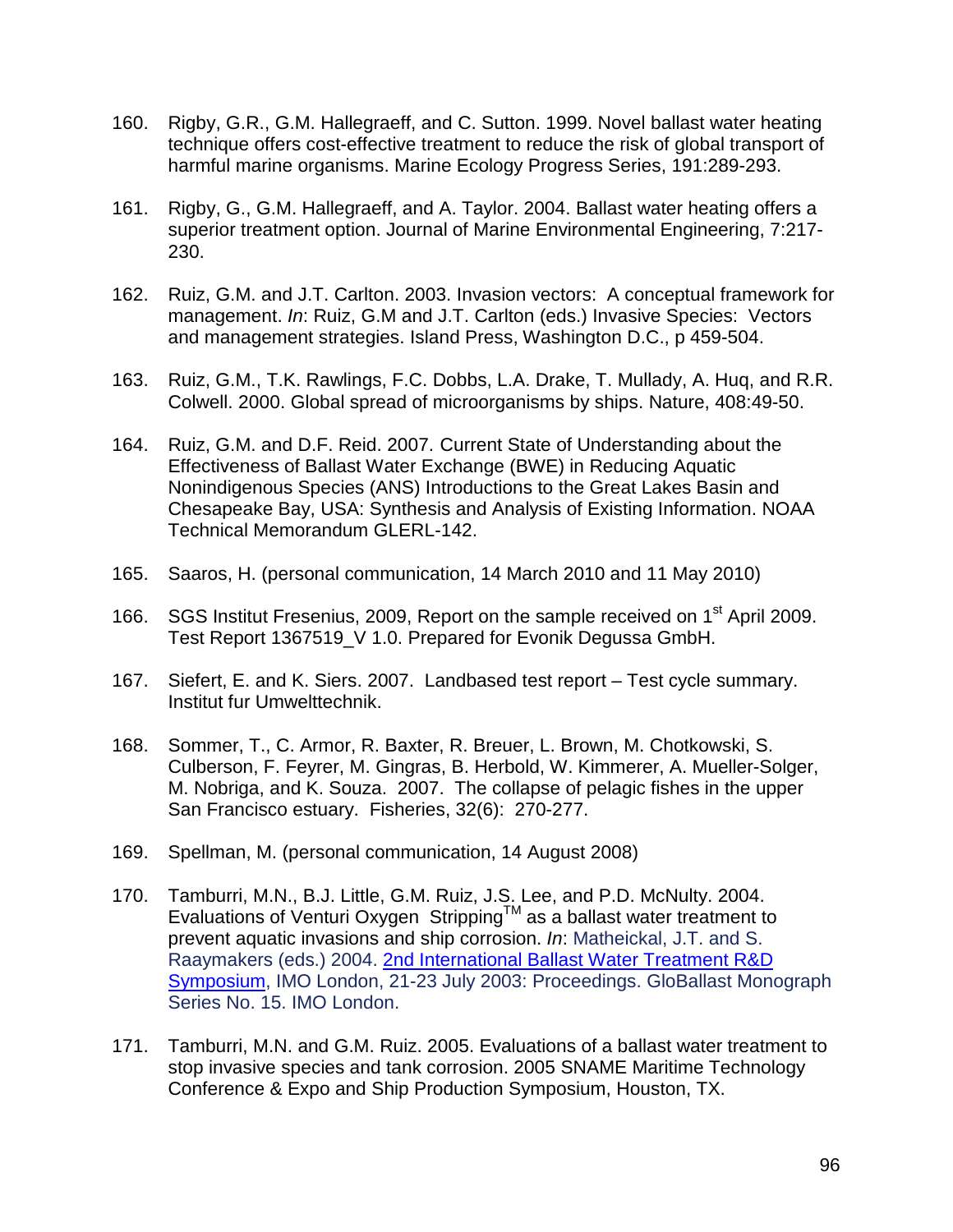- 172. Tamburri, M., G.E. Smith, and T.L. Mullady. 2006. Quantitative shipboard evaluations of Venturi Oxygen Stripping as a ballast water treatment. 3<sup>rd</sup> International Conference on Ballast Water Management. Singapore, 25-26 September, 2006.
- 173. Tang, Z., M. Butkus, and Y.F. Xie. 2006. Crumb rubber filtration: a potential technology for ballast water treatment. Marine Environmental Research, 61:410- 423.
- 174. Tang, Z., M. Butkus, and Y.F. Xie. 2009. Enhanced performance of crumb rubber filtration for ballast water treatment. Chemosphere, 74:1396-1399.
- 175. Thornton, G. (personal communication, 26 January 2010)
- 176. UNIFOB AS. 2008. Quality Assurance Project Plan (QAPP) for shipboard tests of ballast water management systems.
- 177. USCG (United States Coast Guard). 2001. Report to Congress on the voluntary national guidelines for ballast water management. Washington D.C.
- 178. USCG (United States Coast Guard). 2004. Navigation and Inspection Circular No. 01-04. Shipboard Technology Evaluation Program (STEP): Experimental Ballast Water Treatment Systems. January 2004.
- 179. USCG (United States Coast Guard). 2006. 2006 Shipboard Technology Evaluation Program. General Guidance for the Applicant. March 2006.
- 180. USCG (United States Coast Guard). 2008. Environmental Standards Update. Fall 2008.
- 181. USCG (United States Coast Guard). 2010. Shipboard Technology Evaluation Program. Accessed: 9 June 2010. Website: http://www.uscg.mil/hq/cg5/cg522/cg5224/step.asp.
- 182. Veldhuis, M.J.W., F. Fuhr, J.P. Boon, and C.C. Ten Hallers-Tjabbers. 2006. Treatment of ballast water: how to test a system with a modular concept? Environmental Technology, 27:909-921.
- 183. Viitasalo, S., J. Sassi, J. Rytkonen, and E. Leppakoski. 2005. Ozone, ultraviolet light, ultrasound and hydrogen peroxide as ballast water treatments experiments with mesozooplankton in low-saline brackish water. Journal of Marine Environmental Engineering, 8:33-55.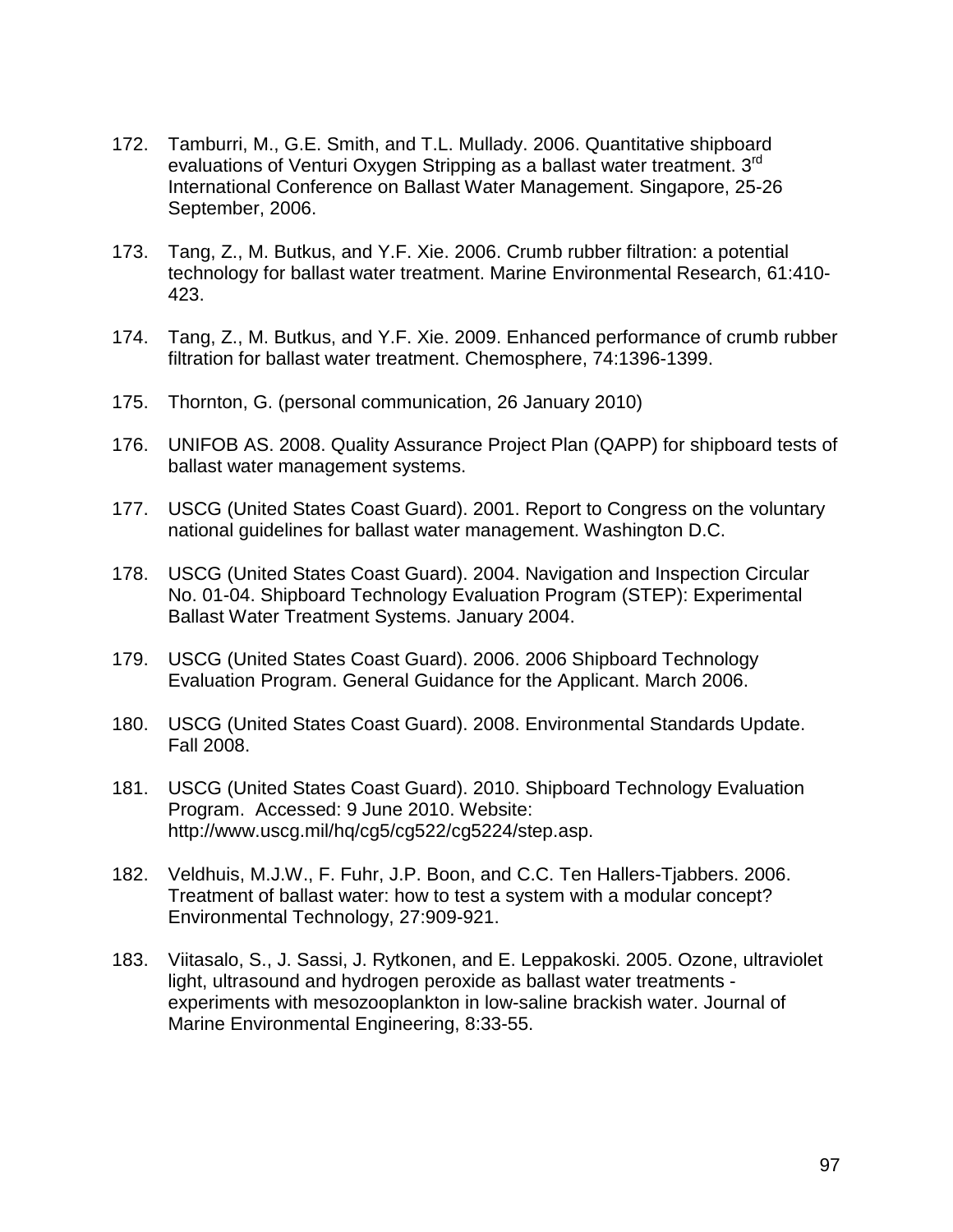- 184. Washington State Department of Ecology. 2008. Laboratory guidance and whole effluent toxicity test review criteria. Publication No. WQ-R-95-80. Revised December 2008. Prepared by Randall Marshall.
- 185. Water Board (State Water Resources Control Board). 2002. Evaluation of Ballast Water Treatment Technology for Control of Nonindigenous Aquatic Organisms, p 70.
- 186. Water Board (State Water Resources Control Board). 2005. California Ocean Plan. Water Quality Control Plan. Ocean Waters of California.
- 187. Water Board (State Water Resources Control Board). 2009. Modification to California's Water Quality Certification for the U.S. Environmental Protection Agency's Vessel General Permit. Website: http://www.epa.gov/npdes/pubs/401\_california.pdf
- 188. Weigle, S.M., L.D. Smith, J.T. Carlton, and J. Pederson. 2005. Assessing the risk of introducing exotic species via the live marine species trade. Conservation Biology, 19(1): 213-223.
- 189. Welschmeyer, N., C. Scianni, and S. Smith. 2007. Ballast water management: Evaluation of the MARENCO ballast water treatment system. Moss Landing Marine Laboratories.
- 190. Wonham, M.J., W.C. Walton, G.M. Ruiz, A.M. Frese, and B.S. Galil. 2001. Going to the source: Role of the invasion pathway in determining potential invaders. Marine Ecology Progress Series, 215:1-12.
- 191. Woodfield, R. 2006. Invasive seaweed threatens California's coastline an update. Ballast Exchange: Newsletter of the West Coast Ballast Outreach Project, 6;10-11.
- 192. Wright, D.A. 2009. Shipboard trials of Hyde 'Guardian' system in Caribbean Sea and Western Pacific Ocean, April  $5<sup>th</sup>$  – October  $7<sup>th</sup>$ , 2008. Final report to Hyde Marine and Lamor Corp. April 2009.
- 193. Wright, D.A., R. Dawson, C.E. Orano-Dawson, and S.M. Moesel. 2007. A test of the efficacy of a ballast water treatment system aboard the vessel *Coral Princess*. Marine Technology, 44(1): 57-67.
- 194. Wright, D.A., R. Dawson, C.E.F. Orano-Dawnson, G.R. Morgan, and J. Coogan. 2006. The development of ultraviolet irradiation as a method for the treatment of ballast water in ships. Journal of Marine Science and Environment, C4:3-12.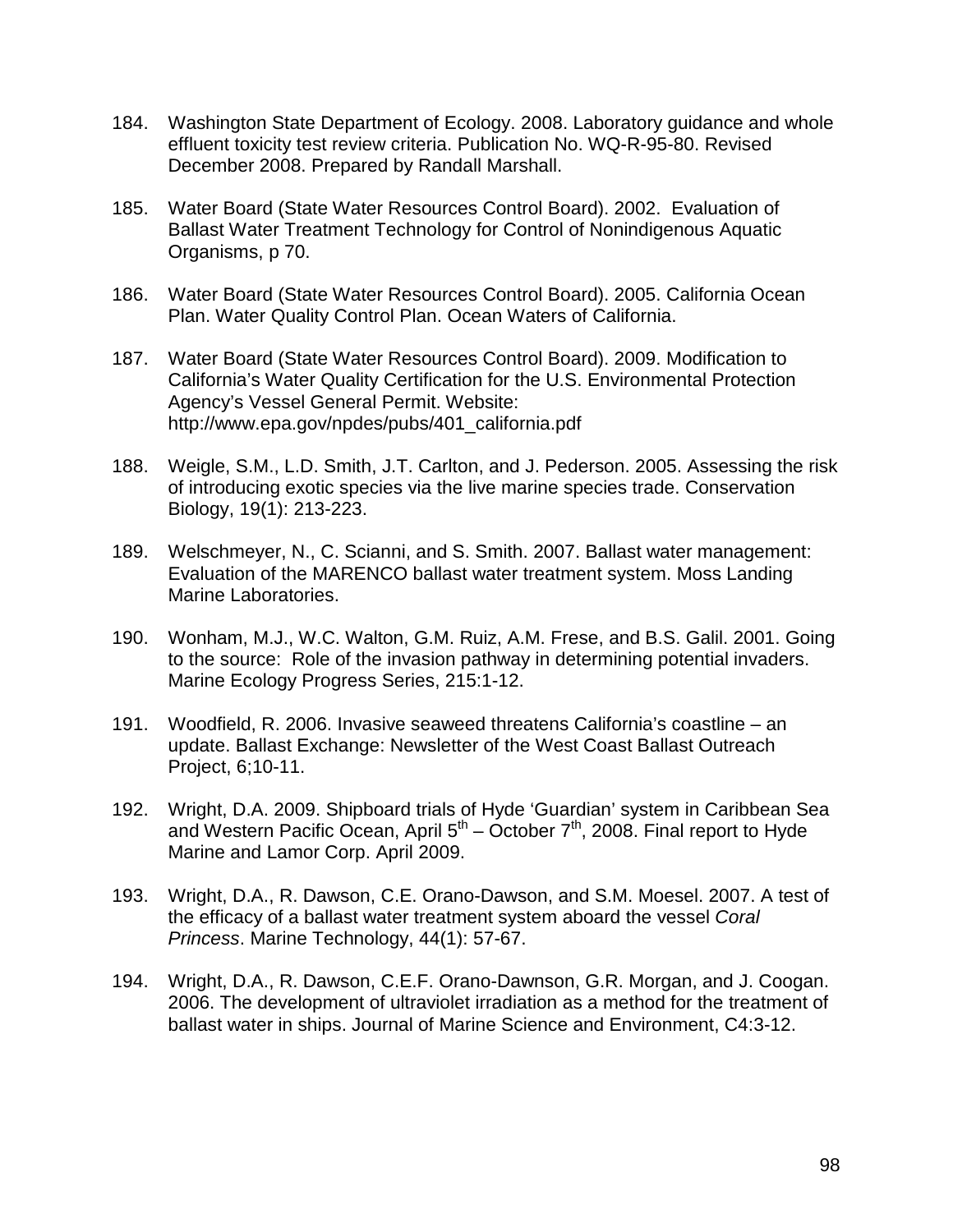- 195. Wright, D.A., C. Mitchelmore, J. Bearr, R. Dawson, C.E. Orano-Dawson, and M. Olson. 2008. Shipboard Testing of Nutech-O3 ozonation system as a method for Ballast Water Treatment. A Final Report to Nutech-O3. June, 2008.
- 196. Zhang, F. and M. Dickman. 1999. Mid-ocean exchange of container vessel ballast water. 1: Seasonal factors affecting the transport of harmful diatoms and dinoflagellates. Marine Ecology Progress Series, 176:243-251.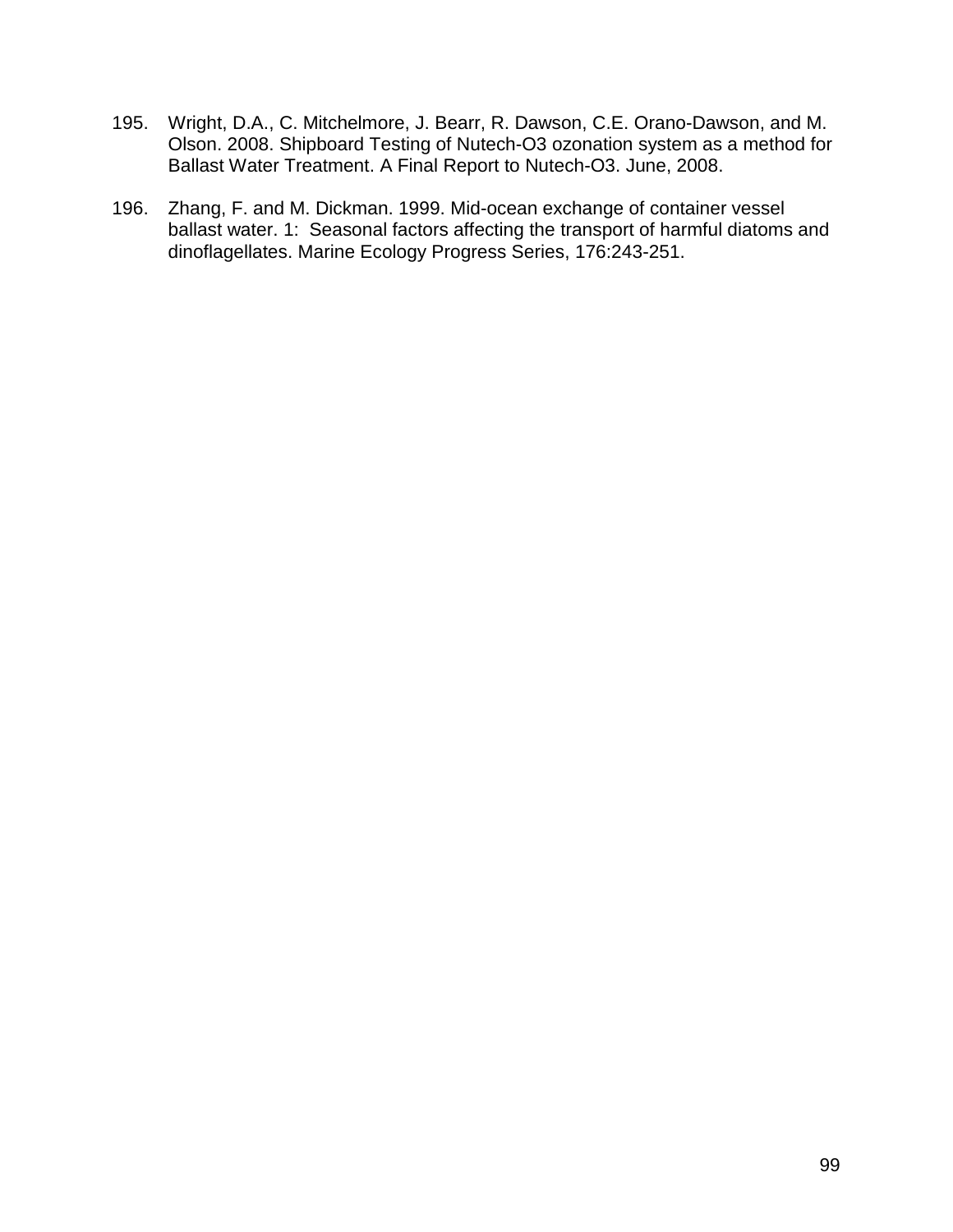# **XI. APPENDICES**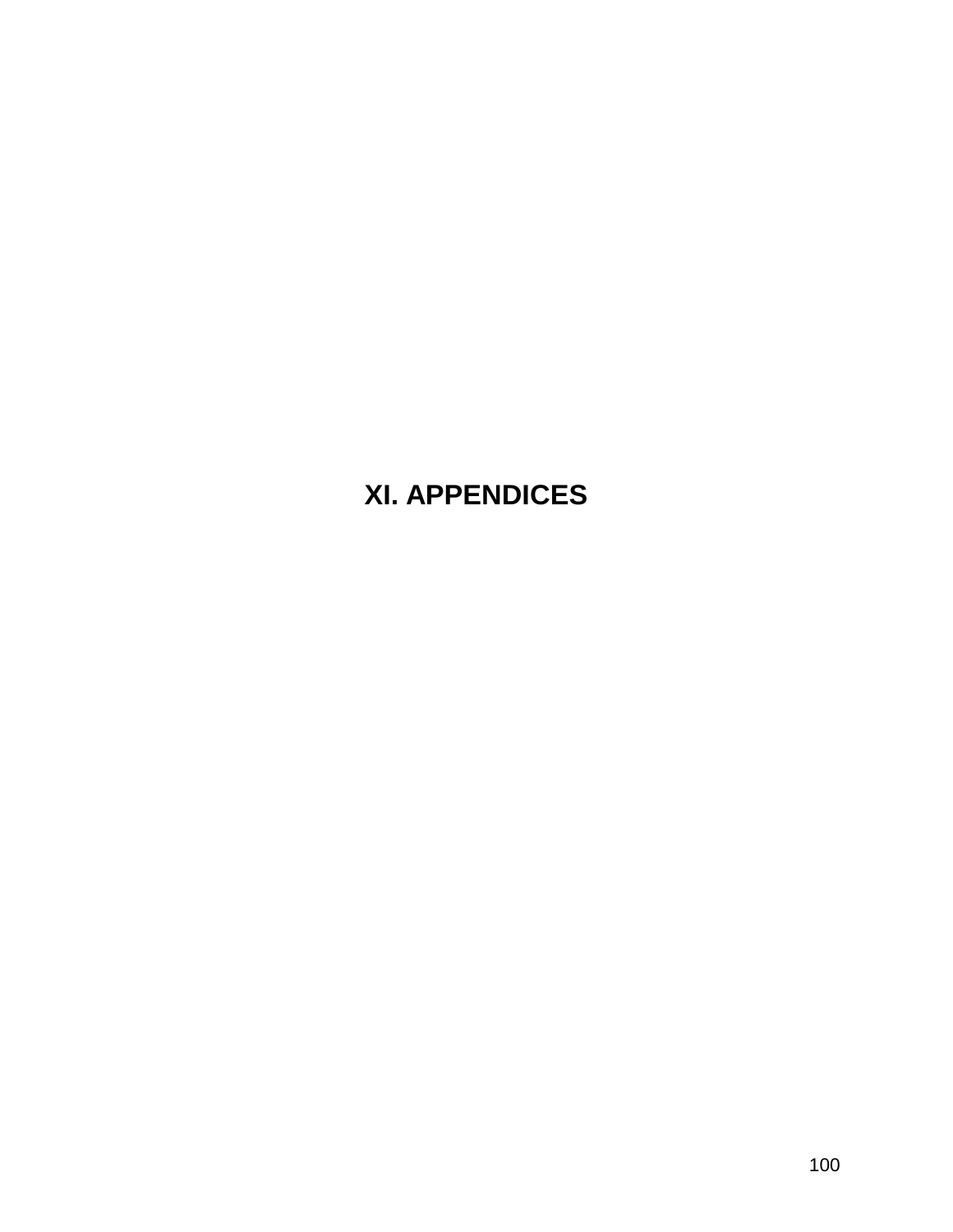#### **APPENDIX A**

#### **Ballast Water Treatment System Efficacy Matrix**

Forty-six ballast water treatment systems were reviewed by Commission staff for compliance with the California performance standards. Twenty-seven systems had data on system efficacy available for review. Staff included data from shipboard, dockside and laboratory studies of system performance. In an effort to standardize results, staff evaluated any data on zooplankton abundance as representative of the largest size class of organisms (greater than 50 µm in size), and phytoplankton abundance was evaluated on par with organisms in the  $10 - 50$  µm size class. Results presented as percent reduction in organism abundance or as concentration of pigments or biological compounds associated with organism presence were noted, but these metrics were not comparable to the performance standards.

In the following tables, systems with at least one test (averaged across replicates) in compliance with the performance standard are scored as meeting California standards. Efficacy data with no tests demonstrating potential compliance with the standards are scored as not meeting California standards. Systems that presented data for a given organism size class but presented the results in metrics not comparable to the standards are classified as "Unknown." For example, a system that presented results of system efficacy as percent reduction of zooplankton abundance could not be compared against the California standards, and thus ability of the system to comply with the standards is unknown. Open cells indicate lack of data for a given organism size class. Compliance with the bacteria standard was assessed using the concentration of culturable heterotrophic bacteria in discharged ballast water. Due to the lack of available methods to both quantify and assess the viability of all viruses, systems cannot be assessed for compliance with the viral standard at this time. The source(s) of the data for each system can be found in the Literature Cited section of the main report.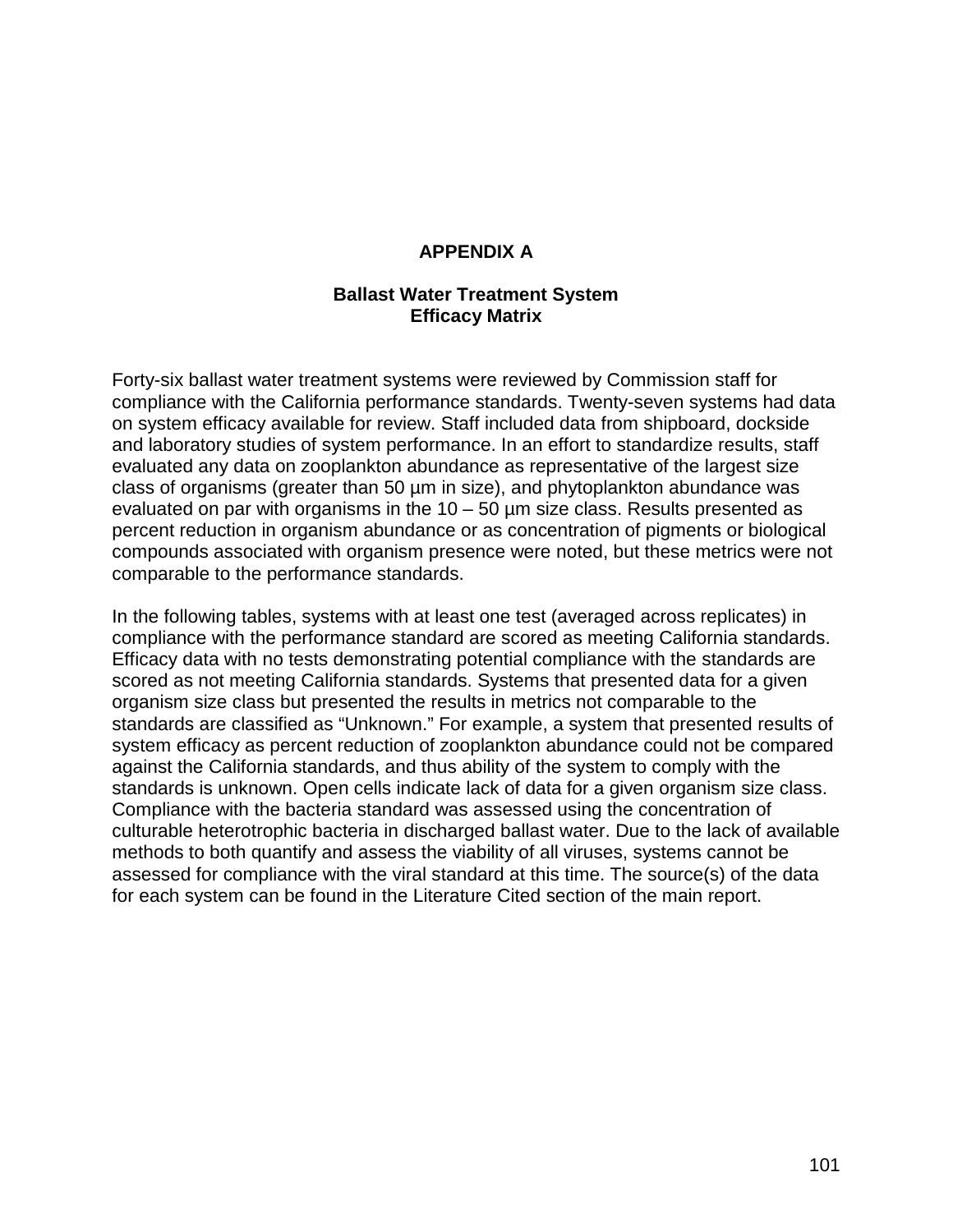| Appendix A1 Organisms > 50 µm                                        |                         |                                                                                                                                                                                                                                                                                                                                                                                                                                                                                                                                                                                                                                                                                                                                                                            |                |                                                                                                                                                                                                                                                                                                                                                                                                                                                                                                                                                                                                                                                                                                                                                                                                                                                                                                                                                                                                                                                                                                                                                                                                                                                                                                                                                                                                                                                                                                                                                                                                                                                                                                                                                                                                                                                                                                                                                                                                                                                                                                                                                                                                                                                                                                                                                                                                                                                                                                                                                                                                                                                                                                                                                                                                                                                                                                                                               |                |          |                |                          |
|----------------------------------------------------------------------|-------------------------|----------------------------------------------------------------------------------------------------------------------------------------------------------------------------------------------------------------------------------------------------------------------------------------------------------------------------------------------------------------------------------------------------------------------------------------------------------------------------------------------------------------------------------------------------------------------------------------------------------------------------------------------------------------------------------------------------------------------------------------------------------------------------|----------------|-----------------------------------------------------------------------------------------------------------------------------------------------------------------------------------------------------------------------------------------------------------------------------------------------------------------------------------------------------------------------------------------------------------------------------------------------------------------------------------------------------------------------------------------------------------------------------------------------------------------------------------------------------------------------------------------------------------------------------------------------------------------------------------------------------------------------------------------------------------------------------------------------------------------------------------------------------------------------------------------------------------------------------------------------------------------------------------------------------------------------------------------------------------------------------------------------------------------------------------------------------------------------------------------------------------------------------------------------------------------------------------------------------------------------------------------------------------------------------------------------------------------------------------------------------------------------------------------------------------------------------------------------------------------------------------------------------------------------------------------------------------------------------------------------------------------------------------------------------------------------------------------------------------------------------------------------------------------------------------------------------------------------------------------------------------------------------------------------------------------------------------------------------------------------------------------------------------------------------------------------------------------------------------------------------------------------------------------------------------------------------------------------------------------------------------------------------------------------------------------------------------------------------------------------------------------------------------------------------------------------------------------------------------------------------------------------------------------------------------------------------------------------------------------------------------------------------------------------------------------------------------------------------------------------------------------------|----------------|----------|----------------|--------------------------|
| Manufacturer                                                         |                         |                                                                                                                                                                                                                                                                                                                                                                                                                                                                                                                                                                                                                                                                                                                                                                            |                |                                                                                                                                                                                                                                                                                                                                                                                                                                                                                                                                                                                                                                                                                                                                                                                                                                                                                                                                                                                                                                                                                                                                                                                                                                                                                                                                                                                                                                                                                                                                                                                                                                                                                                                                                                                                                                                                                                                                                                                                                                                                                                                                                                                                                                                                                                                                                                                                                                                                                                                                                                                                                                                                                                                                                                                                                                                                                                                                               |                |          | <b>Methods</b> | Reference                |
| 21 Century                                                           | Laboratory              | $\overline{2}$                                                                                                                                                                                                                                                                                                                                                                                                                                                                                                                                                                                                                                                                                                                                                             | $\mathbf 1$    | Unk                                                                                                                                                                                                                                                                                                                                                                                                                                                                                                                                                                                                                                                                                                                                                                                                                                                                                                                                                                                                                                                                                                                                                                                                                                                                                                                                                                                                                                                                                                                                                                                                                                                                                                                                                                                                                                                                                                                                                                                                                                                                                                                                                                                                                                                                                                                                                                                                                                                                                                                                                                                                                                                                                                                                                                                                                                                                                                                                           | Unk            | $0 - 10$ | Unk            | 117                      |
| Shipbuilding                                                         | Land-Based              | $\blacksquare$                                                                                                                                                                                                                                                                                                                                                                                                                                                                                                                                                                                                                                                                                                                                                             | $\blacksquare$ | $\sim$                                                                                                                                                                                                                                                                                                                                                                                                                                                                                                                                                                                                                                                                                                                                                                                                                                                                                                                                                                                                                                                                                                                                                                                                                                                                                                                                                                                                                                                                                                                                                                                                                                                                                                                                                                                                                                                                                                                                                                                                                                                                                                                                                                                                                                                                                                                                                                                                                                                                                                                                                                                                                                                                                                                                                                                                                                                                                                                                        | $\blacksquare$ | $\sim$   | $\sim$         | $\overline{a}$           |
|                                                                      | Shipboard               | $\sim$                                                                                                                                                                                                                                                                                                                                                                                                                                                                                                                                                                                                                                                                                                                                                                     | $\blacksquare$ | $\blacksquare$<br>$\mathbf 0$<br>Unk (% Reduction)<br><b>Visual Assesment</b><br>$\overline{\phantom{a}}$<br>$\overline{\phantom{a}}$<br>8<br>6<br>Y<br>$0 - 26$<br>Microscope/mobility<br>Y<br>$\mathbf{1}$<br>$0 - 3$<br>12<br>Microscope/mobility<br>$\sim$<br>$\sim$<br>$\blacksquare$<br>$\blacksquare$<br>$\blacksquare$<br>$\blacksquare$<br>$\sim$<br>$\sim$<br>$\omega$<br>$\sim$<br>$\sim$<br>$\sim$<br>$\sim$<br>$\mathbf{r}$<br>$\blacksquare$<br>$\overline{\phantom{a}}$<br>$\blacksquare$<br>$\omega$<br>$\sim$<br>$\blacksquare$<br>$\blacksquare$<br>$\sim$<br>$\blacksquare$<br>$\sim$<br>$\sim$<br>$\sim$<br>$\sim$<br>$\sim$<br>$\sim$<br>$\sim$<br>$\blacksquare$<br>$\sim$<br>$\overline{a}$<br>$\overline{a}$<br>$\sim$<br>$\sim$<br>$\blacksquare$<br>$\overline{\phantom{a}}$<br>$\blacksquare$<br>$\sim$<br>$\overline{\phantom{a}}$<br>$\overline{a}$<br>÷.<br>$\overline{a}$<br>$\overline{a}$<br>3<br>Y<br>Y<br>$0 - 19.3$<br>Unk<br>$\sim$<br>$\sim$<br>$\omega$<br>$\blacksquare$<br>$\blacksquare$<br>$\blacksquare$<br>$\blacksquare$<br>$\blacksquare$<br>$\blacksquare$<br>$\sim$<br>$\mathcal{L}$<br>$\mathbf{r}$<br>÷.<br>$\sim$<br>$\sim$<br>$\sim$<br>$\sim$<br>$\overline{\phantom{a}}$<br>$\sim$<br>$\overline{\phantom{a}}$<br>$\mathbf{r}$<br>$\blacksquare$<br>$\overline{a}$<br>$\overline{a}$<br>$\sim$<br>$\blacksquare$<br>$\sim$<br>$\blacksquare$<br>$\sim$<br>$\sim$<br>$\sim$<br>$\blacksquare$<br>$\sim$<br>$\sim$<br>$\sim$<br>$\sim$<br>$\blacksquare$<br>$\sim$<br>$\blacksquare$<br>$\sim$<br>$\sim$<br>$\blacksquare$<br>$\blacksquare$<br>$\sim$<br>$\sim$<br>$\sim$<br>$\sim$<br>$\sim$<br>$\blacksquare$<br>$\blacksquare$<br>$\sim$<br>$\blacksquare$<br>$\blacksquare$<br>$\blacksquare$<br>$\blacksquare$<br>$\sim$<br>$\blacksquare$<br>$\blacksquare$<br>$\overline{a}$<br>$\sim$<br>$\overline{2}$<br>$\overline{2}$<br>Y<br>$0 - 3.5x10^5$<br>Visual, Neutral Red Stain<br>Y<br>8<br>Visual Assess, Neutral Red<br>$0 - 81$<br>$\overline{\phantom{a}}$<br>Y<br>$\mathbf{1}$<br>3<br>$0-5$<br>Visual Assessment<br>$\mathbb{L}^+$<br>$\sim$<br>$\blacksquare$<br>$\sim$<br>$\sim$<br>$\sim$<br>$\blacksquare$<br>÷.<br>$\sim$<br>$\overline{a}$<br>$\sim$<br>÷.<br>$\sim$<br>$\overline{a}$<br>$\sim$<br>÷.<br>$\sim$<br>$\sim$<br>$\sim$<br>$\sim$<br>$\sim$<br>$\blacksquare$<br>$\sim$<br>$\sim$<br>$\blacksquare$<br>$\blacksquare$<br>$\overline{\phantom{a}}$<br>$\overline{\phantom{a}}$<br>$\sim$<br>$\overline{\phantom{a}}$<br>÷,<br>$\mathbf{r}$<br>$\blacksquare$<br>$\sim$<br>$\blacksquare$<br>$\overline{a}$<br>$\blacksquare$<br>$\mathbf{r}$<br>$\blacksquare$<br>$\sim$<br>$\overline{a}$<br>$\blacksquare$<br>$\sim$<br>$\blacksquare$<br>$\blacksquare$<br>$\sim$<br>$\sim$<br>$\sim$<br>$\blacksquare$<br>$\sim$<br>$\sim$<br>$\overline{\phantom{a}}$<br>$\overline{\phantom{a}}$<br>$\blacksquare$<br>$\sim$<br>$\blacksquare$<br>$\sim$<br>$\sim$ | $\sim$         |          |                |                          |
|                                                                      | Laboratory              | Location # Tests # Tests Met Std Replicates Controls # Organisms/cubic meter<br>$\mathbf{1}$<br>10<br>$\overline{4}$<br>$\blacksquare$<br>$\blacksquare$<br>$\blacksquare$<br>$\omega$<br>$\blacksquare$<br>$\blacksquare$<br>$\sim$<br>$\blacksquare$<br>$\overline{\phantom{a}}$<br>$\sim$<br>5<br>$\mathbf{r}$<br>$\blacksquare$<br>$\sim$<br>$\blacksquare$<br>$\overline{\phantom{a}}$<br>$\blacksquare$<br>$\blacksquare$<br>$\sim$<br>$\overline{\phantom{a}}$<br>$\blacksquare$<br>$\overline{\phantom{a}}$<br>$\sim$<br>$\blacksquare$<br>2<br>15<br>$\mathbf{1}$<br>$\mathcal{L}$<br>$\sim$<br>$\mathcal{L}$<br>$\blacksquare$<br>$\blacksquare$<br>$\blacksquare$<br>$\overline{\phantom{a}}$<br>$\blacksquare$<br>$\overline{a}$<br>$\omega$<br>$\blacksquare$ | 82             |                                                                                                                                                                                                                                                                                                                                                                                                                                                                                                                                                                                                                                                                                                                                                                                                                                                                                                                                                                                                                                                                                                                                                                                                                                                                                                                                                                                                                                                                                                                                                                                                                                                                                                                                                                                                                                                                                                                                                                                                                                                                                                                                                                                                                                                                                                                                                                                                                                                                                                                                                                                                                                                                                                                                                                                                                                                                                                                                               |                |          |                |                          |
| Alfa Laval                                                           | Land-Based              |                                                                                                                                                                                                                                                                                                                                                                                                                                                                                                                                                                                                                                                                                                                                                                            |                |                                                                                                                                                                                                                                                                                                                                                                                                                                                                                                                                                                                                                                                                                                                                                                                                                                                                                                                                                                                                                                                                                                                                                                                                                                                                                                                                                                                                                                                                                                                                                                                                                                                                                                                                                                                                                                                                                                                                                                                                                                                                                                                                                                                                                                                                                                                                                                                                                                                                                                                                                                                                                                                                                                                                                                                                                                                                                                                                               |                |          |                | 137                      |
|                                                                      | Shipboard               |                                                                                                                                                                                                                                                                                                                                                                                                                                                                                                                                                                                                                                                                                                                                                                            |                |                                                                                                                                                                                                                                                                                                                                                                                                                                                                                                                                                                                                                                                                                                                                                                                                                                                                                                                                                                                                                                                                                                                                                                                                                                                                                                                                                                                                                                                                                                                                                                                                                                                                                                                                                                                                                                                                                                                                                                                                                                                                                                                                                                                                                                                                                                                                                                                                                                                                                                                                                                                                                                                                                                                                                                                                                                                                                                                                               |                |          |                | 138                      |
| <b>Aquaworx ATC</b>                                                  | Laboratory              |                                                                                                                                                                                                                                                                                                                                                                                                                                                                                                                                                                                                                                                                                                                                                                            |                |                                                                                                                                                                                                                                                                                                                                                                                                                                                                                                                                                                                                                                                                                                                                                                                                                                                                                                                                                                                                                                                                                                                                                                                                                                                                                                                                                                                                                                                                                                                                                                                                                                                                                                                                                                                                                                                                                                                                                                                                                                                                                                                                                                                                                                                                                                                                                                                                                                                                                                                                                                                                                                                                                                                                                                                                                                                                                                                                               |                |          |                | $\sim$                   |
|                                                                      | Land-Based              |                                                                                                                                                                                                                                                                                                                                                                                                                                                                                                                                                                                                                                                                                                                                                                            |                |                                                                                                                                                                                                                                                                                                                                                                                                                                                                                                                                                                                                                                                                                                                                                                                                                                                                                                                                                                                                                                                                                                                                                                                                                                                                                                                                                                                                                                                                                                                                                                                                                                                                                                                                                                                                                                                                                                                                                                                                                                                                                                                                                                                                                                                                                                                                                                                                                                                                                                                                                                                                                                                                                                                                                                                                                                                                                                                                               |                |          |                | $\mathbf{r}$             |
| Gmbh                                                                 | Shipboard               |                                                                                                                                                                                                                                                                                                                                                                                                                                                                                                                                                                                                                                                                                                                                                                            |                |                                                                                                                                                                                                                                                                                                                                                                                                                                                                                                                                                                                                                                                                                                                                                                                                                                                                                                                                                                                                                                                                                                                                                                                                                                                                                                                                                                                                                                                                                                                                                                                                                                                                                                                                                                                                                                                                                                                                                                                                                                                                                                                                                                                                                                                                                                                                                                                                                                                                                                                                                                                                                                                                                                                                                                                                                                                                                                                                               |                |          |                | $\sim$                   |
|                                                                      | Laboratory              |                                                                                                                                                                                                                                                                                                                                                                                                                                                                                                                                                                                                                                                                                                                                                                            |                |                                                                                                                                                                                                                                                                                                                                                                                                                                                                                                                                                                                                                                                                                                                                                                                                                                                                                                                                                                                                                                                                                                                                                                                                                                                                                                                                                                                                                                                                                                                                                                                                                                                                                                                                                                                                                                                                                                                                                                                                                                                                                                                                                                                                                                                                                                                                                                                                                                                                                                                                                                                                                                                                                                                                                                                                                                                                                                                                               |                |          |                | $\sim$                   |
| atg UV Technology Land-Based                                         |                         |                                                                                                                                                                                                                                                                                                                                                                                                                                                                                                                                                                                                                                                                                                                                                                            |                |                                                                                                                                                                                                                                                                                                                                                                                                                                                                                                                                                                                                                                                                                                                                                                                                                                                                                                                                                                                                                                                                                                                                                                                                                                                                                                                                                                                                                                                                                                                                                                                                                                                                                                                                                                                                                                                                                                                                                                                                                                                                                                                                                                                                                                                                                                                                                                                                                                                                                                                                                                                                                                                                                                                                                                                                                                                                                                                                               |                |          |                | ÷.                       |
|                                                                      | Shipboard               |                                                                                                                                                                                                                                                                                                                                                                                                                                                                                                                                                                                                                                                                                                                                                                            |                |                                                                                                                                                                                                                                                                                                                                                                                                                                                                                                                                                                                                                                                                                                                                                                                                                                                                                                                                                                                                                                                                                                                                                                                                                                                                                                                                                                                                                                                                                                                                                                                                                                                                                                                                                                                                                                                                                                                                                                                                                                                                                                                                                                                                                                                                                                                                                                                                                                                                                                                                                                                                                                                                                                                                                                                                                                                                                                                                               |                |          |                | $\overline{\phantom{a}}$ |
|                                                                      | Laboratory              |                                                                                                                                                                                                                                                                                                                                                                                                                                                                                                                                                                                                                                                                                                                                                                            |                |                                                                                                                                                                                                                                                                                                                                                                                                                                                                                                                                                                                                                                                                                                                                                                                                                                                                                                                                                                                                                                                                                                                                                                                                                                                                                                                                                                                                                                                                                                                                                                                                                                                                                                                                                                                                                                                                                                                                                                                                                                                                                                                                                                                                                                                                                                                                                                                                                                                                                                                                                                                                                                                                                                                                                                                                                                                                                                                                               |                |          |                | $\mathbf{r}$             |
| ATLAS-DANMARK Land-Based                                             |                         |                                                                                                                                                                                                                                                                                                                                                                                                                                                                                                                                                                                                                                                                                                                                                                            |                |                                                                                                                                                                                                                                                                                                                                                                                                                                                                                                                                                                                                                                                                                                                                                                                                                                                                                                                                                                                                                                                                                                                                                                                                                                                                                                                                                                                                                                                                                                                                                                                                                                                                                                                                                                                                                                                                                                                                                                                                                                                                                                                                                                                                                                                                                                                                                                                                                                                                                                                                                                                                                                                                                                                                                                                                                                                                                                                                               |                |          |                | $\sim$                   |
|                                                                      | Shipboard               |                                                                                                                                                                                                                                                                                                                                                                                                                                                                                                                                                                                                                                                                                                                                                                            |                |                                                                                                                                                                                                                                                                                                                                                                                                                                                                                                                                                                                                                                                                                                                                                                                                                                                                                                                                                                                                                                                                                                                                                                                                                                                                                                                                                                                                                                                                                                                                                                                                                                                                                                                                                                                                                                                                                                                                                                                                                                                                                                                                                                                                                                                                                                                                                                                                                                                                                                                                                                                                                                                                                                                                                                                                                                                                                                                                               |                |          |                | $\blacksquare$           |
|                                                                      | Laboratory              |                                                                                                                                                                                                                                                                                                                                                                                                                                                                                                                                                                                                                                                                                                                                                                            |                |                                                                                                                                                                                                                                                                                                                                                                                                                                                                                                                                                                                                                                                                                                                                                                                                                                                                                                                                                                                                                                                                                                                                                                                                                                                                                                                                                                                                                                                                                                                                                                                                                                                                                                                                                                                                                                                                                                                                                                                                                                                                                                                                                                                                                                                                                                                                                                                                                                                                                                                                                                                                                                                                                                                                                                                                                                                                                                                                               |                |          |                | ÷.                       |
| Auramarine Ltd.                                                      | Land-Based              |                                                                                                                                                                                                                                                                                                                                                                                                                                                                                                                                                                                                                                                                                                                                                                            |                |                                                                                                                                                                                                                                                                                                                                                                                                                                                                                                                                                                                                                                                                                                                                                                                                                                                                                                                                                                                                                                                                                                                                                                                                                                                                                                                                                                                                                                                                                                                                                                                                                                                                                                                                                                                                                                                                                                                                                                                                                                                                                                                                                                                                                                                                                                                                                                                                                                                                                                                                                                                                                                                                                                                                                                                                                                                                                                                                               |                |          |                | 4,165                    |
|                                                                      | Shipboard               |                                                                                                                                                                                                                                                                                                                                                                                                                                                                                                                                                                                                                                                                                                                                                                            |                |                                                                                                                                                                                                                                                                                                                                                                                                                                                                                                                                                                                                                                                                                                                                                                                                                                                                                                                                                                                                                                                                                                                                                                                                                                                                                                                                                                                                                                                                                                                                                                                                                                                                                                                                                                                                                                                                                                                                                                                                                                                                                                                                                                                                                                                                                                                                                                                                                                                                                                                                                                                                                                                                                                                                                                                                                                                                                                                                               |                |          |                | $\blacksquare$           |
|                                                                      | Laboratory              |                                                                                                                                                                                                                                                                                                                                                                                                                                                                                                                                                                                                                                                                                                                                                                            |                |                                                                                                                                                                                                                                                                                                                                                                                                                                                                                                                                                                                                                                                                                                                                                                                                                                                                                                                                                                                                                                                                                                                                                                                                                                                                                                                                                                                                                                                                                                                                                                                                                                                                                                                                                                                                                                                                                                                                                                                                                                                                                                                                                                                                                                                                                                                                                                                                                                                                                                                                                                                                                                                                                                                                                                                                                                                                                                                                               |                |          |                | $\blacksquare$           |
| <b>Brillyant Marine</b><br><b>LLC</b>                                | Land-Based              |                                                                                                                                                                                                                                                                                                                                                                                                                                                                                                                                                                                                                                                                                                                                                                            |                |                                                                                                                                                                                                                                                                                                                                                                                                                                                                                                                                                                                                                                                                                                                                                                                                                                                                                                                                                                                                                                                                                                                                                                                                                                                                                                                                                                                                                                                                                                                                                                                                                                                                                                                                                                                                                                                                                                                                                                                                                                                                                                                                                                                                                                                                                                                                                                                                                                                                                                                                                                                                                                                                                                                                                                                                                                                                                                                                               |                |          |                | $\overline{a}$           |
|                                                                      | Shipboard               |                                                                                                                                                                                                                                                                                                                                                                                                                                                                                                                                                                                                                                                                                                                                                                            |                |                                                                                                                                                                                                                                                                                                                                                                                                                                                                                                                                                                                                                                                                                                                                                                                                                                                                                                                                                                                                                                                                                                                                                                                                                                                                                                                                                                                                                                                                                                                                                                                                                                                                                                                                                                                                                                                                                                                                                                                                                                                                                                                                                                                                                                                                                                                                                                                                                                                                                                                                                                                                                                                                                                                                                                                                                                                                                                                                               |                |          |                | $\sim$                   |
| Coldharbour                                                          | Laboratory              |                                                                                                                                                                                                                                                                                                                                                                                                                                                                                                                                                                                                                                                                                                                                                                            |                |                                                                                                                                                                                                                                                                                                                                                                                                                                                                                                                                                                                                                                                                                                                                                                                                                                                                                                                                                                                                                                                                                                                                                                                                                                                                                                                                                                                                                                                                                                                                                                                                                                                                                                                                                                                                                                                                                                                                                                                                                                                                                                                                                                                                                                                                                                                                                                                                                                                                                                                                                                                                                                                                                                                                                                                                                                                                                                                                               |                |          |                | $\overline{a}$           |
| <b>Marine</b>                                                        | Land-Based              |                                                                                                                                                                                                                                                                                                                                                                                                                                                                                                                                                                                                                                                                                                                                                                            |                |                                                                                                                                                                                                                                                                                                                                                                                                                                                                                                                                                                                                                                                                                                                                                                                                                                                                                                                                                                                                                                                                                                                                                                                                                                                                                                                                                                                                                                                                                                                                                                                                                                                                                                                                                                                                                                                                                                                                                                                                                                                                                                                                                                                                                                                                                                                                                                                                                                                                                                                                                                                                                                                                                                                                                                                                                                                                                                                                               |                |          |                | ÷.                       |
|                                                                      | Shipboard               |                                                                                                                                                                                                                                                                                                                                                                                                                                                                                                                                                                                                                                                                                                                                                                            |                |                                                                                                                                                                                                                                                                                                                                                                                                                                                                                                                                                                                                                                                                                                                                                                                                                                                                                                                                                                                                                                                                                                                                                                                                                                                                                                                                                                                                                                                                                                                                                                                                                                                                                                                                                                                                                                                                                                                                                                                                                                                                                                                                                                                                                                                                                                                                                                                                                                                                                                                                                                                                                                                                                                                                                                                                                                                                                                                                               |                |          |                | $\blacksquare$           |
| COSCO/Tsinghua                                                       | Laboratory              |                                                                                                                                                                                                                                                                                                                                                                                                                                                                                                                                                                                                                                                                                                                                                                            |                |                                                                                                                                                                                                                                                                                                                                                                                                                                                                                                                                                                                                                                                                                                                                                                                                                                                                                                                                                                                                                                                                                                                                                                                                                                                                                                                                                                                                                                                                                                                                                                                                                                                                                                                                                                                                                                                                                                                                                                                                                                                                                                                                                                                                                                                                                                                                                                                                                                                                                                                                                                                                                                                                                                                                                                                                                                                                                                                                               |                |          |                | $\blacksquare$           |
|                                                                      | Land-Based              |                                                                                                                                                                                                                                                                                                                                                                                                                                                                                                                                                                                                                                                                                                                                                                            |                |                                                                                                                                                                                                                                                                                                                                                                                                                                                                                                                                                                                                                                                                                                                                                                                                                                                                                                                                                                                                                                                                                                                                                                                                                                                                                                                                                                                                                                                                                                                                                                                                                                                                                                                                                                                                                                                                                                                                                                                                                                                                                                                                                                                                                                                                                                                                                                                                                                                                                                                                                                                                                                                                                                                                                                                                                                                                                                                                               |                |          |                | $\blacksquare$           |
| Univ.                                                                | Shipboard               |                                                                                                                                                                                                                                                                                                                                                                                                                                                                                                                                                                                                                                                                                                                                                                            |                |                                                                                                                                                                                                                                                                                                                                                                                                                                                                                                                                                                                                                                                                                                                                                                                                                                                                                                                                                                                                                                                                                                                                                                                                                                                                                                                                                                                                                                                                                                                                                                                                                                                                                                                                                                                                                                                                                                                                                                                                                                                                                                                                                                                                                                                                                                                                                                                                                                                                                                                                                                                                                                                                                                                                                                                                                                                                                                                                               |                |          |                | $\blacksquare$           |
|                                                                      | Laboratory              |                                                                                                                                                                                                                                                                                                                                                                                                                                                                                                                                                                                                                                                                                                                                                                            |                |                                                                                                                                                                                                                                                                                                                                                                                                                                                                                                                                                                                                                                                                                                                                                                                                                                                                                                                                                                                                                                                                                                                                                                                                                                                                                                                                                                                                                                                                                                                                                                                                                                                                                                                                                                                                                                                                                                                                                                                                                                                                                                                                                                                                                                                                                                                                                                                                                                                                                                                                                                                                                                                                                                                                                                                                                                                                                                                                               |                |          |                | $\blacksquare$           |
| DESMI Ocean Guard<br>A/S                                             | Land-Based              |                                                                                                                                                                                                                                                                                                                                                                                                                                                                                                                                                                                                                                                                                                                                                                            |                |                                                                                                                                                                                                                                                                                                                                                                                                                                                                                                                                                                                                                                                                                                                                                                                                                                                                                                                                                                                                                                                                                                                                                                                                                                                                                                                                                                                                                                                                                                                                                                                                                                                                                                                                                                                                                                                                                                                                                                                                                                                                                                                                                                                                                                                                                                                                                                                                                                                                                                                                                                                                                                                                                                                                                                                                                                                                                                                                               |                |          |                | $\blacksquare$           |
|                                                                      | Shipboard               |                                                                                                                                                                                                                                                                                                                                                                                                                                                                                                                                                                                                                                                                                                                                                                            |                |                                                                                                                                                                                                                                                                                                                                                                                                                                                                                                                                                                                                                                                                                                                                                                                                                                                                                                                                                                                                                                                                                                                                                                                                                                                                                                                                                                                                                                                                                                                                                                                                                                                                                                                                                                                                                                                                                                                                                                                                                                                                                                                                                                                                                                                                                                                                                                                                                                                                                                                                                                                                                                                                                                                                                                                                                                                                                                                                               |                |          |                | $\blacksquare$           |
|                                                                      | Laboratory <sup>1</sup> |                                                                                                                                                                                                                                                                                                                                                                                                                                                                                                                                                                                                                                                                                                                                                                            |                |                                                                                                                                                                                                                                                                                                                                                                                                                                                                                                                                                                                                                                                                                                                                                                                                                                                                                                                                                                                                                                                                                                                                                                                                                                                                                                                                                                                                                                                                                                                                                                                                                                                                                                                                                                                                                                                                                                                                                                                                                                                                                                                                                                                                                                                                                                                                                                                                                                                                                                                                                                                                                                                                                                                                                                                                                                                                                                                                               |                |          |                | 148                      |
| <b>Ecochlor</b>                                                      | Land-Based              |                                                                                                                                                                                                                                                                                                                                                                                                                                                                                                                                                                                                                                                                                                                                                                            |                |                                                                                                                                                                                                                                                                                                                                                                                                                                                                                                                                                                                                                                                                                                                                                                                                                                                                                                                                                                                                                                                                                                                                                                                                                                                                                                                                                                                                                                                                                                                                                                                                                                                                                                                                                                                                                                                                                                                                                                                                                                                                                                                                                                                                                                                                                                                                                                                                                                                                                                                                                                                                                                                                                                                                                                                                                                                                                                                                               |                |          |                | 133                      |
|                                                                      | Shipboard <sup>1</sup>  |                                                                                                                                                                                                                                                                                                                                                                                                                                                                                                                                                                                                                                                                                                                                                                            |                |                                                                                                                                                                                                                                                                                                                                                                                                                                                                                                                                                                                                                                                                                                                                                                                                                                                                                                                                                                                                                                                                                                                                                                                                                                                                                                                                                                                                                                                                                                                                                                                                                                                                                                                                                                                                                                                                                                                                                                                                                                                                                                                                                                                                                                                                                                                                                                                                                                                                                                                                                                                                                                                                                                                                                                                                                                                                                                                                               |                |          |                | 76                       |
|                                                                      | Laboratory              |                                                                                                                                                                                                                                                                                                                                                                                                                                                                                                                                                                                                                                                                                                                                                                            |                |                                                                                                                                                                                                                                                                                                                                                                                                                                                                                                                                                                                                                                                                                                                                                                                                                                                                                                                                                                                                                                                                                                                                                                                                                                                                                                                                                                                                                                                                                                                                                                                                                                                                                                                                                                                                                                                                                                                                                                                                                                                                                                                                                                                                                                                                                                                                                                                                                                                                                                                                                                                                                                                                                                                                                                                                                                                                                                                                               |                |          |                | $\mathbf{r}$             |
| <b>EcologiQ</b>                                                      | Land-Based              |                                                                                                                                                                                                                                                                                                                                                                                                                                                                                                                                                                                                                                                                                                                                                                            |                |                                                                                                                                                                                                                                                                                                                                                                                                                                                                                                                                                                                                                                                                                                                                                                                                                                                                                                                                                                                                                                                                                                                                                                                                                                                                                                                                                                                                                                                                                                                                                                                                                                                                                                                                                                                                                                                                                                                                                                                                                                                                                                                                                                                                                                                                                                                                                                                                                                                                                                                                                                                                                                                                                                                                                                                                                                                                                                                                               |                |          |                | $\overline{a}$           |
|                                                                      | Shipboard               |                                                                                                                                                                                                                                                                                                                                                                                                                                                                                                                                                                                                                                                                                                                                                                            |                |                                                                                                                                                                                                                                                                                                                                                                                                                                                                                                                                                                                                                                                                                                                                                                                                                                                                                                                                                                                                                                                                                                                                                                                                                                                                                                                                                                                                                                                                                                                                                                                                                                                                                                                                                                                                                                                                                                                                                                                                                                                                                                                                                                                                                                                                                                                                                                                                                                                                                                                                                                                                                                                                                                                                                                                                                                                                                                                                               |                |          |                | $\overline{a}$           |
|                                                                      | Laboratory              |                                                                                                                                                                                                                                                                                                                                                                                                                                                                                                                                                                                                                                                                                                                                                                            |                |                                                                                                                                                                                                                                                                                                                                                                                                                                                                                                                                                                                                                                                                                                                                                                                                                                                                                                                                                                                                                                                                                                                                                                                                                                                                                                                                                                                                                                                                                                                                                                                                                                                                                                                                                                                                                                                                                                                                                                                                                                                                                                                                                                                                                                                                                                                                                                                                                                                                                                                                                                                                                                                                                                                                                                                                                                                                                                                                               |                |          |                | $\sim$                   |
| <b>Electrichlor</b>                                                  | Land-Based              |                                                                                                                                                                                                                                                                                                                                                                                                                                                                                                                                                                                                                                                                                                                                                                            |                |                                                                                                                                                                                                                                                                                                                                                                                                                                                                                                                                                                                                                                                                                                                                                                                                                                                                                                                                                                                                                                                                                                                                                                                                                                                                                                                                                                                                                                                                                                                                                                                                                                                                                                                                                                                                                                                                                                                                                                                                                                                                                                                                                                                                                                                                                                                                                                                                                                                                                                                                                                                                                                                                                                                                                                                                                                                                                                                                               |                |          |                | $\blacksquare$           |
|                                                                      | Shipboard               |                                                                                                                                                                                                                                                                                                                                                                                                                                                                                                                                                                                                                                                                                                                                                                            |                |                                                                                                                                                                                                                                                                                                                                                                                                                                                                                                                                                                                                                                                                                                                                                                                                                                                                                                                                                                                                                                                                                                                                                                                                                                                                                                                                                                                                                                                                                                                                                                                                                                                                                                                                                                                                                                                                                                                                                                                                                                                                                                                                                                                                                                                                                                                                                                                                                                                                                                                                                                                                                                                                                                                                                                                                                                                                                                                                               |                |          |                | $\blacksquare$           |
|                                                                      | Laboratory              |                                                                                                                                                                                                                                                                                                                                                                                                                                                                                                                                                                                                                                                                                                                                                                            |                |                                                                                                                                                                                                                                                                                                                                                                                                                                                                                                                                                                                                                                                                                                                                                                                                                                                                                                                                                                                                                                                                                                                                                                                                                                                                                                                                                                                                                                                                                                                                                                                                                                                                                                                                                                                                                                                                                                                                                                                                                                                                                                                                                                                                                                                                                                                                                                                                                                                                                                                                                                                                                                                                                                                                                                                                                                                                                                                                               |                |          |                | ÷.                       |
| <b>ETI</b>                                                           | Land-Based              |                                                                                                                                                                                                                                                                                                                                                                                                                                                                                                                                                                                                                                                                                                                                                                            |                |                                                                                                                                                                                                                                                                                                                                                                                                                                                                                                                                                                                                                                                                                                                                                                                                                                                                                                                                                                                                                                                                                                                                                                                                                                                                                                                                                                                                                                                                                                                                                                                                                                                                                                                                                                                                                                                                                                                                                                                                                                                                                                                                                                                                                                                                                                                                                                                                                                                                                                                                                                                                                                                                                                                                                                                                                                                                                                                                               |                |          |                | $\blacksquare$           |
|                                                                      | Shipboard               |                                                                                                                                                                                                                                                                                                                                                                                                                                                                                                                                                                                                                                                                                                                                                                            |                |                                                                                                                                                                                                                                                                                                                                                                                                                                                                                                                                                                                                                                                                                                                                                                                                                                                                                                                                                                                                                                                                                                                                                                                                                                                                                                                                                                                                                                                                                                                                                                                                                                                                                                                                                                                                                                                                                                                                                                                                                                                                                                                                                                                                                                                                                                                                                                                                                                                                                                                                                                                                                                                                                                                                                                                                                                                                                                                                               |                |          |                | ÷                        |
|                                                                      | Laboratory              |                                                                                                                                                                                                                                                                                                                                                                                                                                                                                                                                                                                                                                                                                                                                                                            |                |                                                                                                                                                                                                                                                                                                                                                                                                                                                                                                                                                                                                                                                                                                                                                                                                                                                                                                                                                                                                                                                                                                                                                                                                                                                                                                                                                                                                                                                                                                                                                                                                                                                                                                                                                                                                                                                                                                                                                                                                                                                                                                                                                                                                                                                                                                                                                                                                                                                                                                                                                                                                                                                                                                                                                                                                                                                                                                                                               |                |          |                | $\sim$                   |
| <b>Ferrate Treatment</b>                                             | Land-Based              |                                                                                                                                                                                                                                                                                                                                                                                                                                                                                                                                                                                                                                                                                                                                                                            |                |                                                                                                                                                                                                                                                                                                                                                                                                                                                                                                                                                                                                                                                                                                                                                                                                                                                                                                                                                                                                                                                                                                                                                                                                                                                                                                                                                                                                                                                                                                                                                                                                                                                                                                                                                                                                                                                                                                                                                                                                                                                                                                                                                                                                                                                                                                                                                                                                                                                                                                                                                                                                                                                                                                                                                                                                                                                                                                                                               |                |          |                | $\sim$                   |
| Tech.                                                                | Shipboard               | $\overline{\phantom{a}}$                                                                                                                                                                                                                                                                                                                                                                                                                                                                                                                                                                                                                                                                                                                                                   |                |                                                                                                                                                                                                                                                                                                                                                                                                                                                                                                                                                                                                                                                                                                                                                                                                                                                                                                                                                                                                                                                                                                                                                                                                                                                                                                                                                                                                                                                                                                                                                                                                                                                                                                                                                                                                                                                                                                                                                                                                                                                                                                                                                                                                                                                                                                                                                                                                                                                                                                                                                                                                                                                                                                                                                                                                                                                                                                                                               |                |          |                | $\blacksquare$           |
| Unk = Unknow n, $1 =$ Filter added to system since testing conducted |                         |                                                                                                                                                                                                                                                                                                                                                                                                                                                                                                                                                                                                                                                                                                                                                                            |                |                                                                                                                                                                                                                                                                                                                                                                                                                                                                                                                                                                                                                                                                                                                                                                                                                                                                                                                                                                                                                                                                                                                                                                                                                                                                                                                                                                                                                                                                                                                                                                                                                                                                                                                                                                                                                                                                                                                                                                                                                                                                                                                                                                                                                                                                                                                                                                                                                                                                                                                                                                                                                                                                                                                                                                                                                                                                                                                                               |                |          |                |                          |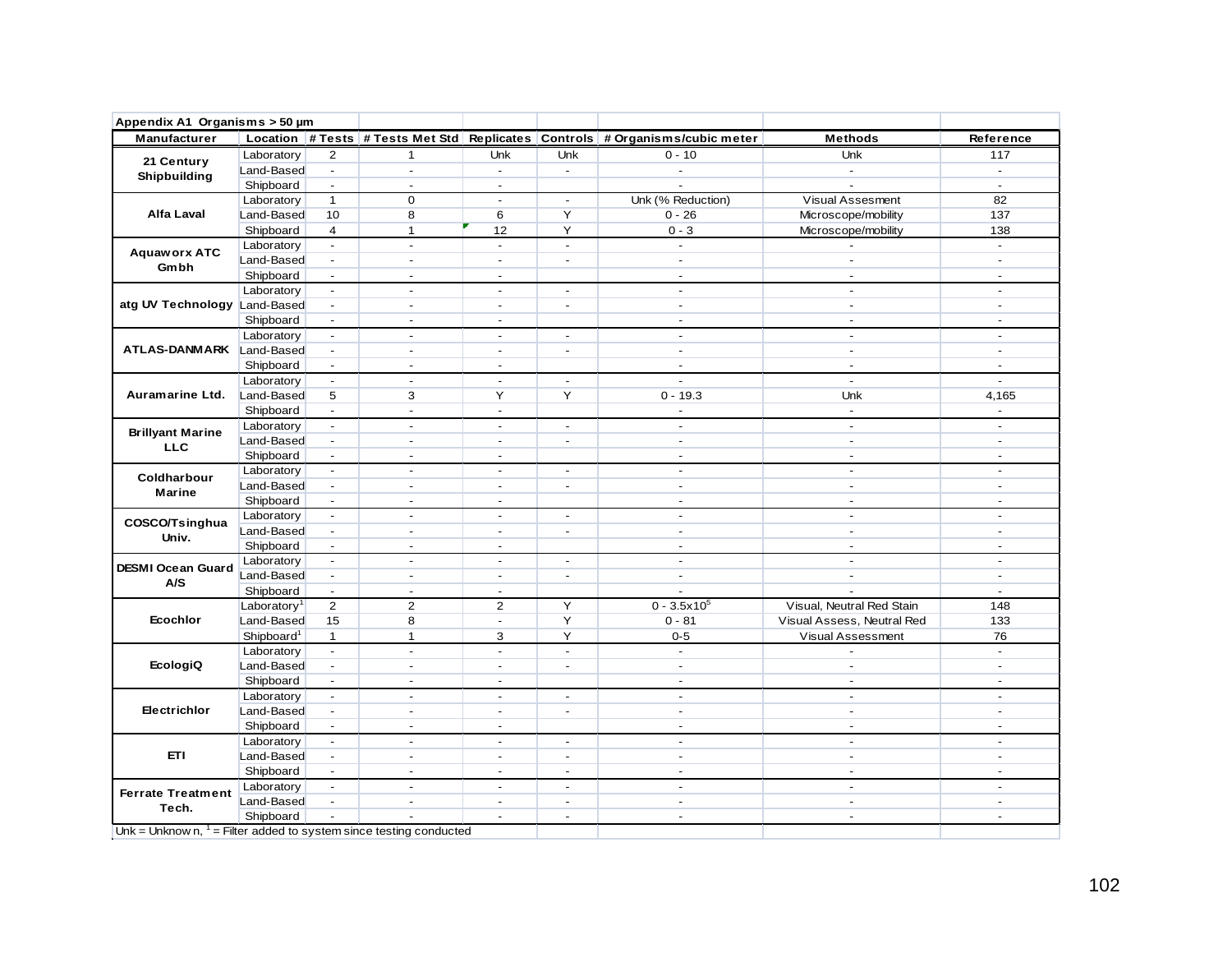| Appendix A1 Organisms > 50 µm |            |                |                          |                          |                |                                                                              |                            |                          |
|-------------------------------|------------|----------------|--------------------------|--------------------------|----------------|------------------------------------------------------------------------------|----------------------------|--------------------------|
| Manufacturer                  |            |                |                          |                          |                | Location # Tests # Tests Met Std Replicates Controls # Organisms/cubic meter | <b>Methods</b>             | Reference                |
| Hamann AG Evonik              | Laboratory | 2              | 2                        | Υ                        | Y              | 0                                                                            | Visual Assesment           | 44,182                   |
| Degussa                       | Land-Based | 19             | 16                       | Υ                        | Y              | $0 - 0.7$                                                                    | Visual Asses., Neutral Red | 132                      |
|                               | Shipboard  | 5              | $\overline{4}$           | 3                        | Υ              | $0 - 1.1$                                                                    | Visual Asses., Neutral Red | 132                      |
| <b>Ham w orthy</b>            | Laboratory | $\Box$         | $\sim$                   | $\sim$                   | $\mathbf{r}$   | $\Box$                                                                       |                            | $\blacksquare$           |
| Greenship                     | Land-Based | 5              | 5                        | Y                        | Y              | 0                                                                            | Visual Assessment          | 167                      |
|                               | Shipboard  | $\mathbf{r}$   | $\sim$                   | $\blacksquare$           | $\mathbf{r}$   | $\mathbf{r}$                                                                 | $\overline{a}$             | $\sim$                   |
|                               | Laboratory | ä,             | $\overline{a}$           | $\blacksquare$           | $\overline{a}$ | $\blacksquare$                                                               | $\blacksquare$             | $\overline{a}$           |
| <b>Hi Tech Marine</b>         | Land-Based | $\blacksquare$ | $\sim$                   | $\overline{\phantom{a}}$ | $\blacksquare$ | $\mathbf{r}$                                                                 | $\sim$                     | $\blacksquare$           |
|                               | Shipboard  | $\overline{2}$ | $\mathbf 0$              | $\sim$                   | $\blacksquare$ | Unk (% mortality)                                                            | $\blacksquare$             | 51                       |
|                               | Laboratory | $\blacksquare$ | $\overline{a}$           | $\sim$                   | $\blacksquare$ |                                                                              | $\overline{a}$             | $\overline{a}$           |
| Hitachi                       | Land-Based | $\blacksquare$ | ÷.                       | $\overline{a}$           | $\mathbf{r}$   | $\overline{a}$                                                               |                            | $\overline{a}$           |
|                               | Shipboard  | $\blacksquare$ | $\overline{a}$           | $\sim$                   | $\blacksquare$ | ÷,                                                                           | $\blacksquare$             | $\blacksquare$           |
|                               | Laboratory | $\overline{1}$ | $\mathbf 0$              | Y                        | Y              | $\mathbf{r}$                                                                 | Visual Assessment          | 70                       |
| <b>Hyde Marine</b>            | Land-Based | 10             | $\mathbf{1}$             | Y                        | Y              | $0 - 7.3$                                                                    | Visual, Neutral Red Stain  | 134                      |
|                               | Shipboard  | 3              | 3                        | 9                        | Y              | 0                                                                            | Visual, Neutral Red Stain  | 192                      |
| Hyundai Heavy                 | Laboratory | 2              | $\overline{2}$           | 9                        | Y              | 0                                                                            | <b>Unk</b>                 | 107                      |
| Industries (1)                | Land-Based | $\mathbf{r}$   | $\blacksquare$           | $\sim$                   | $\blacksquare$ | $\blacksquare$                                                               | $\blacksquare$             | $\blacksquare$           |
|                               | Shipboard  | $\blacksquare$ | $\tilde{\phantom{a}}$    | $\blacksquare$           | $\blacksquare$ | $\blacksquare$                                                               | $\overline{\phantom{a}}$   | $\blacksquare$           |
| Hyundai Heavy                 | Laboratory | $\overline{2}$ | 2                        | 9                        | Y              | $\Omega$                                                                     | Unk                        | 119                      |
| Industries (2)                | Land-Based | $\blacksquare$ | $\blacksquare$           | $\blacksquare$           | $\blacksquare$ | $\blacksquare$                                                               | $\blacksquare$             | $\blacksquare$           |
|                               | Shipboard  | $\blacksquare$ | $\sim$                   | $\sim$                   | $\mathbf{r}$   | $\sim$                                                                       | $\sim$                     | $\overline{a}$           |
| JFE Engineering               | Laboratory | $\blacksquare$ | $\blacksquare$           | $\sim$                   | $\blacksquare$ | $\blacksquare$                                                               | $\blacksquare$             | $\blacksquare$           |
| Corp                          | Land-Based | $\overline{a}$ | $\blacksquare$           | $\sim$                   | $\blacksquare$ | $\sim$                                                                       | $\sim$                     | $\blacksquare$           |
|                               | Shipboard  | $\blacksquare$ | $\sim$                   | $\blacksquare$           | $\blacksquare$ |                                                                              | $\sim$                     | $\blacksquare$           |
|                               | Laboratory | 2              | $\mathbf 0$              | Unk                      | Y              | 160-180                                                                      | Unk                        | 120                      |
| Kwang San Co. Ltd. Land-Based |            | ä,             | $\mathbf{r}$             | $\sim$                   | $\blacksquare$ | ÷,                                                                           | $\Box$                     | ä,                       |
|                               | Shipboard  | $\Box$         | $\blacksquare$           | $\blacksquare$           | $\blacksquare$ | $\blacksquare$                                                               | $\blacksquare$             | $\blacksquare$           |
|                               | Laboratory | $\blacksquare$ | $\overline{\phantom{a}}$ | $\overline{\phantom{a}}$ | $\blacksquare$ | $\sim$                                                                       | $\sim$                     | $\blacksquare$           |
| <b>MAHLE</b>                  | Land-Based | $\mathbf{r}$   | $\sim$                   | $\sim$                   | $\mathbf{r}$   | $\mathbf{r}$                                                                 | $\sim$                     | ÷                        |
|                               | Shipboard  | $\blacksquare$ | $\overline{\phantom{a}}$ | $\sim$                   | $\overline{a}$ | $\mathbf{r}$                                                                 | ÷.                         | ÷                        |
| <b>MARENCO</b>                | Laboratory | $\blacksquare$ | $\blacksquare$           | $\blacksquare$           | $\blacksquare$ | $\overline{\phantom{a}}$                                                     |                            | $\blacksquare$           |
|                               | Land-Based | 4              | 3                        | 3                        | Y              | $0 - 1.57$                                                                   | Visual Assessment          | 64,65,189                |
|                               | Shipboard  | $\mathbf{r}$   | $\mathbf{r}$             | $\Delta$                 | $\blacksquare$ | $\blacksquare$                                                               |                            | $\blacksquare$           |
| <b>Maritime Solutions</b>     | Laboratory | $\mathbf{L}$   | $\sim$                   | $\blacksquare$           | $\mathbf{r}$   | $\mathbf{r}$                                                                 |                            | $\overline{\phantom{a}}$ |
| Inc.                          | Land-Based | 5              | $\mathbf 0$              | 5<br>$\sim$              | Y              | $6 - 2170$                                                                   | Microscope/Mobility        | 79                       |
|                               | Shipboard  | $\blacksquare$ | $\overline{a}$           |                          | $\blacksquare$ | $\overline{a}$                                                               |                            | $\blacksquare$           |
|                               | Laboratory | $\blacksquare$ | $\overline{a}$           | $\overline{\phantom{a}}$ | $\blacksquare$ | $\sim$                                                                       | $\sim$                     | $\blacksquare$           |
| <b>Mexel Industries</b>       | Land-Based | $\blacksquare$ | $\sim$                   | $\sim$                   | $\blacksquare$ | $\sim$                                                                       | $\sim$                     | $\blacksquare$           |
|                               | Shipboard  | $\blacksquare$ | $\overline{a}$           | ÷,                       | $\overline{a}$ | $\sim$                                                                       | $\sim$                     | $\overline{a}$           |
| Unk = Unknow $n$              |            |                |                          |                          |                |                                                                              |                            |                          |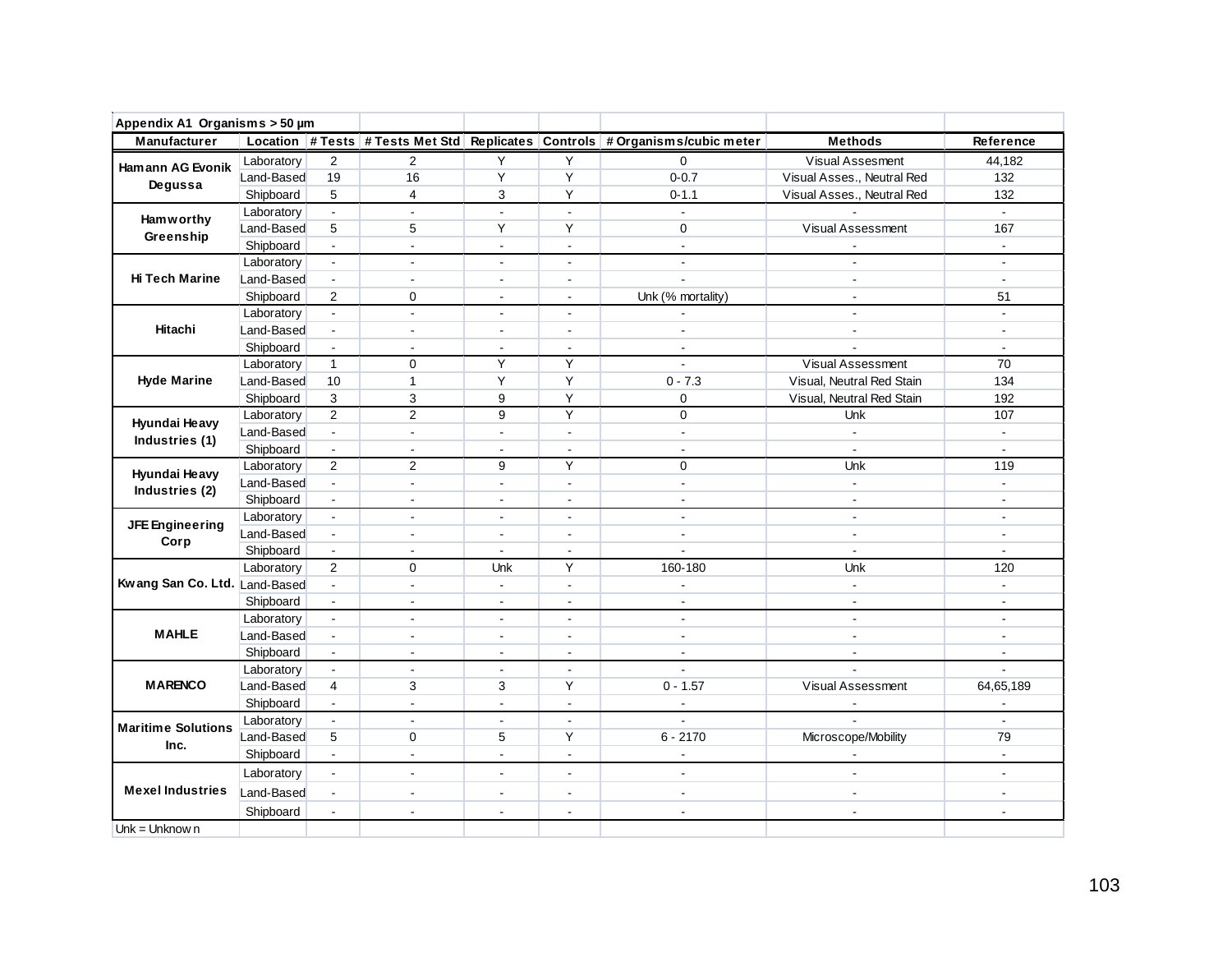| Appendix A1 Organisms > 50 µm                 |            |                          |                          |                          |                          |                                                                              |                            |                          |
|-----------------------------------------------|------------|--------------------------|--------------------------|--------------------------|--------------------------|------------------------------------------------------------------------------|----------------------------|--------------------------|
| Manufacturer                                  |            |                          |                          |                          |                          | Location # Tests # Tests Met Std Replicates Controls # Organisms/cubic meter | <b>Methods</b>             | Reference                |
|                                               | Laboratory | 11                       | 10                       | Y                        | Y                        | Unk (No Units)                                                               | <b>Visual Assessment</b>   | 41,52                    |
| <b>MH</b> Systems                             | Land-Based | $\sim$                   | $\mathbf{r}$             | $\sim$                   | $\mathbf{r}$             | $\sim$                                                                       | $\overline{a}$             | $\mathbf{r}$             |
|                                               | Shipboard  | $\overline{\phantom{a}}$ | $\blacksquare$           | $\overline{\phantom{a}}$ | $\blacksquare$           | $\blacksquare$                                                               | $\overline{a}$             | $\blacksquare$           |
|                                               | Laboratory | $\blacksquare$           | $\blacksquare$           | $\blacksquare$           | $\blacksquare$           | $\sim$                                                                       |                            | $\mathcal{L}$            |
| Mitsui Engineering Land-Based                 |            | $\overline{4}$           | $\mathbf 0$              | $3-5$                    | Y                        | BD, 2 x 10 <sup>5</sup> - 1.4x 10 <sup>6</sup>                               | Visual Assessment          | 58,59                    |
|                                               | Shipboard  | $\mathbf{1}$             | 0                        | $\overline{\phantom{a}}$ | Y                        | 8                                                                            | Visual Assessment          | 56                       |
|                                               | Laboratory | $\mathcal{L}$            | $\overline{\phantom{a}}$ | $\blacksquare$           | $\sim$                   | $\mathbf{r}$                                                                 |                            | $\blacksquare$           |
| <b>NEI</b>                                    | Land-Based | 5                        | $\mathbf{1}$             | Y                        | Y                        | 0, Unk (% Survival)                                                          | Visual Assessment          | 170,171                  |
|                                               | Shipboard  | 2                        | $\mathbf{1}$             | Y                        | Y                        | $0 - 7$                                                                      | Visual Assessment          | 172                      |
|                                               | Laboratory | $\sim$                   | $\overline{\phantom{a}}$ | $\blacksquare$           | $\blacksquare$           |                                                                              |                            |                          |
| <b>NK-03</b>                                  | Land-Based | $\mathbf{r}$             | $\sim$                   | $\overline{\phantom{a}}$ | $\overline{\phantom{a}}$ | $\sim$                                                                       | $\mathbf{r}$               | ÷                        |
|                                               | Shipboard  | $\blacksquare$           | $\sim$                   | $\blacksquare$           | $\blacksquare$           | $\sim$                                                                       | $\overline{a}$             | $\overline{a}$           |
|                                               | Laboratory | $\blacksquare$           | $\blacksquare$           | $\blacksquare$           | $\overline{\phantom{a}}$ | $\blacksquare$                                                               | $\mathbf{r}$               | $\overline{a}$           |
| ntorreiro                                     | Land-Based | $\blacksquare$           | $\blacksquare$           | $\blacksquare$           | $\blacksquare$           | $\blacksquare$                                                               | $\blacksquare$             | $\blacksquare$           |
|                                               | Shipboard  | $\blacksquare$           | $\sim$                   | $\overline{\phantom{a}}$ | $\overline{\phantom{a}}$ |                                                                              |                            | $\blacksquare$           |
|                                               | Laboratory | 3                        | $\Omega$                 | $\overline{4}$           | Y                        | $1.2x10^2 - 1.2x10^4$                                                        | Visual Assessment          | 154                      |
| Nutech O3 Inc.                                | Land-Based | 3                        | $\mathbf 0$              | Υ                        | Y                        | Unk (% Live)                                                                 | Visual Assessment          | 50                       |
|                                               | Shipboard  | 3                        | $\overline{2}$           | 12                       | Y                        | $0 - 150$                                                                    | Visual Assessment          | 195                      |
|                                               | Laboratory | $\Box$                   | $\sim$                   | $\blacksquare$           | $\mathbf{r}$             |                                                                              |                            | $\blacksquare$           |
| <b>OceanSaver</b>                             | Land-Based | 14                       | $\overline{2}$           | 3                        | Y                        | $0 - 135$                                                                    | Visual Assessment          | 139                      |
|                                               | Shipboard  | 3                        | $\mathbf{1}$             | 3                        | Y                        | $0 - 9720$                                                                   | Visual Assessment          | 176                      |
|                                               | Laboratory | $\mathbf{1}$             | $\mathbf 0$              | $\sim$                   | Y                        | $> 0$                                                                        | Visual Assessment          | 57                       |
| OptiMarin                                     | Land-Based | 12                       | 8                        | 3                        | Y                        | $0 - 144$                                                                    | Microscope/Mobility        | 136                      |
|                                               | Shipboard  | 8                        | $\mathbf 0$              | 9                        | Y                        | $1.4 - 5500$                                                                 | Visual Assessment          | 140                      |
|                                               | Laboratory | $\blacksquare$           | $\sim$                   | $\overline{\phantom{a}}$ | $\sim$                   | $\overline{\phantom{a}}$                                                     |                            | $\overline{a}$           |
| Panasia Co.                                   | Land-Based | $\blacksquare$           | $\overline{a}$           | $\overline{\phantom{a}}$ | $\overline{a}$           | $\overline{\phantom{a}}$                                                     | $\overline{a}$             | $\overline{a}$           |
|                                               | Shipboard  | $\sim$                   | $\sim$                   | $\overline{\phantom{a}}$ | $\overline{a}$           | $\overline{\phantom{a}}$                                                     | $\sim$                     | $\overline{a}$           |
| <b>Pinnacle Ozone</b>                         | Laboratory | $\overline{\phantom{a}}$ |                          |                          | $\overline{a}$           | $\overline{a}$                                                               |                            | $\overline{\phantom{a}}$ |
| <b>Solutions</b>                              | Land-Based | $\mathbf{r}$             | $\overline{a}$           | $\overline{\phantom{a}}$ | $\overline{\phantom{a}}$ | $\mathbf{r}$                                                                 | $\overline{a}$             | $\overline{a}$           |
|                                               | Shipboard  | $\overline{\phantom{a}}$ |                          | $\overline{\phantom{a}}$ | ٠                        | $\overline{\phantom{a}}$                                                     | $\blacksquare$             |                          |
| Qingdau Headway                               | Laboratory | $\sim$                   | $\overline{\phantom{a}}$ | $\sim$                   | $\blacksquare$           | $\blacksquare$                                                               |                            | $\blacksquare$           |
| <b>Tech</b>                                   | Land-Based | 13                       | $\overline{\mathbf{4}}$  | 3                        | Y                        | $0 - 15.3$                                                                   | Microscope/Mobility        | 142                      |
|                                               | Shipboard  | 3                        | 3                        | Υ                        | Υ                        | 0                                                                            | Microscope/Mobility        | 147                      |
| <b>Resource Ballast</b>                       | Laboratory | $\mathbf{r}$             | $\sim$                   | $\sim$                   | $\mathbf{r}$             | $\sim$                                                                       |                            | $\mathcal{L}$            |
| <b>Tech</b>                                   | Land-Based | 3                        | 3                        | Unk                      | Y                        | $\mathbf 0$                                                                  | Microscope/Mobility        | 3                        |
|                                               | Shipboard  | $\overline{2}$           | $\mathbf{O}$             | 3                        | Y                        | $0.6 - 1.1$                                                                  | Microscope/Mobility        | 3                        |
| <b>RWO Marine Water</b>                       | Laboratory | $\mathbf{1}$             | $\mathbf{1}$             | $\overline{a}$           | $\mathbf{r}$             | $\mathbf 0$                                                                  | Visual Assessment          | 85                       |
| <b>Tech</b>                                   | Land-Based | 2                        | $\overline{2}$           | N                        | Y                        | $\mathbf 0$                                                                  | "Standard Operating Proc." | 30,31                    |
|                                               | Shipboard  |                          | $\blacksquare$           | $\overline{a}$           | $\overline{\phantom{0}}$ | $\overline{\phantom{a}}$                                                     |                            | -                        |
| Unk = Unknow n. $BD = Below$ Detection Limits |            |                          |                          |                          |                          |                                                                              |                            |                          |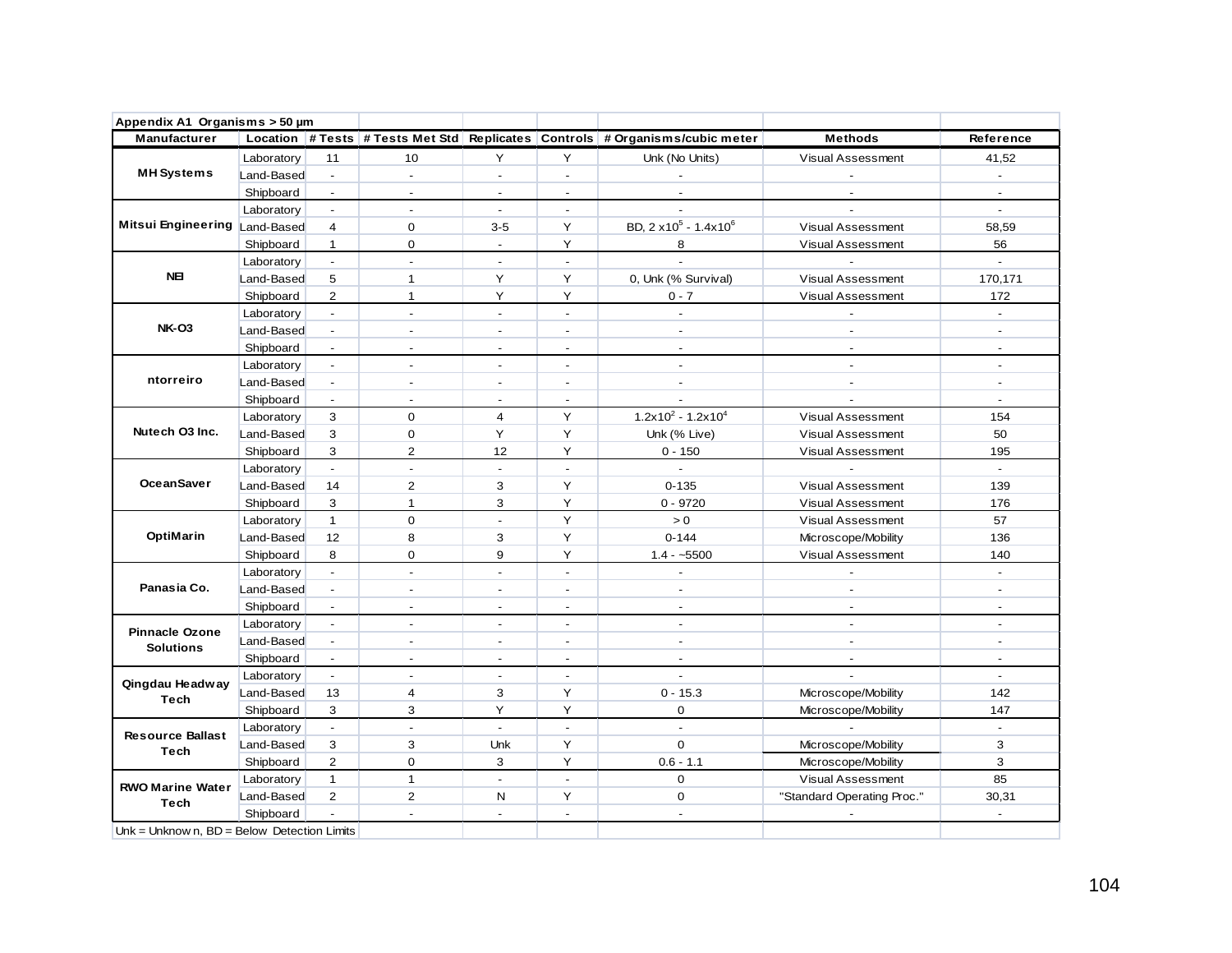| Appendix A1 Organisms > 50 µm                           |            |                |                                  |                          |                |                                             |                          |           |
|---------------------------------------------------------|------------|----------------|----------------------------------|--------------------------|----------------|---------------------------------------------|--------------------------|-----------|
| Manufacturer                                            |            |                | Location # Tests # Tests Met Std |                          |                | Replicates Controls # Organisms/cubic meter | <b>Methods</b>           | Reference |
|                                                         | Laboratory | $\blacksquare$ |                                  | $\blacksquare$           | ۰              |                                             |                          |           |
| Severn Trent <sup>1</sup>                               | Land-Based | 5              | 3                                | $3 - 4$                  | Y              | $0 - -4x10^5$                               | Visual Assessment        | 49        |
|                                                         | Shipboard  | $\blacksquare$ |                                  | $\blacksquare$           | $\sim$         | $\sim$                                      |                          |           |
|                                                         | Laboratory | $\blacksquare$ |                                  | $\blacksquare$           | $\sim$         | $\blacksquare$                              | $\blacksquare$           | -         |
| <b>Siemens</b>                                          | Land-Based | 3              | $\Omega$                         | 5                        | Y              | $15 - 57$                                   | Microscope/Mobility      | 78        |
|                                                         | Shipboard  | $\blacksquare$ | ÷                                | $\blacksquare$           | $\blacksquare$ |                                             |                          |           |
|                                                         | Laboratory | $\blacksquare$ |                                  | $\overline{\phantom{a}}$ | ۰              | ۰.                                          | $\blacksquare$           |           |
| <b>Sunrui CFCC</b>                                      | Land-Based | $\blacksquare$ |                                  | $\overline{\phantom{a}}$ | ۰              |                                             | $\overline{\phantom{a}}$ |           |
|                                                         | Shipboard  | $\blacksquare$ |                                  | $\overline{\phantom{a}}$ | ۰              |                                             |                          |           |
|                                                         | Laboratory | $\blacksquare$ |                                  | ۰                        | ۰              |                                             |                          |           |
| <b>Techcross Inc.</b>                                   | Land-Based | 11             | 8                                | 3                        | $\checkmark$   | $0 - 6$                                     | <b>Visual Assessment</b> | 62        |
|                                                         | Shipboard  | 3              | 3                                | 3                        | V              | $\Omega$                                    | Visual Assessment        | 62        |
|                                                         | Laboratory | $\blacksquare$ |                                  | $\blacksquare$           | ۰              |                                             |                          |           |
| Wartsila                                                | Land-Based | $\blacksquare$ |                                  | $\blacksquare$           | ۰              |                                             |                          |           |
|                                                         | Shipboard  | $\blacksquare$ |                                  | $\blacksquare$           | $\blacksquare$ |                                             |                          |           |
| System has added a filter since testing w as conducted. |            |                |                                  |                          |                |                                             |                          |           |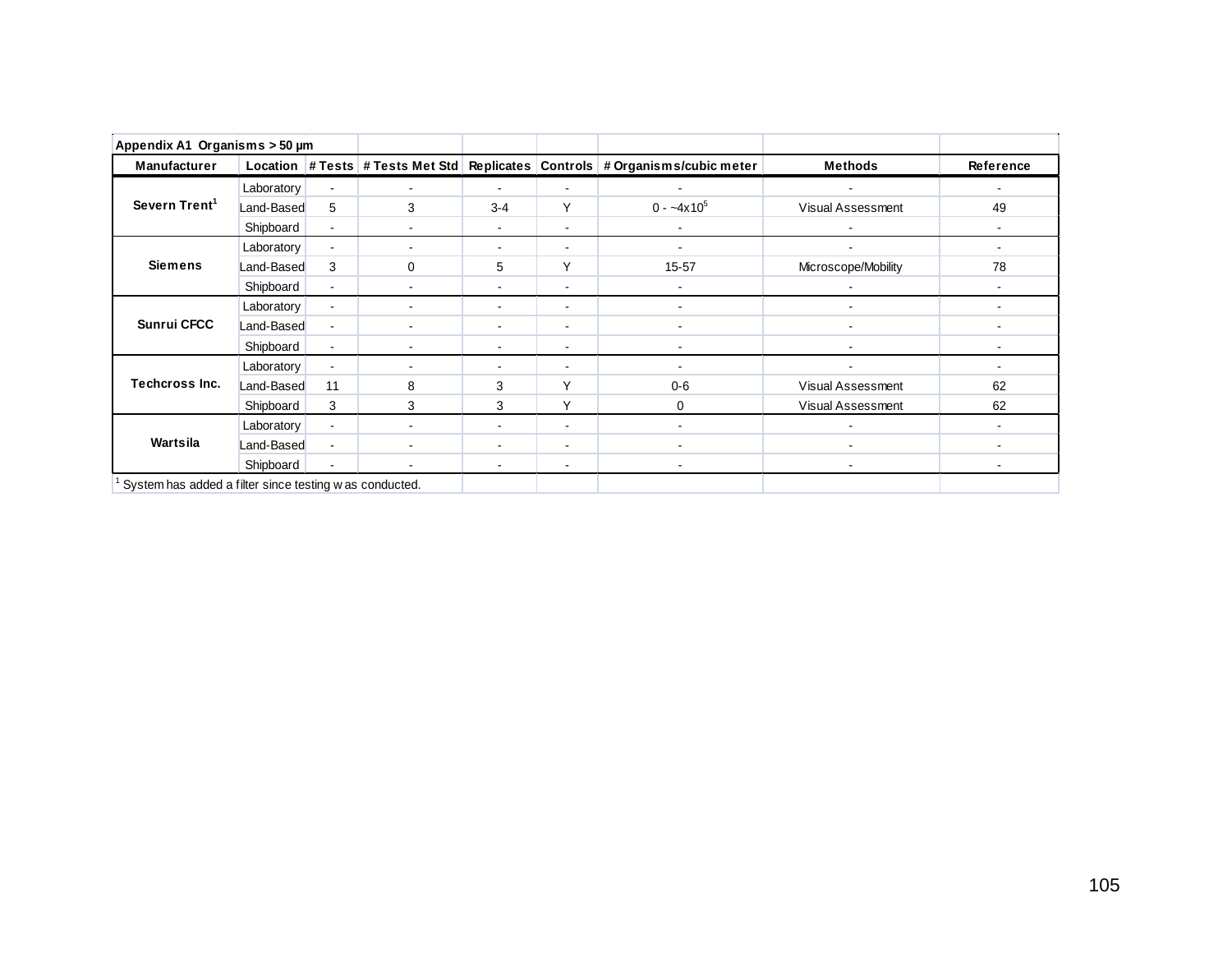| <b>Manufacturer</b>                                                                                                                                                                                                                                                                                                                     |                         |                           | Location # Tests # Tests Met Std Replicates Controls |                |                          | # Organisms/ml               | <b>Methods</b>                                 | Reference                |
|-----------------------------------------------------------------------------------------------------------------------------------------------------------------------------------------------------------------------------------------------------------------------------------------------------------------------------------------|-------------------------|---------------------------|------------------------------------------------------|----------------|--------------------------|------------------------------|------------------------------------------------|--------------------------|
|                                                                                                                                                                                                                                                                                                                                         | Laboratory              | $\overline{2}$            | 0                                                    | Unk            | Unk                      | $\mathbf{1}$                 | <b>Unk</b>                                     | 117                      |
|                                                                                                                                                                                                                                                                                                                                         | Land-Based              | $\mathbb{Z}^+$            | $\blacksquare$                                       | $\sim$         | $\sim$                   | $\blacksquare$               | $\sim$                                         | $\sim$                   |
|                                                                                                                                                                                                                                                                                                                                         | Shipboard               | $\sim$                    | $\sim$                                               | $\sim$         |                          | $\sim$                       | $\sim$                                         | $\sim$                   |
|                                                                                                                                                                                                                                                                                                                                         | Laboratory              | $\mathbf{1}$              | $\mathbf 0$                                          | $\sim$         | $\omega$                 | Unk (% Reduction)            | Visual Assesment                               | 82                       |
|                                                                                                                                                                                                                                                                                                                                         | Land-Based              | 10                        | 3                                                    | 6              | Y                        | $0 - 92.5$                   | Microscope/stain (CDFA_AM), MPN                | 137                      |
|                                                                                                                                                                                                                                                                                                                                         | Shipboard               | $\overline{4}$            | $\mathbf{1}$                                         | 12             | Y                        | $0 - 1.7$                    | Microscope/stain (CDFA_AM), MPN                | 138                      |
|                                                                                                                                                                                                                                                                                                                                         | Laboratory              | $\mathbb{Z}^{\mathbb{Z}}$ | $\sim$                                               | $\mathbf{r}$   | $\mathbf{r}$             | $\sim$                       |                                                | $\blacksquare$           |
|                                                                                                                                                                                                                                                                                                                                         |                         | $\sim$                    | $\sim$                                               | $\sim$         | $\sim$                   | $\sim$                       | $\sim$                                         | $\sim$                   |
| Appendix A2 Organisms 10 - 50 µm<br>21 Century<br>Shipbuilding<br><b>Alfa Laval</b><br>Aquaw orx ATC Gmbh Land-Based<br>atg UV Tech<br><b>ATLAS-DANMARK</b><br>Auramarine Ltd.<br>COSCO/Tsinghua<br>Univ.<br><b>DESMI Ocean Guard</b><br>A/S<br>Ecochlor<br><b>EcologiQ</b><br>Electrichlor<br>ETI<br><b>Ferrate Treatment</b><br>Tech. | Shipboard               | $\sim$                    | $\sim$                                               | $\sim$         |                          | $\sim$                       | $\blacksquare$                                 | $\sim$                   |
|                                                                                                                                                                                                                                                                                                                                         | Laboratory              | $\blacksquare$            | $\sim$                                               | $\sim$         | $\overline{\phantom{a}}$ | $\sim$                       | $\overline{\phantom{0}}$                       | $\overline{\phantom{a}}$ |
|                                                                                                                                                                                                                                                                                                                                         | Land-Based              | $\blacksquare$            | $\sim$                                               | $\sim$         | $\sim$                   | $\overline{a}$               | $\blacksquare$                                 | $\sim$                   |
|                                                                                                                                                                                                                                                                                                                                         |                         |                           |                                                      |                |                          |                              |                                                |                          |
|                                                                                                                                                                                                                                                                                                                                         | Shipboard               | $\sim$                    | $\sim$                                               | $\sim$         | $\sim$                   | $\blacksquare$               | $\overline{\phantom{0}}$                       | $\sim$                   |
|                                                                                                                                                                                                                                                                                                                                         | Laboratory              | $\omega$                  | $\sim$                                               | $\sim$         | $\overline{a}$           |                              | $\ddot{\phantom{a}}$                           | ÷,                       |
|                                                                                                                                                                                                                                                                                                                                         | Land-Based              | $\omega$                  | $\blacksquare$                                       | $\overline{a}$ | $\overline{a}$           | $\overline{a}$               | $\overline{a}$                                 | $\sim$                   |
|                                                                                                                                                                                                                                                                                                                                         | Shipboard               | $\blacksquare$            | $\sim$                                               | $\sim$         |                          | $\sim$                       | $\overline{\phantom{a}}$                       | $\overline{\phantom{a}}$ |
|                                                                                                                                                                                                                                                                                                                                         | Laboratory              | $\blacksquare$            | $\sim$                                               | $\sim$         | $\blacksquare$           | $\overline{a}$               |                                                | $\blacksquare$           |
|                                                                                                                                                                                                                                                                                                                                         | Land-Based              | $\overline{7}$            | $\mathbf 0$                                          | Y              | Y                        | $< 0.1 - 240$                | MPN, plate counts                              | 4,165                    |
|                                                                                                                                                                                                                                                                                                                                         | Shipboard               | $\sim$                    | $\sim$                                               | $\sim$         |                          | $\overline{a}$               |                                                | $\blacksquare$           |
|                                                                                                                                                                                                                                                                                                                                         | Laboratory              | $\blacksquare$            | $\sim$                                               | $\sim$         | $\sim$                   | $\sim$                       | $\overline{\phantom{a}}$                       | $\sim$                   |
| Brillyant Marine LLC Land-Based                                                                                                                                                                                                                                                                                                         |                         | $\sim$                    | $\sim$                                               | $\sim$         | $\sim$                   | $\sim$                       | $\blacksquare$                                 | $\mathbf{r}$             |
|                                                                                                                                                                                                                                                                                                                                         | Shipboard               | $\sim$                    | $\sim$                                               | $\sim$         |                          | $\sim$                       | $\blacksquare$                                 | $\sim$                   |
|                                                                                                                                                                                                                                                                                                                                         | Laboratory              | $\blacksquare$            | $\sim$                                               | $\sim$         | $\overline{a}$           | $\omega$                     | $\blacksquare$                                 | $\overline{\phantom{a}}$ |
| <b>Coldharbour Marine</b>                                                                                                                                                                                                                                                                                                               | Land-Based              | $\omega$                  |                                                      | $\sim$         | $\overline{a}$           | $\sim$                       | $\ddot{\phantom{a}}$                           | $\overline{\phantom{a}}$ |
|                                                                                                                                                                                                                                                                                                                                         | Shipboard               | $\sim$                    | $\sim$                                               | $\sim$         |                          | $\sim$                       | $\sim$                                         | $\sim$                   |
|                                                                                                                                                                                                                                                                                                                                         | Laboratory              | $\blacksquare$            | $\sim$                                               | $\sim$         | $\sim$                   | $\omega$                     | $\blacksquare$                                 | $\mathbf{r}$             |
|                                                                                                                                                                                                                                                                                                                                         | Land-Based              | $\omega$                  | $\sim$                                               | $\sim$         | $\sim$                   | $\overline{a}$               | $\overline{a}$                                 | $\sim$                   |
|                                                                                                                                                                                                                                                                                                                                         | Shipboard               | $\sim$                    | $\sim$                                               | $\sim$         |                          | $\sim$                       | $\sim$                                         | $\sim$                   |
|                                                                                                                                                                                                                                                                                                                                         | Laboratory              | $\omega$                  | $\sim$                                               | $\sim$         | $\sim$                   | $\sim$                       | $\sim$                                         | $\sim$                   |
|                                                                                                                                                                                                                                                                                                                                         | Land-Based              | $\blacksquare$            | $\sim$                                               | $\sim$         | $\overline{\phantom{a}}$ | $\sim$                       | $\overline{\phantom{a}}$                       | $\overline{\phantom{a}}$ |
|                                                                                                                                                                                                                                                                                                                                         | Shipboard               | $\sim$                    | $\blacksquare$                                       | $\blacksquare$ |                          | $\overline{\phantom{a}}$     | $\overline{\phantom{a}}$                       | $\blacksquare$           |
|                                                                                                                                                                                                                                                                                                                                         | Laboratory <sup>1</sup> | 2                         | $\mathbf 0$                                          | $\overline{2}$ | Y                        | < $0.1 - 50$ , Unk ([Chl a]) | Visual Assessment, MPN, [Chl a]                | 148                      |
|                                                                                                                                                                                                                                                                                                                                         | Land-Based              | 11                        | 9                                                    | N              | Y                        | $0.0 - 3.7$                  | Visual, Sytox, flow cytometer, PAM fluorometer | 133                      |
|                                                                                                                                                                                                                                                                                                                                         | Shipboard <sup>1</sup>  | $\mathbf{1}$              | $\mathbf{1}$                                         | 3              | Y                        | $0 - 81$                     | Visual Assessment, [Chl a]                     | 76                       |
|                                                                                                                                                                                                                                                                                                                                         | Laboratory              | $\blacksquare$            | $\sim$                                               | $\sim$         | $\sim$                   |                              |                                                | $\sim$                   |
|                                                                                                                                                                                                                                                                                                                                         | Land-Based              | $\omega$                  | $\sim$                                               | $\sim$         | $\overline{a}$           | $\overline{a}$               | $\blacksquare$                                 | $\sim$                   |
|                                                                                                                                                                                                                                                                                                                                         | Shipboard               | $\sim$                    | $\sim$                                               | $\sim$         |                          | $\sim$                       | $\sim$                                         | $\sim$                   |
|                                                                                                                                                                                                                                                                                                                                         |                         | $\sim$                    | $\sim$                                               | $\sim$         | $\sim$                   | $\sim$                       | $\sim$                                         | $\sim$                   |
|                                                                                                                                                                                                                                                                                                                                         | Laboratory              |                           | $\sim$                                               | $\sim$         | $\sim$                   | $\sim$                       | $\sim$                                         |                          |
|                                                                                                                                                                                                                                                                                                                                         | Land-Based              | $\sim$                    |                                                      |                |                          |                              |                                                | $\blacksquare$           |
|                                                                                                                                                                                                                                                                                                                                         | Shipboard               | $\sim$                    | $\sim$                                               | $\sim$         | $\blacksquare$           | $\blacksquare$               | $\sim$                                         | $\blacksquare$           |
|                                                                                                                                                                                                                                                                                                                                         | Laboratory              | $\sim$                    | $\sim$                                               | $\blacksquare$ | $\sim$                   | $\sim$                       | $\overline{a}$                                 | $\overline{\phantom{a}}$ |
|                                                                                                                                                                                                                                                                                                                                         | Land-Based              | 3                         | $\mathbf 0$                                          | $2 - 3$        | Y                        | $1 - 1.5$                    | Grow out (+, -), Flow cam                      | 73,74,75                 |
|                                                                                                                                                                                                                                                                                                                                         | Shipboard               | $\blacksquare$            | $\sim$                                               | $\sim$         | $\overline{a}$           | $\sim$                       |                                                |                          |
|                                                                                                                                                                                                                                                                                                                                         | Laboratory              | $\sim$                    | $\sim$                                               | $\sim$         | $\sim$                   | $\overline{a}$               | $\overline{a}$                                 | $\sim$                   |
|                                                                                                                                                                                                                                                                                                                                         | Land-Based              | $\omega$                  | $\sim$                                               | $\sim$         | $\sim$                   | $\sim$                       | $\mathbf{r}$                                   | $\overline{\phantom{a}}$ |
|                                                                                                                                                                                                                                                                                                                                         | Shipboard               |                           |                                                      |                |                          | $\overline{a}$               | $\sim$                                         | $\sim$                   |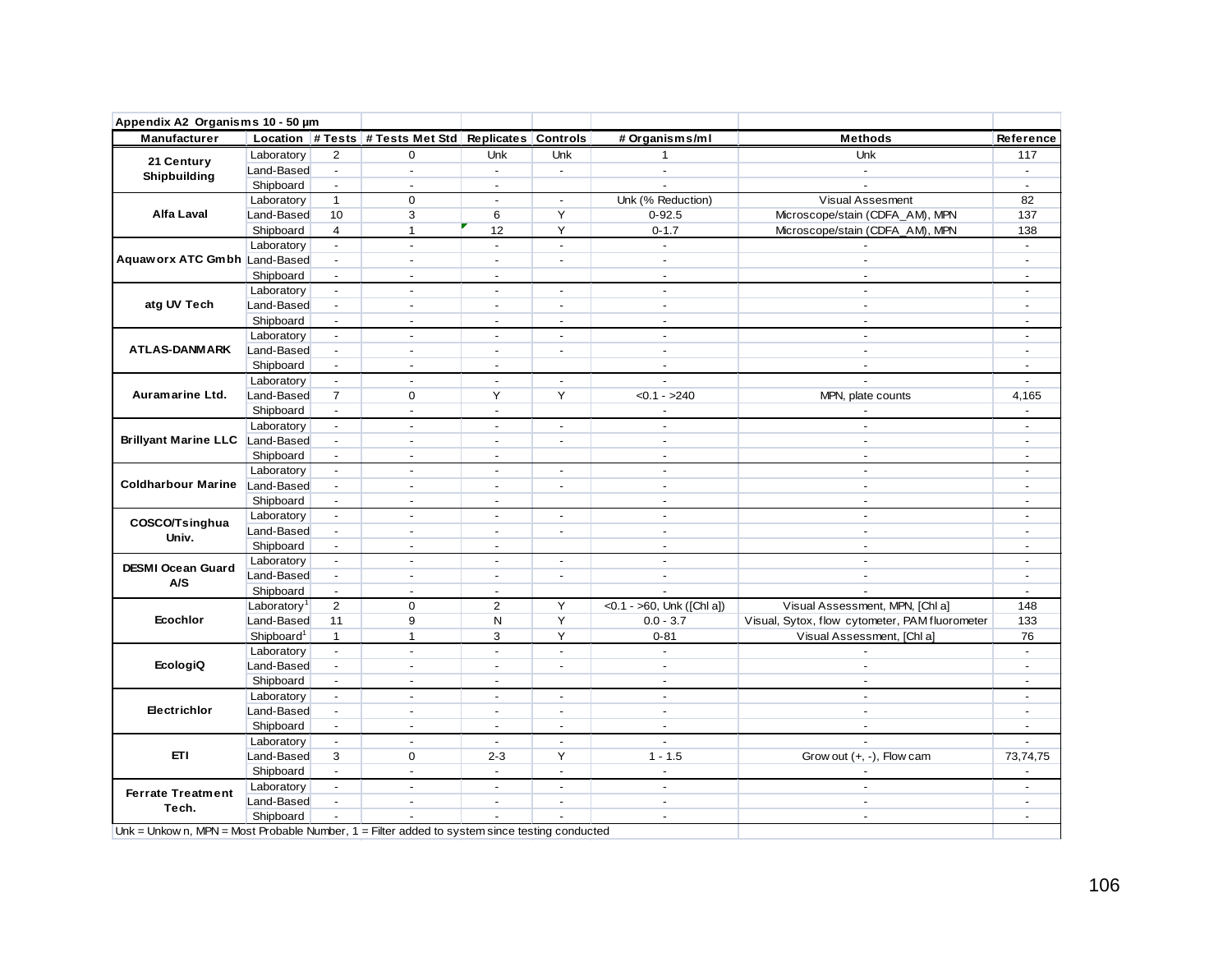| Appendix A2 Organisms 10 - 50 µm          |            |                             |                                                      |                |                          |                          |                                              |                |
|-------------------------------------------|------------|-----------------------------|------------------------------------------------------|----------------|--------------------------|--------------------------|----------------------------------------------|----------------|
| Manufacturer                              |            |                             | Location # Tests # Tests Met Std Replicates Controls |                |                          | # Organisms/ml           | <b>Methods</b>                               | Reference      |
| Hamann Evonik                             | Laboratory | 3                           | 3                                                    | Υ              | Υ                        | 0 (100% Mortality)       | Visual Assessment, Sytox Green               | 44,46,182      |
| Degussa                                   | Land-Based | 18                          | 17                                                   | 3              | Y                        | $0 - 0.01$               | Flow Cytometer, Sytox stain                  | 132            |
|                                           | Shipboard  | 5                           | $\Omega$                                             | 3              | Y                        | < 0.1                    | Flow Cytometer, Sytox stain, PAM fluorometry | 132            |
| <b>Ham w orthy</b>                        | Laboratory | $\mathbf{r}$                | $\omega$                                             | $\blacksquare$ | $\mathbf{r}$             | $\mathbb{Z}^2$           |                                              | $\blacksquare$ |
|                                           | Land-Based | 5                           | 3                                                    | Y              | Y                        | $0 - 7$                  | <b>Total Counts</b>                          | 167            |
| Greenship                                 | Shipboard  | $\blacksquare$              | $\blacksquare$                                       | $\mathbf{r}$   | $\mathbf{r}$             | $\blacksquare$           |                                              | $\sim$         |
|                                           | Laboratory | $\blacksquare$              | $\blacksquare$                                       | $\blacksquare$ | $\blacksquare$           | ä,                       | $\blacksquare$                               | ÷,             |
| Hi Tech Marine                            | Land-Based | $\blacksquare$              | $\Box$                                               | $\Box$         | ÷,                       | $\overline{a}$           | $\overline{a}$                               | $\blacksquare$ |
|                                           | Shipboard  | $\overline{2}$              | Unk                                                  | Unk            | Unk                      | Unk (% Mortality)        | Unk                                          | 51             |
|                                           | Laboratory | $\sim$                      | $\blacksquare$                                       | $\blacksquare$ | $\sim$                   |                          | $\mathbf{r}$                                 | $\blacksquare$ |
| Hitachi                                   | Land-Based | $\blacksquare$              | $\overline{a}$                                       | $\sim$         | $\blacksquare$           | $\blacksquare$           |                                              | $\blacksquare$ |
|                                           | Shipboard  | $\omega$                    | $\blacksquare$                                       | $\blacksquare$ | $\mathbf{r}$             | $\overline{a}$           |                                              | $\blacksquare$ |
|                                           | Laboratory | $\mathbf{1}$                | $\Omega$                                             | Y              | Υ                        | $26 - 210$               | Visual Assessment, Coulter, MPN              | 70             |
| <b>Hyde Marine</b>                        | Land-Based | $10$                        | $\mathbf 0$                                          | Y              | Y                        | $0.0 - 10.9$             | SYTOX Green, FCM, [Chl a]                    | 134            |
|                                           | Shipboard  | $\mathbf{3}$                | $\mathbf{1}$                                         | 9              | Υ                        | $0.002 - 0.10$           | Visual, [Chl a], Grow out, neutral red       | 192            |
|                                           | Laboratory | 2                           | $\overline{2}$                                       | 9              | Υ                        | 0                        | Unk                                          | 107            |
| Hyundai Heavy                             | Land-Based | $\blacksquare$              | $\blacksquare$                                       | $\blacksquare$ | $\blacksquare$           | $\blacksquare$           | $\blacksquare$                               | $\blacksquare$ |
| Industries (1)                            | Shipboard  | $\blacksquare$              | $\blacksquare$                                       | $\blacksquare$ | $\blacksquare$           | $\overline{\phantom{a}}$ | $\blacksquare$                               | $\blacksquare$ |
| Laboratory<br>Hyundai Heavy               | 2          | $\overline{2}$              | 9                                                    | Y              | $\overline{0}$           | Unk                      | MEPC 60/2/6                                  |                |
|                                           | Land-Based | $\omega$                    | $\blacksquare$                                       | $\mathbf{r}$   | $\blacksquare$           | $\overline{a}$           | $\blacksquare$                               |                |
| Industries (2)                            | Shipboard  | $\blacksquare$              | $\blacksquare$                                       | $\blacksquare$ | $\blacksquare$           | $\blacksquare$           | $\blacksquare$                               | $\blacksquare$ |
|                                           | Laboratory | $\blacksquare$              | $\blacksquare$                                       | $\blacksquare$ | $\blacksquare$           | $\blacksquare$           | $\mathbf{r}$                                 | $\blacksquare$ |
| JFE Engineering Corp Land-Based           |            | $\blacksquare$              | $\sim$                                               | $\blacksquare$ | $\blacksquare$           | $\overline{a}$           | $\blacksquare$                               | $\blacksquare$ |
|                                           | Shipboard  | $\mathbb{Z}^{\mathbb{Z}}$   | $\blacksquare$                                       | $\mathbf{r}$   | $\overline{a}$           | $\overline{a}$           | $\blacksquare$                               | L.             |
|                                           | Laboratory | $\overline{2}$              | 0                                                    | Unk            | Y                        | $\mathbf{1}$             | Unk                                          | 120            |
| Kwang San Co. Ltd.                        | Land-Based | $\mathbb{Z}^{\mathbb{Z}}$   | $\blacksquare$                                       | $\blacksquare$ | $\blacksquare$           | ä,                       | $\blacksquare$                               | ÷.             |
|                                           | Shipboard  | $\mathbf{r}$                | $\overline{a}$                                       | $\blacksquare$ | ÷.                       | $\overline{a}$           | $\blacksquare$                               | $\blacksquare$ |
|                                           | Laboratory | $\blacksquare$              | $\mathbf{r}$                                         | $\mathbf{r}$   | $\mathbf{r}$             | $\overline{a}$           | $\mathbf{r}$                                 | $\blacksquare$ |
| <b>MAHLE</b>                              | Land-Based | $\blacksquare$              | $\blacksquare$                                       | $\blacksquare$ | $\blacksquare$           | $\overline{a}$           | $\blacksquare$                               | $\blacksquare$ |
|                                           | Shipboard  | $\blacksquare$              | $\overline{a}$                                       | $\sim$         | ÷,                       | $\overline{a}$           | $\blacksquare$                               | $\blacksquare$ |
|                                           | Laboratory | $\mathbf{r}$                | $\overline{\phantom{a}}$                             | $\blacksquare$ | $\overline{\phantom{a}}$ |                          |                                              | ä,             |
| <b>MARENCO</b>                            | Land-Based | $\overline{1}$              | $\mathbf 0$                                          | 3              | Y                        | $0.05 - 0.186$           | MPN, [Chl a], <sup>14</sup> C, PAM           | 64,65,189      |
|                                           | Shipboard  | $\sim$                      | $\blacksquare$                                       | $\blacksquare$ | $\blacksquare$           | $\blacksquare$           | $\blacksquare$                               | $\blacksquare$ |
| <b>Maritime Solutions</b>                 | Laboratory | ä,                          | ÷,                                                   | $\mathbf{r}$   | ä,                       | ÷,                       |                                              | $\blacksquare$ |
| Inc.                                      | Land-Based | 5                           | 0                                                    | 5              | Y                        | $0.6 - 12$               | CDFA-AM, Chl a                               | 79             |
|                                           | Shipboard  | $\mathcal{L}^{\mathcal{A}}$ | $\overline{a}$                                       | $\mathbf{r}$   | $\overline{a}$           |                          |                                              | ä,             |
|                                           | Laboratory | $\blacksquare$              | $\blacksquare$                                       | $\blacksquare$ | $\blacksquare$           | $\blacksquare$           | $\blacksquare$                               | $\sim$         |
| <b>Mexel Industries</b>                   | Land-Based | $\blacksquare$              | $\overline{a}$                                       | $\sim$         | ä,                       | $\blacksquare$           | $\blacksquare$                               | $\blacksquare$ |
|                                           | Shipboard  |                             | $\sim$                                               | $\overline{a}$ | ÷                        | $\blacksquare$           | ÷                                            | $\sim$         |
| Unk = Unkow n, MPN = Most Probable Number |            |                             |                                                      |                |                          |                          |                                              |                |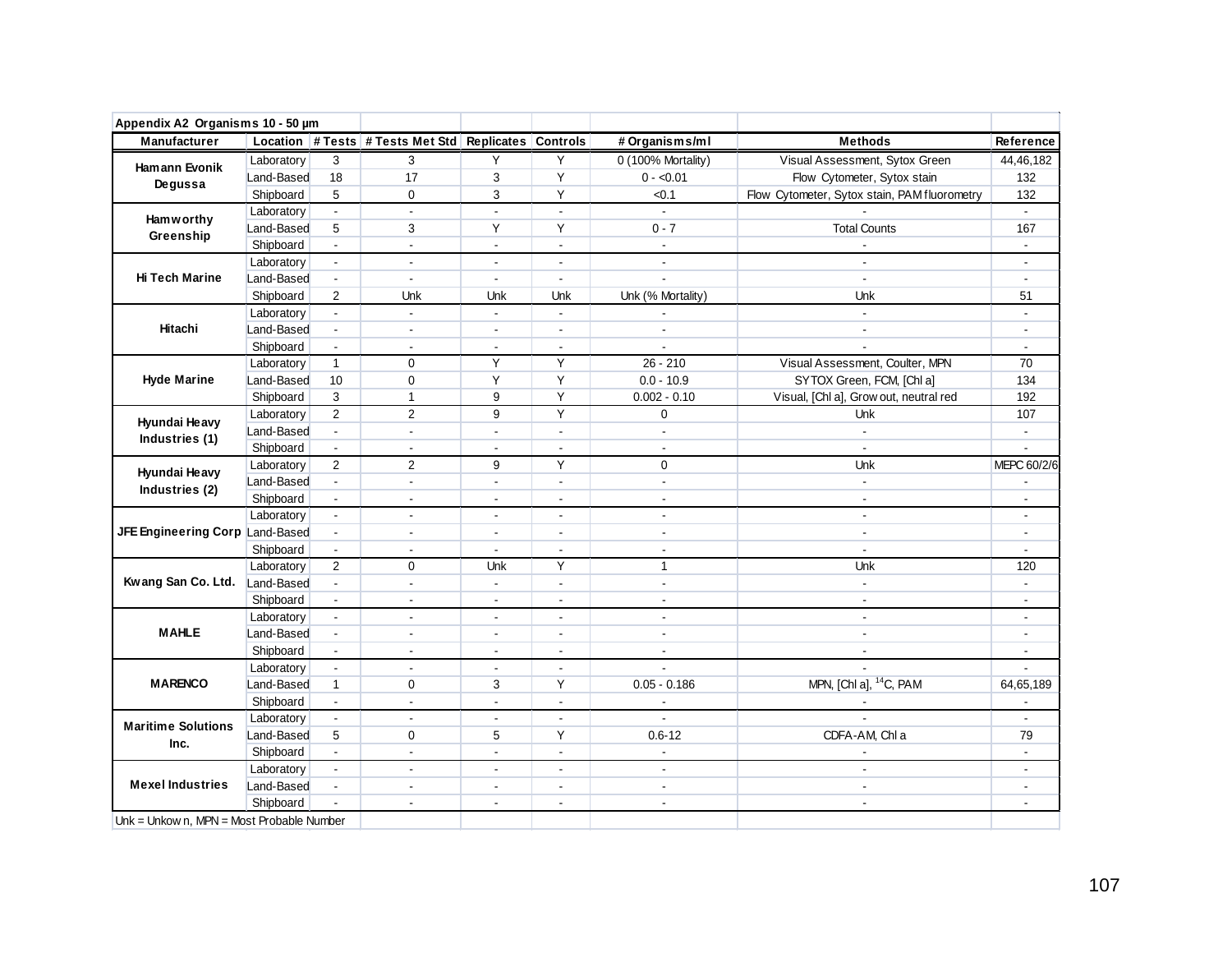| Appendix A2 Organisms 10 - 50 µm                                        |            |                             |                                                      |                |                |                        |                                                 |                |
|-------------------------------------------------------------------------|------------|-----------------------------|------------------------------------------------------|----------------|----------------|------------------------|-------------------------------------------------|----------------|
| Manufacturer                                                            |            |                             | Location # Tests # Tests Met Std Replicates Controls |                |                | # Organisms/ml         | <b>Methods</b>                                  | Reference      |
|                                                                         | Laboratory |                             |                                                      |                |                |                        |                                                 |                |
| <b>MH Systems</b>                                                       | Land-Based | $\mathbf{r}$                | $\sim$                                               | $\overline{a}$ | $\overline{a}$ | $\overline{a}$         | $\sim$                                          | $\sim$         |
|                                                                         | Shipboard  | $\mathbf{r}$                |                                                      | $\sim$         | ÷.             | $\mathbf{r}$           |                                                 |                |
|                                                                         | Laboratory | $\blacksquare$              | $\sim$                                               | $\blacksquare$ | $\blacksquare$ | $\sim$                 |                                                 | $\blacksquare$ |
| <b>Mitsui Engineering</b>                                               | Land-Based | 4                           | Unk                                                  | $3 - 5$        | Y              | BD, 206.6 - 387.4, Unk | Visual Assessment (20 - 50um)                   | 58,59          |
|                                                                         | Shipboard  | $\mathbf{1}$                | Unk                                                  | Unk            | Y              | <b>BD</b>              | Visual Assessment                               | 56             |
|                                                                         | Laboratory | $\sim$                      | $\mathbf{r}$                                         | $\blacksquare$ | $\mathbf{r}$   |                        |                                                 |                |
| <b>NE</b>                                                               | Land-Based | $\mathbf{1}$                | $\mathbf 0$                                          | Y              | Y              | Unk                    | [Chl a]                                         | 170,171        |
|                                                                         | Shipboard  | 4                           | Unk                                                  | Y              | Y              | 443 - 593              | Total Counts (Preserved), [Chl a], Regrow th    | 172            |
|                                                                         | Laboratory | $\sim$                      | $\mathbf{r}$                                         | $\blacksquare$ | $\blacksquare$ | $\blacksquare$         |                                                 | $\blacksquare$ |
| <b>NK-03</b>                                                            | Land-Based | $\blacksquare$              | $\blacksquare$                                       | $\blacksquare$ | $\blacksquare$ | $\blacksquare$         | $\blacksquare$                                  |                |
|                                                                         | Shipboard  | $\blacksquare$              | $\blacksquare$                                       | $\blacksquare$ | $\overline{a}$ | $\blacksquare$         | $\mathbf{r}$                                    | $\blacksquare$ |
|                                                                         | Laboratory | $\blacksquare$              | $\blacksquare$                                       | $\blacksquare$ | $\blacksquare$ | $\blacksquare$         | $\sim$                                          | $\mathbf{r}$   |
| ntorreiro                                                               | Land-Based | $\blacksquare$              | $\overline{\phantom{a}}$                             | $\sim$         | $\blacksquare$ | $\blacksquare$         | $\blacksquare$                                  | $\blacksquare$ |
|                                                                         | Shipboard  | $\blacksquare$              | $\sim$                                               | $\sim$         | $\blacksquare$ | $\blacksquare$         |                                                 | $\sim$         |
|                                                                         | Laboratory | 3                           | $\Omega$                                             | 4              | Y              | Unk                    | [ChIa]                                          | 154            |
| Nutech O3 Inc.                                                          | Land-Based | $\overline{2}$              | $\mathbf 0$                                          | Y              | Y              | $22 - 190$             | <b>Total Counts (Preserved)</b>                 | 50             |
|                                                                         | Shipboard  | 3                           | $\mathbf 0$                                          | 5              | Y              | $0.016 - 4$            | [Chl a], Grow Out, Counts                       | 195            |
|                                                                         | Laboratory | $\blacksquare$              | $\blacksquare$                                       | $\overline{a}$ | $\overline{a}$ |                        |                                                 | $\mathbf{r}$   |
| <b>OceanSaver</b>                                                       | Land-Based | 14                          | 5                                                    | 3              | Υ              | $0 - 8.7$              | dilution, microscopy (CFDA stain), plate counts | 139            |
|                                                                         | Shipboard  | $\overline{2}$              | 0, Unk                                               | 3              | Y              | $0 - 2.8$              | Microscope (CFDA stain), Photosynethic rates    | 176            |
|                                                                         | Laboratory | $\mathbf{1}$                | $\mathbf 0$                                          | $\blacksquare$ | Y              | $26 - 210$             | MPN, Coulter                                    | 57             |
| OptiMarin                                                               | Land-Based | 12                          | 6                                                    | 3              | Y              | $0 - 92$               | Microscope/stain, MPN, agar plates              | 136            |
|                                                                         | Shipboard  | 8                           | $\overline{2}$                                       | 9              | Υ              | $0 - 3.9$              | Serial Dilution, Counts, Grow out               | 140            |
|                                                                         | Laboratory | $\mathbb{Z}^+$              | $\mathbb{Z}^2$                                       | $\mathbf{r}$   | $\mathbf{r}$   | $\omega$               |                                                 | $\blacksquare$ |
| Panasia Co.                                                             | Land-Based | $\blacksquare$              | $\blacksquare$                                       | $\sim$         | $\blacksquare$ | $\blacksquare$         | $\sim$                                          | $\mathbf{r}$   |
|                                                                         | Shipboard  | $\mathcal{L}_{\mathcal{A}}$ | $\overline{\phantom{a}}$                             | $\sim$         | $\blacksquare$ | $\blacksquare$         | $\sim$                                          |                |
| <b>Pinnacle Ozone</b>                                                   | Laboratory | $\sim$                      | $\overline{\phantom{a}}$                             | $\blacksquare$ | $\blacksquare$ | $\sim$                 | $\overline{a}$                                  |                |
| <b>Solutions</b>                                                        | Land-Based | $\blacksquare$              | $\overline{a}$                                       | $\overline{a}$ | $\overline{a}$ | $\overline{a}$         | $\mathbf{r}$                                    |                |
|                                                                         | Shipboard  | $\blacksquare$              | $\blacksquare$                                       | $\blacksquare$ | $\blacksquare$ | $\blacksquare$         | $\sim$                                          | $\blacksquare$ |
| Qingdau Headway                                                         | Laboratory | $\sim$                      | $\blacksquare$                                       | $\overline{a}$ | $\overline{a}$ | $\mathbf{r}$           | $\sim$                                          | $\mathbf{r}$   |
| <b>Tech</b>                                                             | Land-Based | 13                          | 8                                                    | 3              | Y              | $0 - 35$               | Serial dilution, CFDA-AM                        | 142            |
|                                                                         | Shipboard  | 3                           | 3                                                    | Y              | Y              | $0.0007 - 0.003$       | Microscope/stain (CDFA), MPN                    | 147            |
| <b>Resource Ballast</b>                                                 | Laboratory | $\mathbf{r}$                | $\overline{\phantom{a}}$                             | $\blacksquare$ | $\mathbf{r}$   |                        |                                                 | $\blacksquare$ |
| <b>Tech</b>                                                             | Land-Based | 3                           | $\mathbf 0$                                          | Unk            | Y              | $0.32 - 2.7$           | FDA stain, Flow CAM                             | 3              |
|                                                                         | Shipboard  | $\overline{2}$              | 0                                                    | 3              | Y              | $0.5 - 1.4$            | FDA stain, Flow CAM                             | 2,3            |
| <b>RWO Marine Water</b>                                                 | Laboratory | $\mathbf{1}$                | $\mathbf{1}$                                         | Unk            | Unk            | $\Omega$               | Visual Assessment                               | 85             |
|                                                                         | Land-Based | $\overline{2}$              | $\mathbf{1}$                                         | N              | Y              | $0 - 1$                | "Standard Operating Proc."                      | 30,31          |
| <b>Tech</b>                                                             | Shipboard  |                             |                                                      |                | $\blacksquare$ | $\blacksquare$         |                                                 |                |
| Unk = Unknow n, BD = Below Detection Limits, MPN = Most Probably Number |            |                             |                                                      |                |                |                        |                                                 |                |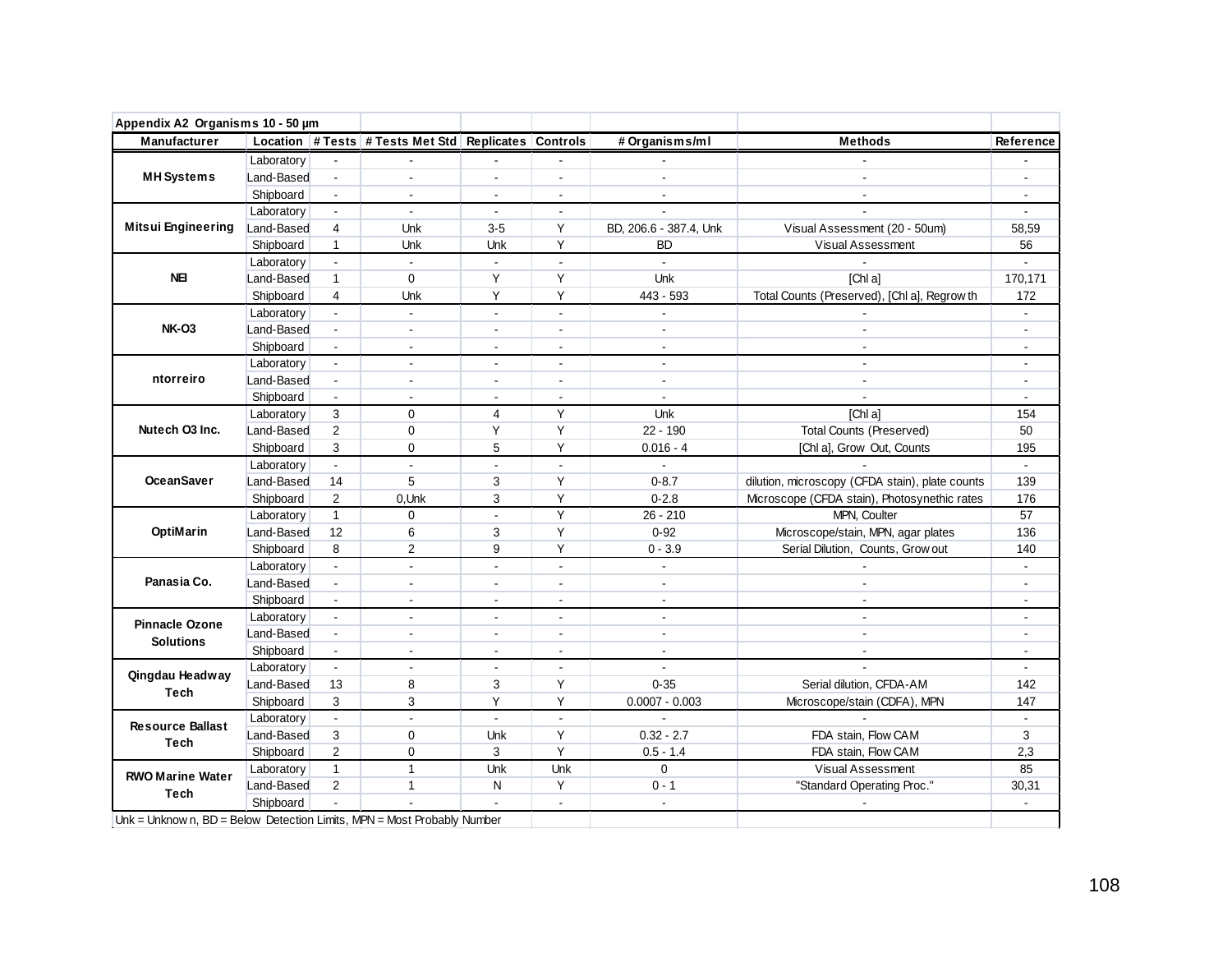| Appendix A2 Organisms 10 - 50 µm |            |    |                                                      |                          |                          |                                                                                                                            |                                                     |           |
|----------------------------------|------------|----|------------------------------------------------------|--------------------------|--------------------------|----------------------------------------------------------------------------------------------------------------------------|-----------------------------------------------------|-----------|
| Manufacturer                     |            |    | Location # Tests # Tests Met Std Replicates Controls |                          |                          | # Organisms/ml                                                                                                             | <b>Methods</b>                                      | Reference |
|                                  | Laboratory |    |                                                      |                          | ٠                        |                                                                                                                            |                                                     |           |
| Severn Trent <sup>1</sup>        | Land-Based | 5  | $\mathcal{P}$                                        | $3 - 4$                  | Υ                        | $0.002 - 10$ , BD ([Chl a])                                                                                                | MPN, [Chl a]                                        | 49        |
|                                  | Shipboard  |    |                                                      | $\blacksquare$           | ٠                        |                                                                                                                            |                                                     |           |
|                                  | Laboratory |    |                                                      | $\blacksquare$           | -                        |                                                                                                                            |                                                     |           |
| <b>Siemens</b>                   | Land-Based | 3  | $\Omega$                                             | 5                        | v                        | $0.5 - 6.8$                                                                                                                | CFDA PAM, Chl a                                     | 78        |
|                                  | Shipboard  |    |                                                      | $\blacksquare$           | ٠                        |                                                                                                                            |                                                     |           |
|                                  | Laboratory |    |                                                      | $\overline{\phantom{a}}$ | ۰                        |                                                                                                                            |                                                     |           |
| <b>Sunrui CFCC</b>               | Land-Based |    |                                                      | $\blacksquare$           | $\overline{\phantom{a}}$ | $\blacksquare$                                                                                                             | $\sim$                                              |           |
|                                  | Shipboard  |    |                                                      | $\blacksquare$           | $\blacksquare$           | $\overline{\phantom{a}}$                                                                                                   |                                                     |           |
|                                  | Laboratory |    |                                                      | $\blacksquare$           | ٠                        |                                                                                                                            |                                                     |           |
| <b>Techcross Inc.</b>            | Land-Based | 11 | 9                                                    | 3                        |                          | $0 - 4$                                                                                                                    | Light micro., epifluor. and fluorometer (FDA stain) | 62        |
|                                  | Shipboard  | 3  | 3                                                    | 3                        | $\checkmark$             | 0                                                                                                                          | Light micro., epifluor. and fluorometer (FDA stain) | 62        |
|                                  | Laboratory |    |                                                      | $\blacksquare$           | ٠                        |                                                                                                                            |                                                     |           |
| Wartsila                         | Land-Based |    |                                                      | $\blacksquare$           | ۰                        |                                                                                                                            |                                                     |           |
|                                  | Shipboard  |    |                                                      | $\blacksquare$           | ٠                        |                                                                                                                            |                                                     |           |
|                                  |            |    |                                                      |                          |                          | Unk = Unknown, BD = Below Detection Limits, MPN = Most Probably Number, 1 = Filter added to system since testing conducted |                                                     |           |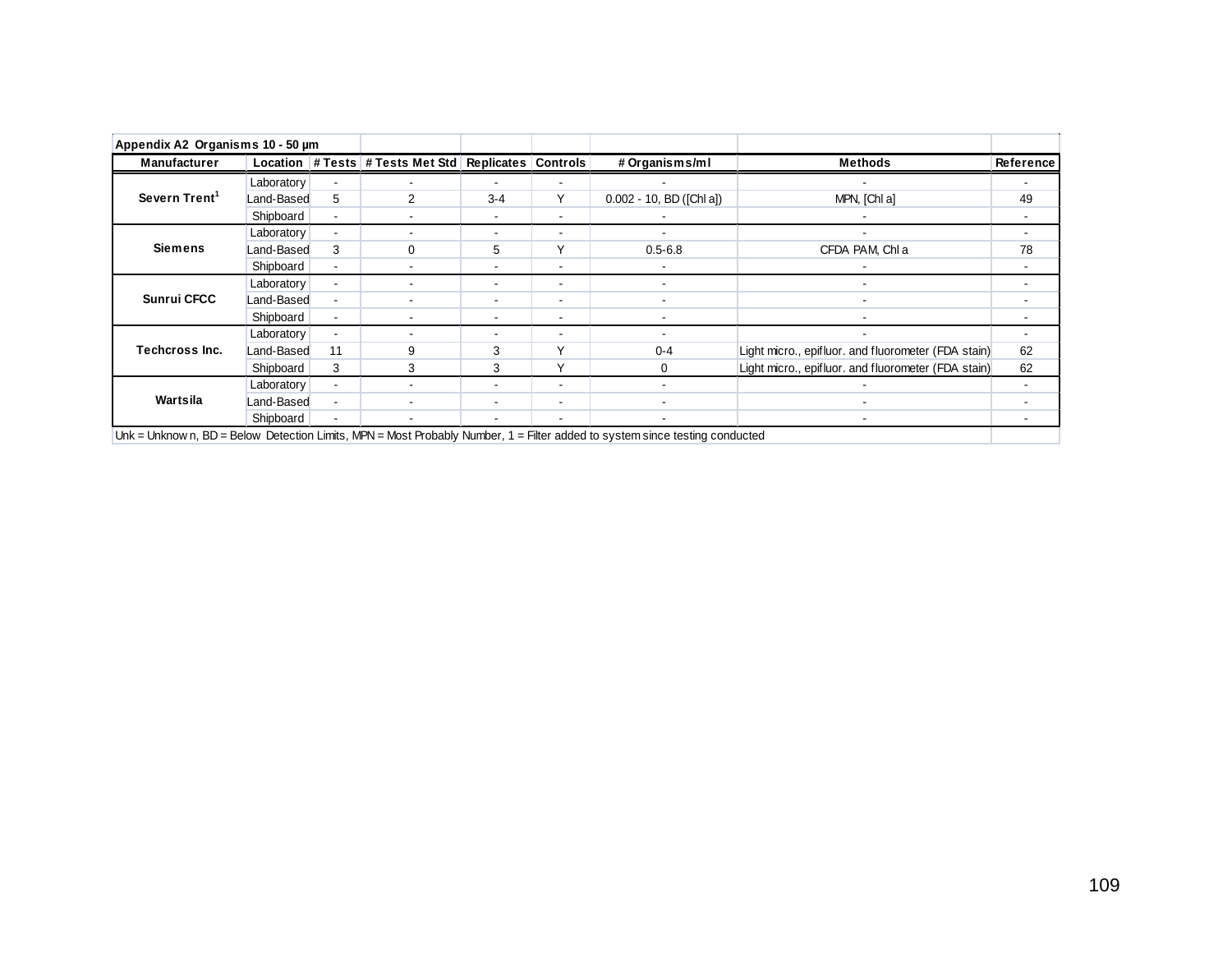| Appendix A3 E. coli                                                                                                                                                                                                  |                        |                          |                          |                          |                          |                          |                                                                                                                                                                           |                |
|----------------------------------------------------------------------------------------------------------------------------------------------------------------------------------------------------------------------|------------------------|--------------------------|--------------------------|--------------------------|--------------------------|--------------------------|---------------------------------------------------------------------------------------------------------------------------------------------------------------------------|----------------|
| Manufacturer                                                                                                                                                                                                         | Location               | # Tests                  | # Tests Met Std          |                          | Replicates Controls used | # CFU/100 ml             | <b>Methods</b>                                                                                                                                                            | Reference      |
|                                                                                                                                                                                                                      | Laboratory             | $\overline{2}$           | $\overline{2}$           | Unk                      | Unk                      | $\mathbf 0$              | Unk                                                                                                                                                                       | 117            |
|                                                                                                                                                                                                                      | Land-Based             | $\overline{a}$           | $\overline{\phantom{a}}$ | $\mathbf{r}$             | $\blacksquare$           | $\overline{\phantom{a}}$ | ÷.                                                                                                                                                                        |                |
|                                                                                                                                                                                                                      | Shipboard              | $\Delta$                 | $\blacksquare$           | $\sim$                   |                          |                          | $\sim$                                                                                                                                                                    | $\sim$         |
|                                                                                                                                                                                                                      | Laboratory             | $\mathbf{1}$             | $\mathbf 0$              | $\blacksquare$           | $\blacksquare$           | Unk (% Reduction)        |                                                                                                                                                                           | 82             |
| 21 Century<br>Shipbuilding<br><b>Alfa Laval</b><br>atg UV Technology<br><b>ATLAS-DANMARK</b><br>Auramarine Ltd.<br>COSCO/Tsinghua Univ. Land-Based<br>DESMI Ocean Guard<br>A/S<br><b>Ecochlor</b><br><b>EcologiQ</b> | Land-Based             | 12                       | 12                       | 6                        | Y                        | $0 - 800$                | Membrane filtration                                                                                                                                                       | 137            |
|                                                                                                                                                                                                                      | Shipboard              | $\overline{4}$           | $4^*$                    | 9                        | Y                        | $0^*$                    | Membrane filtration                                                                                                                                                       | 138            |
|                                                                                                                                                                                                                      | Laboratory             |                          | $\overline{a}$           | $\blacksquare$           | ÷,                       | $\sim$                   |                                                                                                                                                                           | $\sim$         |
| Aquaworx ATC Gmbh Land-Based                                                                                                                                                                                         |                        | $\blacksquare$           | $\blacksquare$           | $\sim$                   | $\overline{a}$           | $\blacksquare$           | $\sim$                                                                                                                                                                    | $\blacksquare$ |
|                                                                                                                                                                                                                      | Shipboard              | $\sim$                   | $\sim$                   | $\sim$                   |                          | $\sim$                   | $\sim$                                                                                                                                                                    | $\sim$         |
|                                                                                                                                                                                                                      | Laboratory             | $\blacksquare$           | $\blacksquare$           | $\sim$                   | $\blacksquare$           | $\blacksquare$           | $\sim$                                                                                                                                                                    | $\sim$         |
|                                                                                                                                                                                                                      | Land-Based             | $\blacksquare$           | $\sim$                   | $\overline{a}$           | $\blacksquare$           | $\sim$                   | $\sim$                                                                                                                                                                    | $\sim$         |
|                                                                                                                                                                                                                      | Shipboard              | $\blacksquare$           | $\blacksquare$           | $\sim$                   |                          | $\sim$                   | $\sim$                                                                                                                                                                    |                |
|                                                                                                                                                                                                                      | Laboratory             | $\overline{\phantom{a}}$ | $\overline{\phantom{a}}$ | $\sim$                   | $\blacksquare$           | $\overline{\phantom{a}}$ | $\sim$                                                                                                                                                                    | $\sim$         |
|                                                                                                                                                                                                                      | Land-Based             | $\blacksquare$           | ÷                        | $\overline{a}$           | ÷                        | $\sim$                   | $\sim$                                                                                                                                                                    | $\sim$         |
|                                                                                                                                                                                                                      | Shipboard              | $\blacksquare$           | $\blacksquare$           | $\sim$                   |                          | $\overline{\phantom{a}}$ | $\sim$                                                                                                                                                                    | $\sim$         |
|                                                                                                                                                                                                                      | Laboratory             |                          | ÷                        | $\sim$                   | ÷.                       | $\sim$                   | $\sim$                                                                                                                                                                    |                |
|                                                                                                                                                                                                                      | Land-Based             | $\mathbf{1}$             | $\mathbf{1}$             | Y                        | Y                        | $<$ 1                    | Unk                                                                                                                                                                       | 4,165          |
|                                                                                                                                                                                                                      | Shipboard              | $\mathbf{r}$             | $\overline{a}$           | $\sim$                   |                          | $\overline{a}$           | $\blacksquare$                                                                                                                                                            |                |
|                                                                                                                                                                                                                      | Laboratory             | $\blacksquare$           | $\blacksquare$           | $\omega$                 | $\blacksquare$           | $\blacksquare$           | $\blacksquare$                                                                                                                                                            | $\sim$         |
| <b>Brillyant Marine LLC</b>                                                                                                                                                                                          | Land-Based             | $\sim$                   | $\mathbf{r}$             | $\sim$                   | $\mathbf{r}$             | $\sim$                   | $\sim$                                                                                                                                                                    | $\sim$         |
|                                                                                                                                                                                                                      | Shipboard              | $\blacksquare$           | $\blacksquare$           | $\overline{\phantom{a}}$ |                          | $\sim$                   | $\sim$                                                                                                                                                                    | $\sim$         |
|                                                                                                                                                                                                                      | Laboratory             | $\blacksquare$           | $\overline{a}$           | $\overline{\phantom{a}}$ | $\blacksquare$           | $\blacksquare$           | $\overline{\phantom{m}}$                                                                                                                                                  |                |
| <b>Coldharbour Marine</b>                                                                                                                                                                                            | Land-Based             | $\overline{\phantom{a}}$ | $\blacksquare$           | $\blacksquare$           | $\blacksquare$           | $\blacksquare$           | $\blacksquare$                                                                                                                                                            |                |
|                                                                                                                                                                                                                      | Shipboard              | $\overline{\phantom{a}}$ | $\overline{\phantom{a}}$ | $\sim$                   |                          | $\sim$                   | $\sim$                                                                                                                                                                    | $\sim$         |
|                                                                                                                                                                                                                      | Laboratory             | $\overline{\phantom{a}}$ | $\overline{\phantom{a}}$ | $\sim$                   | $\blacksquare$           | $\sim$                   | $\overline{\phantom{a}}$                                                                                                                                                  | $\sim$         |
|                                                                                                                                                                                                                      |                        | $\mathbf{r}$             | $\blacksquare$           | $\sim$                   | $\overline{\phantom{a}}$ | $\sim$                   | $\sim$                                                                                                                                                                    | $\sim$         |
|                                                                                                                                                                                                                      | Shipboard              | $\mathbf{r}$             | $\blacksquare$           | $\sim$                   |                          | $\sim$                   | $\sim$                                                                                                                                                                    | $\sim$         |
|                                                                                                                                                                                                                      | Laboratory             | $\blacksquare$           | $\blacksquare$           | $\blacksquare$           | $\blacksquare$           | $\blacksquare$           | $\blacksquare$                                                                                                                                                            | $\blacksquare$ |
|                                                                                                                                                                                                                      | Land-Based             | $\mathbf{r}$             | $\overline{\phantom{a}}$ | $\sim$                   | $\blacksquare$           | $\overline{\phantom{a}}$ | $\sim$                                                                                                                                                                    | $\sim$         |
|                                                                                                                                                                                                                      | Shipboard              | $\mathbf{r}$             | $\overline{\phantom{a}}$ | $\sim$                   |                          | $\sim$                   | $\sim$                                                                                                                                                                    | $\sim$         |
|                                                                                                                                                                                                                      | Laboratory             | $\blacksquare$           | $\blacksquare$           | $\overline{\phantom{a}}$ | $\blacksquare$           | $\overline{\phantom{a}}$ | $\overline{\phantom{a}}$                                                                                                                                                  | $\sim$         |
|                                                                                                                                                                                                                      | Land-Based             | 10                       | 10                       | N                        | Y                        | < 0.1                    | NEN-EN-ISO 9308-1                                                                                                                                                         | 133            |
|                                                                                                                                                                                                                      | Shipboard <sup>1</sup> | $\mathbf{1}$             | $\mathbf{1}$             | 3                        | Y                        | $0 - -21$                | Idexx Labs Colilert                                                                                                                                                       | 76             |
|                                                                                                                                                                                                                      | Laboratory             | $\Box$                   | $\blacksquare$           | $\overline{a}$           | $\blacksquare$           | $\overline{\phantom{a}}$ | L.                                                                                                                                                                        | $\blacksquare$ |
|                                                                                                                                                                                                                      | Land-Based             | $\blacksquare$           | $\overline{\phantom{a}}$ | $\overline{a}$           | $\blacksquare$           | $\sim$                   | $\overline{a}$                                                                                                                                                            | $\sim$         |
|                                                                                                                                                                                                                      | Shipboard              | $\Delta$                 | $\blacksquare$           | $\sim$                   |                          | $\sim$                   | $\sim$                                                                                                                                                                    | $\sim$         |
|                                                                                                                                                                                                                      | Laboratory             | $\overline{\phantom{a}}$ | $\overline{a}$           | $\overline{a}$           | $\sim$                   | $\sim$                   | $\sim$                                                                                                                                                                    | $\sim$         |
| Electrichlor                                                                                                                                                                                                         | Land-Based             | $\blacksquare$           | $\blacksquare$           | $\sim$                   | $\blacksquare$           | $\sim$                   | $\sim$                                                                                                                                                                    | $\sim$         |
|                                                                                                                                                                                                                      | Shipboard              | $\blacksquare$           | $\blacksquare$           | $\sim$                   | $\blacksquare$           | $\sim$                   | $\sim$                                                                                                                                                                    | $\sim$         |
|                                                                                                                                                                                                                      | Laboratory             |                          | $\sim$                   | $\sim$                   | $\blacksquare$           | $\sim$                   | $\sim$                                                                                                                                                                    | $\blacksquare$ |
| <b>ETI</b>                                                                                                                                                                                                           | Land-Based             | $\blacksquare$           | $\blacksquare$           | $\sim$                   | $\blacksquare$           | $\overline{\phantom{a}}$ | $\blacksquare$                                                                                                                                                            | $\sim$         |
|                                                                                                                                                                                                                      | Shipboard              | $\Delta$                 | $\mathbf{r}$             | $\sim$                   | $\overline{a}$           | $\sim$                   | $\overline{a}$                                                                                                                                                            | $\sim$         |
|                                                                                                                                                                                                                      | Laboratory             | $\mathbf{1}$             | $\mathbf 0$              | $\sim$                   | $\mathcal{L}$            | 300                      | Idexx Labs QuantiTray MPN                                                                                                                                                 | 22             |
| <b>Ferrate Treatment</b>                                                                                                                                                                                             | Land-Based             | $\blacksquare$           | $\blacksquare$           | $\sim$                   | $\blacksquare$           | $\overline{\phantom{a}}$ |                                                                                                                                                                           | $\sim$         |
| Tech.                                                                                                                                                                                                                | Shipboard              | $\overline{\phantom{a}}$ | $\blacksquare$           | $\overline{\phantom{a}}$ | ÷,                       |                          |                                                                                                                                                                           |                |
|                                                                                                                                                                                                                      |                        |                          |                          |                          |                          |                          | Unk = Unkow n, MPN = Most Probable Number, 1 = Filter added to treatment system since testing conducted, * = Initial concentration at intake was 0, unk or non-detectable |                |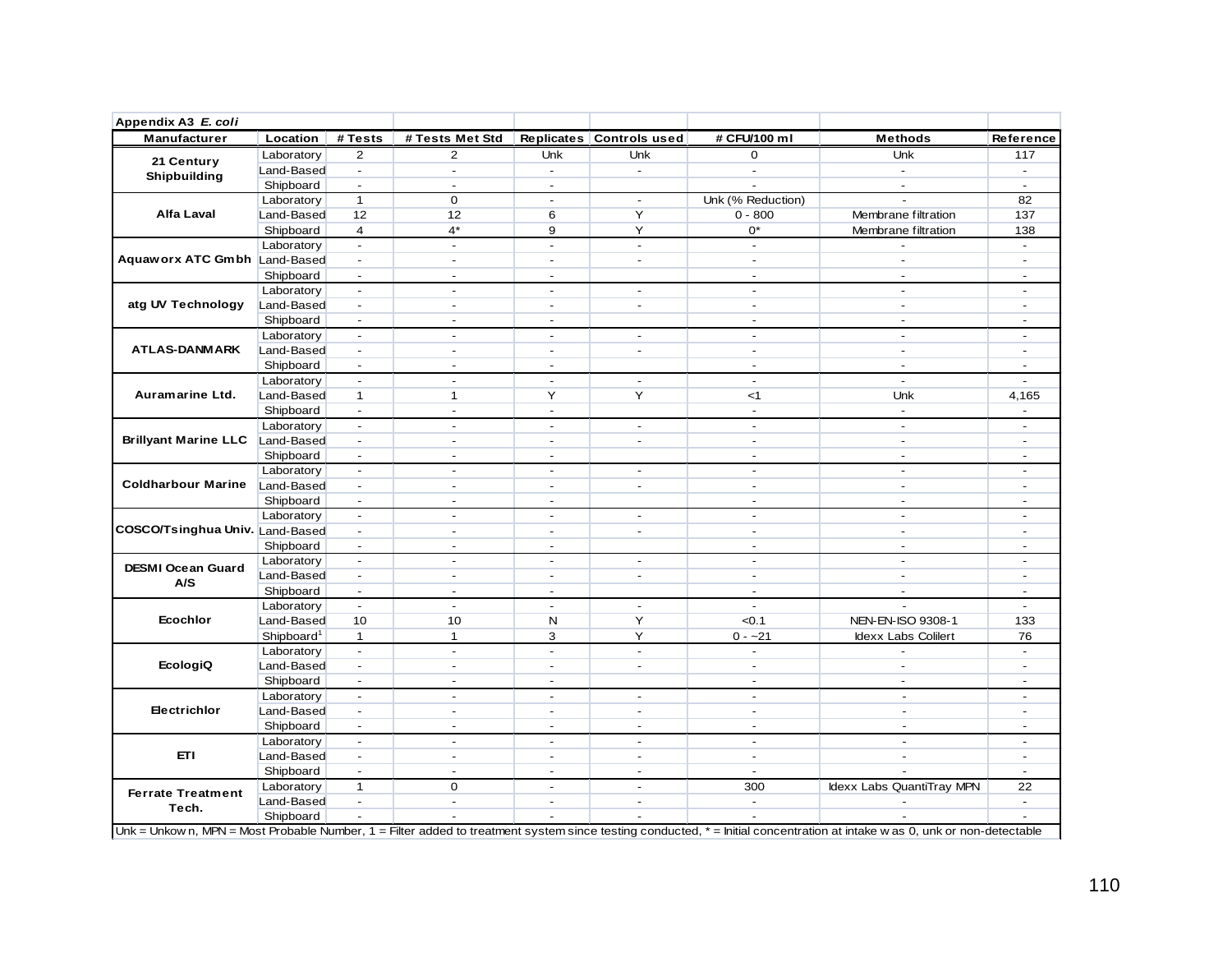| Appendix A3 E. coli                                                                 |            |                             |                 |                      |                          |                       |                                |                |
|-------------------------------------------------------------------------------------|------------|-----------------------------|-----------------|----------------------|--------------------------|-----------------------|--------------------------------|----------------|
| Manufacturer                                                                        | Location   | # Tests                     | # Tests Met Std |                      | Replicates Controls used | # CFU/100 ml          | <b>Methods</b>                 | Reference      |
| Hamann Evonik                                                                       | Laboratory | $\mathbf{1}$                | 1               | Υ                    |                          | 0                     | <b>Plate Counts</b>            | 46             |
| Degussa                                                                             | Land-Based | 12                          | 12              | $\mathbf{3}$         | Y                        | < 0.1/ml              | Membrane filtration            | 132            |
|                                                                                     | Shipboard  | $\overline{4}$              | $4*$            | 3                    | Y                        | $<$ 0.1/ml            | Membrane filtration            | 132            |
| <b>Hamworthy</b>                                                                    | Laboratory | $\mathbf{1}$                | $\mathbf{1}$    | $\blacksquare$       | Y                        | $>1000 - 3000$        | <b>Plate Counts</b>            | 29             |
| Greenship                                                                           | Land-Based | 5                           | 5               | Υ                    | Y                        | $0 - 1$               | Unk                            | 167            |
|                                                                                     | Shipboard  | $\sim$                      | $\blacksquare$  | $\sim$               | $\mathbf{r}$             | $\blacksquare$        | $\sim$                         | $\sim$         |
|                                                                                     | Laboratory | $\blacksquare$              | L.              | $\mathbf{r}$         | $\overline{a}$           | $\sim$                |                                | $\blacksquare$ |
| <b>Hi Tech Marine</b>                                                               | Land-Based | 6                           | 6               | Y                    | Y                        | 0                     | APHA 9222                      | 32             |
|                                                                                     | Shipboard  |                             | $\blacksquare$  | $\sim$               | $\sim$                   | $\overline{a}$        |                                |                |
|                                                                                     | Laboratory | $\sim$                      | ÷               | $\sim$               | $\sim$                   | $\sim$                | $\sim$                         | $\sim$         |
| Hitachi                                                                             | Land-Based | $\sim$                      | $\blacksquare$  | $\sim$               | $\sim$                   | $\sim$                | $\sim$                         | $\sim$         |
|                                                                                     | Shipboard  | $\mathbf{r}$                | $\blacksquare$  | $\sim$               | $\mathbf{r}$             | $\sim$                | $\mathbf{r}$                   | ÷.             |
|                                                                                     | Laboratory | $\sim$                      | $\blacksquare$  | $\sim$               | $\overline{a}$           | $\sim$                | ä,                             | $\sim$         |
| <b>Hyde Marine</b>                                                                  | Land-Based | 10                          | $10*$           | N                    | Y                        | < 10                  | NEN EN ISO 9308-1              | 134            |
|                                                                                     | Shipboard  | 3                           | $3^{\ast}$      | 9                    | Y                        | 0                     | Idexx Labs Colisure            | 192            |
|                                                                                     | Laboratory | $\overline{2}$              | 2               | 9                    | Y                        | $\mathbf 0$           | Unk                            | 107            |
| Hyundai Heavy                                                                       | Land-Based | $\Box$                      | $\blacksquare$  | $\blacksquare$       | $\blacksquare$           | $\blacksquare$        | $\blacksquare$                 | $\blacksquare$ |
| Industries (1)                                                                      | Shipboard  | $\sim$                      | $\mathbf{r}$    | $\sim$               | $\mathbf{r}$             | $\sim$                | $\mathbf{r}$                   | $\sim$         |
|                                                                                     | Laboratory | 2                           | $\overline{2}$  | 9                    | Y                        | $\Omega$              | <b>Unk</b>                     | 119            |
| Hyundai Heavy                                                                       | Land-Based | $\omega$                    | ä,              | $\blacksquare$       | $\Box$                   | $\blacksquare$        | $\mathbb{Z}^{\mathbb{Z}}$      | $\blacksquare$ |
| Industries (2)                                                                      | Shipboard  | $\blacksquare$              | ÷,              | $\blacksquare$       | $\blacksquare$           | $\tilde{\phantom{a}}$ | $\blacksquare$                 | $\blacksquare$ |
|                                                                                     | Laboratory | $\mathbf{r}$                | $\mathbf{r}$    | $\mathbf{r}$         | $\mathbf{r}$             | $\sim$                | $\mathbf{r}$                   | $\sim$         |
| JFE Engineering Corp Land-Based                                                     |            | $\blacksquare$              | ÷,              | $\blacksquare$       | $\blacksquare$           | $\sim$                | $\blacksquare$                 | $\sim$         |
|                                                                                     | Shipboard  | $\mathbf{r}$                | $\blacksquare$  | $\sim$               | $\mathbf{r}$             | $\sim$                | $\blacksquare$                 | $\sim$         |
|                                                                                     | Laboratory | $\overline{2}$              | $\overline{2}$  | Unk                  | Y                        | $\mathbf 0$           | <b>Unk</b>                     | 120            |
| Kwang San Co. Ltd.                                                                  | Land-Based | $\mathbf{r}$                | $\overline{a}$  | $\blacksquare$       | $\mathbf{r}$             | $\sim$                | $\mathbf{r}$                   | $\mathbf{r}$   |
|                                                                                     | Shipboard  | $\blacksquare$              | $\blacksquare$  | $\sim$               |                          | $\sim$                | $\blacksquare$                 | ÷.             |
|                                                                                     | Laboratory | $\mathcal{L}^{\mathcal{A}}$ | $\blacksquare$  | $\sim$               | $\blacksquare$           | $\mathbf{r}$          | $\mathbf{r}$                   | $\sim$         |
| <b>MAHLE</b>                                                                        | Land-Based | $\blacksquare$              | $\blacksquare$  | $\blacksquare$       | $\blacksquare$           | $\sim$                | $\blacksquare$                 | ÷.             |
|                                                                                     | Shipboard  | $\sim$                      | $\overline{a}$  | ÷.                   | $\mathbf{r}$             | $\sim$                | $\mathbf{r}$                   | $\overline{a}$ |
|                                                                                     | Laboratory | $\sim$                      | $\overline{a}$  | $\ddot{\phantom{a}}$ | $\mathbf{r}$             | $\sim$                | $\mathbf{r}$                   | $\sim$         |
| <b>MARENCO</b>                                                                      | Land-Based | $\mathbf{r}$                | $\blacksquare$  | $\blacksquare$       | $\blacksquare$           | $\sim$                | $\blacksquare$                 |                |
|                                                                                     | Shipboard  | $\blacksquare$              | $\blacksquare$  | $\blacksquare$       | $\blacksquare$           | $\sim$                | $\blacksquare$                 | $\sim$         |
|                                                                                     | Laboratory | $\blacksquare$              | $\overline{a}$  | $\blacksquare$       | $\mathbf{r}$             | $\sim$                |                                | $\mathbf{r}$   |
| <b>Maritime Solutions</b>                                                           | Land-Based | 5                           | 5               | 5                    | Y                        | 0                     | IDEXX kit, Membrane Filtration | 79             |
| Inc.                                                                                | Shipboard  | $\mathbf{r}$                | $\overline{a}$  | ÷.                   | $\overline{a}$           | $\sim$                |                                | $\blacksquare$ |
|                                                                                     | Laboratory | $\mathbf{r}$                | $\overline{a}$  | $\sim$               | $\sim$                   | $\overline{a}$        | $\blacksquare$                 | $\sim$         |
| <b>Mexel Industries</b>                                                             | Land-Based | $\blacksquare$              | $\blacksquare$  | $\overline{a}$       | $\sim$                   | $\overline{a}$        | $\blacksquare$                 | $\overline{a}$ |
|                                                                                     | Shipboard  |                             |                 |                      | $\blacksquare$           | $\blacksquare$        | $\blacksquare$                 | $\sim$         |
| Unk = Unknow n, $*$ = Initial concentration at intake w as 0, unk or non-detectable |            |                             |                 |                      |                          |                       |                                |                |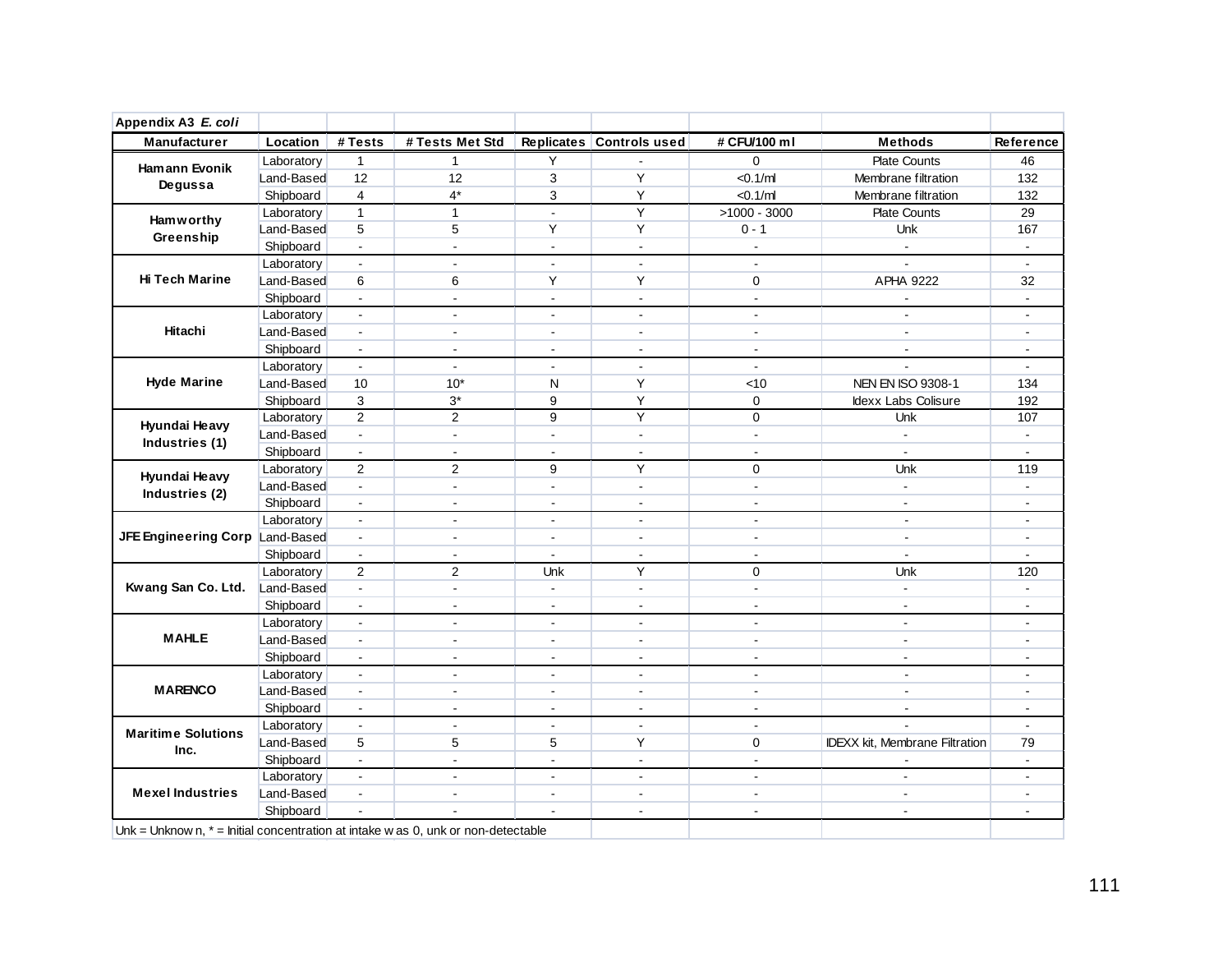|                                                                                                                                                                                                                                                                     | Location   | # Tests                     | # Tests Met Std           |                | Replicates Controls used    | # CFU/100 ml              | <b>Methods</b>              | Reference                   |
|---------------------------------------------------------------------------------------------------------------------------------------------------------------------------------------------------------------------------------------------------------------------|------------|-----------------------------|---------------------------|----------------|-----------------------------|---------------------------|-----------------------------|-----------------------------|
|                                                                                                                                                                                                                                                                     | Laboratory | $\overline{7}$              | 0, Unk                    | Unk            | Y                           | <b>BD-420</b>             | <b>IDEXX Colilert 18</b>    | 41                          |
| <b>MH</b> Systems                                                                                                                                                                                                                                                   | Land-Based | $\mathcal{L}^{\pm}$         | $\omega$                  | $\omega$       | $\mathbf{r}$                | $\sim$                    |                             | $\blacksquare$              |
|                                                                                                                                                                                                                                                                     | Shipboard  | $\mathcal{L}^{\pm}$         | $\omega$                  | $\sim$         | $\blacksquare$              | $\mathbf{u}^{\prime}$     | $\mathbf{r}$                | $\mathbf{r}$                |
|                                                                                                                                                                                                                                                                     | Laboratory | $\sim$                      | $\sim$                    | $\sim$         | $\mathbf{u}$                | $\sim$                    | $\overline{a}$              | $\sim$                      |
| <b>Mitsui Engineering</b>                                                                                                                                                                                                                                           | Land-Based | $\overline{2}$              | $\mathbf 0$               | 3              | Y                           | BD, Unk                   | <b>Plate Counts</b>         | 58                          |
| Appendix A3 E. coli<br>Manufacturer<br><b>NEI</b><br><b>NK-03</b><br>ntorreiro<br>Nutech O3 Inc.<br><b>OceanSaver</b><br>OptiMarin<br>Panasia Co.<br><b>Pinnacle Ozone</b><br><b>Solutions</b><br>Qingdau Headway<br><b>Tech</b><br><b>RWO Marine Water</b><br>Tech | Shipboard  | $\sim$                      | $\sim$                    | $\mathbf{r}$   | $\mathbf{u}$                | $\sim$                    | $\sim$                      | $\sim$                      |
|                                                                                                                                                                                                                                                                     | Laboratory | $\sim$                      | $\mathbf{r}$              | $\sim$         | $\mathbf{r}$                | $\mathcal{L}^{\pm}$       | $\sim$                      | $\sim$                      |
|                                                                                                                                                                                                                                                                     | Land-Based | $\mathbf{1}$                | $\Omega$                  | Y              | Υ                           | $10 - 160$                | Idexx Labs MPN Kit          | 170,171                     |
|                                                                                                                                                                                                                                                                     | Shipboard  | $\overline{2}$              | $2^*$                     | Y              | Υ                           | < 100                     | Idexx Labs MPN Kit          | 172                         |
|                                                                                                                                                                                                                                                                     | Laboratory | $\omega$                    | $\blacksquare$            | $\sim$         | $\blacksquare$              |                           |                             | $\sim$                      |
|                                                                                                                                                                                                                                                                     | Land-Based | $\mathbb{R}^{\mathbb{Z}}$   | $\omega$                  | $\mathbf{r}$   | $\blacksquare$              | $\mathbf{u}^{\prime}$     | $\mathbf{r}$                | $\blacksquare$              |
|                                                                                                                                                                                                                                                                     | Shipboard  | $\sim$                      | $\blacksquare$            | $\sim$         | $\mathbf{r}$                | $\mathbf{r}$              | $\mathbf{r}$                | $\sim$                      |
|                                                                                                                                                                                                                                                                     | Laboratory | $\sim$                      | $\sim$                    | $\sim$         | $\blacksquare$              | $\sim$                    | $\sim$                      | $\sim$                      |
|                                                                                                                                                                                                                                                                     | Land-Based | $\sim$                      | $\blacksquare$            | $\sim$         | $\blacksquare$              | $\blacksquare$            | $\sim$                      | $\sim$                      |
|                                                                                                                                                                                                                                                                     | Shipboard  | $\sim$                      | $\mathbf{r}$              | $\sim$         | $\mathbf{r}$                | $\sim$                    | $\mathbf{r}$                | $\mathbf{r}$                |
|                                                                                                                                                                                                                                                                     | Laboratory | $\sim$                      | $\blacksquare$            | $\omega$       | $\blacksquare$              | $\blacksquare$            | $\blacksquare$              | $\blacksquare$              |
|                                                                                                                                                                                                                                                                     | Land-Based | $\sim$                      | $\sim$                    | $\mathbf{r}$   | $\blacksquare$              | $\sim$                    | $\mathcal{L}^{\mathcal{L}}$ | $\sim$                      |
|                                                                                                                                                                                                                                                                     | Shipboard  | 3                           | $3^*$                     | $11 - 12$      | Y                           | $0^*$                     | <b>IDEXX Labs MPN Kit</b>   | 195                         |
|                                                                                                                                                                                                                                                                     | Laboratory | $\mathcal{L}^{\mathcal{L}}$ | $\mathbb{Z}^{\mathbb{Z}}$ | $\mathbf{r}$   | $\mathbf{r}$                | $\mathbb{Z}^{\mathbb{Z}}$ | $\mathbf{r}$                | $\mathcal{L}^{\mathcal{L}}$ |
|                                                                                                                                                                                                                                                                     | Land-Based | 14                          | $14*$                     | 3              | Y                           | $0 - 123$                 | Membrane Filtration         | 139                         |
|                                                                                                                                                                                                                                                                     | Shipboard  | 3                           | $3^{\ast}$                | 3              | Y                           | 0*                        | Membrane Filtration         | 176                         |
|                                                                                                                                                                                                                                                                     | Laboratory | $\omega_{\rm c}$            | $\mathbf{r}$              | $\mathbf{r}$   | $\mathbf{r}$                | $\mathbf{r}$              |                             | $\sim$                      |
|                                                                                                                                                                                                                                                                     | Land-Based | 12                          | $12*$                     | 3              | Y                           | $0 - 2$                   | Membrane Filtration         | 136                         |
|                                                                                                                                                                                                                                                                     | Shipboard  | 8                           | $8*$                      | 9              | Y                           | $\Omega$                  | <b>Membrane Filtration</b>  | 140                         |
|                                                                                                                                                                                                                                                                     | Laboratory | $\mathbf{r}$                | $\mathbf{r}$              | $\mathbf{r}$   | $\blacksquare$              | $\blacksquare$            |                             | $\mathbf{r}$                |
|                                                                                                                                                                                                                                                                     | Land-Based | $\sim$                      | $\sim$                    | $\sim$         | $\sim$                      | $\sim$                    |                             | $\sim$                      |
|                                                                                                                                                                                                                                                                     | Shipboard  | $\mathcal{L}^{\pm}$         | $\mathbf{r}$              | $\Delta$       | $\mathbf{r}$                | $\mathbf{r}$              | $\mathbf{r}$                | $\sim$                      |
|                                                                                                                                                                                                                                                                     | Laboratory | $\sim$                      | $\sim$                    | $\sim$         | $\blacksquare$              | $\sim$                    | $\sim$                      | $\sim$                      |
|                                                                                                                                                                                                                                                                     | Land-Based | $\sim$                      | $\sim$                    | $\sim$         | $\mathcal{L}^{\mathcal{A}}$ | $\sim$                    | $\mathbf{r}$                | $\sim$                      |
|                                                                                                                                                                                                                                                                     | Shipboard  | $\sim$                      | $\mathbf{r}$              | $\mathbf{r}$   | $\sim$                      | $\mathbf{r}$              | $\sim$                      | $\sim$                      |
|                                                                                                                                                                                                                                                                     | Laboratory | $\sim$                      | $\sim$                    | $\sim$         | $\sim$                      | $\sim$                    | $\mathbf{r}$                | $\sim$                      |
|                                                                                                                                                                                                                                                                     | Land-Based | 13                          | $13*$                     | 3              | Y                           | $<$ 1                     | <b>Plate Counts</b>         | 142                         |
|                                                                                                                                                                                                                                                                     | Shipboard  | 3                           | $3^*$                     | Y              | Y                           | $\Omega$                  | Membrane Filtration         | 147                         |
|                                                                                                                                                                                                                                                                     | Laboratory | $\mathbb{R}^{\mathbb{Z}}$   | $\blacksquare$            | $\blacksquare$ | $\blacksquare$              | $\mathbf{r}$              |                             | $\mathbf{r}$                |
| Resource Ballast Tech Land-Based                                                                                                                                                                                                                                    |            | 3                           | 3                         | <b>Unk</b>     | Y                           | $\Omega$                  | <b>Unk</b>                  | 3                           |
|                                                                                                                                                                                                                                                                     | Shipboard  | $\overline{2}$              | $2^*$                     | 3              | Y                           | $\Omega$                  | "Standard methods"          | 3                           |
|                                                                                                                                                                                                                                                                     | Laboratory | $\sim$                      | $\sim$                    | $\mathbf{r}$   | $\sim$                      | $\mathbf{r}$              | $\sim$                      | $\sim$                      |
|                                                                                                                                                                                                                                                                     | Land-Based | $\overline{2}$              | $\overline{2}$            | N              | Y                           | $< 15 - 32$               | EN ISO 9303-3               | 30,31                       |
|                                                                                                                                                                                                                                                                     | Shipboard  | $\mathbf{r}$                | $\mathbf{r}$              | $\mathbf{r}$   |                             |                           | $\sim$                      | $\mathbf{r}$                |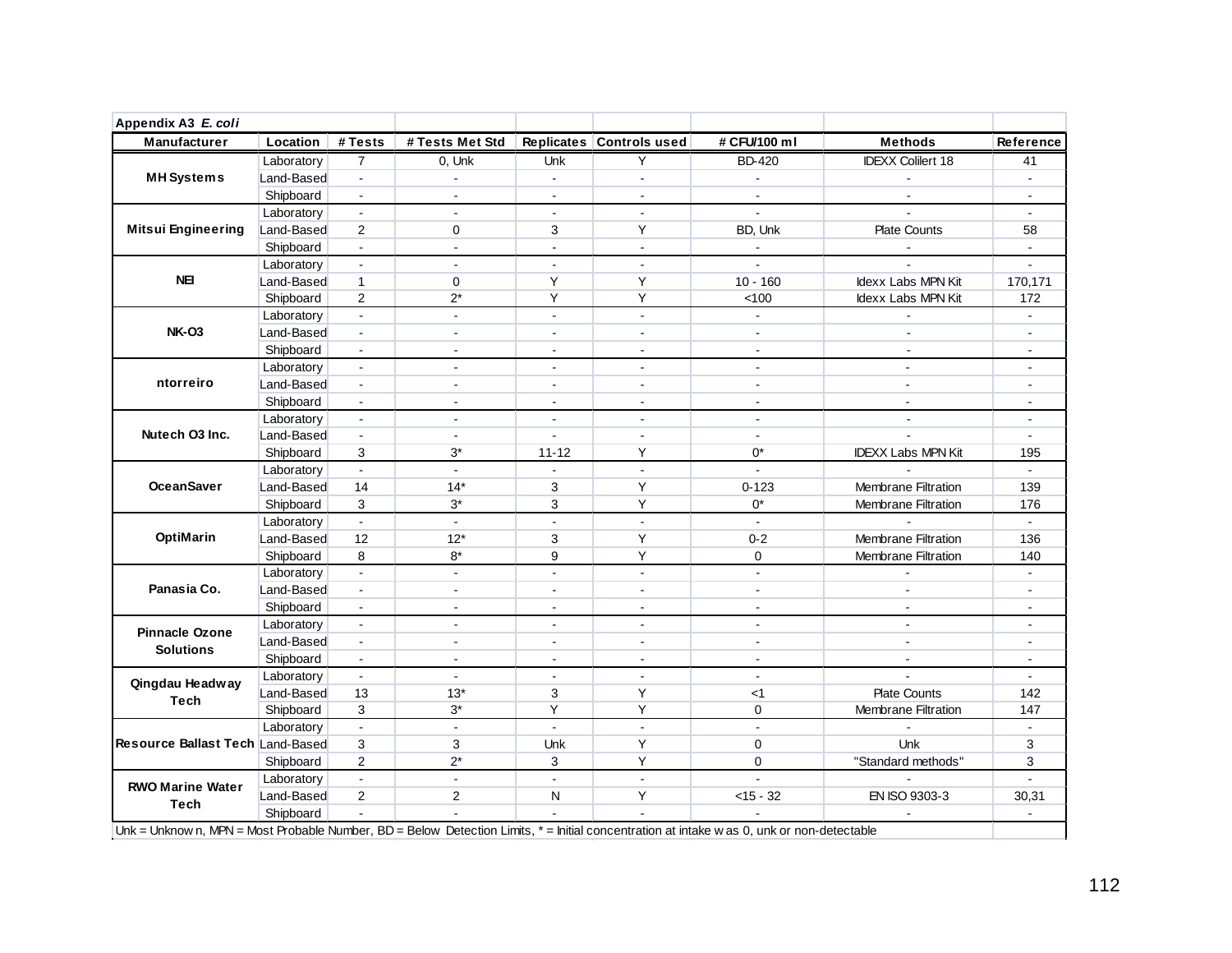| Appendix A3 E. coli                                                                |            |                |                          |                          |                          |                          |                          |           |
|------------------------------------------------------------------------------------|------------|----------------|--------------------------|--------------------------|--------------------------|--------------------------|--------------------------|-----------|
| <b>Manufacturer</b>                                                                | Location   | # Tests        | # Tests Met Std          |                          | Replicates Controls used | # CFU/100 ml             | <b>Methods</b>           | Reference |
|                                                                                    | Laboratory | $\blacksquare$ |                          | $\overline{\phantom{a}}$ |                          | $\blacksquare$           | $\blacksquare$           |           |
| <b>Severn Trent</b>                                                                | Land-Based | $\blacksquare$ | $\blacksquare$           | $\overline{\phantom{a}}$ | $\overline{\phantom{0}}$ | $\blacksquare$           | $\blacksquare$           |           |
|                                                                                    | Shipboard  | $\blacksquare$ | $\overline{\phantom{a}}$ | $\overline{\phantom{a}}$ | $\overline{\phantom{a}}$ | $\blacksquare$           | $\blacksquare$           |           |
|                                                                                    | Laboratory | $\blacksquare$ |                          | $\overline{\phantom{a}}$ |                          | $\blacksquare$           | ۰                        |           |
| <b>Siemens</b>                                                                     | Land-Based | 3              | 3                        | 5                        | $\checkmark$             | $0.10 - 0.20$            | Membrane Filtration      | 78        |
|                                                                                    | Shipboard  | $\blacksquare$ |                          | $\overline{\phantom{a}}$ |                          |                          |                          |           |
|                                                                                    | Laboratory | $\blacksquare$ | $\overline{\phantom{a}}$ | $\overline{a}$           | $\overline{\phantom{a}}$ | $\overline{\phantom{a}}$ | ۰.                       |           |
| <b>Sunrui CFCC</b>                                                                 | Land-Based | $\blacksquare$ | ۰                        | $\overline{\phantom{a}}$ | $\overline{\phantom{a}}$ | $\overline{\phantom{a}}$ | ۰                        |           |
|                                                                                    | Shipboard  | $\blacksquare$ | ۰                        | $\overline{\phantom{a}}$ | $\overline{\phantom{a}}$ | $\blacksquare$           | $\overline{\phantom{0}}$ |           |
|                                                                                    | Laboratory | $\blacksquare$ | -                        | $\overline{\phantom{a}}$ | $\overline{\phantom{a}}$ | $\blacksquare$           | $\overline{\phantom{a}}$ |           |
| <b>Techcross Inc.</b>                                                              | Land-Based | 10             | $10*$                    | 3                        | v                        | $\Omega$                 | Plate counts             | 62        |
|                                                                                    | Shipboard  | 3              | $3^*$                    | 3                        | $\checkmark$             | $\Omega$                 | <b>Plate Counts</b>      | 62        |
|                                                                                    | Laboratory | $\blacksquare$ | ۰.                       | $\overline{\phantom{a}}$ | $\blacksquare$           | $\overline{\phantom{a}}$ | $\overline{\phantom{0}}$ |           |
| Wartsila                                                                           | Land-Based | $\blacksquare$ | ۰                        | $\overline{\phantom{a}}$ | $\blacksquare$           | $\blacksquare$           | $\overline{\phantom{0}}$ |           |
|                                                                                    | Shipboard  | $\blacksquare$ |                          | $\overline{\phantom{a}}$ | $\blacksquare$           | $\blacksquare$           | $\overline{\phantom{0}}$ |           |
| Unk = Unknown, $*$ = Initial concentration at intake w as 0, unk or non-detectable |            |                |                          |                          |                          |                          |                          |           |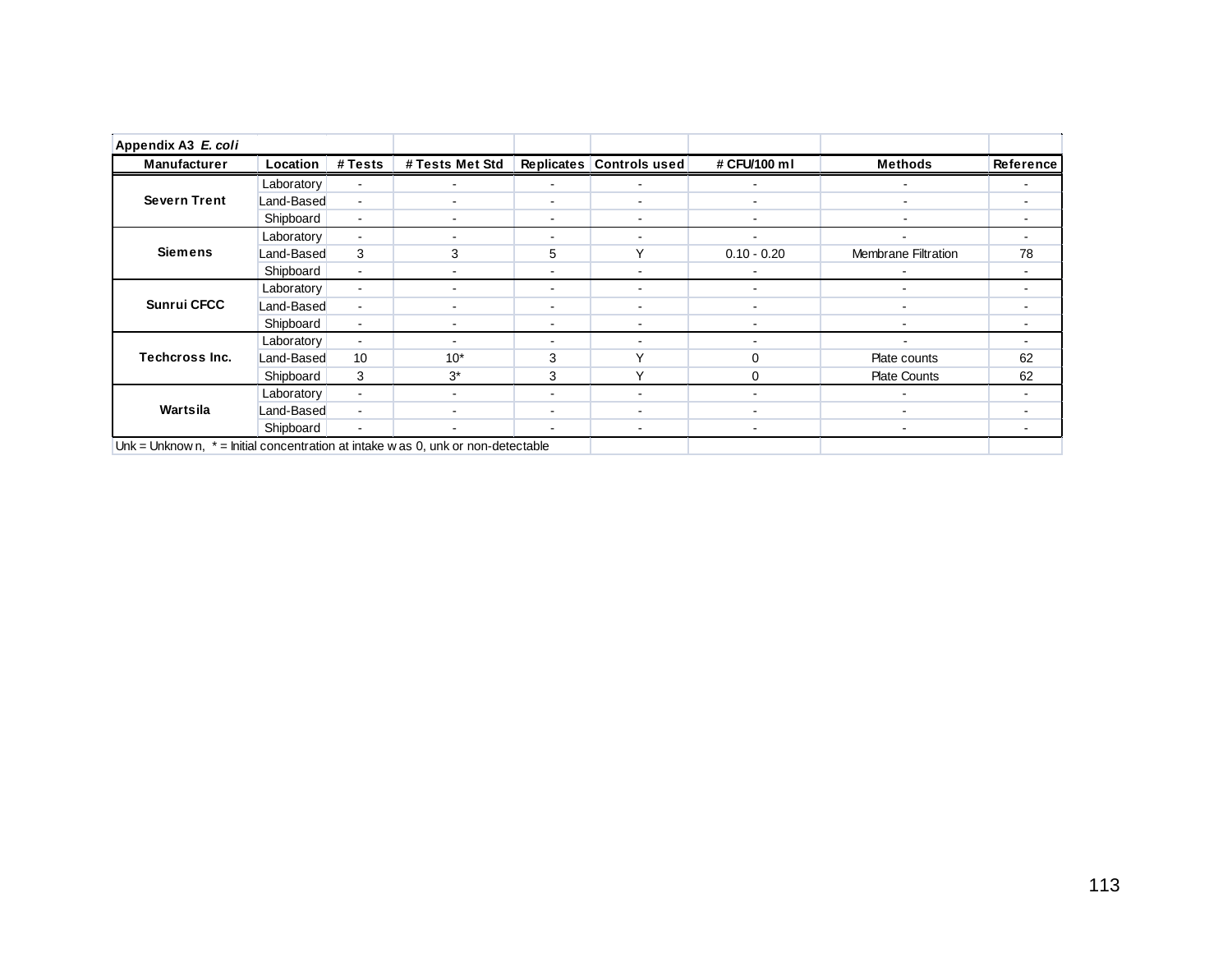| Manufacturer                                                                                                                   |            |                     | Location # Tests # Tests Met Std Replicates Controls |                          |                          | # CFU/100 ml | <b>Methods</b>                                                                                                                                                                                                                                                                                                                                                                                                                                                                                                                                                                                                                                                                                                                                                                                                                                                                                                                                                                                                       | Reference        |
|--------------------------------------------------------------------------------------------------------------------------------|------------|---------------------|------------------------------------------------------|--------------------------|--------------------------|--------------|----------------------------------------------------------------------------------------------------------------------------------------------------------------------------------------------------------------------------------------------------------------------------------------------------------------------------------------------------------------------------------------------------------------------------------------------------------------------------------------------------------------------------------------------------------------------------------------------------------------------------------------------------------------------------------------------------------------------------------------------------------------------------------------------------------------------------------------------------------------------------------------------------------------------------------------------------------------------------------------------------------------------|------------------|
| 21 Century                                                                                                                     | Laboratory | $\overline{2}$      | 2                                                    | <b>Unk</b>               | Unk                      | $\mathbf{O}$ | <b>Unk</b>                                                                                                                                                                                                                                                                                                                                                                                                                                                                                                                                                                                                                                                                                                                                                                                                                                                                                                                                                                                                           | 117              |
| Shipbuilding                                                                                                                   | Land-Based | $\sim$              | $\sim$                                               | $\sim$                   | $\sim$                   | $\sim$       | $\sim$                                                                                                                                                                                                                                                                                                                                                                                                                                                                                                                                                                                                                                                                                                                                                                                                                                                                                                                                                                                                               | $\sim$           |
|                                                                                                                                | Shipboard  | $\sim$              | $\sim$                                               | $\sim$                   |                          | $\sim$       | $\sim$                                                                                                                                                                                                                                                                                                                                                                                                                                                                                                                                                                                                                                                                                                                                                                                                                                                                                                                                                                                                               | $\sim$           |
|                                                                                                                                | Laboratory | $\sim$              | $\omega$                                             | $\sim$                   | $\blacksquare$           | $\sim$       | $0 - 4$<br>Membrane filtration<br>Membrane filtration<br>0<br>$\mathbf{r}$<br>$\sim$<br>$\sim$<br>$\blacksquare$<br>$\sim$<br>$\blacksquare$<br>$\sim$<br>$\blacksquare$<br>$\sim$<br>$\blacksquare$<br>$\sim$<br>$\sim$<br>$\sim$<br>$\sim$<br>$\sim$<br>$\sim$<br>$\sim$<br>$\sim$<br>$\sim$<br>$<$ 1<br>Unk<br>$\sim$<br>$\sim$<br>$\overline{a}$<br>$\sim$<br>$\blacksquare$<br>$\sim$<br>$\blacksquare$<br>$\sim$<br>$\sim$<br>$\sim$<br>$\sim$<br>$\sim$<br>$\sim$<br>$\sim$<br>$\sim$<br>$\sim$<br>$\sim$<br>$\sim$<br>$\blacksquare$<br>$\sim$<br>$\sim$<br>$\sim$<br>$\blacksquare$<br>$\sim$<br>$\sim$<br>$\sim$<br>$\blacksquare$<br><b>NEN-EN ISO 7899-2</b><br>$<$ 1<br>$\blacksquare$<br>$\sim$<br>$\sim$<br>$\overline{a}$<br>$\sim$<br>$\sim$<br>$\sim$<br>$\sim$<br>$\sim$<br>$\sim$<br>$\blacksquare$<br>$\sim$<br>$\blacksquare$<br>$\sim$<br>$\overline{\phantom{a}}$<br>$\overline{\phantom{a}}$<br>$\sim$<br>$\sim$<br>$\sim$<br>Idexx Labs QuantiTray MPN<br>80<br>$\sim$<br>$\sim$<br>$\sim$ | $\sim$           |
| <b>Alfa Laval</b>                                                                                                              | Land-Based | 10                  | 10                                                   | 6                        | Y                        |              |                                                                                                                                                                                                                                                                                                                                                                                                                                                                                                                                                                                                                                                                                                                                                                                                                                                                                                                                                                                                                      | 137              |
|                                                                                                                                | Shipboard  | $\overline{4}$      | $4^*$                                                | 10                       | Y                        |              |                                                                                                                                                                                                                                                                                                                                                                                                                                                                                                                                                                                                                                                                                                                                                                                                                                                                                                                                                                                                                      | 138              |
|                                                                                                                                | Laboratory | $\mathbf{r}$        | $\sim$                                               | $\sim$                   | $\sim$                   |              |                                                                                                                                                                                                                                                                                                                                                                                                                                                                                                                                                                                                                                                                                                                                                                                                                                                                                                                                                                                                                      | $\sim$           |
| <b>Aquaworx ATC</b>                                                                                                            | Land-Based | $\sim$              | $\overline{\phantom{a}}$                             | $\overline{\phantom{a}}$ | $\sim$                   |              |                                                                                                                                                                                                                                                                                                                                                                                                                                                                                                                                                                                                                                                                                                                                                                                                                                                                                                                                                                                                                      | $\sim$           |
| Gmbh                                                                                                                           | Shipboard  | $\sim$              | $\blacksquare$                                       | $\blacksquare$           |                          |              |                                                                                                                                                                                                                                                                                                                                                                                                                                                                                                                                                                                                                                                                                                                                                                                                                                                                                                                                                                                                                      | $\sim$           |
|                                                                                                                                | Laboratory | $\blacksquare$      | $\sim$                                               | $\blacksquare$           | $\sim$                   |              |                                                                                                                                                                                                                                                                                                                                                                                                                                                                                                                                                                                                                                                                                                                                                                                                                                                                                                                                                                                                                      | $\blacksquare$   |
| atg UV Technology Land-Based                                                                                                   |            | $\sim$              | $\sim$                                               | $\blacksquare$           | $\blacksquare$           |              |                                                                                                                                                                                                                                                                                                                                                                                                                                                                                                                                                                                                                                                                                                                                                                                                                                                                                                                                                                                                                      | $\sim$           |
|                                                                                                                                | Shipboard  | $\sim$              | $\blacksquare$                                       | $\blacksquare$           |                          |              |                                                                                                                                                                                                                                                                                                                                                                                                                                                                                                                                                                                                                                                                                                                                                                                                                                                                                                                                                                                                                      | $\sim$           |
|                                                                                                                                | Laboratory | $\blacksquare$      | $\sim$                                               | $\overline{\phantom{a}}$ | $\sim$                   |              |                                                                                                                                                                                                                                                                                                                                                                                                                                                                                                                                                                                                                                                                                                                                                                                                                                                                                                                                                                                                                      | $\sim$           |
| <b>ATLAS-DANMARK</b><br>Auramarine Ltd.                                                                                        | Land-Based | $\sim$              | $\sim$                                               | $\sim$                   | $\sim$                   |              |                                                                                                                                                                                                                                                                                                                                                                                                                                                                                                                                                                                                                                                                                                                                                                                                                                                                                                                                                                                                                      | $\sim$           |
|                                                                                                                                | Shipboard  | $\sim$              | $\sim$                                               | $\sim$                   |                          |              |                                                                                                                                                                                                                                                                                                                                                                                                                                                                                                                                                                                                                                                                                                                                                                                                                                                                                                                                                                                                                      | $\sim$           |
|                                                                                                                                | Laboratory | $\sim$              | $\omega$                                             | $\sim$                   | $\sim$                   |              |                                                                                                                                                                                                                                                                                                                                                                                                                                                                                                                                                                                                                                                                                                                                                                                                                                                                                                                                                                                                                      | $\sim$           |
|                                                                                                                                | Land-Based | $\mathbf{1}$        | $\mathbf{1}$                                         | Y                        | Y                        |              |                                                                                                                                                                                                                                                                                                                                                                                                                                                                                                                                                                                                                                                                                                                                                                                                                                                                                                                                                                                                                      | 4,165            |
|                                                                                                                                | Shipboard  | $\omega_{\rm{eff}}$ | $\omega$                                             | $\sim$                   |                          |              |                                                                                                                                                                                                                                                                                                                                                                                                                                                                                                                                                                                                                                                                                                                                                                                                                                                                                                                                                                                                                      | $\omega$         |
|                                                                                                                                | Laboratory | $\sim$              | $\sim$                                               | $\sim$                   | $\sim$                   |              |                                                                                                                                                                                                                                                                                                                                                                                                                                                                                                                                                                                                                                                                                                                                                                                                                                                                                                                                                                                                                      | $\sim$           |
|                                                                                                                                |            | $\sim$              | $\blacksquare$                                       | $\blacksquare$           | $\sim$                   |              |                                                                                                                                                                                                                                                                                                                                                                                                                                                                                                                                                                                                                                                                                                                                                                                                                                                                                                                                                                                                                      | $\sim$           |
|                                                                                                                                | Shipboard  | $\sim$              | $\sim$                                               | $\sim$                   |                          |              |                                                                                                                                                                                                                                                                                                                                                                                                                                                                                                                                                                                                                                                                                                                                                                                                                                                                                                                                                                                                                      | $\sim$           |
|                                                                                                                                | Laboratory | $\sim$              | $\sim$                                               | $\blacksquare$           | $\sim$                   |              |                                                                                                                                                                                                                                                                                                                                                                                                                                                                                                                                                                                                                                                                                                                                                                                                                                                                                                                                                                                                                      | $\sim$           |
|                                                                                                                                |            | $\sim$              | $\sim$                                               | $\overline{a}$           | $\overline{a}$           |              |                                                                                                                                                                                                                                                                                                                                                                                                                                                                                                                                                                                                                                                                                                                                                                                                                                                                                                                                                                                                                      | $\sim$           |
|                                                                                                                                | Shipboard  | $\sim$              | $\sim$                                               | $\sim$                   |                          |              |                                                                                                                                                                                                                                                                                                                                                                                                                                                                                                                                                                                                                                                                                                                                                                                                                                                                                                                                                                                                                      | $\sim$           |
|                                                                                                                                | Laboratory | $\sim$              | $\sim$                                               | $\sim$                   | $\sim$                   |              |                                                                                                                                                                                                                                                                                                                                                                                                                                                                                                                                                                                                                                                                                                                                                                                                                                                                                                                                                                                                                      | $\sim$           |
|                                                                                                                                | Land-Based | $\blacksquare$      | $\sim$                                               | $\sim$                   | $\sim$                   |              |                                                                                                                                                                                                                                                                                                                                                                                                                                                                                                                                                                                                                                                                                                                                                                                                                                                                                                                                                                                                                      | $\sim$           |
| Brillyant Marine LLC Land-Based<br>Coldharbour Marine Land-Based<br>COSCO/Tsinghua<br>Univ.<br><b>DESMI Ocean Guard</b><br>A/S | Shipboard  | $\sim$              | $\sim$                                               | $\sim$                   |                          |              |                                                                                                                                                                                                                                                                                                                                                                                                                                                                                                                                                                                                                                                                                                                                                                                                                                                                                                                                                                                                                      | $\sim$           |
|                                                                                                                                | Laboratory | $\blacksquare$      | $\overline{a}$                                       | $\sim$                   | $\sim$                   |              |                                                                                                                                                                                                                                                                                                                                                                                                                                                                                                                                                                                                                                                                                                                                                                                                                                                                                                                                                                                                                      | $\sim$           |
|                                                                                                                                | Land-Based | $\blacksquare$      | $\blacksquare$                                       | $\blacksquare$           | $\sim$                   |              |                                                                                                                                                                                                                                                                                                                                                                                                                                                                                                                                                                                                                                                                                                                                                                                                                                                                                                                                                                                                                      | $\sim$           |
|                                                                                                                                | Shipboard  | $\sim$              | $\sim$                                               | $\sim$                   |                          |              |                                                                                                                                                                                                                                                                                                                                                                                                                                                                                                                                                                                                                                                                                                                                                                                                                                                                                                                                                                                                                      | $\sim$           |
|                                                                                                                                | Laboratory | $\blacksquare$      | $\blacksquare$                                       | $\sim$                   | $\overline{\phantom{a}}$ |              |                                                                                                                                                                                                                                                                                                                                                                                                                                                                                                                                                                                                                                                                                                                                                                                                                                                                                                                                                                                                                      | $\sim$           |
|                                                                                                                                | Land-Based | 11                  | 11                                                   | N                        | Y                        |              |                                                                                                                                                                                                                                                                                                                                                                                                                                                                                                                                                                                                                                                                                                                                                                                                                                                                                                                                                                                                                      | 133              |
|                                                                                                                                | Shipboard  | $\sim$              | $\omega$                                             | $\sim$                   |                          |              |                                                                                                                                                                                                                                                                                                                                                                                                                                                                                                                                                                                                                                                                                                                                                                                                                                                                                                                                                                                                                      | $\sim$           |
|                                                                                                                                | Laboratory | $\sim$              | $\sim$                                               | $\sim$                   | $\sim$                   |              |                                                                                                                                                                                                                                                                                                                                                                                                                                                                                                                                                                                                                                                                                                                                                                                                                                                                                                                                                                                                                      | $\sim$           |
| <b>Ecochlor</b><br><b>EcologiQ</b>                                                                                             | Land-Based | $\sim$              | $\omega$                                             | $\sim$                   | $\sim$                   |              |                                                                                                                                                                                                                                                                                                                                                                                                                                                                                                                                                                                                                                                                                                                                                                                                                                                                                                                                                                                                                      | $\sim$           |
|                                                                                                                                | Shipboard  | $\sim$              | $\sim$                                               | $\sim$                   |                          |              |                                                                                                                                                                                                                                                                                                                                                                                                                                                                                                                                                                                                                                                                                                                                                                                                                                                                                                                                                                                                                      | $\sim$           |
|                                                                                                                                |            | $\sim$              | $\sim$                                               | $\sim$                   | $\sim$                   |              |                                                                                                                                                                                                                                                                                                                                                                                                                                                                                                                                                                                                                                                                                                                                                                                                                                                                                                                                                                                                                      | $\sim$           |
| <b>Electrichlor</b>                                                                                                            | Laboratory | $\sim$              |                                                      |                          |                          |              |                                                                                                                                                                                                                                                                                                                                                                                                                                                                                                                                                                                                                                                                                                                                                                                                                                                                                                                                                                                                                      |                  |
|                                                                                                                                | Land-Based | $\sim$              | $\blacksquare$<br>$\omega$                           | $\blacksquare$<br>$\sim$ | $\sim$<br>$\sim$         |              |                                                                                                                                                                                                                                                                                                                                                                                                                                                                                                                                                                                                                                                                                                                                                                                                                                                                                                                                                                                                                      | $\sim$<br>$\sim$ |
|                                                                                                                                | Shipboard  | $\blacksquare$      | $\sim$                                               | $\sim$                   | $\blacksquare$           |              |                                                                                                                                                                                                                                                                                                                                                                                                                                                                                                                                                                                                                                                                                                                                                                                                                                                                                                                                                                                                                      | $\blacksquare$   |
| ETI                                                                                                                            | Laboratory |                     |                                                      |                          |                          |              |                                                                                                                                                                                                                                                                                                                                                                                                                                                                                                                                                                                                                                                                                                                                                                                                                                                                                                                                                                                                                      |                  |
|                                                                                                                                | Land-Based | $\sim$              | $\sim$                                               | $\sim$                   | $\sim$                   |              |                                                                                                                                                                                                                                                                                                                                                                                                                                                                                                                                                                                                                                                                                                                                                                                                                                                                                                                                                                                                                      | $\sim$           |
|                                                                                                                                | Shipboard  | $\sim$              | $\sim$                                               | $\sim$                   | $\sim$                   |              |                                                                                                                                                                                                                                                                                                                                                                                                                                                                                                                                                                                                                                                                                                                                                                                                                                                                                                                                                                                                                      | $\sim$           |
| <b>Ferrate Treatment</b>                                                                                                       | Laboratory | $\mathbf{1}$        | $\Omega$                                             | <b>Unk</b>               | <b>Unk</b>               |              |                                                                                                                                                                                                                                                                                                                                                                                                                                                                                                                                                                                                                                                                                                                                                                                                                                                                                                                                                                                                                      | 22               |
| Tech.                                                                                                                          | Land-Based | $\sim$              | $\blacksquare$                                       | $\sim$                   | $\sim$                   |              |                                                                                                                                                                                                                                                                                                                                                                                                                                                                                                                                                                                                                                                                                                                                                                                                                                                                                                                                                                                                                      | $\sim$           |
|                                                                                                                                | Shipboard  | $\blacksquare$      |                                                      |                          | $\sim$                   |              |                                                                                                                                                                                                                                                                                                                                                                                                                                                                                                                                                                                                                                                                                                                                                                                                                                                                                                                                                                                                                      | $\sim$           |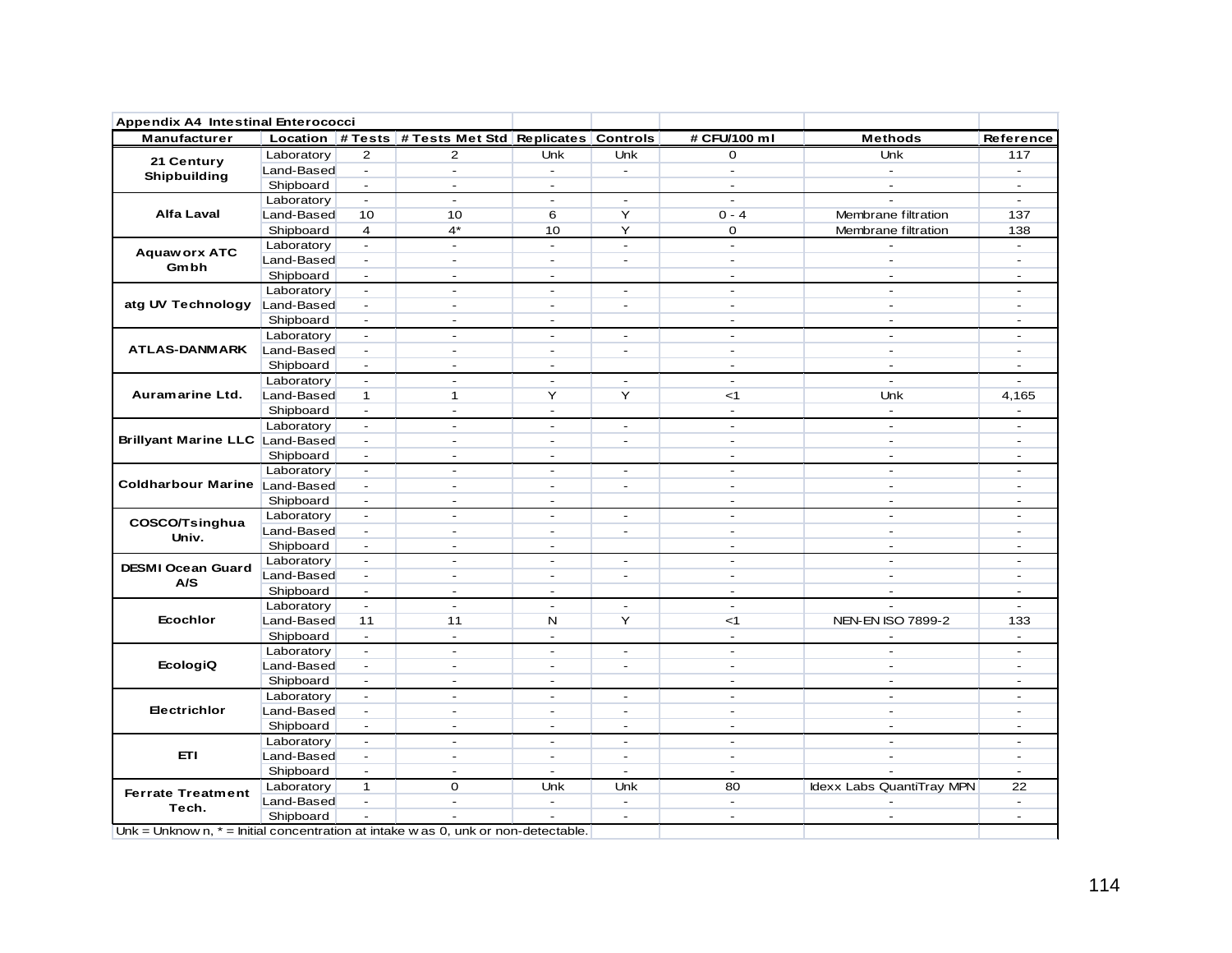| <b>Manufacturer</b><br>Ham ann Evonik                                                | Laboratory |                           | Location # Tests # Tests Met Std Replicates Controls |                |                          |                |                                       |                  |
|--------------------------------------------------------------------------------------|------------|---------------------------|------------------------------------------------------|----------------|--------------------------|----------------|---------------------------------------|------------------|
|                                                                                      |            |                           |                                                      |                |                          | # CFU/100 ml   | <b>Methods</b>                        | <b>Reference</b> |
|                                                                                      |            | ÷,                        |                                                      |                |                          |                |                                       |                  |
|                                                                                      | Land-Based | 12                        | 12                                                   | 3              | Y                        | < 0.1/ml       | Membrane filtration                   | 132              |
| Degussa                                                                              | Shipboard  | 4                         | $4^*$                                                | 3              | Y                        | $<$ 0.1/ml     | Membrane filtration                   | 132              |
| <b>Ham w orthy</b>                                                                   | Laboratory | $\mathbb{Z}^{\mathbb{Z}}$ | $\blacksquare$                                       | $\blacksquare$ | $\blacksquare$           | $\blacksquare$ |                                       | $\mathbf{r}$     |
| Greenship                                                                            | Land-Based | 5                         | $5*$                                                 | Y              | Y                        | $\mathbf 0$    | <b>Unk</b>                            | 167              |
|                                                                                      | Shipboard  | $\mathbf{r}$              | $\mathbf{r}$                                         | $\sim$         | $\blacksquare$           | $\mathbf{r}$   | $\sim$                                | $\blacksquare$   |
|                                                                                      | Laboratory | $\blacksquare$            | $\sim$                                               | $\sim$         | $\sim$                   | $\blacksquare$ | $\blacksquare$                        |                  |
| <b>Hi Tech Marine</b>                                                                | Land-Based | $\blacksquare$            | $\overline{a}$                                       | $\overline{a}$ | $\overline{a}$           | $\mathbf{r}$   | $\sim$                                | $\overline{a}$   |
|                                                                                      | Shipboard  | $\blacksquare$            | $\overline{\phantom{a}}$                             | $\sim$         | $\overline{\phantom{a}}$ | $\mathbf{r}$   | $\sim$                                | $\blacksquare$   |
|                                                                                      | Laboratory | $\sim$                    | $\sim$                                               | $\sim$         | $\blacksquare$           | $\sim$         | $\sim$                                | $\blacksquare$   |
| Hitachi                                                                              | Land-Based | $\blacksquare$            | $\blacksquare$                                       | $\blacksquare$ | $\blacksquare$           | $\blacksquare$ | $\blacksquare$                        | $\blacksquare$   |
|                                                                                      | Shipboard  | $\blacksquare$            | $\blacksquare$                                       | $\sim$         | $\sim$                   | $\blacksquare$ | $\sim$                                | $\overline{a}$   |
|                                                                                      | Laboratory | $\blacksquare$            | $\sim$                                               | $\sim$         | $\sim$                   | $\blacksquare$ |                                       | $\blacksquare$   |
| <b>Hyde Marine</b>                                                                   | Land-Based | 10                        | $10*$                                                | N              | Y                        | < 100          | <b>NEN EN ISO 7899-2</b>              | 134              |
|                                                                                      | Shipboard  | 3                         | $3*$                                                 | 9              | Y                        | $0 - 3.4$      | Idexx Labs Enterolert                 | 192              |
|                                                                                      | Laboratory | $\overline{2}$            | $2^*$                                                | 9              | Y                        | $\mathbf 0$    | <b>Unk</b>                            | 107              |
| Hyundai Heavy                                                                        | Land-Based | $\blacksquare$            | $\blacksquare$                                       | $\blacksquare$ | $\blacksquare$           | $\blacksquare$ | $\blacksquare$                        | $\blacksquare$   |
| Industries (1)                                                                       | Shipboard  | $\blacksquare$            | $\overline{a}$                                       | $\overline{a}$ | $\mathbf{r}$             | $\mathbf{r}$   | $\sim$                                | $\overline{a}$   |
| Hyundai Heavy                                                                        | Laboratory | $\overline{2}$            | $\overline{2}$                                       | 9              | Y                        | $\mathbf 0$    | <b>Unk</b>                            | 119              |
|                                                                                      | Land-Based | $\mathbf{r}$              | $\blacksquare$                                       | $\sim$         | $\blacksquare$           | $\blacksquare$ | $\mathbf{r}$                          | $\blacksquare$   |
| Industries (2)                                                                       | Shipboard  | $\blacksquare$            | $\blacksquare$                                       | $\blacksquare$ | $\blacksquare$           | $\sim$         | $\blacksquare$                        | $\blacksquare$   |
|                                                                                      | Laboratory | $\blacksquare$            | $\mathbf{r}$                                         | $\sim$         | $\sim$                   | $\mathbf{r}$   | $\sim$                                | $\sim$           |
| <b>JFE Engineering</b>                                                               | Land-Based | $\blacksquare$            | $\blacksquare$                                       | $\blacksquare$ | $\blacksquare$           | $\blacksquare$ | $\blacksquare$                        | $\blacksquare$   |
| Corp                                                                                 | Shipboard  | $\blacksquare$            | $\blacksquare$                                       | $\blacksquare$ | $\blacksquare$           | $\omega$       | $\mathbf{r}$                          | $\blacksquare$   |
|                                                                                      | Laboratory | $\overline{2}$            | 2                                                    | Unk            | Y                        | $\mathbf 0$    | <b>Unk</b>                            | 120              |
| Kwang San Co. Ltd. Land-Based                                                        |            | $\mathbf{L}$              | $\blacksquare$                                       | $\sim$         | $\blacksquare$           | $\blacksquare$ | $\mathbf{r}$                          | $\blacksquare$   |
|                                                                                      | Shipboard  | $\mathbf{r}$              | $\sim$                                               | $\sim$         | $\blacksquare$           | $\blacksquare$ |                                       |                  |
|                                                                                      | Laboratory | $\blacksquare$            | $\mathbf{r}$                                         | $\blacksquare$ | $\blacksquare$           | $\mathbf{r}$   | $\sim$                                | $\blacksquare$   |
| <b>MAHLE</b>                                                                         | Land-Based | $\blacksquare$            | $\blacksquare$                                       | $\blacksquare$ | $\blacksquare$           | $\blacksquare$ | $\blacksquare$                        | $\blacksquare$   |
|                                                                                      | Shipboard  | $\blacksquare$            | $\mathbf{r}$                                         | $\sim$         | $\sim$                   | $\blacksquare$ | $\blacksquare$                        | $\overline{a}$   |
|                                                                                      | Laboratory | $\blacksquare$            | $\sim$                                               | $\blacksquare$ | $\blacksquare$           | $\sim$         | $\sim$                                | $\blacksquare$   |
| <b>MARENCO</b>                                                                       | Land-Based | $\blacksquare$            | $\mathbf{r}$                                         | $\overline{a}$ | $\overline{a}$           | ÷.             | $\sim$                                | $\overline{a}$   |
|                                                                                      | Shipboard  | $\blacksquare$            | $\blacksquare$                                       | $\blacksquare$ | $\blacksquare$           | $\overline{a}$ | $\blacksquare$                        | $\blacksquare$   |
|                                                                                      | Laboratory | $\blacksquare$            | $\blacksquare$                                       | $\blacksquare$ | $\blacksquare$           | $\blacksquare$ |                                       | $\sim$           |
| <b>Maritime Solutions</b>                                                            | Land-Based | 5                         | 5                                                    | 5              | Y                        | $\Omega$       | <b>IDEXX kit, Membrane Filtration</b> | 79               |
| Inc.                                                                                 | Shipboard  | $\mathbf{L}$              | $\blacksquare$                                       | $\blacksquare$ | $\blacksquare$           | $\blacksquare$ |                                       | $\blacksquare$   |
|                                                                                      | Laboratory | $\blacksquare$            | $\blacksquare$                                       | $\blacksquare$ | $\blacksquare$           | $\blacksquare$ | $\blacksquare$                        | $\blacksquare$   |
| <b>Mexel Industries</b>                                                              | Land-Based | $\sim$                    | $\blacksquare$                                       | $\sim$         | $\blacksquare$           | $\blacksquare$ | $\sim$                                | $\blacksquare$   |
|                                                                                      | Shipboard  |                           |                                                      |                | $\sim$                   | $\blacksquare$ | $\blacksquare$                        | $\blacksquare$   |
| Unk = Unknow n, $*$ = Initial concentration at intake w as 0, unk or non-detectable. |            |                           |                                                      |                |                          |                |                                       |                  |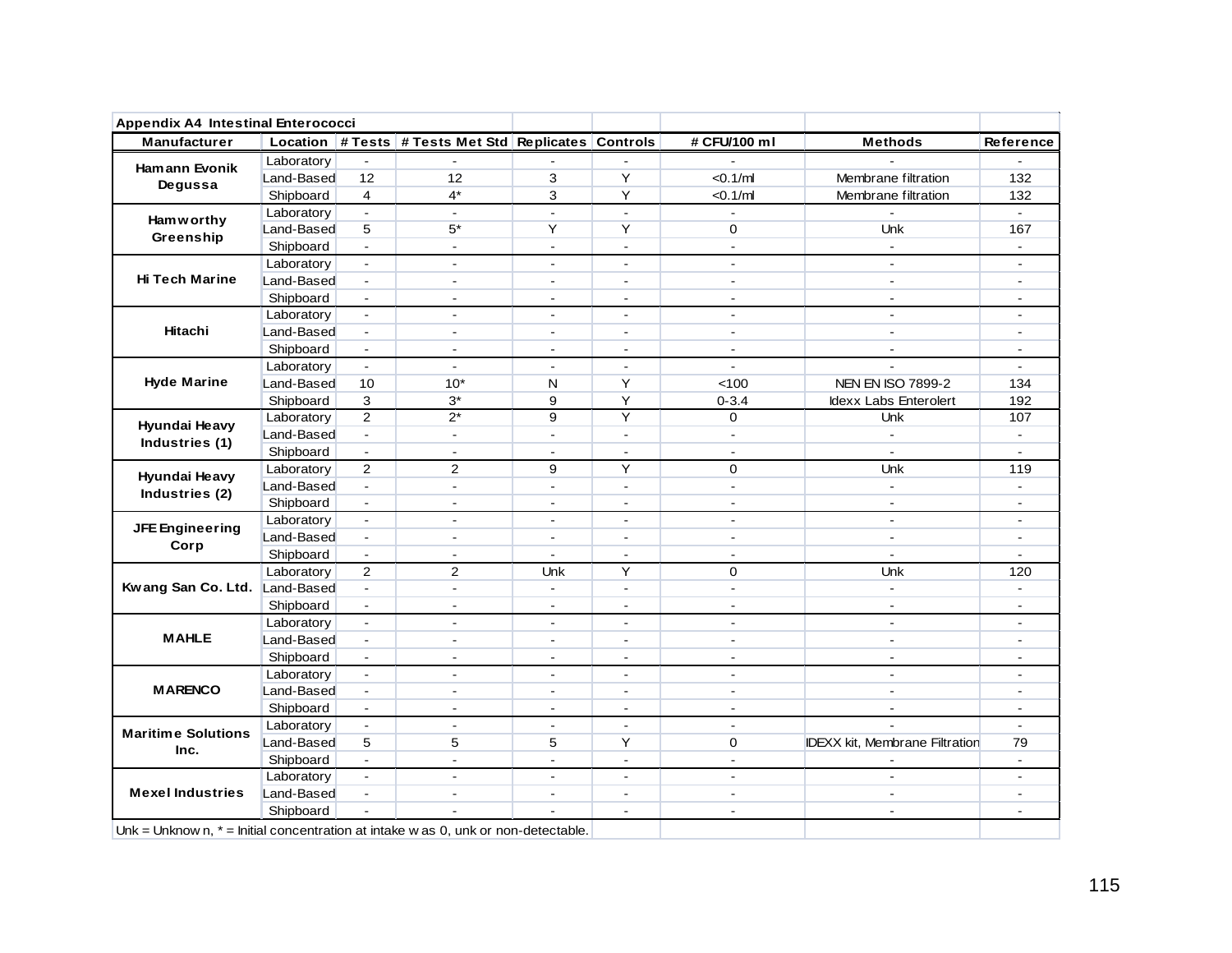| <b>Appendix A4 Intestinal Enterococci</b>                                                                          |            |                          |                                                      |                |                |                |                              |                  |
|--------------------------------------------------------------------------------------------------------------------|------------|--------------------------|------------------------------------------------------|----------------|----------------|----------------|------------------------------|------------------|
| <b>Manufacturer</b>                                                                                                |            |                          | Location # Tests # Tests Met Std Replicates Controls |                |                | # CFU/100 ml   | <b>Methods</b>               | <b>Reference</b> |
|                                                                                                                    | Laboratory | 3                        | 0                                                    | Unk            | Y              | 90-350         | <b>IDEXX</b> Enterolert      | 41               |
| <b>MH</b> Systems                                                                                                  | Land-Based | $\mathbf{r}$             | $\sim$                                               | $\sim$         | $\blacksquare$ | $\sim$         | $\sim$                       | $\blacksquare$   |
|                                                                                                                    | Shipboard  | $\blacksquare$           | $\overline{\phantom{a}}$                             | $\blacksquare$ |                |                |                              |                  |
|                                                                                                                    | Laboratory | $\mathbf{r}$             | $\blacksquare$                                       | $\sim$         | $\mathbf{r}$   | $\mathbf{r}$   | $\sim$                       | $\mathbf{r}$     |
| <b>Mitsui Engineering</b>                                                                                          | Land-Based | 2                        | $\Omega$                                             | 3              | Y              | BD, Unk        | Plate counts                 | 58               |
|                                                                                                                    | Shipboard  | $\mathbf{r}$             | $\blacksquare$                                       | $\blacksquare$ | $\blacksquare$ | $\sim$         | $\sim$                       | $\blacksquare$   |
|                                                                                                                    | Laboratory | $\blacksquare$           | $\sim$                                               | $\blacksquare$ | $\sim$         | $\mathbf{r}$   |                              |                  |
| NEI                                                                                                                | Land-Based | $\mathbf{1}$             | $\Omega$                                             | Y              | Y              | 36             | <b>Idexx Labs MPN Kit</b>    | 170,171          |
|                                                                                                                    | Shipboard  | 2                        | Unk                                                  | Y              | Υ              | Unk            | Idexx Labs MPN Kit           | 172              |
|                                                                                                                    | Laboratory | $\overline{a}$           | $\mathbf{r}$                                         | $\mathbf{r}$   | $\sim$         | $\sim$         |                              | $\sim$           |
| <b>NK-O3</b>                                                                                                       | Land-Based | $\blacksquare$           | $\sim$                                               | $\sim$         | $\sim$         | $\blacksquare$ | $\sim$                       | $\sim$           |
|                                                                                                                    | Shipboard  | $\mathbf{r}$             | $\blacksquare$                                       | $\mathbf{r}$   | $\blacksquare$ | $\mathbf{r}$   | $\mathbf{r}$                 | $\blacksquare$   |
|                                                                                                                    | Laboratory | $\blacksquare$           | $\blacksquare$                                       | $\blacksquare$ | $\blacksquare$ | $\mathbf{r}$   | $\blacksquare$               | $\blacksquare$   |
| ntorreiro                                                                                                          | Land-Based | $\blacksquare$           | $\sim$                                               | $\overline{a}$ | $\sim$         | $\mathbf{r}$   | $\sim$                       | $\blacksquare$   |
|                                                                                                                    | Shipboard  | $\sim$                   | $\sim$                                               | $\sim$         | $\sim$         | $\mathbf{r}$   | $\mathbf{r}$                 | $\sim$           |
|                                                                                                                    | Laboratory | $\sim$                   | $\overline{a}$                                       | ÷.             | $\sim$         | $\mathbf{r}$   | $\mathbf{r}$                 | $\overline{a}$   |
| Nutech O3 Inc.                                                                                                     | Land-Based | $\blacksquare$           | $\blacksquare$                                       | $\mathbf{r}$   | $\mathbf{r}$   | $\mathbf{r}$   |                              | $\blacksquare$   |
|                                                                                                                    | Shipboard  | 3                        | $3^*$                                                | $11 - 12$      | Y              | $0^*$          | <b>Idexx Labs Enterolert</b> | 195              |
|                                                                                                                    | Laboratory | $\overline{a}$           | $\blacksquare$                                       | $\overline{a}$ | $\sim$         | $\mathbf{r}$   |                              | $\mathbf{r}$     |
| <b>OceanSaver</b>                                                                                                  | Land-Based | 14                       | 9*                                                   | 3              | Y              | $0 - 133$      | <b>Membrane Filtration</b>   | 139              |
|                                                                                                                    | Shipboard  | 3                        | 3*                                                   | 3              | Y              | $0^* - 9$      | Membrane Filtration          | 176              |
|                                                                                                                    | Laboratory | $\blacksquare$           | $\blacksquare$                                       | $\blacksquare$ | $\blacksquare$ | $\blacksquare$ |                              | $\blacksquare$   |
| OptiMarin                                                                                                          | Land-Based | 12                       | $12*$                                                | 3              | Y              | $\mathbf 0$    | Membrane Filtration          | 136              |
|                                                                                                                    | Shipboard  | 8                        | $8*$                                                 | 9              | Y              | $\mathbf 0$    | Membrane Filtration          | 140              |
|                                                                                                                    | Laboratory | $\mathbf{L}$             | $\blacksquare$                                       | $\mathbf{r}$   | $\blacksquare$ | $\mathbf{r}$   | $\sim$                       | $\mathbf{r}$     |
| Panasia Co.                                                                                                        | Land-Based | $\sim$                   | $\blacksquare$                                       | $\blacksquare$ | $\blacksquare$ | $\blacksquare$ | $\blacksquare$               | $\blacksquare$   |
|                                                                                                                    | Shipboard  | $\blacksquare$           | $\sim$                                               | $\blacksquare$ | $\sim$         | $\mathbf{r}$   | $\sim$                       | $\blacksquare$   |
|                                                                                                                    | Laboratory | $\blacksquare$           | $\sim$                                               | $\sim$         | $\sim$         |                |                              | $\sim$           |
| <b>Pinnacle Ozone</b>                                                                                              | Land-Based | $\blacksquare$           | $\blacksquare$                                       | $\overline{a}$ | $\overline{a}$ | $\mathbf{r}$   | $\sim$                       | $\overline{a}$   |
| <b>Solutions</b>                                                                                                   | Shipboard  | $\mathbf{r}$             | $\blacksquare$                                       | $\mathbf{r}$   | $\sim$         | $\blacksquare$ | $\sim$                       | $\mathbf{r}$     |
|                                                                                                                    | Laboratory | $\blacksquare$           | $\blacksquare$                                       | $\mathbf{r}$   | $\sim$         | $\mathbf{r}$   | $\overline{a}$               | $\overline{a}$   |
| Qingdau Headway                                                                                                    | Land-Based | 13                       | $13*$                                                | 3              | Y              | $0.3 - 1$      | <b>Membrane Filtration</b>   | 142              |
| <b>Tech</b>                                                                                                        | Shipboard  | 3                        | $3^*$                                                | Y              | Y              | $0.3 - 1$      | Membrane Filtration          | 147              |
|                                                                                                                    | Laboratory | $\blacksquare$           | $\blacksquare$                                       | $\mathbf{r}$   | $\mathbf{r}$   | $\sim$         |                              | $\blacksquare$   |
| <b>Resource Ballast</b>                                                                                            | Land-Based | $\blacksquare$           | $\blacksquare$                                       | $\blacksquare$ | $\blacksquare$ |                |                              | $\blacksquare$   |
| <b>Tech</b>                                                                                                        | Shipboard  | $\overline{2}$           | $\overline{2}$                                       | 3              | Y              | $5.0 - 9.3$    | "Standad methods"            | 3                |
|                                                                                                                    | Laboratory | $\blacksquare$           | $\blacksquare$                                       | $\blacksquare$ | $\blacksquare$ |                |                              |                  |
| <b>RWO Marine Water</b>                                                                                            | Land-Based | $\overline{2}$           | $\overline{2}$                                       | N              | Y              | neg            | Membrane Filtration          | 30,31            |
| Tech                                                                                                               | Shipboard  | $\overline{\phantom{a}}$ |                                                      |                |                |                |                              |                  |
| Unk = Unknow n, $BD =$ Below Detection Limits, $* =$ Initial concentration at intake w as 0, unk or non-detectable |            |                          |                                                      |                |                |                |                              |                  |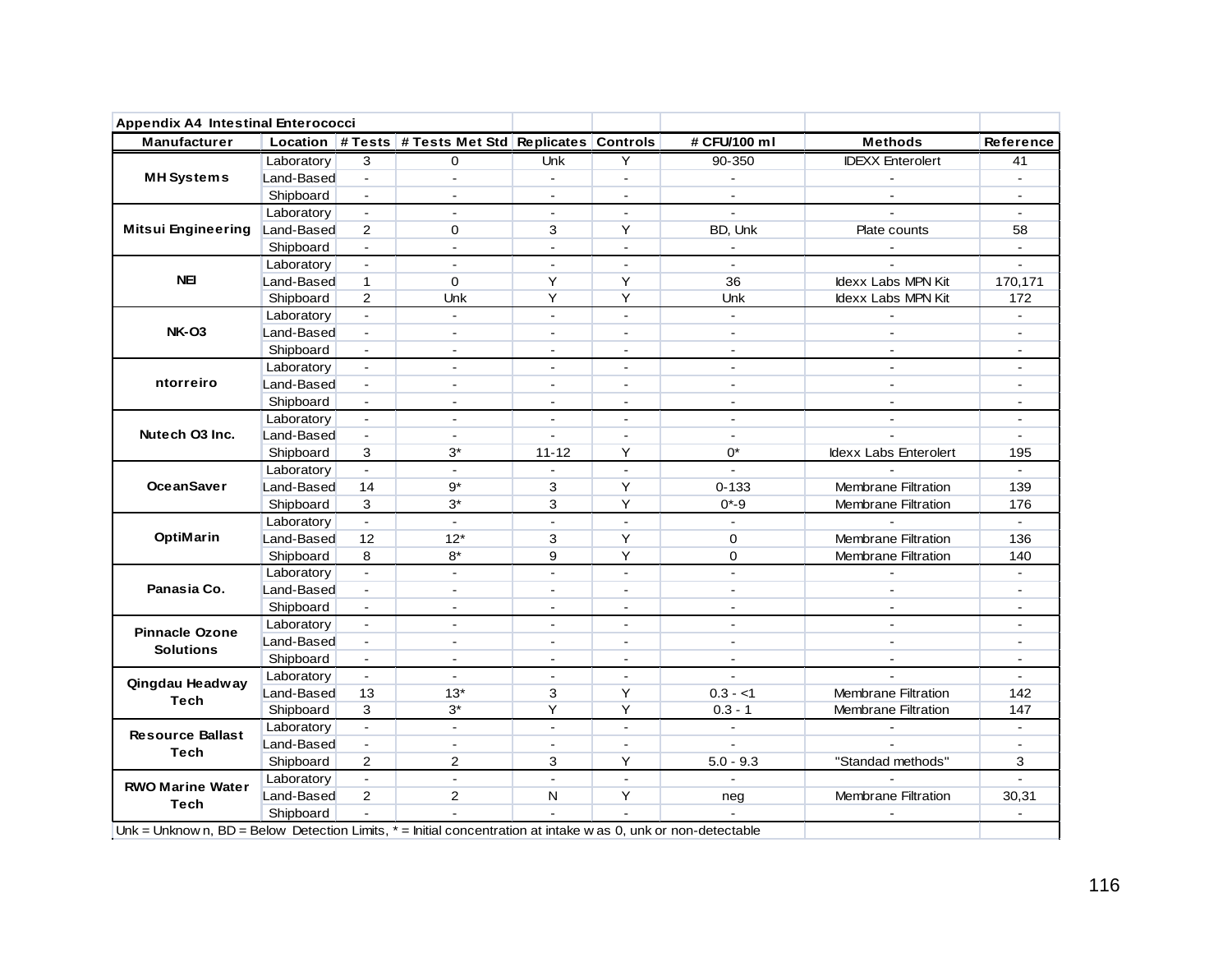| <b>Appendix A4 Intestinal Enterococci</b>                                                                          |            |                          |                                                   |                |                          |                          |                          |                          |
|--------------------------------------------------------------------------------------------------------------------|------------|--------------------------|---------------------------------------------------|----------------|--------------------------|--------------------------|--------------------------|--------------------------|
| <b>Manufacturer</b>                                                                                                | Location   |                          | # Tests   # Tests Met Std   Replicates   Controls |                |                          | # CFU/100 ml             | <b>Methods</b>           | Reference                |
|                                                                                                                    | Laboratory | $\blacksquare$           | $\blacksquare$                                    | ۰              | $\blacksquare$           | -                        | $\overline{\phantom{0}}$ |                          |
| <b>Severn Trent</b>                                                                                                | Land-Based | $\sim$                   | $\blacksquare$                                    | -              | $\blacksquare$           | Ξ.                       | $\overline{\phantom{0}}$ | $\overline{\phantom{0}}$ |
|                                                                                                                    | Shipboard  | $\sim$                   | $\overline{\phantom{a}}$                          | $\blacksquare$ | $\blacksquare$           | -                        | ۰                        | $\overline{\phantom{a}}$ |
|                                                                                                                    | Laboratory | $\sim$                   | $\blacksquare$                                    | $\blacksquare$ | $\blacksquare$           | $\overline{\phantom{0}}$ | $\blacksquare$           | $\blacksquare$           |
| <b>Siemens</b>                                                                                                     | Land-Based | 3                        | 3                                                 | 5              | Υ                        | $1.00 - 2.22$            | <b>IDEXX</b> kit         | 78                       |
|                                                                                                                    | Shipboard  | $\sim$                   | $\blacksquare$                                    | -              | $\overline{\phantom{a}}$ |                          |                          | $\overline{\phantom{a}}$ |
|                                                                                                                    | Laboratory | $\sim$                   | $\blacksquare$                                    | -              | $\blacksquare$           | -                        | $\overline{\phantom{0}}$ | $\overline{\phantom{0}}$ |
| <b>Sunrui CFCC</b>                                                                                                 | Land-Based | $\sim$                   | -                                                 | -              | $\blacksquare$           | Ξ.                       | $\overline{\phantom{0}}$ | $\overline{\phantom{0}}$ |
|                                                                                                                    | Shipboard  | ۰.                       | $\blacksquare$                                    | $\blacksquare$ | $\blacksquare$           | -                        | $\overline{\phantom{0}}$ | $\overline{\phantom{a}}$ |
|                                                                                                                    | Laboratory | $\blacksquare$           |                                                   | $\blacksquare$ | $\blacksquare$           |                          |                          |                          |
| Techcross Inc.                                                                                                     | Land-Based | 11                       | $11*$                                             | 3              | $\checkmark$             | $0 - 5$                  | Plate counts             | 62                       |
|                                                                                                                    | Shipboard  | $\overline{2}$           | $2^*$                                             | 3              | Υ                        | $\Omega$                 | Plate counts             | 62                       |
|                                                                                                                    | Laboratory | $\overline{\phantom{0}}$ | $\blacksquare$                                    | $\blacksquare$ | $\overline{\phantom{a}}$ |                          |                          |                          |
| Wartsila                                                                                                           | Land-Based | $\overline{\phantom{0}}$ |                                                   | $\blacksquare$ | $\overline{\phantom{a}}$ | -                        | ۰                        |                          |
|                                                                                                                    | Shipboard  | $\sim$                   | $\blacksquare$                                    | $\blacksquare$ | $\overline{\phantom{a}}$ |                          | $\overline{\phantom{0}}$ | $\overline{\phantom{0}}$ |
| $Unk = Unknown$ , BD = Below Detection Limits, $* =$ Initial concentration at intake w as 0, unk or non-detectable |            |                          |                                                   |                |                          |                          |                          |                          |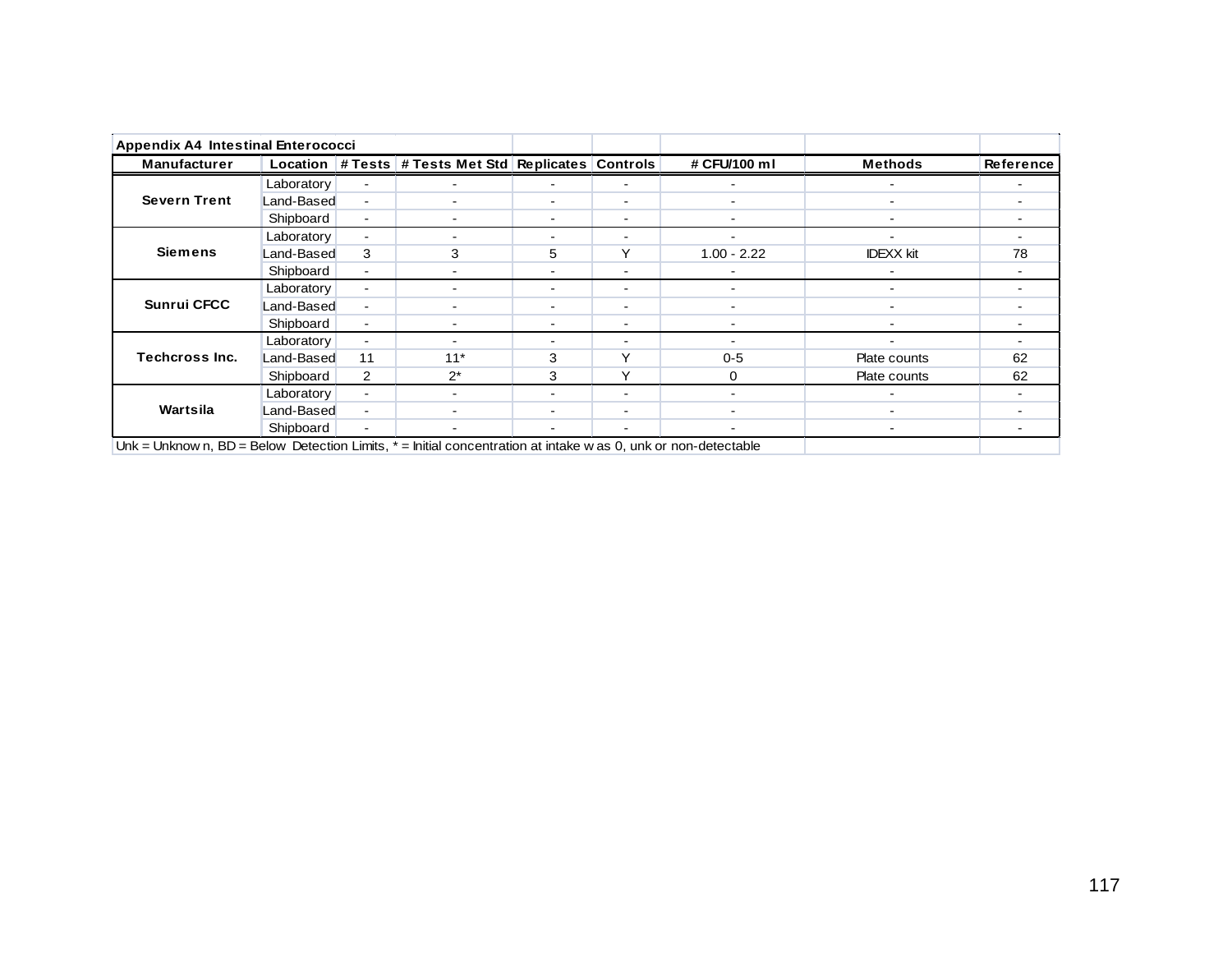| Appendix A5 Vibrio cholerae                                                                                                              |                         |                          |                          |                          |                          |                                                                         |                                 |                          |
|------------------------------------------------------------------------------------------------------------------------------------------|-------------------------|--------------------------|--------------------------|--------------------------|--------------------------|-------------------------------------------------------------------------|---------------------------------|--------------------------|
| Manufacturer                                                                                                                             |                         |                          |                          |                          |                          | Location # Tests # Tests Met Std Replicates Controls # Organisms/100 ml | <b>Methods</b>                  | Reference                |
| 21 Century                                                                                                                               | Laboratory              | 2                        | $\overline{2}$           | Unk                      | Unk                      | $\mathbf 0$                                                             | Unk                             | 117                      |
| Shipbuilding                                                                                                                             | Land-Based              | $\blacksquare$           | $\overline{\phantom{a}}$ | $\sim$                   | $\sim$                   | $\blacksquare$                                                          | $\sim$                          | $\sim$                   |
|                                                                                                                                          | Shipboard               | $\overline{\phantom{a}}$ | $\sim$                   | $\sim$                   |                          | $\sim$                                                                  | $\sim$                          | $\sim$                   |
|                                                                                                                                          | Laboratory              | $\blacksquare$           | $\sim$                   | $\blacksquare$           | $\sim$                   | $\blacksquare$                                                          |                                 | $\blacksquare$           |
| Alfa Laval                                                                                                                               | Land-Based              | 10                       | $10*$                    | 3                        | Y                        | $\leq 1$ *                                                              | <b>Supplemented Agar Plates</b> | 137                      |
|                                                                                                                                          | Shipboard               | $\overline{4}$           | $4^*$                    | 9                        | Y                        | $\leq 1$ *                                                              | Supplemented Agar Plates        | 138                      |
|                                                                                                                                          | Laboratory              | $\blacksquare$           | ÷.                       | $\blacksquare$           | $\blacksquare$           | $\sim$                                                                  |                                 | $\sim$                   |
| Aquaworx ATC Gmbh Land-Based                                                                                                             |                         | $\blacksquare$           | $\sim$                   | $\sim$                   | $\blacksquare$           | $\sim$                                                                  | $\blacksquare$                  | $\blacksquare$           |
|                                                                                                                                          | Shipboard               | $\sim$                   | $\sim$                   | $\sim$                   |                          | $\sim$                                                                  | $\sim$                          | $\sim$                   |
|                                                                                                                                          | Laboratory              | $\blacksquare$           | $\sim$                   | $\sim$                   | $\blacksquare$           | $\sim$                                                                  | $\sim$                          | $\sim$                   |
| atg UV Technology                                                                                                                        | Land-Based              | $\overline{\phantom{a}}$ | ÷                        | $\sim$                   | $\sim$                   | $\sim$                                                                  | $\overline{a}$                  | $\blacksquare$           |
|                                                                                                                                          | Shipboard               | $\overline{\phantom{a}}$ | $\blacksquare$           | $\blacksquare$           |                          | $\blacksquare$                                                          | $\blacksquare$                  | $\blacksquare$           |
|                                                                                                                                          | Laboratory              | $\blacksquare$           | ÷                        | $\sim$                   | ÷.                       | $\overline{a}$                                                          | $\overline{a}$                  | ÷                        |
| <b>ATLAS-DANMARK</b>                                                                                                                     | Land-Based              | $\blacksquare$           | $\blacksquare$           | $\sim$                   | $\sim$                   | $\sim$                                                                  | $\overline{a}$                  | ÷.                       |
|                                                                                                                                          | Shipboard               | $\blacksquare$           | ÷.                       | $\sim$                   |                          | $\sim$                                                                  | $\blacksquare$                  | $\blacksquare$           |
|                                                                                                                                          | Laboratory              | $\blacksquare$           | ÷.                       | $\sim$                   | $\sim$                   | $\sim$                                                                  | $\overline{a}$                  |                          |
| Auramarine Ltd.                                                                                                                          | Land-Based              | $\mathbf{1}$             | $1^*$                    | Y                        | Y                        | $<$ 1                                                                   | Unk                             | 4,165                    |
|                                                                                                                                          | Shipboard               | $\overline{\phantom{a}}$ | $\blacksquare$           | $\overline{\phantom{a}}$ |                          | $\blacksquare$                                                          | $\overline{\phantom{a}}$        |                          |
|                                                                                                                                          | Laboratory              | $\blacksquare$           | $\blacksquare$           | $\omega$                 | $\blacksquare$           | $\overline{\phantom{a}}$                                                | $\overline{a}$                  | $\blacksquare$           |
| <b>Brillyant Marine LLC</b>                                                                                                              | Land-Based              | $\sim$                   | $\omega$                 | $\omega$                 | $\blacksquare$           | $\blacksquare$                                                          | $\blacksquare$                  | $\sim$                   |
|                                                                                                                                          | Shipboard               | $\blacksquare$           | $\sim$                   | $\omega$                 |                          | $\sim$                                                                  | $\sim$                          | $\sim$                   |
|                                                                                                                                          |                         |                          | $\overline{\phantom{a}}$ | $\sim$                   |                          | $\sim$                                                                  | $\sim$                          | $\sim$                   |
| <b>Coldharbour Marine</b>                                                                                                                | Laboratory              | $\overline{\phantom{a}}$ |                          |                          | $\overline{\phantom{a}}$ |                                                                         |                                 |                          |
|                                                                                                                                          | Land-Based              | $\overline{\phantom{a}}$ | $\blacksquare$           | $\sim$                   | $\blacksquare$           | $\overline{\phantom{a}}$                                                | $\blacksquare$                  | $\blacksquare$           |
|                                                                                                                                          | Shipboard               | $\overline{\phantom{a}}$ | $\blacksquare$           | $\sim$                   |                          | $\sim$                                                                  | $\blacksquare$                  | ٠                        |
|                                                                                                                                          | Laboratory              | $\blacksquare$           | $\blacksquare$           | $\sim$                   | $\blacksquare$           | $\blacksquare$                                                          | $\blacksquare$                  | $\blacksquare$           |
| COSCO/Tsinghua Univ. Land-Based                                                                                                          |                         | $\blacksquare$           | ÷                        | $\sim$                   | $\blacksquare$           | $\overline{a}$                                                          | $\overline{a}$                  | ÷                        |
|                                                                                                                                          | Shipboard               | $\overline{\phantom{a}}$ | $\sim$                   | $\sim$                   |                          | $\blacksquare$                                                          | $\sim$                          | ÷                        |
| <b>DESMI Ocean Guard</b>                                                                                                                 | Laboratory              | $\blacksquare$           | ÷                        | $\sim$                   | $\sim$                   | $\sim$                                                                  | $\sim$                          | $\sim$                   |
| A/S                                                                                                                                      | Land-Based              | $\overline{\phantom{a}}$ | $\sim$                   | $\sim$                   | $\overline{\phantom{a}}$ | $\sim$                                                                  | $\sim$                          | ٠                        |
|                                                                                                                                          | Shipboard               | $\overline{\phantom{a}}$ | $\blacksquare$           | $\sim$                   |                          | $\sim$                                                                  | $\overline{a}$                  | $\blacksquare$           |
|                                                                                                                                          | Laboratory <sup>1</sup> | $\mathbf{1}$             | $\mathbf{1}$             | $\overline{2}$           | Y                        | $0$ (% cover)                                                           | <b>Plate Counts</b>             | 148                      |
| <b>Ecochlor</b>                                                                                                                          | Land-Based              | $\blacksquare$           | ÷.                       | $\blacksquare$           | $\blacksquare$           |                                                                         | $\overline{a}$                  | $\blacksquare$           |
|                                                                                                                                          | Shipboard <sup>1</sup>  | $\mathbf{1}$             | 0                        | 3                        | Y                        | $BD - -1000$                                                            | Unk                             | 76                       |
|                                                                                                                                          | Laboratory              | $\overline{\phantom{a}}$ | $\sim$                   | $\sim$                   | $\blacksquare$           | $\blacksquare$                                                          | $\mathbf{r}$                    | $\mathbf{r}$             |
| <b>EcologiQ</b>                                                                                                                          | Land-Based              | $\blacksquare$           | $\sim$                   | $\sim$                   | $\blacksquare$           | $\blacksquare$                                                          | $\sim$                          | $\sim$                   |
|                                                                                                                                          | Shipboard               | $\blacksquare$           | $\blacksquare$           | $\blacksquare$           |                          | $\blacksquare$                                                          | $\blacksquare$                  | $\overline{\phantom{a}}$ |
|                                                                                                                                          | Laboratory              | $\overline{\phantom{a}}$ | $\blacksquare$           | $\sim$                   | $\blacksquare$           | $\blacksquare$                                                          | $\sim$                          | $\overline{\phantom{a}}$ |
| Electrichlor                                                                                                                             | Land-Based              | $\blacksquare$           | $\overline{\phantom{a}}$ | $\sim$                   | $\sim$                   | $\sim$                                                                  | $\blacksquare$                  | $\overline{a}$           |
|                                                                                                                                          | Shipboard               | $\sim$                   | $\blacksquare$           | $\sim$                   | $\blacksquare$           | $\sim$                                                                  | $\sim$                          | $\overline{\phantom{a}}$ |
|                                                                                                                                          | Laboratory              | $\omega$                 | $\overline{a}$           | $\overline{a}$           | $\blacksquare$           | $\mathbf{r}$                                                            | $\overline{a}$                  | ٠                        |
| <b>ETI</b>                                                                                                                               | Land-Based              | $\overline{\phantom{a}}$ | $\sim$                   | $\sim$                   | $\blacksquare$           | $\sim$                                                                  | $\sim$                          | $\blacksquare$           |
|                                                                                                                                          | Shipboard               | $\blacksquare$           | ٠                        | ٠                        | ÷,                       | $\blacksquare$                                                          |                                 |                          |
| <b>Ferrate Treatment</b>                                                                                                                 | Laboratory              | $\mathbf{1}$             | $\mathbf 0$              | Unk                      | Unk                      | 108                                                                     | Indexx Labs QuantiTray MPN      | 22                       |
|                                                                                                                                          | Land-Based              | $\blacksquare$           | $\blacksquare$           | $\sim$                   | $\blacksquare$           | $\blacksquare$                                                          |                                 | $\blacksquare$           |
| Tech.                                                                                                                                    | Shipboard               | $\blacksquare$           | ÷.                       | $\omega$                 | $\sim$                   | $\blacksquare$                                                          | $\blacksquare$                  | $\overline{\phantom{a}}$ |
| Unk = Unknown, $*$ = Initial concentration at intake w as 0, unk or non-detectable, $1$ = Filter added to system since testing conducted |                         |                          |                          |                          |                          |                                                                         |                                 |                          |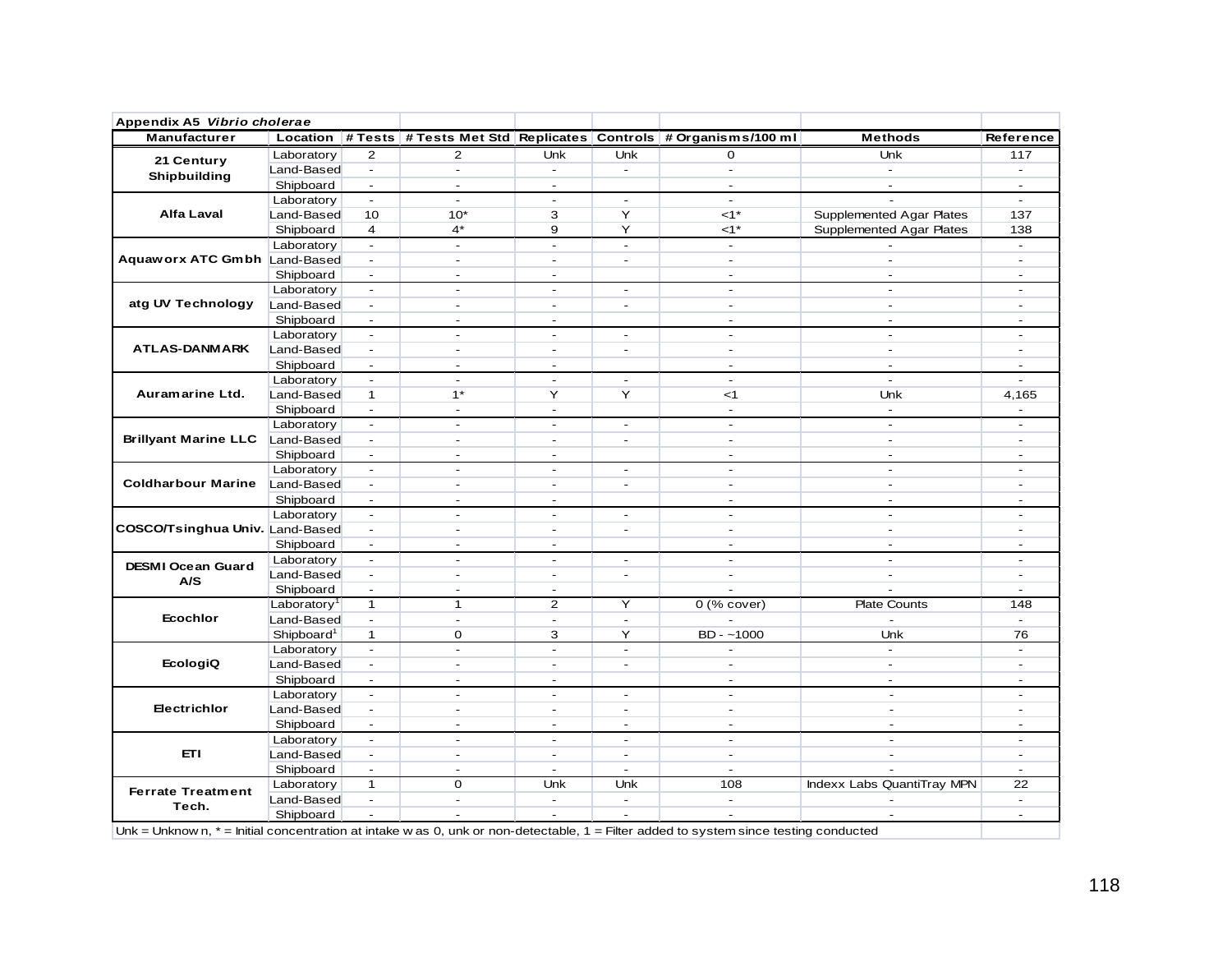| Appendix A5 Vibrio cholerae<br><b>Manufacturer</b> | Location   |                          |                |                          |                      | # Tests   # Tests Met Std   Replicates   Controls   # Organisms/100 m l | <b>Methods</b>             | Reference                |
|----------------------------------------------------|------------|--------------------------|----------------|--------------------------|----------------------|-------------------------------------------------------------------------|----------------------------|--------------------------|
|                                                    |            |                          |                |                          |                      |                                                                         |                            |                          |
| <b>Hamann Evonik</b>                               | Laboratory | ÷,                       |                |                          |                      |                                                                         |                            |                          |
| Degussa                                            | Land-Based | $\mathbf{1}$             | $1*$           | N                        | N                    | $0^*$                                                                   | culture, molecular methods | 166                      |
|                                                    | Shipboard  | $\blacksquare$           | $\blacksquare$ | $\Box$                   |                      | ä,                                                                      |                            |                          |
| <b>Ham w orthy</b>                                 | Laboratory | 3                        | 2              | <b>Unk</b>               | N                    | $0 - 1$                                                                 | TSB broth, incubation      | 48                       |
| Greenship                                          | Land-Based | $\blacksquare$           | $\blacksquare$ | $\blacksquare$           | $\blacksquare$       | $\blacksquare$                                                          |                            |                          |
|                                                    | Shipboard  | $\blacksquare$           | $\mathbf{r}$   | $\mathbf{r}$             | $\overline{a}$       | $\sim$                                                                  | $\mathbf{r}$               | $\sim$                   |
|                                                    | Laboratory | $\blacksquare$           | $\blacksquare$ | $\blacksquare$           | $\ddot{\phantom{a}}$ | $\blacksquare$                                                          | $\sim$                     |                          |
| Hi Tech Marine                                     | Land-Based | $\omega$                 | $\blacksquare$ | $\blacksquare$           | $\blacksquare$       | $\sim$                                                                  | $\blacksquare$             | $\blacksquare$           |
|                                                    | Shipboard  | $\blacksquare$           | $\sim$         | $\sim$                   | $\blacksquare$       | $\blacksquare$                                                          | $\sim$                     |                          |
|                                                    | Laboratory | $\blacksquare$           | $\mathbf{r}$   | $\blacksquare$           | $\blacksquare$       | $\sim$                                                                  | $\blacksquare$             | $\mathbf{r}$             |
| Hitachi                                            | Land-Based | $\blacksquare$           | $\blacksquare$ | $\blacksquare$           | $\blacksquare$       | $\blacksquare$                                                          | $\blacksquare$             |                          |
|                                                    | Shipboard  | $\omega$                 | $\blacksquare$ | $\mathbf{r}$             | $\blacksquare$       | $\sim$                                                                  | $\blacksquare$             | $\mathbf{r}$             |
|                                                    | Laboratory | $\blacksquare$           | $\blacksquare$ | $\sim$                   | $\blacksquare$       | $\sim$                                                                  | $\sim$                     | $\blacksquare$           |
| <b>Hyde Marine</b>                                 | Land-Based | $\blacksquare$           | $\mathbf{r}$   | $\blacksquare$           | $\blacksquare$       | $\sim$                                                                  | $\mathbf{r}$               | $\blacksquare$           |
|                                                    | Shipboard  | 3                        | $3^*$          | 9                        | Υ                    | 0*                                                                      | <b>PCR</b>                 | 192                      |
|                                                    | Laboratory | $\overline{2}$           | Unk            | 9                        | Υ                    | <b>BD</b>                                                               | <b>Unk</b>                 | 107                      |
| Hyundai Heavy<br>Industries (1)                    | Land-Based | $\blacksquare$           | $\blacksquare$ | $\blacksquare$           | $\blacksquare$       | $\blacksquare$                                                          | $\omega$                   | $\blacksquare$           |
|                                                    | Shipboard  | $\blacksquare$           | $\blacksquare$ | $\blacksquare$           | $\blacksquare$       | $\sim$                                                                  | $\blacksquare$             | $\mathbf{r}$             |
| <b>Hyundai Heavy</b><br>Industries (2)             | Laboratory | 2                        | $2^*$          | 9                        | Y                    | $\Omega$                                                                | Unk                        | 119                      |
|                                                    | Land-Based | $\overline{\phantom{a}}$ | $\blacksquare$ | $\mathbf{r}$             | ä,                   | ÷.                                                                      | $\blacksquare$             | $\sim$                   |
|                                                    | Shipboard  | $\blacksquare$           | $\mathbf{r}$   | $\sim$                   | $\ddot{\phantom{a}}$ | $\sim$                                                                  | $\blacksquare$             | $\mathbf{r}$             |
|                                                    | Laboratory | $\omega$                 | $\mathbf{r}$   | $\blacksquare$           | $\blacksquare$       | $\sim$                                                                  | $\blacksquare$             | $\mathbf{r}$             |
| JFE Engineering Corp Land-Based                    |            | $\blacksquare$           | $\blacksquare$ | $\blacksquare$           | $\overline{a}$       | $\sim$                                                                  | $\sim$                     | $\mathbf{r}$             |
|                                                    | Shipboard  | $\blacksquare$           | $\mathbf{r}$   | $\mathbf{r}$             | $\overline{a}$       | $\overline{a}$                                                          | $\mathbf{r}$               | $\overline{a}$           |
|                                                    | Laboratory | $\overline{2}$           | $2^*$          | Unk                      | Υ                    | 0                                                                       | Unk                        | 120                      |
| Kwang San Co. Ltd.                                 | Land-Based | $\omega$                 | $\mathbf{r}$   | $\mathbf{r}$             | $\ddot{\phantom{a}}$ | ÷.                                                                      | $\mathbf{r}$               | $\ddot{\phantom{a}}$     |
|                                                    | Shipboard  | $\blacksquare$           | $\blacksquare$ | $\blacksquare$           | $\blacksquare$       | $\sim$                                                                  | $\blacksquare$             | $\overline{a}$           |
|                                                    | Laboratory | $\omega$                 | $\mathbf{r}$   | $\mathbf{r}$             | $\ddot{\phantom{a}}$ | ÷.                                                                      | ÷.                         | $\overline{a}$           |
| <b>MAHLE</b>                                       | Land-Based |                          | $\blacksquare$ | $\blacksquare$           | $\ddot{\phantom{a}}$ | $\blacksquare$                                                          | $\blacksquare$             | $\blacksquare$           |
|                                                    |            | $\blacksquare$           |                |                          |                      |                                                                         |                            |                          |
|                                                    | Shipboard  | $\blacksquare$           | $\mathbf{r}$   | $\ddot{\phantom{a}}$     | $\blacksquare$       | $\overline{a}$                                                          | $\sim$                     | $\overline{a}$           |
|                                                    | Laboratory | $\blacksquare$           | $\sim$         | $\overline{\phantom{a}}$ | $\blacksquare$       | $\sim$                                                                  | $\overline{a}$             | $\sim$                   |
| <b>MARENCO</b>                                     | Land-Based | $\blacksquare$           | $\overline{a}$ | $\overline{a}$           | $\overline{a}$       | $\overline{a}$                                                          | $\overline{a}$             |                          |
|                                                    | Shipboard  | $\blacksquare$           | $\blacksquare$ | $\blacksquare$           | $\sim$               | $\sim$                                                                  | $\sim$                     | $\mathbf{r}$             |
| <b>Maritime Solutions</b>                          | Laboratory | $\blacksquare$           | $\sim$         | $\overline{a}$           | $\ddot{\phantom{a}}$ | $\sim$                                                                  |                            | $\overline{\phantom{a}}$ |
| Inc.                                               | Land-Based | 5                        | $5*$           | 5                        | Y                    | $0^*$                                                                   | <b>DFA</b>                 | 79                       |
|                                                    | Shipboard  | ÷.                       | $\mathbf{r}$   | $\mathbf{r}$             | $\overline{a}$       | $\sim$                                                                  | $\mathbf{r}$               |                          |
|                                                    | Laboratory | $\blacksquare$           | $\overline{a}$ | $\overline{a}$           | $\mathbf{r}$         | $\sim$                                                                  | $\overline{a}$             | $\overline{a}$           |
| <b>Mexel Industries</b>                            | Land-Based | $\blacksquare$           | $\sim$         | $\sim$                   | $\blacksquare$       | $\sim$                                                                  | $\overline{a}$             | $\overline{a}$           |
|                                                    | Shipboard  | ÷,                       |                |                          |                      | $\mathbf{r}$                                                            | $\sim$                     | $\mathbf{r}$             |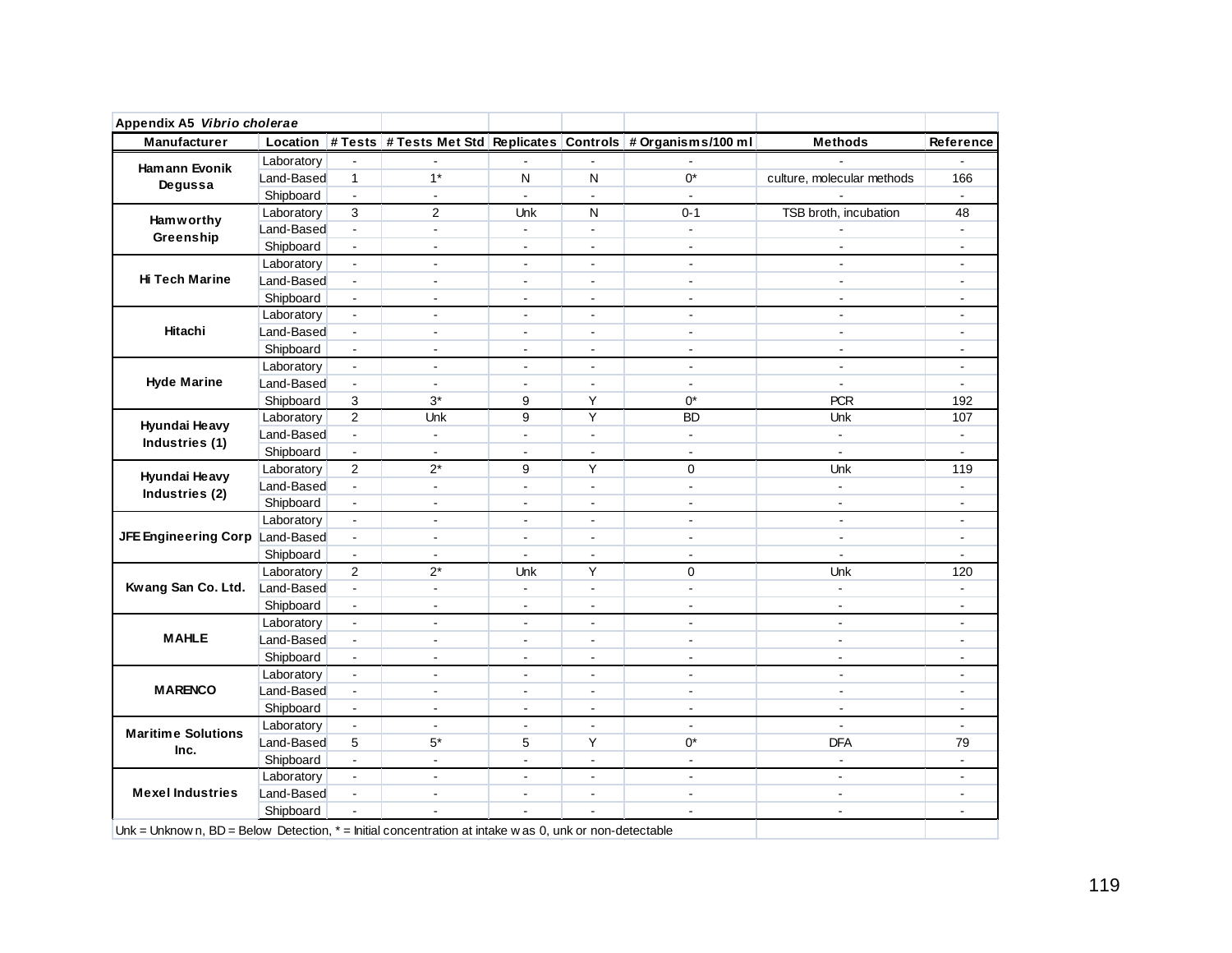| Appendix A5 Vibrio cholerae      |            |                             |                |                          |                          |                                                                         |                                                                                                                                                      |                  |
|----------------------------------|------------|-----------------------------|----------------|--------------------------|--------------------------|-------------------------------------------------------------------------|------------------------------------------------------------------------------------------------------------------------------------------------------|------------------|
| <b>Manufacturer</b>              |            |                             |                |                          |                          | Location # Tests # Tests Met Std Replicates Controls # Organisms/100 ml | <b>Methods</b>                                                                                                                                       | <b>Reference</b> |
|                                  | Laboratory | 1                           | Unk            | 3                        | N                        | Unk (% Reduction)                                                       | <b>Plate Counts</b>                                                                                                                                  | 52               |
| <b>MH</b> Systems                | Land-Based | $\omega$                    | $\blacksquare$ | $\blacksquare$           | $\blacksquare$           | $\blacksquare$                                                          | $\overline{a}$                                                                                                                                       | $\blacksquare$   |
|                                  | Shipboard  | $\blacksquare$              | $\blacksquare$ | $\overline{\phantom{a}}$ | $\blacksquare$           | $\blacksquare$                                                          |                                                                                                                                                      |                  |
|                                  | Laboratory | $\mathbf{r}$                | $\mathbf{r}$   | $\mathbf{r}$             | $\mathbf{r}$             | $\mathbf{r}$                                                            | $\overline{a}$                                                                                                                                       | $\blacksquare$   |
| <b>Mitsui Engineering</b>        | Land-Based | 2                           | 0              | 3                        | Y                        | BD, Unk                                                                 | <b>Plate Counts</b>                                                                                                                                  | 58               |
|                                  | Shipboard  | $\blacksquare$              | $\blacksquare$ | $\blacksquare$           | $\blacksquare$           | $\sim$                                                                  |                                                                                                                                                      |                  |
|                                  | Laboratory | $\blacksquare$              | $\blacksquare$ | $\blacksquare$           | $\overline{\phantom{a}}$ | $\sim$                                                                  |                                                                                                                                                      |                  |
| <b>NEI</b>                       | Land-Based | $\omega$                    | $\mathbf{r}$   | $\mathbf{r}$             | ÷.                       | $\blacksquare$                                                          | $\mathbf{r}$                                                                                                                                         | ä,               |
|                                  | Shipboard  | $\overline{2}$              | $2^*$          | Y                        | Υ                        | 0                                                                       | <b>DFA</b>                                                                                                                                           | 172              |
|                                  | Laboratory | $\mathbf{r}$                | $\blacksquare$ | $\overline{a}$           | ä,                       | $\mathbf{r}$                                                            | $\sim$                                                                                                                                               |                  |
| <b>NK-03</b>                     | Land-Based | $\sim$                      | $\blacksquare$ | $\sim$                   | $\blacksquare$           | $\sim$                                                                  | $\blacksquare$                                                                                                                                       | $\blacksquare$   |
|                                  | Shipboard  | $\blacksquare$              | $\sim$         | $\blacksquare$           | $\overline{\phantom{a}}$ | $\blacksquare$                                                          |                                                                                                                                                      | $\blacksquare$   |
|                                  | Laboratory | $\blacksquare$              | $\mathbf{r}$   | $\sim$                   | ÷.                       | $\sim$                                                                  | $\overline{a}$                                                                                                                                       | $\overline{a}$   |
| ntorreiro                        | Land-Based | $\blacksquare$              | $\sim$         | $\sim$                   | $\blacksquare$           | $\sim$                                                                  | $\mathbf{r}$                                                                                                                                         | $\blacksquare$   |
|                                  | Shipboard  | $\blacksquare$              | $\overline{a}$ | $\sim$                   | $\mathbf{r}$             | $\sim$                                                                  | $\overline{a}$                                                                                                                                       | $\blacksquare$   |
|                                  | Laboratory | $\blacksquare$              | $\sim$         | $\sim$                   | $\blacksquare$           | $\sim$                                                                  |                                                                                                                                                      |                  |
| Nutech O3 Inc.                   | Land-Based | $\omega$                    | $\blacksquare$ | ÷.                       | ÷.                       | $\sim$                                                                  | $\overline{a}$                                                                                                                                       | $\mathbf{r}$     |
|                                  | Shipboard  | 3                           | $3^*$          | $11 - 12$                | Υ                        | 0*                                                                      | Unknow n                                                                                                                                             | 195              |
|                                  | Laboratory | $\omega$                    | $\blacksquare$ | $\sim$                   | $\blacksquare$           | $\sim$                                                                  |                                                                                                                                                      | $\sim$           |
| <b>OceanSaver</b>                | Land-Based | 14                          | $14*$          | 3                        | Y                        | $1<^*$                                                                  | Plate counts (TCBS agar)                                                                                                                             | 139              |
|                                  | Shipboard  | 3                           | $3^*$          | 3                        | Υ                        | 0*                                                                      | Plate counts (TCBS agar)                                                                                                                             | 176              |
|                                  | Laboratory | $\mathbf{r}$                | $\blacksquare$ | $\blacksquare$           | $\blacksquare$           | $\blacksquare$                                                          |                                                                                                                                                      | $\blacksquare$   |
| OptiMarin                        | Land-Based | 12                          | $12*$          | 3                        | Y                        | $<$ 1                                                                   | Supplemented Agar Plates                                                                                                                             | 136              |
|                                  | Shipboard  | 8                           | $8*$           | 9                        | Y                        | $<$ 1                                                                   | Filtration, Plate count, PCR                                                                                                                         | 140              |
|                                  | Laboratory | $\mathcal{L}^{\mathcal{L}}$ | $\overline{a}$ | $\mathbf{r}$             | $\overline{a}$           | $\overline{a}$                                                          |                                                                                                                                                      | $\mathbb{Z}^+$   |
| Panasia Co.                      | Land-Based | $\blacksquare$              | $\blacksquare$ | $\blacksquare$           | $\blacksquare$           | $\blacksquare$                                                          | $\blacksquare$                                                                                                                                       | $\blacksquare$   |
|                                  | Shipboard  | $\blacksquare$              | $\mathbf{r}$   | $\mathbf{r}$             | $\blacksquare$           | $\mathbf{r}$                                                            | ÷.                                                                                                                                                   | $\blacksquare$   |
|                                  | Laboratory | $\blacksquare$              | $\overline{a}$ | $\sim$                   | $\overline{\phantom{a}}$ | $\sim$                                                                  |                                                                                                                                                      |                  |
| <b>Pinnacle Ozone</b>            | Land-Based | $\omega$                    | $\overline{a}$ | $\blacksquare$           | $\overline{\phantom{a}}$ | $\sim$                                                                  |                                                                                                                                                      |                  |
| <b>Solutions</b>                 | Shipboard  | $\omega$                    | $\blacksquare$ | $\mathbf{u}$             | ÷.                       | $\blacksquare$                                                          | $\sim$                                                                                                                                               | $\sim$           |
|                                  | Laboratory | $\mathbf{r}$                | $\mathbf{r}$   | $\sim$                   | $\mathbf{r}$             | $\mathbf{r}$                                                            |                                                                                                                                                      | $\sim$           |
| Qingdau Headway                  | Land-Based | 13                          | $13*$          | 3                        | Y                        | $<$ 1                                                                   | <b>Membrane Filtration</b>                                                                                                                           | 142              |
| Tech                             | Shipboard  | 3                           | $3^*$          | Y                        | Y                        | $\mathbf 0$                                                             | <b>Membrane Filtration</b>                                                                                                                           | 147              |
|                                  | Laboratory | $\omega$                    | $\blacksquare$ | $\blacksquare$           | $\blacksquare$           | $\sim$                                                                  |                                                                                                                                                      | $\mathbf{r}$     |
| Resource Ballast Tech Land-Based |            | 3                           | $3^*$          | <b>Unk</b>               | Υ                        | $\Omega$                                                                | <b>Unk</b>                                                                                                                                           | 3                |
|                                  | Shipboard  | $\overline{2}$              | $2^*$          | 3                        | Y                        | $\mathbf 0$                                                             | Unk                                                                                                                                                  | 3                |
|                                  | Laboratory | $\mathbf{r}$                | $\blacksquare$ | $\mathbf{r}$             | $\blacksquare$           | $\mathbf{r}$                                                            |                                                                                                                                                      |                  |
| <b>RWO Marine Water</b>          | Land-Based | 2                           | $\overline{2}$ | N                        | Y                        |                                                                         | APHA Std. Method                                                                                                                                     | 31,31            |
| Tech                             | Shipboard  |                             |                |                          |                          | neg                                                                     |                                                                                                                                                      |                  |
|                                  |            |                             |                |                          |                          |                                                                         | Unk = Unknow n, BD = Below Detection Limits, DFA = Direction Fluorescent Antibody, * = Initial concentration at intake w as 0, unk or non-detectable |                  |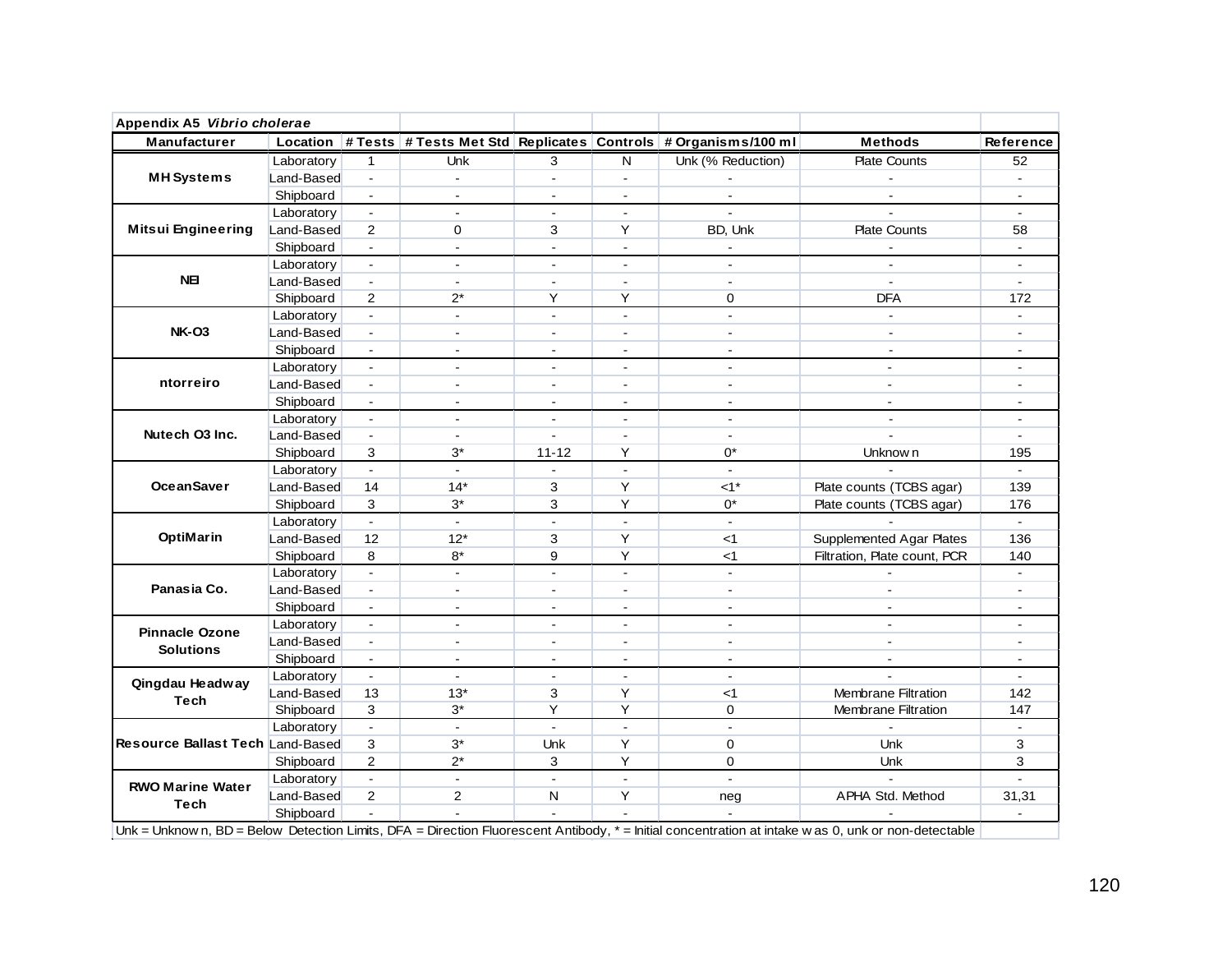| Appendix A5 Vibrio cholerae |                 |                          |                          |                          |                          |                                                                        |                                                                                                                                                      |           |
|-----------------------------|-----------------|--------------------------|--------------------------|--------------------------|--------------------------|------------------------------------------------------------------------|------------------------------------------------------------------------------------------------------------------------------------------------------|-----------|
| <b>Manufacturer</b>         | <b>Location</b> |                          |                          |                          |                          | # Tests   # Tests Met Std   Replicates   Controls   # Organisms/100 ml | <b>Methods</b>                                                                                                                                       | Reference |
|                             | Laboratory      | $\blacksquare$           |                          |                          | $\overline{\phantom{0}}$ |                                                                        |                                                                                                                                                      |           |
| <b>Severn Trent</b>         | Land-Based      | $\blacksquare$           |                          |                          | $\blacksquare$           |                                                                        | $\overline{\phantom{0}}$                                                                                                                             |           |
|                             | Shipboard       | $\blacksquare$           |                          |                          | $\overline{\phantom{a}}$ |                                                                        |                                                                                                                                                      |           |
|                             | Laboratory      | $\blacksquare$           |                          |                          | $\overline{\phantom{0}}$ |                                                                        |                                                                                                                                                      |           |
| <b>Siemens</b>              | Land-Based      | 3                        | $3^*$                    | 5                        | Y                        | $\Omega$                                                               | <b>DFA</b>                                                                                                                                           | 78        |
|                             | Shipboard       | $\blacksquare$           | $\overline{\phantom{a}}$ | $\overline{\phantom{0}}$ | $\blacksquare$           |                                                                        |                                                                                                                                                      |           |
|                             | Laboratory      | $\blacksquare$           |                          | $\overline{\phantom{0}}$ | $\blacksquare$           | $\overline{\phantom{0}}$                                               | $\blacksquare$                                                                                                                                       |           |
| <b>Sunrui CFCC</b>          | Land-Based      | $\blacksquare$           | $\overline{\phantom{a}}$ | ۰                        | $\overline{\phantom{a}}$ |                                                                        | $\blacksquare$                                                                                                                                       |           |
|                             | Shipboard       | $\blacksquare$           | $\overline{\phantom{a}}$ | -                        | $\blacksquare$           |                                                                        | $\overline{\phantom{0}}$                                                                                                                             |           |
|                             | Laboratory      | $\blacksquare$           |                          |                          | $\overline{\phantom{0}}$ |                                                                        | $\overline{\phantom{a}}$                                                                                                                             |           |
| <b>Techcross Inc.</b>       | Land-Based      | 11                       | $11*$                    | 3                        | Υ                        | ሰ*                                                                     | Plate counts (TCBS agar)                                                                                                                             | 62        |
|                             | Shipboard       | 3                        | $3^*$                    | 3                        | Y                        | $0^*$                                                                  | Plate counts (TCBS agar)                                                                                                                             | 62        |
|                             | Laboratory      | $\sim$                   |                          | ۰.                       | $\blacksquare$           |                                                                        |                                                                                                                                                      |           |
| Wartsila                    | Land-Based      | $\blacksquare$           |                          | ۰.                       | $\blacksquare$           |                                                                        |                                                                                                                                                      |           |
|                             | Shipboard       | $\overline{\phantom{0}}$ |                          |                          | $\blacksquare$           |                                                                        |                                                                                                                                                      |           |
|                             |                 |                          |                          |                          |                          |                                                                        | Unk = Unknow n, BD = Below Detection Limits, DFA = Direction Fluorescent Antibody, * = Initial concentration at intake w as 0, unk or non-detectable |           |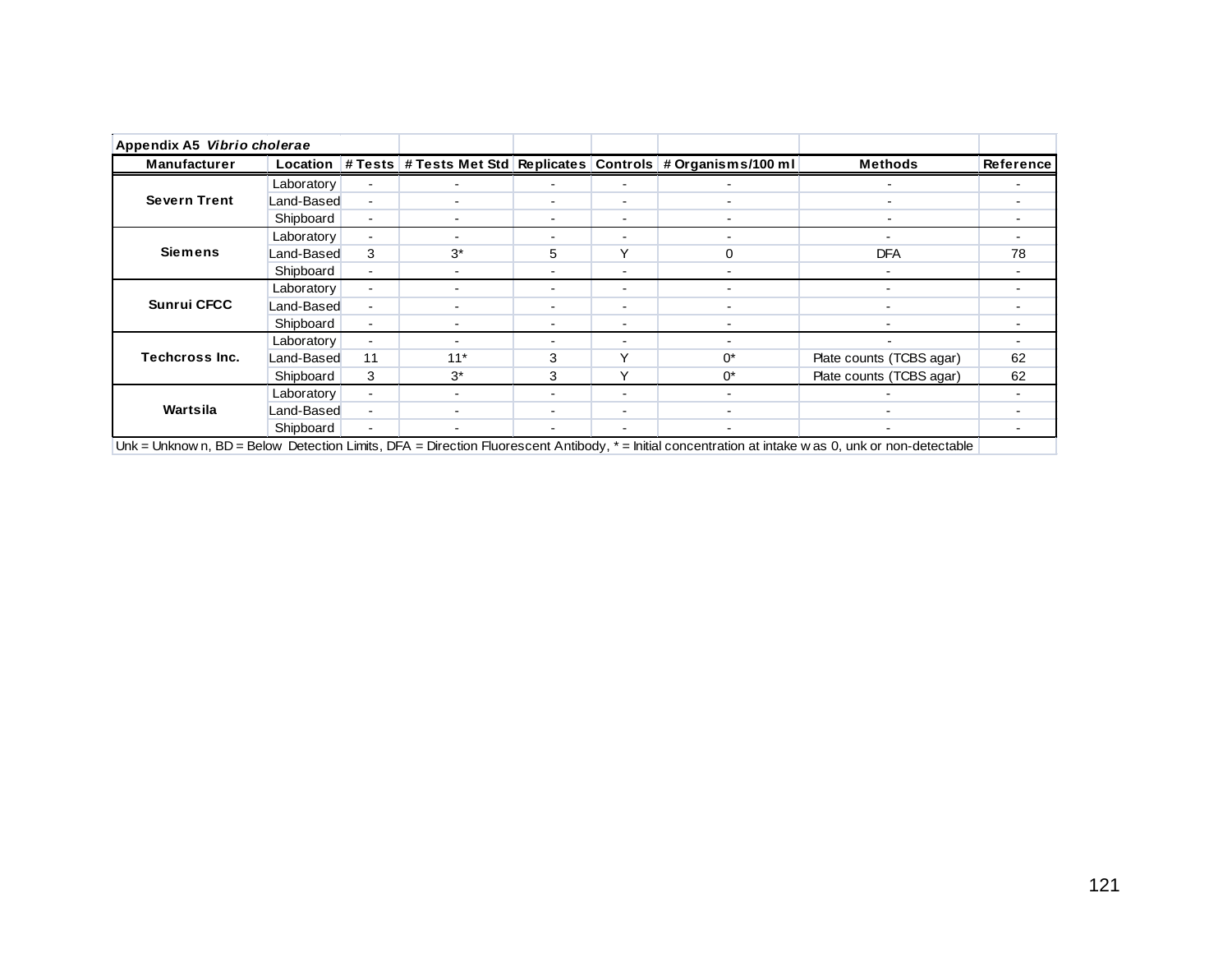| Appendix A6 Organims < 10 µm (Bacteria) |                         |                             |                                                      |                          |                          |                                                                                                                           |                                      |                                |
|-----------------------------------------|-------------------------|-----------------------------|------------------------------------------------------|--------------------------|--------------------------|---------------------------------------------------------------------------------------------------------------------------|--------------------------------------|--------------------------------|
| Manufacturer                            |                         |                             | Location # Tests # Tests Met Std Replicates Controls |                          |                          | # Organisms/100 ml                                                                                                        | <b>Methods</b>                       | Reference                      |
| 21 Century                              | Laboratory              | ÷                           | $\overline{a}$                                       |                          | $\overline{\phantom{a}}$ |                                                                                                                           |                                      |                                |
| Shipbuilding                            | Land-Based              | $\blacksquare$              | $\blacksquare$                                       | ×.                       | $\blacksquare$           | $\mathcal{L}_{\mathcal{A}}$                                                                                               |                                      | $\sim$                         |
|                                         | Shipboard               | $\sim$                      | ÷.                                                   | $\sim$                   |                          |                                                                                                                           |                                      | $\sim$                         |
|                                         | Laboratory              | $\mathbf{1}$                | $\mathbf 0$                                          | ÷.                       | $\blacksquare$           | Unk (% Reduction)                                                                                                         | Visual Assesment                     | 82                             |
| Alfa Laval                              | Land-Based              | 8                           | $\mathbf 0$                                          | 6                        | Y                        | 820/ml - $4x10^8$ /ml                                                                                                     | Agar Plate Counts                    | 137                            |
|                                         | Shipboard               | $\overline{2}$              | $\overline{2}$                                       | 9                        | Y                        | 480 - 800                                                                                                                 | Plate Counts, Difco marine agar      | 141                            |
|                                         | Laboratory              | $\omega$                    | $\blacksquare$                                       | $\mathbf{r}$             | $\blacksquare$           | $\sim$                                                                                                                    |                                      | $\sim$                         |
| Aquaworx ATC Gmbh Land-Based            |                         | $\sim$                      | ÷                                                    | $\mathbf{r}$             | $\omega$                 | ÷.                                                                                                                        | $\sim$                               | $\sim$                         |
|                                         | Shipboard               | $\omega$                    | $\blacksquare$                                       | $\sim$                   |                          | $\sim$                                                                                                                    | $\sim$                               | $\mathbf{r}$                   |
|                                         | Laboratory              | $\sim$                      | ÷.                                                   | $\sim$                   | $\mathbf{r}$             | $\mathbf{r}$                                                                                                              | $\overline{a}$                       |                                |
| <b>ATG Willand</b>                      | Land-Based              | $\sim$                      | $\overline{a}$                                       | $\sim$                   | $\blacksquare$           | $\sim$                                                                                                                    | $\overline{a}$                       | ÷                              |
|                                         | Shipboard               | $\sim$                      | $\sim$                                               | $\sim$                   |                          | $\sim$                                                                                                                    | ÷                                    | $\sim$                         |
|                                         | Laboratory              | $\blacksquare$              | ÷.                                                   | $\sim$                   | $\blacksquare$           | $\sim$                                                                                                                    | ÷.                                   | ÷                              |
| <b>ATLAS-DANMARK</b>                    | Land-Based              | $\blacksquare$              | $\overline{\phantom{a}}$                             | $\blacksquare$           | $\overline{\phantom{a}}$ | $\sim$                                                                                                                    | $\blacksquare$                       | $\blacksquare$                 |
|                                         | Shipboard               | $\mathbf{r}$                | ÷,                                                   | $\sim$                   |                          | $\sim$                                                                                                                    | ÷.                                   | ÷.                             |
|                                         | Laboratory              | $\blacksquare$              | $\mathbf{r}$                                         | $\sim$                   | $\blacksquare$           |                                                                                                                           | $\omega$                             | $\omega$                       |
| Auramarine Ltd.                         | Land-Based              | $\mathbf{1}$                | $\mathbf 0$                                          | Y                        | Y                        | 80/ml - 1200/ml                                                                                                           | Unk                                  | 4,165                          |
|                                         | Shipboard               | $\sim$                      | $\omega$                                             | $\blacksquare$           |                          |                                                                                                                           | $\sim$                               | $\sim$                         |
|                                         | Laboratory              | $\mathbf{r}$                | $\mathbf{r}$                                         | $\sim$                   | $\mathbf{r}$             | ÷.                                                                                                                        | $\overline{a}$                       | ÷.                             |
| <b>Brillyant Marine LLC</b>             | Land-Based              | $\sim$                      | $\mathbf{r}$                                         | $\mathbf{r}$             | $\mathbf{r}$             | ÷.                                                                                                                        | ÷.                                   | ÷.                             |
|                                         | Shipboard               | $\sim$                      | ÷.                                                   | $\sim$                   |                          | $\sim$                                                                                                                    | $\sim$                               | $\sim$                         |
|                                         | Laboratory              | $\blacksquare$              | ÷.                                                   | $\sim$                   | $\sim$                   | $\mathbf{r}$                                                                                                              | ÷.                                   |                                |
| <b>Coldharbour Marine</b>               | Land-Based              | $\blacksquare$              | ÷.                                                   | $\mathbf{r}$             | $\overline{a}$           | $\mathbf{r}$                                                                                                              | ÷.                                   | ÷.                             |
|                                         | Shipboard               | $\mathbf{r}$                | L.                                                   | $\mathbf{r}$             |                          | ÷.                                                                                                                        | ÷.                                   | ÷.                             |
|                                         | Laboratory              | $\sim$                      | $\sim$                                               | $\overline{\phantom{a}}$ | $\blacksquare$           | $\sim$                                                                                                                    | $\sim$                               | $\sim$                         |
| COSCO/Tsinghua Univ. Land-Based         |                         | $\mathbb{Z}^2$              | ÷.                                                   | $\sim$                   | $\overline{\phantom{a}}$ | $\sim$                                                                                                                    | $\sim$                               | ÷                              |
|                                         | Shipboard               | $\sim$                      | $\omega$                                             | $\mathbf{r}$             |                          | $\mathbf{r}$                                                                                                              | $\blacksquare$                       | $\sim$                         |
|                                         | Laboratory              | $\mathbf{r}$                | $\mathbf{r}$                                         | $\sim$                   | $\mathbf{r}$             | ÷.                                                                                                                        | $\overline{a}$                       | ÷                              |
| <b>DESMI Ocean Guard</b>                | Land-Based              | $\sim$                      | $\mathbf{r}$                                         | $\mathbf{r}$             | $\mathbf{r}$             | $\sim$                                                                                                                    |                                      | ÷.                             |
| A/S                                     | Shipboard               | $\sim$                      | $\sim$                                               | $\sim$                   |                          |                                                                                                                           |                                      | $\sim$                         |
|                                         | Laboratory <sup>1</sup> | 2                           | $\overline{2}$                                       | $\overline{2}$           | Y                        | 0, Unk (% of control, % Plate cover)                                                                                      | Plate Counts, <sup>3</sup> H-leucine | 148                            |
| Ecochlor                                | Land-Based              | 11                          | 8                                                    | N                        | Y                        | $<$ 10 - 1700                                                                                                             | plate, NEN-EN-ISO 6222:1999          | 133                            |
|                                         | Shipboard <sup>1</sup>  | $\mathbf{1}$                | $\mathbf{1}$                                         | 3                        | Y                        | BD                                                                                                                        | Plate Counts, <sup>3</sup> H-leucine | 76                             |
|                                         |                         | $\sim$                      | $\sim$                                               | $\mathbf{r}$             | $\omega$                 | $\sim$                                                                                                                    | $\sim$                               | $\omega$                       |
| EcologiQ                                | Laboratory              | $\sim$                      | $\sim$                                               | $\sim$                   | $\overline{\phantom{a}}$ | $\sim$                                                                                                                    | $\sim$                               | ÷                              |
|                                         | Land-Based              | $\sim$                      | $\omega$                                             | $\sim$                   |                          | $\sim$                                                                                                                    | $\mathbf{r}$                         | $\sim$                         |
|                                         | Shipboard               | $\sim$                      | $\sim$                                               | $\sim$                   | $\sim$                   | $\omega$                                                                                                                  | ÷                                    | $\sim$                         |
| Electrichlor                            | Laboratory              | $\sim$                      | $\sim$                                               | $\sim$                   | $\sim$                   | $\sim$                                                                                                                    | $\sim$                               | $\sim$                         |
|                                         | Land-Based              |                             |                                                      |                          |                          |                                                                                                                           |                                      |                                |
|                                         | Shipboard               | $\sim$<br>$\mathbf{1}$      | $\blacksquare$<br>$\mathbf 0$                        | $\blacksquare$<br>3      | $\blacksquare$<br>Y      | $\blacksquare$                                                                                                            | Plate Counts, BacLight               | $\overline{\phantom{a}}$<br>72 |
|                                         | Laboratory              |                             |                                                      |                          |                          |                                                                                                                           |                                      |                                |
| ETI                                     | Land-Based              | 3                           | $\Omega$                                             | $2 - 3$                  | Y                        | $5x10^7 - 1x10^9$                                                                                                         | Grow out (+, -), FCM/PicoGreen       | 73,74,75                       |
|                                         | Shipboard               | $\sim$                      | ÷.                                                   | $\sim$                   | $\sim$                   |                                                                                                                           |                                      | $\overline{\phantom{a}}$       |
| <b>Ferrate Treatment</b>                | Laboratory              | $\sim$                      | $\sim$                                               | $\sim$                   | $\omega$                 | $\sim$                                                                                                                    | $\sim$                               | $\omega$                       |
| Tech.                                   | Land-Based              | $\sim$                      | $\mathbf{r}$                                         | $\mathbf{r}$             | $\mathbf{r}$             | $\sim$                                                                                                                    | $\sim$                               | $\sim$                         |
|                                         | Shipboard               | $\mathcal{L}_{\mathcal{A}}$ | $\overline{a}$                                       | $\sim$                   | ÷.                       |                                                                                                                           | $\mathbf{r}$                         | $\mathbf{r}$                   |
|                                         |                         |                             |                                                      |                          |                          | Unk = Unknow n, $BD =$ Below Detection Limits, FCM = Flow Cytometer, $1 =$ Filter added to system since testing conducted |                                      |                                |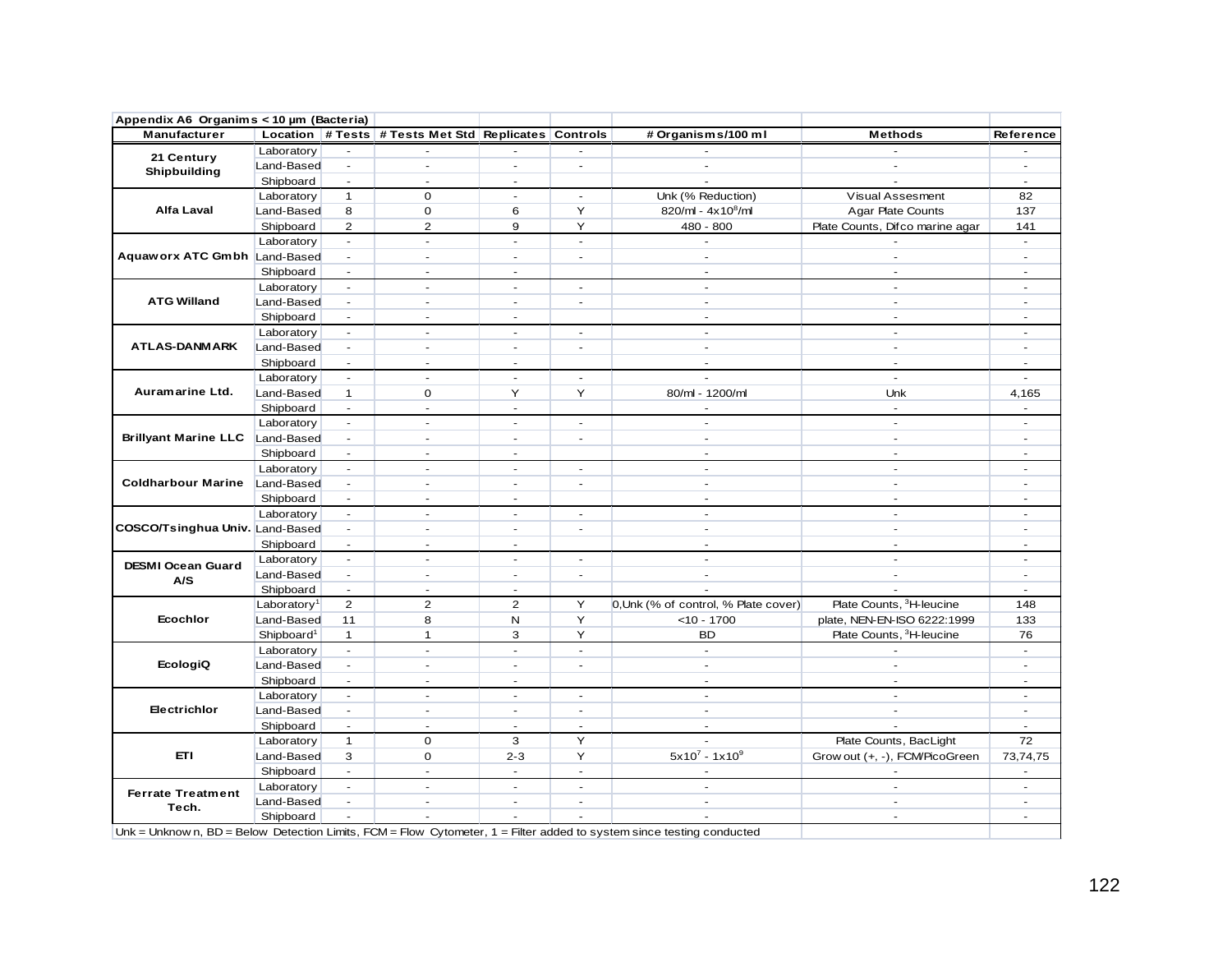| Appendix A6 Organims < 10 µm (Bacteria)                                                                                                                                                                                                                                                     |            |                             |                                                      |                          |                          |                                   |                                   |                          |
|---------------------------------------------------------------------------------------------------------------------------------------------------------------------------------------------------------------------------------------------------------------------------------------------|------------|-----------------------------|------------------------------------------------------|--------------------------|--------------------------|-----------------------------------|-----------------------------------|--------------------------|
| Manufacturer                                                                                                                                                                                                                                                                                |            |                             | Location # Tests # Tests Met Std Replicates Controls |                          |                          | # Organisms/100 ml                | <b>Methods</b>                    | Reference                |
|                                                                                                                                                                                                                                                                                             | Laboratory | 2                           | 0                                                    | Y                        | Y                        | $3.8x10^7 - 4.6x10^7$             | Plate Counts, PicoGreen           | 182                      |
|                                                                                                                                                                                                                                                                                             | Land-Based | 13                          | $\mathbf{1}$                                         | 3                        | Υ                        | $<$ 10/ml - 4.6 x 10 <sup>7</sup> | PicoGreen, Agar Plate             | 132                      |
|                                                                                                                                                                                                                                                                                             | Shipboard  | $\overline{4}$              | 3                                                    | 3                        | Υ                        | $5 - 15/m$                        | heterotrophic bacteria, plate     | 132                      |
|                                                                                                                                                                                                                                                                                             | Laboratory | $\blacksquare$              | $\overline{\phantom{a}}$                             | $\blacksquare$           | $\mathbf{r}$             | $\sim$                            |                                   | $\sim$                   |
| <b>Hamann Evonik</b><br>Degussa<br><b>Hamworthy</b><br>Greenship<br>Hi Tech Marine<br>Hitachi<br><b>Hyde Marine</b><br>Hyundai Heavy<br>Industries (1)<br>Hyundai Heavy<br>Industries (2)<br><b>MAHLE</b><br><b>MARENCO</b><br><b>Maritime Solutions</b><br>Inc.<br><b>Mexel Industries</b> | Land-Based | 5                           | $\overline{2}$                                       | Y                        | Y                        | $0 - 6000$                        | Unk                               | 167                      |
|                                                                                                                                                                                                                                                                                             | Shipboard  | $\mathbb{Z}^{\mathbb{Z}}$   | $\overline{\phantom{a}}$                             | $\blacksquare$           | $\overline{\phantom{a}}$ |                                   |                                   | $\blacksquare$           |
|                                                                                                                                                                                                                                                                                             | Laboratory | $\blacksquare$              | $\blacksquare$                                       | $\blacksquare$           | $\blacksquare$           | $\blacksquare$                    |                                   | $\sim$                   |
|                                                                                                                                                                                                                                                                                             | Land-Based | 6                           | 5                                                    | Y                        | Y                        | $1 - 1.9x10^6$                    | APHA 9215B, pour plate method     | 32                       |
|                                                                                                                                                                                                                                                                                             | Shipboard  | $\mathcal{L}^{\mathcal{L}}$ | $\blacksquare$                                       | $\sim$                   | $\overline{\phantom{a}}$ | $\overline{\phantom{a}}$          |                                   | $\sim$                   |
|                                                                                                                                                                                                                                                                                             | Laboratory | $\blacksquare$              | $\overline{a}$                                       | $\overline{a}$           | $\overline{a}$           | $\overline{a}$                    |                                   |                          |
|                                                                                                                                                                                                                                                                                             | Land-Based | $\blacksquare$              | $\blacksquare$                                       | $\sim$                   | $\blacksquare$           | $\sim$                            | $\overline{a}$                    | $\blacksquare$           |
|                                                                                                                                                                                                                                                                                             | Shipboard  | $\overline{\phantom{a}}$    | $\blacksquare$                                       | $\overline{a}$           | $\blacksquare$           |                                   |                                   | $\blacksquare$           |
|                                                                                                                                                                                                                                                                                             | Laboratory | $\mathbf{1}$                | $\mathbf 0$                                          | Y                        | Y                        | $-5000 - 7000$                    | <b>Plate Counts</b>               | 70                       |
|                                                                                                                                                                                                                                                                                             | Land-Based | 10                          | 5                                                    | Y                        | Y                        | $<$ 1000 - >100000                | Plate Counts, AODC                | 134                      |
|                                                                                                                                                                                                                                                                                             | Shipboard  | 3                           | 3                                                    | 9                        | Υ                        | $1 - 148$                         | <b>Plate Counts</b>               | 192                      |
|                                                                                                                                                                                                                                                                                             | Laboratory | $\blacksquare$              | $\blacksquare$                                       | $\blacksquare$           | $\blacksquare$           | $\blacksquare$                    |                                   | $\blacksquare$           |
|                                                                                                                                                                                                                                                                                             | Land-Based | $\blacksquare$              | $\blacksquare$                                       | $\mathbf{r}$             | $\blacksquare$           | $\blacksquare$                    | $\blacksquare$                    | $\blacksquare$           |
|                                                                                                                                                                                                                                                                                             | Shipboard  | $\blacksquare$              | $\overline{a}$                                       | $\overline{a}$           | $\overline{a}$           | $\mathbf{r}$                      | $\overline{a}$                    | $\blacksquare$           |
|                                                                                                                                                                                                                                                                                             | Laboratory | $\sim$                      | $\mathbb{Z}^{\mathbb{Z}}$                            | $\Delta$                 | $\mathbf{r}$             | $\sim$                            | $\overline{a}$                    | $\blacksquare$           |
|                                                                                                                                                                                                                                                                                             | Land-Based | $\overline{\phantom{a}}$    | $\blacksquare$                                       | $\sim$                   | $\blacksquare$           | $\sim$                            | $\sim$                            | $\blacksquare$           |
|                                                                                                                                                                                                                                                                                             | Shipboard  | $\blacksquare$              | $\overline{a}$                                       | $\mathbf{r}$             | $\overline{a}$           | $\overline{\phantom{a}}$          | $\overline{a}$                    | $\overline{a}$           |
|                                                                                                                                                                                                                                                                                             | Laboratory | $\sim$                      | $\overline{a}$                                       | $\sim$                   | $\sim$                   | $\overline{a}$                    | $\mathbf{r}$                      | $\sim$                   |
| JFE Engineering Corp Land-Based                                                                                                                                                                                                                                                             |            | $\blacksquare$              | $\overline{a}$                                       | $\overline{a}$           | $\overline{a}$           | $\overline{a}$                    | $\mathbf{r}$                      | $\overline{a}$           |
|                                                                                                                                                                                                                                                                                             | Shipboard  | $\mathcal{L}_{\mathcal{A}}$ | $\blacksquare$                                       | $\blacksquare$           | $\blacksquare$           | $\mathbb{Z}^2$                    | $\blacksquare$                    | $\blacksquare$           |
|                                                                                                                                                                                                                                                                                             | Laboratory | 2                           | 2                                                    | Unk                      | Y                        | $\Omega$                          | Unk                               | 120                      |
| Kwang San Co. Ltd. Land-Based                                                                                                                                                                                                                                                               |            | $\mathbb{Z}^{\mathbb{Z}}$   | $\mathbf{r}$                                         | $\sim$                   | $\blacksquare$           | $\sim$                            | $\sim$                            | $\blacksquare$           |
|                                                                                                                                                                                                                                                                                             | Shipboard  | $\blacksquare$              | $\blacksquare$                                       | $\blacksquare$           | $\blacksquare$           | $\overline{\phantom{a}}$          |                                   |                          |
|                                                                                                                                                                                                                                                                                             | Laboratory | $\sim$                      | $\blacksquare$                                       | $\blacksquare$           | $\blacksquare$           | $\sim$                            | $\blacksquare$                    | $\sim$                   |
|                                                                                                                                                                                                                                                                                             | Land-Based | $\blacksquare$              | $\blacksquare$                                       | $\blacksquare$           | $\blacksquare$           | $\overline{a}$                    | $\blacksquare$                    | $\overline{a}$           |
|                                                                                                                                                                                                                                                                                             | Shipboard  | $\blacksquare$              | $\blacksquare$                                       | $\mathbf{r}$             | $\blacksquare$           | $\mathbf{r}$                      | $\overline{a}$                    | $\blacksquare$           |
|                                                                                                                                                                                                                                                                                             | Laboratory |                             | $\blacksquare$                                       | $\sim$                   | $\overline{a}$           |                                   |                                   | $\ddot{\phantom{1}}$     |
|                                                                                                                                                                                                                                                                                             | Land-Based | 3                           | $\overline{2}$                                       | 3                        | Υ                        | $0 - -5x10^8$                     | Plate Counts, Membrane Filtration | 64,65,189                |
|                                                                                                                                                                                                                                                                                             | Shipboard  | $\blacksquare$              | $\blacksquare$                                       | $\Delta$                 | $\blacksquare$           | $\blacksquare$                    |                                   | $\blacksquare$           |
|                                                                                                                                                                                                                                                                                             | Laboratory | $\blacksquare$              | $\overline{a}$                                       | $\mathbf{r}$             | $\blacksquare$           |                                   |                                   | $\mathbf{r}$             |
|                                                                                                                                                                                                                                                                                             | Land-Based | 5                           | 3                                                    | 5                        | Y                        | 116.88-7860                       | <b>Plate Counts</b>               | 79                       |
|                                                                                                                                                                                                                                                                                             | Shipboard  | $\omega$                    | $\Box$                                               | $\blacksquare$           | $\overline{\phantom{0}}$ |                                   |                                   |                          |
|                                                                                                                                                                                                                                                                                             | Laboratory | $\omega$                    | $\overline{\phantom{a}}$                             | $\overline{\phantom{a}}$ | $\blacksquare$           | $\mathbb{Z}^2$                    | $\sim$                            | $\overline{\phantom{a}}$ |
|                                                                                                                                                                                                                                                                                             | Land-Based | $\blacksquare$              | $\blacksquare$                                       | $\blacksquare$           | $\blacksquare$           | $\sim$                            | $\overline{\phantom{a}}$          | $\blacksquare$           |
|                                                                                                                                                                                                                                                                                             | Shipboard  |                             |                                                      | $\overline{a}$           | $\blacksquare$           | $\mathbf{r}$                      | $\overline{a}$                    | $\blacksquare$           |
| Unk = Unknow n, AODC = Acridine Orange Direct Counts, FCM = Flow Cytometer                                                                                                                                                                                                                  |            |                             |                                                      |                          |                          |                                   |                                   |                          |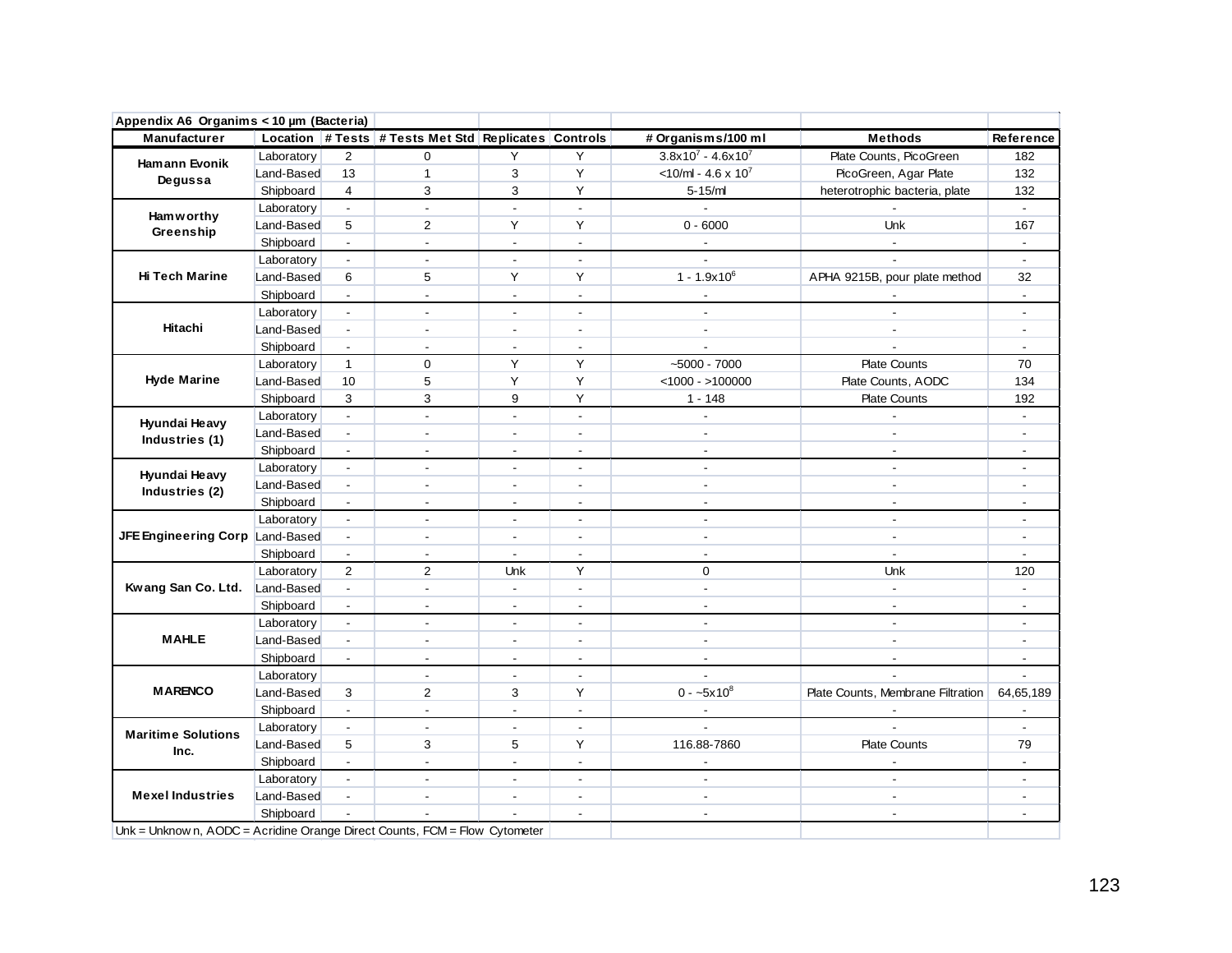| Appendix A6 Organims < 10 µm (Bacteria)                           |            |                           |                                                      |                          |                           |                          |                                   |                          |
|-------------------------------------------------------------------|------------|---------------------------|------------------------------------------------------|--------------------------|---------------------------|--------------------------|-----------------------------------|--------------------------|
| Manufacturer                                                      |            |                           | Location # Tests # Tests Met Std Replicates Controls |                          |                           | # Organisms/100 ml       | <b>Methods</b>                    | Reference                |
|                                                                   | Laboratory |                           |                                                      |                          |                           |                          |                                   |                          |
| <b>MH</b> Systems                                                 | Land-Based | $\blacksquare$            | $\overline{a}$                                       | $\overline{a}$           | $\overline{a}$            | $\overline{a}$           | $\overline{a}$                    | $\sim$                   |
|                                                                   | Shipboard  | $\overline{\phantom{a}}$  | $\blacksquare$                                       | $\blacksquare$           | $\overline{\phantom{a}}$  |                          |                                   |                          |
|                                                                   | Laboratory | $\sim$                    | $\overline{a}$                                       | $\blacksquare$           | $\blacksquare$            | $\mathbf{r}$             | $\overline{a}$                    | $\blacksquare$           |
| <b>Mitsui Engineering</b>                                         | Land-Based | 2                         | 0                                                    | 3                        | Y                         | BD, Unk                  | <b>Plate Counts</b>               | 58                       |
|                                                                   | Shipboard  | $\mathbf{1}$              | 0                                                    | $\mathbf{r}$             | Υ                         | <b>BD</b>                | <b>Plate Counts</b>               | 56                       |
|                                                                   | Laboratory | $\sim$                    | $\blacksquare$                                       | $\blacksquare$           | $\blacksquare$            |                          |                                   | $\mathbf{r}$             |
| <b>NE</b>                                                         | Land-Based | 2                         | 0                                                    | Y                        | Y                         | $>1x10^8$                | <b>FCM</b>                        | 170,171                  |
|                                                                   | Shipboard  | $\overline{2}$            | 0                                                    | Y                        | Y                         | $7.3x10^7 - 7.9x10^7$    | <b>FCM</b>                        | 172                      |
|                                                                   | Laboratory | $\omega$                  | $\overline{a}$                                       | $\overline{a}$           | ä,                        |                          | $\overline{a}$                    |                          |
| <b>NK-03</b>                                                      | Land-Based | $\blacksquare$            | $\mathbf{r}$                                         | $\overline{a}$           | $\blacksquare$            | $\mathbf{r}$             | $\mathcal{L}_{\mathcal{A}}$       | $\overline{a}$           |
|                                                                   | Shipboard  | $\overline{\phantom{a}}$  | $\overline{\phantom{a}}$                             | $\blacksquare$           | $\blacksquare$            |                          | $\overline{a}$                    | $\blacksquare$           |
|                                                                   | Laboratory | $\sim$                    | $\sim$                                               | $\blacksquare$           | $\overline{\phantom{a}}$  | $\sim$                   | $\sim$                            | $\overline{\phantom{a}}$ |
| ntorreiro                                                         | Land-Based | $\blacksquare$            | $\blacksquare$                                       | $\overline{\phantom{a}}$ | $\overline{\phantom{a}}$  |                          |                                   | $\overline{\phantom{a}}$ |
|                                                                   | Shipboard  | $\blacksquare$            | $\blacksquare$                                       | $\blacksquare$           | $\blacksquare$            |                          |                                   | $\blacksquare$           |
|                                                                   | Laboratory | 3                         | 3                                                    | $\overline{4}$           | Y                         | $\leq 10^{1} - 10^{8}$   | Plate Counts, Membrane Filtration | 154                      |
| Nutech O3 Inc.                                                    | Land-Based | 3                         | 3                                                    | Y                        | Y                         | $3x10^{-1} - 3x10^{2}$   | Plate Counts, Membrane Filtration | 50                       |
|                                                                   | Shipboard  | $\overline{2}$            | $\overline{2}$                                       | $9 - 12$                 | Y                         | 0                        | Plate Counts, Filtration          | 195                      |
|                                                                   | Laboratory | $\mathbb{Z}^2$            | ä,                                                   | $\mathcal{L}$            | ä,                        |                          |                                   | ä,                       |
| <b>OceanSaver</b>                                                 | Land-Based | 5                         | 5                                                    | 3                        | Y                         | $0 - 8.2x10^5$ /ml       | <b>Plate Counts</b>               | 139                      |
|                                                                   | Shipboard  | $\blacksquare$            | $\blacksquare$                                       | $\blacksquare$           | $\overline{a}$            |                          |                                   |                          |
|                                                                   | Laboratory | $\overline{2}$            | 0                                                    | Unk                      | Υ                         | $\sim 5x10^3 - 7x10^3$   | <b>Plate Counts</b>               | 57                       |
| OptiMarin                                                         | Land-Based | 12                        | $\overline{2}$                                       | 3                        | Y                         | 9-220/ml                 | Agar Plate Counts                 | 136                      |
|                                                                   | Shipboard  | $\mathbb{Z}^{\mathbb{Z}}$ | $\mathbf{r}$                                         | $\blacksquare$           | $\blacksquare$            |                          |                                   | $\blacksquare$           |
|                                                                   | Laboratory | $\overline{\phantom{a}}$  | $\sim$                                               | $\overline{\phantom{a}}$ | $\overline{\phantom{a}}$  | $\overline{\phantom{a}}$ | $\overline{\phantom{a}}$          | $\overline{\phantom{a}}$ |
| Panasia Co.                                                       | Land-Based | $\blacksquare$            | $\blacksquare$                                       | $\blacksquare$           | $\blacksquare$            | $\blacksquare$           | $\blacksquare$                    | $\blacksquare$           |
|                                                                   | Shipboard  | $\blacksquare$            | $\mathbf{r}$                                         | $\blacksquare$           | $\blacksquare$            | $\blacksquare$           | ÷,                                | $\overline{a}$           |
| <b>Pinnacle Ozone</b>                                             | Laboratory | $\blacksquare$            | $\mathbf{r}$                                         | $\overline{a}$           | $\mathbf{r}$              | $\sim$                   | $\overline{\phantom{a}}$          | $\blacksquare$           |
| <b>Solutions</b>                                                  | Land-Based | $\sim$                    | $\mathbf{r}$                                         | $\overline{\phantom{a}}$ | $\blacksquare$            | $\blacksquare$           | $\overline{a}$                    | $\overline{\phantom{a}}$ |
|                                                                   | Shipboard  | $\blacksquare$            | $\blacksquare$                                       | $\overline{a}$           | $\overline{a}$            | $\mathbf{r}$             | ÷.                                | $\blacksquare$           |
| Qingdau Headway                                                   | Laboratory | $\blacksquare$            | $\mathbf{r}$                                         | $\overline{a}$           | $\overline{a}$            |                          |                                   | $\sim$                   |
| Tech                                                              | Land-Based | 13                        | 9                                                    | 3                        | Y                         | 30 - 19000               | <b>Plate Counts</b>               | 142                      |
|                                                                   | Shipboard  | 3                         | 3                                                    | Y                        | Y                         | $243 - 590$              | <b>Plate Counts</b>               | 147                      |
|                                                                   | Laboratory | $\sim$                    | $\blacksquare$                                       | $\blacksquare$           | $\overline{\phantom{a}}$  | $\blacksquare$           |                                   |                          |
| Resource Ballast Tech Land-Based                                  |            | $\sim$                    | $\blacksquare$                                       | $\blacksquare$           | $\blacksquare$            | $\blacksquare$           | $\blacksquare$                    | $\blacksquare$           |
|                                                                   | Shipboard  | $\sim$                    | $\blacksquare$                                       | $\overline{\phantom{a}}$ | $\overline{\phantom{a}}$  | $\overline{\phantom{a}}$ | $\overline{\phantom{a}}$          | $\overline{\phantom{a}}$ |
| <b>RWO Marine Water</b>                                           | Laboratory | $\sim$                    | $\mathcal{L}_{\mathcal{A}}$                          | $\blacksquare$           | $\mathbb{Z}^{\mathbb{Z}}$ | $\blacksquare$           | $\mathbf{r}$                      | $\blacksquare$           |
| <b>Tech</b>                                                       | Land-Based | $\blacksquare$            | $\blacksquare$                                       | $\blacksquare$           | $\blacksquare$            | $\blacksquare$           | $\overline{\phantom{a}}$          | $\blacksquare$           |
|                                                                   | Shipboard  |                           |                                                      | $\blacksquare$           | $\blacksquare$            | $\blacksquare$           | $\overline{a}$                    | $\blacksquare$           |
| Unk = Unknow n, FCM = Flow Cytometer, BD = Below Detection Limits |            |                           |                                                      |                          |                           |                          |                                   |                          |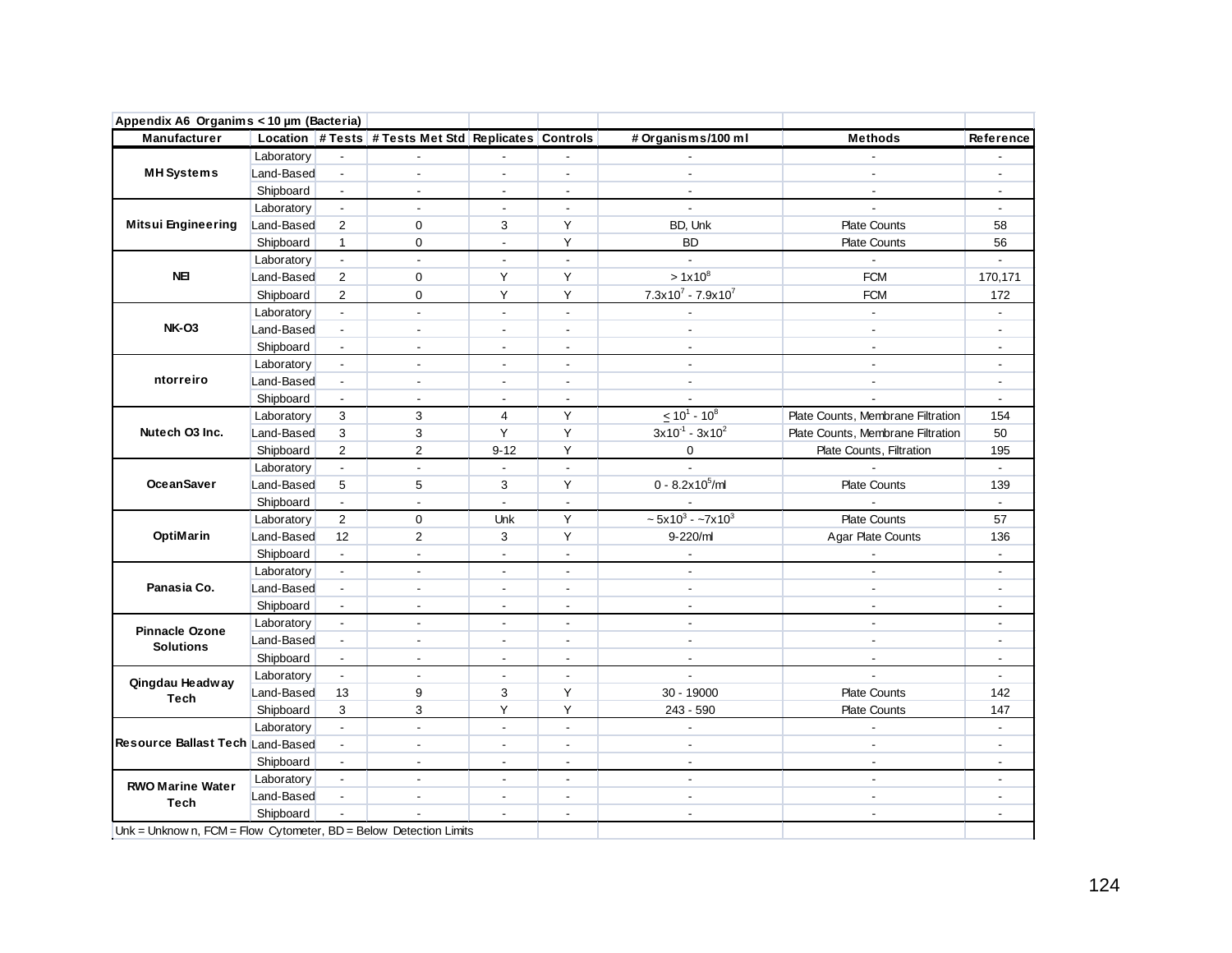| Appendix A6 Organims < 10 µm (Bacteria)                               |            |                          |                                                      |                |                |                    |                                   |           |
|-----------------------------------------------------------------------|------------|--------------------------|------------------------------------------------------|----------------|----------------|--------------------|-----------------------------------|-----------|
| Manufacturer                                                          |            |                          | Location # Tests # Tests Met Std Replicates Controls |                |                | # Organisms/100 ml | <b>Methods</b>                    | Reference |
|                                                                       | Laboratory |                          |                                                      |                |                |                    |                                   |           |
| Severn Trent <sup>1</sup>                                             | Land-Based | 4                        | 4                                                    | $3 - 4$        | v              | $<1 - 10^{10}$     | Plate Counts, Membrane Filtration | 49        |
|                                                                       | Shipboard  |                          |                                                      |                |                |                    |                                   |           |
|                                                                       | Laboratory | $\blacksquare$           |                                                      |                |                |                    |                                   |           |
| <b>Siemens</b>                                                        | Land-Based | 3                        | 0                                                    | 5              | ٧              | 169100 - 1515200   | <b>Plate Counts</b>               | 78        |
|                                                                       | Shipboard  | $\blacksquare$           |                                                      |                | -              |                    |                                   |           |
|                                                                       | Laboratory | $\blacksquare$           |                                                      |                | -              |                    |                                   |           |
| <b>Sunrui CFCC</b>                                                    | Land-Based | $\overline{\phantom{a}}$ |                                                      |                | $\blacksquare$ | $\sim$             |                                   |           |
|                                                                       | Shipboard  | $\blacksquare$           | -                                                    |                | $\blacksquare$ | $\blacksquare$     |                                   |           |
|                                                                       | Laboratory | $\blacksquare$           |                                                      |                |                |                    |                                   |           |
| Techcross Inc.                                                        | Land-Based | 4                        | $\overline{a}$                                       | 3              | v              | $0 - 500$          | plate counts, DAFI stain          | 63        |
|                                                                       | Shipboard  | 3                        | Unk                                                  | 3              | $\checkmark$   | <b>Unk</b>         | Fluorescent microscopy (DAFI)     | 62        |
|                                                                       | Laboratory | $\blacksquare$           |                                                      |                | ۰              |                    |                                   |           |
| Wartsila                                                              | Land-Based | $\blacksquare$           |                                                      |                | ۰.             |                    |                                   |           |
|                                                                       | Shipboard  | $\overline{\phantom{a}}$ |                                                      | $\blacksquare$ | $\blacksquare$ |                    |                                   |           |
| Unk = Unknow n, $1 =$ Filter added to system since testing conducted. |            |                          |                                                      |                |                |                    |                                   |           |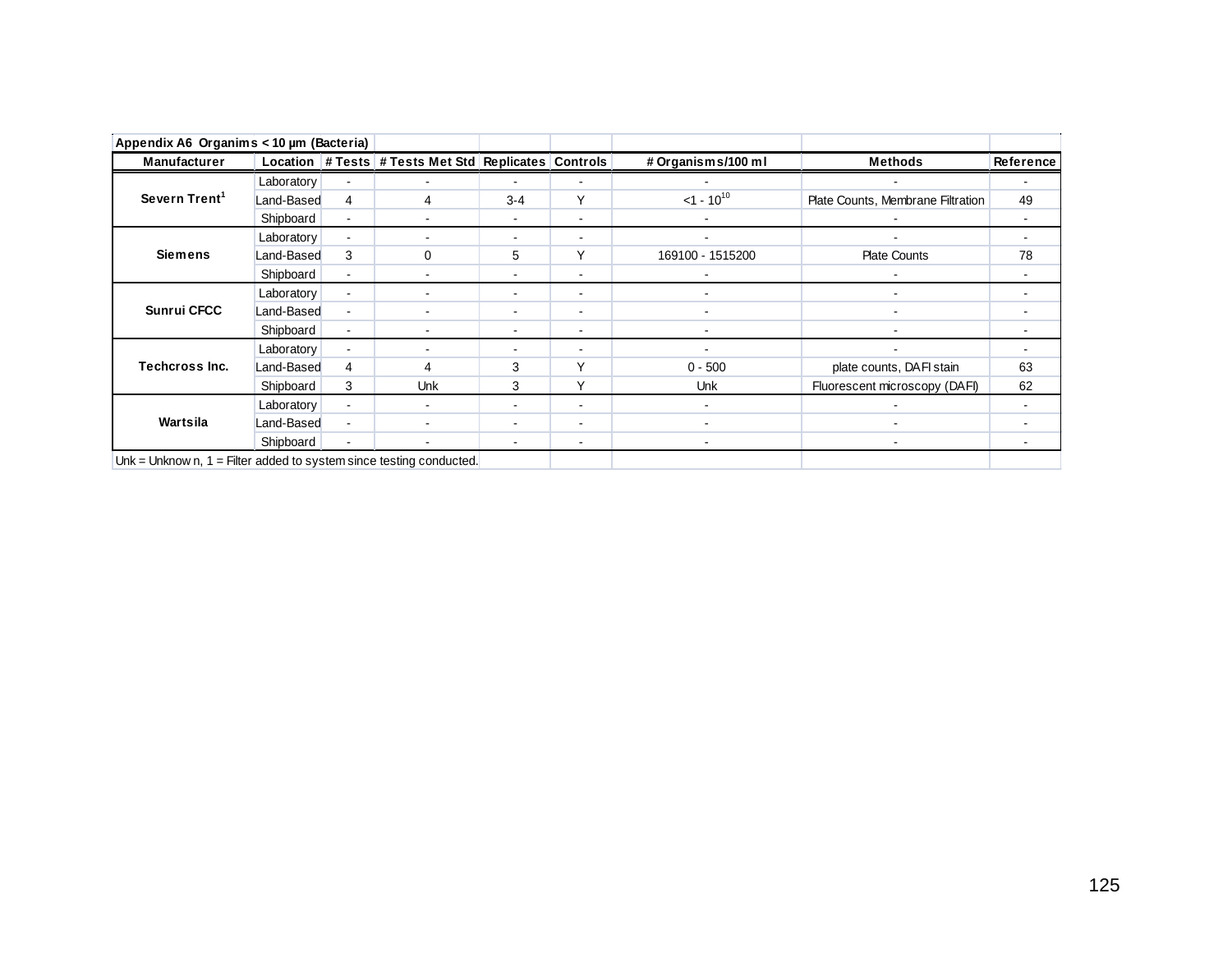# **APPENDIX B**

#### **California State Lands Commission Advisory Panel Members**

| <b>Ryan Albert</b>         | U.S. Environmental Protection Agency                             |
|----------------------------|------------------------------------------------------------------|
| Marian Ashe (2007 only)    | California Department of Fish and Game                           |
| John Berge                 | Pacific Merchant Shipping Association                            |
| Dave Bolland               | Association of California Water Agencies                         |
| Brad Chapman (2007,2009)   | <b>Chevron Shipping Company</b>                                  |
| <b>Andrew Cohen</b>        | San Francisco Estuary Institute                                  |
| Tim Eichenberg (2007 only) | The Ocean Conservancy                                            |
| <b>Richard Everett</b>     | <b>United States Coast Guard</b>                                 |
| Naomi Feger                | San Francisco Bay Regional Water Quality Control<br><b>Board</b> |
| Andrea Fox                 | California Farm Bureau Federation                                |
| Dominic Gregorio           | <b>State Water Resources Control Board</b>                       |
| <b>Marc Holmes</b>         | The Bay Institute                                                |
| Rian Hooff                 | Oregon Department of Environmental Quality                       |
| <b>Bill Jennings</b>       | The DeltaKeeper                                                  |
| <b>Edward Lemieux</b>      | Naval Research Laboratory                                        |
| Karen McDowell             | San Francisco Estuary Project                                    |
| <b>Steve Morin</b>         | Chevron Shipping Company LLC                                     |
| <b>Allen Pleus</b>         | Washington Department of Fish & Wildlife                         |
| <b>Darrin Polhemus</b>     | <b>State Water Resources Control Board</b>                       |
| Kevin Reynolds             | The Glosten Associates                                           |
| <b>Greg Ruiz</b>           | Smithsonian Environmental Research Center                        |
| <b>Spencer Schilling</b>   | Herbert Engineering Corp.                                        |
| <b>Sharon Shiba</b>        | California Department of Fish and Game, OSPR                     |
| Jon Stewart                | International Maritime Technology Consultants Inc.               |
| Lisa Swanson               | <b>Matson Navigation</b>                                         |
| Mark Sytsma                | <b>Portland State University</b>                                 |
| Drew Talley (2007, 2009)   | San Francisco Bay National Estuarine Research<br>Reserve         |
| Kim Ward (2007, 2009)      | <b>State Water Resources Control Board</b>                       |
| Nick Welschmeyer           | <b>Moss Landing Marine Laboratory</b>                            |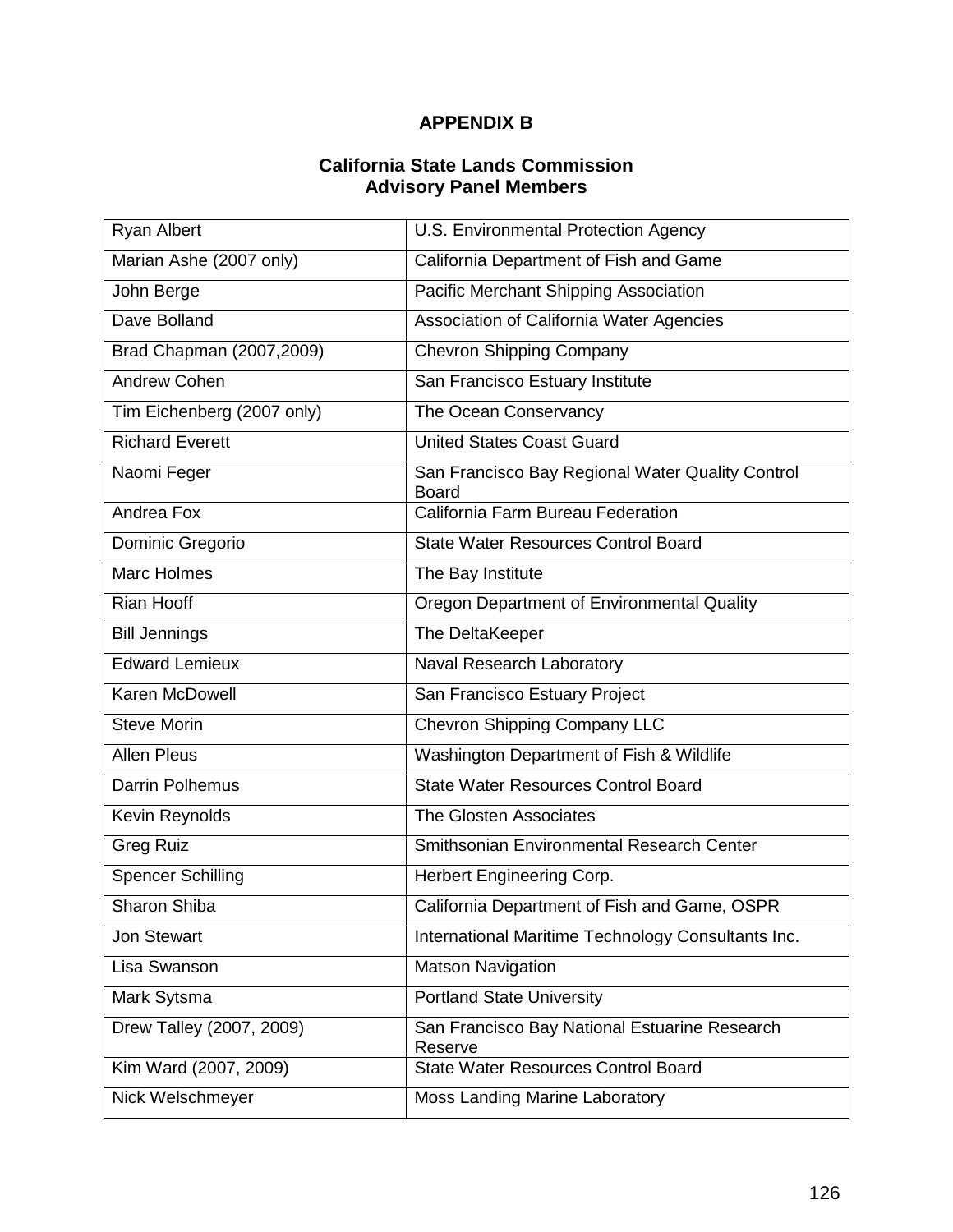#### **California State Lands Commission 2010 Treatment Technology Assessment Report Technical Advisory Panel April 15, 2010 Meeting Notes**

#### **Attendees**

Sharon Shiba, California Department of Fish and Game Steve Morin, Chevron Shipping Maurya Falkner, California State Lands Commission Jackie Mackay, California State Lands Commission Nicole Dobroski, California State Lands Commission Lynn Takata, California State Lands Commission Gary Gregory, California State Lands Commission Kevin Mercier, California State Lands Commission Cameron Baker, Herbert Engineering Tom Burke, California State Lands Commission Rian Hooff, Oregon Department of Environmental Quality Lisa Swanson, Matson Navigation Nick Welschmeyer, Moss Landing Marine Laboratories John Berge, Pacific Merchant Shipping Association Ryan Albert, U.S. Environmental Protection Agency

### **Purpose of Meeting**

California Public Resources Code requires that the California State Lands Commission produce a report for the state legislature reviewing the efficacy, availability and environmental impacts of ballast water treatment systems 18 months before the implementation dates for California's performance standards for ballast water discharge. The purpose of this meeting is to review and discuss a draft report evaluating treatment systems for new build vessels with a ballast water capacity over 5000 metric tons (MT), before the implementation date on January 1, 2012.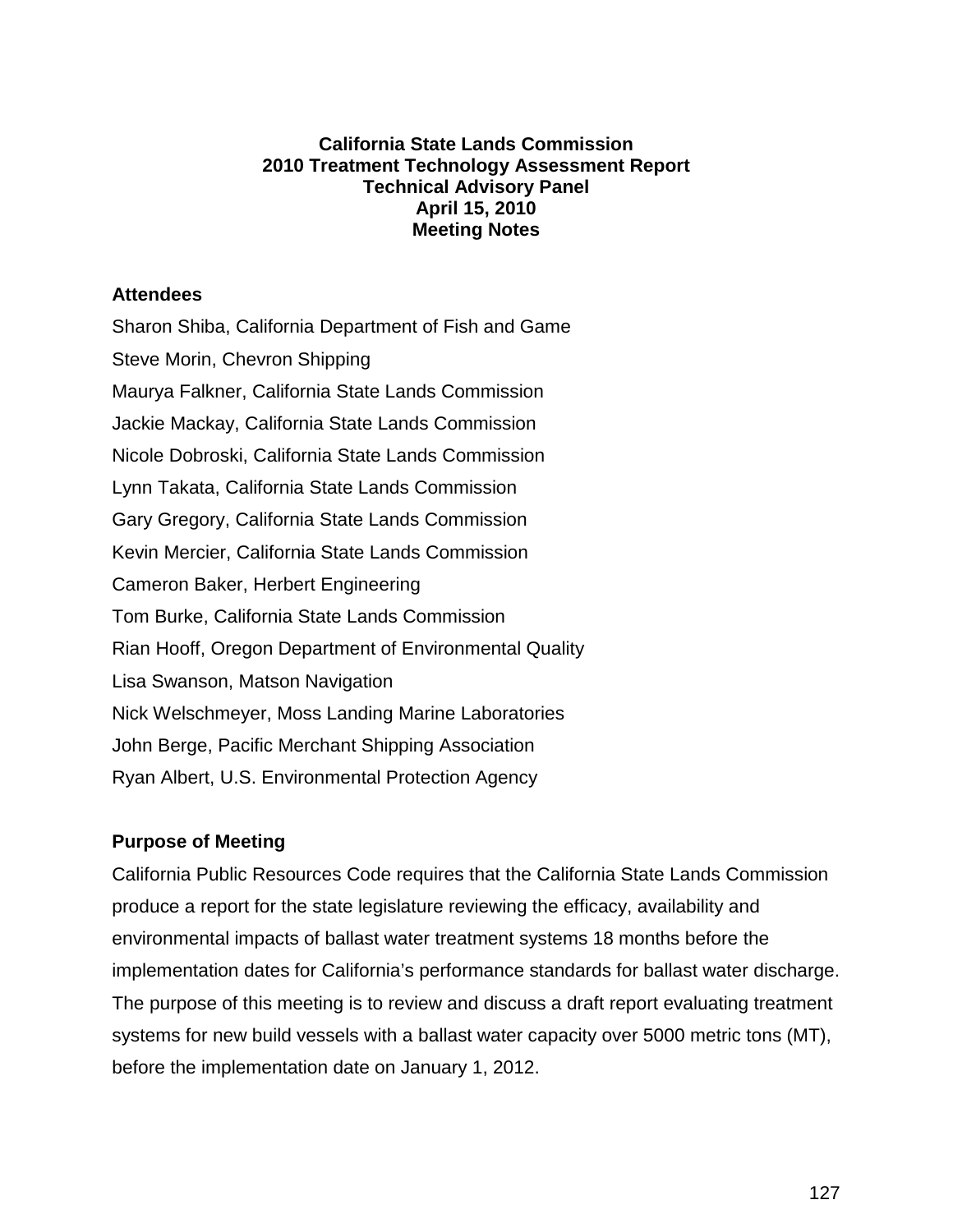## **Report Timeline**

This draft report was provided to this Technical Advisory Panel (Panel) during the week of April 5th. Today's meeting will focus on discussion of major content issues for that draft. To maximize discussion time, the TAG is requested to submit editorial type comments via email by April 23, rather than discuss them at this meeting. Following this meeting, the goal will be to complete a revised draft in early May that will be provided to Commission executive staff for review. A draft final version will be posted for public comment on the Commission website two weeks before the Commission meeting (currently scheduled for June 28<sup>th</sup>). Public comments may be submitted in writing before the Commission meeting or comments may be submitted in person during the public comment portion at the meeting. The final, Commission-approved report is due to the California State Legislature by July 1, 2010.

# **Highlights of the Draft Report**

The format of this report is based on the previous 2009 assessment report that evaluated treatment systems for new build vessels with ballast water capacity less than 5000 MT. Revisions/updates for the 2010 draft include:

- New information on related State and Federal programs
- This report covers 46 systems ranging from chemical to UV filtration systems (majority).
- **Efficacy:** The quality and quantity of testing data from treatment vendors has improved, including better  $3<sup>rd</sup>$  party testing data and more large scale land-based facility testing. Though most testing has been done to meet International Maritime Organization (IMO) standards and requirements, the data also addresses California's standards.
- Robust and widely accepted test procedures still do not exist for viral standards, so the systems were not evaluated against California's viral standard.
- Nine systems appear to have the potential to comply with California's standards, though California will not be approving systems. Commission staff reviewed the available data, and if at least one replicate met CA standards, the system was considered to have the "potential" to comply. Ultimately, it is up to vessel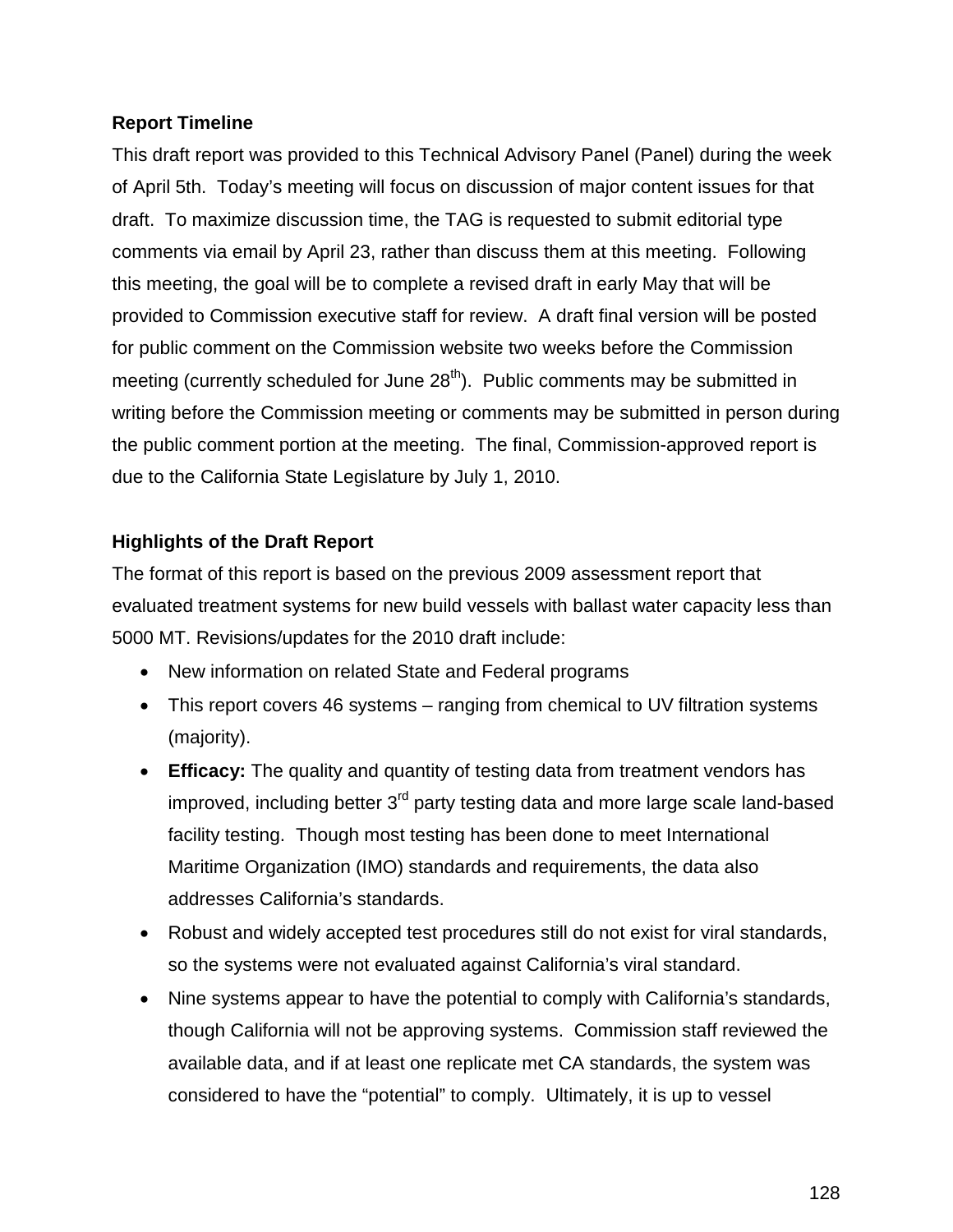owners/operators working with vendors to select systems that are appropriate for their vessels' routes and water conditions.

- Of the 9 systems, 8 are commercially available. The one that is not is the Hamann system, which was pulled from production due to potential toxicity problems. It is not clear if they will continue to pursue the system.
- **Availability:** The ability of systems to handle large ballast water capacities was considered a potentially new issue with the current class of vessels, and was investigated by staff. However, since most systems treat on uptake and/or discharge, the ballast water uptake/discharge rates of ballast pumps were found to be a more important factor than total ballast water capacity in determining the availability of systems. Systems must be able to keep pace with ballasting rates. Data on pump rates of vessels visiting California was reviewed, and in general, most systems are designed to keep up with observed pump rates.
- **Environmental Impacts:** Current requirements are the purview of the U.S. Environmental Protection Agency's (EPA) Vessel General Permit and California additions through the Clean Water Act Section 401 Certification process. These issues are the purview of the California State Water Resources Control Board (Water Board) rather than the Commission, but staff did evaluate systems against the chlorine discharge standard, since several systems use it as an active substance. Most systems that use chlorine can comply with chlorine standard, but not all. Currently the systems that may not comply did not provide adequate or appropriate data. For example, the detection limits of the tests measuring chlorine residuals was not sensitive enough to determine compliance with EPA standards. Commission staff is encouraging vendors to consult with Water Board to make sure they meet these and other water quality requirements.
- **Economics:** Costs have not changed significantly from the 2009 report. There has been a slight drop in price for smaller capacity systems (200 cubic meters per hour), and it is likely that research and development costs will decrease as vessels begin purchasing and installing them. The average cost of larger capacity systems has not changed since the last report.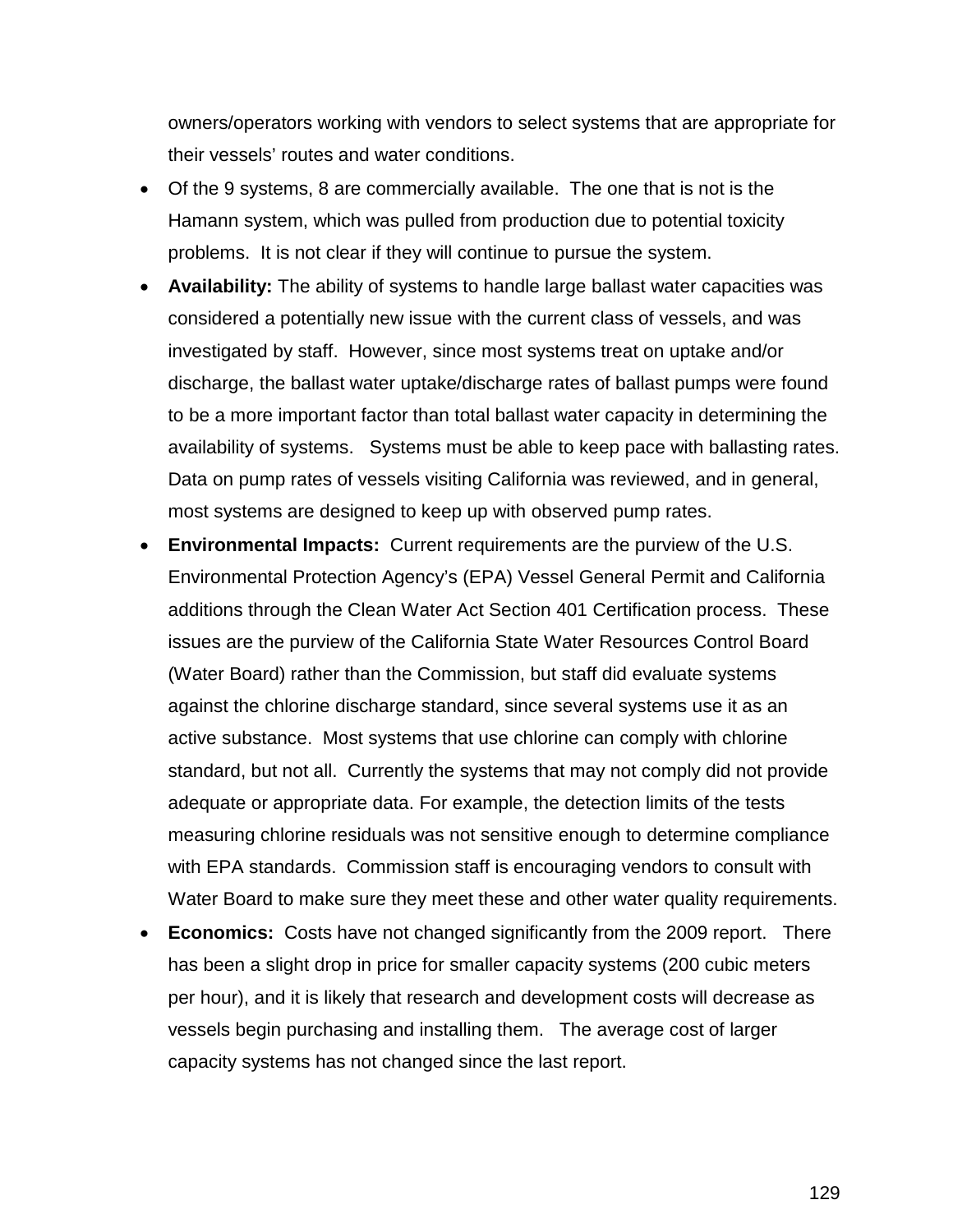- The MISP plans on taking an adaptive management approach for implementing performance standards
- No specific recommendations to the State Legislature are included in this report.

### **Update on Related Marine Invasive Species Program (MISP) Activities**

In 2010 the performance standards went into effect for new build vessels with a ballast water capacity less than 5000 MT. Since these are new vessels, they probably won't call to California ports until 2011. Commission staff is currently completing a rulemaking for reporting forms that will be required of vessels using treatment systems in California waters. These are expected to be approved by the Office of Administrative Law in early August. These forms will be required as systems are used and standards are implemented in California.

MISP staff provided comments on U.S. Coast Guard (USCG) proposed rule for performance standards, and are working with the EPA on Environmental Technology Verification (ETV) protocols for land-based ballast water treatment system testing. Staff are also consulting with federal, state, and international entities on the implementation of performance standards, and compliance verification.

### **Major Panel Comments & Discussion (Paraphrased and Edited)**

**Berge:** Since much of the data provided by vendors is based on the IMO G8 testing protocols, how can it be used to gauge a system's potential to meet California's much more stringent standard?

o **Dobroski:** Vendors are providing data, rather than saying simply "yes" or "no" to meeting the IMO standard. Commission staff used this data to see if it also meets California's standards. While there are issues around volumes necessary to test at certain levels of statistical significance, those volumes are unwieldy and impractical. No one is providing data on that level, nor is testing occurring at that level.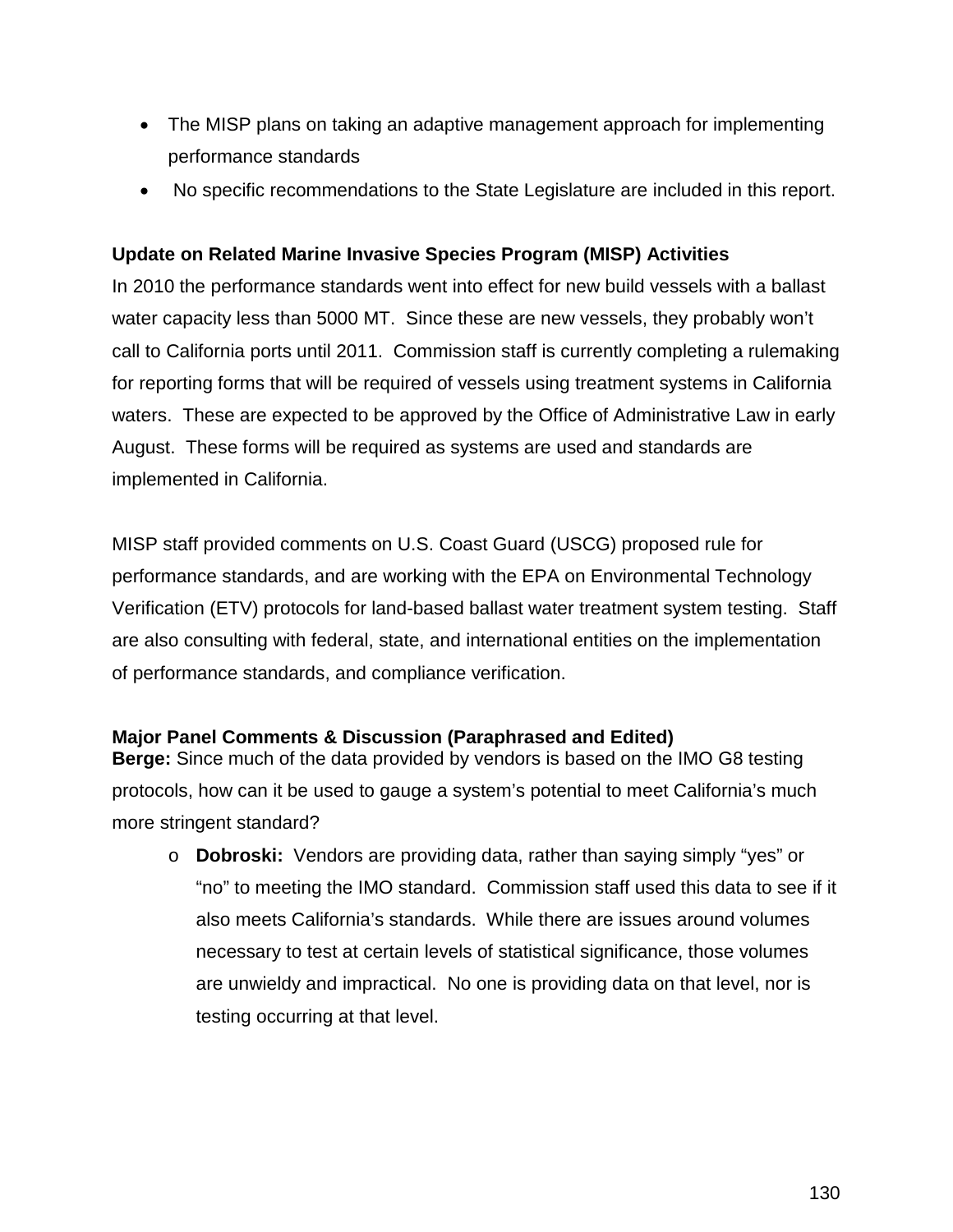**Berge:** The industry is concerned about this, because it isn't clear if these systems can meet California's standards if testing protocols required are ultimately different from IMO's.

- o **Falkner:** In discussions with folks from land-based testing facilities, it appears that results from systems they have tested are very accurate, you are probably getting good numbers with their data. The bigger issue is how to translate shore-based testing to the efficacy of a system on a ship, and how compliance verification will be completed. Though that problem applies to IMO, the USCG, as well as California.
- o **Dobroski:** The majority of systems that appear to meet CA standards are going through the robust, go-to land-based facilities/testing organizations such as NIOZ (Royal Netherlands Institute for Sea Research) or NIVA (Norwegian Institute for Water Research).
- o **Welschmeyer**: The IMO G8 testing protocols are probably not appropriate to evaluate California's standards.
- o **Dobroski**: Some systems have met standards in only one replicate, but some have made it for many replicates. Our goal is to demonstrate potential compliance – really it depends on the vessel type, its route, etc. to select a truly appropriate system.

**Berge:** Comments to the USCG proposed rule by University of Maryland scientists (Tamburri, Wright) attest that no system has been proven to meet standards better than IMO. When the industry approaches vendors, they now say they are not confident they can meet anything more stringent than IMO. This report is providing the information that systems can meet California's performance standards. There appears to be a disconnect there.

o **Falkner**: Perhaps we need to chat again with vendors and see if they still believe they can meet CA standards (they have claimed in the past that they could).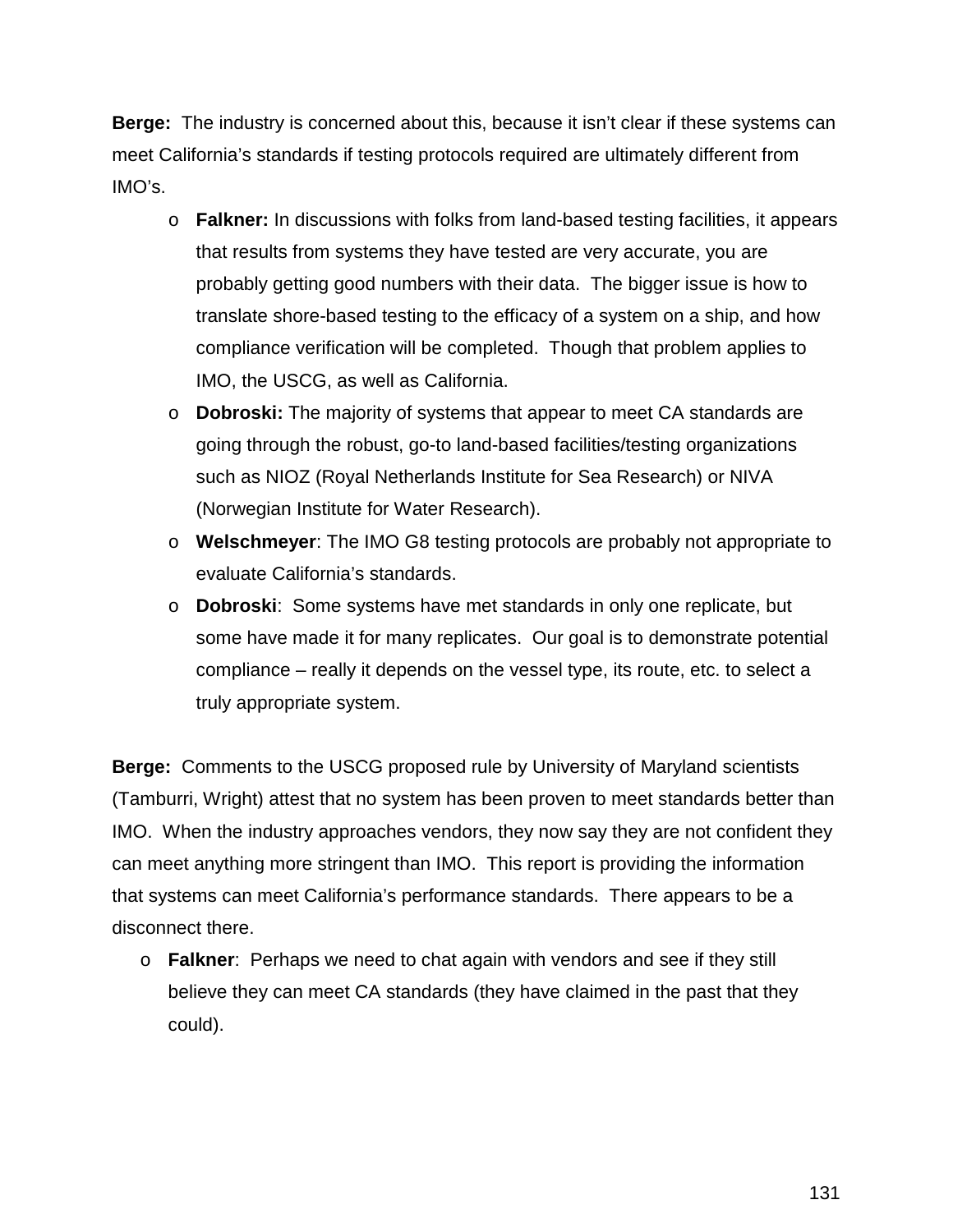- o **Dobroski**: Oceansaver has told us that they can meet California's standards. It is possible that vendors may not being totally honest, as they want governments to go ahead with implementing standards laws.
- o **Falkner**: Depending on what kind of feedback we get from vendors, perhaps we need to reevaluate our report. We don't want to impose a law that no one can meet.

**Berge:** Is it possible to give CSLC more flexibility/control without going through the legislature which is too slow? As it stands we have to guess two years in advance on what will happen with advancing technologies. It would be better if it can be dealt with more nimbly by the Commission.

- o **Gregory:** There is probably not support for that amongst the Commission. The report does need to address the current and real situation, and we'll have to decide what a recommendation from this report might say.
- o **Berge:** The intention would not be to change the standard in statute, but to have more flexibility with implementation extensions. This issue has only recently come about – vendors are now realizing they must be more honest to shipping companies about the capabilities of their systems, or they eventually have no one buying their systems.
- o **Baker:** There doesn't appear to be a system that can meet the standards 100% of the time. Vendors will probably say this too. They probably won't say that their system will meet a standard unless it passes tests 99% of the time. If the data from the 2009 CSLC report indicates that two systems passed one test (replicate) out of five, are we saying that this will meet CA's standard? Most people will not agree.
- o **Falkner:** At this point we say such systems have the "potential". A huge problem in the past has been limited data. Since then data has gotten much better, so perhaps we should verify from vendors how confident they are that they can meet CA standards, and how often and under what circumstances they think their systems can do it.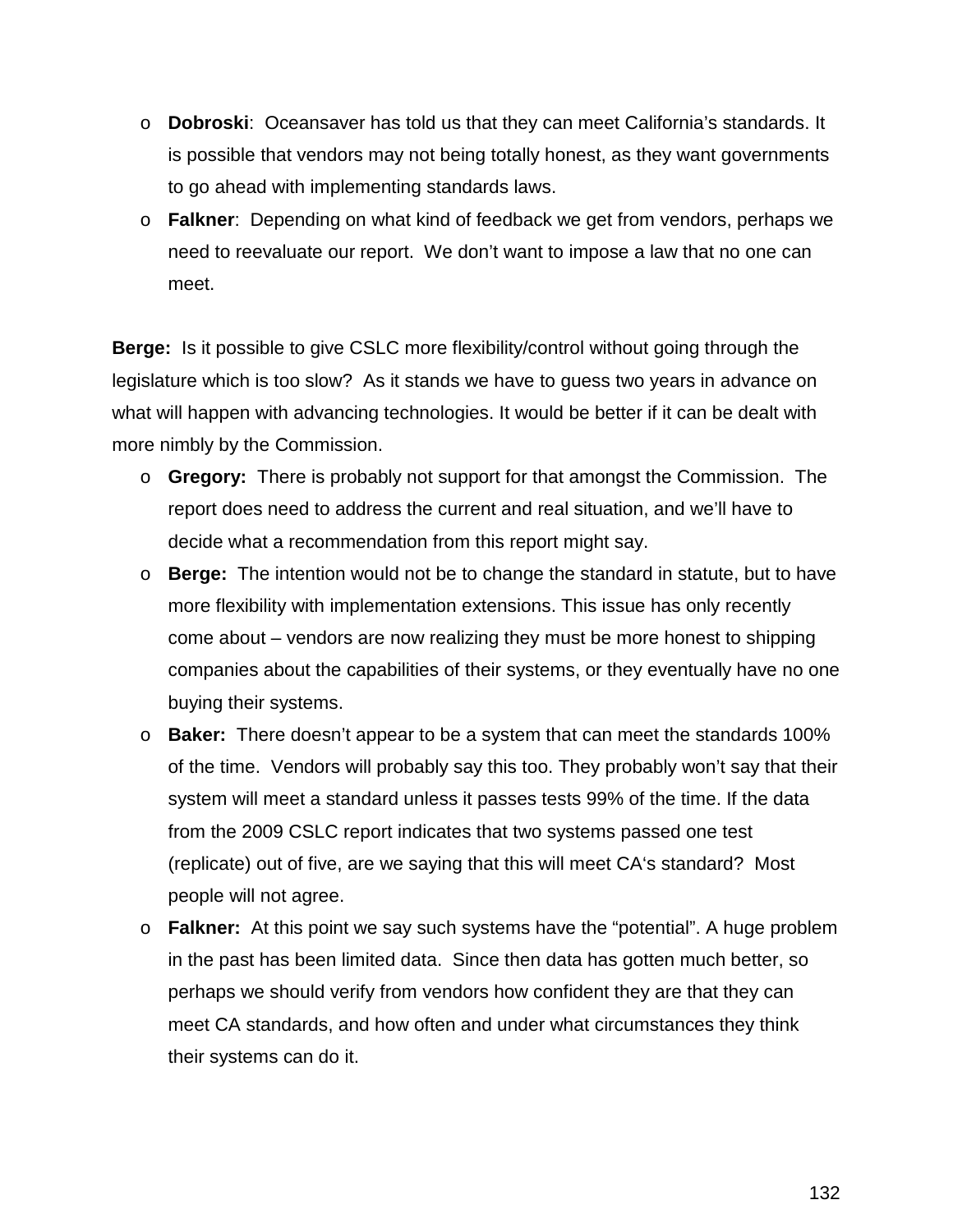- o **Gregory:** From a legal perspective, 75% compliance isn't good enough. If I was a ship owner, I wouldn't like that either. Short of a legislative change, we (CSLC) don't have the authority to say at 75% compliance you're okay. You're either in compliance or not. From a practical perspective, if no one can comply, we may have to look into changing the standards.
- o **Falkner:** From the perspective of this report, it is important to know at what level systems can comply, and what situations are better or worse.
- o **Berge:** The fact is that shipping lines will install systems that meet IMO standards and show promise to meet CA standards too. I don't think looking into this issue will stop progress.

**Welschmeyer**: Is the topic of concern that the CSLC report is too optimistic? Is there something wrong with being too optimistic? I agree that testing to non-detect is not possible to do well at the moment, but is there something misleading or detrimental about the report's claims? Aren't we doing a disservice to the currently rapid and wonderful progress of treatment technologies if we are not optimistic?

- o **Berge:** In discussions with Washington, DC folks on the debate surrounding what's achievable consistently, it has come up that you as a ship owner/operator can be held legally accountable, even if you're hearing different stories about a system's capabilities from vendors, the USCG and CSLC (and others). From a public policy perspective, if you are to be held legally liable, you need a higher level of assurance than "probably."
- o **Gregory:** We should call it as straight as possible, and not be overly optimistic. If ship owners can't find a vendor that will say they can meet CA's standard, and we say they can, it's a problem.
- o **Hooff:** The crux of the issue is what measuring stick is used to evaluate systems. The report started during a time when there was a lack of data available. So, the measure of at least one replicate may have been appropriate back then, but it may be that that stick needs to be revised now that more data is available. Perhaps as data gets better, the reports need to step up evaluation criteria. This report isn't being misleading, because it's using the same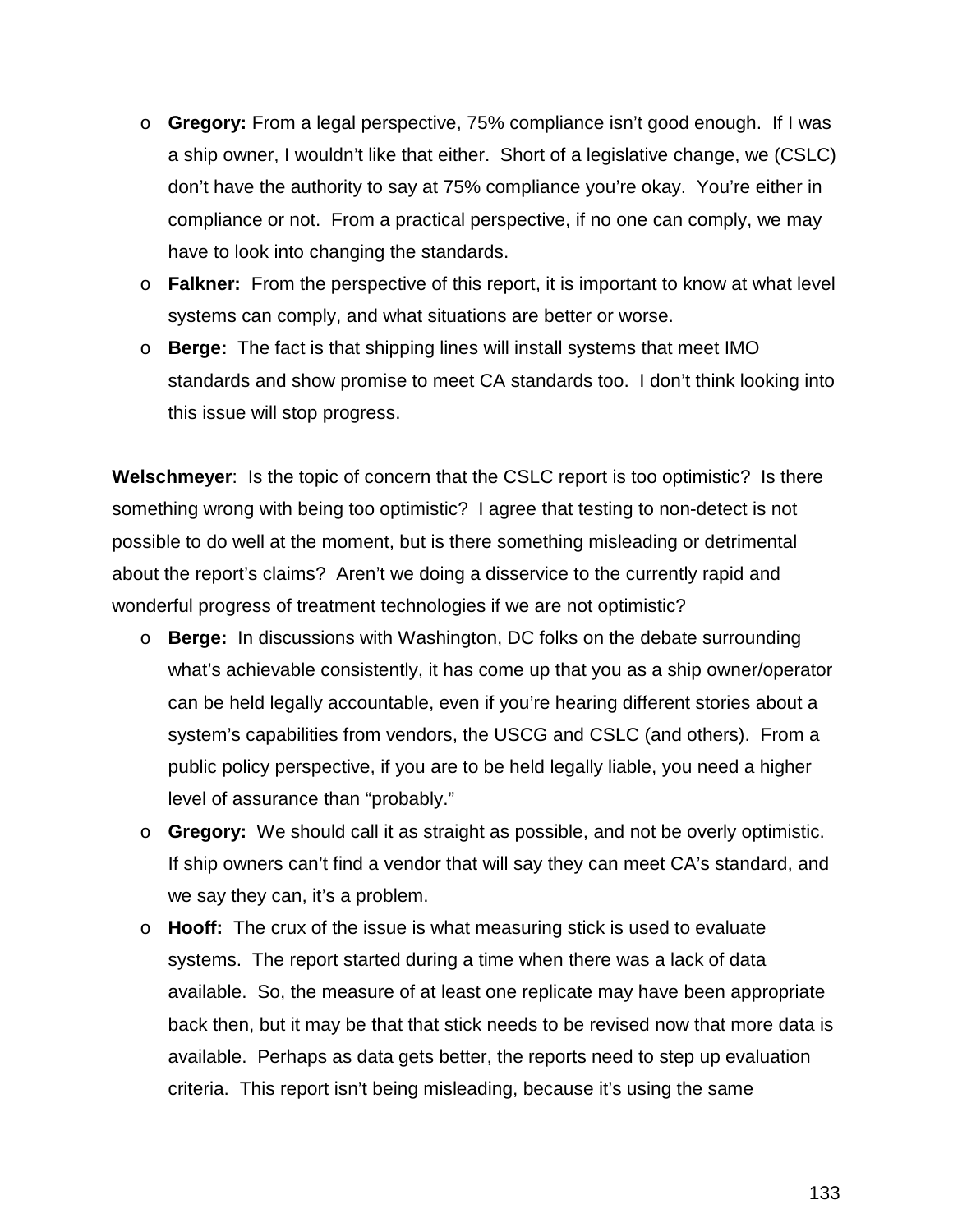measuring stick as in the past, but perhaps it's time to use a different one. Regardless, these reports provide an excellent service to managers like me and ship owners as well, with all the information included.

- o **Berge:** Agrees that the information is great, but the conclusion is very optimistic, and conclusions are what policymakers/legislators focus on, not all the details.
- o **Swanson:** Matson engineers are not putting systems on ships unless they have better assurances (certifications or vendor assurance). It is a big problem that California is not approving systems. If you look only at the conclusions or tables in this report (as policy makers do) there will be misunderstandings.
- o **Welschmeyer:** I appreciate that honesty is needed but at same time it's heartening to see now that vendors are having a chance to meet someone's standards somewhere. There's an optimism also amongst labs testing for standards. It's going to get more difficult that California has standards that are impossible to measure with statistical certainty, but does that mean that the state and the vendors should throw up their arms and give up efforts to protect the environment at the levels that we want to? We're on our way to doing something that is environmentally wise and constructive.
- o **Berge:** To be fair, though, someone will be found liable, and the only party bearing that burden is the shipping industry.
- o **Berge:** Aren't systems that are meeting the IMO standards really designed to meet zero?
- o **Falkner:** Yes, and in discussions with folks at NIOZ, systems are either going way beyond IMO or completely crashing and burning. There's very few that are barely meeting IMO.

**Baker:** Optimism is good, but I am having difficulty with the conclusion that we are there [ready to meet the CA standard]. In my opinion, we are not.

- o **Falkner:** A big difficulty is that we have to put a report out 18 months in advance of an implementation date, so we have to pontificate a bit, which is hard.
- o **Berge:** Could we state something in the conclusions like there are indications for compliance potential, however it's questionable that systems can meet the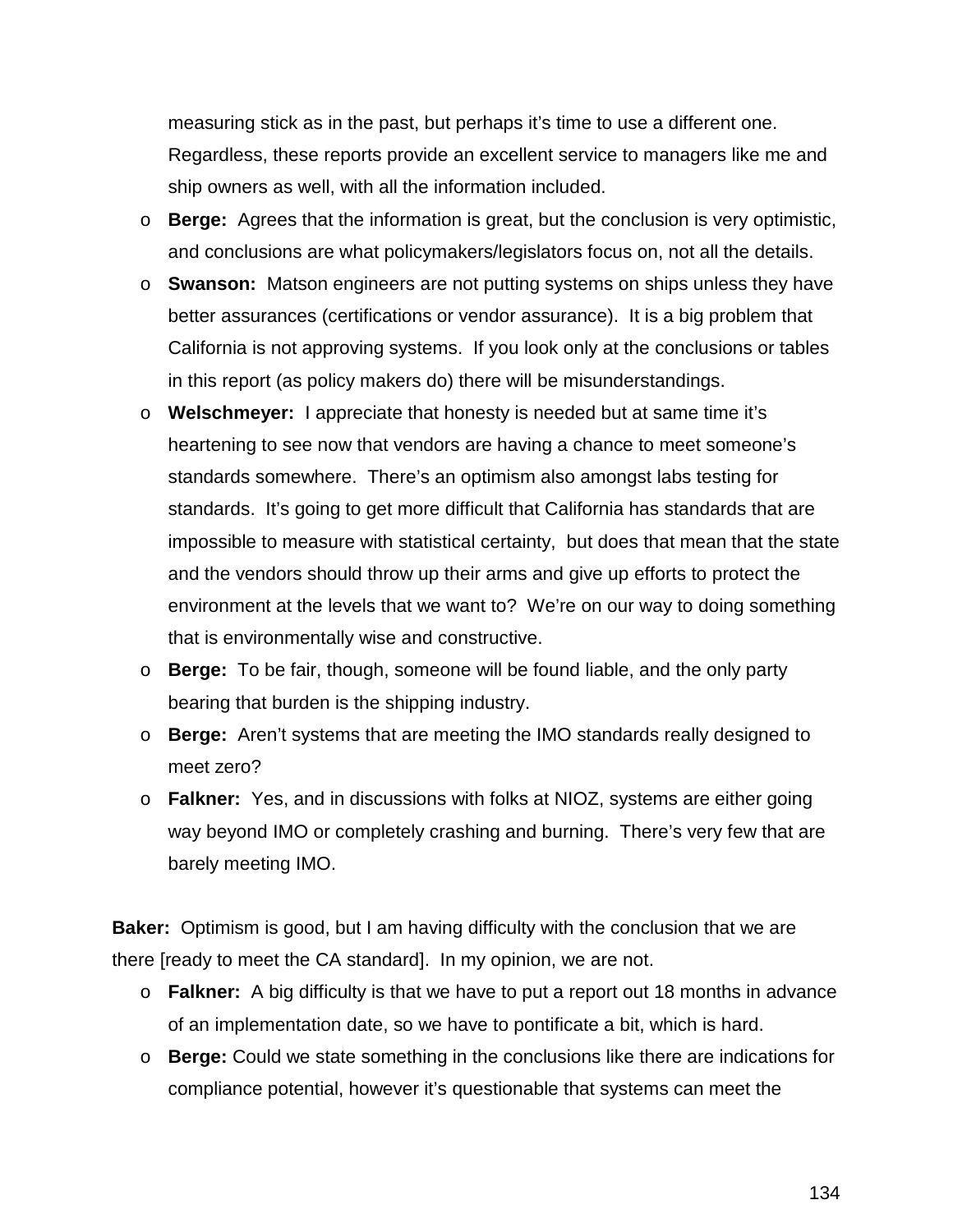standards consistently under a regulatory regime? It's one thing to say that promising systems are out there, but consistency is difficult.

- o **Falkner:** But no system is going to work 100% of the time, that's not realistic. Even when a system doesn't work, the CSLC policy has always been to try to work with industry to meet the intent/letter of the law.
- o **Berge:** However, there's a concern for the industry over citizen lawsuits

**Swanson**: How does the viral standard play out? It's not testable, but the standard remains as is. That will be a problem if we have to install systems now that may have to meet a viral system later. Again, lack of certification by California is a problem.

- o **Gregory:** There are lots of things on ships that, if operated according to established rules, are accepted by regulatory entities.
- o **Swanson:** It doesn't seem like this program is going that way. You're not certifying. It's up to ships to self-certify, yet we've got a standard we can't test for. It's all on the shipping industry, there's nothing that puts responsibility on the vendor.
- o **Gregory:** Disagrees. It's dependent on the contract established by the vendor and ships. MSDs are like that, oily water separators are that way, etc…
- o **Berge:** Perhaps it should be written into the report that a contract must be established between vendor and ship owner.
- o **Shiba:** If something is not testable, then is it considered non-detectable, and so meets the standard? At the time that viruses become testable, perhaps then you change the law and allow the Commission to make a determination about grandfathering.
- o **Gregory:** Recall that performance standards were meant to be technology pushing, if it can't be developed it must be go to the legislature for addressing.
- o **Berge:** Those caveats should be added to the conclusion.
- o **Morin:** I understand the concept of contracts like MSDs, but the issue is that those have been around for decades. If I ask for an indemnity clause from a vendor, and they say no, then what do we do?
- o **Gregory:** Then there's no system that can be considered available.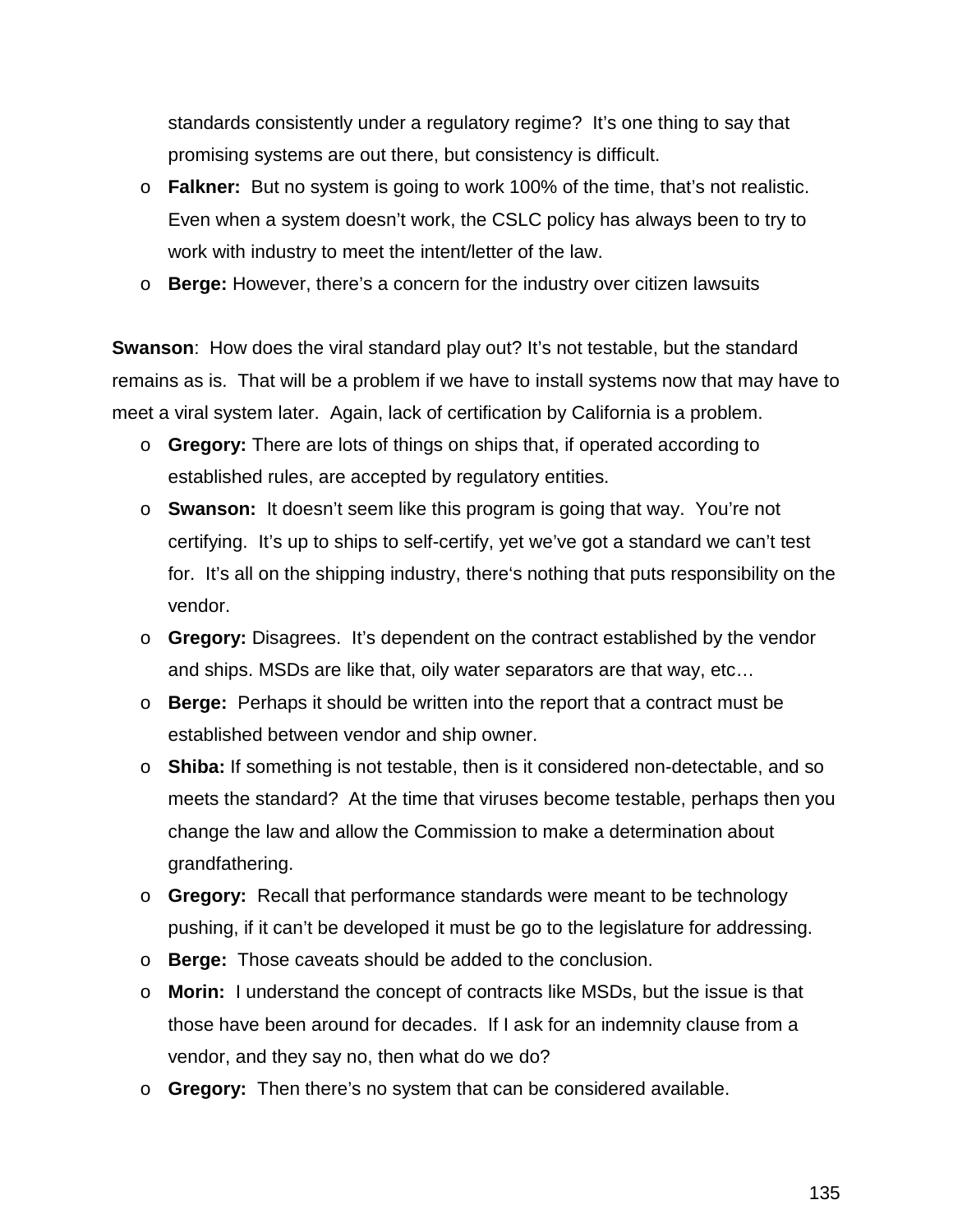- o **Falkner:** This isn't the first "new technology" issue for ships. How was this done in the past?
- o **Gregory:** What about air emissions? The manufacturer is certifying that the engine will meet standards if operated properly, and vessels get fined if they don't meet them. It's the same thing – engines are not certified by a regulatory agency. A ship owner would be crazy to buy a system that the manufacturer won't certify for meeting a requirement. The regulatory scheme here is the same. The indemnification issue is up to shipping companies.
- o **Berge:** If we get to the point that vendors will certify and provide indemnification, we'd be comfortable.

**Berge:** On availability, did you look at service and repair worldwide?

o **Dobroski:** That section (included in the last report) was removed from this report. The 9 systems mentioned here claim that they will be available worldwide for service. We can put that information back in the report.

**Hooff**: Are the max pump rates in Figure 6.2-6.3 for all vessels? What if you just break out the only the 20% that discharge?

- o **Dobroski:** Pump rates were analyzed for all vessels visiting California with a ballast water capacity over 5000 MT, but not broken down by dischargers vs. nondischargers.
- o **Falkner:** About 75% of vessels operating in CA don't discharge, but vessels are not consistent on when they do or don't. They can go years without discharging, then suddenly do. That's why we used all ships.
- o **Hooff:** Suggest adding that clarifying language.
- o **Falkner:** Given time constraints, we might be able to look at vessel activity history, and refine the data.

**Berge**: Are there any vessels under 5000 MT that have installed systems?